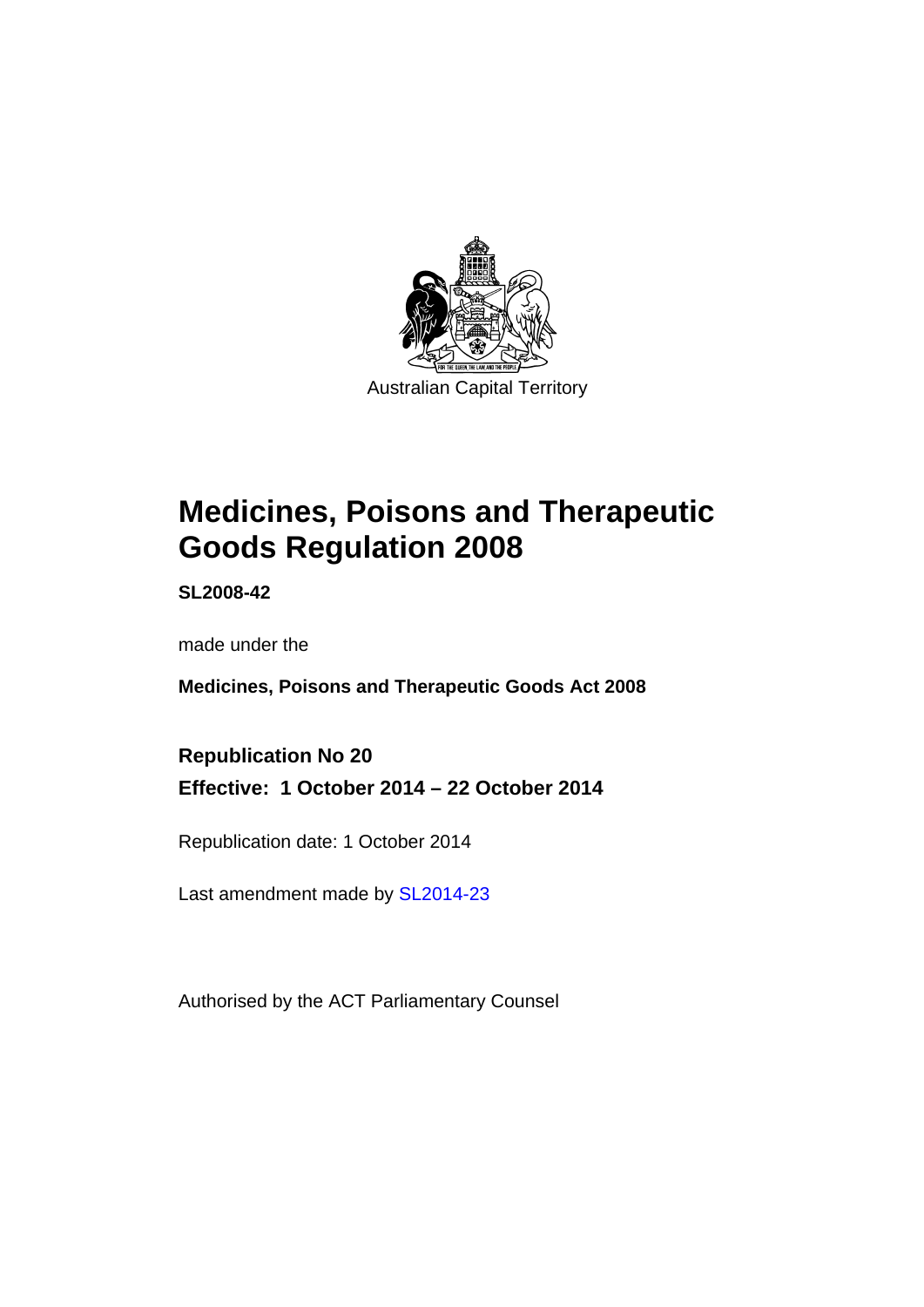### **About this republication**

#### **The republished law**

This is a republication of the *Medicines, Poisons and Therapeutic Goods Regulation 2008*, made under the *Medicines, Poisons and Therapeutic Goods Act 2008* (including any amendment made under the *[Legislation Act 2001](http://www.legislation.act.gov.au/a/2001-14)*, part 11.3 (Editorial changes)) as in force on 1 October 2014*.* It also includes any commencement, amendment, repeal or expiry affecting this republished law to 1 October 2014.

The legislation history and amendment history of the republished law are set out in endnotes 3 and 4.

#### **Kinds of republications**

The Parliamentary Counsel's Office prepares 2 kinds of republications of ACT laws (see the ACT legislation register at [www.legislation.act.gov.au](http://www.legislation.act.gov.au/)):

- authorised republications to which the *[Legislation Act 2001](http://www.legislation.act.gov.au/a/2001-14)* applies
- unauthorised republications.

The status of this republication appears on the bottom of each page.

#### **Editorial changes**

The *[Legislation Act 2001](http://www.legislation.act.gov.au/a/2001-14)*, part 11.3 authorises the Parliamentary Counsel to make editorial amendments and other changes of a formal nature when preparing a law for republication. Editorial changes do not change the effect of the law, but have effect as if they had been made by an Act commencing on the republication date (see *[Legislation Act 2001](http://www.legislation.act.gov.au/a/2001-14)*, s 115 and s 117). The changes are made if the Parliamentary Counsel considers they are desirable to bring the law into line, or more closely into line, with current legislative drafting practice.

This republication does not include amendments made under part 11.3 (see endnote 1).

#### **Uncommenced provisions and amendments**

If a provision of the republished law has not commenced, the symbol  $\mathbf{U}$  appears immediately before the provision heading. Any uncommenced amendments that affect this republished law are accessible on the ACT legislation register [\(www.legislation.act.gov.au\)](http://www.legislation.act.gov.au/). For more information, see the home page for this law on the register.

#### **Modifications**

If a provision of the republished law is affected by a current modification, the symbol  $\mathbf{M}$ appears immediately before the provision heading. The text of the modifying provision appears in the endnotes. For the legal status of modifications, see the *[Legislation Act 2001](http://www.legislation.act.gov.au/a/2001-14)*, section 95.

#### **Penalties**

At the republication date, the value of a penalty unit for an offence against this law is \$150 for an individual and \$750 for a corporation (see *[Legislation Act 2001](http://www.legislation.act.gov.au/a/2001-14)*, s 133).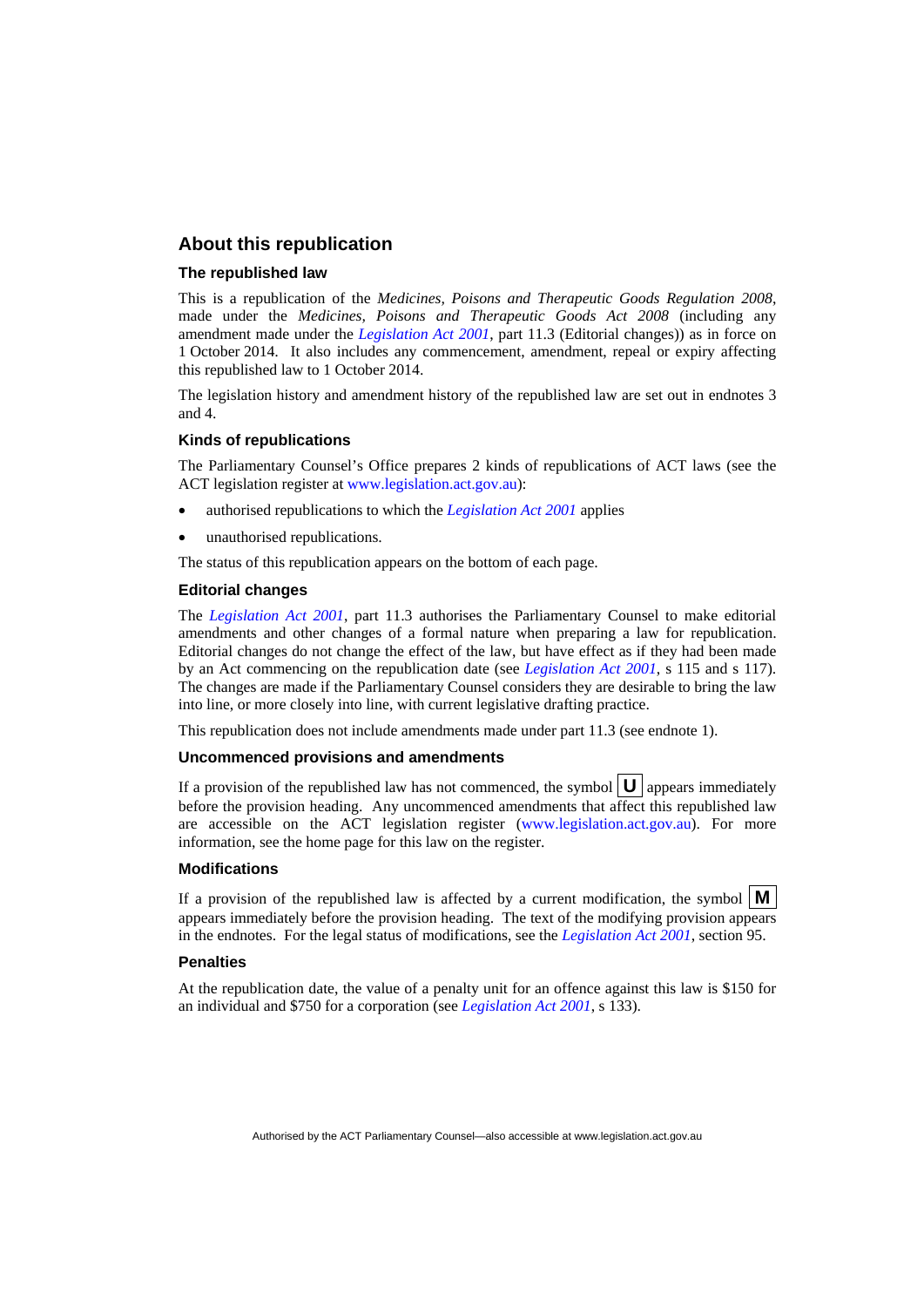

# **Medicines, Poisons and Therapeutic Goods Regulation 2008**

made under the

**Medicines, Poisons and Therapeutic Goods Act 2008** 

# **Contents**

Page

# **Chapter 1 [Preliminary](#page-25-0)**

|   | Name of regulation                                                           |   |
|---|------------------------------------------------------------------------------|---|
| 3 | Dictionary                                                                   |   |
| 4 | <b>Notes</b>                                                                 | 2 |
| 5 | Offences against regulation-application of Criminal Code etc                 |   |
| 6 | Overview of things to which medicines and poisons standard does not<br>apply |   |

| R <sub>20</sub> | Medicines, Poisons and Therapeutic Goods Regulation | contents 1 |
|-----------------|-----------------------------------------------------|------------|
| 01/10/14        | 2008                                                |            |
|                 | Effective: 01/10/14-22/10/14                        |            |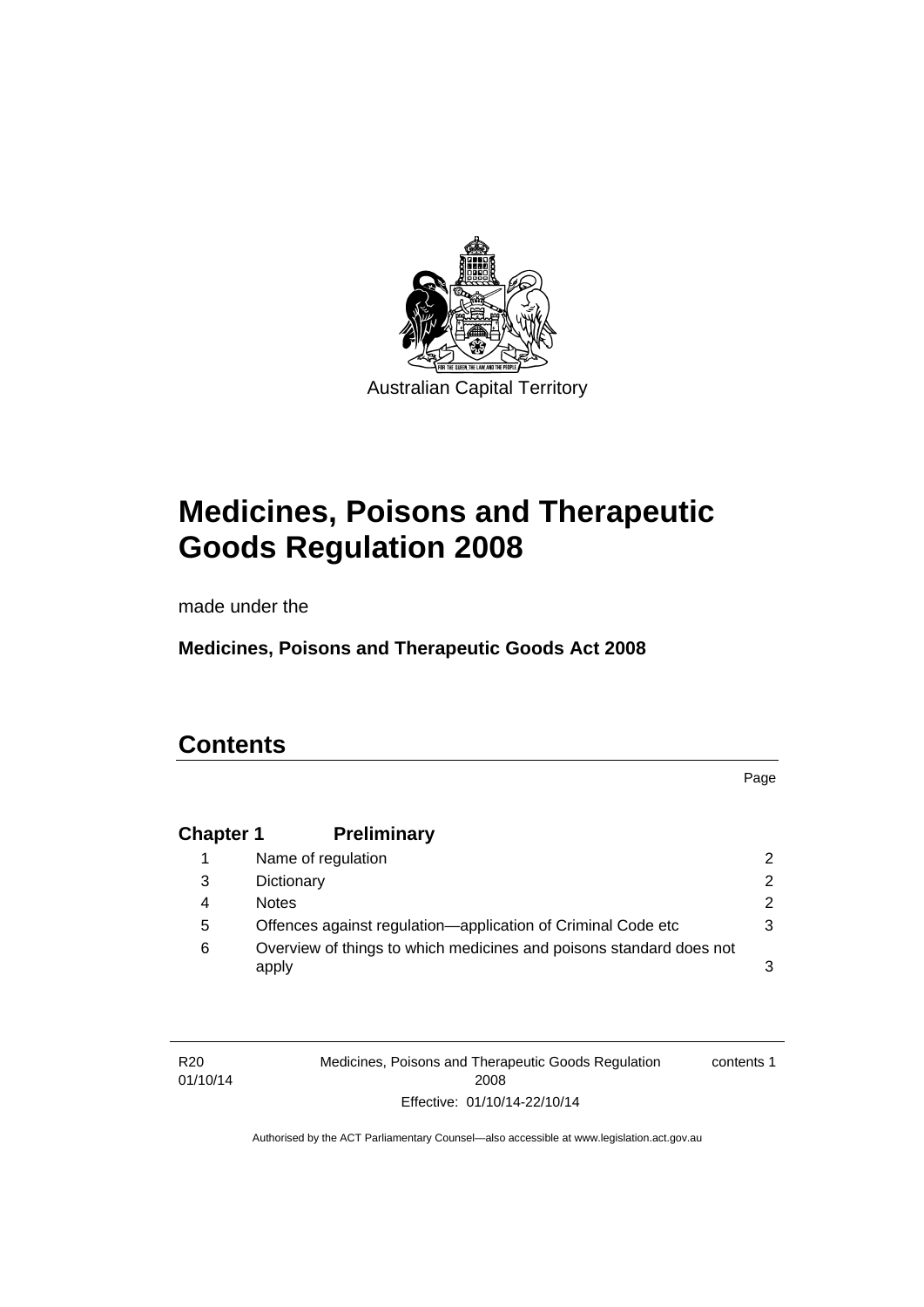#### **Contents**

| <b>Chapter 2</b> | <b>Medicines-authorisations generally</b>                                                             | Page                        |
|------------------|-------------------------------------------------------------------------------------------------------|-----------------------------|
| <b>Part 2.1</b>  | <b>Overview of medicines authorisations</b>                                                           |                             |
| 10               | General overview of authorisations for medicines                                                      | 5                           |
| 11               | Overview of medicines authorisations under this regulation                                            | 6                           |
| 12               | General overview of authorisation conditions for medicines                                            | 8                           |
| <b>Part 2.2</b>  | <b>Relationship with registration laws</b>                                                            |                             |
| 20               | Medicines authorisations subject to Health Practitioner Regulation<br>National Law (ACT) restrictions | 10                          |
| 21               | Medicines authorisations subject to Health Professionals Act<br>restrictions                          | 11                          |
| <b>Chapter 3</b> | <b>Medicines-supply authorities</b>                                                                   |                             |
| <b>Part 3.1</b>  | <b>Prescribing medicines</b>                                                                          |                             |
| Division 3.1.1   | Authorisation to prescribe medicines                                                                  |                             |
| 30               | Authorisation under sch 1 to prescribe medicines—Act, s 40 (1) (b), (2)<br>(b) and $(3)$ (b)          | 12                          |
| 31               | Authorisation conditions for prescribing medicines—Act, s 44 (1) (b)<br>and $(2)$ $(b)$               | 13                          |
| 32               | Additional requirements for prescribing controlled medicines for human<br>use                         | 15                          |
| 33               | Additional requirements for designated appendix D medicines<br>prescriptions for human use            | 16                          |
| Division 3.1.2   | <b>Prescriptions</b>                                                                                  |                             |
| 40               | General requirements for written prescriptions                                                        | 16                          |
| 41               | Particulars for prescriptions                                                                         | 17                          |
| <b>Part 3.2</b>  | <b>Requisitioning medicines</b>                                                                       |                             |
| Division 3.2.1   | Authorisation to issue requisitions                                                                   |                             |
| 50               | Authorisation under sch 1 to issue requisitions for medicines-Act, s<br>41 (b)                        | 21                          |
| 51               | Authorisation conditions for issuing requisitions for medicines-Act,<br>s 44 (1) (b) and (2) (b)      | 21                          |
| contents 2       | Medicines, Poisons and Therapeutic Goods Regulation<br>2008                                           | R <sub>20</sub><br>01/10/14 |

Effective: 01/10/14-22/10/14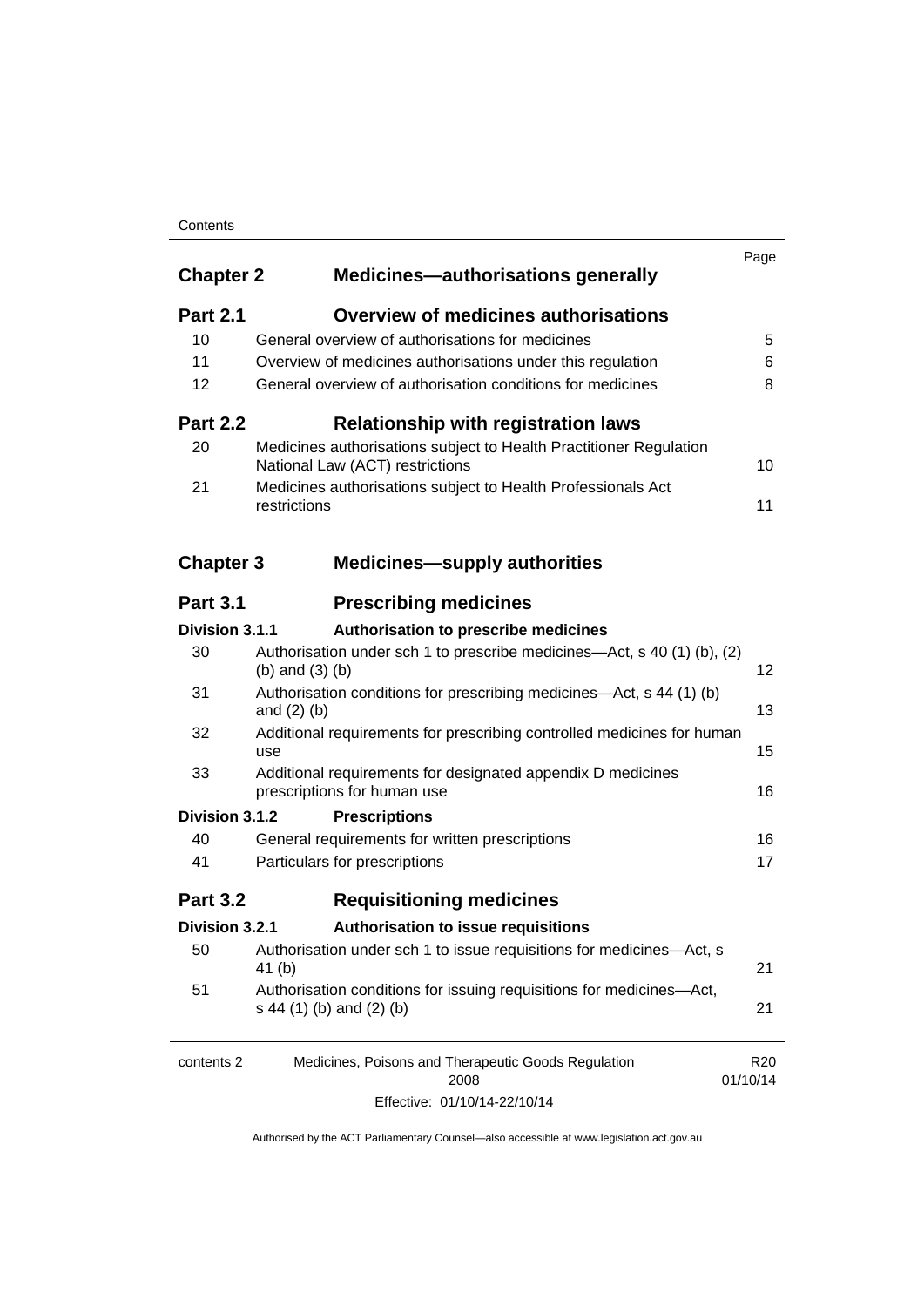|                             |                                                                                                                                      | Contents   |
|-----------------------------|--------------------------------------------------------------------------------------------------------------------------------------|------------|
| Division 3.2.2              |                                                                                                                                      | Page       |
| 55                          | <b>Requisitions</b><br>General requirements for written requisitions                                                                 | 22         |
| 56                          | Particulars for requisitions                                                                                                         | 22         |
|                             |                                                                                                                                      |            |
| <b>Part 3.3</b>             | <b>Medicines purchase orders</b>                                                                                                     |            |
| Division 3.3.1              | Authorisation to issue purchase orders                                                                                               |            |
| 60                          | Authorisation under sch 1 to issue purchase orders for medicines-<br>Act, $s$ 38 (1) (b) and (2) (a)                                 | 23         |
| 61                          | Authorisation conditions for issuing purchase orders for medicines-<br>Act, $s$ 44 (1) (b) and (2) (b)                               | 23         |
| Division 3.3.2              | <b>Purchase orders</b>                                                                                                               |            |
| 62                          | General requirements for medicines purchase orders—Act, s 38 (2) (c)                                                                 | 24         |
| <b>Part 3.4</b>             | <b>Standing orders for medicines</b>                                                                                                 |            |
| Division 3.4.1              | <b>CHO standing orders</b>                                                                                                           |            |
| 70                          | Authorisation of CHO to issue standing orders for supply of medicines<br>in public health emergencies—Act, s 42 (b)                  | 25         |
| 71                          | Authorisation of CHO to issue standing orders for administration of<br>medicines for public health matters-Act, s 42 (b)             | 25         |
| 72                          | Particulars for CHO standing orders for administration of medicines for<br>public health matters                                     | 25         |
| Division 3.4.2              | <b>Standing orders for institutions</b>                                                                                              |            |
| 75                          | Authorisation of doctors to issue standing orders for administration of<br>medicines at institutions-Act, s 42 (b)                   | 26         |
| 76                          | Particulars for standing orders for administration of medicines at<br>institutions                                                   | 27         |
| Division 3.4.3              | <b>Standing orders for walk-in centre</b>                                                                                            |            |
| 77                          | Authorisation of CHO to issue standing orders for supply and<br>administration of medicines at walk-in centre-Act, s 42 (b)          | 28         |
| 78                          | Particulars for CHO standing orders for supply and administration of<br>medicines at walk-in centre                                  | 28         |
| <b>Part 3.5</b>             | <b>Medicines supply authorities generally</b>                                                                                        |            |
| 80                          | Cancellation of invalid supply authorities—Act, s 30 (2) (d)                                                                         | 30         |
| 81                          | Information for CHO about controlled medicines supplied on supply<br>authorities-Act, s 31 (1) (b) and (4), def required information | 30         |
| R <sub>20</sub><br>01/10/14 | Medicines, Poisons and Therapeutic Goods Regulation<br>2008                                                                          | contents 3 |
|                             | Effective: 01/10/14-22/10/14                                                                                                         |            |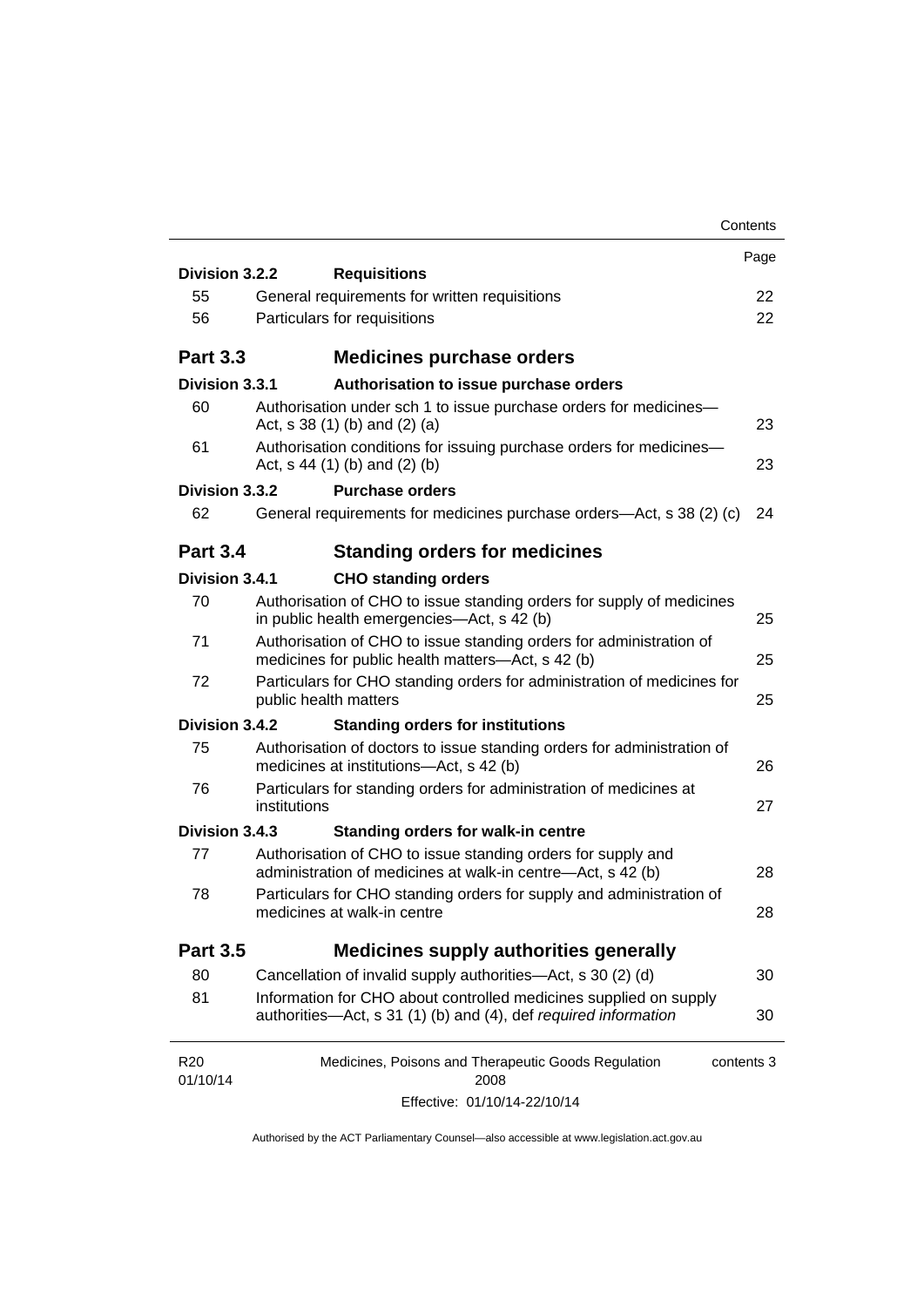#### **Contents**

| <b>Chapter 4</b> | <b>Supplying medicines</b>                                                                              | Page                        |
|------------------|---------------------------------------------------------------------------------------------------------|-----------------------------|
| <b>Part 4.1</b>  | <b>Preliminary</b>                                                                                      |                             |
| 100              | Overview of supply authorisations for medicines                                                         | 32                          |
| <b>Part 4.2</b>  | <b>Medicines—supply authorisations under</b><br>sch 1                                                   |                             |
| Division 4.2.1   | Sch 1 medicines supply authorisations                                                                   |                             |
| 110              | Authorisation under sch 1 to supply medicines-<br>Act, $s$ 26 (1) (b) and (2) (b)                       | 33                          |
| Division 4.2.2   | <b>Dispensing medicines</b>                                                                             |                             |
| 120              | Authorisation conditions for dispensing medicines—Act, s 44 (1) (b)<br>and $(2)$ $(b)$                  | 34                          |
| 121              | How medicines are dispensed                                                                             | 35                          |
| 122              | Noting changes to prescriptions on oral direction of prescriber-Act, s<br>$27(2)$ (b) (ii)              | 37                          |
| 123              | Labelling dispensed medicines—Act, s 60 (1) (c) (i) and (2) (c) (i)                                     | 38                          |
| 124              | Marking dispensed prescriptions                                                                         | 39                          |
| 125              | Recording dispensing of medicines                                                                       | 40                          |
| Division 4.2.3   | <b>Supplying medicines on requisitions</b>                                                              |                             |
| 130              | Authorisation conditions for supplying medicines on requisitions-<br>Act, $s$ 44 (1) (b) and (2) (b)    | 41                          |
| 131              | Supplying medicines on requisitions                                                                     | 42                          |
| 132              | Labelling medicines supplied on requisition—Act, s 60 (1) (c) (i) and<br>$(2)$ (c) (i)                  | 43                          |
| 133              | Marking filled requisitions                                                                             | 43                          |
| 134              | Recording supply of medicines on requisitions                                                           | 44                          |
| Division 4.2.4   | Supplying medicines on purchase orders                                                                  |                             |
| 140              | Authorisation conditions for supplying medicines on purchase orders-<br>Act, s 44 (1) (b) and (2) (b)   | 45                          |
| 141              | Supplying medicines on purchase orders                                                                  | 46                          |
| 142              | Recording supply of medicines on purchase orders                                                        | 47                          |
| Division 4.2.5   | Supplying medicines on standing orders                                                                  |                             |
| 150              | Authorisation conditions for supplying medicines on standing orders-<br>Act, $s$ 44 (1) (b) and (2) (b) | 48                          |
| contents 4       | Medicines, Poisons and Therapeutic Goods Regulation<br>2008                                             | R <sub>20</sub><br>01/10/14 |
|                  | Effective: 01/10/14-22/10/14                                                                            |                             |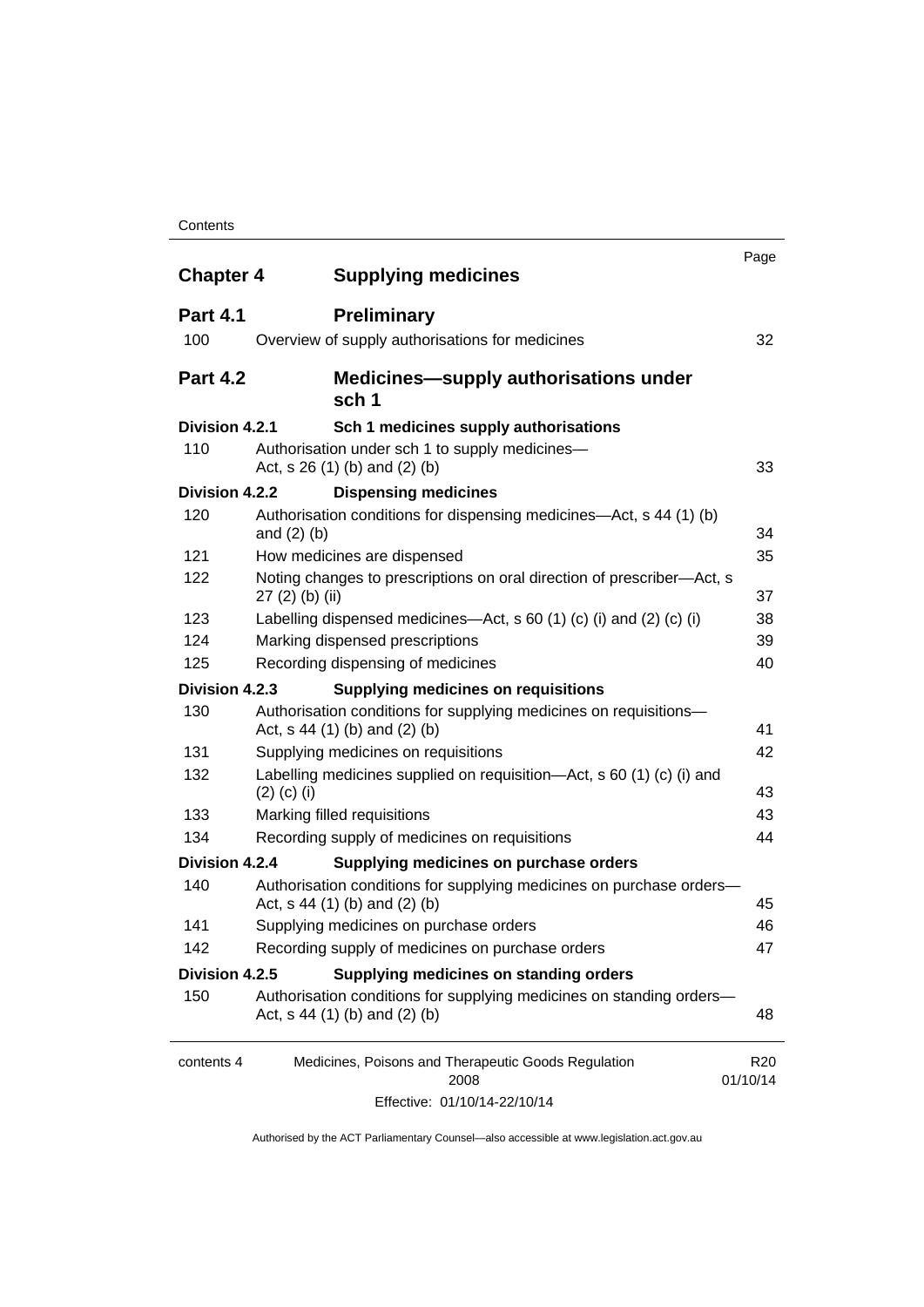| Contents |
|----------|
|----------|

| 151             | Supplying medicines on standing orders                                                                                              | Page<br>49 |
|-----------------|-------------------------------------------------------------------------------------------------------------------------------------|------------|
| 152             | Labelling medicines supplied on standing order-Act, s 60 (1) (c) (i)<br>and $(2)$ $(c)$ $(i)$                                       | 49         |
| 153             | Recording supply of medicines on standing orders                                                                                    | 50         |
| Division 4.2.6  | <b>Supplying medicines during consultations</b>                                                                                     |            |
| 160             | Authorisation conditions for supplying medicines during<br>consultations-Act, s 44 (1) (b) and (2) (b)                              | 51         |
| 161             | Labelling medicines supplied during consultations                                                                                   | 52         |
| 162             | Recording medicines supplied during consultations                                                                                   | 54         |
| 163             | Additional requirements for supplying controlled medicines for human<br>use during consultations                                    | 54         |
| 164             | Information for CHO about controlled medicines supplied during<br>consultations-Act, s 31 (2) (b) and (4), def required information | 55         |
| Division 4.2.7  | Selling pseudoephedrine by retail                                                                                                   |            |
| 170             | Meaning of retail sale-div 4.2.7                                                                                                    | 56         |
| 171             | Authorisation conditions for retail sale of pseudoephedrine-Act, s 44<br>$(1)$ (b) and $(2)$ (b)                                    | 56         |
| 172             | Requirement to tell buyer about pseudoephedrine sales record                                                                        | 57         |
| 173             | Required information for pseudoephedrine sales records                                                                              | 58         |
| 174             | Failure to amend pseudoephedrine sales record                                                                                       | 60         |
| 175             | Pseudoephedrine sales record-decision by CHO                                                                                        | 61         |
| Division 4.2.8  | <b>Supplying pharmacist only medicines</b>                                                                                          |            |
| 180             | Authorisation conditions for supply of pharmacist only medicines-Act,<br>s 44 (1) (b) and (2) (b)                                   | 61         |
| <b>Part 4.3</b> | Authorisation to supply without prescription                                                                                        |            |
|                 | in emergencies                                                                                                                      |            |
| 250             | Meaning of designated prescription only medicine-pt 4.3                                                                             | 63         |
|                 |                                                                                                                                     |            |
| 251             | Authorisation to supply certain medicines without prescription in<br>emergencies-Act, s 26 (1) (b)                                  |            |
| 252             | Authorisation conditions for supplying of certain medicines without<br>prescription in emergencies—Act, s 44 (1) (b) and (2) (b)    | 63<br>64   |
| 253             | Labelling medicines supplied without prescription in emergencies-<br>Act, s 60 (1) (c) (i) and (2) (c) (i)                          | 65         |

| R20      | Medicines, Poisons and Therapeutic Goods Regulation | contents 5 |
|----------|-----------------------------------------------------|------------|
| 01/10/14 | 2008                                                |            |
|          | Effective: 01/10/14-22/10/14                        |            |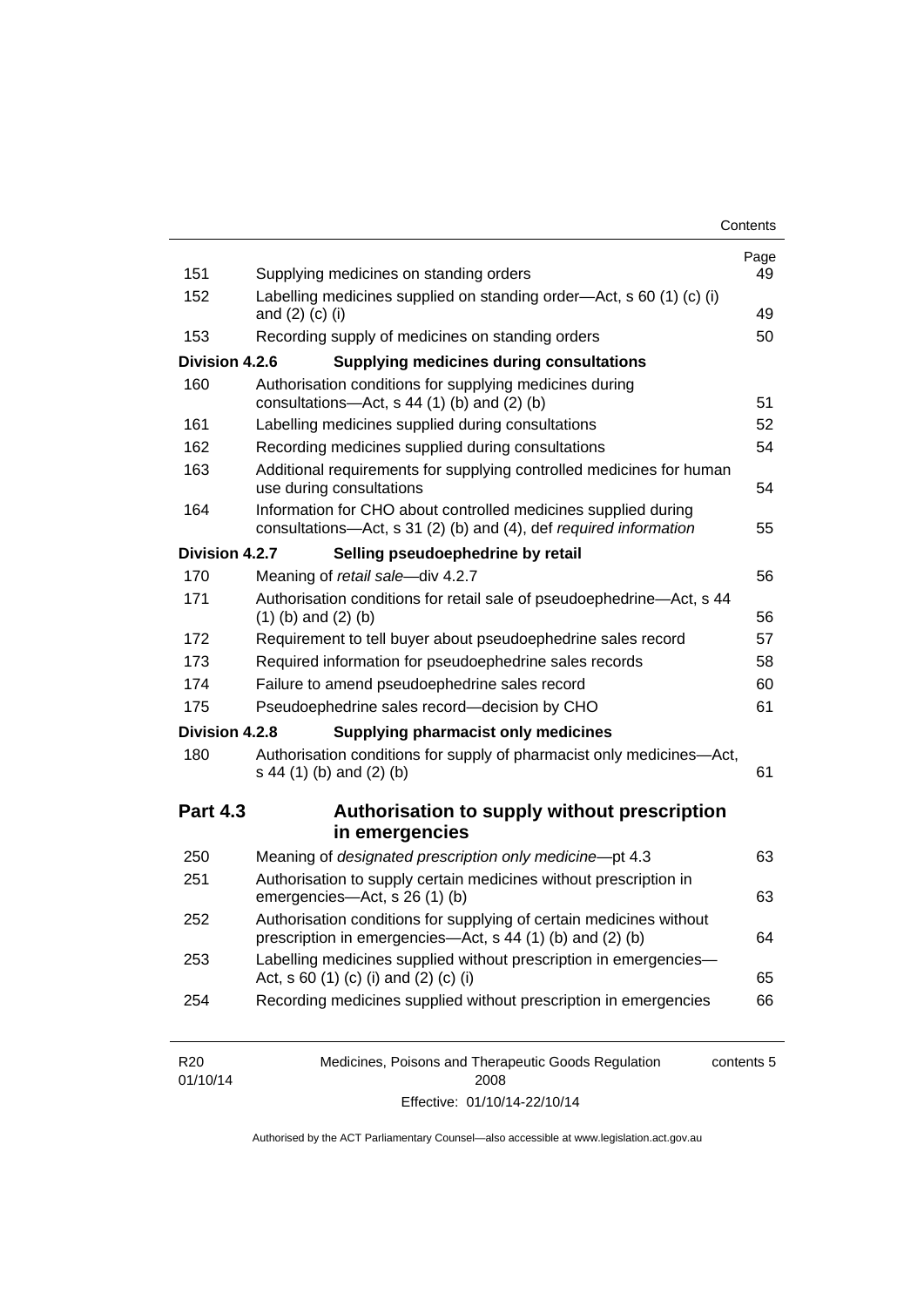| <b>Part 4.3A</b> | <b>Authorisation to supply certain medicines</b><br>without prescription-continued dispensing                                                     | Page |
|------------------|---------------------------------------------------------------------------------------------------------------------------------------------------|------|
| 255              | Authorisation to supply certain medicines without prescription by<br>approved pharmacist-Act, s 185 (1) (g)                                       | 67   |
| 256              | Labelling certain medicines supplied without prescription by approved<br>pharmacist-Act, s 185 (1) (j)                                            | 67   |
| <b>Part 4.4</b>  | Authorisation to supply medicines for<br>disposal                                                                                                 |      |
| 260              | Authorisation to supply medicines to pharmacists for disposal-Act, s<br>26(1)(b)                                                                  | 69   |
| 261              | Authorisation to supply medicines to commercial disposal operators for<br>disposal—Act, s $26(1)(b)$                                              | 69   |
| <b>Part 4.5</b>  | Wholesale supply of medicines under<br>corresponding laws                                                                                         |      |
| 270              | Conditions for wholesalers supplying medicines under corresponding<br>laws-Act, s 20 (4) (c)                                                      | 70   |
| <b>Chapter 5</b> | <b>Administering medicines</b>                                                                                                                    |      |
| <b>Part 5.1</b>  | <b>Authorisations for health-related occupations</b>                                                                                              |      |
| 350              | Authorisation under sch 1 for people in health-related occupations to<br>administer medicines—Act, s 37 (1) (b) and (3) (b)                       | 71   |
| 351              | Authorisation conditions for administration of medicines at institutions<br>by people in health-related occupations—Act, s 44 (1) (b) and (2) (b) | 71   |
| <b>Part 5.2</b>  | <b>Other administration authorisations</b>                                                                                                        |      |
| 360              | Authorisation for self-administration etc of medicines—Act, s 37 (2) (b)<br>and $(3)$ $(b)$                                                       | 73   |
| 361              | Authorisation for administration of medicines by assistants-Act,<br>s 37 (1) (b)                                                                  | 74   |

| contents 6 | Medicines, Poisons and Therapeutic Goods Regulation |
|------------|-----------------------------------------------------|
|            | 2008                                                |
|            | Effective: 01/10/14-22/10/14                        |

R20 01/10/14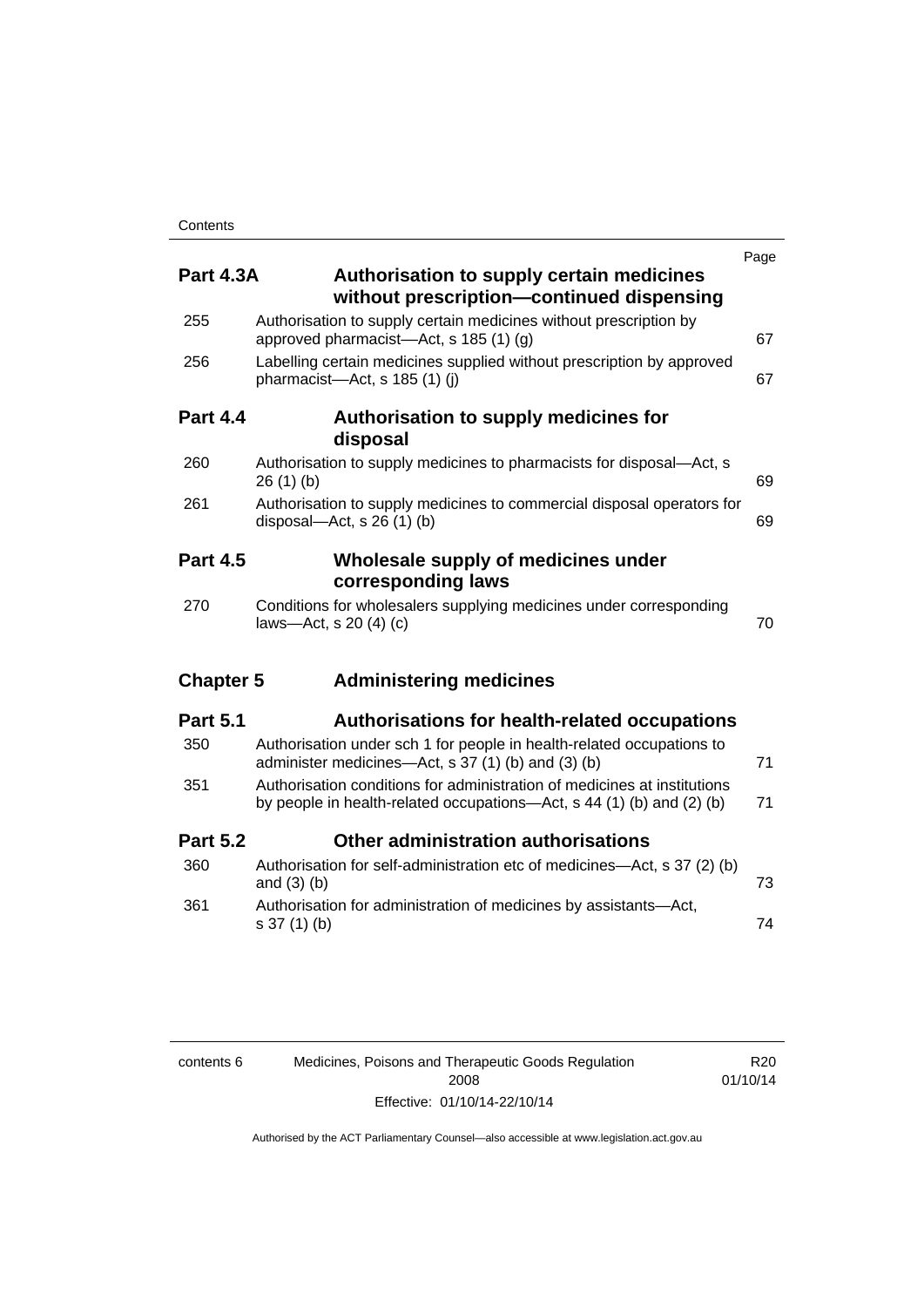|                  |                                                                                                                                       | Contents |
|------------------|---------------------------------------------------------------------------------------------------------------------------------------|----------|
|                  |                                                                                                                                       | Page     |
| <b>Chapter 6</b> | <b>Obtaining and possessing medicines</b>                                                                                             |          |
| 370              | Authorisation under sch 1 to obtain and possess medicines—Act, s 35<br>$(1)$ (b), (2) (b) and s 36 (b)                                | 75       |
| 371              | Authorisation to obtain and possess medicines for certain personal<br>use-related dealings—Act, s $35(1)(b)$ , $(2)(b)$ and s $36(b)$ | 75       |
| <b>Chapter 7</b> | <b>Manufacturing medicines</b>                                                                                                        |          |
| 380              | Authorisation under sch 1 to manufacture medicines—Act, s 33 (b)                                                                      | 76       |
| <b>Chapter 8</b> | <b>Discarding medicines</b>                                                                                                           |          |
| 390              | Discarding controlled medicines—Act, s 34 (1) (a)                                                                                     | 77       |
| <b>Chapter 9</b> | <b>Other medicines authorisations</b>                                                                                                 |          |
| <b>Part 9.1</b>  | Authorisations for delivery people and<br>commercial disposal operators                                                               |          |
| 400              | Authorisations to deliver medicines under supply authorities-Act,<br>s 26 (1) (b), (2) (b), s 35 (1) (b), (2) (b) and s 36 (b)        | 78       |
| 401              | Authorisations for commercial disposal operators-Act, s 26 (1) (b)<br>and (2) (b), s 35 (1) (b) and (2) (b) and s 36 (b)              | 79       |
| <b>Part 9.2</b>  | <b>Emergency supply and administration of</b><br>adrenaline and salbutamol                                                            |          |
| 410              | Authorisations to supply and administer adrenaline and salbutamol-<br>Act, s 26 (1) (b) and s 37 (1) (b)                              | 80       |
| <b>Part 9.3</b>  | <b>Medicines authorisations for corrections</b><br>functions                                                                          |          |
| 420              | Authorisations for CYP authorised people-Act, s 26 (1) (b),<br>s 35 (1) (b), (2) (b), s 36 (b) and s 37 (1) (b)                       | 81       |
| 421              | Authorisations for corrections officers—Act, s 26 (1) (b), s 35 (1) (b),<br>$(2)$ (b), s 36 (b) and s 37 (1) (b)                      | 82       |
| 422              | Authorisations for court and police cell custodians—Act, s 26 (1) (b),<br>s 35 (1) (b), (2) (b), s 36 (b) and s 37 (1) (b)            | 82       |
|                  |                                                                                                                                       |          |

| R <sub>20</sub> | Medicines, Poisons and Therapeutic Goods Regulation | contents 7 |
|-----------------|-----------------------------------------------------|------------|
| 01/10/14        | 2008                                                |            |
|                 | Effective: 01/10/14-22/10/14                        |            |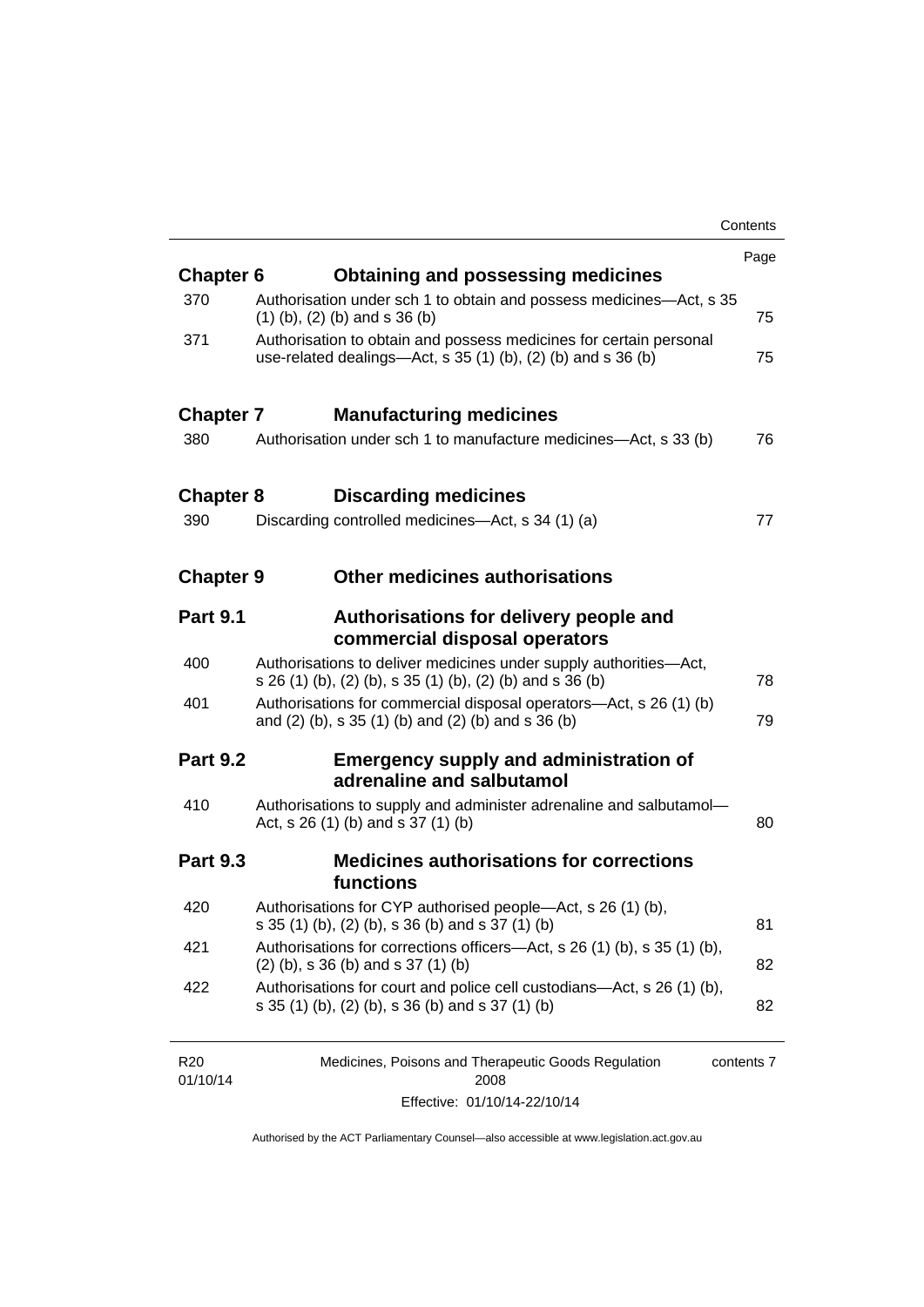| <b>Part 9.4</b> | Authorisations for medicines research and<br>education program purposes other than<br>controlled medicines                | Page |
|-----------------|---------------------------------------------------------------------------------------------------------------------------|------|
| 430             | Authorisations for non-controlled medicines research and education-<br>Act, $s$ 26 (1) and (2) (b)                        | 84   |
| 431             | Authorisation conditions for non-controlled medicines research and<br>education- $Act$ , s 44 (1) (b) and (2) (b)         | 85   |
| <b>Part 9.5</b> | <b>Authorisations under medicines licences</b>                                                                            |      |
| Division 9.5.1  | Controlled medicines research and education program<br>licence authorisations                                             |      |
| 440             | Authorisations under controlled medicines research and education<br>program licences—Act, s 20 (1) (a)                    | 87   |
| 441             | Authorisation condition for controlled medicines research and<br>education program licences—Act, s 44 (1) (b) and (2) (b) |      |
| Division 9.5.2  | <b>First-aid kit licence authorisations</b>                                                                               |      |
| 450             | Authorisations under first-aid kit licences—Act, s 20 (1) (a)                                                             | 89   |
| 451             | Authorisation condition for first-aid kit licences—Act, s 44 (1) (b) and<br>$(2)$ (b)                                     | 90   |
| Division 9.5.3  | Wholesalers licence authorisations                                                                                        |      |
| 460             | Authorisations under medicines wholesalers licences—Act, s 20 (1) (a)                                                     | 90   |
| 461             | Authorisation conditions for medicines wholesalers licences-Act,<br>s 44 (1) (b) and (2) (b)                              | 91   |
| Division 9.5.4  | Opioid dependency treatment licence authorisations                                                                        |      |
| 470             | Authorisations under opioid dependency treatment licences—Act,<br>s 20(1)(a)                                              | 92   |
| 471             | Authorisation condition for opioid dependency treatment licences-<br>Act, $s$ 44 (1) (b) and (2) (b)                      | 93   |
| Division 9.5.5  | <b>Pharmacy medicines rural communities licences</b>                                                                      |      |
| 480             | Authorisations under pharmacy medicines rural communities<br>licences- $-\text{Act}$ , s 20 (1) (a)                       | 94   |
| 481             | Authorisation conditions for pharmacy medicines rural communities<br>licences—Act, $s$ 44 (1) (b) and (2) (b)             | 95   |

| contents 8 |  |
|------------|--|
|            |  |

Medicines, Poisons and Therapeutic Goods Regulation 2008 Effective: 01/10/14-22/10/14

R20 01/10/14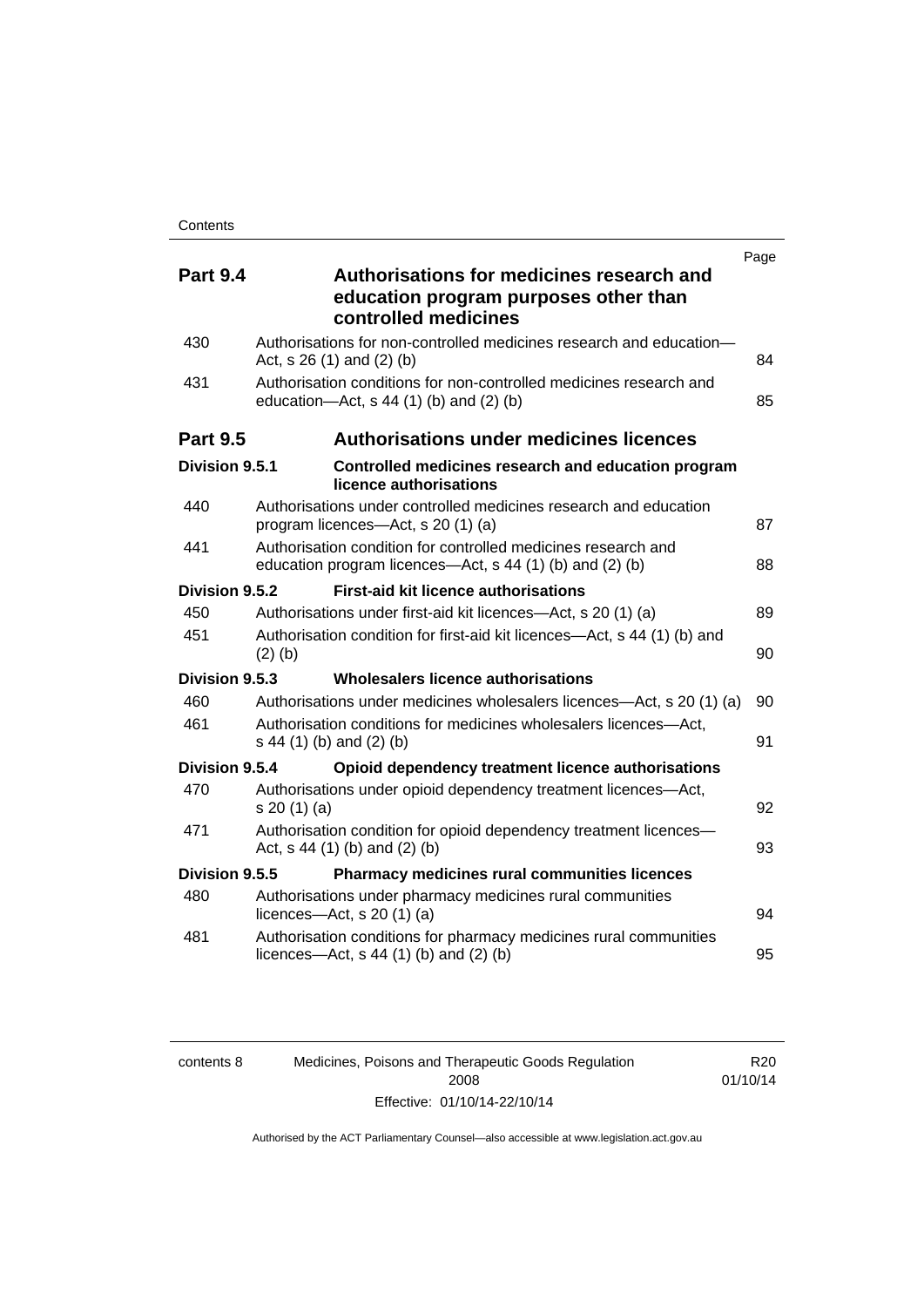| <b>Chapter 10</b>           | Packaging and labelling of medicines<br>generally                                                                                         | Page       |
|-----------------------------|-------------------------------------------------------------------------------------------------------------------------------------------|------------|
| 500                         | When pharmacy medicines and pharmacist only medicines to be<br>supplied in manufacturer's packs—Act, s 59 (1) (c) (i) and (2) (c) (i)     | 97         |
| 501                         | Packaging of supplied manufacturer's packs of medicines—Act, s 59<br>$(1)$ (c) (i) and (2) (c) (i)                                        | 97         |
| 502                         | Labelling of supplied manufacturer's packs of medicines-Act,<br>s 60 (1) (c) (i) and (2) (c) (i)                                          | 98         |
| <b>Chapter 11</b>           | <b>Storage of medicines</b>                                                                                                               |            |
| <b>Part 11.1</b>            | <b>Preliminary</b>                                                                                                                        |            |
| 510                         | Meaning of prescribed person-ch 11                                                                                                        | 99         |
| 511                         | Meaning of key-ch 11                                                                                                                      | 100        |
| <b>Part 11.2</b>            | Storage requirements for medicines generally                                                                                              |            |
| 515                         | Storage of medicines generally—Act, s 61 (b) and (c)                                                                                      | 101        |
| <b>Part 11.3</b>            | Additional storage requirements for<br>medicines other than controlled medicines                                                          |            |
| 520                         | Storage of medicines other than controlled medicines in community<br>pharmacies-Act, s 61 (b) and (c)                                     | 102        |
| 521                         | Storage of medicines other than controlled medicines by other<br>people-Act, s 61 (b) and (c)                                             | 103        |
| 522                         | Storage of pharmacy medicines by pharmacy medicines rural<br>communities licence-holders-Act, s 61 (b) and (c)                            | 103        |
| <b>Part 11.4</b>            | Additional storage requirements for<br>controlled medicines                                                                               |            |
| 530                         | Meaning of personal custody-pt 11.4                                                                                                       | 104        |
| 531                         | Storage of controlled medicines by wholesalers licence-holders-<br>Act, $s \ 61$ (b) and (c)                                              | 104        |
| 532                         | Storage of controlled medicines for certain health-related<br>occupations-Act, s 61 (b) and (c)                                           | 105        |
| 533                         | Storage of controlled medicines by certain other prescribed people-<br>Act, $s \ 61$ (b) and (c)                                          | 106        |
| R <sub>20</sub><br>01/10/14 | Medicines, Poisons and Therapeutic Goods Regulation<br>2008<br>$\overline{A}$ $\overline{A}$ $\overline{A}$ $\overline{A}$ $\overline{A}$ | contents 9 |

Effective: 01/10/14-22/10/14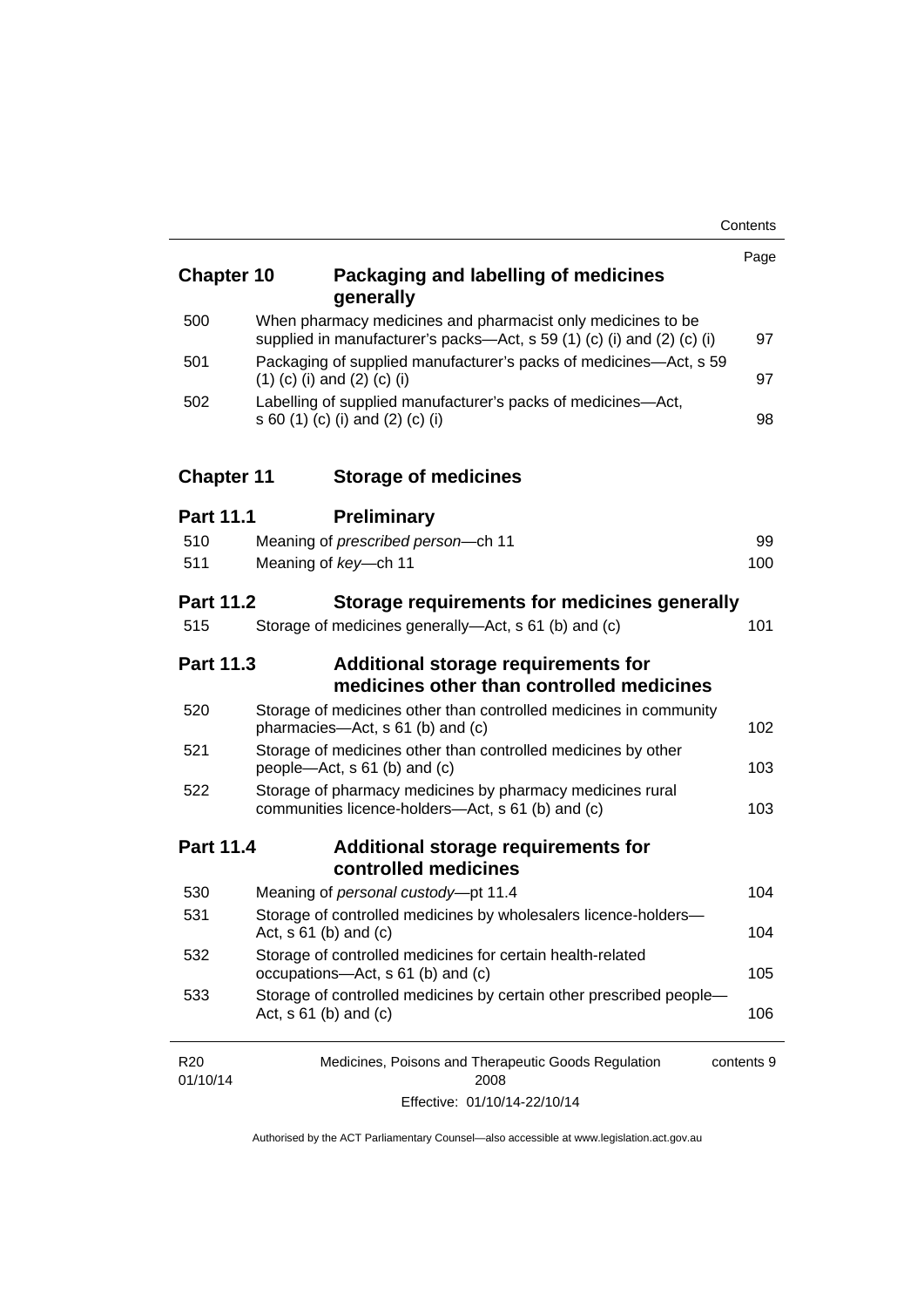|                   |                                                                                                                  | Page |
|-------------------|------------------------------------------------------------------------------------------------------------------|------|
| <b>Chapter 12</b> | <b>Controlled medicines registers</b>                                                                            |      |
| 540               | Keeping of controlled medicines registers by certain people-Act, s 48<br>(a) and $s$ 50 (1) (b) and (2) (b)      | 109  |
| 541               | Keeping of controlled medicines registers by first-aid kit holders-Act,<br>s 48 (a) and s 50 (1) (b) and (2) (b) | 111  |
| 542               | Form of controlled medicines registers—Act, s 49 (1) (b) and (2) (b)                                             | 112  |
| 543               | Making entries in controlled medicines registers—Act, s 51 (1) (b)                                               | 112  |
| 544               | Prescribed witnesses for administration of controlled medicines-Act,<br>s 53 (a) and (b)                         | 114  |
| 545               | Prescribed witnesses for discarding of controlled medicines—Act, s 54<br>$(a)$ and $(b)$                         | 114  |
| 546               | Changes etc to entries in controlled medicines registers-Act, s 55 (2)<br>(b)                                    | 115  |
| <b>Chapter 13</b> | <b>Controlled medicines and appendix D</b><br>medicines approvals for human use                                  |      |
| <b>Part 13.1</b>  | <b>Controlled medicines approvals</b>                                                                            |      |
| Division 13.1.1   | Preliminary                                                                                                      |      |
| 550               | Meaning of controlled medicines approval                                                                         | 117  |
| 551               | Meaning of designated prescriber-pt 13.1                                                                         | 117  |
| Division 13.1.2   | <b>Standing controlled medicines approvals</b>                                                                   |      |
| 555               | Standing approval to prescribe controlled medicines for hospital in-<br>patients                                 | 118  |
| 556               | Standing approval to prescribe controlled medicines for short-term<br>treatment                                  | 118  |
| 557               | Standing interim approval to prescribe buprenorphine and methadone<br>for patients of certain institutions       | 118  |
| Division 13.1.3   | Chief health officer controlled medicines approvals                                                              |      |
| 560               | Applications for CHO controlled medicines approvals                                                              | 120  |
| 561               | Requirements for CHO controlled medicines approval applications                                                  | 121  |
| 562               | CHO decision on applications to prescribe controlled medicines                                                   | 122  |
| 563               |                                                                                                                  |      |
| 564               | Restrictions on CHO power to approve applications for approvals                                                  | 123  |
|                   | Term of CHO controlled medicines approvals                                                                       | 124  |

| contents 10 | Medicines, Poisons and Therapeutic Goods Regulation | R <sub>20</sub> |
|-------------|-----------------------------------------------------|-----------------|
|             | 2008                                                | 01/10/14        |
|             | Effective: 01/10/14-22/10/14                        |                 |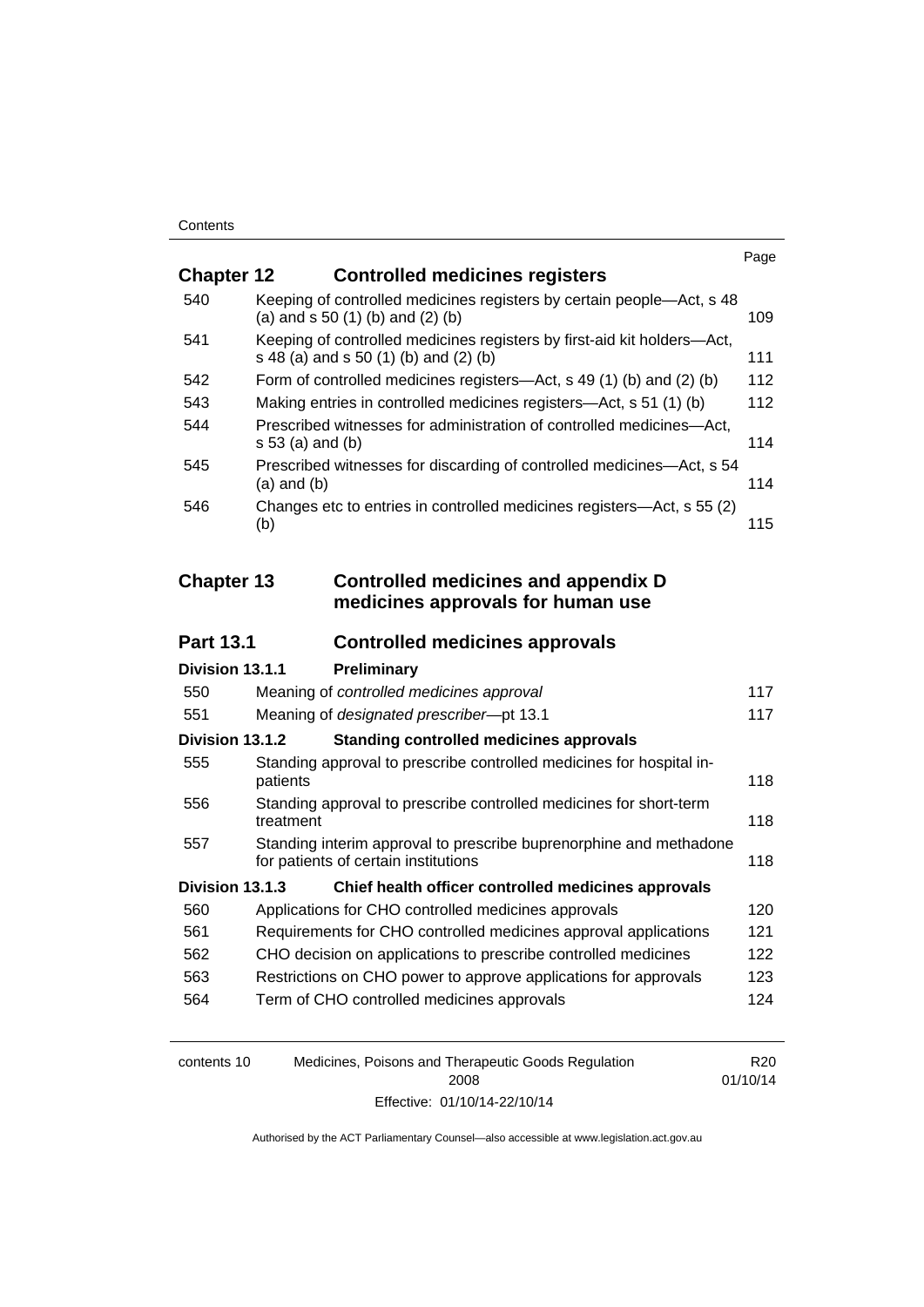| Contents |
|----------|
|----------|

| <b>Chapter 14</b> | <b>Medicines licences</b>                                                                               |             |
|-------------------|---------------------------------------------------------------------------------------------------------|-------------|
| 594               | Form of CHO appendix D medicines approvals                                                              | 136         |
| 593               | CHO decisions on applications to prescribe designated appendix D<br>medicines                           | 135         |
| 592               | Applications for CHO approval to prescribe designated appendix D<br>medicines                           | 135         |
|                   | Standing approval to prescribe designated appendix D medicines                                          |             |
| 590<br>591        | Meaning of appendix D medicines approval                                                                | 134<br>134  |
| <b>Part 13.2</b>  | Appendix D medicines approvals                                                                          |             |
| 584               | Medicines advisory committee-review of CHO decisions to refuse<br>endorsements to treat drug-dependency | 133         |
| 583               | Form of CHO endorsements to treat drug-dependency                                                       | 132         |
|                   | drug-dependency                                                                                         | 132         |
| 582               | CHO decisions on applications for endorsement to treat                                                  |             |
| 581               | Applications for CHO endorsement to treat drug-dependency                                               | 131         |
| 580               | <b>Endorsements to treat drug-dependency</b><br>Meaning of endorsement-div 13.1.4                       | 131         |
| Division 13.1.4   | applications                                                                                            | 131         |
| 574               | Medicines advisory committee-guidelines for CHO decisions on                                            |             |
| 573               | Medicines advisory committee-directions to CHO                                                          | 130         |
| 572               | When controlled medicines approvals etc take effect                                                     | 130         |
| 571               | Form of CHO controlled medicines approvals                                                              | 129         |
| 570               | on CHO initiative<br>Conditional controlled medicines approvals                                         | 128<br>128  |
| 569               | Medicines advisory committee-review of amendment or revocation                                          |             |
| 568               | Application for review of amendment and revocation on CHO initiative                                    | 127         |
| 567               | Amendment and revocation of controlled medicines approvals                                              | 126         |
| 566               | Medicines advisory committee—referred applications and review of<br>unfavourable CHO decisions          | 125         |
| 565               | Applications for review of unfavourable CHO decisions for approvals                                     | Page<br>124 |

# **Part 14.1 [Medicines licences generally](#page-160-1)**

| 600                         | Medicines licences that may be issued—Act, s 78 (2)         | 137         |
|-----------------------------|-------------------------------------------------------------|-------------|
| R <sub>20</sub><br>01/10/14 | Medicines, Poisons and Therapeutic Goods Regulation<br>2008 | contents 11 |
|                             | Effective: 01/10/14-22/10/14                                |             |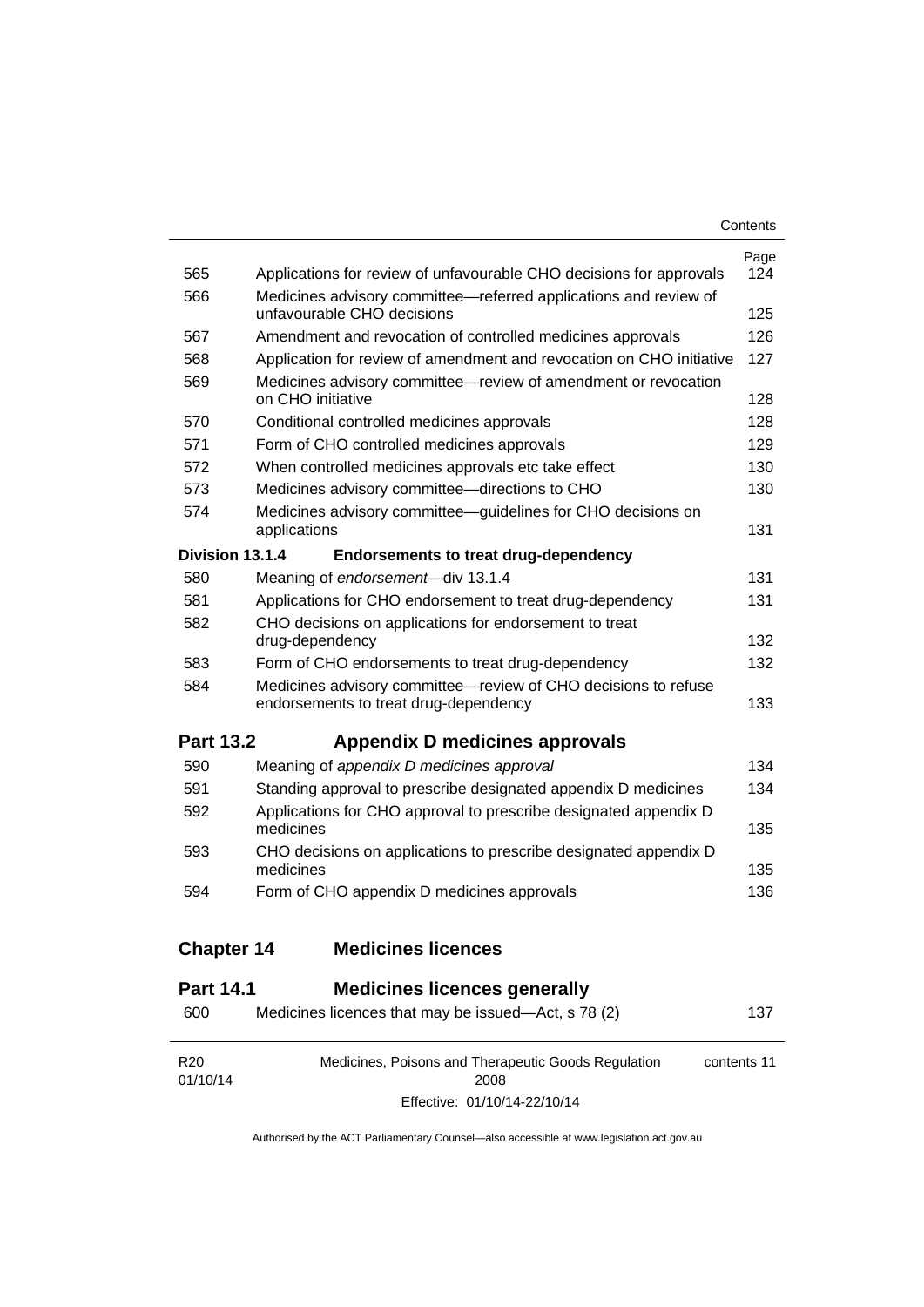|                  |                                                                                                              | Page |
|------------------|--------------------------------------------------------------------------------------------------------------|------|
| <b>Part 14.2</b> | <b>Controlled medicines research and education</b><br>program licences                                       |      |
| 605              | Applications for controlled medicines research and education program<br>licences                             | 138  |
| 606              | Restrictions on issuing of controlled medicines research and education<br>program licences-Act, s 85 (1) (a) | 139  |
| 607              | Additional information for controlled medicines research and education<br>program licences—Act, s 88 (1) (k) | 139  |
| <b>Part 14.3</b> | <b>First-aid kit licences</b>                                                                                |      |
| 610              | Applications for first-aid kit licences                                                                      | 141  |
| 611              | Restrictions on issuing of first-aid kit licences—Act, s 85 (1) (a)                                          | 142  |
| 612              | Additional information for first-aid kit licences—Act, s 88 (1) (k)                                          | 143  |
| <b>Part 14.4</b> | <b>Medicines wholesalers licences</b>                                                                        |      |
| 615              | Applications for medicines wholesalers licences                                                              | 144  |
| 616              | Restrictions on issuing of medicines wholesalers licences-Act, s 85<br>$(1)$ (a)                             | 144  |
| 617              | Additional information for medicines wholesalers licences—Act, s 88<br>$(1)$ (k)                             | 145  |
| <b>Part 14.5</b> | <b>Opioid dependency treatment licences</b>                                                                  |      |
| 620              | Applications for opioid dependency treatment licences                                                        | 146  |
| 621              | Restriction on issuing of opioid dependency treatment licences—Act, s<br>85(1)(a)                            | 146  |
| 622              | Witnessing not required for administration under opioid dependency<br>treatment licence-Act, s 190 (1) (a)   | 146  |
| <b>Part 14.6</b> | <b>Pharmacy medicines rural communities</b><br>licences                                                      |      |
| 625              | Applications for pharmacy medicines rural communities licences                                               | 147  |
| 626              | Restrictions on issuing of pharmacy medicines rural communities<br>licences- $-\text{Act}$ , s 85 (1) (a)    | 147  |
|                  |                                                                                                              |      |

| contents 12 | Medicines, Poisons and Therapeutic Goods Regulation |
|-------------|-----------------------------------------------------|
|             | 2008                                                |
|             | Effective: 01/10/14-22/10/14                        |

R20 01/10/14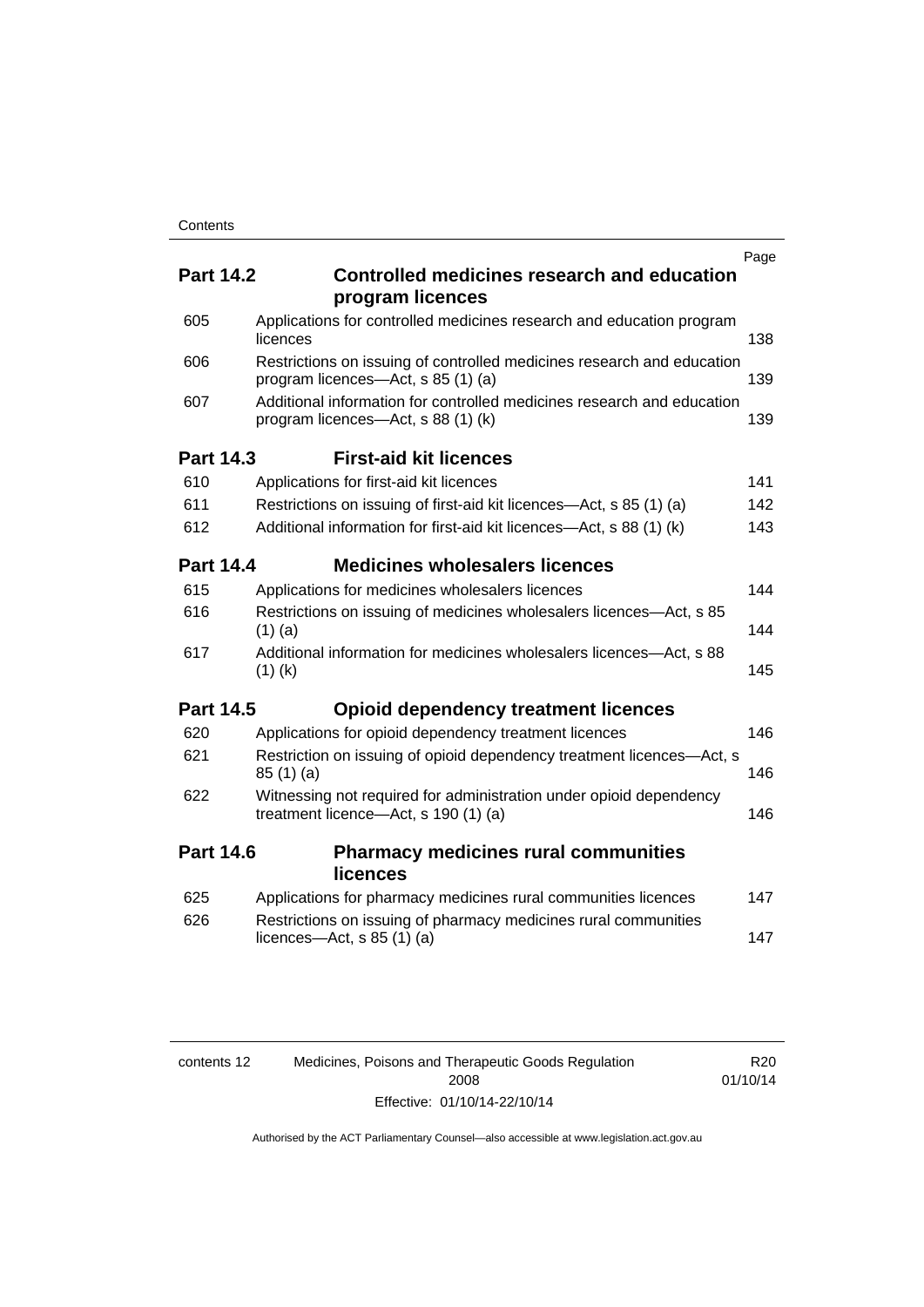|                   |                   |                                                                                                      | Contents |
|-------------------|-------------------|------------------------------------------------------------------------------------------------------|----------|
|                   |                   |                                                                                                      | Page     |
| <b>Chapter 15</b> |                   | <b>Medicines-other provisions</b>                                                                    |          |
| <b>Part 15.1</b>  |                   | Opioid dependency treatment guidelines                                                               |          |
| 630               |                   | Guidelines for treatment of opioid dependency                                                        | 148      |
| <b>Part 15.2</b>  |                   | <b>Medicines advisory committee</b>                                                                  |          |
| 635               |                   | Medicines advisory committee-membership                                                              | 149      |
| 636               |                   | Medicines advisory committee-term of appointments                                                    | 150      |
| 637               |                   | Medicines advisory committee-conditions of appointments                                              | 150      |
| 638               |                   | Medicines advisory committee-time and place of meetings                                              | 150      |
| 639               |                   | Medicines advisory committee-presiding member                                                        | 150      |
| 640               |                   | Medicines advisory committee-quorum                                                                  | 151      |
| 641               |                   | Medicines advisory committee-voting                                                                  | 151      |
| 642               |                   | Medicines advisory committee-conduct of meetings                                                     | 151      |
| 643               |                   | Medicines advisory committee-disclosure of interests by members                                      | 152      |
| 644               |                   | Medicines advisory committee—ending appointments                                                     | 154      |
| <b>Part 15.3</b>  |                   | <b>Other medicines provisions</b>                                                                    |          |
| 650               |                   | Advertising controlled medicines—Act, s 66 (3) (b)                                                   | 156      |
| 651               |                   | Advertising other medicines                                                                          | 156      |
| 652               |                   | Prescribed institutions-Act, dict, def <i>institution</i> , par (b)                                  | 157      |
| <b>Chapter 16</b> |                   | Low and moderate harm poisons                                                                        |          |
|                   |                   |                                                                                                      |          |
| <b>Part 16.1</b>  |                   | <b>Preliminary</b>                                                                                   |          |
| 660               |                   | Meaning of relevant law-ch 16                                                                        | 158      |
| <b>Part 16.2</b>  |                   | Authorisation to supply low and moderate<br>harm poisons                                             |          |
| 661               | (b) and $(2)$ (b) | Authorisation to supply low and moderate harm poisons-Act, s 26 (1)                                  | 159      |
| 662               |                   | Authorisation condition for supplying low and moderate harm<br>poisons—Act, s 44 (1) (b) and (2) (b) | 159      |
|                   |                   |                                                                                                      |          |
|                   |                   |                                                                                                      |          |

| R <sub>20</sub> | Medicines, Poisons and Therapeutic Goods Regulation | contents 13 |
|-----------------|-----------------------------------------------------|-------------|
| 01/10/14        | 2008                                                |             |
|                 | Effective: 01/10/14-22/10/14                        |             |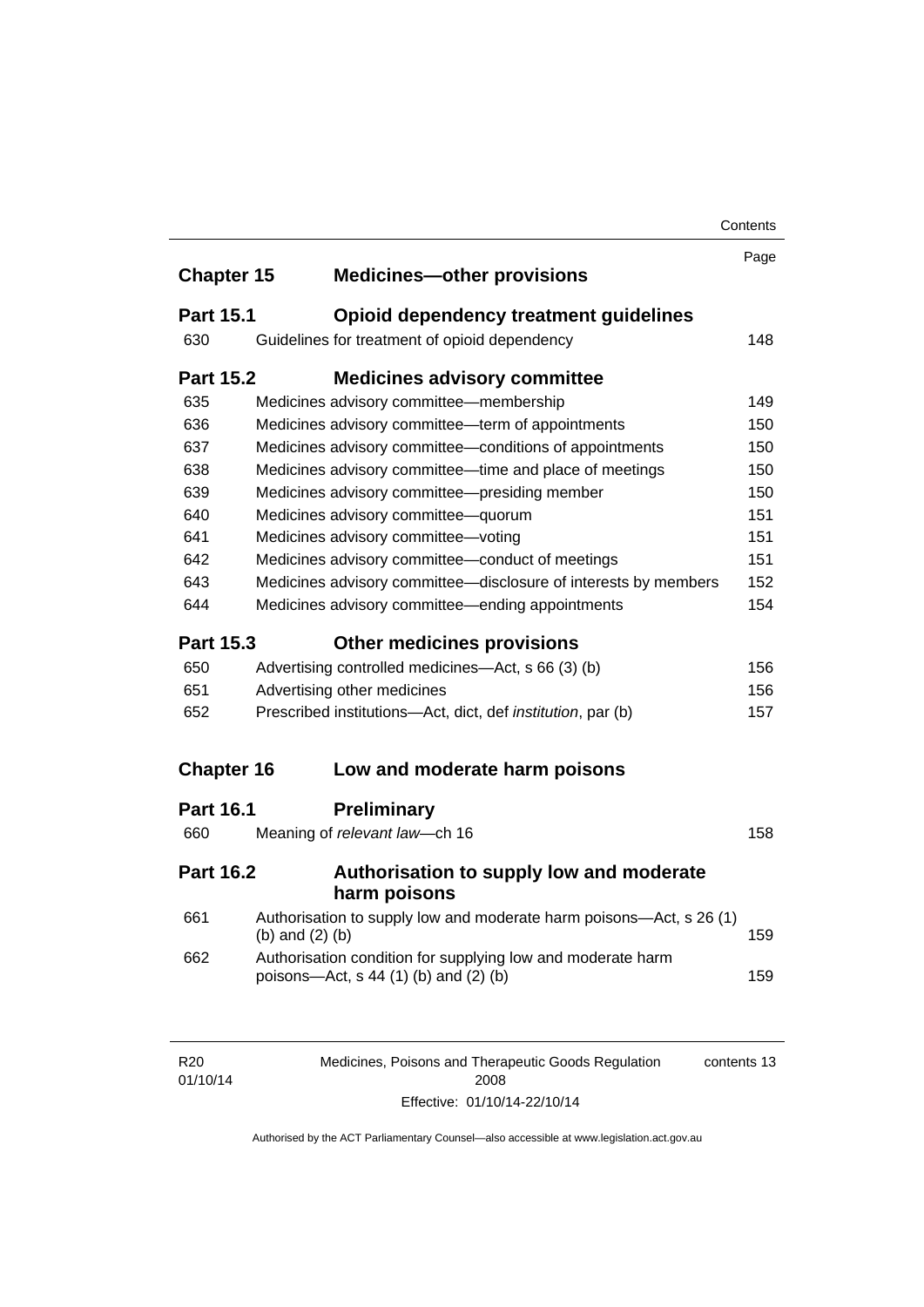| <b>Part 16.3</b>  |                 | Authorisation to manufacture low and                                                                                           | Page       |
|-------------------|-----------------|--------------------------------------------------------------------------------------------------------------------------------|------------|
|                   |                 | moderate harm poisons                                                                                                          |            |
| 663               | 33(b)           | Authorisation to manufacture low and moderate harm poisons-Act, s                                                              | 160        |
| 664               |                 | Authorisation condition for manufacturing low and moderate harm<br>poisons-Act, s 44 (1) (b) and (2) (b)                       | 160        |
| <b>Part 16.4</b>  |                 | Packaging and labelling of low and moderate<br>harm poisons                                                                    |            |
| 665               |                 | Packaging of supplied manufacturer's packs of low and moderate<br>harm poisons—Act, s 59 (1) (c) (i) and (2) (c) (i)           | 161        |
| 666               |                 | Labelling of supplied manufacturer's packs of low and moderate harm<br>poisons—Act, s 60 (1) (c) (i) and (2) (c) (i)           | 161        |
| <b>Chapter 17</b> |                 | Dangerous poisons authorisations                                                                                               |            |
| <b>Part 17.1</b>  |                 | <b>Overview of dangerous poisons</b><br>authorisations                                                                         |            |
| 670<br>671        |                 | General overview of authorisations for dangerous poisons<br>Overview of dangerous poisons authorisations under this regulation | 162<br>163 |
| 672               |                 | General overview of authorisation conditions for dangerous poisons                                                             | 164        |
| <b>Part 17.2</b>  |                 | Authorisations under dangerous poisons<br>licences                                                                             |            |
|                   | Division 17.2.1 | Dangerous poisons manufacturers licence<br>authorisations                                                                      |            |
| 675               | s 20(1)(a)      | Authorisations under dangerous poisons manufacturers licences-Act,                                                             | 165        |
| 676               |                 | Authorisation conditions for dangerous poisons manufacturers<br>licences—Act, $s$ 44 (1) (b) and (2) (b)                       | 166        |
|                   | Division 17.2.2 | Dangerous poisons-research and education program<br>licence authorisations                                                     |            |
| 680               |                 | Authorisations under dangerous poisons research and education<br>program licences—Act, s 20 (1) (a)                            | 168        |
|                   |                 |                                                                                                                                |            |

| contents 14 | Medicines, Poisons and Therapeutic Goods Regulation | R20.     |
|-------------|-----------------------------------------------------|----------|
|             | 2008                                                | 01/10/14 |
|             | Effective: 01/10/14-22/10/14                        |          |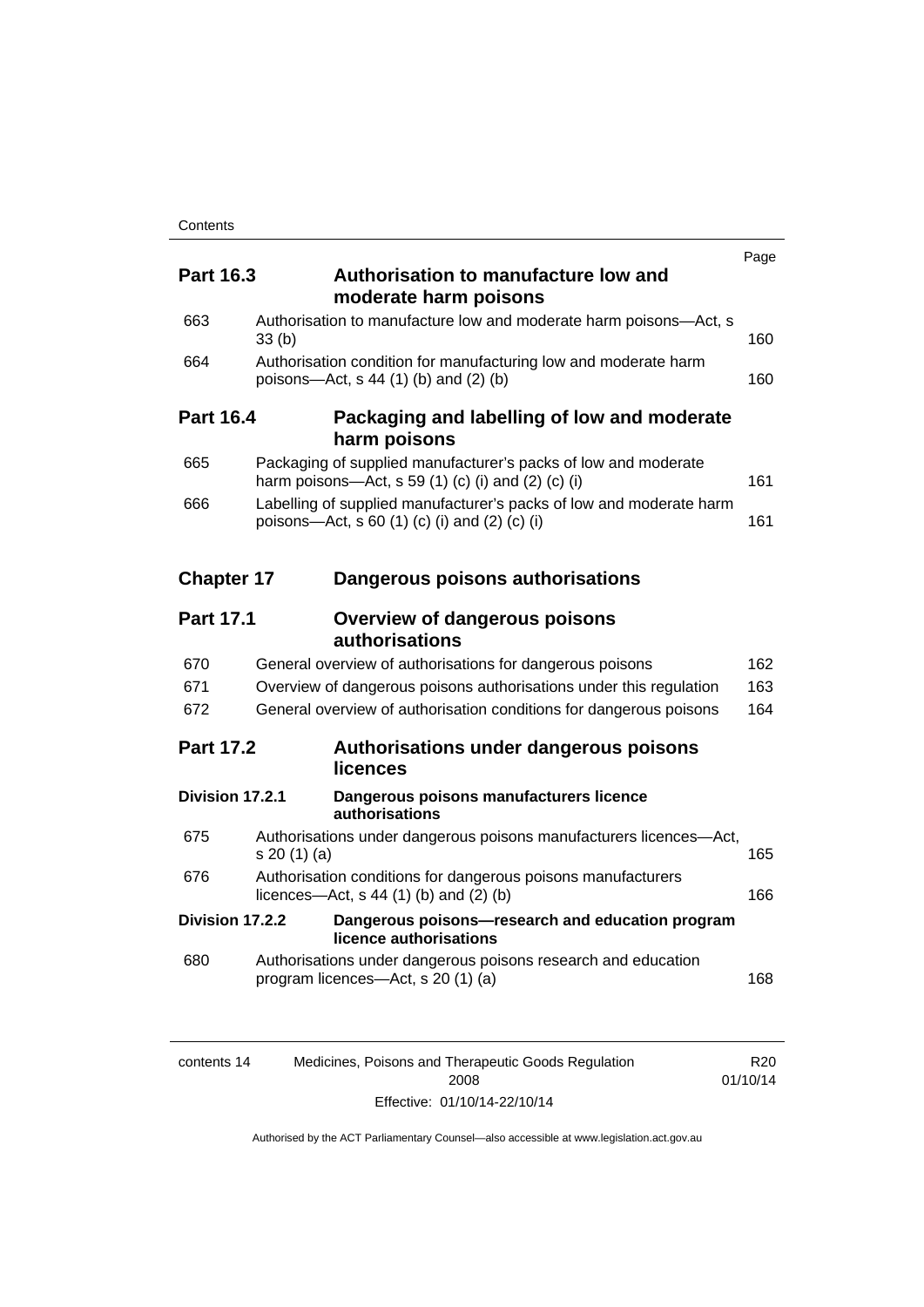|                   |                                                                                                                                         | Page |
|-------------------|-----------------------------------------------------------------------------------------------------------------------------------------|------|
| 681               | Authorisation condition for dangerous poisons research and education<br>program licences—Act, $s$ 44 (1) (b) and (2) (b)                | 169  |
| Division 17.2.3   | Dangerous poisons suppliers licence authorisations                                                                                      |      |
| 685               | Authorisations under dangerous poisons suppliers licences—Act,<br>$s 20(1)$ (b)                                                         | 170  |
| 686               | Authorisation conditions for dangerous poisons suppliers licences-<br>Act, $s$ 44 (1) (b) and (2) (b)                                   | 171  |
| <b>Part 17.3</b>  | Other dangerous poisons authorisations                                                                                                  |      |
| Division 17.3.1   | Authorisations for manufacturing etc purposes                                                                                           |      |
| 690               | Manufacturing etc authorisations for dangerous poisons-Act, s 20 (2)<br>(a)                                                             | 173  |
| Division 17.3.2   | Authorisations for delivery people and commercial<br>disposal operators                                                                 |      |
| 692               | Authorisations to deliver dangerous poisons under purchase orders-<br>Act, s 26 (1) (b) and (2) (b), s 35 (1) (b), (2) (b) and s 36 (b) | 174  |
| 693               | Authorisation to supply dangerous poisons to commercial disposal<br>operator for disposal-Act, s 26 (1) (b)                             | 175  |
| 694               | Authorisations for commercial disposal operators—Act, s 26 (1) (b)<br>and (2) (b), s 35 (1) (b) and (2) (b) and s 36 (b)                | 175  |
| Division 17.3.3   | Authorisations for dangerous poisons research and<br>education programs by scientifically qualified people                              |      |
| 695               | Authorisations for dangerous poisons research and education-Act, s<br>$26(1)$ and $(2)(b)$                                              | 176  |
| 696               | Authorisation conditions for dangerous poisons research and<br>education- $Act$ , s 44 (1) (b) and (2) (b)                              | 177  |
| <b>Chapter 18</b> | <b>Dangerous poisons licences</b>                                                                                                       |      |
| <b>Part 18.1</b>  | Dangerous poisons licences generally                                                                                                    |      |
| 700               | Dangerous poisons licences that may be issued-Act, s 78 (2)                                                                             | 178  |
| <b>Part 18.2</b>  | Dangerous poisons manufacturers licences                                                                                                |      |
| 705               | Applications for dangerous poisons manufacturers licences                                                                               | 179  |
| 706               | Restrictions on issuing of dangerous poisons manufacturers<br>licences- $-\text{Act}, s 85 (1) (a)$                                     | 180  |
| R <sub>20</sub>   | Medicines, Poisons and Therapeutic Goods Regulation<br>contents 15                                                                      |      |

Effective: 01/10/14-22/10/14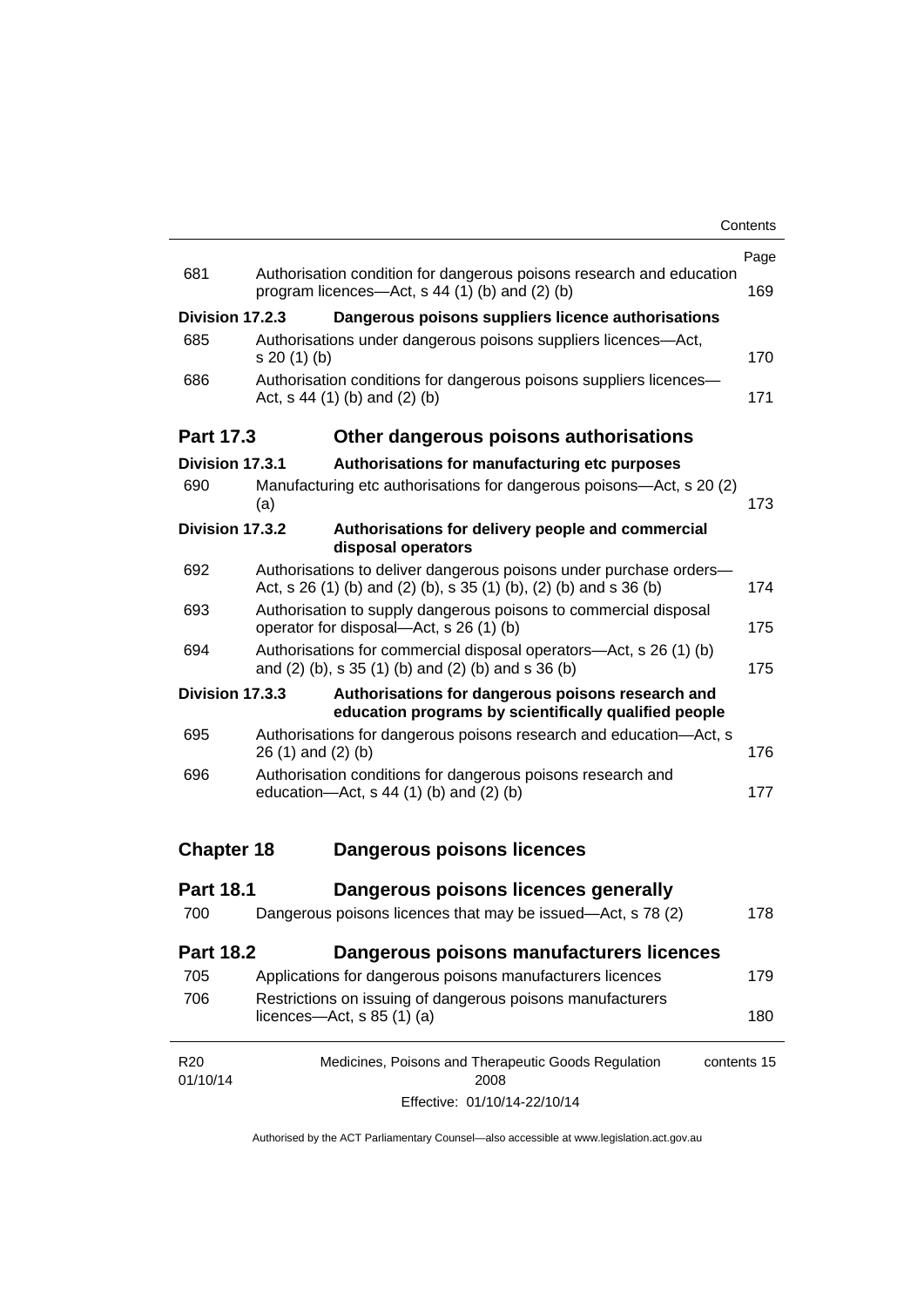|                   |                                                                                                           | Page |
|-------------------|-----------------------------------------------------------------------------------------------------------|------|
| 707               | Additional information for dangerous poisons manufacturers<br>licences—Act, $s$ 88 (1) (k)                | 180  |
| <b>Part 18.3</b>  | Dangerous poisons research and education<br>program licences                                              |      |
| 710               | Applications for dangerous poisons research and education program<br>licences                             | 181  |
| 711               | Restrictions on issuing of dangerous poisons research and education<br>program licences—Act, s 85 (1) (a) | 182  |
| 712               | Additional information for dangerous poisons research and education<br>licences—Act, $s$ 88 (1) (k)       | 183  |
| <b>Part 18.4</b>  | Dangerous poisons suppliers licences                                                                      |      |
| 715               | Applications for dangerous poisons suppliers licences                                                     | 184  |
| 716               | Restrictions on issuing of dangerous poisons suppliers licences-Act,<br>s 85(1)(a)                        | 184  |
| 717               | Additional information for dangerous poisons suppliers licences-Act,<br>s 88 (1) (k)                      | 185  |
| <b>Chapter 19</b> | Dangerous poisons-other provisions                                                                        |      |
| <b>Part 19.1</b>  | Dangerous poisons purchase orders                                                                         |      |
| 720               | Supplying dangerous poisons on purchase orders                                                            | 186  |
| 721               | General requirements for dangerous poisons purchase orders-Act, s<br>38(2)(c)                             | 187  |
| 722               | Recording supply of dangerous poisons on purchase orders                                                  | 187  |
| <b>Part 19.2</b>  | Wholesale supply of dangerous poisons<br>under corresponding laws                                         |      |
| 725               |                                                                                                           |      |
|                   | Conditions for wholesalers supplying dangerous poisons under<br>corresponding laws-Act, s 20 (4) (c)      | 189  |
| <b>Part 19.3</b>  | Packaging and labelling of dangerous<br>poisons                                                           |      |
| 730               | Meaning of relevant law-pt 19.3                                                                           | 190  |

Effective: 01/10/14-22/10/14

01/10/14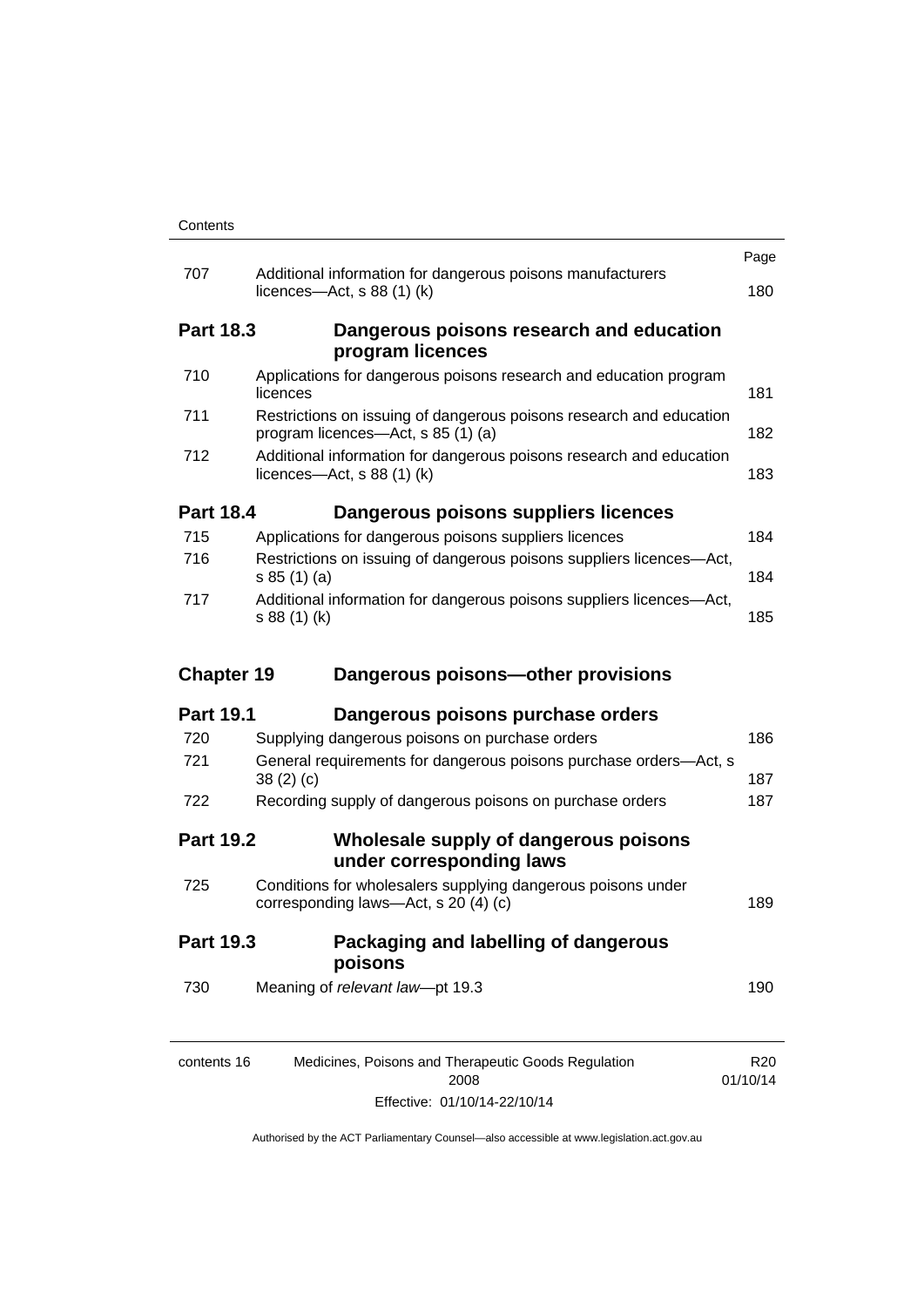|                   |                                                                                                             | Contents |
|-------------------|-------------------------------------------------------------------------------------------------------------|----------|
|                   |                                                                                                             | Page     |
| 731               | Packaging of supplied manufacturer's packs of dangerous poisons-<br>Act, s 59 (1) (c) (i) and (2) (c) (i)   | 190      |
| 732               | Labelling of supplied manufacturer's packs of dangerous poisons-<br>Act, s $60$ (1) (c) (i) and (2) (c) (i) | 191      |
| <b>Part 19.4</b>  | Storage of dangerous poisons                                                                                |          |
| 735               | Storage of dangerous poisons—Act, s 61 (b) and (c)                                                          | 192      |
| <b>Part 19.5</b>  | Dangerous poisons registers                                                                                 |          |
| 740               | Keeping of dangerous poisons registers by certain people—Act, s 48<br>and $s 50 (1) (b)$ and $(2) (b)$      | 193      |
| 741               | Form of dangerous poisons registers—Act, s 49 (1) (b)                                                       | 194      |
| 742               | Making entries in dangerous poisons registers—Act, s 51 (1) (b)                                             | 194      |
| 743               | Prescribed witnesses for discarding of dangerous poisons—Act, s 54<br>$(a)$ and $(b)$                       | 194      |
| 744               | Changes to entries in dangerous poisons registers—Act, s 55 (2) (b)                                         | 195      |
| <b>Chapter 20</b> | <b>Paints</b>                                                                                               |          |
| 750               | Manufacture, supply and use of paints containing white lead—Act s                                           |          |

| 750 | Manufacture, supply and use of paints containing white lead—Act, s<br>70 (1) (b), (2) (b) and (3) (b) | 196 |
|-----|-------------------------------------------------------------------------------------------------------|-----|
| 751 | Manufacture, supply and use of paints for certain purposes—Act, s 71<br>$(1)$ and $(3)$               | 196 |
| 752 | Manufacture, supply and use of paints for toys—Act, s 72 (b)                                          | 197 |
| 753 | Manufacture, supply and use of paints containing pesticides-Act, s<br>73 (b)                          | 197 |
|     |                                                                                                       |     |

# **Chapter 21 [Prohibited and appendix C substances](#page-222-0)**

| <b>Part 21.1</b> | <b>Preliminary</b>                           |     |
|------------------|----------------------------------------------|-----|
| 760              | Meaning of <i>prohibited</i> substance—ch 21 | 199 |
| 761              | Prohibited substances licences—Act, s 78 (2) | 199 |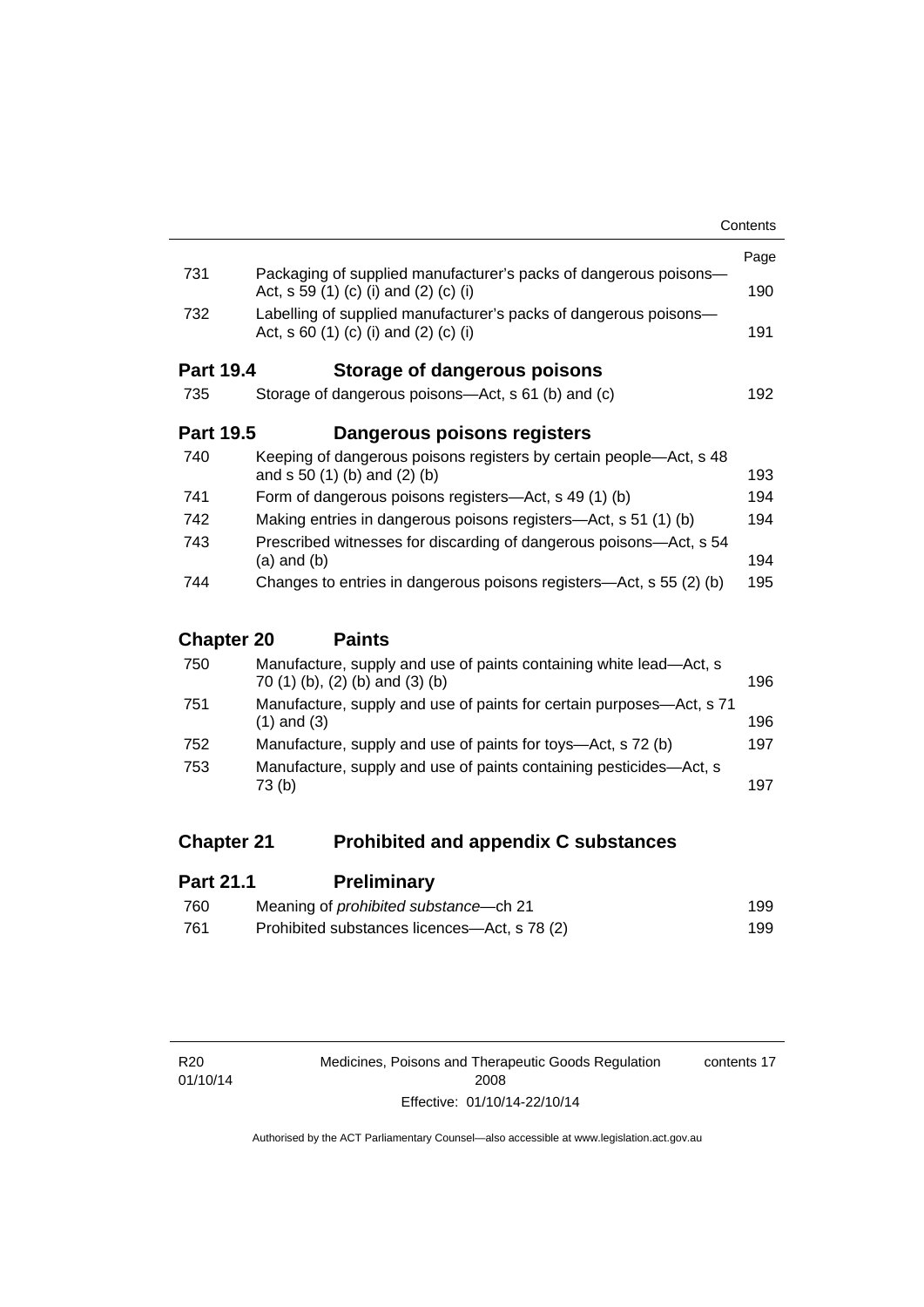|                  |                           |                                                                                                                                              | Page |
|------------------|---------------------------|----------------------------------------------------------------------------------------------------------------------------------------------|------|
| <b>Part 21.2</b> |                           | <b>Prohibited substances research and</b><br>education program licences                                                                      |      |
| Division 21.2.1  |                           | Issue of prohibited substances research and education<br>program licences                                                                    |      |
| 765              | program licences          | Applications for prohibited substances research and education                                                                                | 200  |
| 766              |                           | Restrictions on issuing of prohibited substances research and<br>education program licences-Act, s 85 (1) (a)                                | 201  |
| 767              |                           | Additional information for prohibited substances research program and<br>education licences-Act, s 88 (1) (k)                                | 202  |
| Division 21.2.2  |                           | Prohibited substances research and education<br>program authorisations                                                                       |      |
| 768              |                           | Authorisations under prohibited substances research and education<br>program licences—Act, s 20 (1) (a)                                      | 202  |
| 769              |                           | Authorisation condition for prohibited substances research and<br>education program licences—Act, s 44 (1) (b) and (2) (b)                   | 203  |
| Division 21.2.3  |                           | Other provisions-prohibited substances research and<br>education program licences                                                            |      |
| 770              |                           | Approvals of dealings for prohibited substances research and<br>education program licences—Act, s 20 (1) (c)                                 | 204  |
| 771              | (b)                       | Authorisation condition for approval-holders—Act, s 44 (1) (b) and (2)                                                                       | 205  |
| 772              | Act, s 38 (2) (c)         | General requirements for prohibited substances purchase orders-                                                                              | 205  |
| 773              |                           | Recording supply of prohibited substances on purchase orders                                                                                 | 206  |
| 774              | (ii), $(2)$ (b) and $(4)$ | Information for CHO about supplied prohibited substances research<br>and education program licences-Act, s 31 (1) (a) (ii), (1) (b), (2) (a) | 206  |
| Part 21.3        |                           | <b>Prohibited substances registers</b>                                                                                                       |      |
| 775              |                           | Keeping of prohibited substances registers by certain people-Act,<br>s 48 and s 50 (1) (b) and (2) (b)                                       | 208  |
| 776              |                           | Form of prohibited substances registers-Act, s 49 (1) (b)                                                                                    | 208  |
| 777              |                           | Making entries in prohibited substances registers-Act, s 51 (1) (b)                                                                          | 209  |
| 778              | 54 (a) and (b)            | Prescribed witnesses for discarding of prohibited substances-Act, s                                                                          | 209  |

| contents 18 | Medicines, Poisons and Therapeutic Goods Regulation | R20      |
|-------------|-----------------------------------------------------|----------|
|             | 2008                                                | 01/10/14 |
|             | Effective: 01/10/14-22/10/14                        |          |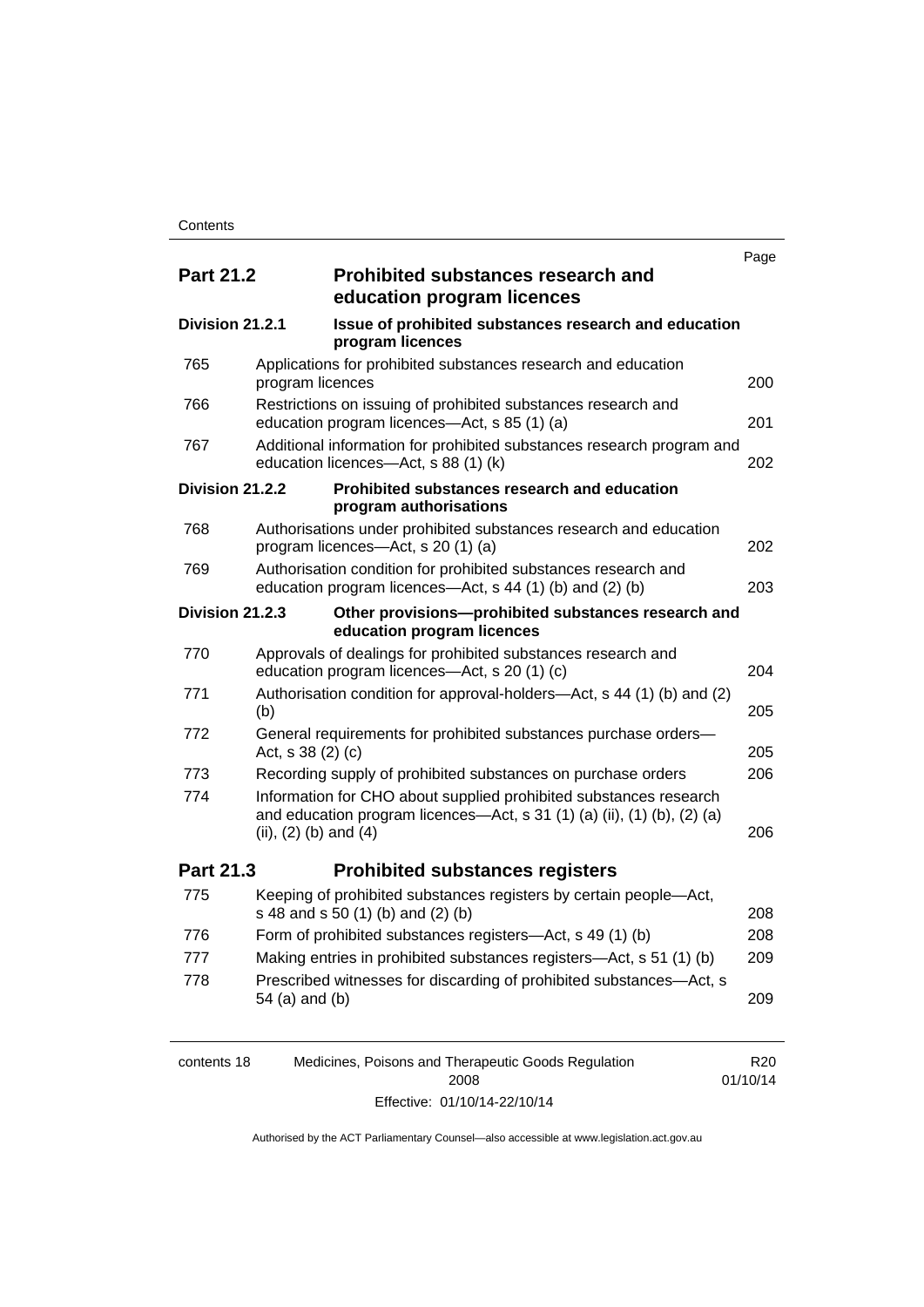| 779               |                                                                                                                |                                                                                          | Page        |  |  |
|-------------------|----------------------------------------------------------------------------------------------------------------|------------------------------------------------------------------------------------------|-------------|--|--|
|                   | (b)                                                                                                            | Changes to entries in prohibited substances registers—Act, s 55 (2)                      | 210         |  |  |
| <b>Chapter 22</b> |                                                                                                                | <b>Therapeutic goods</b>                                                                 |             |  |  |
| 800               |                                                                                                                | Definitions-ch 22                                                                        |             |  |  |
| 801               | Prescribed regulated therapeutic goods-Act, s 14, def regulated<br>therapeutic good, par (b)                   |                                                                                          |             |  |  |
| 802               |                                                                                                                | Authorisation to supply optical devices—Act, s 74 (1) (b) and (2) (b)                    |             |  |  |
| 803               |                                                                                                                | Authorisation conditions for supplying optical devices—Act, s 75 (1) (b) 212             |             |  |  |
| <b>Chapter 23</b> |                                                                                                                | <b>Notification and review of decisions</b>                                              |             |  |  |
| 850               |                                                                                                                | Meaning of reviewable decision-ch 23                                                     |             |  |  |
| 851               |                                                                                                                | Reviewable decision notices                                                              | 214         |  |  |
| 852               |                                                                                                                | 215<br>Applications for review                                                           |             |  |  |
| <b>Chapter 24</b> |                                                                                                                | <b>Miscellaneous</b>                                                                     |             |  |  |
| 860               | Authorisations for public employees—Act, s 26 (1) (b), (2) (b), s 35 (1)<br>$(b)$ , $(2)$ $(b)$ and s 36 $(b)$ |                                                                                          | 216         |  |  |
| 861               |                                                                                                                | Other authorisations for public employees—Act, s 20 (1) (a), (2) (a)<br>and s 74 (1) (b) |             |  |  |
| 862               |                                                                                                                | Certain containers not to be used for human-use substances—Act, s<br>63(1)(b)            |             |  |  |
| 863               |                                                                                                                | Disapplication of Legislation Act, s 47 (6)                                              |             |  |  |
| 864               | Exemption of piper methysticum (kava)—Act, s 190 (1) (a)                                                       |                                                                                          | 219         |  |  |
| <b>Schedule 1</b> |                                                                                                                | <b>Medicines—health-related occupations</b>                                              |             |  |  |
|                   |                                                                                                                | authorisations                                                                           | 221         |  |  |
| <b>Part 1.1</b>   |                                                                                                                | <b>Ambulance services and officers</b>                                                   | 221         |  |  |
| Part 1.2          |                                                                                                                | Dentists, dental hygienists and dental therapists                                        | 222         |  |  |
| <b>Part 1.3</b>   |                                                                                                                | <b>Doctors</b>                                                                           | 224         |  |  |
| <b>Part 1.4</b>   |                                                                                                                | <b>Health professionals at institutions</b>                                              | 226         |  |  |
| R <sub>20</sub>   |                                                                                                                | Medicines, Poisons and Therapeutic Goods Regulation                                      | contents 19 |  |  |

2008 Effective: 01/10/14-22/10/14

01/10/14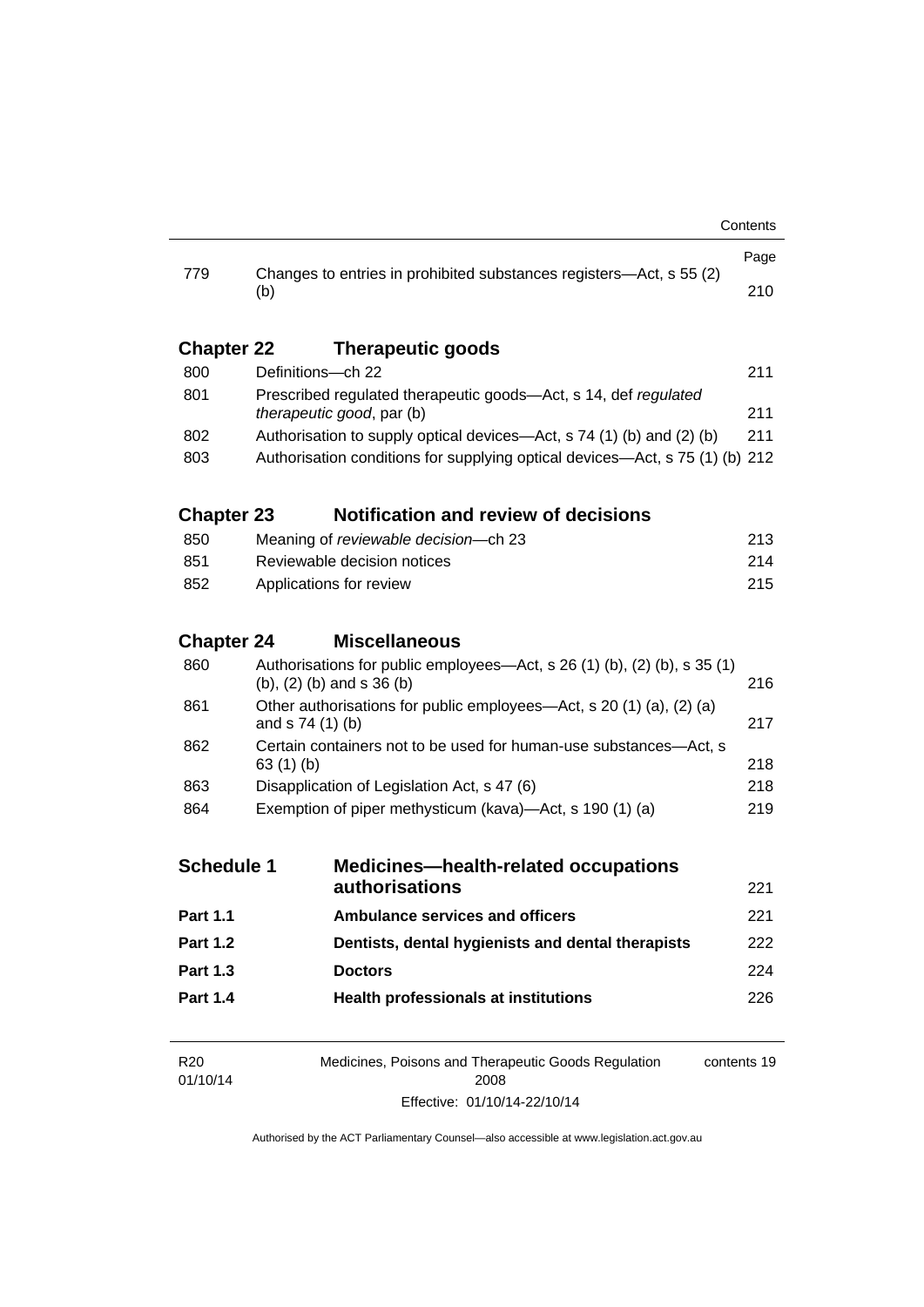| <b>Part 1.5</b>   |                   | <b>Midwives</b>                                                      | Page<br>227 |
|-------------------|-------------------|----------------------------------------------------------------------|-------------|
| <b>Part 1.6</b>   |                   | <b>Nurses</b>                                                        | 229         |
| <b>Part 1.7</b>   |                   | Opioid dependency treatment centres operated by<br><b>Territory</b>  | 232         |
| <b>Part 1.8</b>   |                   | <b>Optometrists</b>                                                  | 233         |
| <b>Part 1.9</b>   |                   | <b>Pharmacists and employees</b>                                     | 234         |
| Part 1.10         |                   | <b>Podiatrists</b>                                                   | 237         |
| <b>Part 1.11</b>  |                   | <b>Residential care facilities</b>                                   | 238         |
| Part 1.12         |                   | Sales representatives for medicines manufacturers<br>and wholesalers | 240         |
| Part 1.13         |                   | Veterinary surgeons and employees                                    | 241         |
|                   |                   |                                                                      |             |
| <b>Schedule 3</b> |                   | Designated appendix D medicines—standing                             |             |
|                   |                   | approvals                                                            | 244         |
| <b>Part 3.1</b>   |                   | <b>Approval conditions</b>                                           | 244         |
| 3.1               | Definitions-sch 3 |                                                                      | 244         |
| <b>Part 3.2</b>   |                   | Standing approvals for designated appendix D<br>medicines            | 245         |
| <b>Schedule 4</b> |                   | Dangerous poisons—manufacturing etc<br>authorisations                | 247         |
| <b>Schedule 5</b> |                   | <b>Requirements for storage receptacles</b>                          | 250         |
| <b>Part 5.1</b>   |                   | <b>Medicines cabinets</b>                                            | 250         |
| 5.1               |                   | Medicines cabinets-general requirements                              | 250         |
| 5.2               |                   | Medicines cabinets-body requirements                                 | 250         |
| 5.3               |                   | Medicines cabinets-door requirements                                 | 251         |
| 5.4               |                   | Medicines cabinets-lock requirements                                 | 251         |
| 5.5               |                   | Medicines cabinets-mounting requirements                             | 252         |
|                   |                   |                                                                      |             |

| contents 20 | Medicines, Poisons and Therapeutic Goods Regulation | R <sub>20</sub> |
|-------------|-----------------------------------------------------|-----------------|
|             | 2008                                                | 01/10/14        |
|             | Effective: 01/10/14-22/10/14                        |                 |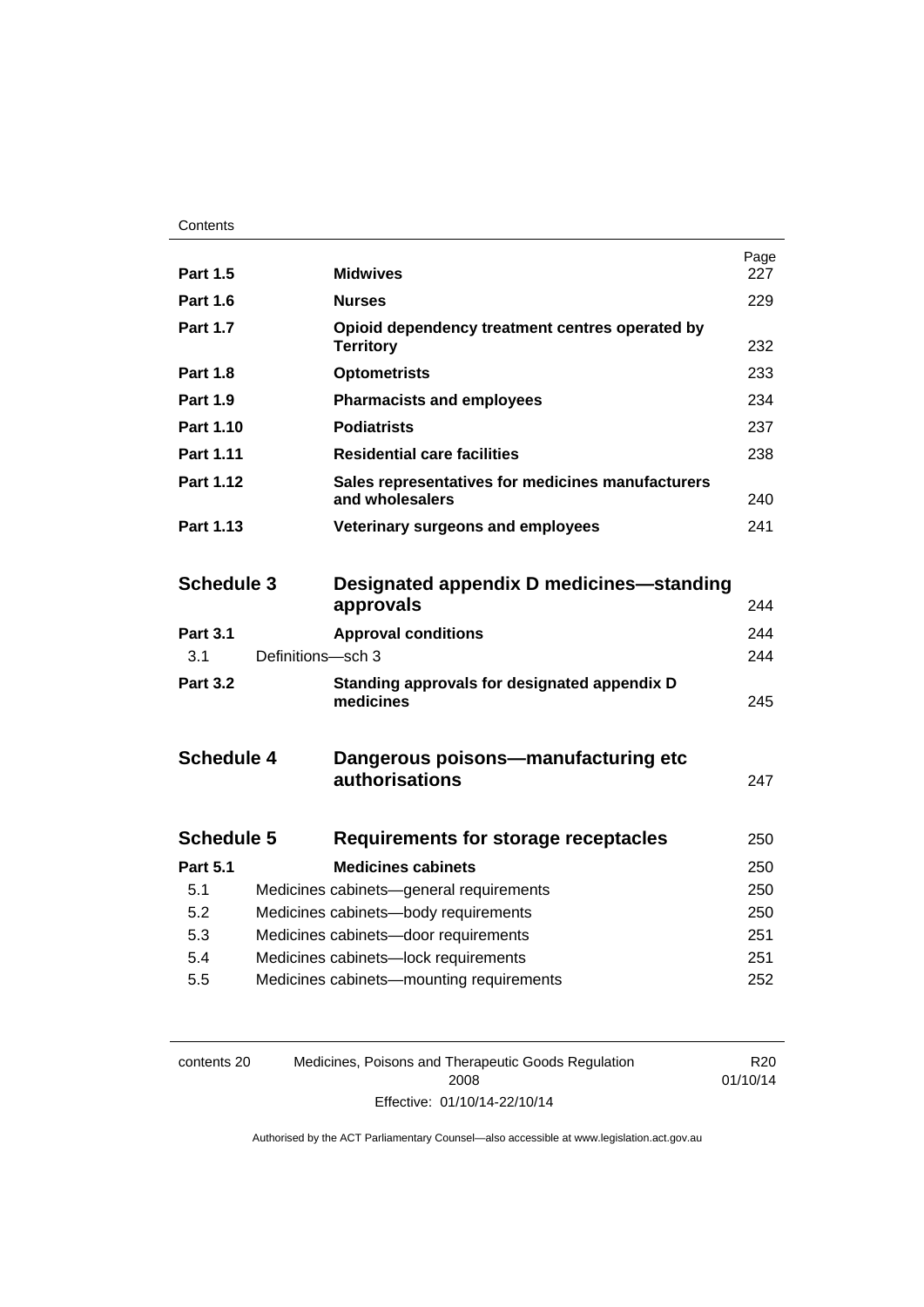#### **[Endnotes](#page-289-0)**

|   | About the endnotes     | 266 |
|---|------------------------|-----|
| 2 | Abbreviation key       | 266 |
| 3 | Legislation history    | 267 |
| 4 | Amendment history      | 271 |
| 5 | Earlier republications | 277 |

**Contents**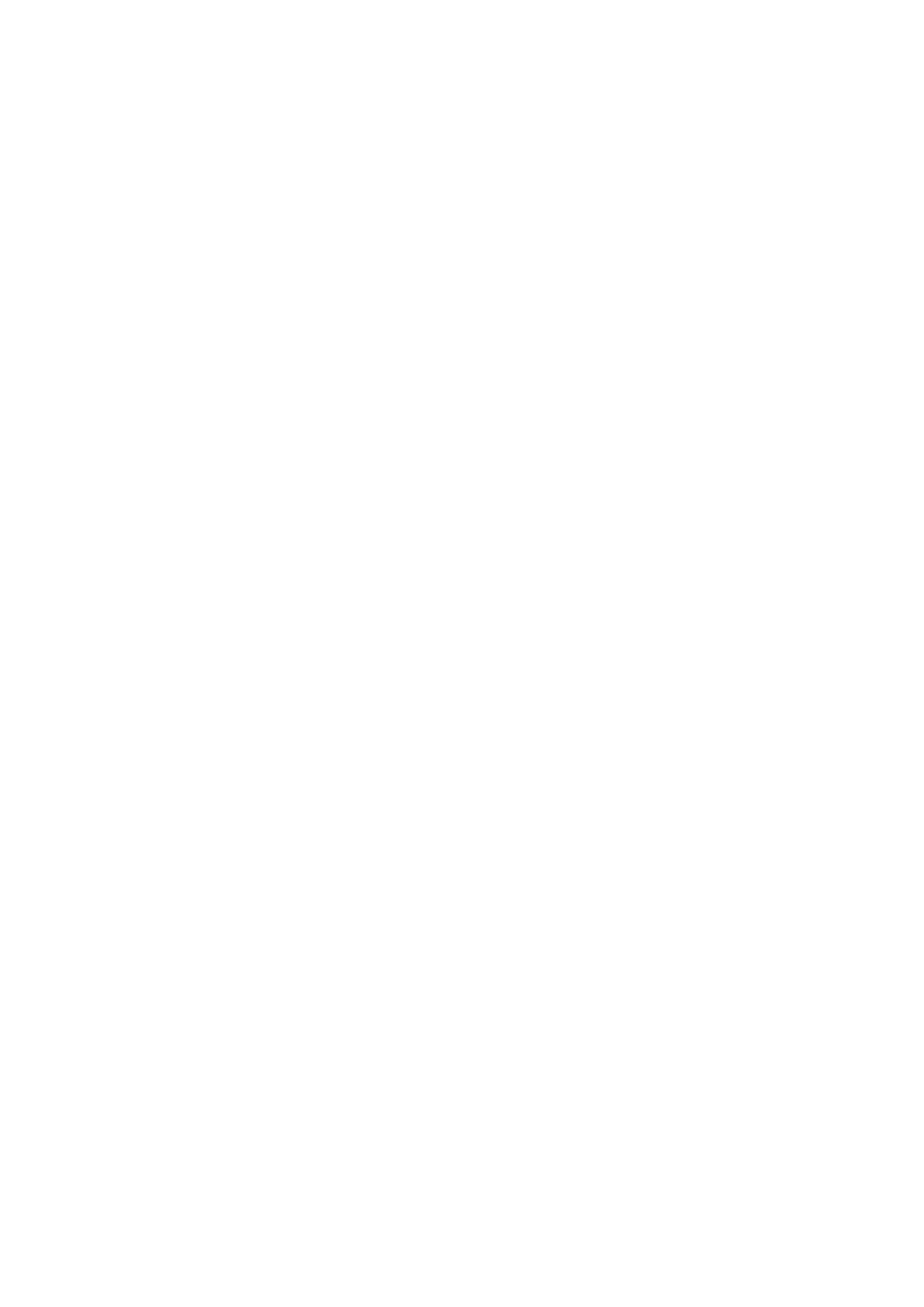

# **Medicines, Poisons and Therapeutic Goods Regulation 2008**

made under the

**[Medicines, Poisons and Therapeutic Goods Act 2008](http://www.legislation.act.gov.au/a/2008-26)**

R20 01/10/14

l

Medicines, Poisons and Therapeutic Goods Regulation 2008 Effective: 01/10/14-22/10/14

page 1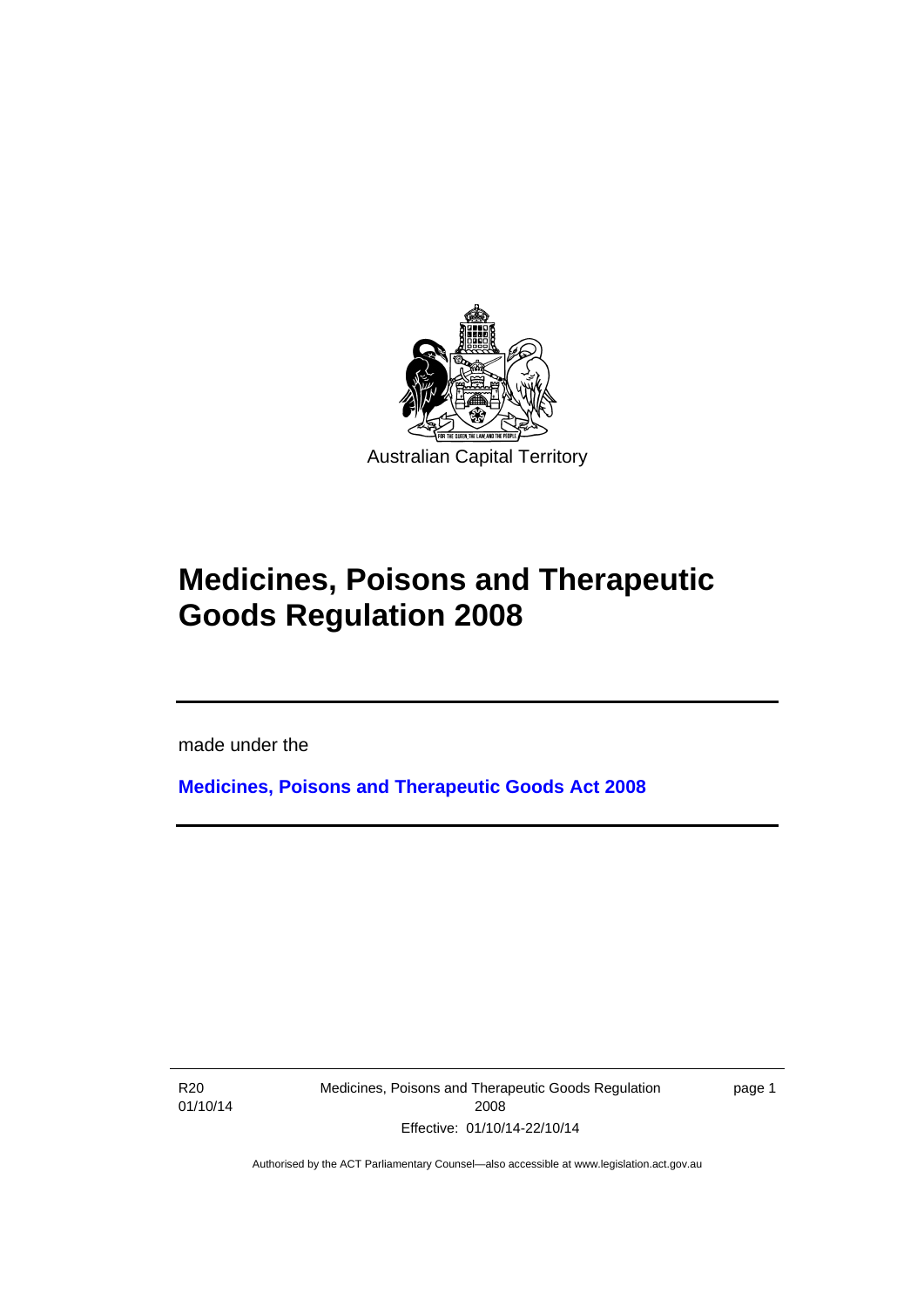Section 1

# <span id="page-25-0"></span>**Chapter 1 Preliminary**

### <span id="page-25-1"></span>**1 Name of regulation**

This regulation is the *Medicines, Poisons and Therapeutic Goods Regulation 2008*.

### <span id="page-25-2"></span>**3 Dictionary**

The dictionary at the end of this regulation is part of this regulation.

*Note 1* The dictionary at the end of this regulation defines certain terms used in this regulation, and includes references (*signpost definitions*) to other terms defined elsewhere. For example, the signpost definition '*health profession*—see the *[Health](http://www.legislation.act.gov.au/a/2004-38)* 

*[Professionals Act 2004](http://www.legislation.act.gov.au/a/2004-38)*, dictionary.' means that the term 'health profession' is defined in that dictionary and the definition applies to this regulation.

*Note 2* A definition in the dictionary (including a signpost definition) applies to the entire regulation unless the definition, or another provision of the regulation, provides otherwise or the contrary intention otherwise appears (see [Legislation Act,](http://www.legislation.act.gov.au/a/2001-14) s 155 and s 156 (1)).

### <span id="page-25-3"></span>**4 Notes**

A note included in this regulation is explanatory and is not part of this regulation.

*Note* See the [Legislation Act,](http://www.legislation.act.gov.au/a/2001-14) s 127 (1), (4) and (5) for the legal status of notes.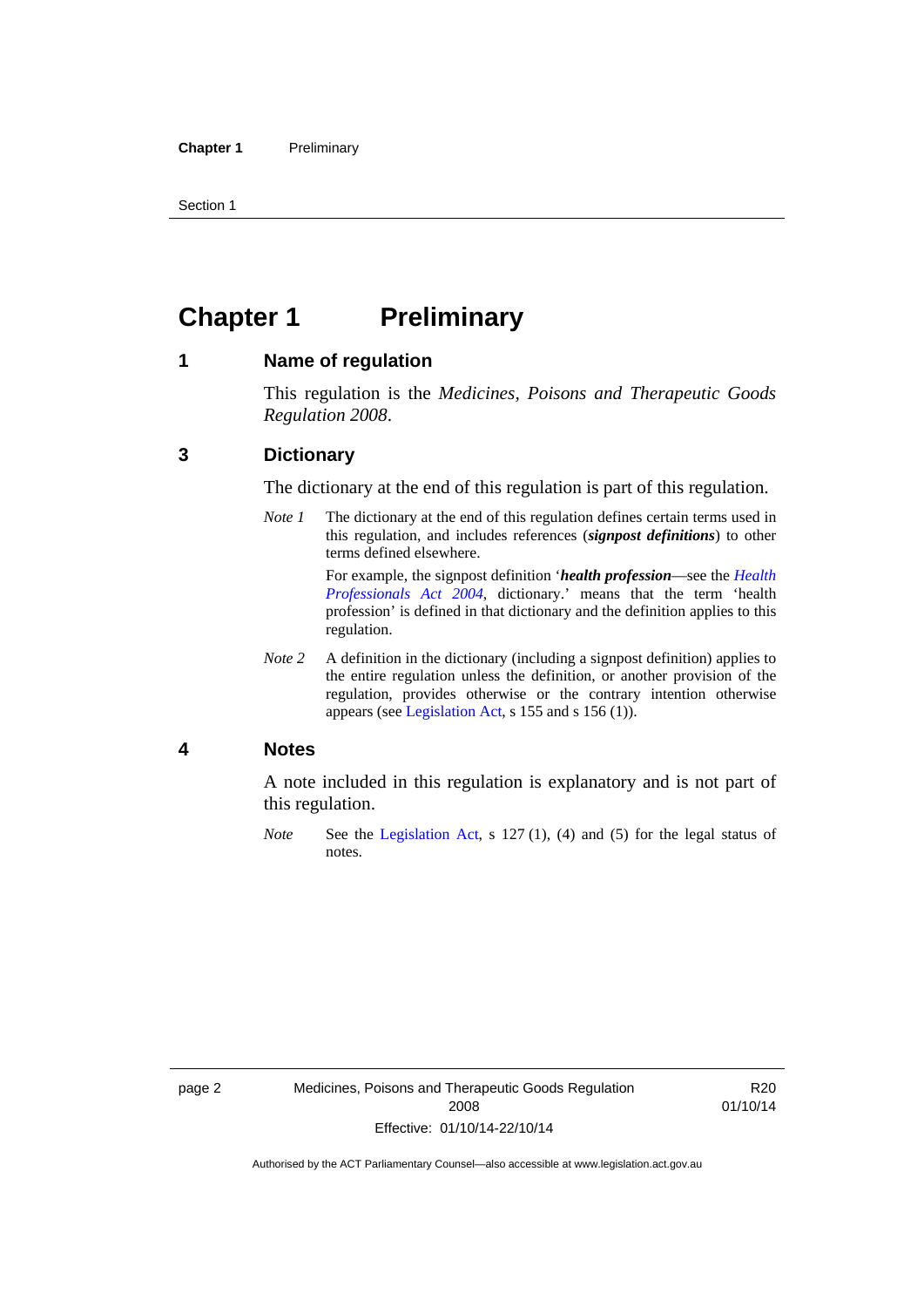### <span id="page-26-0"></span>**5 Offences against regulation—application of Criminal Code etc**

Other legislation applies in relation to offences against this regulation.

*Note 1 Criminal Code* The [Criminal Code](http://www.legislation.act.gov.au/a/2002-51), ch 2 applies to all offences against this regulation (see Code, pt 2.1).

> The chapter sets out the general principles of criminal responsibility (including burdens of proof and general defences), and defines terms used for offences to which the Code applies (eg *conduct*, *intention*, *recklessness* and *strict liability*).

*Note 2 Penalty units* 

The [Legislation Act](http://www.legislation.act.gov.au/a/2001-14), s 133 deals with the meaning of offence penalties that are expressed in penalty units.

## <span id="page-26-1"></span>**6 Overview of things to which medicines and poisons standard does not apply**

- (1) The medicines and poisons standard applies to regulated substances (see the [Act](http://www.legislation.act.gov.au/a/2008-26/default.asp), pt 3.1 and s 17).
- (2) However, the medicines and poisons standard sets out the following things to which it does not apply (unless there is a contrary intention in the standard):
	- (a) a substance in a preparation or product included in the standard, appendix A (General Exemptions) (see the [standard](http://www.comlaw.gov.au/Series/F2012L01200), par 1 (2) (h));
	- (b) a substance and the reason for its entry in the standard, appendix B (Substances considered not to require control by scheduling) (see the [standard,](http://www.comlaw.gov.au/Series/F2012L01200) par  $1(2)(h)$ );
	- (c) a substance to which the standard, appendix G (Dilute Preparations) applies (see the [standard,](http://www.comlaw.gov.au/Series/F2012L01200) par 1 (2) (i));

R20 01/10/14 page 3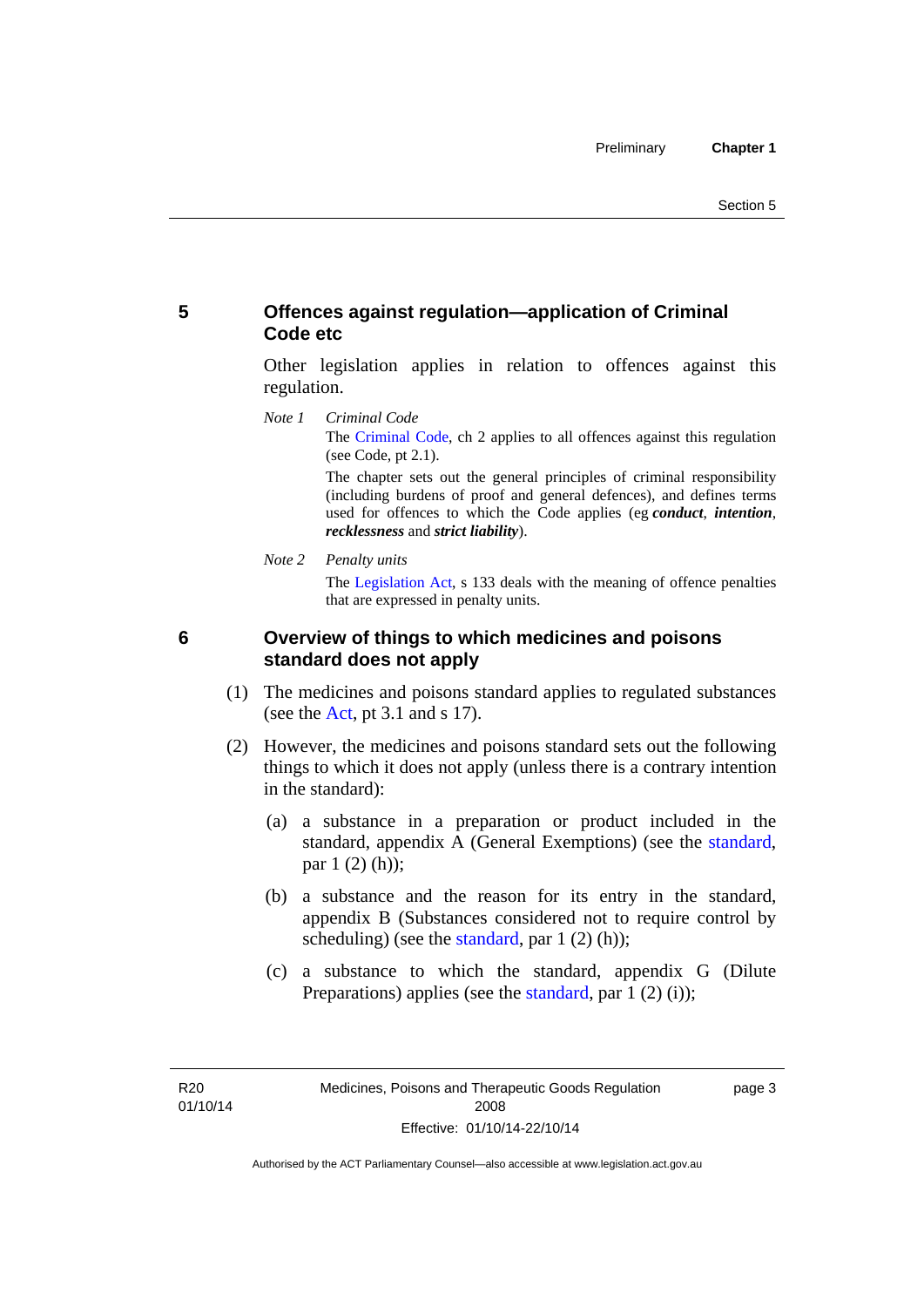#### **Chapter 1** Preliminary

Section 6

- (d) certain low concentrations of substances included in the standard, schedules 1 to 6 if the substance is not also included in schedule 7 or 8 (see the [standard,](http://www.comlaw.gov.au/Series/F2012L01200) par 1 (2) (j));
- (e) certain impurities in pesticides (see the [standard,](http://www.comlaw.gov.au/Series/F2012L01200) par  $1(2)(k)$ ).

page 4 Medicines, Poisons and Therapeutic Goods Regulation 2008 Effective: 01/10/14-22/10/14

R20 01/10/14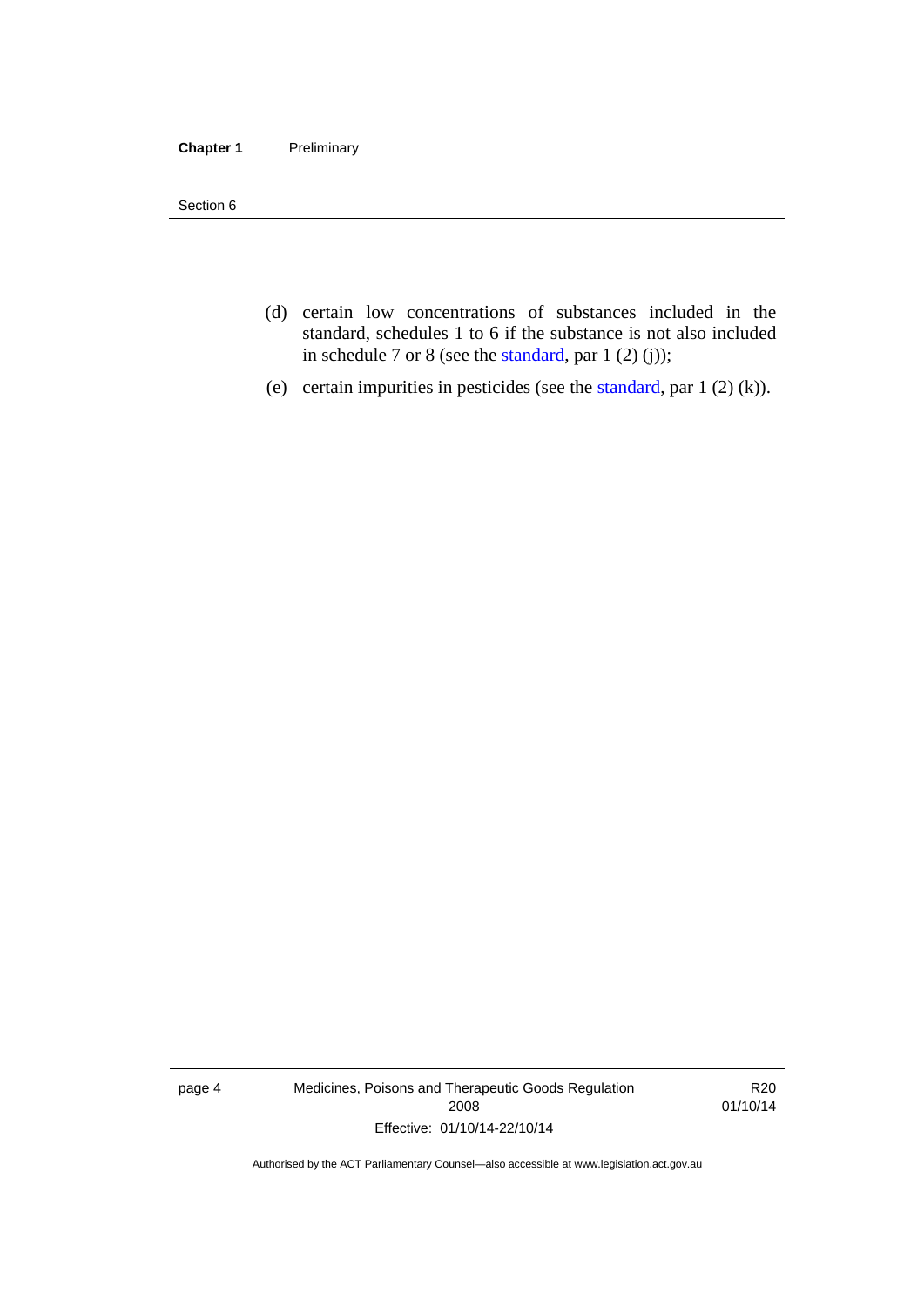# <span id="page-28-0"></span>**Chapter 2 Medicines—authorisations generally**

# <span id="page-28-1"></span>**Part 2.1 Overview of medicines authorisations**

### <span id="page-28-2"></span>**10 General overview of authorisations for medicines**

 (1) The Act requires that a person must not deal with a medicine in a particular way unless the person is authorised to deal with the medicine.

#### **Example**

the [Act](http://www.legislation.act.gov.au/a/2008-26/default.asp), s 35 is about obtaining certain substances (which include medicines)

- *Note 1* The [Act,](http://www.legislation.act.gov.au/a/2008-26/default.asp) s 19 sets out when a person *deals* with a medicine.
- *Note 2* An example is part of the regulation, is not exhaustive and may extend, but does not limit, the meaning of the provision in which it appears (see [Legislation Act,](http://www.legislation.act.gov.au/a/2001-14) s 126 and s 132).
- (2) The [Act](http://www.legislation.act.gov.au/a/2008-26/default.asp), section 20 sets out when a person is authorised to deal with a medicine.
- (3) This regulation authorises certain dealings with medicines.

*Note* An authorisation is not required to deal with the following:

- a substance excluded from the medicines and poisons standard by the [standard,](http://www.comlaw.gov.au/Series/F2012L01200) par  $1(2)$  (see s 6);
- a substance mentioned in the [medicines and poisons standard,](http://www.comlaw.gov.au/Series/F2012L01200) sch 2, 3, 4 or 8 if none of the schedules apply to the substance because of an exception in the standard (eg Aspirin in packets available from supermarkets).

R20 01/10/14 page 5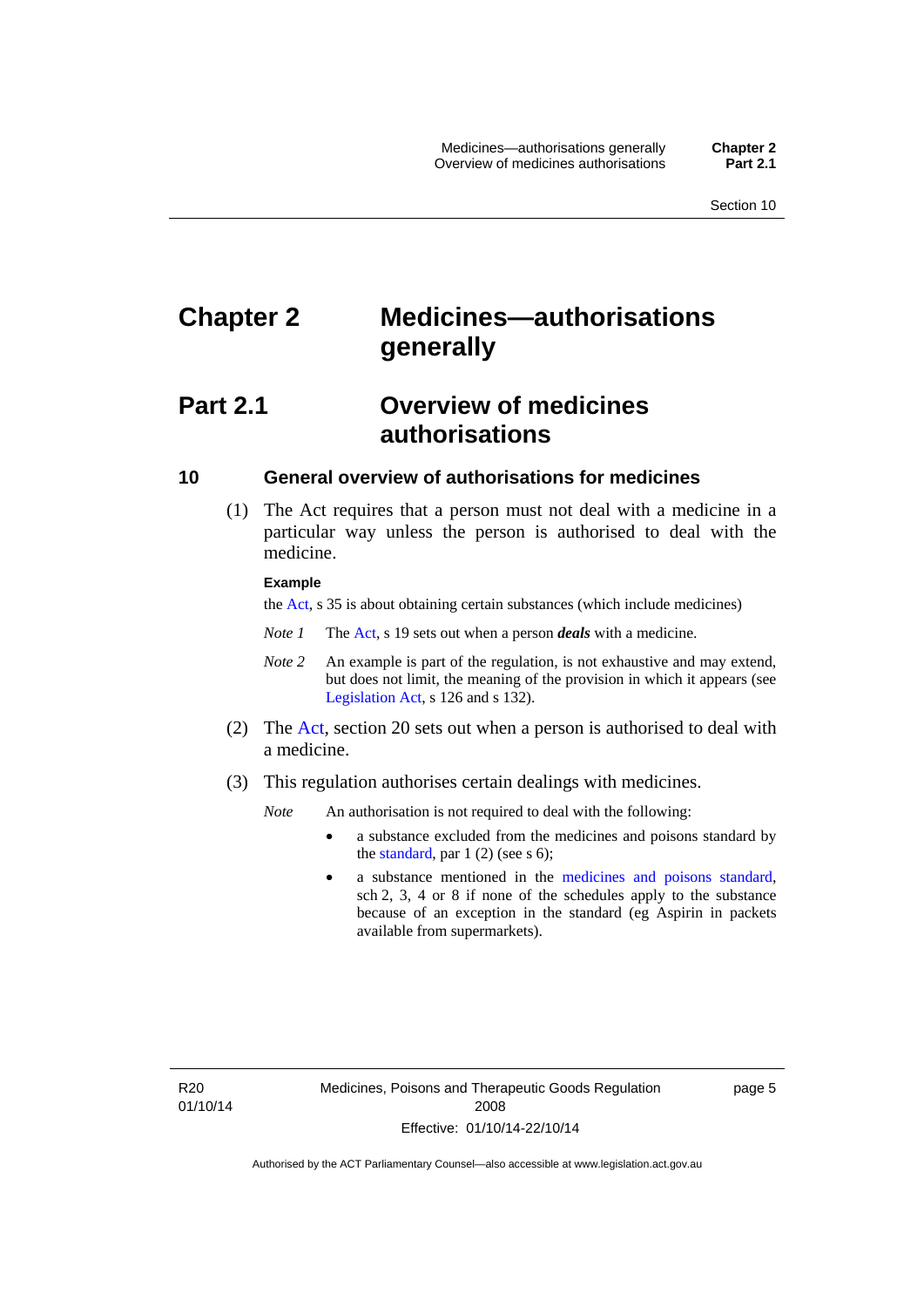Section 11

(4) An authorisation under this regulation may be subject to limitations.

#### **Examples—s (4)**

- 1 a health practitioner's authorisation is subject to any condition or restriction to which the health practitioner is subject to under the *[Health Practitioner](http://www.legislation.act.gov.au/a/db_39269/default.asp)  [Regulation National Law \(ACT\)](http://www.legislation.act.gov.au/a/db_39269/default.asp)* (see s 20)
- 2 the authorisation of a person to prescribe a medicine is subject to any restriction included in sch 1 in relation to the person (see s 30 (1) (b))

*Note* For the power to impose other restrictions, see the [Act](http://www.legislation.act.gov.au/a/2008-26/default.asp), ch 8.

### <span id="page-29-0"></span>**11 Overview of medicines authorisations under this regulation**

- (1) Medicines authorisations under this regulation that are specific to health-related occupations are given by the following provisions (and are set out in schedule 1):
	- (a) section 30 (which is about authorisations under schedule 1 to prescribe medicines);
	- (b) section 50 (which is about authorisations under schedule 1 to issue requisitions for medicines);
	- (c) section 60 (which is about authorisations under schedule 1 to issue purchase orders for medicines);
	- (d) section 110 (which is about authorisations under schedule 1 to supply medicines);

*Note Supply* includes dispense on prescription (see [Act,](http://www.legislation.act.gov.au/a/2008-26/default.asp) s 24).

- (e) section 350 (which is about authorisations under schedule 1 for people in health-related occupations to administer medicines);
- (f) section 255 (which is about authorisation of approved pharmacists to supply certain medicines without prescription);
- (g) section 370 (which is about authorisations under schedule 1 to obtain and possess medicines);

R20 01/10/14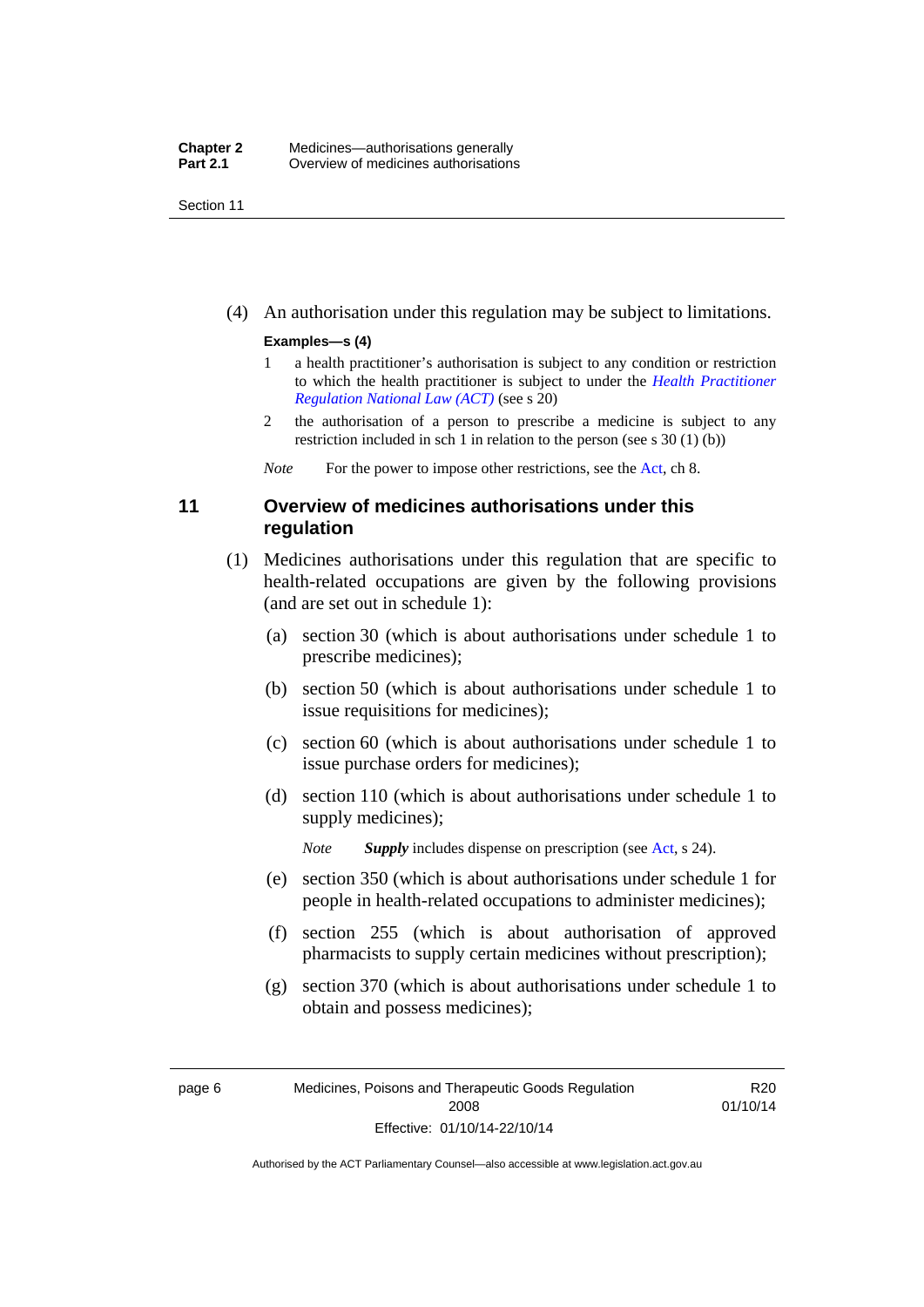- (h) section 380 (which is about authorisations under schedule 1 to manufacture medicines).
- (2) For other authorisations, see the following provisions:
	- (a) section 70 (which is about authorisation of CHO to issue standing orders for supply of medicines in public health emergencies);
	- (b) section 71 (which is about authorisation of CHO to issue standing orders for administration of medicines for public health matters);
	- (c) section 75 (which is about authorisation of doctors to issue standing orders for administration of medicines at institutions);
	- (d) section 77 (which is about authorisation of CHO to issue standing orders for supply and administration of medicines at walk-in centres);
	- (e) section 251 (which is about authorisation to supply certain medicines without prescription in emergencies);
	- (f) section 260 (which is about authorisation to supply medicines to pharmacists for disposal);
	- (g) section 261 (which is about authorisation to supply medicines to commercial disposal operators for disposal);
	- (h) section 360 (which is about authorisation for self-administration of medicines);
	- (i) section 361 (which is about authorisation for the administration of medicines by assistants);
	- (j) section 371 (which is about authorisation to obtain and possess medicines for certain personal use-related dealings);
	- (k) section 400 (which is about authorisation to deliver medicines under supply authorities);

R20 01/10/14 page 7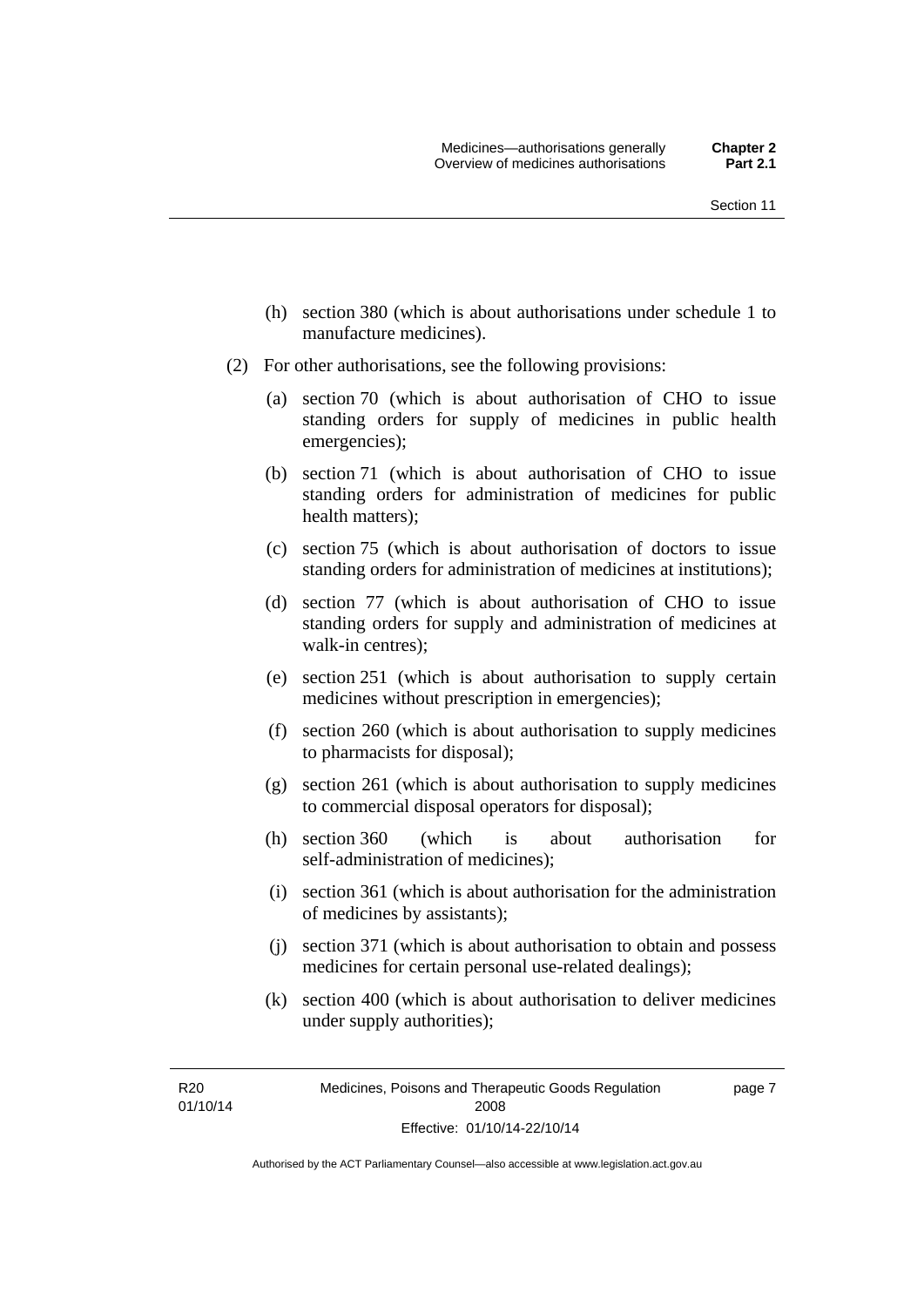Section 12

- (l) section 401 (which is about authorisation for commercial disposal operators for disposal of medicines);
- (m) section 410 (which is about authorisation to supply and administer adrenaline and salbutamol);
- (n) section 420 (which is about authorisations for CYP authorised people);
- (o) section 421 (which is about authorisations for corrections officers);
- (p) section 430 (which is about authorisations for non-controlled medicines research and education);
- (q) section 440 (which is about authorisations under controlled medicines research and education program licences);
- (r) section 450 (which is about authorisations under first-aid kit licences);
- (s) section 460 (which is about authorisations under medicines wholesalers licences);
- (t) section 470 (which is about authorisations under opioid dependency treatment licences);
- (u) section 480 (which is about authorisations under pharmacy medicines rural communities licences).

### <span id="page-31-0"></span>**12 General overview of authorisation conditions for medicines**

 (1) The [Act](http://www.legislation.act.gov.au/a/2008-26/default.asp), section 44 requires a person who is authorised to deal with a medicine to comply with any condition to which the authorisation is subject.

R20 01/10/14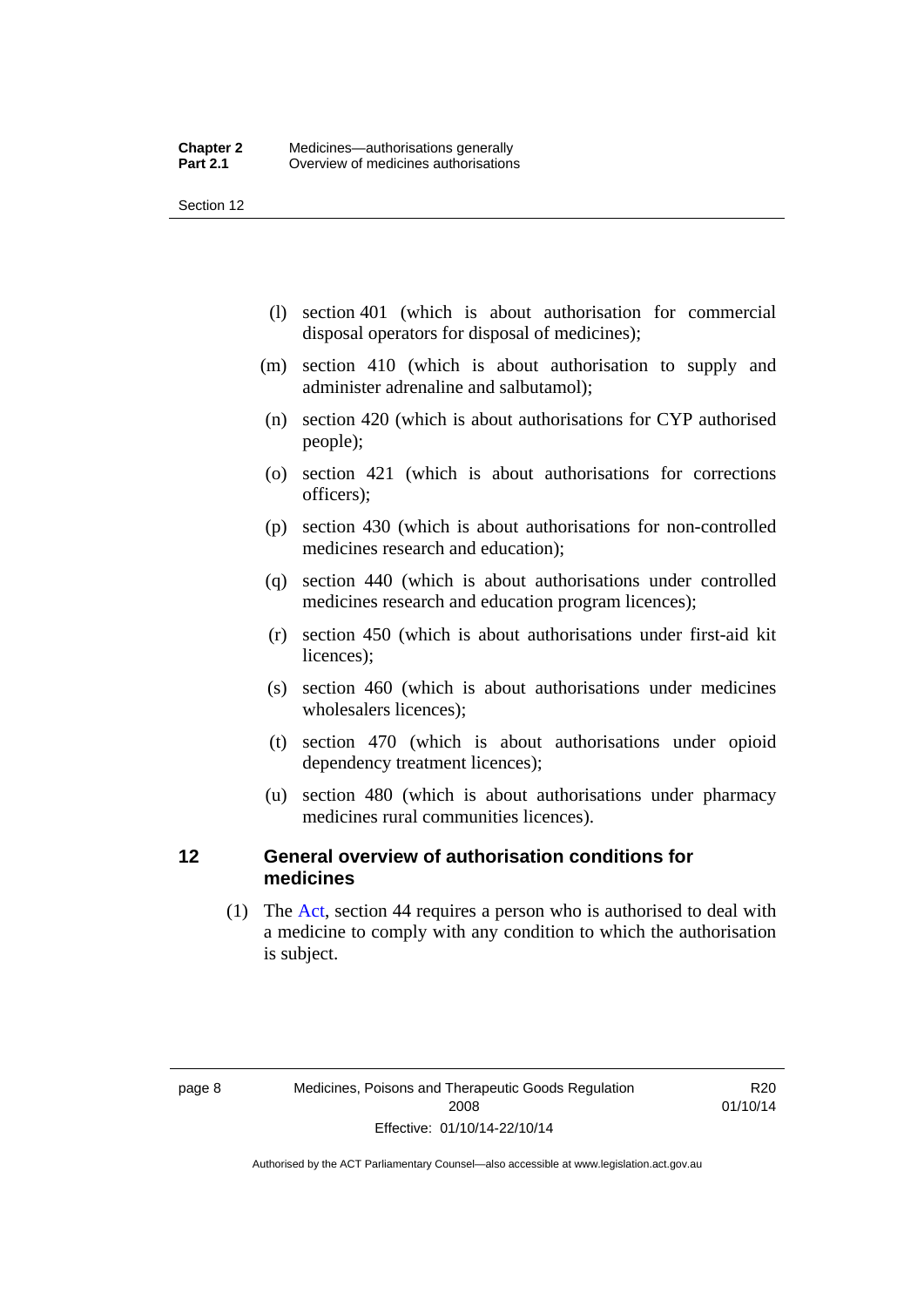#### **Example**

Section 31 sets out the authorisation conditions for an authorised person to prescribe a medicine.

- *Note* An example is part of the regulation, is not exhaustive and may extend, but does not limit, the meaning of the provision in which it appears (see [Legislation Act,](http://www.legislation.act.gov.au/a/2001-14) s 126 and s 132).
- (2) The conditions are additional to other restrictions on an authorised person's authority to deal with a medicine.

#### **Example—s (2)**

Sch 1 limits the prescription by eligible midwives of medicines that are listed on the pharmaceutical benefits scheme (see sch 1, part 1.5) to eligible midwives who hold a particular authority.

*Note* Conditions may also be imposed under other provisions of the [Act](http://www.legislation.act.gov.au/a/2008-26/default.asp) including, for example, s 89 which sets out conditions on licences.

R20 01/10/14 Medicines, Poisons and Therapeutic Goods Regulation 2008 Effective: 01/10/14-22/10/14

page 9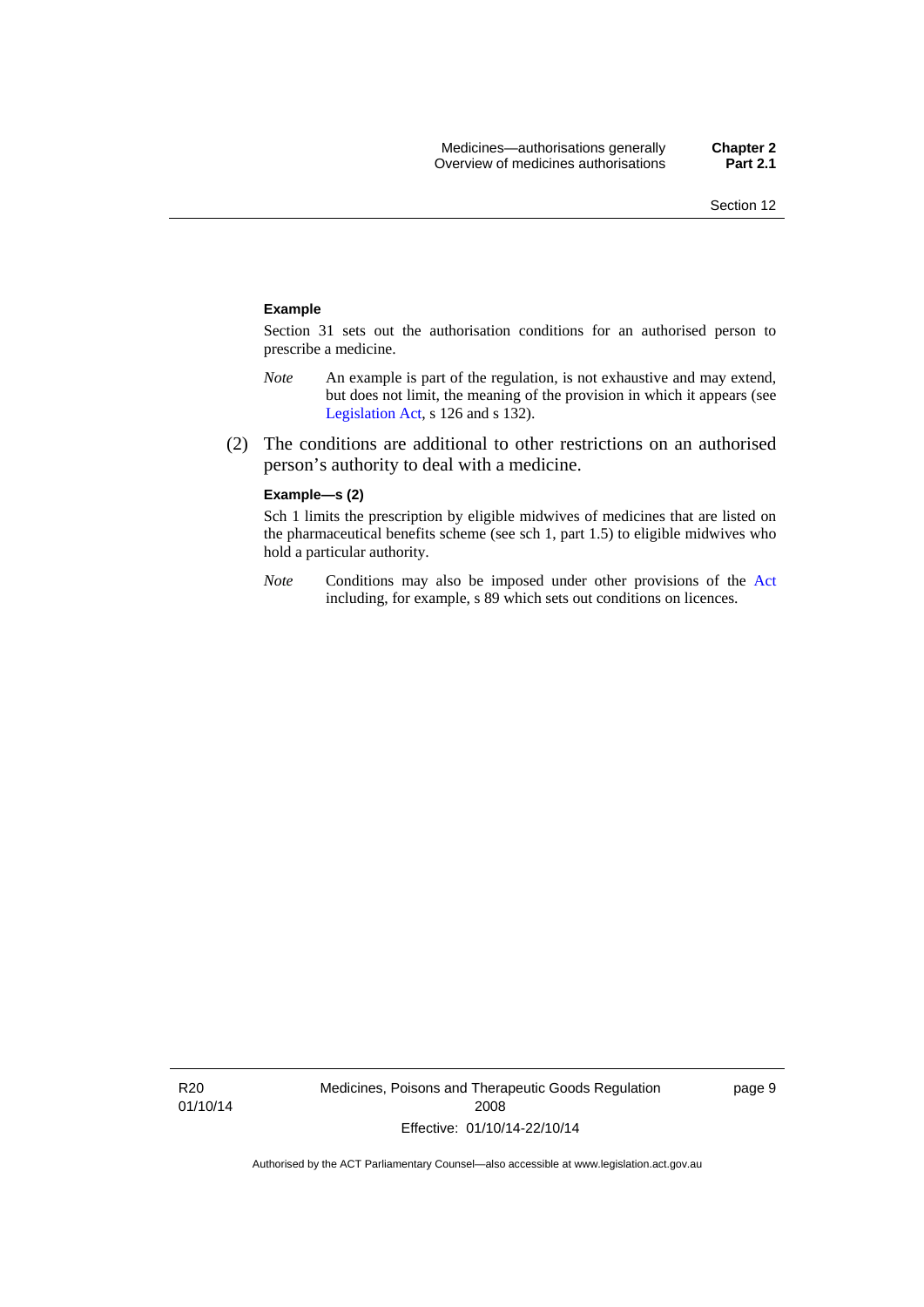Section 20

# <span id="page-33-0"></span>**Part 2.2 Relationship with registration laws**

### <span id="page-33-1"></span>**20 Medicines authorisations subject to Health Practitioner Regulation National Law (ACT) restrictions**

 (1) A health practitioner's authorisation under the Act to deal with a medicine is subject to any condition or other restriction to which the health practitioner is subject under the *[Health Practitioner](http://www.legislation.act.gov.au/a/db_39269/default.asp)  [Regulation National Law \(ACT\)](http://www.legislation.act.gov.au/a/db_39269/default.asp)*.

#### **Example**

Section 31 places conditions on the prescribing of medicines by a health practitioner authorised to prescribe the medicines. If a particular health practitioner's registration under the *[Health Practitioner Regulation National Law](http://www.legislation.act.gov.au/a/db_39269/default.asp)  [\(ACT\)](http://www.legislation.act.gov.au/a/db_39269/default.asp)* is subject to the condition or restriction that the person may not prescribe certain medicines, the health practitioner's authorisation under the *[Medicines,](http://www.legislation.act.gov.au/a/2008-26)  [Poisons and Therapeutic Goods Act 2008](http://www.legislation.act.gov.au/a/2008-26)* to prescribe medicines is also subject to that condition or restriction.

- *Note 1* A reference to an Act includes a reference to the statutory instruments made or in force under the Act, including any regulation (see [Legislation Act,](http://www.legislation.act.gov.au/a/2001-14) s 104).
- *Note 2* An example is part of the regulation, is not exhaustive and may extend, but does not limit, the meaning of the provision in which it appears (see [Legislation Act,](http://www.legislation.act.gov.au/a/2001-14) s 126 and s 132).
- (2) A health professional's authorisation under the Act to deal with a medicine is subject to any condition or other restriction to which the health professional is subject under the *[Health Professionals](http://www.legislation.act.gov.au/a/2004-38)  [Act 2004](http://www.legislation.act.gov.au/a/2004-38)*.

R<sub>20</sub> 01/10/14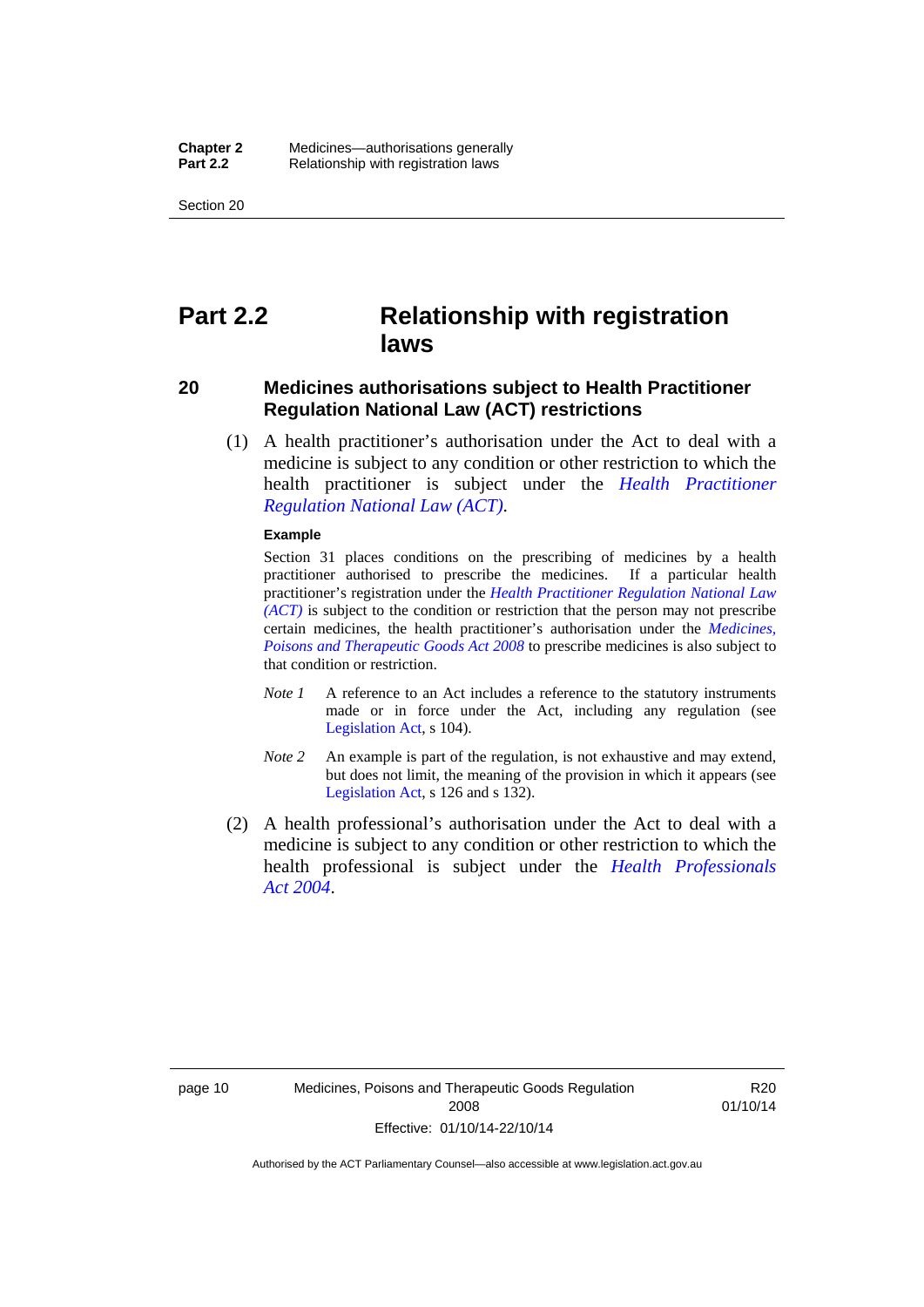### <span id="page-34-0"></span>**21 Medicines authorisations subject to Health Professionals Act restrictions**

A health professional's authorisation under the Act to deal with a medicine is subject to any condition or other restriction to which the health professional is subject under the *[Health Professionals](http://www.legislation.act.gov.au/a/2004-38)  [Act 2004](http://www.legislation.act.gov.au/a/2004-38)*.

R20 01/10/14 Medicines, Poisons and Therapeutic Goods Regulation 2008 Effective: 01/10/14-22/10/14

page 11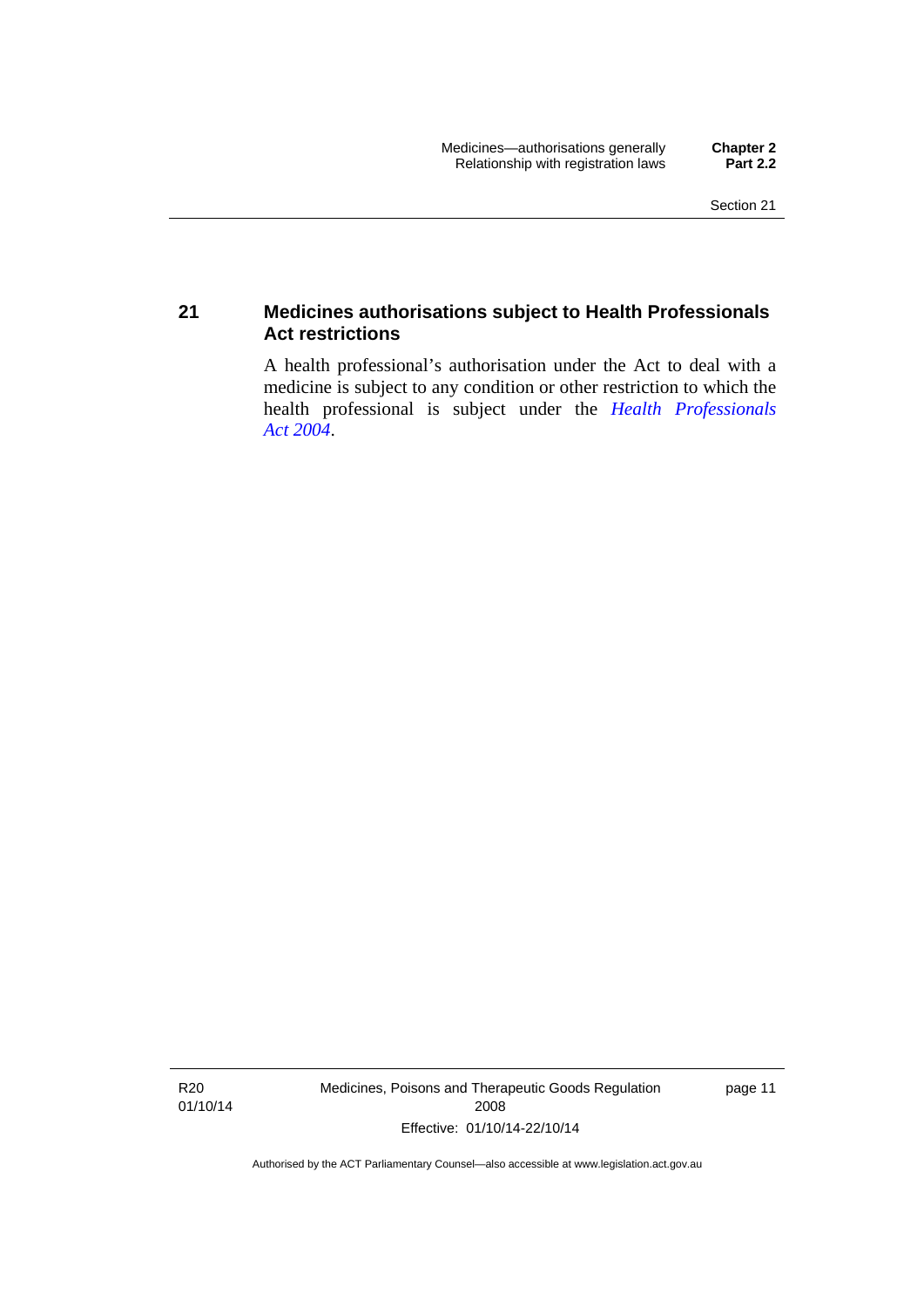# <span id="page-35-0"></span>**Chapter 3 Medicines—supply authorities**

# <span id="page-35-1"></span>**Part 3.1 Prescribing medicines**

# <span id="page-35-2"></span>**Division 3.1.1 Authorisation to prescribe medicines**

### <span id="page-35-3"></span>**30 Authorisation under sch 1 to prescribe medicines— Act, s 40 (1) (b), (2) (b) and (3) (b)**

- (1) A person mentioned in schedule 1, column 2 is authorised to prescribe a medicine if—
	- (a) prescribing the medicine is included in the schedule, column 3 in relation to the person; and
	- (b) the prescribing is consistent with any restriction for the prescribing mentioned in the schedule, column 3; and
	- (c) if the prescription is a self-prescription of the medicine—
		- (i) the person is not a trainee dentist, trainee nurse practitioner, intern doctor or person training to be an eligible midwife; or
		- (ii) the medicine is not a restricted medicine.
- (2) In this section:

### *restricted medicine* means—

- (a) an anabolic steroid; or
- (b) a designated appendix D medicine; or
- (c) a benzodiazepine; or
- (d) a controlled medicine.

R20 01/10/14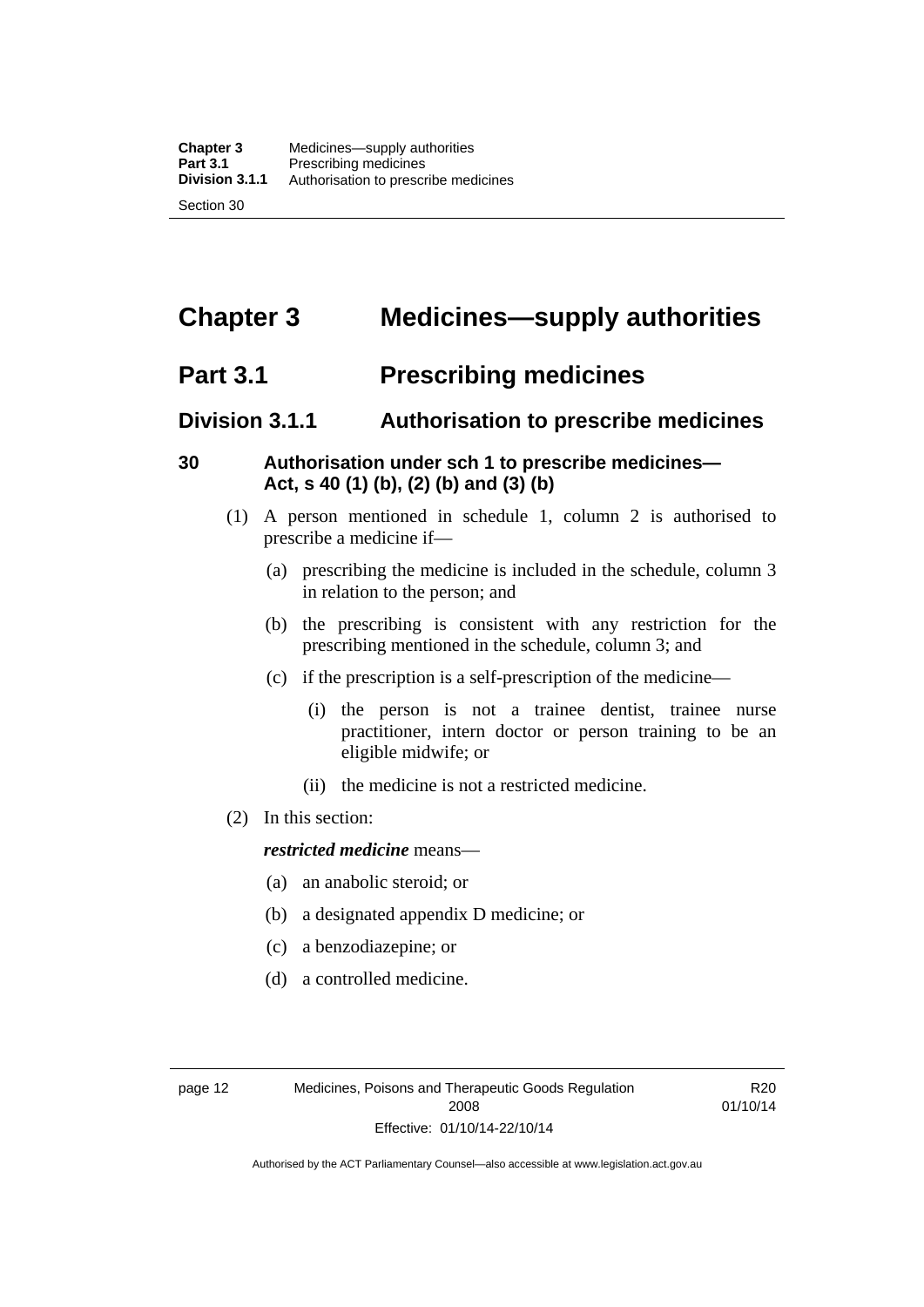# **31 Authorisation conditions for prescribing medicines—Act, s 44 (1) (b) and (2) (b)**

- (1) A prescriber's authorisation under section 30 to prescribe a medicine is subject to the following conditions:
	- (a) the medicine is prescribed in accordance with the [Act](http://www.legislation.act.gov.au/a/2008-26/default.asp), section 7 (Appropriate prescription and supply of medicines);
	- (b) if the prescription is a written prescription—
		- (i) the prescription complies with section 40 (General requirements for written prescriptions); and
		- (ii) the prescription (other than a national residential medication chart prescription) includes the particulars mentioned in section 41 on the front of the prescription; and
		- (iii) if the prescription is a national residential medication chart prescription in a national residential medication chart––the chart includes the particulars mentioned in section 41; and
		- (iv) if the prescription is faxed by a prescriber to a pharmacist—the prescriber sends the original prescription to the pharmacist not later than 24 hours after the prescriber faxes the prescription to the pharmacist;
			- *Note 1* For the endorsement of faxed prescriptions, see s 41 (1) (m).
			- *Note 2 Pharmacist* does not include an intern pharmacist (see dict).
	- (c) if the prescription is an oral prescription—
		- (i) the prescriber believes on reasonable grounds that giving an oral prescription for the medicine is reasonably necessary for the patient's treatment; and

R20 01/10/14 Medicines, Poisons and Therapeutic Goods Regulation 2008 Effective: 01/10/14-22/10/14

page 13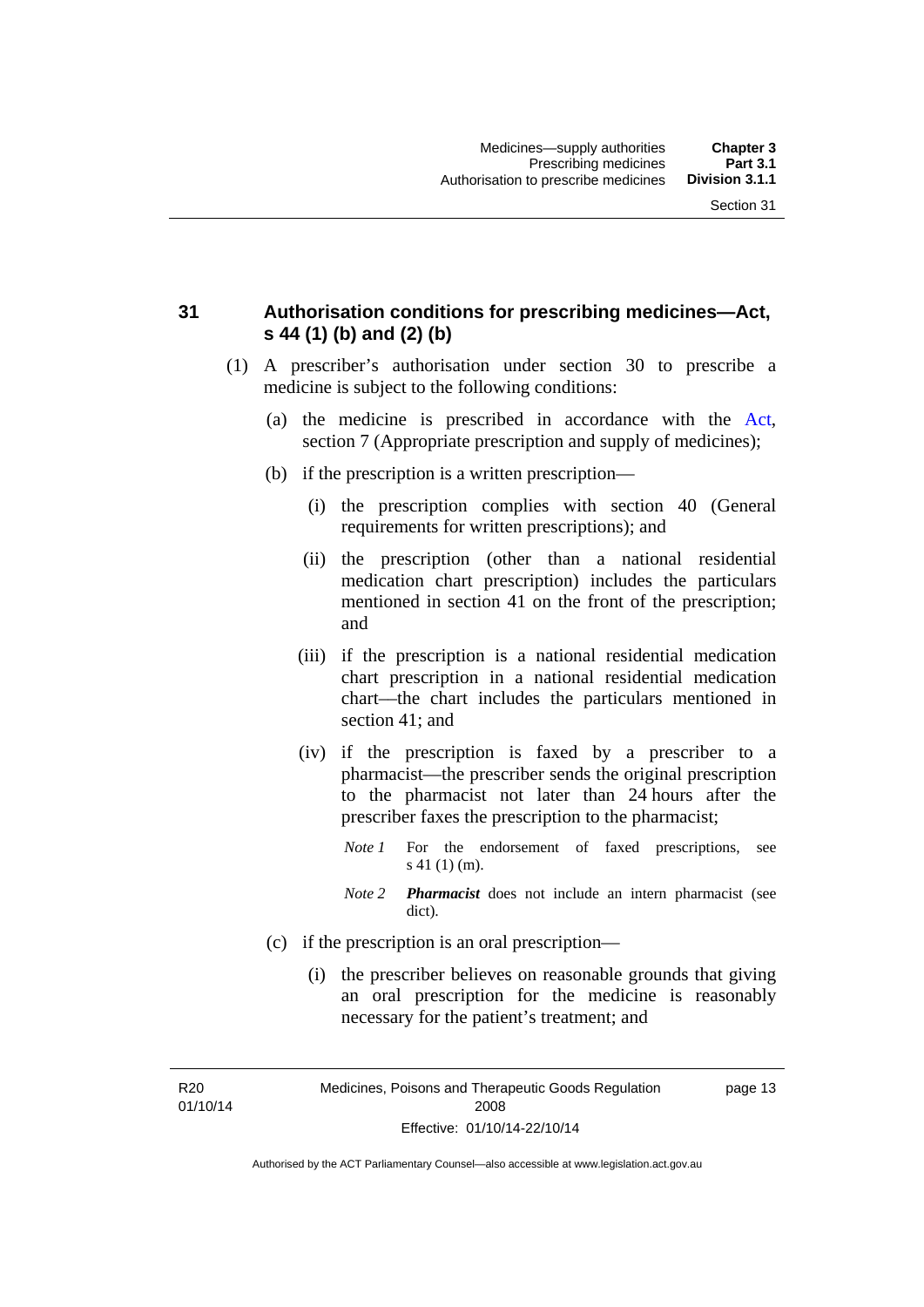| <b>Chapter 3</b> | Medicines—supply authorities         |
|------------------|--------------------------------------|
| <b>Part 3.1</b>  | Prescribing medicines                |
| Division 3.1.1   | Authorisation to prescribe medicines |
| Section 31       |                                      |

- (ii) if the prescription is for an unusual or dangerous dose of a medicine—the prescription includes a statement telling the person who is to dispense or administer the medicine that the prescription is for an unusual or dangerous dose; and
- (iii) the prescription includes the particulars mentioned in section 41; and
- (iv) the prescriber sends a written prescription for the medicine to the pharmacist not later than 24 hours after the prescriber gives the oral prescription to the pharmacist;

- (d) if the medicine is a controlled medicine for human use—
	- (i) the prescriber complies with the additional requirements under section 32 for prescribing a controlled medicine; and
	- (ii) if the controlled medicines approval is an oral approval the prescriber sends the chief health officer a written application for the approval in accordance with section 561 (Requirements for CHO controlled medicines approval applications) not later than 7 days after the day the oral approval is given;
- (e) if the medicine is a designated appendix D medicine prescribed for a purpose mentioned in schedule 3 (Designated appendix D medicines—standing approvals), part 3.2, column 3 in relation to the medicine—the prescriber complies with the additional requirements under section 33 in relation to the prescription.
- (2) In this section:

page 14 Medicines, Poisons and Therapeutic Goods Regulation 2008 Effective: 01/10/14-22/10/14

R20 01/10/14

*Note* For the endorsement of written prescriptions confirming oral prescriptions, see s 41 (1) (n).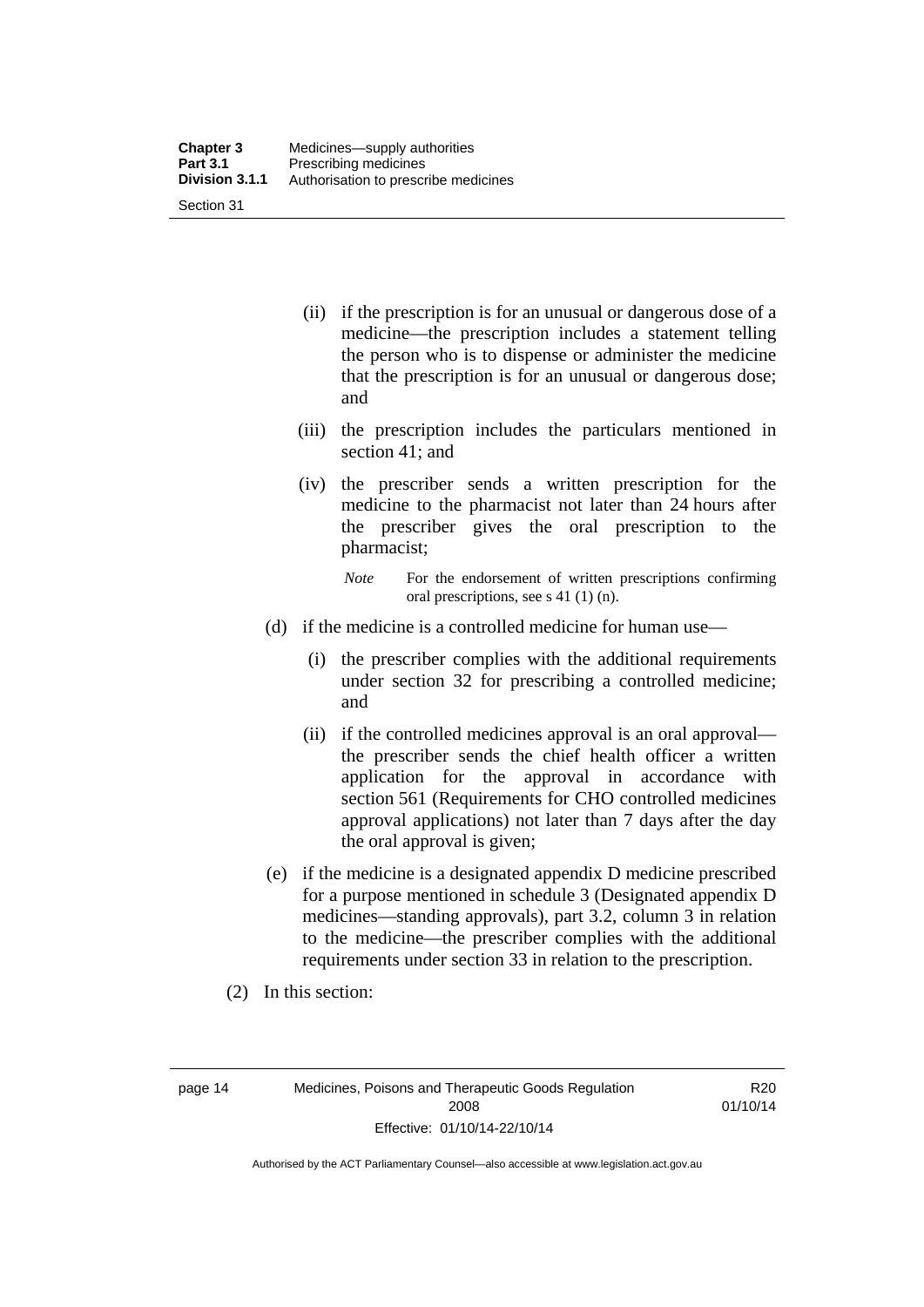*national residential medication chart* means a residential medication chart within the meaning of the *[National](http://www.comlaw.gov.au/Series/F1996B02844)  [Health \(Pharmaceutical Benefits\) Regulations 1960](http://www.comlaw.gov.au/Series/F1996B02844)* (Cwlth), section 19AA (6) (Item in residential medication chart is prescription), as in force from time to time.

*Note* The *[National Health \(Pharmaceutical Benefits\) Regulations 1960](http://www.comlaw.gov.au/Series/F1996B02844)* (Cwlth) does not need to be notified under the [Legislation Act](http://www.legislation.act.gov.au/a/2001-14) because s 47 (6) does not apply (see s 863).

### **32 Additional requirements for prescribing controlled medicines for human use**

The following are the additional requirements for prescribing a controlled medicine for human use:

 (a) the prescriber has a controlled medicines approval to prescribe the medicine;

*Note* For controlled medicines approvals, see pt 13.1.

 (b) if the approval is for a particular form of the medicine—the prescription is for the form of the medicine approved or a bioequivalent form;

*Note Bioequivalent*—see the dictionary.

- (c) if the approval is for a particular strength of the medicine—the prescription is for the strength approved or a weaker strength;
- (d) if the approval is for a particular quantity of the medicine—the prescription is for not more than the quantity approved;
- (e) the prescriber complies with each condition (if any) of the approval;
- (f) if the controlled medicine is dronabinol for human use—
	- (i) the prescriber also has an authorisation under the *[Therapeutic Goods Act 1989](http://www.comlaw.gov.au/Series/C2004A03952)* (Cwlth), section 19 to supply the medicine; and

R20 01/10/14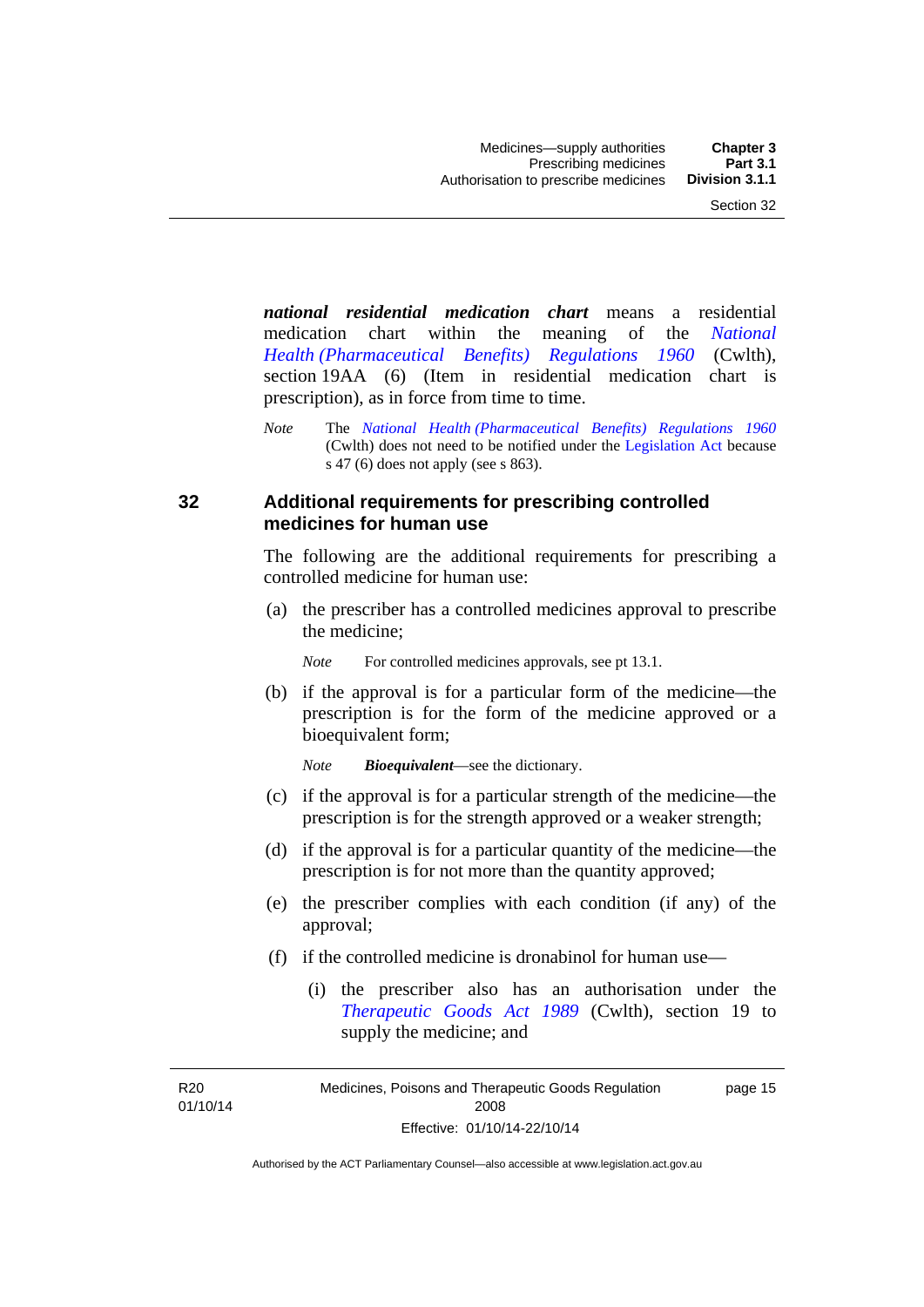**Chapter 3** Medicines—supply authorities<br>**Part 3.1** Prescribing medicines **Part 3.1** Prescribing medicines<br>**Division 3.1.2** Prescriptions **Division 3.1.2** Prescriptions Section 33

> (ii) the prescriber complies with each condition (if any) of the authorisation.

#### **Example—par (b)**

If a slow release form of a medicine is approved, the prescriber is not authorised to prescribe an immediate release form of the medicine.

#### **Example—par (c) and par (d)**

If a doctor is given an approval to prescribe 25 morphine 20mg capsules, the doctor may prescribe 5 20mg capsules and 10 15mg capsules. Later, if the approval is still in force, the doctor may prescribe not more than 10 morphine capsules of any strength up to and including 20mg.

*Note* An example is part of the regulation, is not exhaustive and may extend, but does not limit, the meaning of the provision in which it appears (see [Legislation Act,](http://www.legislation.act.gov.au/a/2001-14) s 126 and s 132).

### **33 Additional requirements for designated appendix D medicines prescriptions for human use**

The following are the additional requirements for prescribing a designated appendix D medicine for a purpose mentioned in schedule 3 (Designated appendix D medicines—standing approvals), part 3.2, column 3 in relation to the medicine:

- (a) the prescriber has an appendix D medicines approval to prescribe the medicine;
- (b) the prescriber complies with each condition (if any) of the approval (including any condition in schedule 3, part 3.2, column 4 in relation to the medicine).

# **Division 3.1.2 Prescriptions**

*Note* A prescription may provide for a medicine to be dispensed or administered (see [Act](http://www.legislation.act.gov.au/a/2008-26/default.asp), dict, def *prescription*).

### **40 General requirements for written prescriptions**

A written prescription for a medicine must—

page 16 Medicines, Poisons and Therapeutic Goods Regulation 2008 Effective: 01/10/14-22/10/14

R20 01/10/14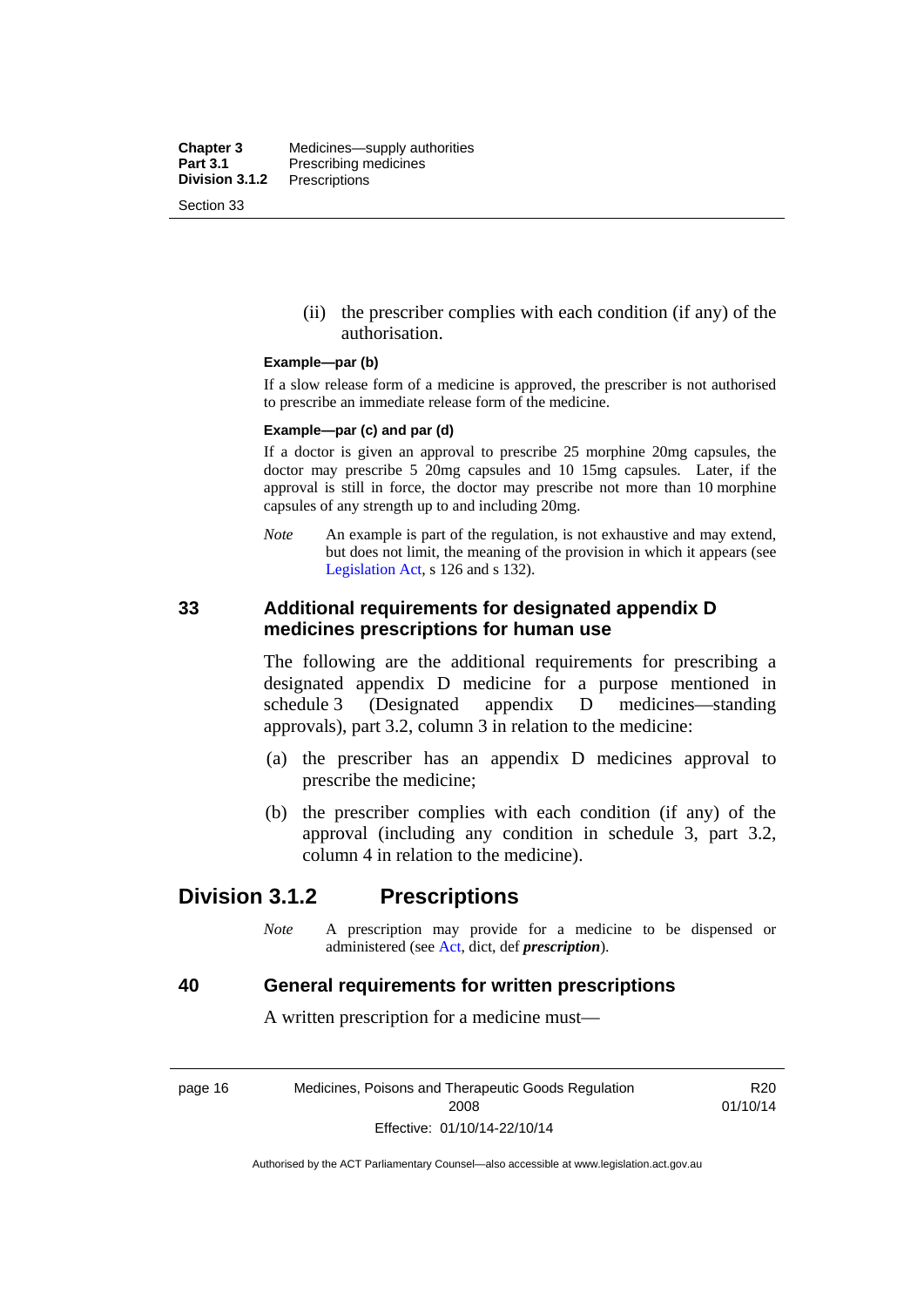- (a) be signed by the prescriber; and
	- *Note* The prescription must be signed with the prescriber's usual signature (see [Act](http://www.legislation.act.gov.au/a/2008-26/default.asp), dict, def *signs*).
- (b) if the prescriber amends the prescription—be initialled and dated beside the amendment by the prescriber; and
- (c) be written in terms and symbols used in ordinary professional practice; and
- (d) if the prescription is for an unusual or dangerous dose include the prescriber's initials beside an underlined reference to the dose.
- *Note Written* includes in electronic form (see [Act,](http://www.legislation.act.gov.au/a/2008-26/default.asp) dict).

### **41 Particulars for prescriptions**

- (1) A prescription must include the following particulars:
	- (a) the prescriber's name, professional qualifications and business address and telephone number;
	- (b) the date the prescription is given;
	- (c) the medicine, and the form, strength and quantity of the medicine, to be dispensed or administered under the prescription;
	- (d) the name and address of the person for whom the medicine is prescribed;
	- (e) directions about the use of the medicine, including the dose and regimen of the medicine, that are adequate to allow the medicine to be taken or administered safely;
	- (f) the number of times the medicine may be dispensed or administered under the prescription;
	- (g) if the prescription is for a controlled medicine for human use—

R20 01/10/14 page 17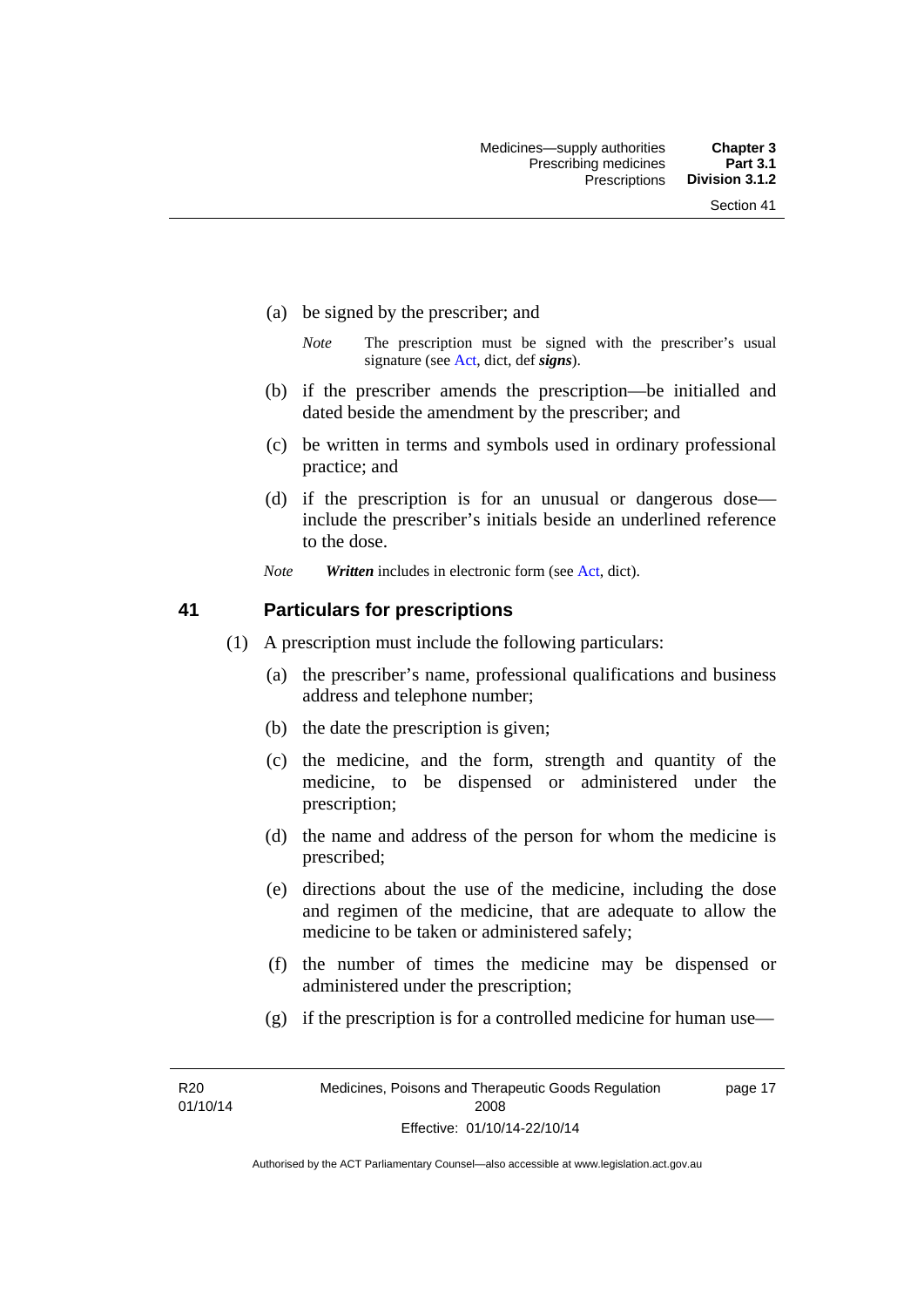- (i) the relevant approval particulars; and
- (ii) if the medicine is dronabinol—the relevant TGA authorisation particulars; and
- (iii) if the prescription is a repeat prescription—the period that must elapse between each dispensing or administration of the medicine;
- (h) if the prescription is for a designated appendix D medicine for a purpose mentioned in schedule 3 (Designated appendix D medicines—standing approvals), part 3.2, column 3 in relation to the medicine—the relevant approval particulars;
- (i) if the prescriber is a dentist—the words 'for dental treatment only';
- (j) if the prescriber is an eligible midwife—the words 'for midwifery use only';
- (k) if the prescriber is an optometrist—the words 'for optometry use only';
- (l) if the prescriber is a veterinary surgeon—
	- (i) the words 'for animal treatment only'; and
	- (ii) the species of the animal for which the medicine is to be dispensed; and
	- (iii) if possible, a way of identifying the animal;
- (m) if the prescription is an original of a prescription that was faxed by a prescriber to a pharmacist—the prescription is endorsed with words to the effect that the prescription was faxed to a named pharmacy on a stated date;
- (n) if the prescription is a written prescription under section 31 (1) (c) (iv) (which is about oral prescriptions)—the prescription is endorsed with words to the effect that the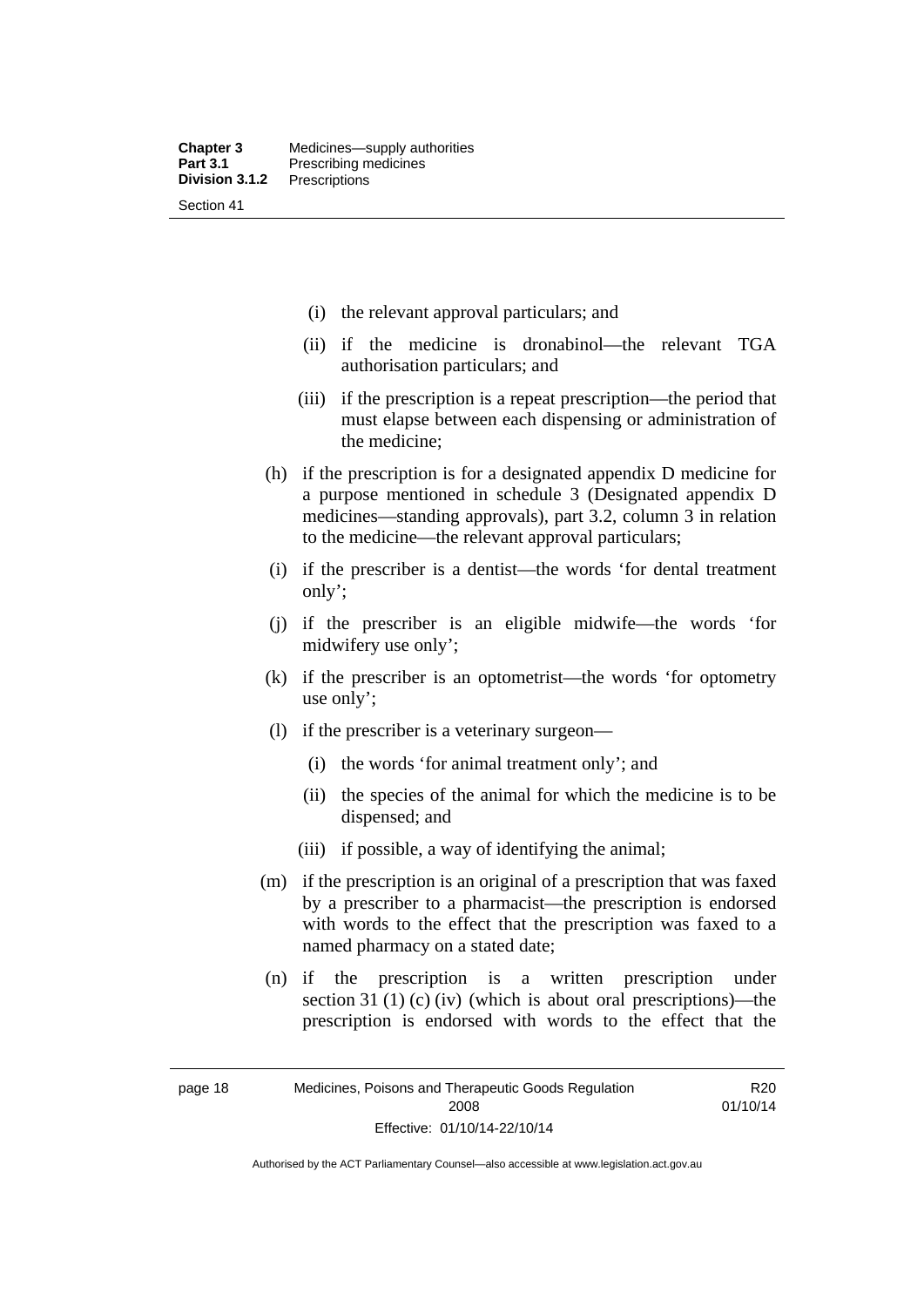prescription is a confirmation copy of an oral prescription issued to a named pharmacist on a stated date.

- (2) However, if the prescription is written for an in-patient at a hospital in the patient's medical records, the prescription need not include any of the following:
	- (a) the prescriber's professional qualifications and business address and telephone number;
	- (b) if the medicine prescribed is a controlled medicine or designated appendix D medicine—the relevant approval particulars.
	- *Note 1 Hospital* means a public hospital, private hospital or day hospital and includes a body prescribed by regulation as a hospital (see [Act,](http://www.legislation.act.gov.au/a/2008-26/default.asp) dict).

*Note 2* A *hospice* is a hospital (see *The Macquarie Dictionary*, 4th ed).

- (3) Also, if the prescription is a national residential medication chart prescription, the prescription need not include either of the following:
	- (a) the prescriber's professional qualifications;
	- (b) the quantity of the medicine to be dispensed or administered under the prescription.
- (4) In this section:

### *relevant approval particulars* means—

- (a) for a controlled medicine—
	- (i) for an approval under section 556 (Standing approval to prescribe controlled medicines for short-term treatment)—the words 'standing short-term approval'; or
	- (ii) for an approval under section 557 (Standing interim approval to prescribe buprenorphine and methadone for patients of certain institutions)—the words 'standing opioid dependency treatment approval'; or

R20 01/10/14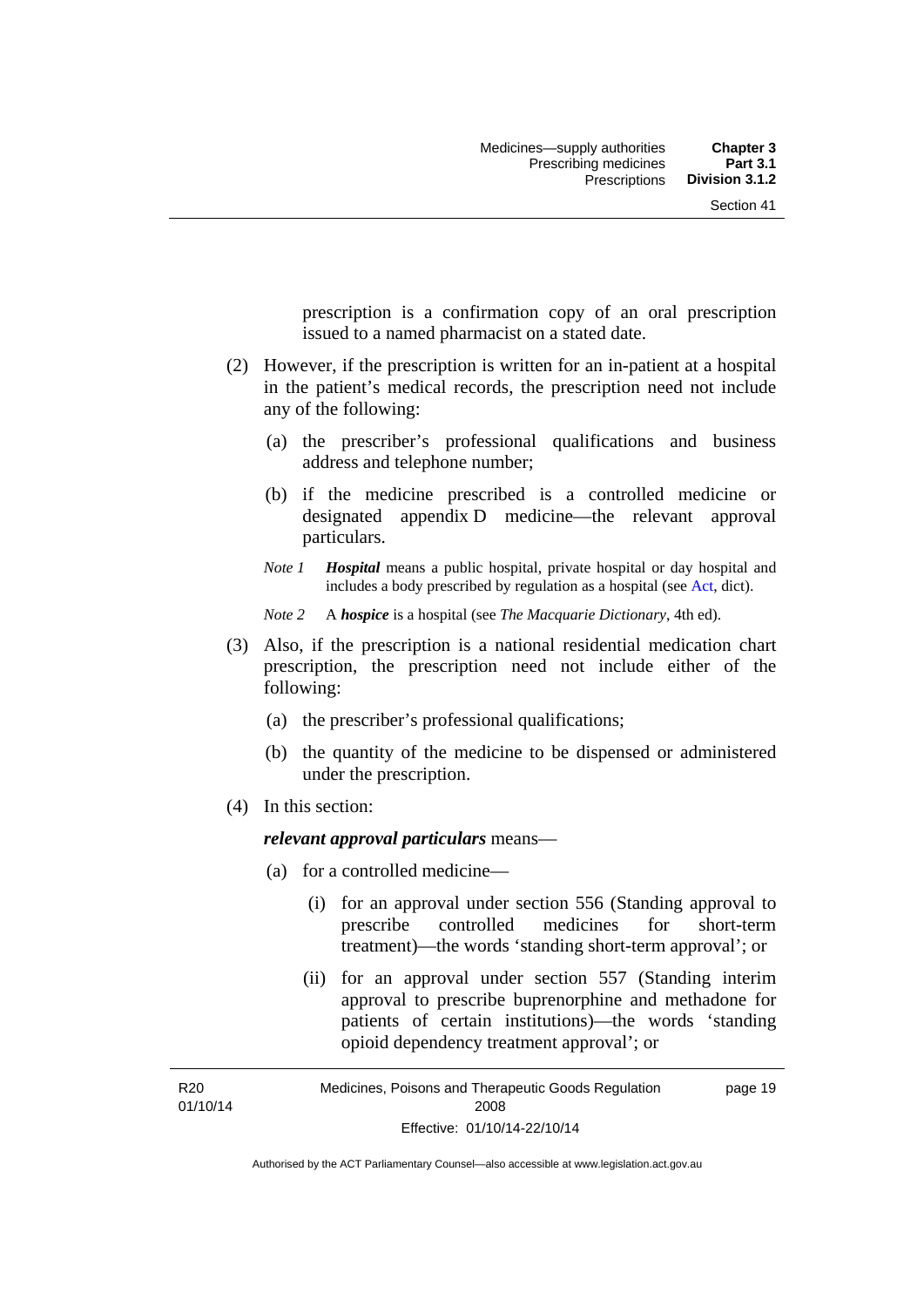- (iii) for an approval under division 13.1.3 (Chief health officer controlled medicines approvals)—the words 'CHO approval number' followed by the identifying number for the approval; or
- (b) for a designated appendix D medicine—
	- (i) for an approval under section 591 (Standing approval to prescribe designated appendix D medicines)—the words 'standing approval' and the specialist area, or the area, in which the prescriber practises; or
	- (ii) for an approval under section 593 (CHO decisions on applications to prescribe designated appendix D medicines)—the words 'CHO approval number' followed by the identifying number for the approval.

*relevant TGA authorisation particulars* means the words 'TGA authorisation' followed by—

- (a) the identifying number for the authorisation; or
- (b) if no identifying number is given for the authorisation—the date of the approval.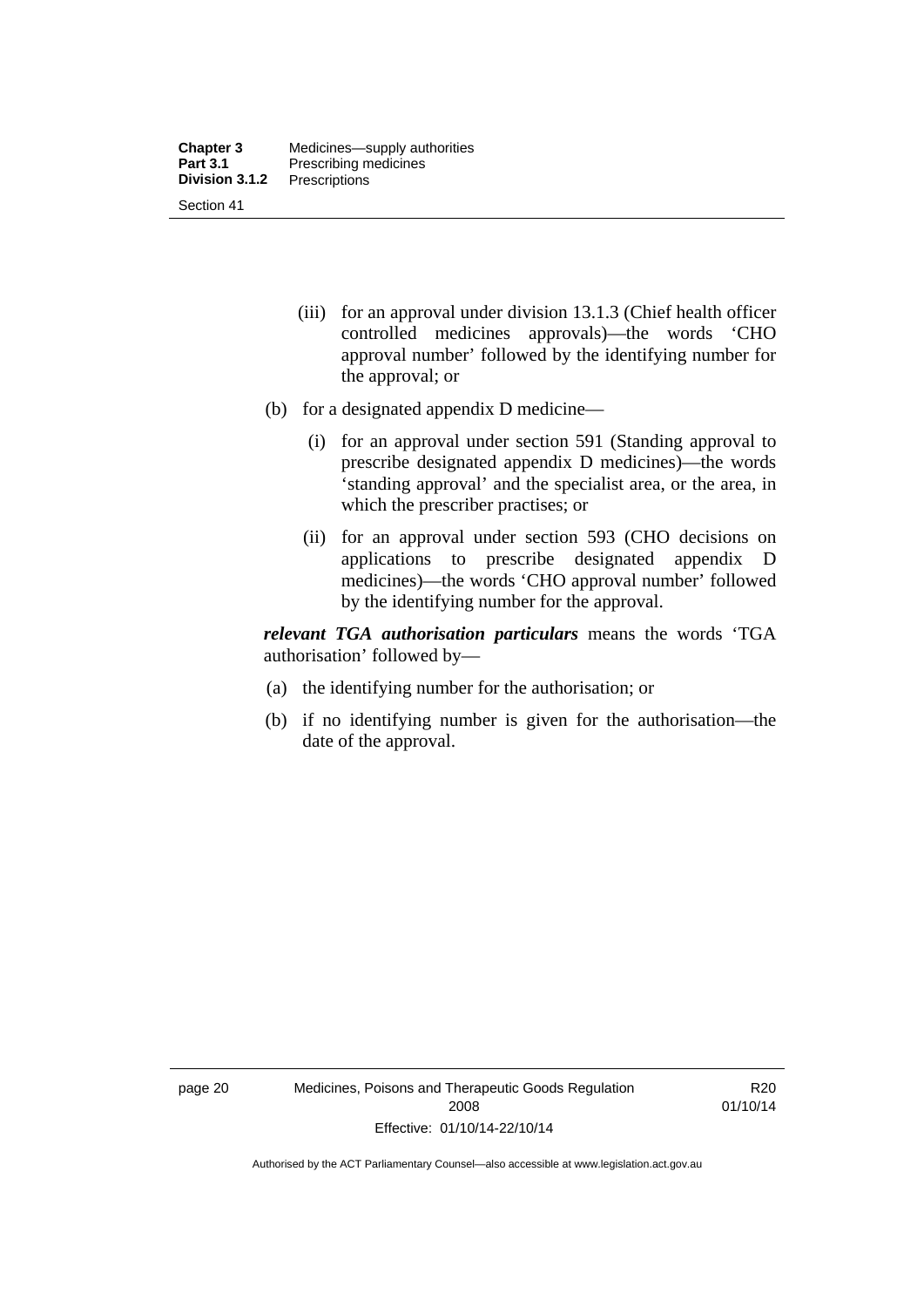# **Part 3.2 Requisitioning medicines**

# **Division 3.2.1 Authorisation to issue requisitions**

# **50 Authorisation under sch 1 to issue requisitions for medicines—Act, s 41 (b)**

A person mentioned in schedule 1, column 2 is authorised to issue a requisition for a medicine if—

- (a) issuing the requisition is included in the schedule, column 3 in relation to the person; and
- (b) the issue of the requisition is consistent with any restriction for the issue of the requisition mentioned in the schedule, column 3.

# **51 Authorisation conditions for issuing requisitions for medicines—Act, s 44 (1) (b) and (2) (b)**

A person's authorisation under section 50 to issue a requisition for a medicine is subject to the following conditions:

- (a) if the requisition is a written requisition—the requisition complies with section 55 (General requirements for written requisitions) and section 56 (Particulars for requisitions);
- (b) if the requisition is an oral requisition—
	- (i) the person believes on reasonable grounds that issuing the requisition is reasonably necessary for the treatment of a person; and
	- (ii) the quantity of the medicine requisitioned is not more than the amount reasonably necessary for the person's treatment; and
	- (iii) the requisition complies with section 56.

R20 01/10/14 page 21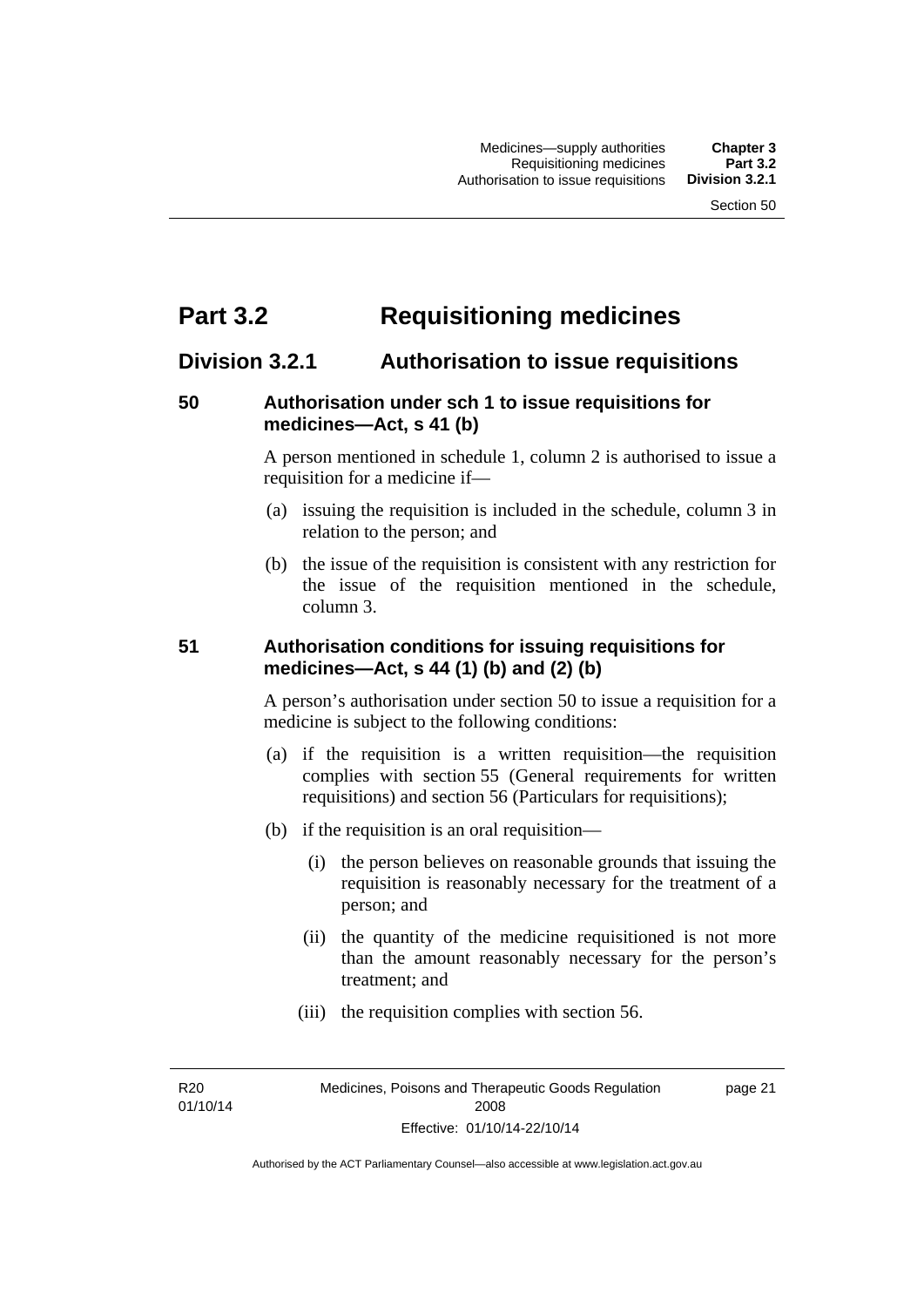**Chapter 3** Medicines—supply authorities<br>**Part 3.2** Requisitioning medicines **Requisitioning medicines**<br>Requisitions **Division 3.2.2** Section 55

# **Division 3.2.2 Requisitions**

### **55 General requirements for written requisitions**

A written requisition for a medicine must be—

(a) signed by the person (the *issuer*) issuing the requisition; and

 (b) if the issuer amends the requisition—initialled and dated by the issuer beside the amendment.

*Note Written* includes in electronic form (see [Act,](http://www.legislation.act.gov.au/a/2008-26/default.asp) dict).

### **56 Particulars for requisitions**

A requisition must include the following particulars:

- (a) the name of the person issuing the requisition;
- (b) the capacity in which the person is issuing the requisition;
- (c) the date the requisition is issued;
- (d) the medicine, and the form, strength and quantity of the medicine, to be supplied on the requisition;
- (e) the pharmacy or ward to which the medicine is to be supplied.

*Note Ward*—see the [Act](http://www.legislation.act.gov.au/a/2008-26/default.asp), dictionary.

page 22 Medicines, Poisons and Therapeutic Goods Regulation 2008 Effective: 01/10/14-22/10/14

R20 01/10/14

*Note* The requisition must be signed with the issuer's usual signature (see [Act](http://www.legislation.act.gov.au/a/2008-26/default.asp), dict, def *signs*).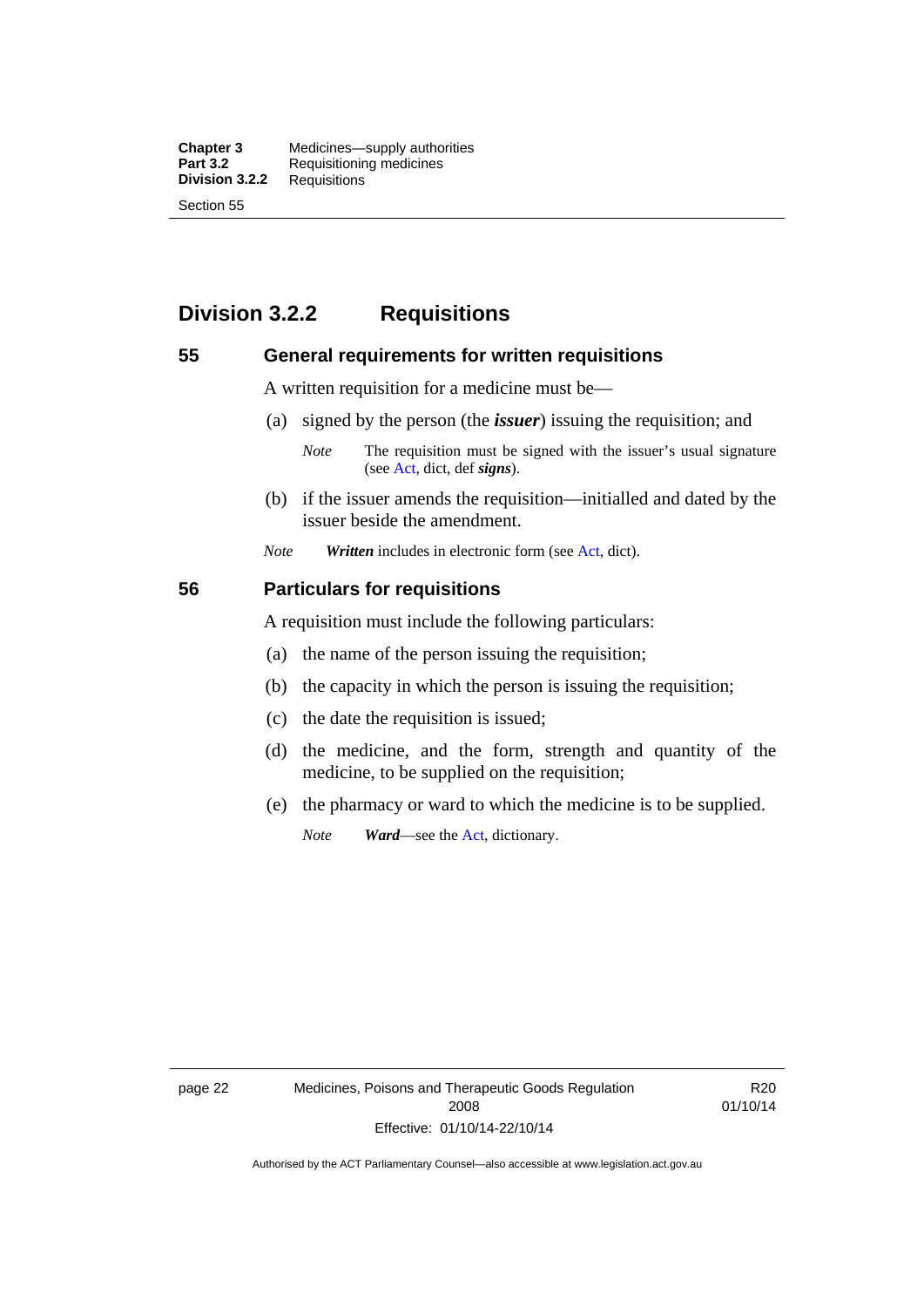# **Part 3.3 Medicines purchase orders**

# **Division 3.3.1 Authorisation to issue purchase orders**

## **60 Authorisation under sch 1 to issue purchase orders for medicines—Act, s 38 (1) (b) and (2) (a)**

A person mentioned in schedule 1, column 2 is authorised to issue a purchase order for a medicine if—

- (a) issuing the purchase order is included in the schedule, column 3 in relation to the person; and
- (b) the issue of the purchase order is consistent with any restriction for the issue of the purchase order mentioned in the schedule, column 3.

## **61 Authorisation conditions for issuing purchase orders for medicines—Act, s 44 (1) (b) and (2) (b)**

A person's authorisation under section 60 to issue a purchase order for a medicine is subject to the following conditions:

- (a) the purchase order complies with section 62 (General requirements for medicines purchase orders[—Act](http://www.legislation.act.gov.au/a/2008-26/default.asp), s 38 (2) (c));
	- *Note* A purchase order must be in writing (see [Act,](http://www.legislation.act.gov.au/a/2008-26/default.asp) dict, def *purchase order*).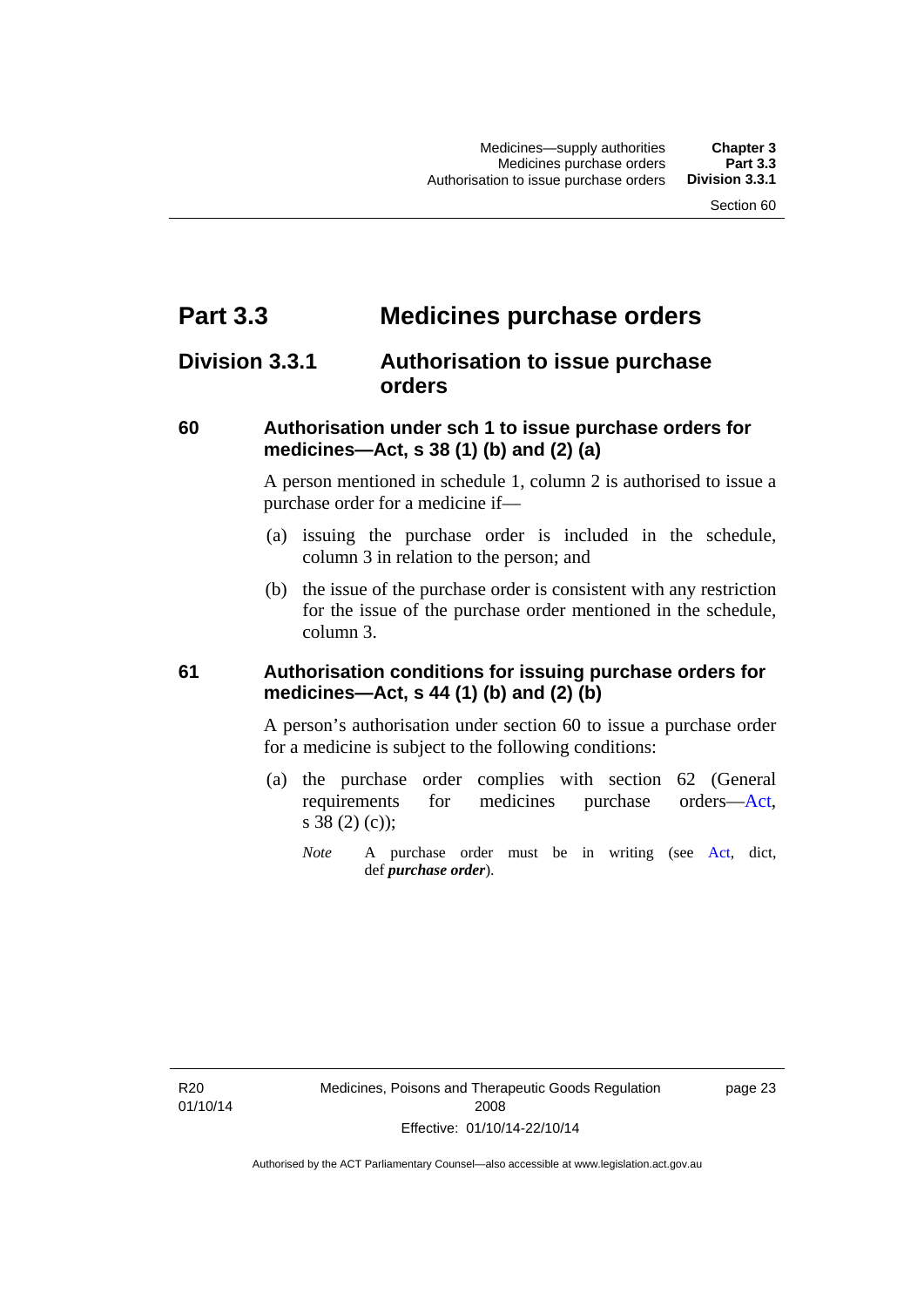| <b>Chapter 3</b> | Medicines—supply authorities |
|------------------|------------------------------|
| <b>Part 3.3</b>  | Medicines purchase orders    |
| Division 3.3.2   | Purchase orders              |
| Section 62       |                              |

 (b) the person must, not later than 24 hours after the person receives the medicine, send the supplier a document signed by the person acknowledging receipt of the medicine.

#### **Example—document**

a copy of the supplier's delivery docket signed by the buyer

*Note* An example is part of the regulation, is not exhaustive and may extend, but does not limit, the meaning of the provision in which it appears (see [Legislation Act,](http://www.legislation.act.gov.au/a/2001-14) s 126 and s 132).

# **Division 3.3.2 Purchase orders**

## **62 General requirements for medicines purchase orders— Act, s 38 (2) (c)**

- (1) A purchase order for a medicine must be—
	- (a) signed by the person (the *issuer*) issuing the order; and
		- *Note* The purchase order must be signed with the issuer's usual signature (see [Act](http://www.legislation.act.gov.au/a/2008-26/default.asp), dict, def *signs*).
	- (b) if the issuer amends the order—initialled and dated by the issuer beside the amendment.
- (2) A purchase order for a medicine must include the following:
	- (a) the issuer's name and business address and telephone number;
	- (b) the issuer's authority to issue the order;
	- (c) the medicine, and the form, strength and quantity of the medicine, to be supplied on the order.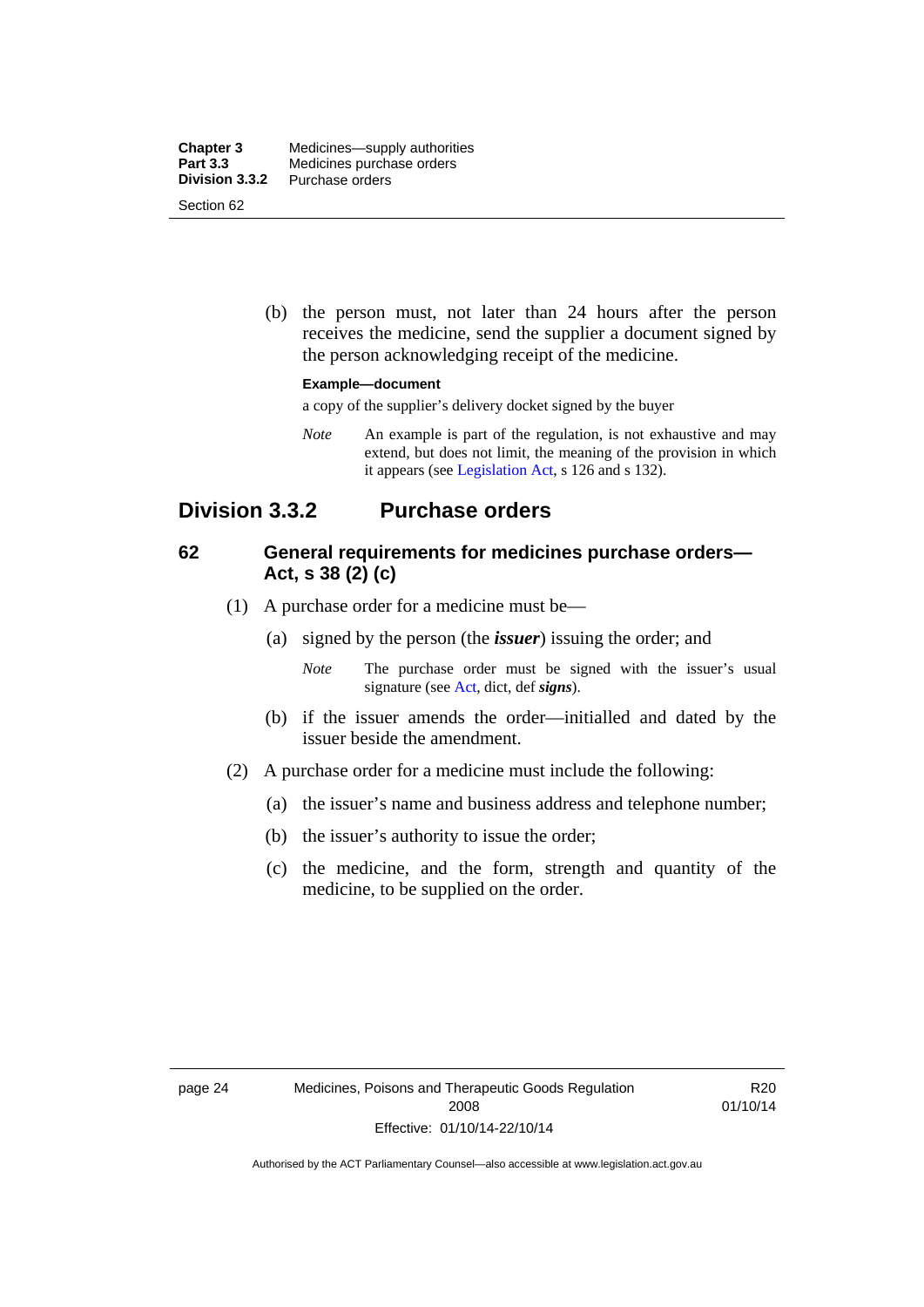# **Part 3.4 Standing orders for medicines**

# **Division 3.4.1 CHO standing orders**

## **70 Authorisation of CHO to issue standing orders for supply of medicines in public health emergencies—Act, s 42 (b)**

 (1) The chief health officer is authorised to issue a standing order for the supply of a medicine in an emergency relating to public health.

*Note 1 Supply* does not include administer (see [Act,](http://www.legislation.act.gov.au/a/2008-26/default.asp) s 24).

*Note 2* A standing order must be in writing (see [Act](http://www.legislation.act.gov.au/a/2008-26/default.asp), dict, def *standing order*).

 (2) To remove any doubt, a standing order may be issued under subsection (1) even if no emergency declaration under the *[Public](http://www.legislation.act.gov.au/a/1997-69)  [Health Act 1997](http://www.legislation.act.gov.au/a/1997-69)* is in force.

# **71 Authorisation of CHO to issue standing orders for administration of medicines for public health matters— Act, s 42 (b)**

The chief health officer is authorised to issue a standing order for the administration of a medicine in relation to a public health matter.

*Note* A standing order must be in writing (see [Act](http://www.legislation.act.gov.au/a/2008-26/default.asp), dict, def *standing order*).

### **72 Particulars for CHO standing orders for administration of medicines for public health matters**

A standing order under section 71 must include the following particulars:

- (a) a description of the public health matter to which the order relates;
- (b) the date of effect of the order and the date (not longer than 2 years after the date of effect) when the order ends;

R<sub>20</sub> 01/10/14 page 25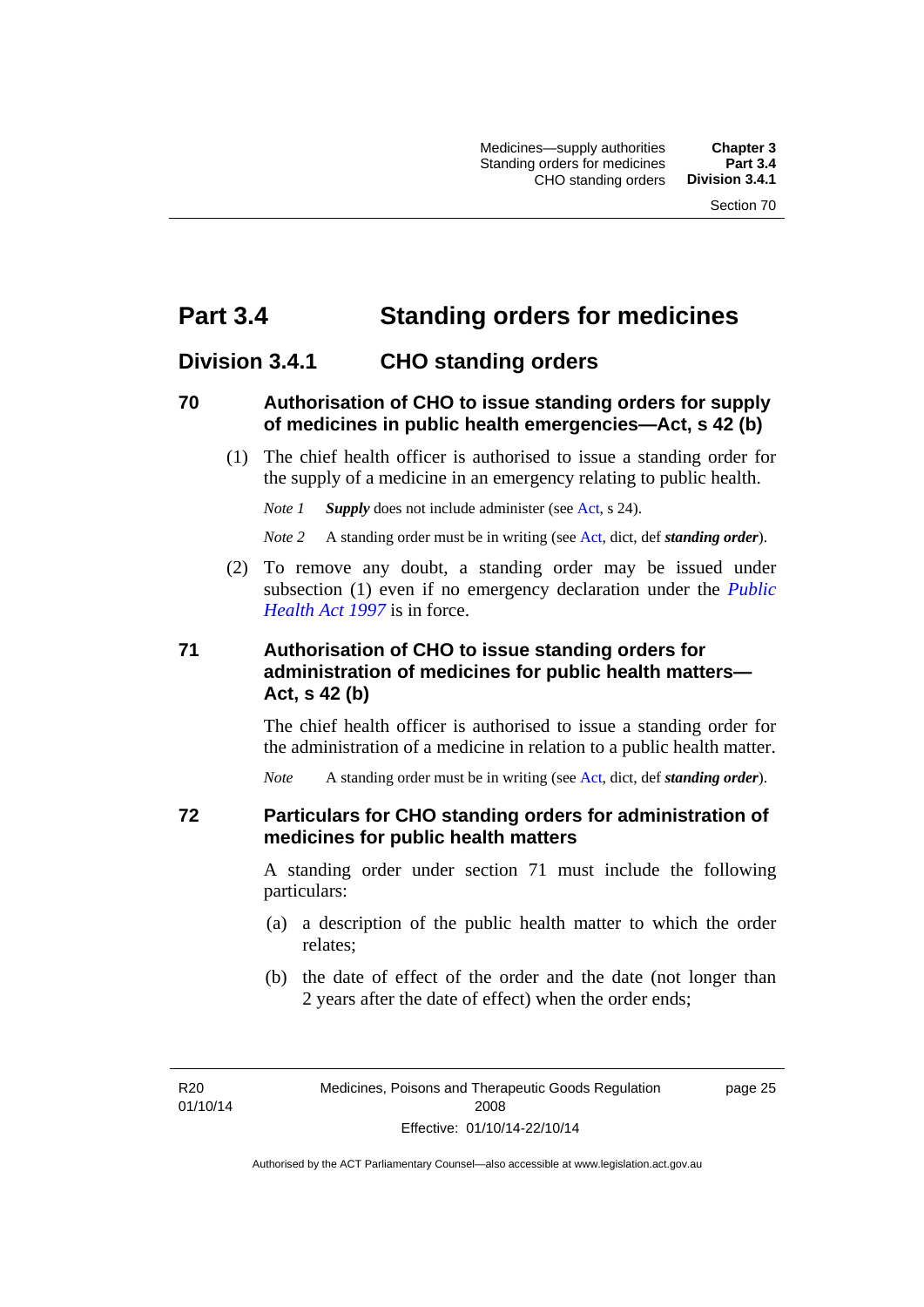- (c) the clinical circumstances in which the medicine may be administered;
- (d) a description of the people to whom the medicine may be administered;
- (e) the medicine's approved name and, if applicable, brand name;

- (f) if applicable, the form and strength of the medicine;
- (g) the dose and route of administration;
- (h) if applicable, the frequency of administration.

#### **Example—par (e) and par (f)**

Adrenaline (EpiPen) 300 micrograms in 0.3mL pre-filled syringe

*Note* An example is part of the regulation, is not exhaustive and may extend, but does not limit, the meaning of the provision in which it appears (see [Legislation Act,](http://www.legislation.act.gov.au/a/2001-14) s 126 and s 132).

# **Division 3.4.2 Standing orders for institutions**

*Note Institution* includes a correctional centre and a CYP detention place (see s 652).

### **75 Authorisation of doctors to issue standing orders for administration of medicines at institutions—Act, s 42 (b)**

- (1) A doctor is authorised to issue a standing order for the administration of a medicine to patients at an institution if—
	- (a) a medicines and therapeutics committee for the institution has approved the order; and
	- (b) the order is signed by the chair of the committee.
	- *Note Doctor* does not include an intern doctor (see dict).

R20 01/10/14

*Note Approved name*—see the [medicines and poisons standard,](http://www.comlaw.gov.au/Series/F2012L01200) par 1 (1).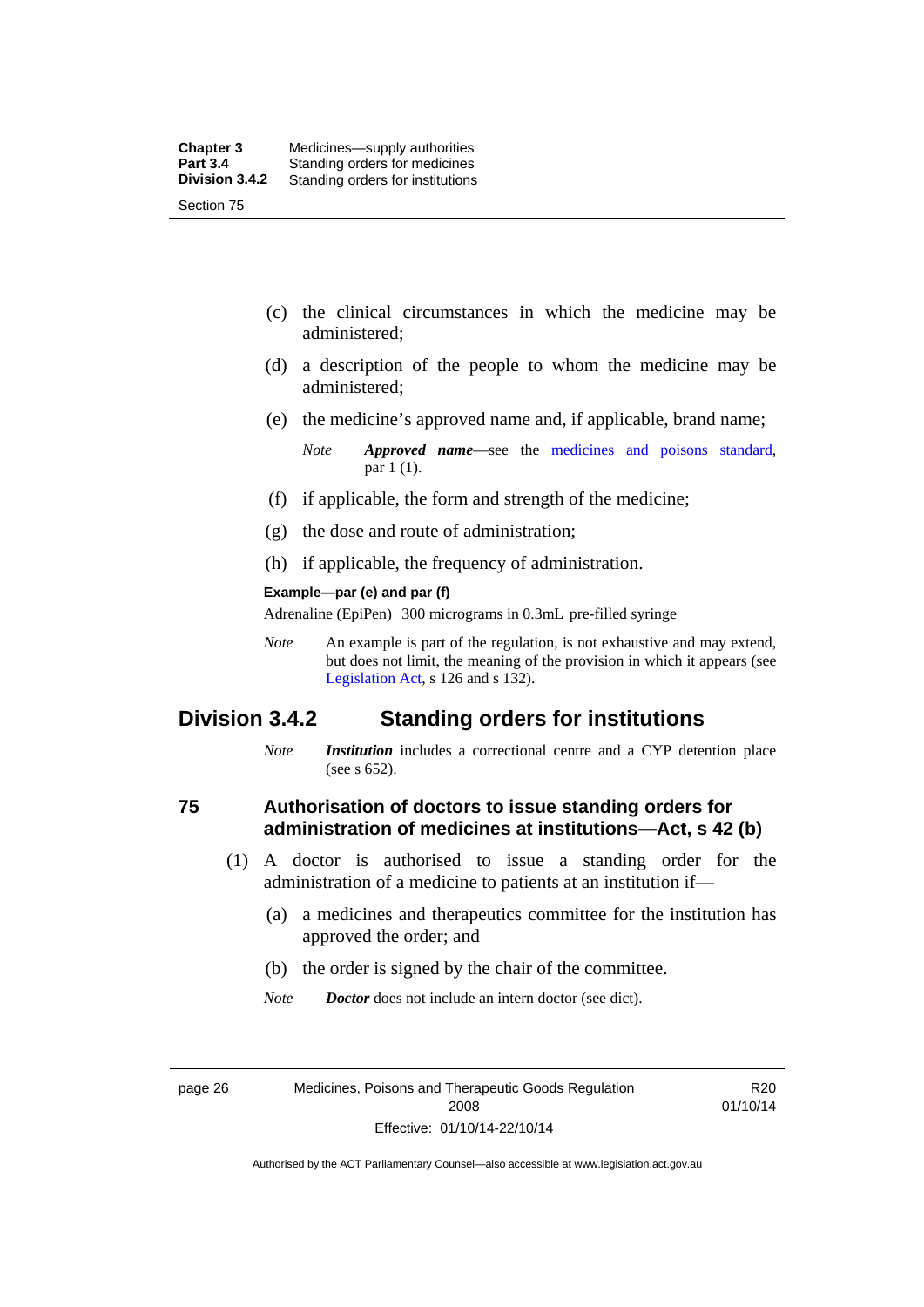(2) In this section:

*medicines and therapeutics committee*, for an institution, means a body—

- (a) established by the institution to approve standing orders for the administration of medicines to patients at the institution; and
- (b) that includes (but is not limited to) a doctor, nurse and pharmacist.
	- *Note 1 Doctor* and *pharmacist* do not include an intern (see dict).
	- *Note 2 Nurse* does not include an enrolled nurse (see [Legislation Act,](http://www.legislation.act.gov.au/a/2001-14) dict, pt 1).

## **76 Particulars for standing orders for administration of medicines at institutions**

A standing order under section 75 must include the following particulars:

- (a) an approval number for the order that is different from the number given to each other standing order approved for the institution;
- (b) the date of effect of the order and the date (not longer than 2 years after the date of effect) when the order ends;
- (c) each ward to which the order applies;
- (d) the clinical circumstances in which the medicine may be administered;
- (e) a description of the people to whom the medicine may be administered;
- (f) the medicine's approved name and, if applicable, brand name;
	- *Note Approved name*—see the [medicines and poisons standard,](http://www.comlaw.gov.au/Series/F2012L01200) par 1 (1).

R20 01/10/14 page 27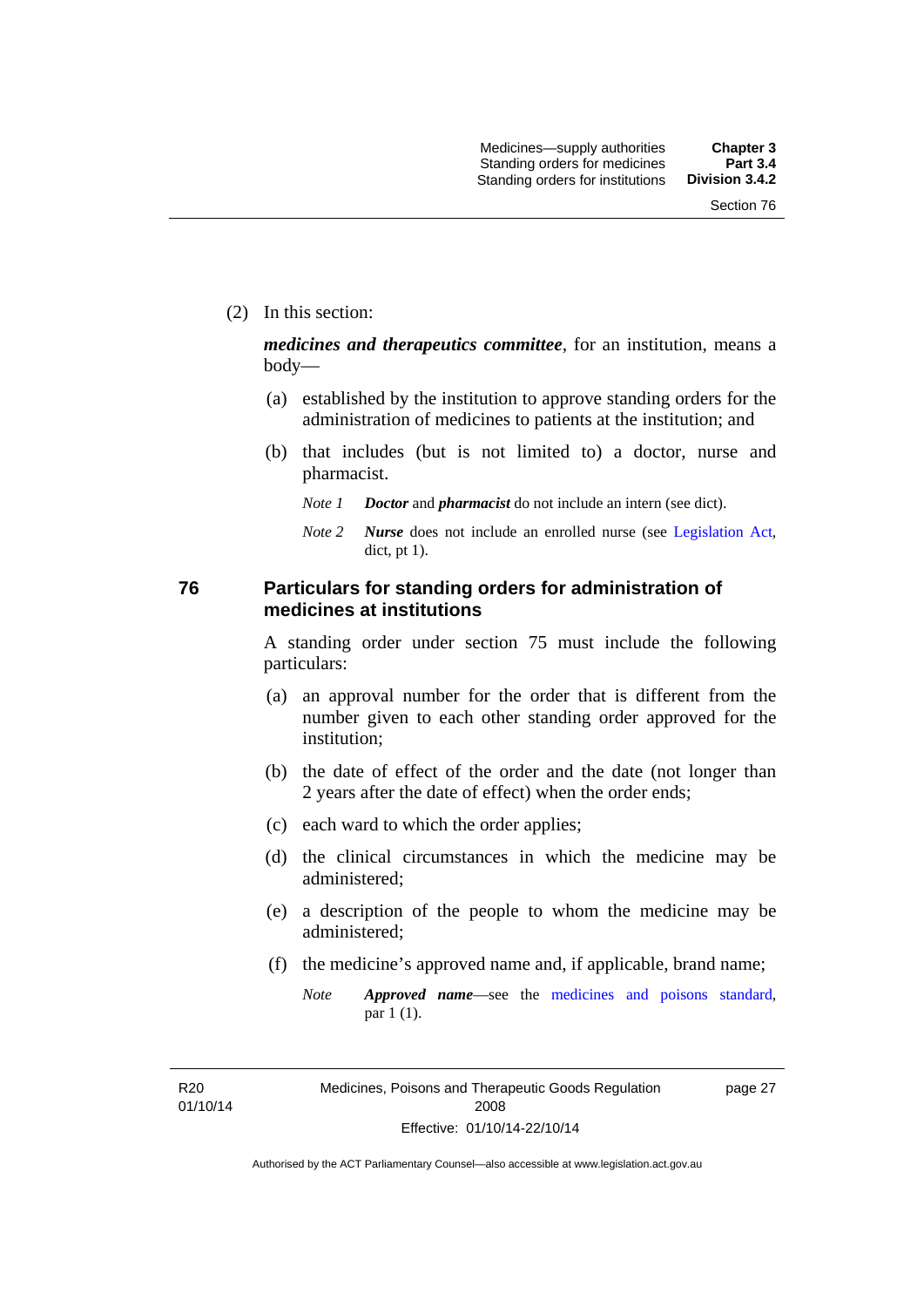| <b>Chapter 3</b> | Medicines—supply authorities       |
|------------------|------------------------------------|
| <b>Part 3.4</b>  | Standing orders for medicines      |
| Division 3.4.3   | Standing orders for walk-in centre |
| Section 77       |                                    |

- (g) if applicable, the form and strength of the medicine;
- (h) the dose and route of administration;
- (i) if applicable, the frequency of administration.

#### **Example—par (f) and par (g)**

Adrenaline (EpiPen) 300 micrograms in 0.3mL pre-filled syringe

*Note* An example is part of the regulation, is not exhaustive and may extend, but does not limit, the meaning of the provision in which it appears (see [Legislation Act,](http://www.legislation.act.gov.au/a/2001-14) s 126 and s 132).

# **Division 3.4.3 Standing orders for walk-in centre**

# **77 Authorisation of CHO to issue standing orders for supply and administration of medicines at walk-in centre—Act, s 42 (b)**

The chief health officer is authorised to issue a standing order for—

- (a) the supply of a medicine at a walk-in centre; and
- (b) the administration of a medicine at a walk-in centre.

*Note 1 Supply* does not include administer (see [Act,](http://www.legislation.act.gov.au/a/2008-26/default.asp) s 24).

*Note 2* A standing order must be in writing (see [Act](http://www.legislation.act.gov.au/a/2008-26/default.asp), dict, def *standing order*).

### **78 Particulars for CHO standing orders for supply and administration of medicines at walk-in centre**

A standing order under section 77 must include the following particulars:

- (a) an approval number for the order that is different from the number given to each other standing order approved for the walk-in centre;
- (b) the date of effect of the order and the date (not longer than 2 years after the date of effect) when the order ends;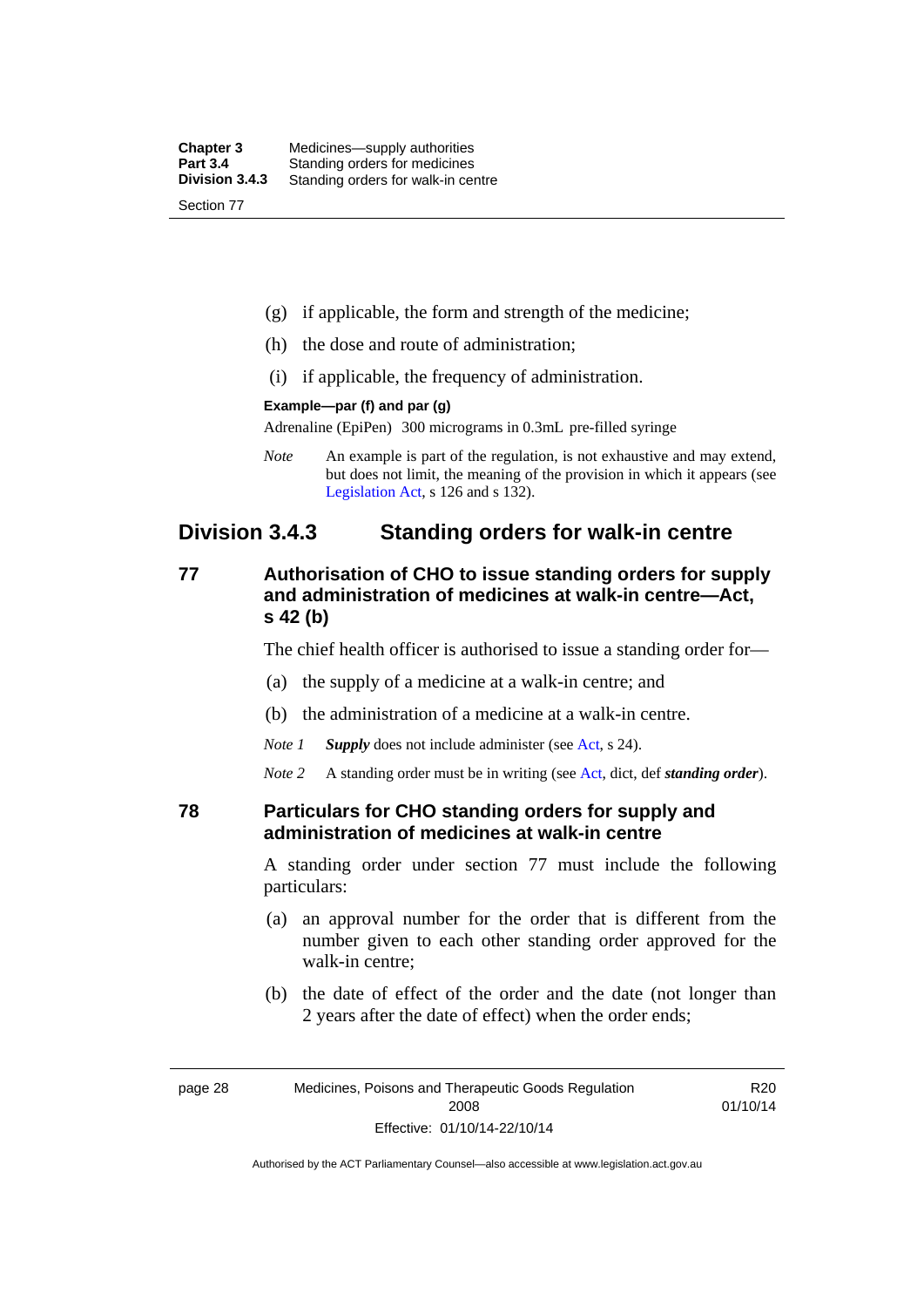- (c) each walk-in centre to which the order applies;
- (d) the clinical circumstances in which the medicine may be supplied or administered;
- (e) a description of the people to whom the medicine may be supplied or administered;
- (f) the medicine's approved name and, if applicable, brand name;

*Note Approved name*—see the [medicines and poisons standard,](http://www.comlaw.gov.au/Series/F2012L01200) par 1 (1).

- (g) if applicable, the form and strength of the medicine;
- (h) the dose and route of administration of the medicine;
- (i) if applicable, the frequency of administration of the medicine;
- (j) if applicable, the maximum duration of supply or administration of the medicine;
- (k) if applicable, the maximum quantity of the medicine for supply or administration.

page 29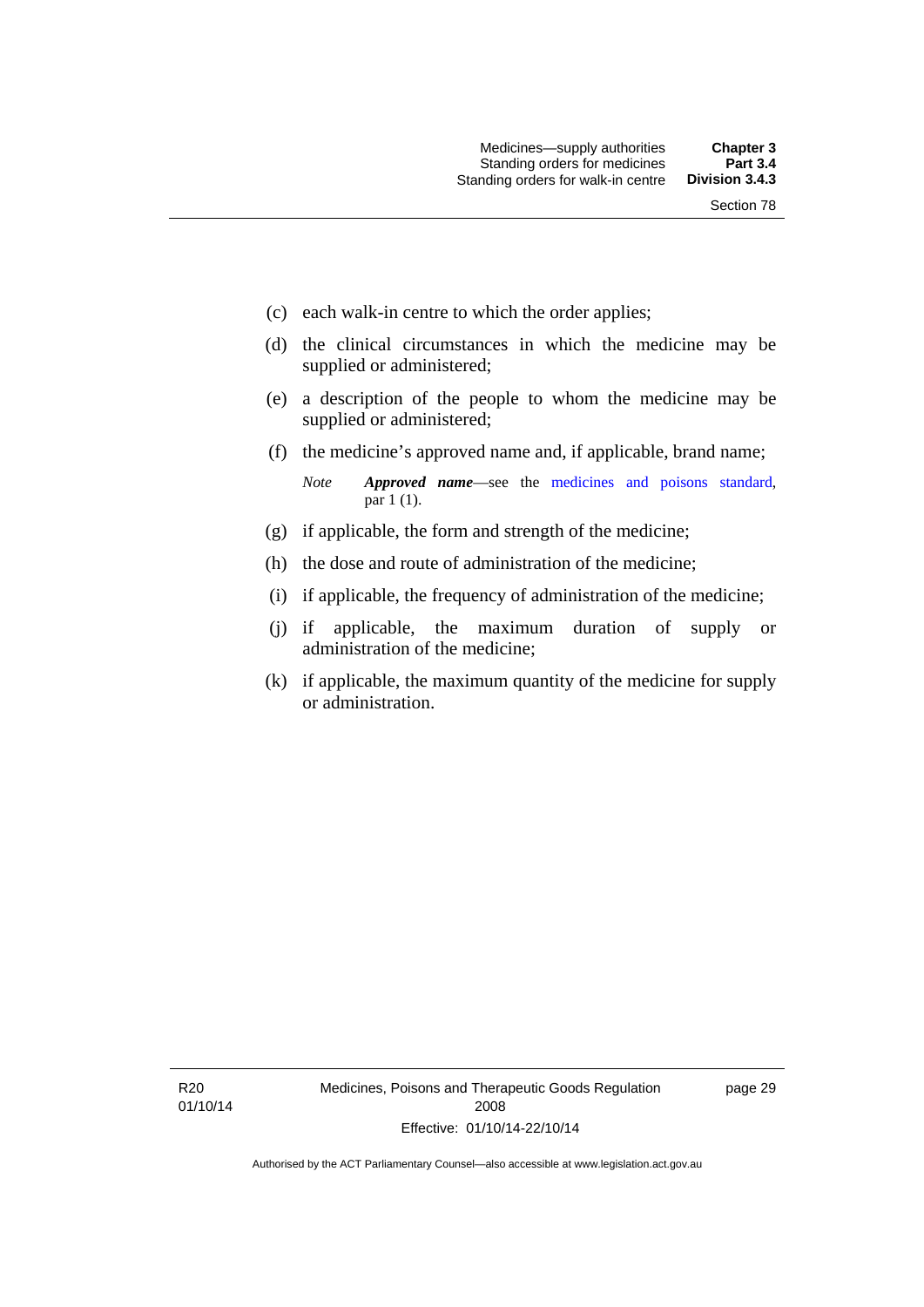Section 80

# **Part 3.5 Medicines supply authorities generally**

# **80 Cancellation of invalid supply authorities— Act, s 30 (2) (d)**

- (1) A paper-based supply authority is cancelled by a person if the person—
	- (a) marks the word 'cancelled', and the person's name and business address, on the front of the supply authority; and
	- (b) signs and dates the cancellation of the supply authority.
- (2) An electronic supply authority is cancelled by a person if the person—
	- (a) marks the word 'cancelled' on the supply authority; and
	- (b) links an electronic document to the supply authority that includes the person's name and business address and signature.

# **81 Information for CHO about controlled medicines supplied on supply authorities—Act, s 31 (1) (b) and (4), def**  *required information*

- (1) A person (the *supplier*) who supplies a controlled medicine on a supply authority must, not later than 7 days after the end of the month when the medicine is supplied, give the chief health officer the following information in writing:
	- (a) the supplier's name, business address and telephone number;
	- (b) the name of the person who issued the supply authority;
	- (c) the date of the supply authority;
	- (d) the name and address of the person to whom the medicine is supplied;

page 30 Medicines, Poisons and Therapeutic Goods Regulation 2008 Effective: 01/10/14-22/10/14

R<sub>20</sub> 01/10/14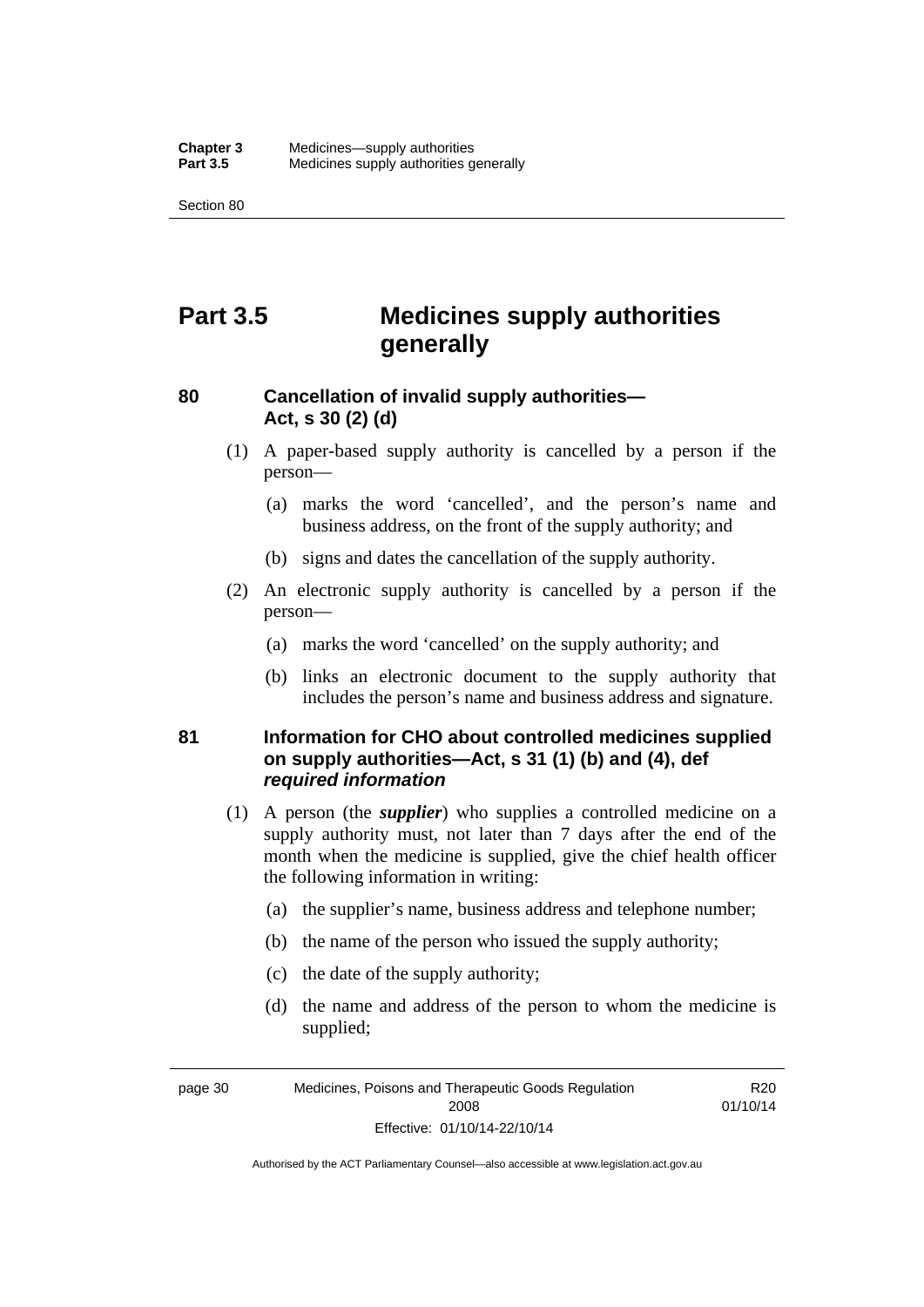- (e) the date of supply;
- (f) the controlled medicine, and the form, strength and quantity of the medicine, supplied.
- (2) However, this section does not apply to any of the following who report the supply of a controlled medicine on a supply authority to the Therapeutic Goods Administration:
	- (a) a medicines wholesalers licence-holder;
	- (b) a person who is authorised (however described) under a Commonwealth or State law to manufacture controlled medicines or supply controlled medicines by wholesale.

R20 01/10/14 Medicines, Poisons and Therapeutic Goods Regulation 2008 Effective: 01/10/14-22/10/14

page 31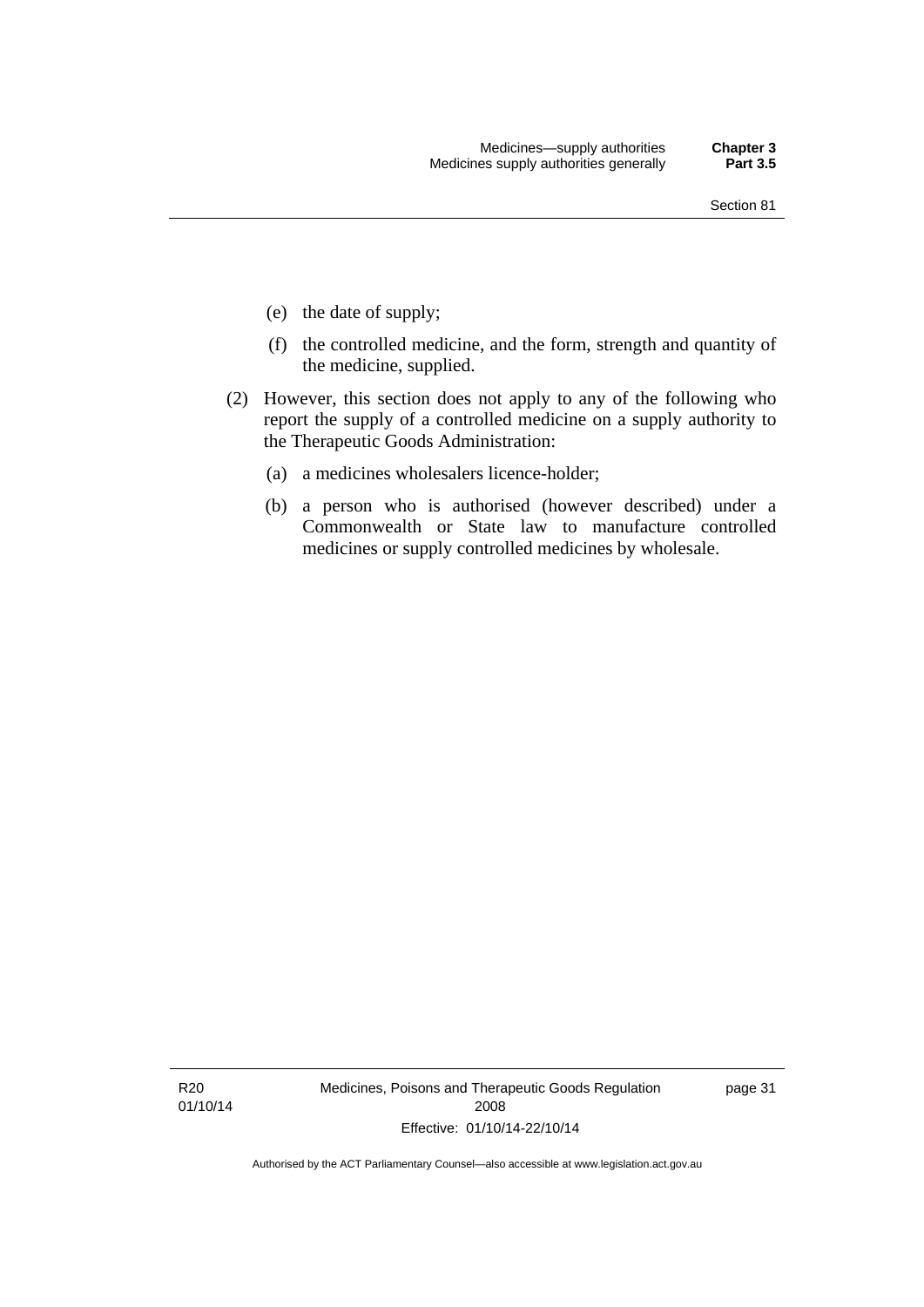**Chapter 4** Supplying medicines **Part 4.1** Preliminary

Section 100

# **Chapter 4 Supplying medicines**

# **Part 4.1** Preliminary

### **100 Overview of supply authorisations for medicines**

The following provisions of this chapter authorise a person to supply a medicine:

- (a) section 110 (which is about supply authorisations set out in schedule 1, including dispensing on prescription, supply on requisition, purchase order and standing order and supply during consultations);
- (b) section 251 (which is about authorisation of pharmacists to supply certain prescription only medicines without a prescription in emergencies);
- (c) section 255 (which is about authorisation of approved pharmacists to supply certain medicines without prescription);
- (d) section 260 (which is about authorisation to supply medicines to pharmacists for disposal).
- *Note* A person may also be authorised to supply a medicine in a way mentioned in s 11 (2) (Overview of medicines authorisations under this regulation) (including under a licence, see pt 9.5).

page 32 Medicines, Poisons and Therapeutic Goods Regulation 2008 Effective: 01/10/14-22/10/14

R20 01/10/14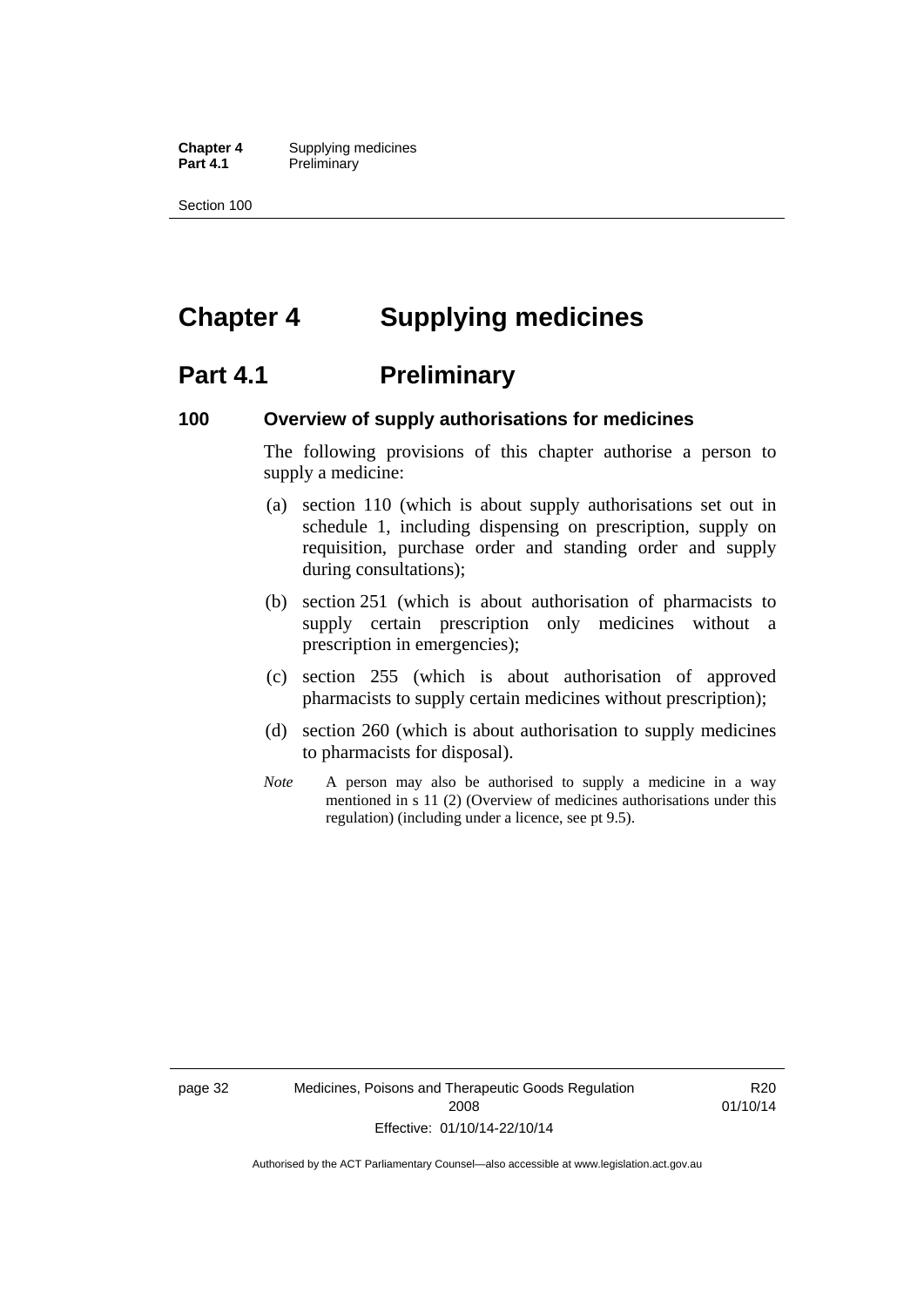# **Part 4.2 Medicines—supply authorisations under sch 1**

# **Division 4.2.1 Sch 1 medicines supply authorisations**

## **110 Authorisation under sch 1 to supply medicines— Act, s 26 (1) (b) and (2) (b)**

- (1) A person mentioned in schedule 1, column 2 is authorised to supply a medicine if—
	- (a) supplying the medicine is included in the schedule, column 3 in relation to the person; and
	- (b) the supply is consistent with any restriction for the supply mentioned in the schedule, column 3.
- (2) However, a pharmacist is not authorised under schedule 1 to supply a medicine if—
	- (a) the pharmacist is working for, or providing services to, a corporation when supplying the medicine; and
	- (b) the corporation is not—
		- (i) a pharmacist; or
		- (ii) a complying pharmacy corporation under the *[Public](http://www.legislation.act.gov.au/a/1997-69)  [Health Act 1997](http://www.legislation.act.gov.au/a/1997-69)*, part 3B (Pharmacies).
	- *Note Supply* includes dispense (see [Act,](http://www.legislation.act.gov.au/a/2008-26/default.asp) s 24).

R20 01/10/14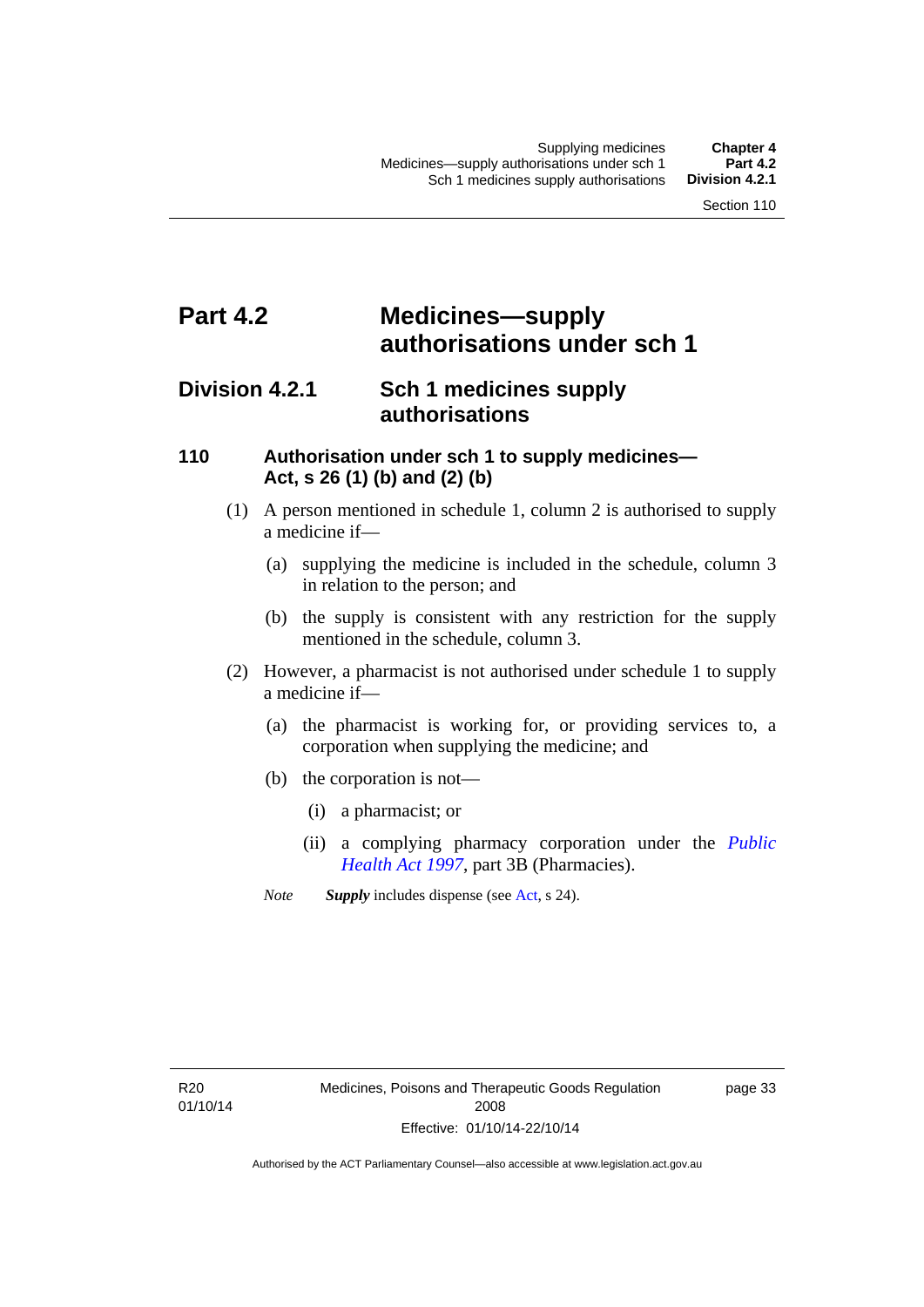# **Division 4.2.2 Dispensing medicines**

# **120 Authorisation conditions for dispensing medicines— Act, s 44 (1) (b) and (2) (b)**

- (1) A person's authorisation under section 110 to dispense a medicine is subject to the following conditions:
	- (a) the medicine is dispensed in accordance with the requirements of section 121;

*Note* Only a pharmacist may dispense a medicine (see sch 1).

- (b) if the prescription is dispensed under section 121 (2), the pharmacist notes on the prescription the reasons that the pharmacist was satisfied that it was not practicable for a complying prescription to be issued for the medicine;
- (c) if the prescription is changed by a pharmacist at the oral direction of the prescriber—the note of the change complies with section 122:
- (d) the medicine is labelled in accordance with section 123;
- (e) the dispensed prescription is marked in accordance with section 124;
- (f) the dispensing of the prescription is recorded in accordance with section 125:
- (g) if the prescription is an oral prescription for the dispensing of the medicine, or is faxed by a prescriber to a pharmacist, and the pharmacist does not receive an original of the prescription within 7 days after the day the prescription is given—the pharmacist must, within 24 hours after the end of the 7-day period, tell the chief health officer, in writing, of the failure to receive the original prescription;
- (h) the prescription, if completed, and the record for paragraph (f), are kept at the pharmacy or, if the chief health officer approves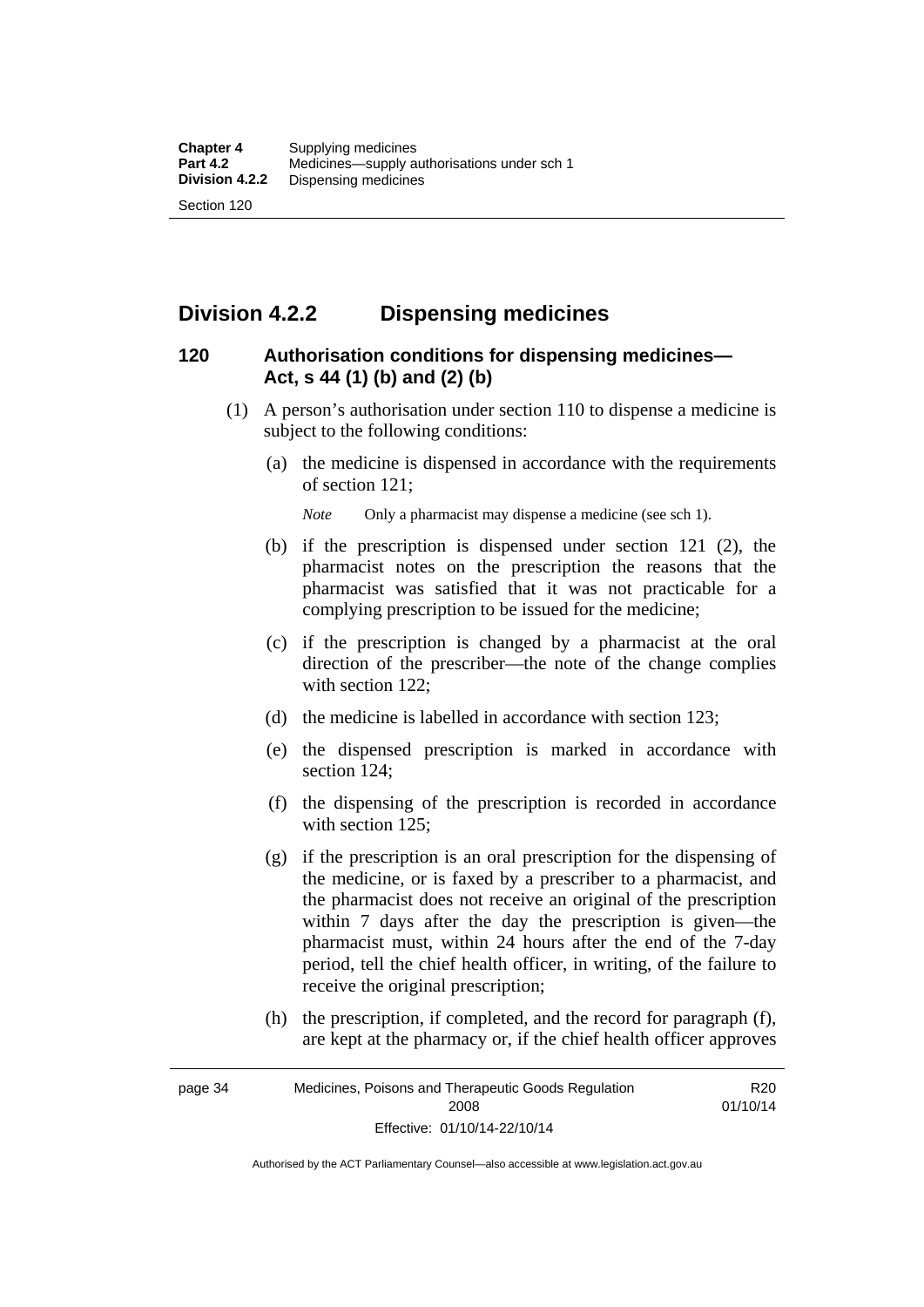in writing another place, the place approved by the chief health officer, for at least 2 years after the day the prescription becomes a completed prescription.

- (2) However, subsection (1) (d), (e), (f) and (h) do not apply if the prescription is written for an in-patient at a hospital in the patient's medical records.
- (3) In this section:

*completed*—a prescription is *completed* when—

- (a) for a single prescription—the prescription is dispensed; or
- (b) for a repeat prescription—the last repeat of the prescription is dispensed; or
- (c) for a national residential medication chart prescription––the prescription is dispensed for the last time.

## **121 How medicines are dispensed**

- (1) The following are the requirements for dispensing a medicine:
	- (a) the prescription is issued by an authorised prescriber;

- (b) the prescription complies with the applicable provisions of division 3.1.2 (Prescriptions);
- (c) the medicine is dispensed in accordance with the prescription (including the prescription as changed by a pharmacist at the oral direction of the prescriber).
	- *Note 1 Dispensed in accordance with the prescription*—see s (3).
	- *Note* 2 For changes to a prescription by the dispenser, see the [Act,](http://www.legislation.act.gov.au/a/2008-26/default.asp) s 29 (3).
	- *Note 3 Pharmacist* does not include an intern pharmacist (see dict).

R20 01/10/14 page 35

*Note Authorised prescriber*—see s (3).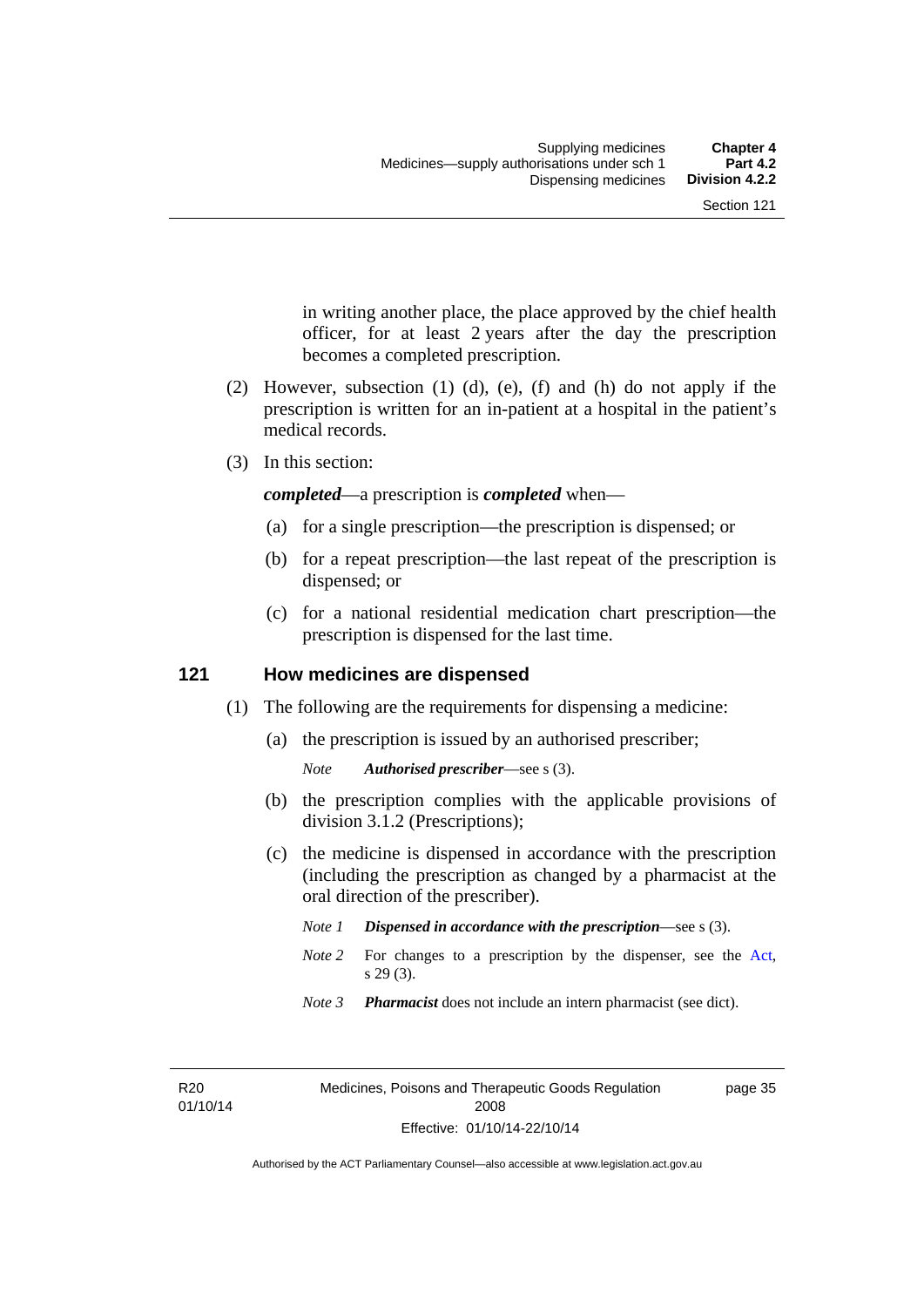- (2) However, a pharmacist may dispense a prescription that does not include all of the applicable provisions for subsection (1) (b) if—
	- (a) the prescription is issued by an authorised prescriber; and
	- (b) the medicine is—
		- (i) dispensed in accordance with the prescription; and
		- (ii) if the prescription is changed by a pharmacist at the oral direction of the prescriber—the prescription complies with section 122; and

*Note Pharmacist* does not include an intern pharmacist (see dict).

- (c) the medicine is supplied in a package that is labelled in accordance with section 123; and
- (d) the pharmacist is satisfied that, because of a circumstance affecting the prescriber or the person for whom the medicine is to be dispensed, it is not practicable for a complying prescription to be issued for the medicine.
- (3) In this section:

*authorised prescriber*, in relation to a prescription, means—

- (a) for a medicine other than a controlled medicine—a person who is authorised to issue the prescription under the Act or another territory law; and
- (b) for a controlled medicine—a person who is authorised to issue the prescription under part 13.1 (Controlled medicines approvals).

#### **Examples—authorised prescribers**

1 A NSW registered doctor practising in Queanbeyan is authorised under a NSW law to prescribe medicines. The doctor gives a patient a prescription for a controlled medicine and another prescription for a prescription only medicine. The prescription only medicine can be dispensed in the ACT because the prescription is issued by a person who is authorised under a State

R20 01/10/14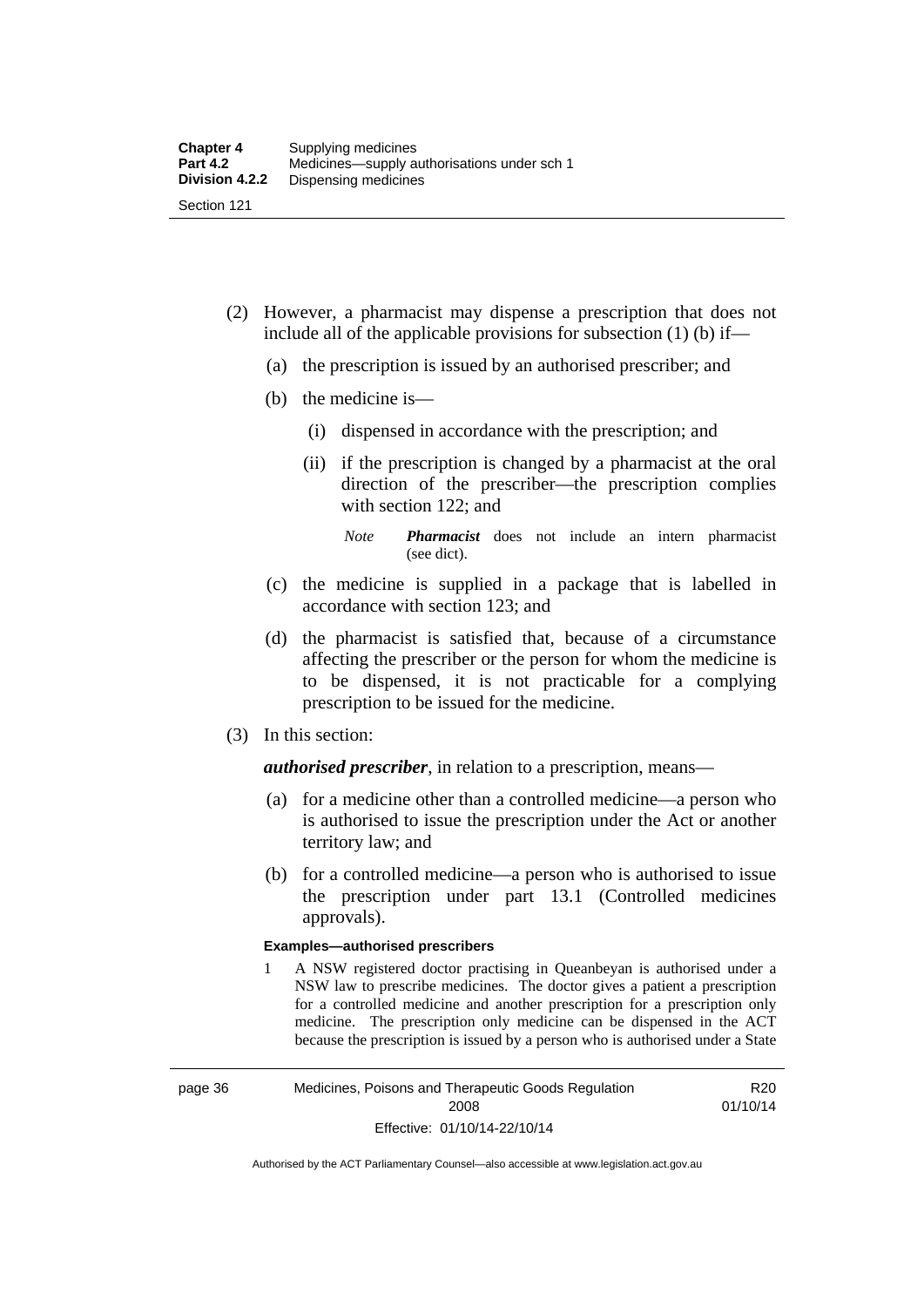law to prescribe the medicine. The prescription for the controlled medicine cannot be dispensed in the ACT because the doctor is not registered in the ACT.

- 2 If the doctor in example 1 is registered in both the ACT and NSW, the prescription for the controlled medicine can be dispensed in the ACT.
- 3 A special event exemption under the *[Health Professionals \(Special Events](http://www.legislation.act.gov.au/a/2000-25)  [Exemptions\) Act 2000](http://www.legislation.act.gov.au/a/2000-25)* authorises a visiting health professional to prescribe a medicine, including a controlled medicine. A Victorian registered doctor who is a visiting health professional within the meaning of that Act prescribes a controlled medicine. The prescription can be dispensed in the ACT.
- *Note* An example is part of the regulation, is not exhaustive and may extend, but does not limit, the meaning of the provision in which it appears (see [Legislation Act,](http://www.legislation.act.gov.au/a/2001-14) s 126 and s 132).

*dispensed in accordance with the prescription*, for a prescribed medicine, includes dispensing another brand of the medicine that is a bioequivalent form of the prescribed medicine.

*Note Bioequivalent*—see the dictionary.

## **122 Noting changes to prescriptions on oral direction of prescriber—Act, s 27 (2) (b) (ii)**

The following must be noted, in writing, on the prescription:

- (a) the name of the prescriber giving the oral direction to change the prescription;
- (b) the change to the prescription;
- (c) the date the oral direction is given;
- (d) the pharmacist's signature.
- *Note* The notation must be made as soon as possible (see [Legislation Act,](http://www.legislation.act.gov.au/a/2001-14) s 151B).

page 37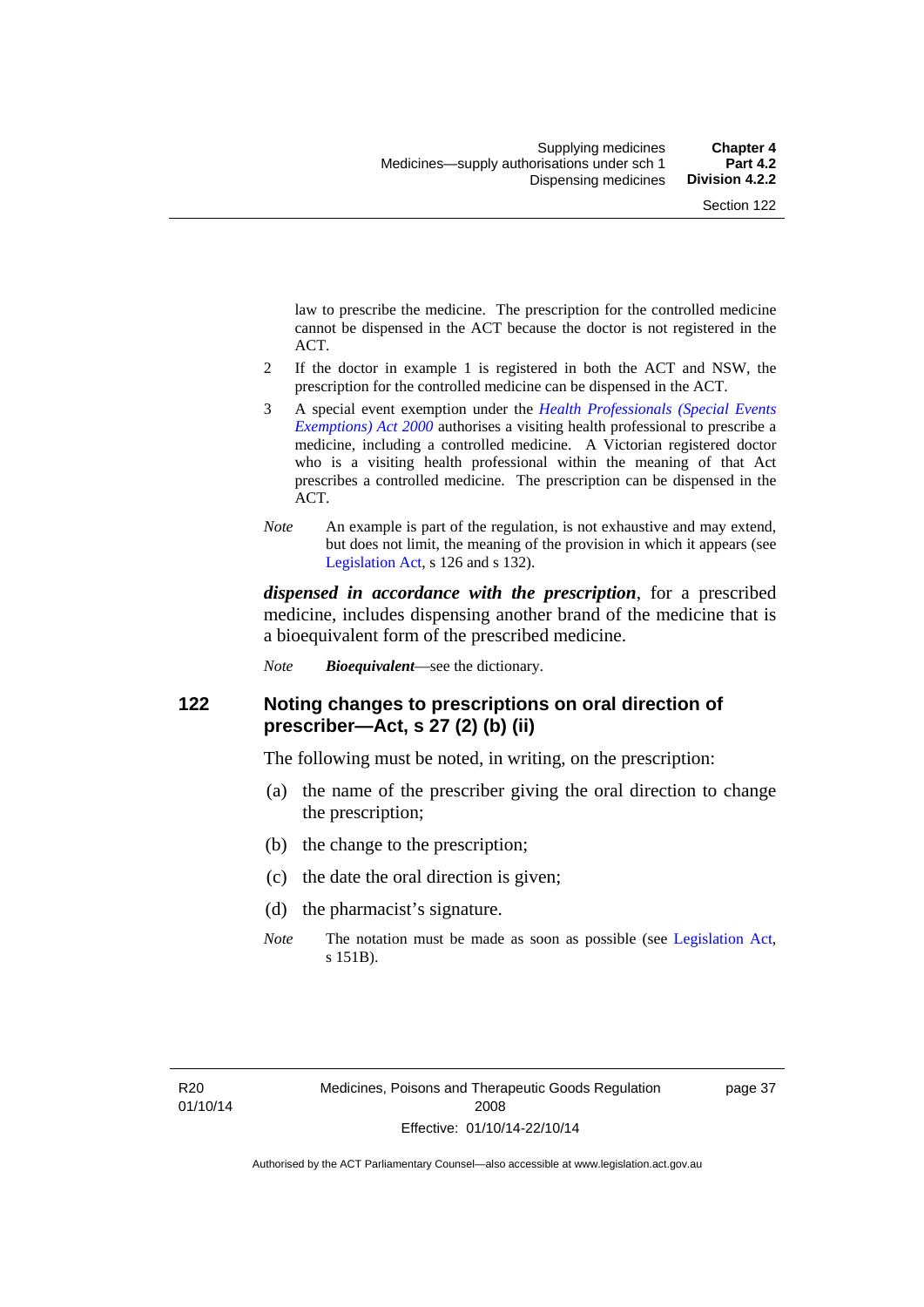# **123 Labelling dispensed medicines—Act, s 60 (1) (c) (i) and (2) (c) (i)**

The dispensed medicine must have a label that includes the following:

- (a) the name of the person for whom the medicine is dispensed;
- (b) if the prescriber is a dentist—the words 'for dental treatment only';
- (c) if the prescriber is an eligible midwife—the words 'for midwifery use only';
- (d) if the prescriber is an optometrist—the words 'for optometry use only';
- (e) if the prescriber is a veterinary surgeon—
	- (i) words to the effect of 'for animal treatment only'; and
	- (ii) the species of the animal for which the medicine is dispensed; and
	- (iii) if a way of identifying the animal is stated on the prescription—the way of identifying the animal;
- (f) the medicine's approved name and brand name;
	- *Note Approved name*—see the [medicines and poisons standard,](http://www.comlaw.gov.au/Series/F2012L01200) par 1 (1).
- (g) the form, strength and quantity of the medicine dispensed;
- (h) if the package of the dispensed medicine is not a manufacturer's pack—the relevant expiry date for the medicine;
- (i) the date the medicine is dispensed;
- (j) the name and the business address and telephone number of the pharmacy from which the medicine is dispensed;

page 38 Medicines, Poisons and Therapeutic Goods Regulation 2008 Effective: 01/10/14-22/10/14

R20 01/10/14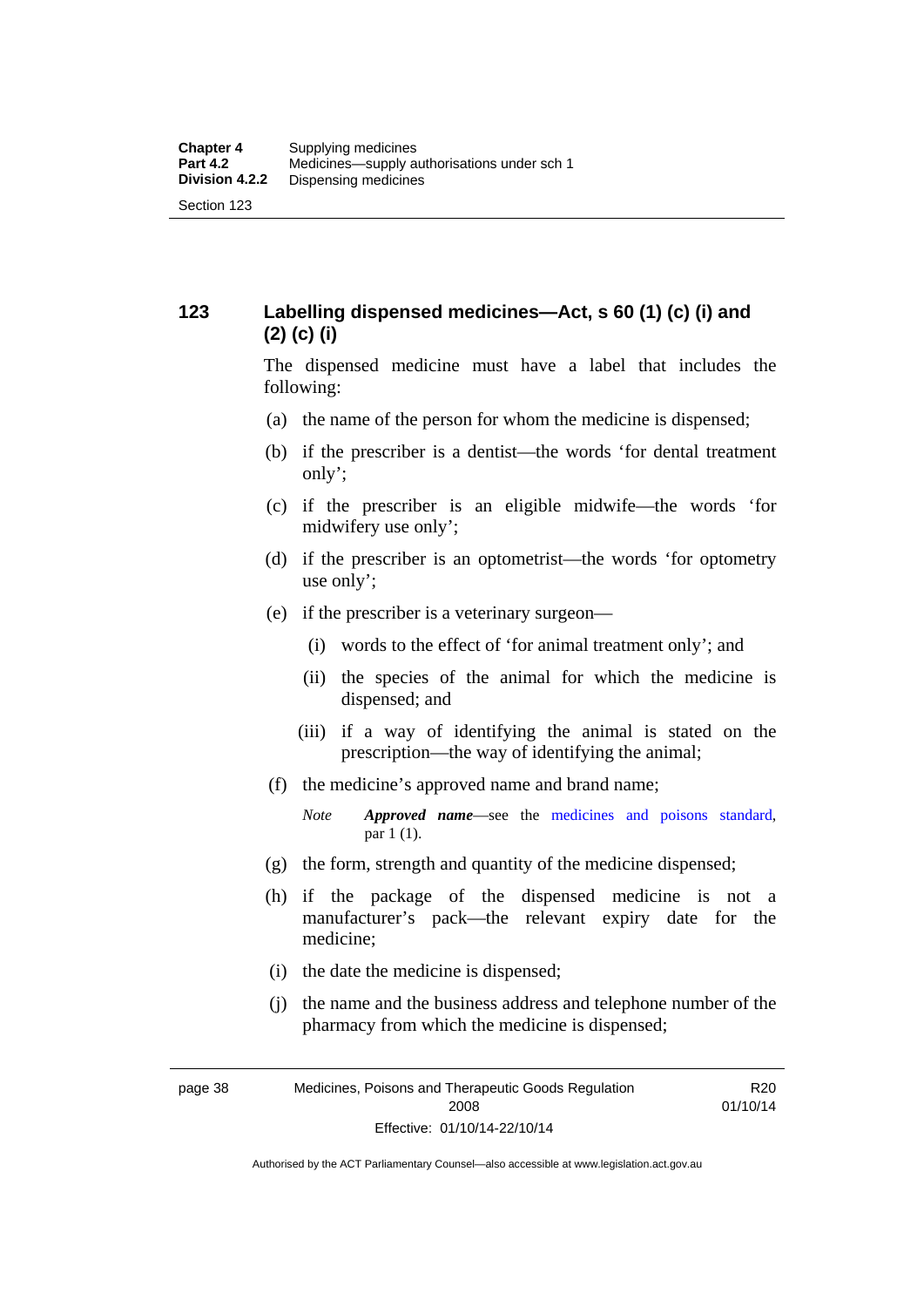- (k) the initials or other identification of the dispensing pharmacist;
- (l) a number that is different from the number given to each other prescription dispensed at the pharmacy;
- (m) directions about the use of the medicine that are adequate to allow the medicine to be taken or administered safely, including any warning statement in the medicines and poisons standard, appendix K (Drugs required to be labelled with a sedation warning) applying to the medicine;
- (n) words to the effect of 'keep out of reach of children'.

### **Example—par (f) and par (g)**

Warfarin tablets (Coumadin) 5mg 50

*Note* An example is part of the regulation, is not exhaustive and may extend, but does not limit, the meaning of the provision in which it appears (see [Legislation Act,](http://www.legislation.act.gov.au/a/2001-14) s 126 and s 132).

### **124 Marking dispensed prescriptions**

- (1) This section does not apply to a prescription for an in-patient at a hospital written in the patient's medical records.
- (2) A dispensed paper-based prescription for a medicine must be marked with—
	- (a) if the prescription is a single prescription, the last repeat of a repeat prescription, or a national residential medication chart prescription dispensed for the last time––the word 'cancelled' on the front of the prescription; and
	- (b) the prescribed particulars.
- (3) A dispensed electronic prescription for a medicine must be marked with—
	- (a) if the prescription is a single prescription, the last repeat of a repeat prescription, or a national residential medication chart

page 39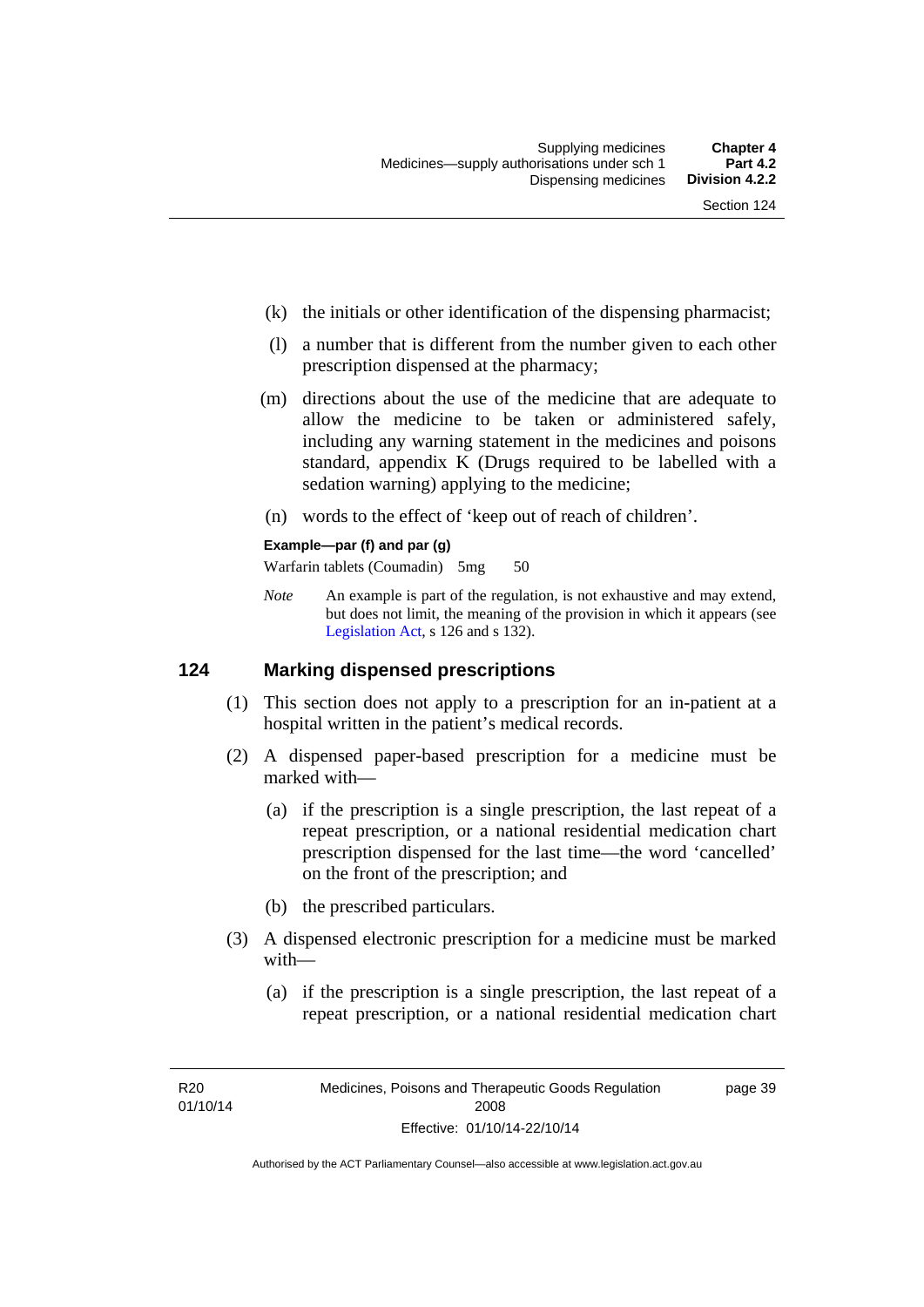prescription dispensed for the last time––the word 'cancelled'; and

- (b) a link to an electronic document containing the prescribed particulars.
- (4) In this section:

*paper-based prescription* includes a faxed copy of a prescription.

*prescribed particulars*, for a dispensed prescription for a medicine, means—

- (a) the date the medicine is dispensed; and
- (b) the name and business address of the dispensing pharmacy; and
- (c) if another brand of the medicine is dispensed for the prescribed medicine—the brand name of the medicine dispensed; and
- (d) for a repeat prescription—the number of the repeat dispensed; and
- (e) the prescription's number under section 123 (l); and
- (f) the pharmacist's initials or signature.

*single prescription* means a prescription that is not a repeat prescription.

### **125 Recording dispensing of medicines**

The dispensing pharmacist must ensure that a written record is made of the following information in relation to the dispensing of the medicine:

- (a) the pharmacist's name;
- (b) the date of the prescription;
- (c) the prescriber's name;

page 40 Medicines, Poisons and Therapeutic Goods Regulation 2008 Effective: 01/10/14-22/10/14

R20 01/10/14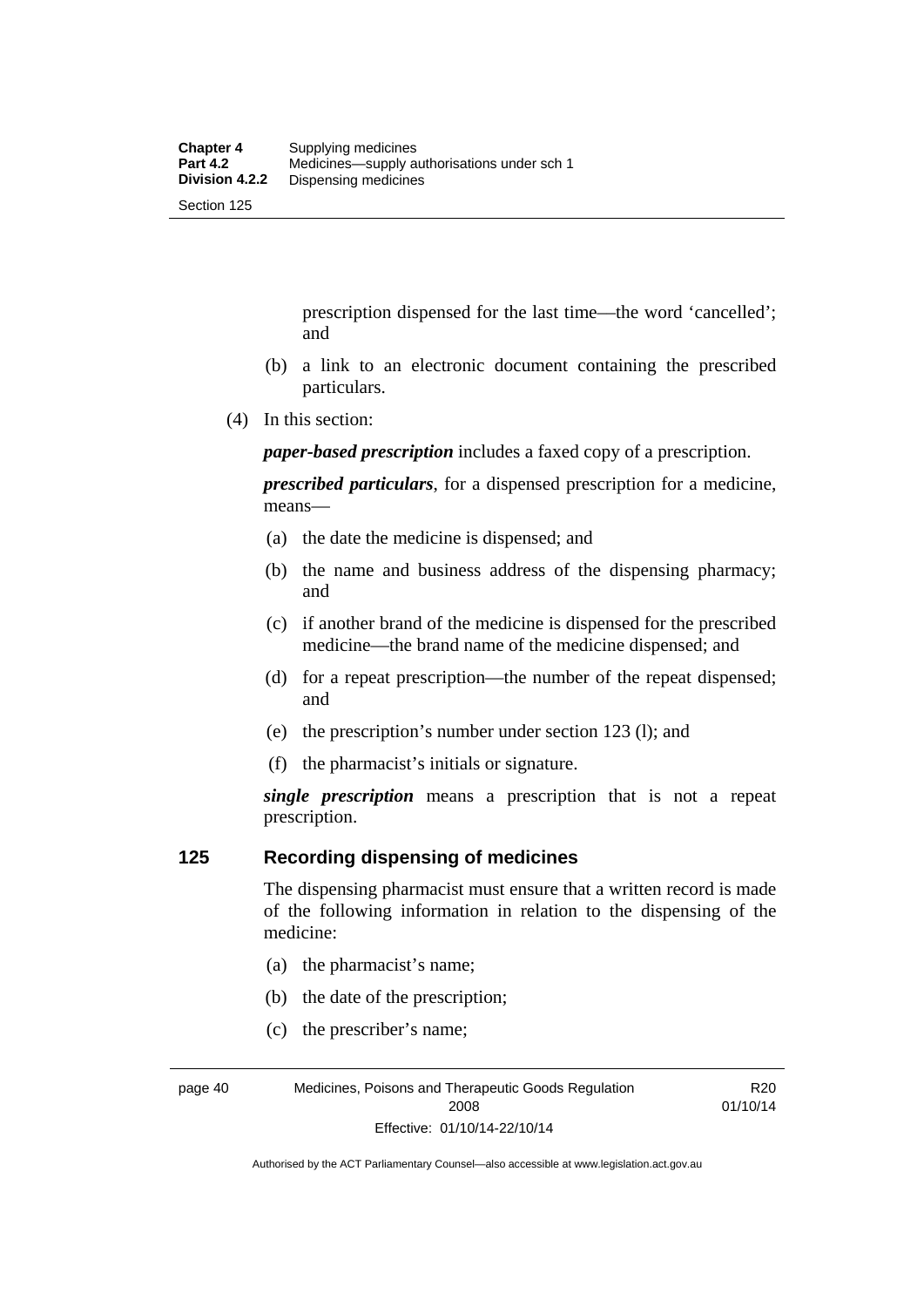- (d) the date the prescription is dispensed;
- (e) for a repeat prescription—the number of the repeat dispensed;
- (f) the prescription's number under section 123 (l);
- (g) the name and address of the person for whom the medicine is dispensed;
- (h) the medicine's approved name and brand name;

- (i) the form, strength and quantity of the medicine dispensed.
- *Note Written* includes in electronic form (see [Act,](http://www.legislation.act.gov.au/a/2008-26/default.asp) dict).

# **Division 4.2.3 Supplying medicines on requisitions**

*Note* For authorisation to issue a requisition, see s 50.

### **130 Authorisation conditions for supplying medicines on requisitions—Act, s 44 (1) (b) and (2) (b)**

A person's authorisation under section 110 to supply a medicine on a requisition is subject to the following conditions:

- (a) the medicine is supplied in accordance with the requirements under section 131;
- (b) the medicine is supplied in a package that is labelled in accordance with section 132;
- (c) the filled requisition is marked in accordance with section 133;
- (d) the supply is recorded in accordance with section 134;
- (e) the filled requisition and record under section 134 are kept at the institution where the medicine is supplied or, if the chief health officer approves in writing another place, the place

page 41

*Note Approved name*—see the [medicines and poisons standard,](http://www.comlaw.gov.au/Series/F2012L01200) par 1 (1).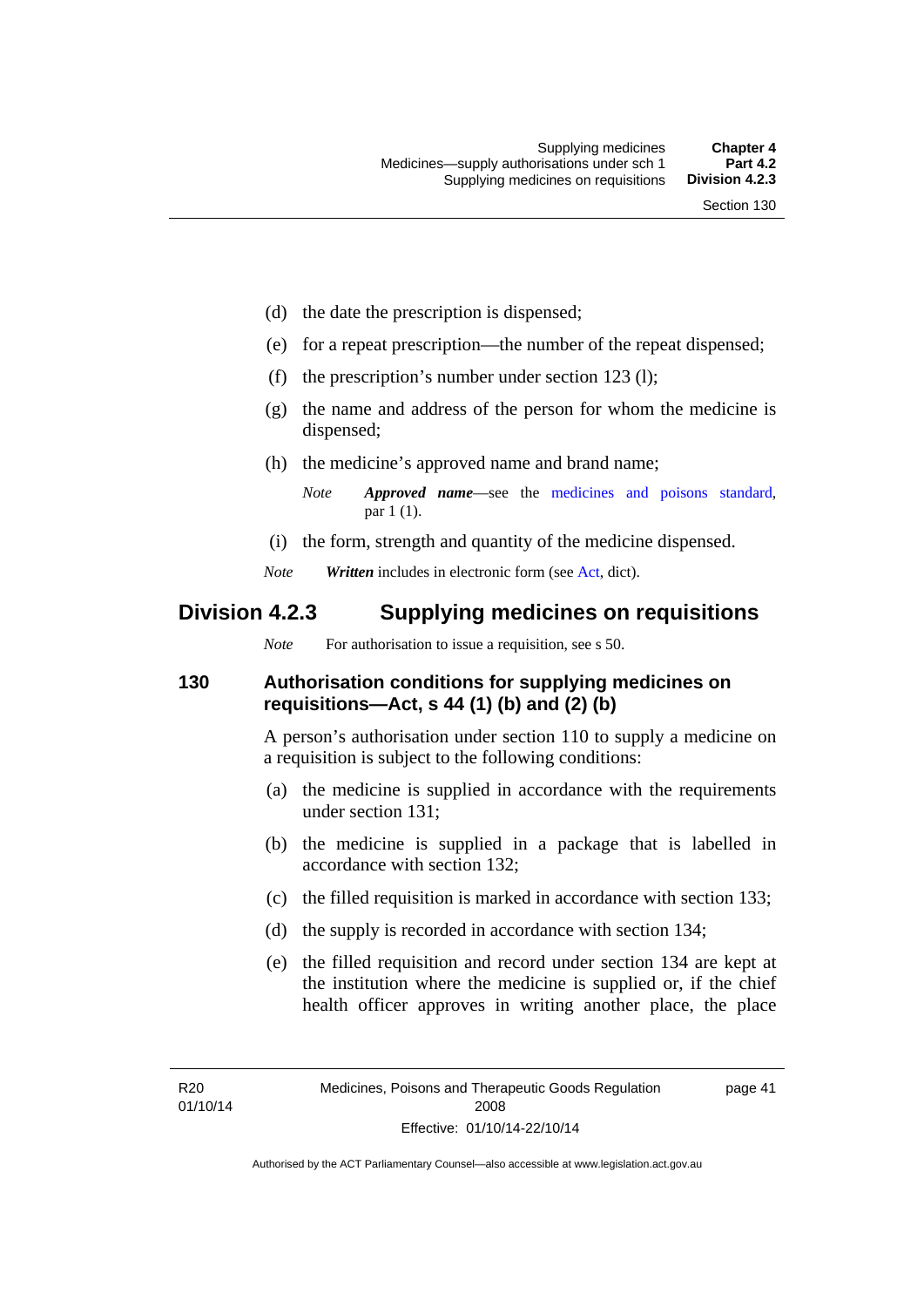approved by the chief health officer, for at least 2 years after the day the medicine is supplied.

### **131 Supplying medicines on requisitions**

- (1) The following are the requirements for the supply of a medicine on a requisition:
	- (a) the medicine is supplied in accordance with the requisition (including the requisition as changed by the person supplying the medicine at the oral direction of the person issuing the requisition);

- (b) if the requisition is a written requisition—the requisition complies with section 55 (General requirements for written requisitions) and section 56 (Particulars for requisitions);
- (c) if the requisition is an oral requisition—the requisition complies with section 56.
- (2) However, if the requisition does not comply with section 55 or section 56 (as appropriate), a pharmacist may supply the medicine on the requisition if satisfied that it is not practicable for a complying requisition to be issued for the medicine.

*Note Pharmacist* does not include an intern pharmacist (see dict).

(3) In this section:

*supplied in accordance with the requisition*, for a requisitioned medicine, includes supplying another brand of the medicine that is a bioequivalent form of the requisitioned medicine.

*Note Bioequivalent*—see the dictionary.

R20 01/10/14

*Note* For changes to a requisition by the person supplying a medicine on a requisition (see [Act,](http://www.legislation.act.gov.au/a/2008-26/default.asp) s 29 (3)).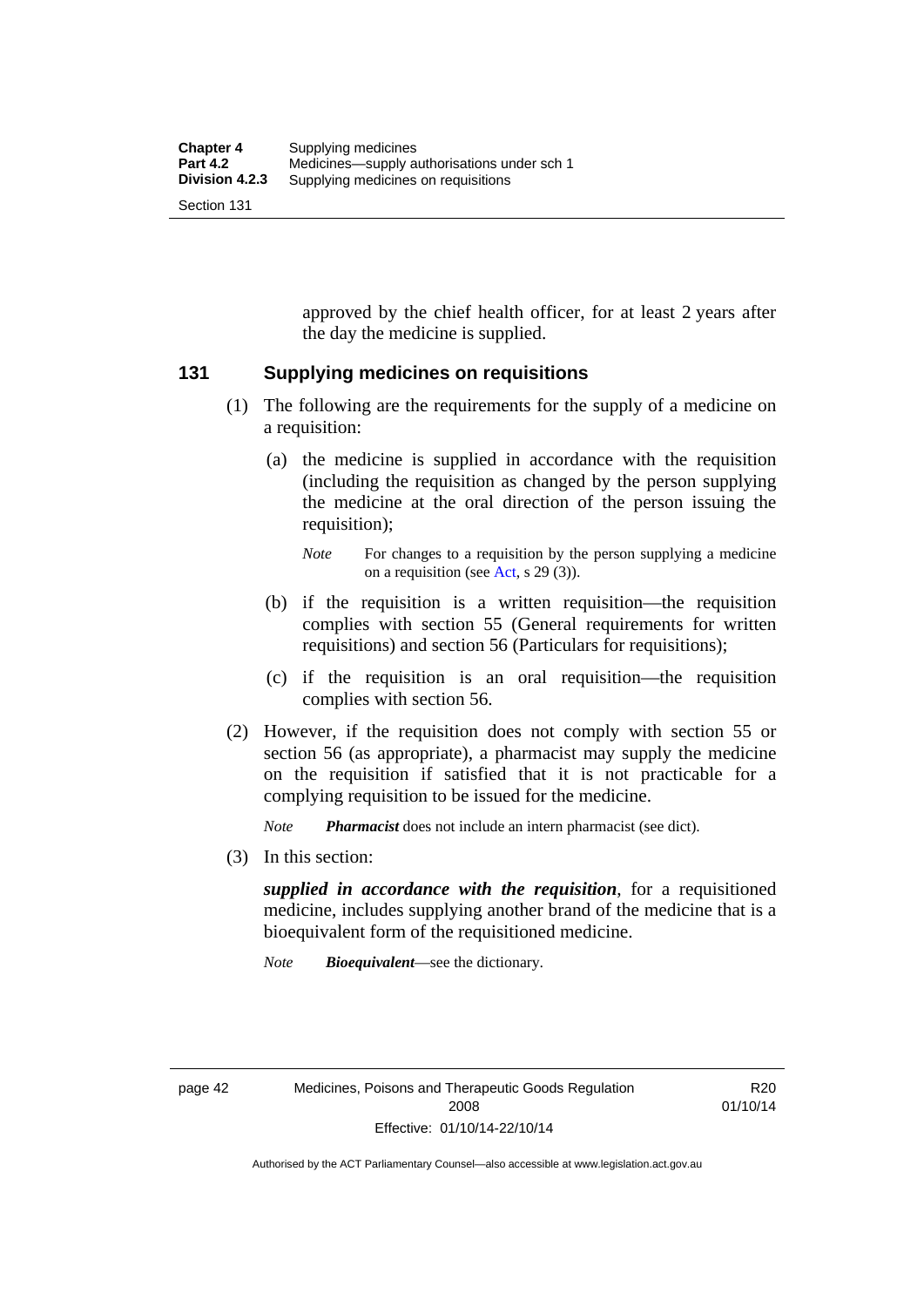# **132 Labelling medicines supplied on requisition—Act, s 60 (1) (c) (i) and (2) (c) (i)**

The package of a medicine supplied on requisition to a ward for the supply to a patient must have a label that includes the following:

(a) the medicine's approved name or brand name;

*Note Approved name*—see the [medicines and poisons standard,](http://www.comlaw.gov.au/Series/F2012L01200) par 1 (1).

- (b) the form, strength and quantity of the medicine;
- (c) if the package of the medicine is not a manufacturer's pack—
	- (i) the batch number or numbers of the medicine; and
	- (ii) the relevant expiry date for the medicine;
- (d) the name or other identifier of the pharmacy or ward from which the medicine is supplied;
- (e) if the medicine is a controlled medicine—a number that is different from the number given to each other requisition supplied from the pharmacy or ward.

#### **Examples—par (a) and par (b)**

- 1 Warfarin tablets 5mg 50
- 2 Coumadin tablets 5mg 50
- *Note* An example is part of the regulation, is not exhaustive and may extend, but does not limit, the meaning of the provision in which it appears (see [Legislation Act,](http://www.legislation.act.gov.au/a/2001-14) s 126 and s 132).

### **133 Marking filled requisitions**

- (1) A filled paper-based requisition for a medicine must be marked with—
	- (a) the name or other identifier of the pharmacy or ward from which the medicine is supplied; and

R20 01/10/14 page 43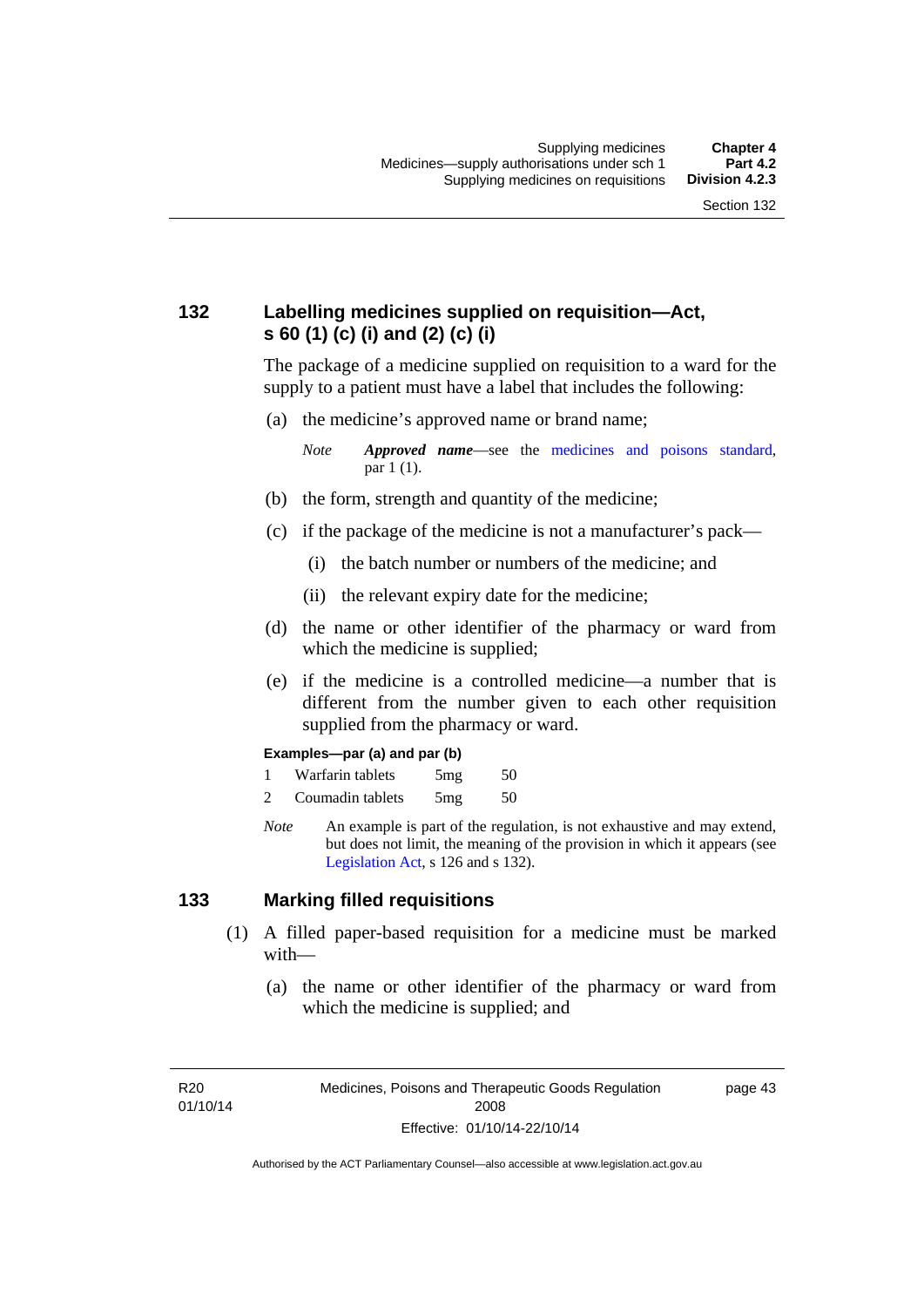(b) if the medicine is a controlled medicine—the requisition's number under section 132 (e); and

- (c) the supplier's initials or signature.
- (2) A filled electronic requisition for a medicine must be marked with a link to an electronic document containing—
	- (a) the name or other identifier of the pharmacy or ward from which the medicine is supplied; and
	- (b) if the medicine is a controlled medicine—the requisition's number under section 132 (e); and
	- (c) the supplier's initials or signature.
- (3) However, subsection (1) (a) and (2) (a) do not apply to a requisition filled at a pharmacy at an institution.
- (4) In this section:

*paper-based requisition* includes a faxed copy of a requisition.

### **134 Recording supply of medicines on requisitions**

A person who supplies a medicine to someone else on requisition must make a written record of the following information:

- (a) the date of the requisition;
- (b) the name of the person who issued the requisition;
- (c) the date the requisition is filled;
- (d) the medicine, and the form, strength and quantity of the medicine, supplied;
- (e) the name or initials of the person supplying the medicine.
- *Note Written* includes in electronic form (see [Act,](http://www.legislation.act.gov.au/a/2008-26/default.asp) dict).

R20 01/10/14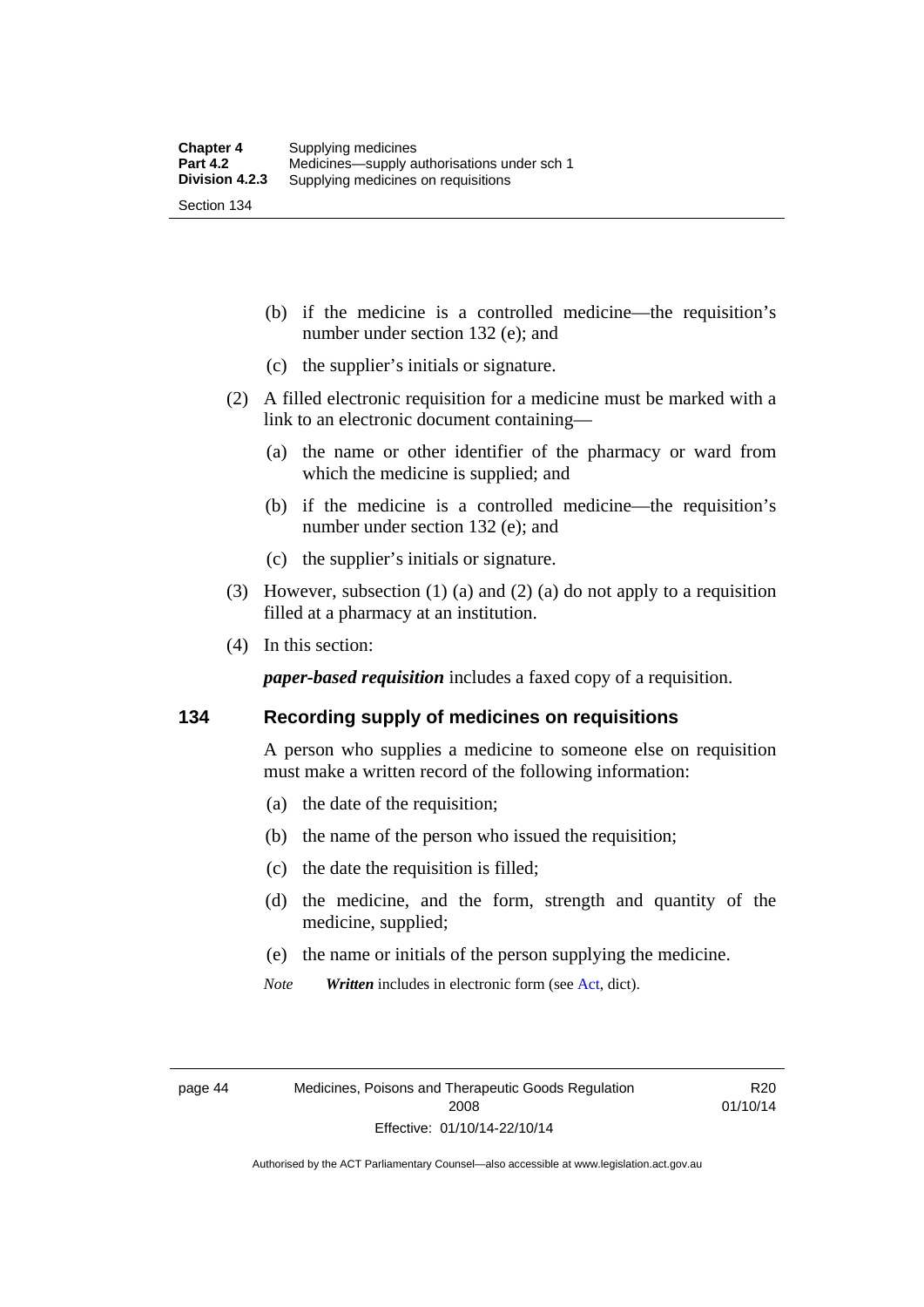# **Division 4.2.4 Supplying medicines on purchase orders**

*Note* For authorisation to issue a purchase order, see s 60.

## **140 Authorisation conditions for supplying medicines on purchase orders—Act, s 44 (1) (b) and (2) (b)**

A person's authorisation under section 110 to supply a medicine on a purchase order is subject to the following conditions:

- (a) the purchase order is a complying purchase order;
- (b) the medicine is supplied in accordance with the requirements of section 141;
- (c) the supply is recorded in accordance with section 142;
- (d) if the supplier does not receive a document signed by the buyer acknowledging receipt of the medicine within 7 days after the day the medicine is delivered—the supplier must, within 24 hours after the end of the 7-day period, tell the chief health officer, in writing, of the failure to receive the document;
- (e) the following are kept at the supplier's business premises or, if the chief health officer approves in writing another place, the place approved by the chief health officer, for at least 2 years after the day the medicine is supplied:
	- (i) the filled purchase order;
	- (ii) the delivery acknowledgement under paragraph (d) or section 141 $(1)$  $(d)$  $(ii)$ ;
	- (iii) the record for section 142.

R20 01/10/14 page 45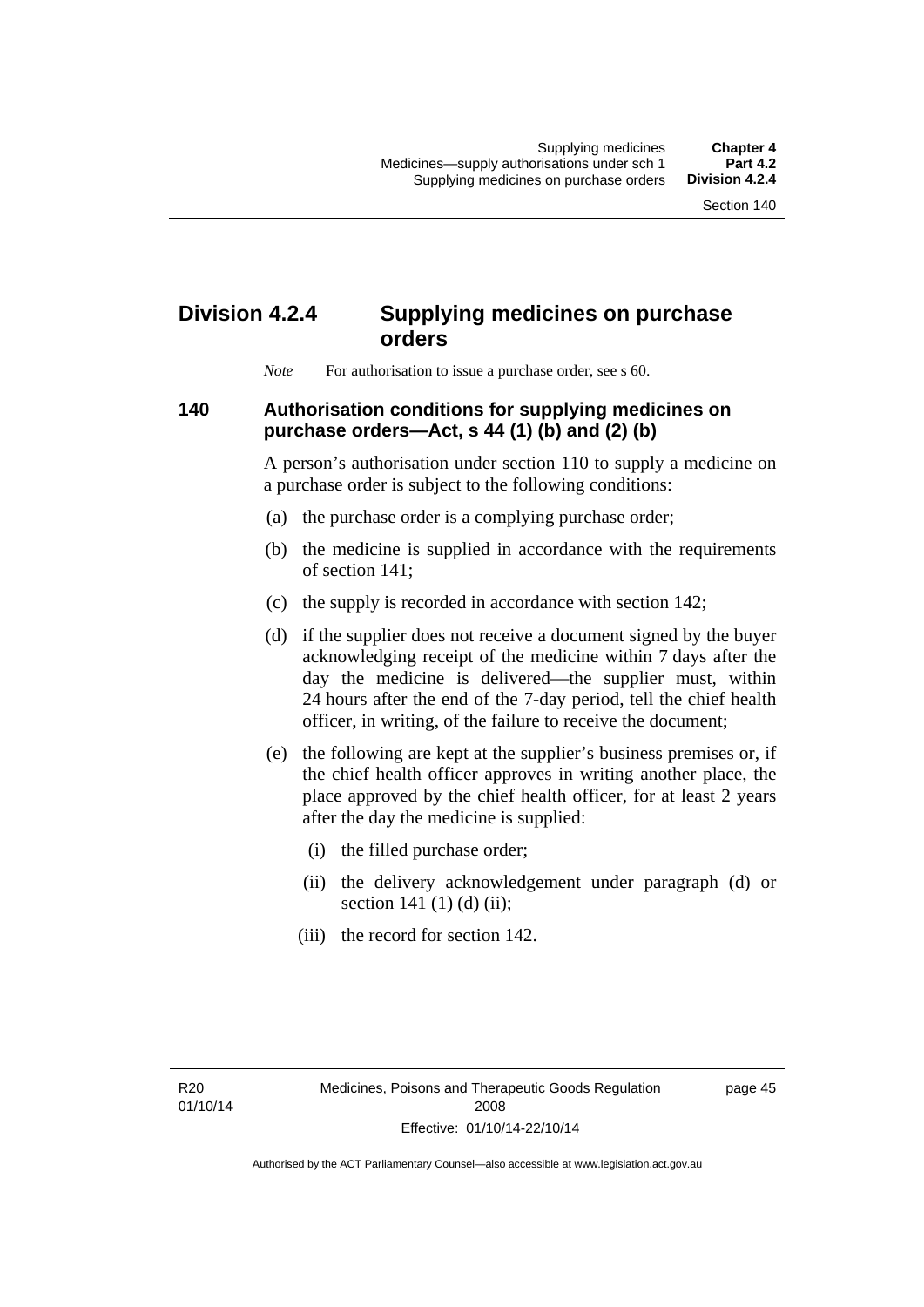### **141 Supplying medicines on purchase orders**

- (1) The following are the requirements for the supply of a medicine on a purchase order:
	- (a) the medicine is supplied in manufacturer's packs that comply with—
		- (i) section 501 (Packaging of supplied manufacturer's packs of medicines—[Act](http://www.legislation.act.gov.au/a/2008-26/default.asp), s 59 (1) (c) (i) and (2) (c) (i)); or
		- (ii) an approval under the [Act](http://www.legislation.act.gov.au/a/2008-26/default.asp), section 193 (Approval of non-standard packaging and labelling);
	- (b) the manufacturer's packs are labelled in accordance with—
		- (i) section 502 (Labelling of supplied manufacturer's packs of medicines—[Act](http://www.legislation.act.gov.au/a/2008-26/default.asp), s  $60(1)$  (c) (i) and (2) (c) (i)); or
		- (ii) an approval under the [Act,](http://www.legislation.act.gov.au/a/2008-26/default.asp) section 193;
	- (c) the manufacturer's packs are securely wrapped and packed;
	- (d) if the medicine is delivered in person by the supplier to the buyer—
		- (i) the medicine is delivered to an adult; and
		- (ii) the delivery is acknowledged by the adult signing and dating a copy of the purchase order;
	- (e) if the medicine is not delivered in person by the supplier to the buyer—the medicine is delivered to the buyer by a person whose procedures require the delivery of the medicine to be signed for by the buyer or an adult employee of the buyer.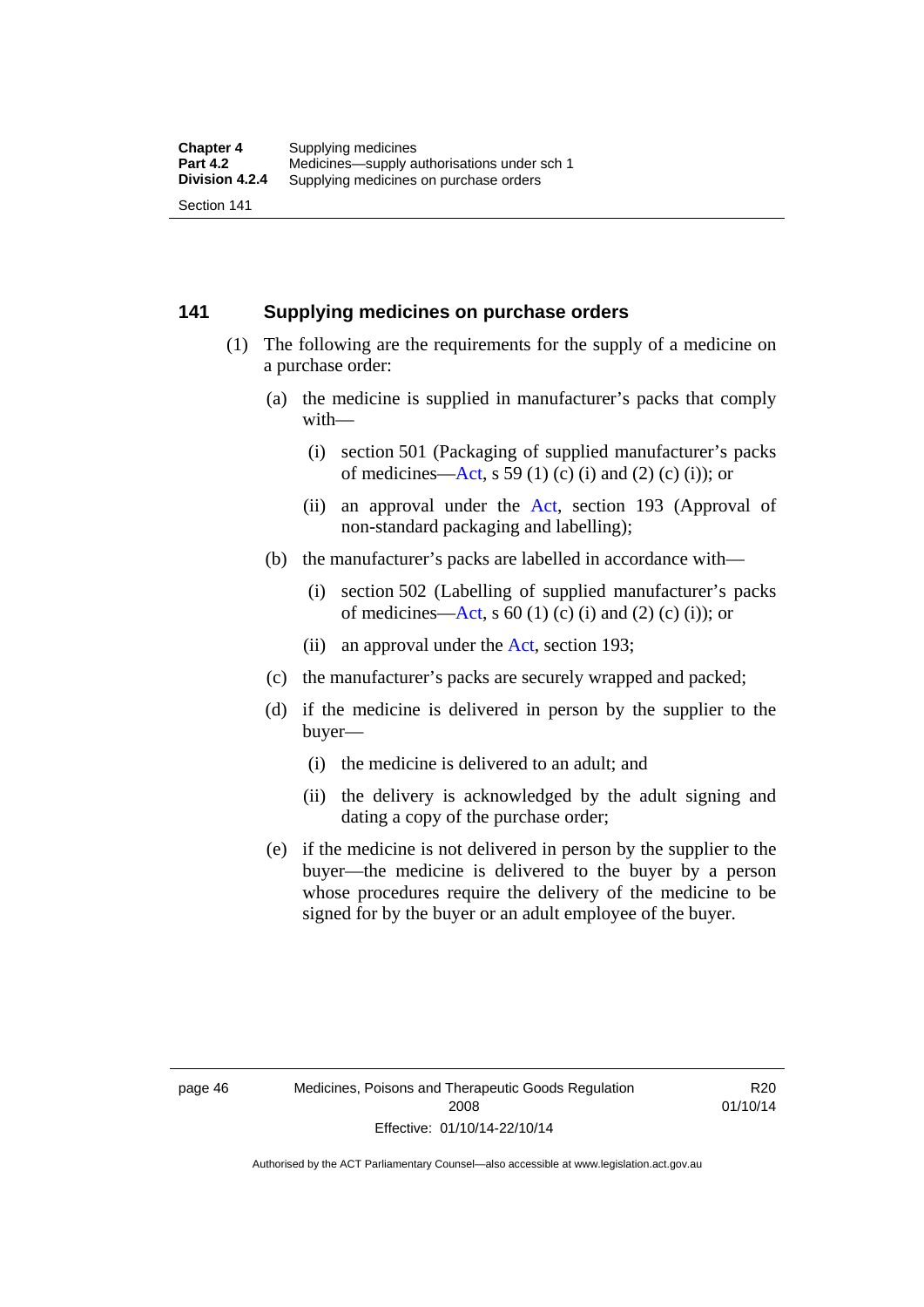- (2) However, subsection (1) (a), (b) and (c) do not apply in relation to a medicine supplied by a pharmacist to a prescriber who is authorised to supply the medicine during a consultation if the medicine is supplied in a package that is labelled with the following particulars:
	- (a) the approved name and brand name of the medicine;

*Note Approved name*—see the [medicines and poisons standard,](http://www.comlaw.gov.au/Series/F2012L01200) par 1 (1).

- (b) the form, strength and quantity of the medicine, supplied;
- (c) if the package of the medicine is not a manufacturer's pack the relevant expiry date for the medicine.

## **142 Recording supply of medicines on purchase orders**

A person who supplies a medicine to someone else on a purchase order must make a written record of the following information:

- (a) the date of the order;
- (b) the issuer's authority to issue the order;
- (c) the name, and the business address and telephone number, of the person to whom the medicine is supplied;
- (d) the date the order is supplied;
- (e) the medicine, and the form, strength and quantity of the medicine, supplied.
- *Note Written* includes in electronic form (see [Act,](http://www.legislation.act.gov.au/a/2008-26/default.asp) dict).

page 47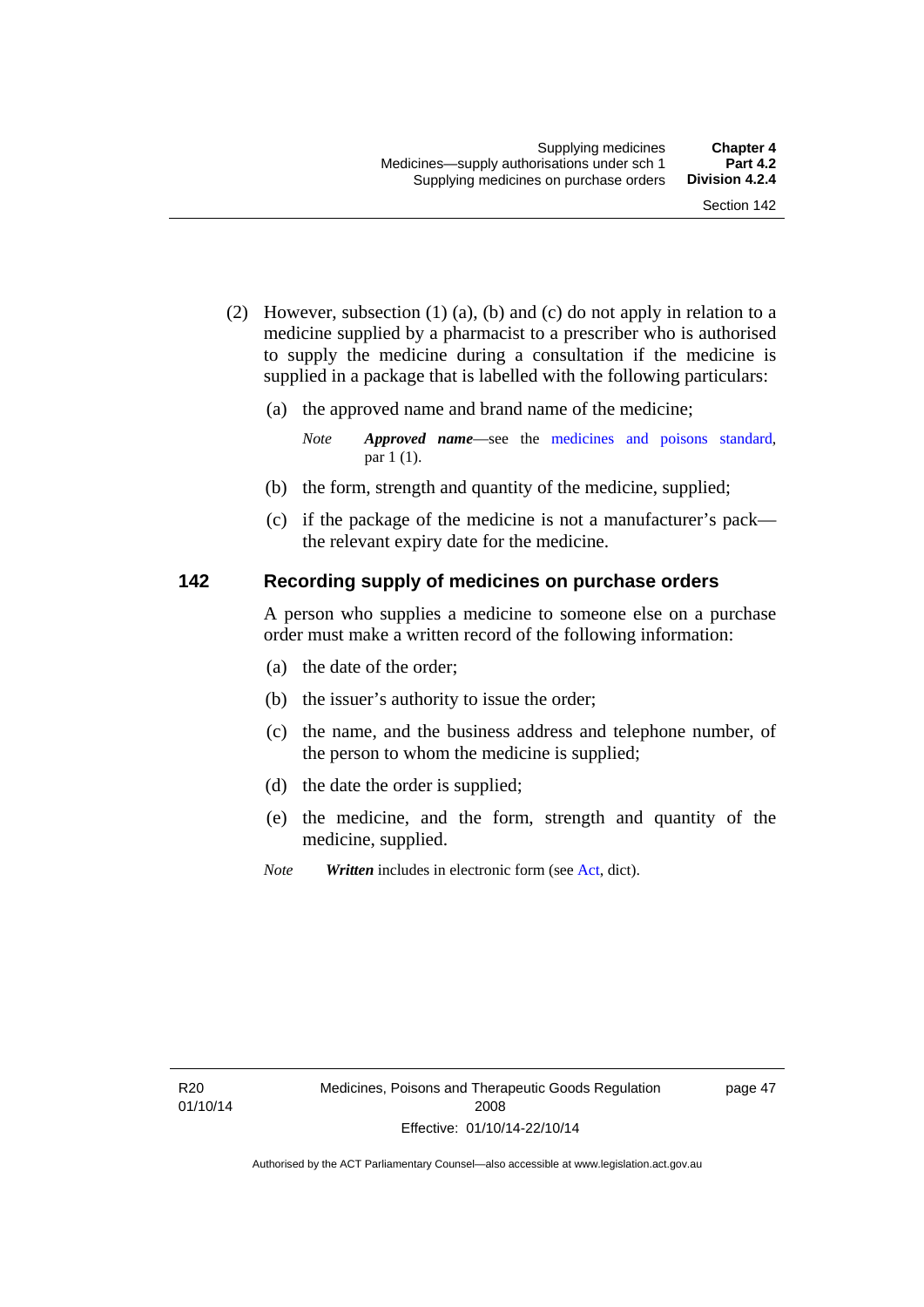# **orders**

- *Note 1* For the issue of a standing order, see pt 3.4.
- *Note 2 Supply* does not include administer (see [Act,](http://www.legislation.act.gov.au/a/2008-26/default.asp) s 24).

**Division 4.2.5 Supplying medicines on standing** 

## **150 Authorisation conditions for supplying medicines on standing orders—Act, s 44 (1) (b) and (2) (b)**

- (1) A person's authorisation under section 110 to supply a medicine on a standing order is subject to the following conditions:
	- (a) the medicine is supplied in accordance with the requirements of section 151;
	- (b) the supply is recorded in accordance with section 153;
	- (c) the record for section 153 is kept at the person's business premises or, if the chief health officer approves in writing another place, the place approved by the chief health officer, for at least 2 years after the day the medicine is supplied;
	- (d) if the supplier is not the person who would ordinarily have prescribed the medicine for the recipient, the required information is given in writing to—
		- (i) the prescriber (the *usual prescriber*) who would ordinarily have prescribed the medicine for the recipient not later than 24 hours after supplying the medicine; or
		- (ii) if the recipient does not have a usual prescriber—the recipient.
- (2) However, subsection (1) (c) and (d) do not apply if the record is made in a patient's medical records.

R20 01/10/14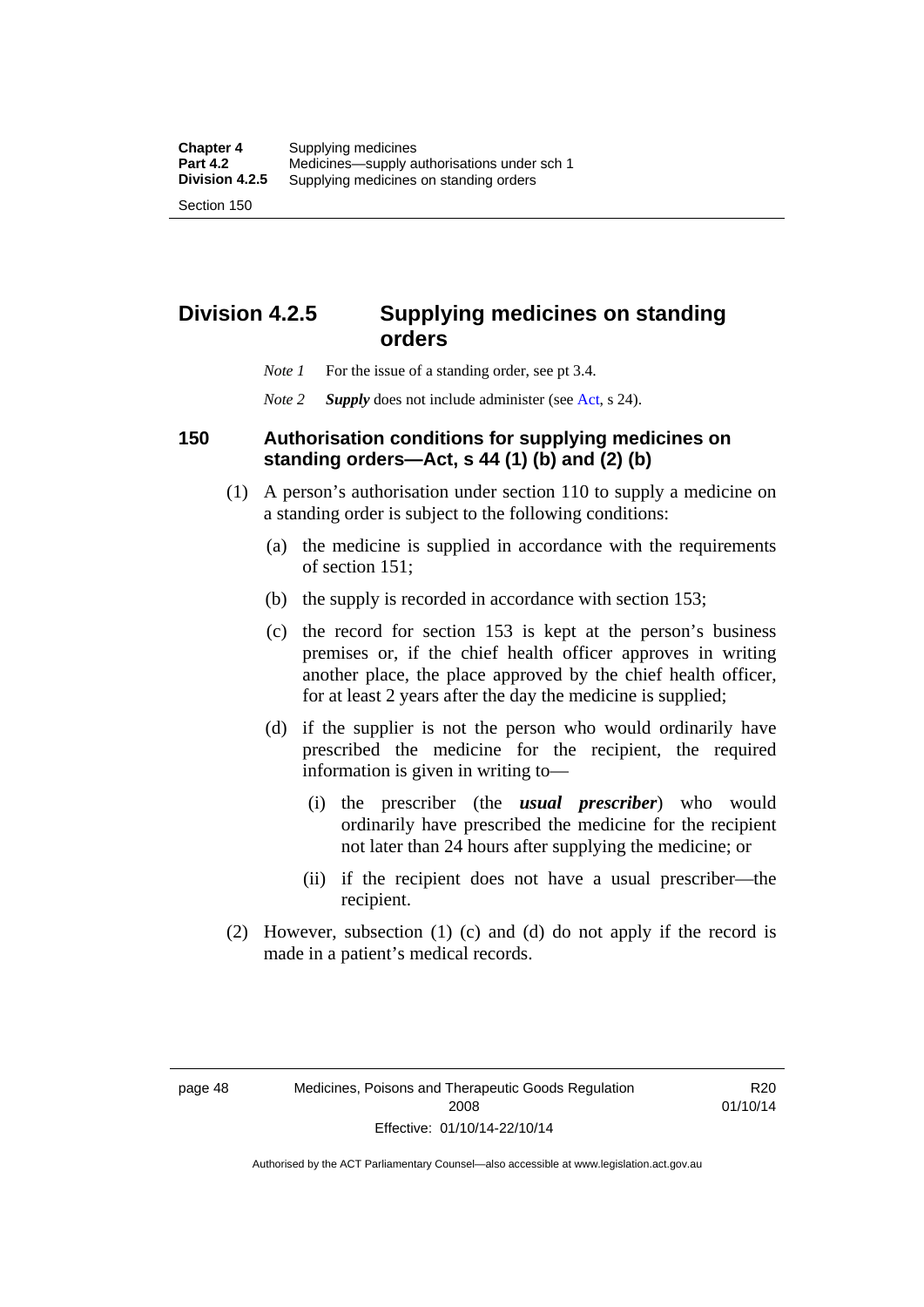(3) In this section:

*required information*, for the supply of a medicine on a standing order, means—

- (a) the supplier's name; and
- (b) the date the medicine is supplied; and
- (c) the name and address of the person to whom the medicine is supplied; and
- (d) the medicine's approved name and brand name; and
- (e) the form, strength and quantity of the medicine supplied.

### **151 Supplying medicines on standing orders**

The following are the requirements for the supply of a medicine on a standing order:

- (a) the medicine is supplied in accordance with the standing order;
- (b) the medicine is supplied in a package that is labelled in accordance with section 152.

## **152 Labelling medicines supplied on standing order— Act, s 60 (1) (c) (i) and (2) (c) (i)**

The package of a medicine supplied on a standing order must have a label that includes the following:

- (a) the name of the person to whom the medicine is to be supplied;
- (b) the date the medicine is supplied;
- (c) the medicine, and the form, strength and quantity of the medicine, supplied;

page 49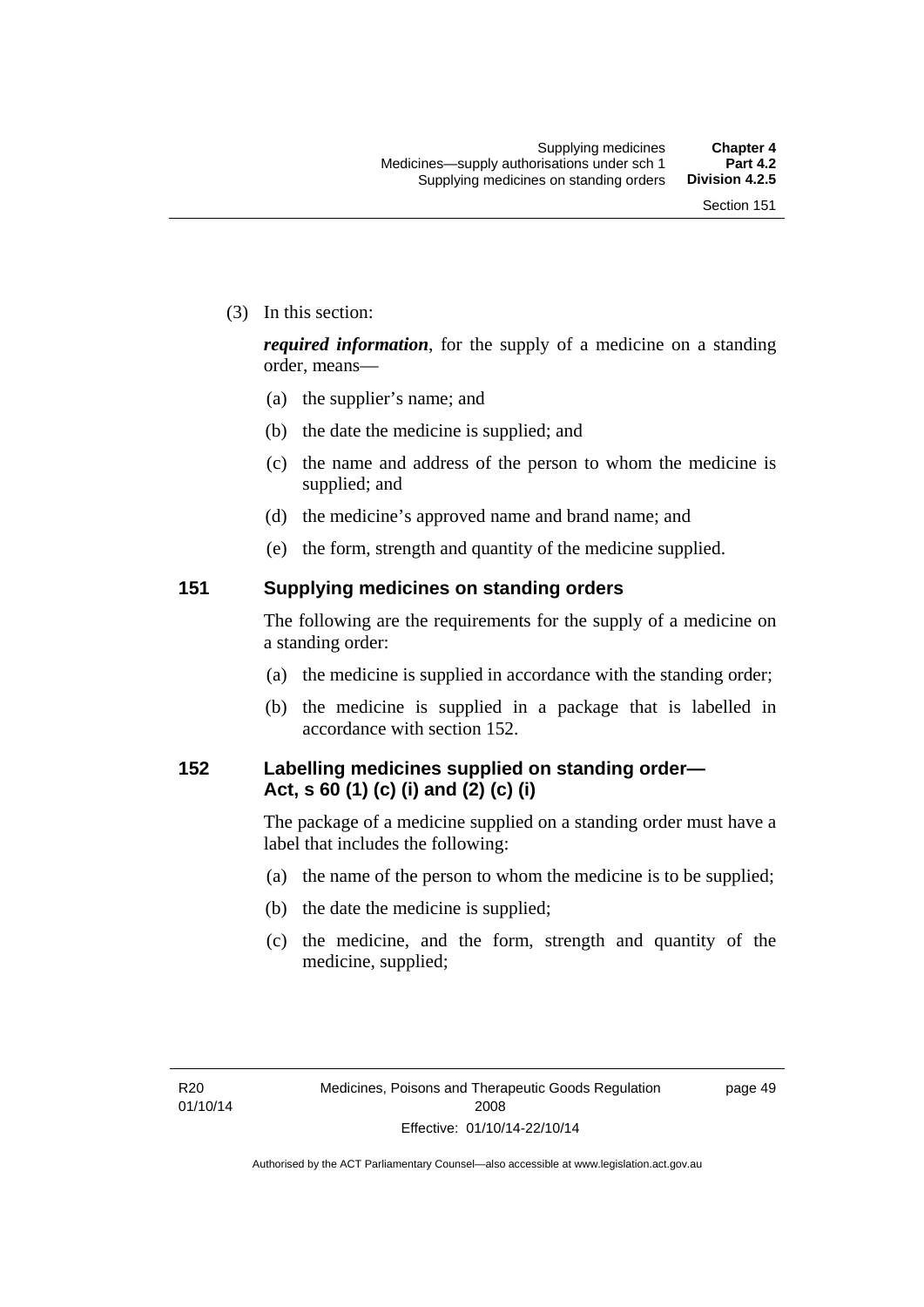- (d) if the package of the dispensed medicine is not a manufacturer's pack—
	- (i) the batch number or numbers of the medicine; and
	- (ii) the relevant expiry date for the medicine;
- (e) the supplier's name, business address and telephone number;
- (f) directions about the use of the medicine that are adequate to allow the medicine to be taken or administered safely, including any warning statement in the medicines and poisons standard, appendix K (Drugs required to be labelled with a sedation warning) applying to the medicine;
- (g) words to the effect of 'keep out of reach of children'.

### **153 Recording supply of medicines on standing orders**

- (1) A person (the *supplier*) who supplies a medicine to a person (the *patient*) on a standing order must make a written record of the following information:
	- (a) the supplier's name;
	- (b) the patient's name and address;
	- (c) the date the medicine is supplied;
	- (d) the medicine's approved name and brand name;
	- (e) the form, strength and quantity of the medicine;
	- (f) the date of the standing order.
	- *Note Written* includes in electronic form (see [Act,](http://www.legislation.act.gov.au/a/2008-26/default.asp) dict).
- (2) However, subsection (1) (b) does not apply if the record is made in the patient's medical records.

R20 01/10/14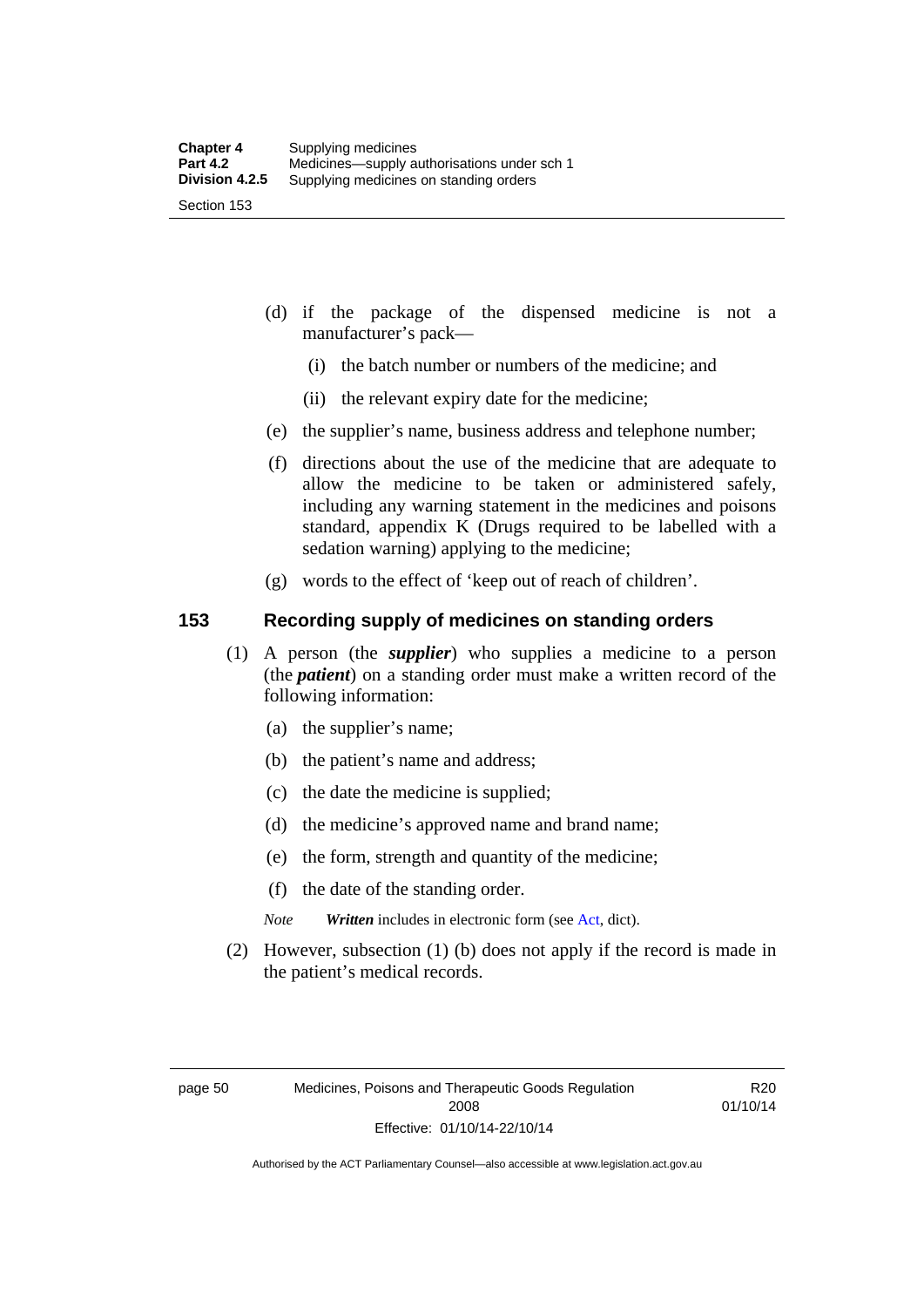## **Division 4.2.6 Supplying medicines during consultations**

*Note Supply* does not include administer (see [Act,](http://www.legislation.act.gov.au/a/2008-26/default.asp) s 24).

### **160 Authorisation conditions for supplying medicines during consultations—Act, s 44 (1) (b) and (2) (b)**

A prescriber's authorisation under section 110 to supply a medicine during a consultation is subject to the following conditions:

- (a) the medicine is supplied in accordance with the [Act](http://www.legislation.act.gov.au/a/2008-26/default.asp), section 7 (Appropriate prescription and supply of medicines);
- (b) if the medicine is a controlled medicine for human use—
	- (i) the prescriber complies with the additional requirements under section 163 (Additional requirements for supplying controlled medicines for human use during consultations) in relation to the supply; and
	- (ii) if the medicine is dronabinol—the prescriber has an authorisation under the *[Therapeutic Goods Act 1989](http://www.comlaw.gov.au/Series/C2004A03952)* (Cwlth), section 19 to supply the medicine; and
		- *Note* Dronabinol cannot be prescribed for veterinary use because it is a prohibited substance (see [medicines and poisons](http://www.comlaw.gov.au/Series/F2012L01200)  [standard,](http://www.comlaw.gov.au/Series/F2012L01200) sch 9, entry for tetrahydrocannabinols).
	- (iii) the prescriber complies with section 164 (Information for CHO about controlled medicines supplied during consultations[—Act,](http://www.legislation.act.gov.au/a/2008-26/default.asp) s 31 (2) (b) and (4), def *required information*);

page 51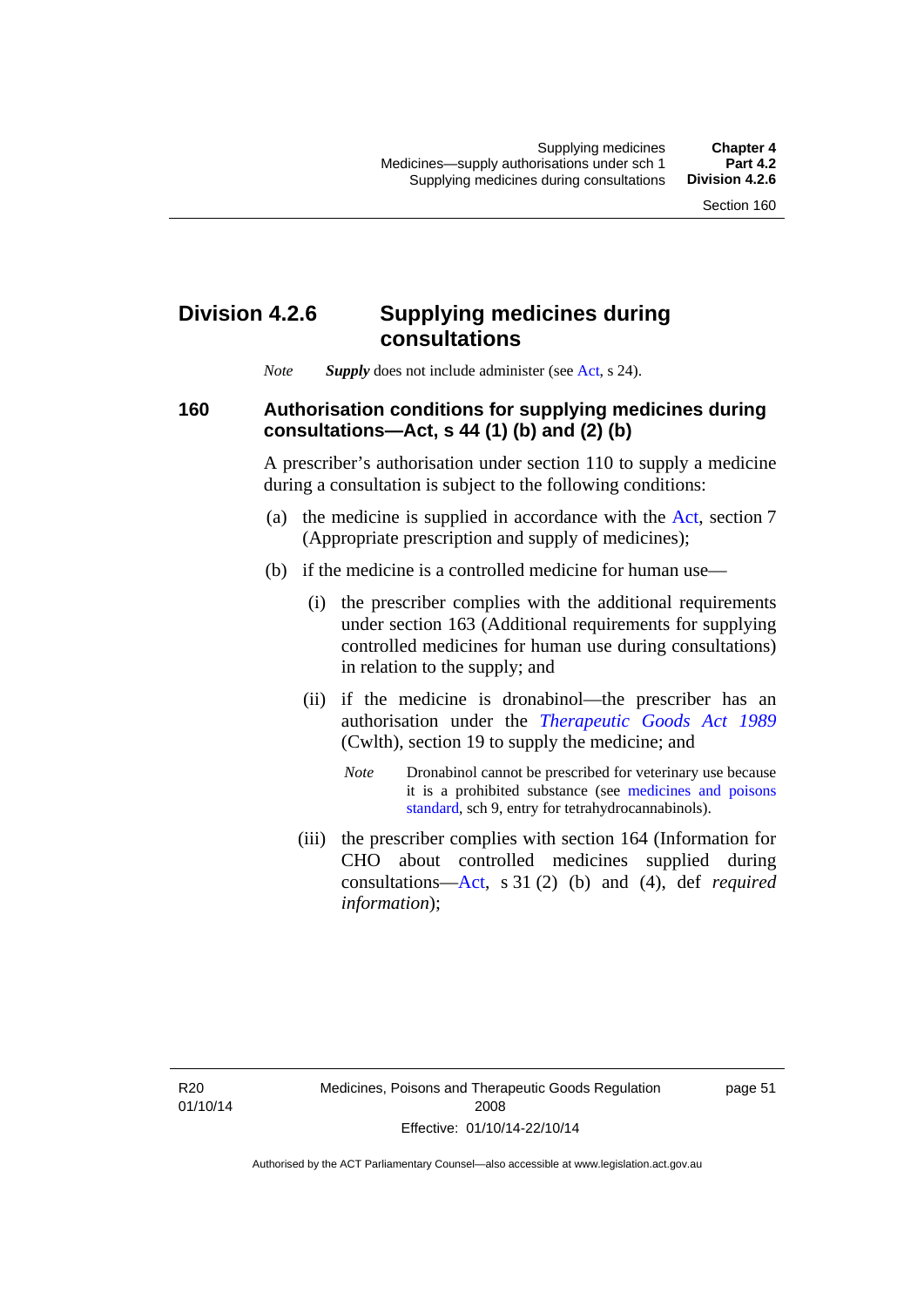- (c) if the medicine is a designated appendix D medicine prescribed for a purpose mentioned in schedule 3 (Designated appendix D medicines—standing approvals), part 3.2, column 3 in relation to the medicine—
	- (i) the prescriber has an appendix D medicines approval to prescribe the medicine; and
	- (ii) the prescriber complies with each condition (if any) of the approval (including any conditions in the schedule, part 3.2, column 4 in relation to the medicine);
- (d) the medicine is labelled in accordance with section 161;
- (e) the supply is recorded in accordance with section 162;
- (f) the record is kept at the prescriber's business premises or, if the chief health officer approves in writing another place, the place approved by the chief health officer, for at least 2 years after the day the medicine is supplied.

### **161 Labelling medicines supplied during consultations**

The supplied medicine must have a label that includes the following:

- (a) the name of the person to whom the medicine is supplied;
- (b) the date the medicine is supplied;
- (c) the prescriber's name, business address and telephone number;
- (d) the medicine's approved name or brand name;
	- *Note Approved name*—see the [medicines and poisons standard,](http://www.comlaw.gov.au/Series/F2012L01200) par 1 (1).
- (e) the form, strength and quantity of the medicine;

R20 01/10/14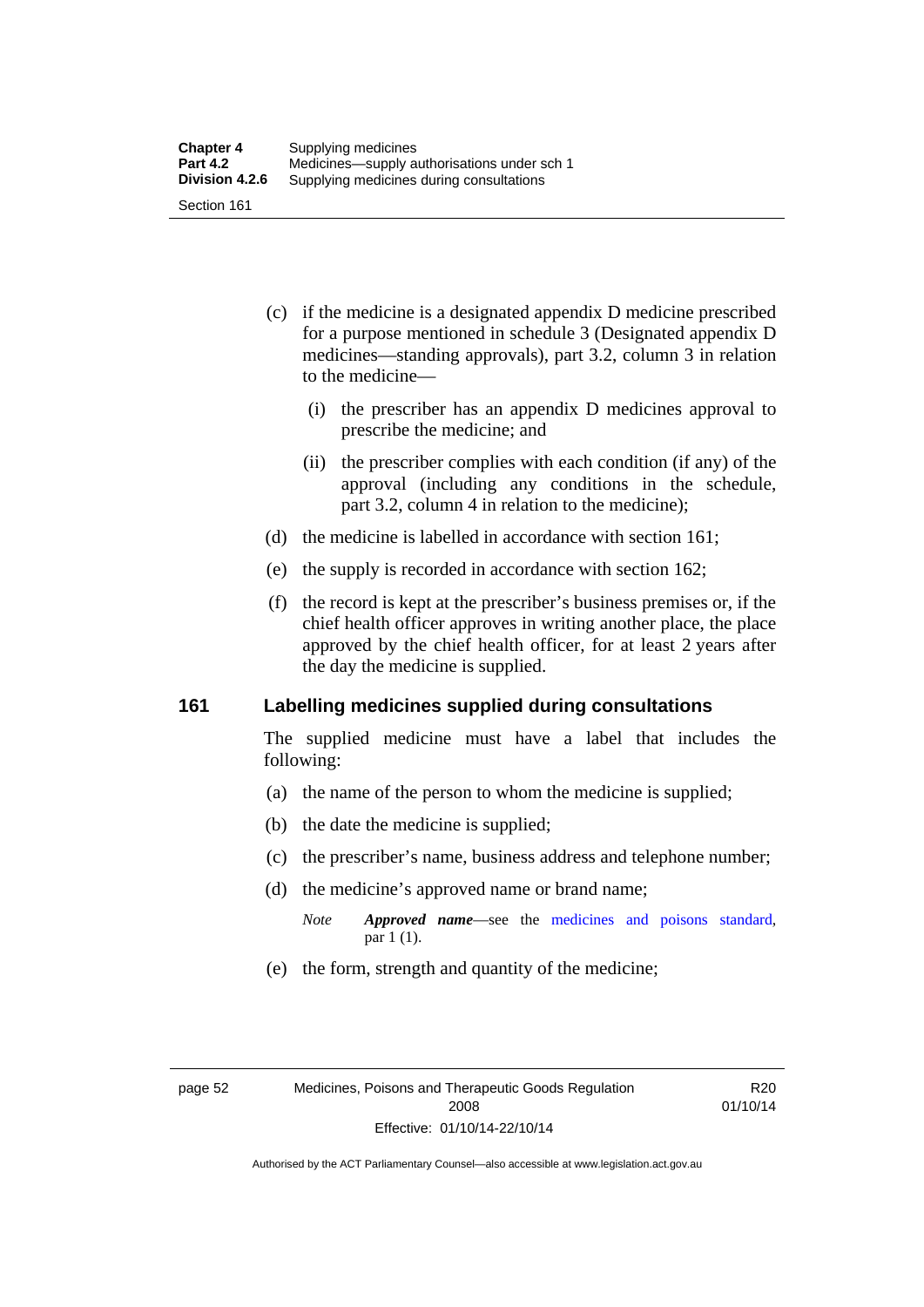- (f) if the package of the supplied medicine is not a manufacturer's pack—the relevant expiry date for the medicine;
- (g) directions about the use of the medicine that are adequate to allow the medicine to be taken or administered safely, including any warning statement in the medicines and poisons standard, appendix K (Drugs required to be labelled with a sedation warning) applying to the medicine;
- (h) words to the effect of 'keep out of reach of children';
- (i) if the prescriber is a dentist—the words 'for dental treatment only';
- (j) if the prescriber is an eligible midwife—the words 'for midwifery use only';
- (k) if the prescriber is an optometrist—the words 'for optometry use only';
- (l) if the prescriber is a veterinary surgeon—
	- (i) words to the effect of 'for animal treatment only'; and
	- (ii) the species of the animal for which the medicine is supplied; and
	- (iii) if possible, a way of identifying the animal.

### **Examples—par (d) and par (e)**

|                | Warfarin tablets | 5mg | 50 |
|----------------|------------------|-----|----|
| $\overline{c}$ | Coumadin tablets | 5mg | 50 |

*Note* An example is part of the regulation, is not exhaustive and may extend, but does not limit, the meaning of the provision in which it appears (see [Legislation Act,](http://www.legislation.act.gov.au/a/2001-14) s 126 and s 132).

page 53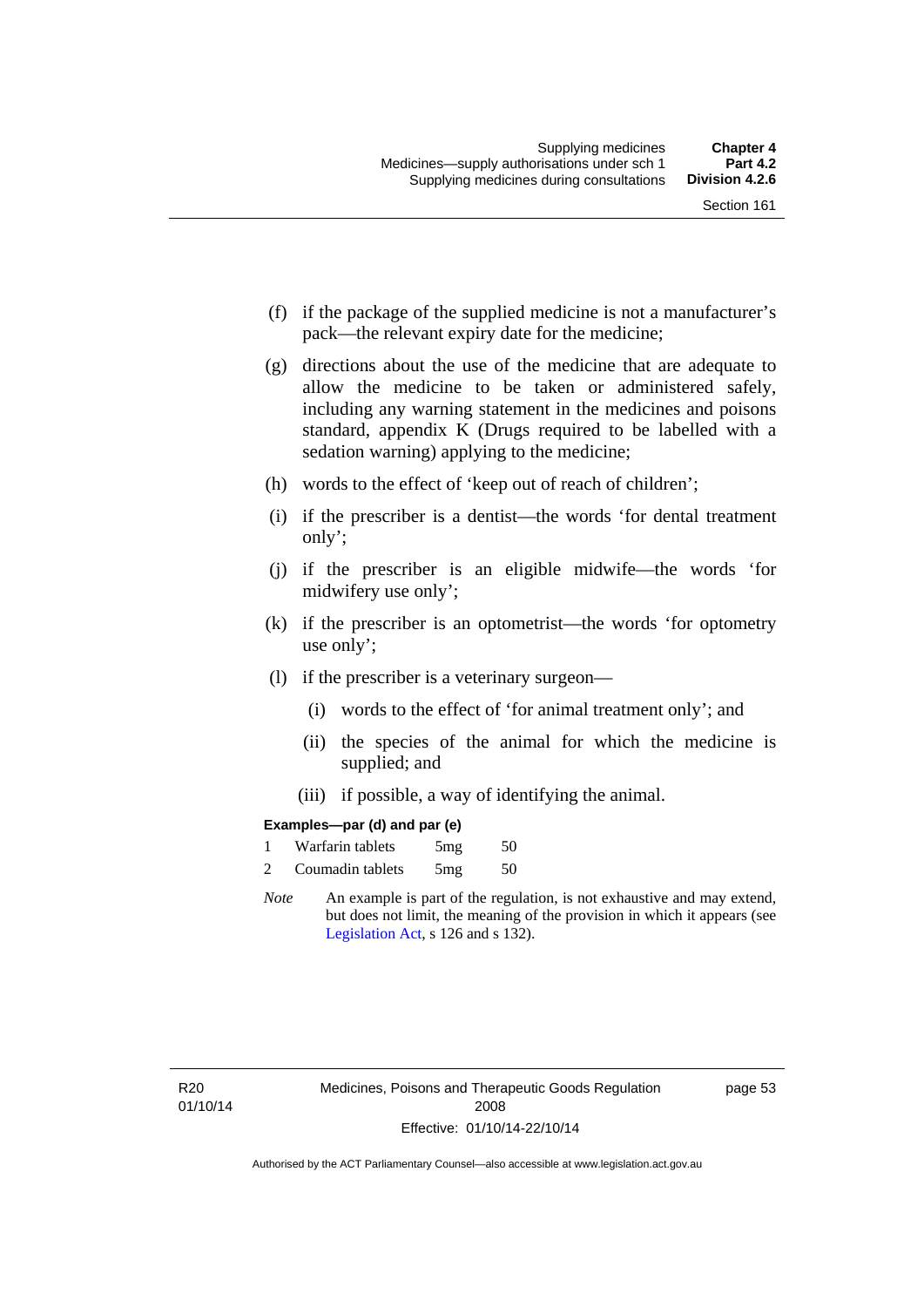### **162 Recording medicines supplied during consultations**

A prescriber who supplies a medicine during a consultation must make a written record of the following information in the medical records of the person to whom, or animal to which, the consultation related:

- (a) the date the medicine is supplied;
- (b) the medicine's approved name or brand name;

*Note Approved name*—see the [medicines and poisons standard,](http://www.comlaw.gov.au/Series/F2012L01200) par 1 (1).

- (c) the form, strength and quantity of the medicine;
- (d) the directions given to the person for the use of the medicine.

*Note Written* includes in electronic form (see [Act,](http://www.legislation.act.gov.au/a/2008-26/default.asp) dict).

### **163 Additional requirements for supplying controlled medicines for human use during consultations**

The following are the additional requirements for supplying a controlled medicine for human use during a consultation:

- (a) the prescriber has a controlled medicines approval to prescribe the medicine;
	- *Note* For controlled medicines approvals, see pt 13.1.
- (b) if the approval is for a particular form of the medicine—the supply is for the form of the medicine approved or a bioequivalent form;

*Note Bioequivalent*—see the dictionary.

- (c) if the approval is for a particular strength of the medicine—the supply is for the strength approved or a weaker strength;
- (d) if the approval is for a particular quantity of the medicine—the supply is for not more than the quantity approved;

page 54 Medicines, Poisons and Therapeutic Goods Regulation 2008 Effective: 01/10/14-22/10/14

R<sub>20</sub> 01/10/14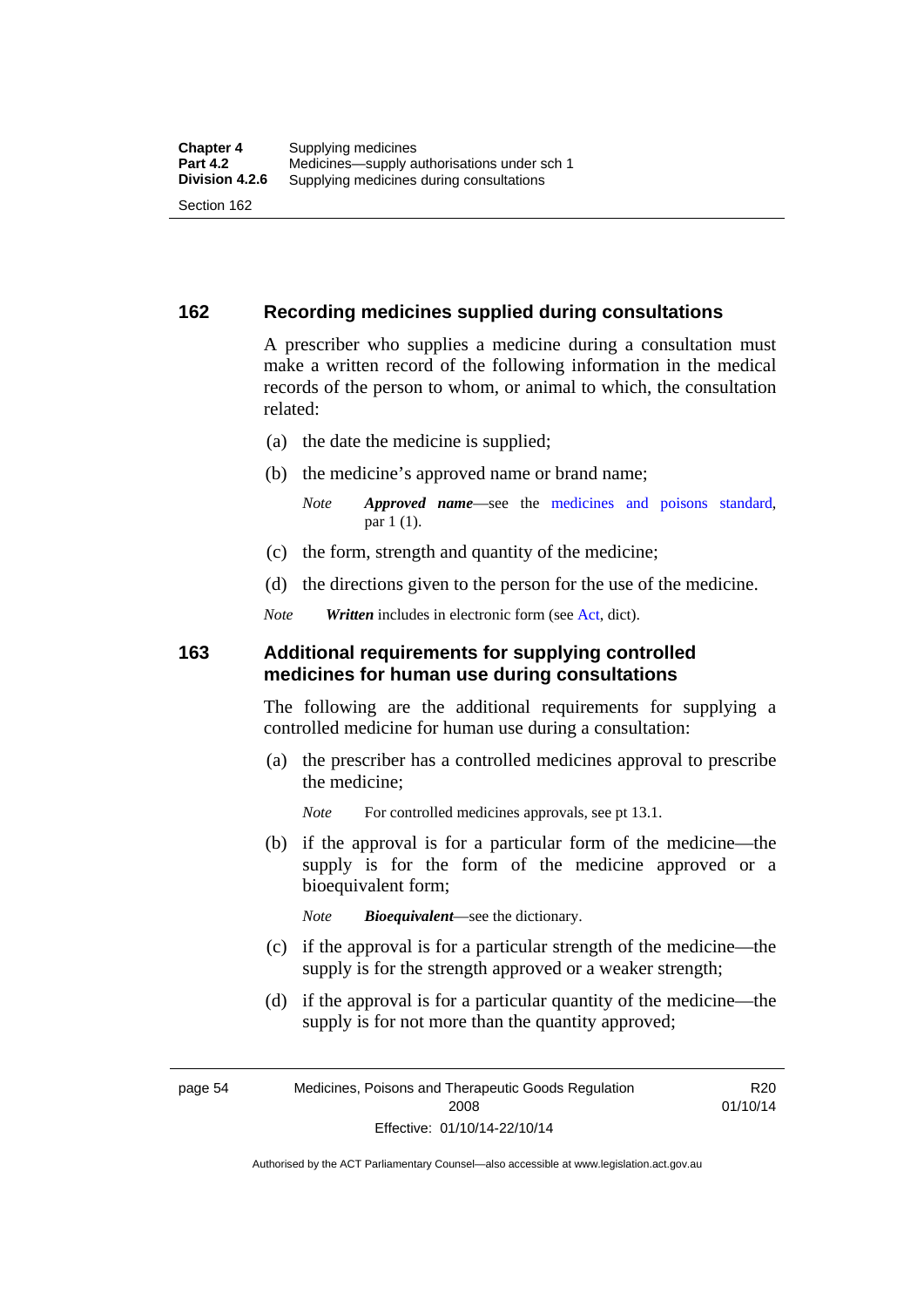(e) the prescriber complies with each condition (if any) of the approval.

#### **Example—par (b)**

If a slow release form of a medicine is approved, the prescriber is not authorised to prescribe an immediate release form of the medicine.

#### **Example—par (c) and par (d)**

If a doctor is given an approval to prescribe 25 morphine 20mg capsules, the doctor may prescribe 5 20mg capsules and 10 15mg capsules. Later, if the approval is still in force, the doctor may prescribe not more than 10 morphine capsules of any strength up to and including 20mg.

*Note* An example is part of the regulation, is not exhaustive and may extend, but does not limit, the meaning of the provision in which it appears (see [Legislation Act,](http://www.legislation.act.gov.au/a/2001-14) s 126 and s 132).

### **164 Information for CHO about controlled medicines supplied during consultations—Act, s 31 (2) (b) and (4), def** *required information*

 (1) This section applies if a prescriber supplies a controlled medicine for human use during a consultation.

*Note Supply* does not include administer (see [Act,](http://www.legislation.act.gov.au/a/2008-26/default.asp) s 24).

- (2) The prescriber must, not later than 7 days after the end of the month when the controlled medicine is supplied, give the chief health officer the following information in writing:
	- (a) the prescriber's name, business address and telephone number;
	- (b) the name and address of the person to whom the medicine is supplied;
	- (c) the date of supply;
	- (d) the medicine, and the form, strength and quantity of the medicine, supplied.

page 55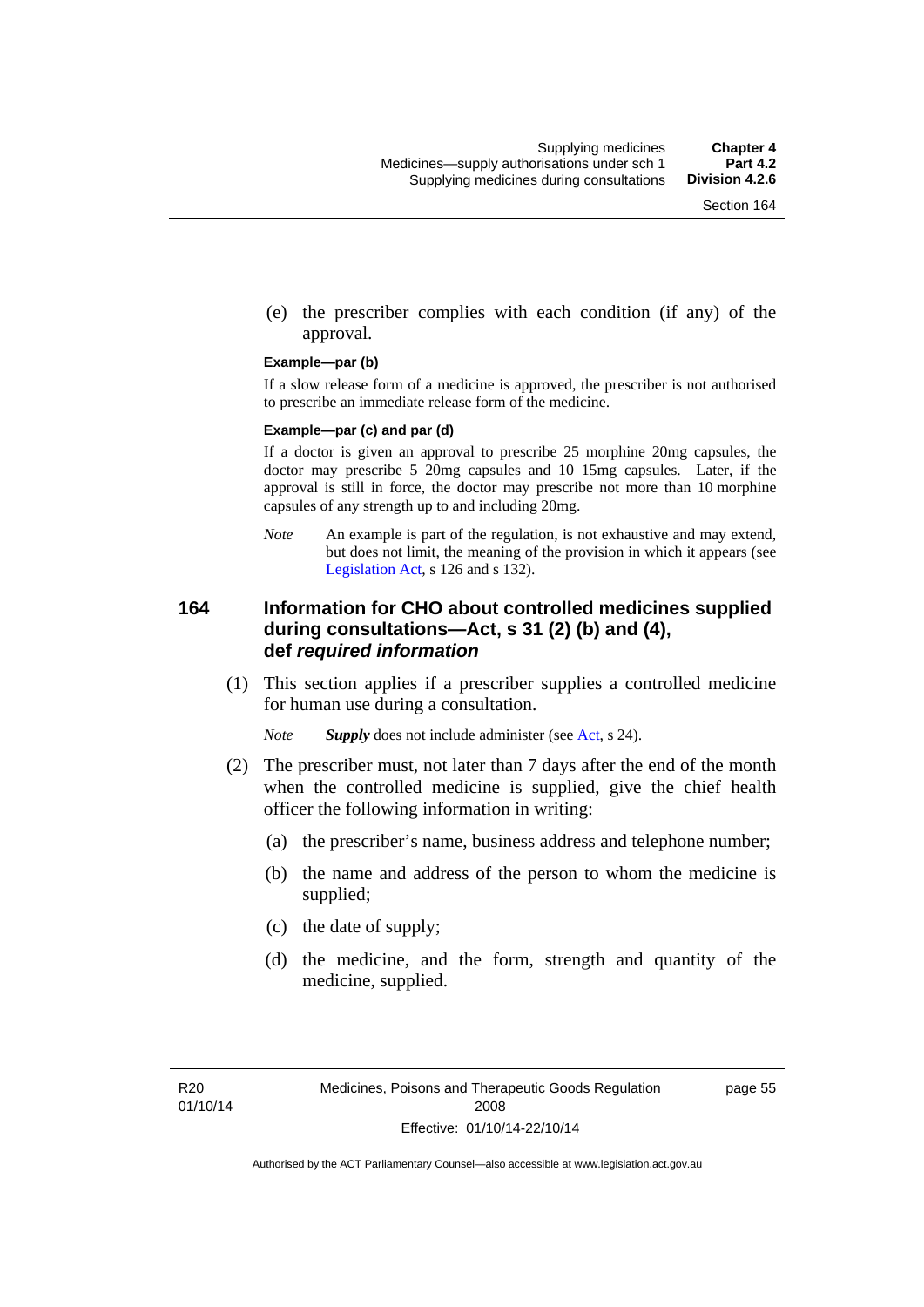## **Division 4.2.7 Selling pseudoephedrine by retail**

### **170 Meaning of** *retail sale***—div 4.2.7**

In this division:

*retail sale* does not include supply on prescription.

### **171 Authorisation conditions for retail sale of pseudoephedrine—Act, s 44 (1) (b) and (2) (b)**

A person's authorisation under section 110 to supply pseudoephedrine is subject to the following conditions if the pseudoephedrine is sold by retail sale:

- (a) the pseudoephedrine is supplied in accordance with the [Act](http://www.legislation.act.gov.au/a/2008-26/default.asp), section 7 (Appropriate prescription and supply of medicines);
- (b) the seller complies with section 172;
- (c) the seller makes a record (the *pseudoephedrine record*) of the required information under section 173;

*Note* For how the record must be made, see the [Act,](http://www.legislation.act.gov.au/a/2008-26/default.asp) s 46.

- (d) the record is kept at the seller's business premises or, if the chief health officer approves in writing another place, the place approved by the chief health officer, for at least 2 years after the day the sale is made;
- (e) if the buyer of the pseudoephedrine asks the seller to see the record during the period it is kept under paragraph (d), the seller—
	- (i) allows the buyer to see the record within a reasonable period of a request being made by the buyer; and
	- (ii) if satisfied that the record is incorrect, amends the record;

page 56 Medicines, Poisons and Therapeutic Goods Regulation 2008 Effective: 01/10/14-22/10/14

R20 01/10/14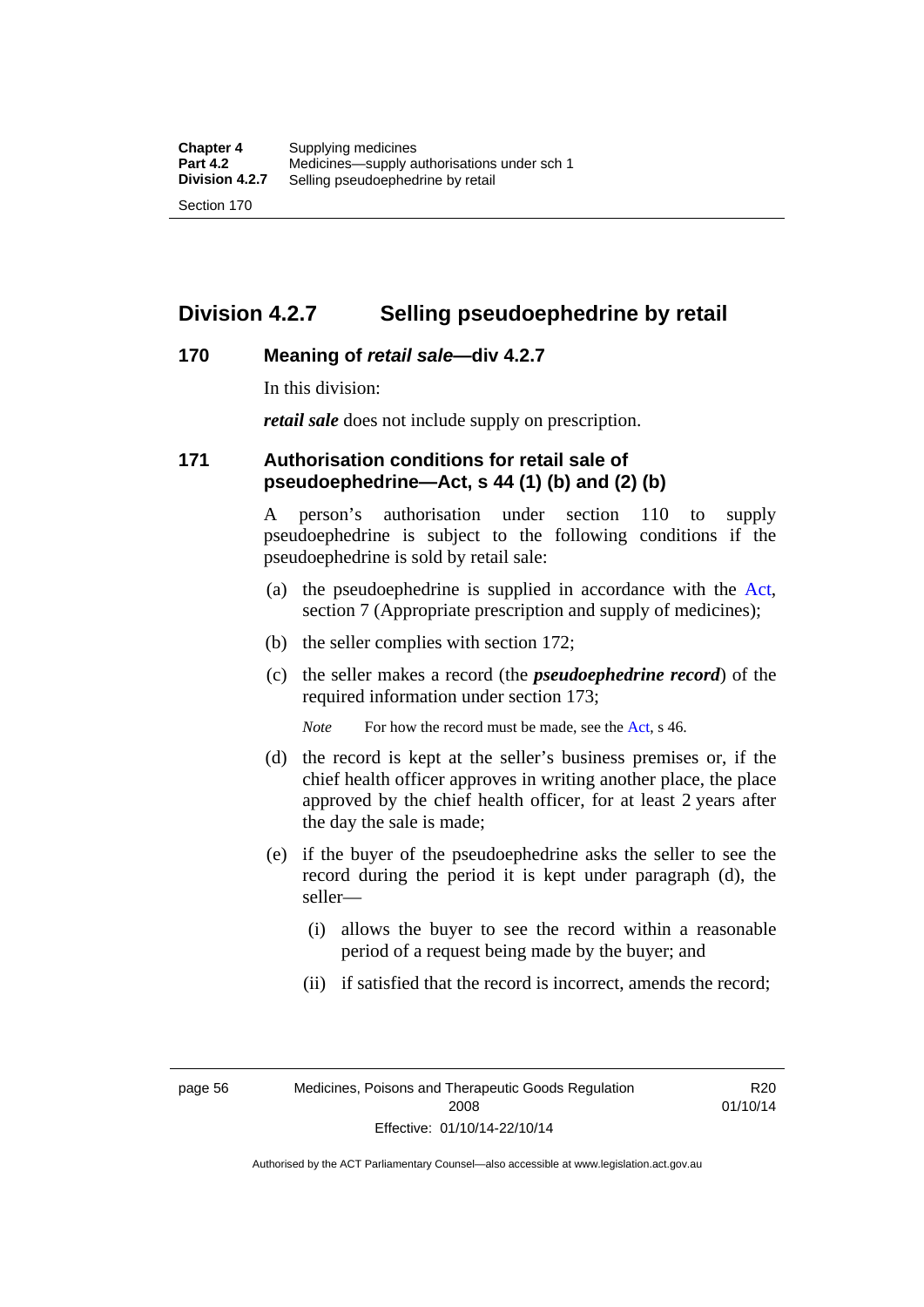- (f) the seller complies with—
	- (i) a request under section 174 (4) (b) (Failure to amend pseudoephedrine sales record); and
	- (ii) a direction under section 175 (Pseudoephedrine sales record—decision by CHO) to amend the record.

### **172 Requirement to tell buyer about pseudoephedrine sales record**

- (1) The authorised person selling pseudoephedrine by retail sale, must tell the buyer the following:
	- (a) the seller is required to make a record of the sale;
	- (b) the buyer may refuse to provide information for the record but, if the buyer refuses, the seller must not sell pseudoephedrine to the buyer;
	- (c) the record may be made available to the following people:
		- (i) a police officer;
		- (ii) a public servant who is a member of the administrative unit to which the chief health officer belongs;
		- (iii) a Commonwealth or State public servant (however described) who is a member of an administrative unit (however described) that administers legislation about medicines;
			- *Note State* includes the Northern Territory (see [Legislation Act,](http://www.legislation.act.gov.au/a/2001-14) dict, pt 1).
		- (iv) anyone other than the seller who supplies pseudoephedrine to the public in Australia;
		- (v) the Pharmacy Guild of Australia;

R20 01/10/14 page 57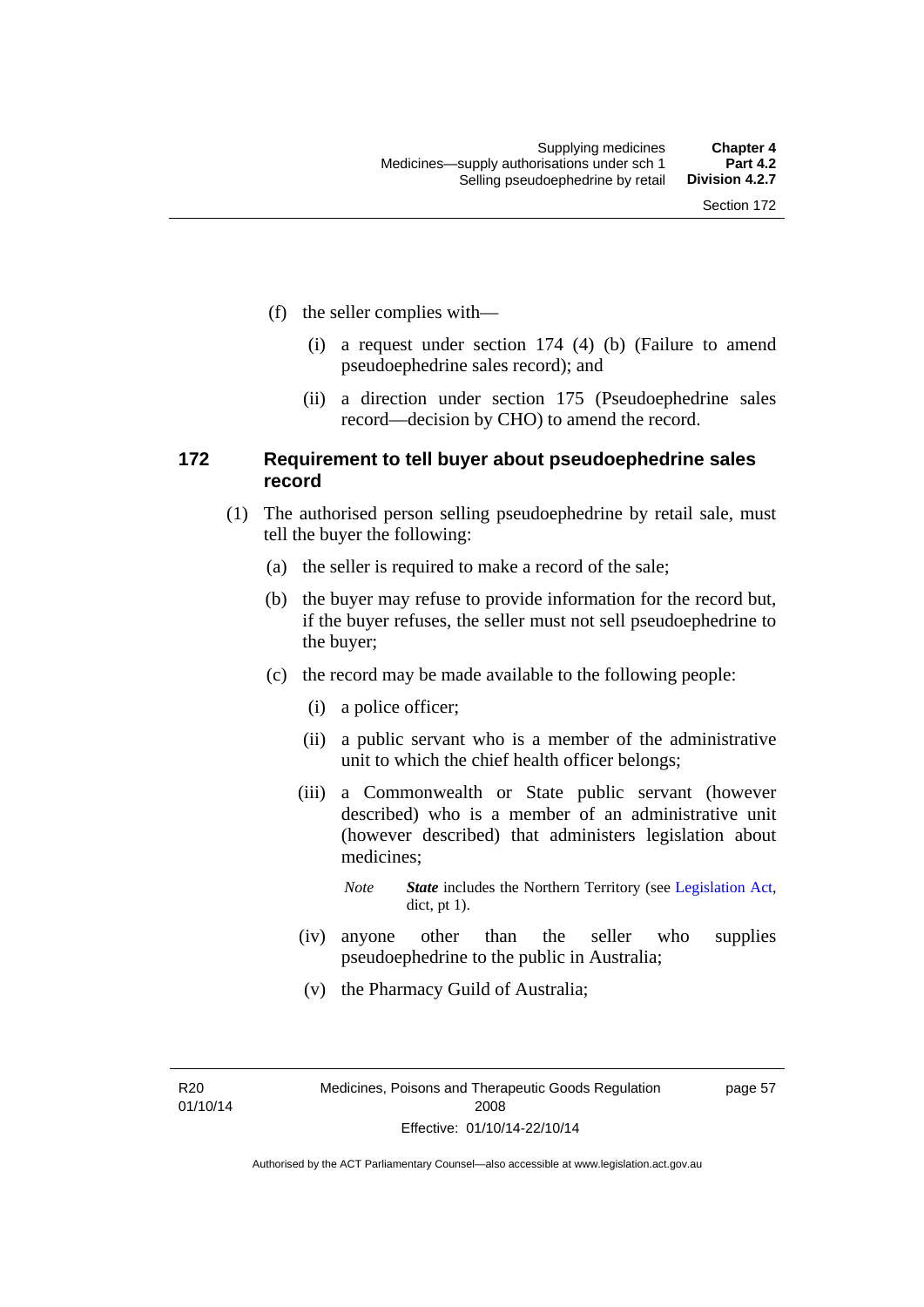- (d) the buyer has the right to see the record and have any mistake corrected.
- *Note* If a form is approved under the [Act](http://www.legislation.act.gov.au/a/2008-26/default.asp), s 198 for this provision, the form must be used.
- (2) In this section:

*police officer* includes a member of a police force (however described) of a State.

### **173 Required information for pseudoephedrine sales records**

- (1) The following is the required information for a pseudoephedrine record:
	- (a) the date of sale;
	- (b) the brand name, form, strength and quantity of pseudoephedrine sold;
	- (c) the buyer's name and address;
	- (d) a unique identification number for the buyer from—
		- (i) a photo identification document produced to the seller by the buyer; or
		- (ii) if the buyer does not produce a photo identification document—
			- (A) the buyer's birth certificate; or
			- (B) an Australian or New Zealand seniors card for the buyer;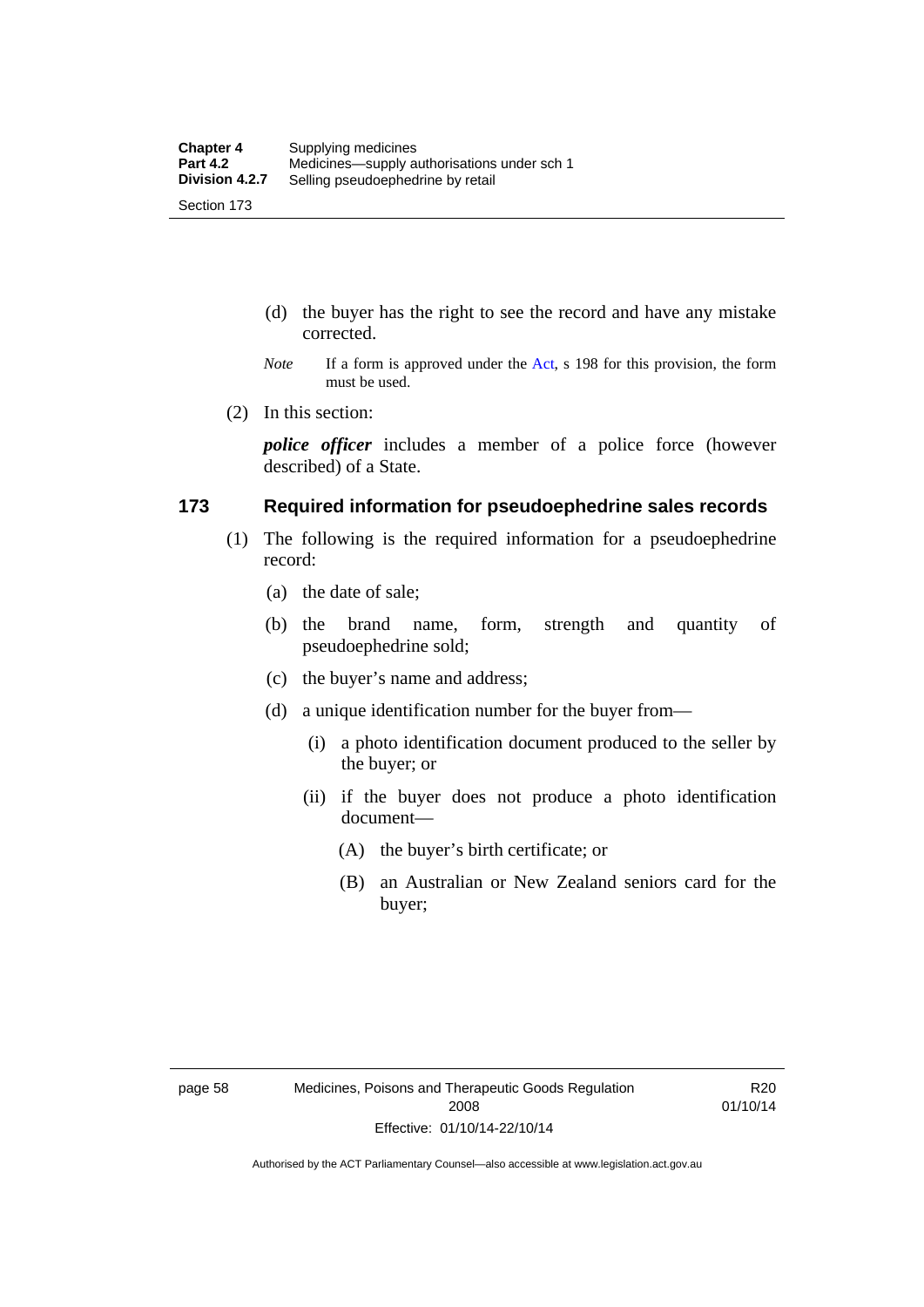### (e) the kind of identification the buyer produces.

#### **Example—unique identification number**

a person's driver licence number

- *Note 1* If a form is approved under the [Act](http://www.legislation.act.gov.au/a/2008-26/default.asp), s 198 for this provision, the form must be used.
- *Note 2* An example is part of the regulation, is not exhaustive and may extend, but does not limit, the meaning of the provision in which it appears (see [Legislation Act,](http://www.legislation.act.gov.au/a/2001-14) s 126 and s 132).
- (2) In this section:

*Australian student identification card* means a card issued to a person who is a student at an Australian secondary or tertiary education institution to identify the person as a student at the institution.

*birth certificate*, for a person, means—

- (a) the person's birth certificate, or a certified extract from the register about the person's birth, under the *[Births, Deaths and](http://www.legislation.act.gov.au/a/1997-112)  [Marriages Registration Act 1997](http://www.legislation.act.gov.au/a/1997-112)*; or
- (b) a document issued under a law of a State, an external Territory or New Zealand that corresponds to a birth certificate or extract mentioned in paragraph (a) if the document identifies the issuing jurisdiction and states its date of issue.

*photo identification document*, for a person, means any of the following documents for the person if it is current and contains the person's photograph:

- (a) an Australian driver licence or external driver licence within the meaning of the *[Road Transport \(Driver Licensing\)](http://www.legislation.act.gov.au/a/1999-78)  [Act 1999](http://www.legislation.act.gov.au/a/1999-78)*;
- (b) a passport, other than an Australian passport;
- (c) a proof of age card;

R20 01/10/14 page 59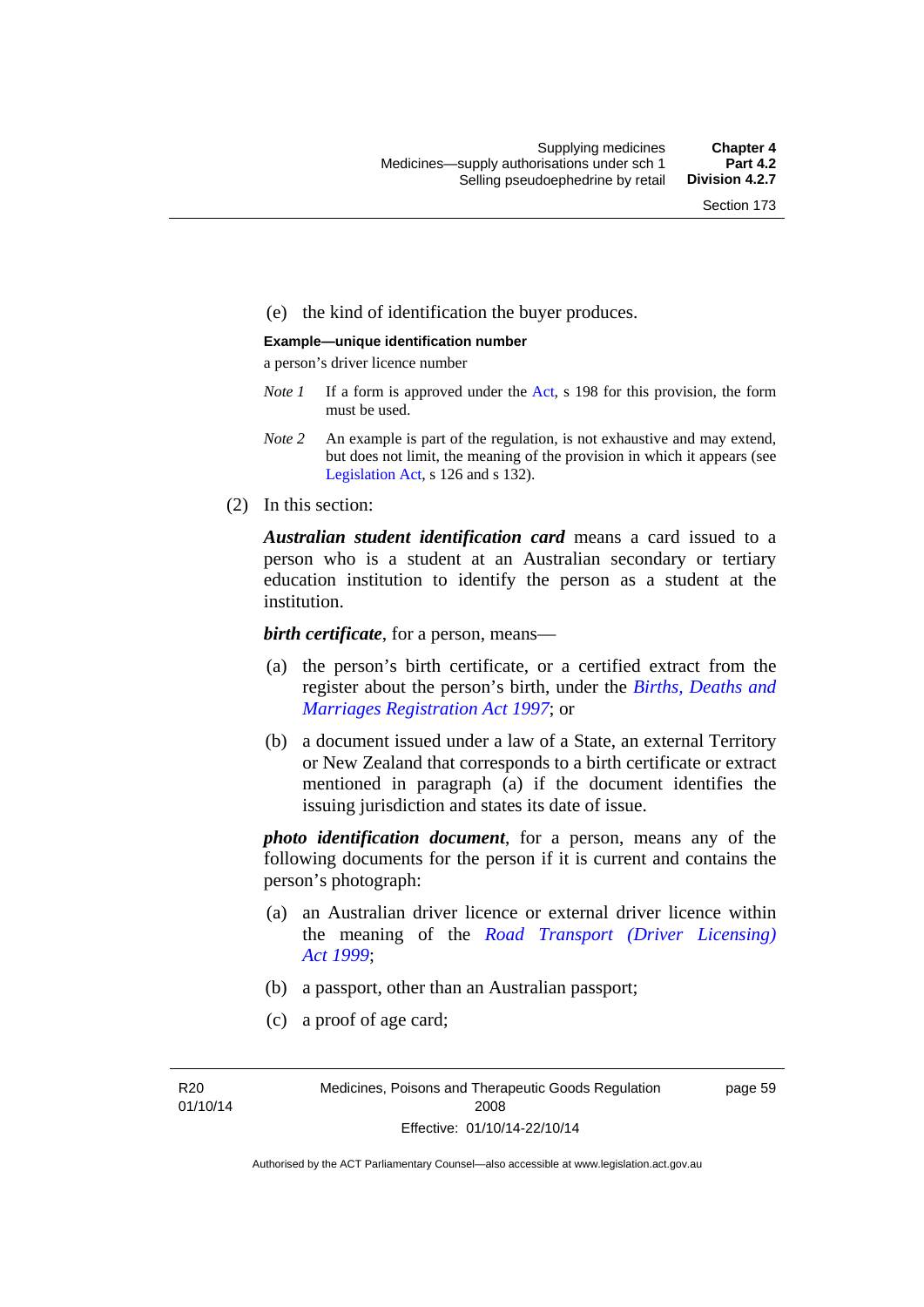(d) an Australian student identification card.

*proof of age card* means a proof of age card issued under—

- (a) the *[Liquor Act 2010](http://www.legislation.act.gov.au/a/2010-35)*, section 210 (Proof of age cards); or
- (b) the law of a state, an external territory or New Zealand.

### **174 Failure to amend pseudoephedrine sales record**

- (1) This section applies if the seller of pseudoephedrine does not amend a pseudoephedrine record in accordance with section 171 (e) (ii) (Authorisation conditions for retail sale of pseudoephedrine—[Act](http://www.legislation.act.gov.au/a/2008-26/default.asp), s 44 (1) (b) and (2) (b)).
- (2) The buyer may, in writing, apply to the chief health officer for a direction to the seller to make the amendment.
- (3) The application must give reasons why the buyer thinks the record is incorrect.
- (4) The chief health officer must—
	- (a) give a copy of the application to the seller; and
	- (b) ask the seller to—
		- (i) make the amendment and tell the chief health officer; or
		- (ii) if the seller is satisfied that the amendment should not be made—send written reasons to the chief health officer not later than 10 working days after the day the seller receives the application why the amendment should not be made.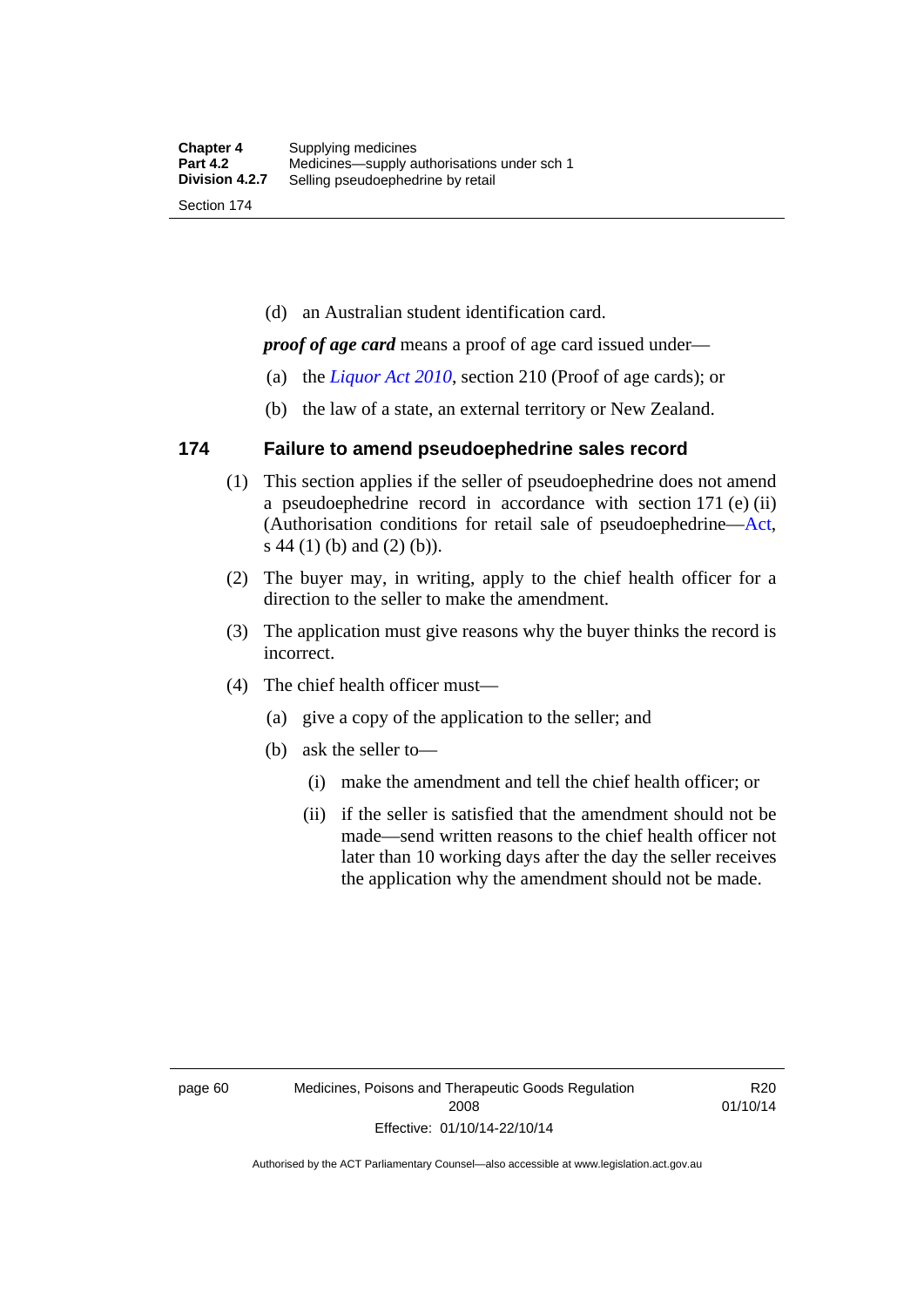### **175 Pseudoephedrine sales record—decision by CHO**

- (1) After considering an application under section 174 (2) and any reasons given in accordance with the request under section 174  $(4)$  (b)  $(ii)$ , the chief health officer must—
	- (a) direct the seller to amend the pseudoephedrine record—
		- (i) in accordance with the application; or
		- (ii) in a stated way other than in accordance with the application; or
	- (b) refuse the application.
- (2) The chief health officer must give the buyer and seller written notice of the decision.

## **Division 4.2.8 Supplying pharmacist only medicines**

### **180 Authorisation conditions for supply of pharmacist only medicines—Act, s 44 (1) (b) and (2) (b)**

- (1) This section does not apply to the supply of a pharmacist only medicine—
	- (a) at an institution; or
	- (b) on a supply authority.
	- *Note 1 Supply* does not include administer (see [Act,](http://www.legislation.act.gov.au/a/2008-26/default.asp) s 24).
	- *Note 2 Supply authority* includes a written prescription or requisition or a purchase order or standing order (see [Act,](http://www.legislation.act.gov.au/a/2008-26/default.asp) s 23).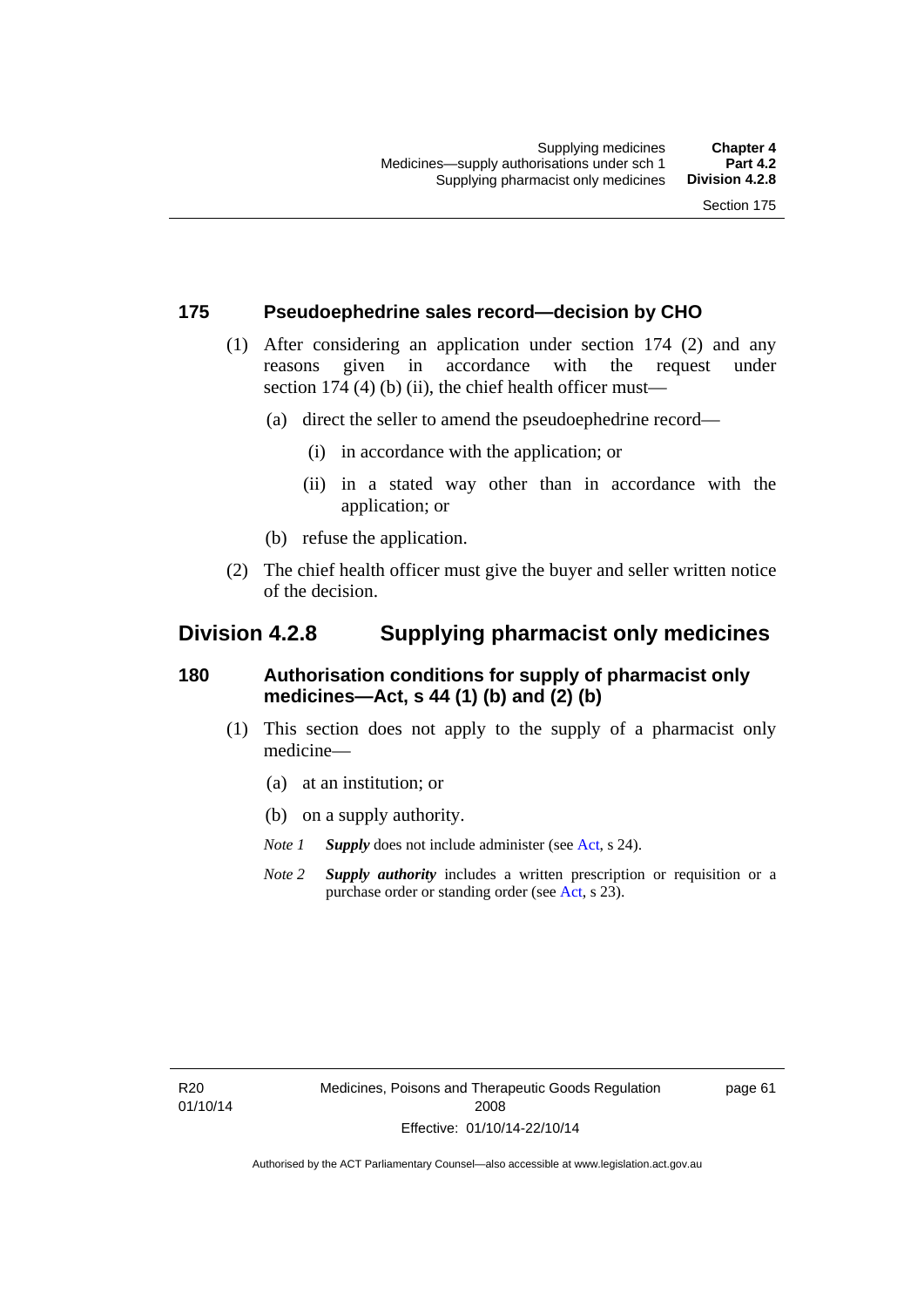- (2) A person's authorisation under section 110 to supply a pharmacist only medicine is subject to the following conditions:
	- (a) the person personally hands the medicine to a customer attending in person;
	- (b) the person gives the customer adequate instructions, either orally or in writing, for the medicine's use at the time of supply.

page 62 Medicines, Poisons and Therapeutic Goods Regulation 2008 Effective: 01/10/14-22/10/14

R20 01/10/14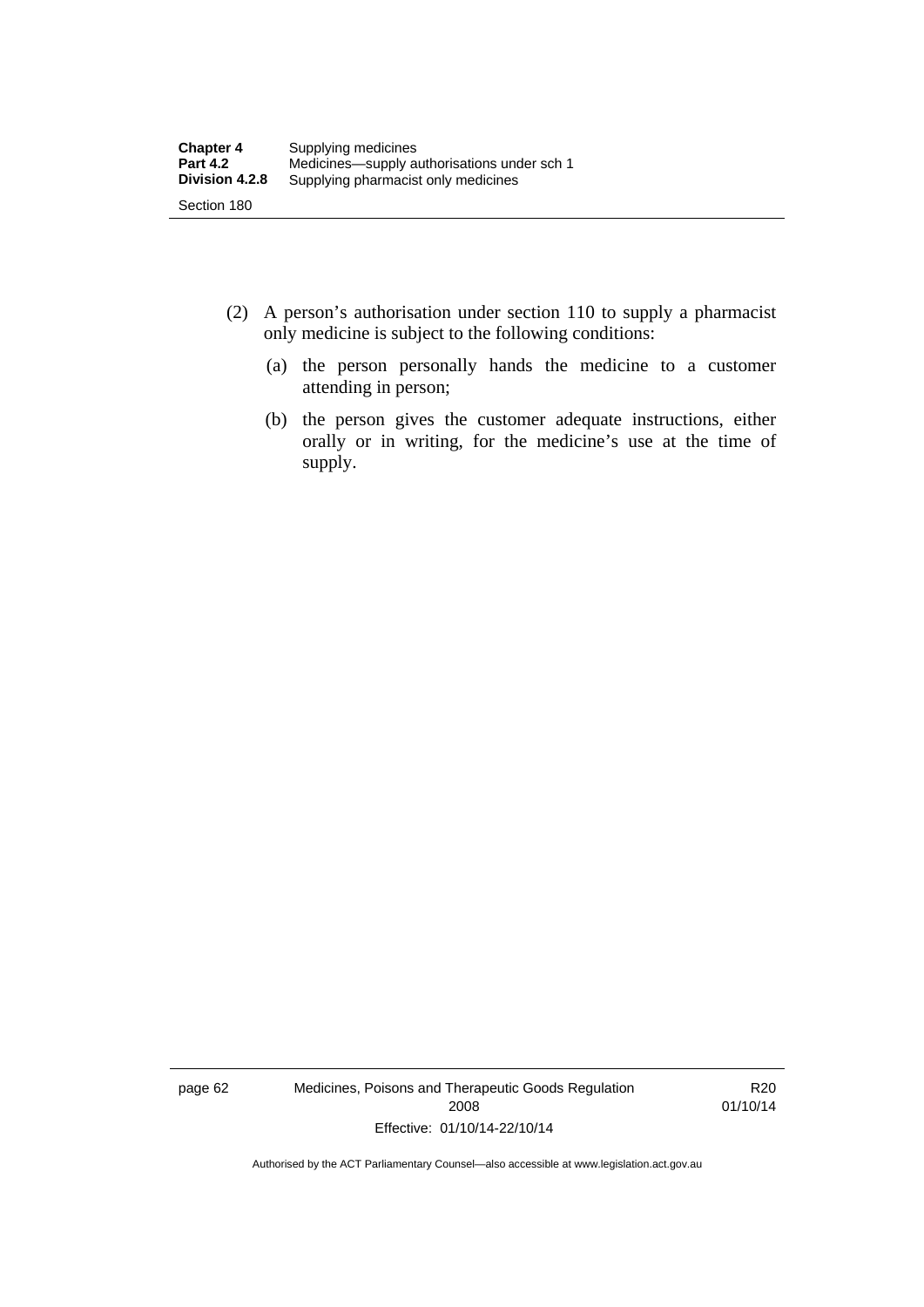# **Part 4.3 Authorisation to supply without prescription in emergencies**

### **250 Meaning of** *designated prescription only medicine***—pt 4.3**

In this part:

*designated prescription only medicine* means a prescription only medicine other than—

- (a) an anabolic steroid; and
- (b) a designated appendix D medicine; and
- (c) a benzodiazepine.
- *Note Prescription only medicine* does not include a controlled medicine (see [Act](http://www.legislation.act.gov.au/a/2008-26/default.asp), s 11)

### **251 Authorisation to supply certain medicines without prescription in emergencies—Act, s 26 (1) (b)**

A pharmacist is authorised to supply a designated prescription only medicine to someone else without a prescription if the pharmacist is satisfied that—

- (a) the person is undergoing treatment essential to the person's health or wellbeing; and
- (b) the designated prescription only medicine has previously been prescribed for the person's treatment by a prescriber; and
- (c) the person is in immediate need of the medicine to continue the treatment; and
- (d) because of an emergency, it is not practicable for the person to obtain a prescription for the medicine from a prescriber.
- *Note Pharmacist* does not include an intern pharmacist (see dict).

R20 01/10/14 page 63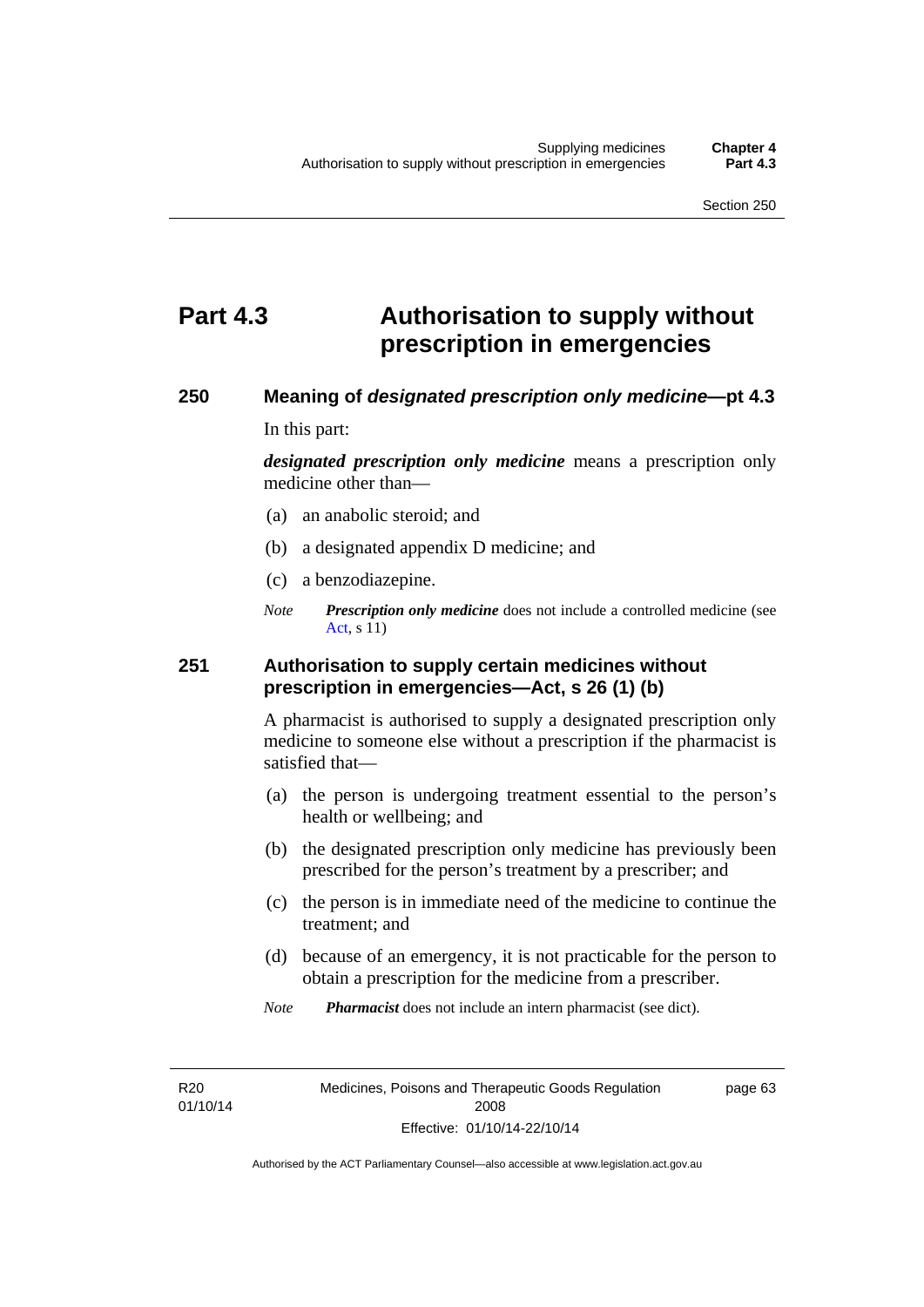## **252 Authorisation conditions for supplying of certain medicines without prescription in emergencies—Act, s 44 (1) (b) and (2) (b)**

- (1) A pharmacist's authorisation under section 251 to supply a designated prescription only medicine without a prescription is subject to the following conditions:
	- (a) the quantity supplied is—
		- (i) if the medicine is a liquid, aerosol, cream, ointment or anovulant tablet packaged in a manufacturer's pack—the smallest manufacturer's pack in which the medicine is generally available; or
		- (ii) in any other case—not more than the quantity required for 3 days treatment for the person;
	- (b) the medicine is supplied in a package that is labelled in accordance with section 253;
	- (c) the supply is recorded in accordance with section 254;
	- (d) the record of the supply is kept at the pharmacy or, if the chief health officer approves in writing another place, the place approved by the chief health officer, for at least 2 years after the day medicine is supplied;
	- (e) the pharmacist sends the prescriber who would have ordinarily prescribed the medicine for the recipient the required information for the supply in writing not later than 24 hours after supplying the medicine.
- (2) In this section:

*required information*, for the supply of a designated prescription only medicine, means—

(a) the pharmacist's name; and

R<sub>20</sub> 01/10/14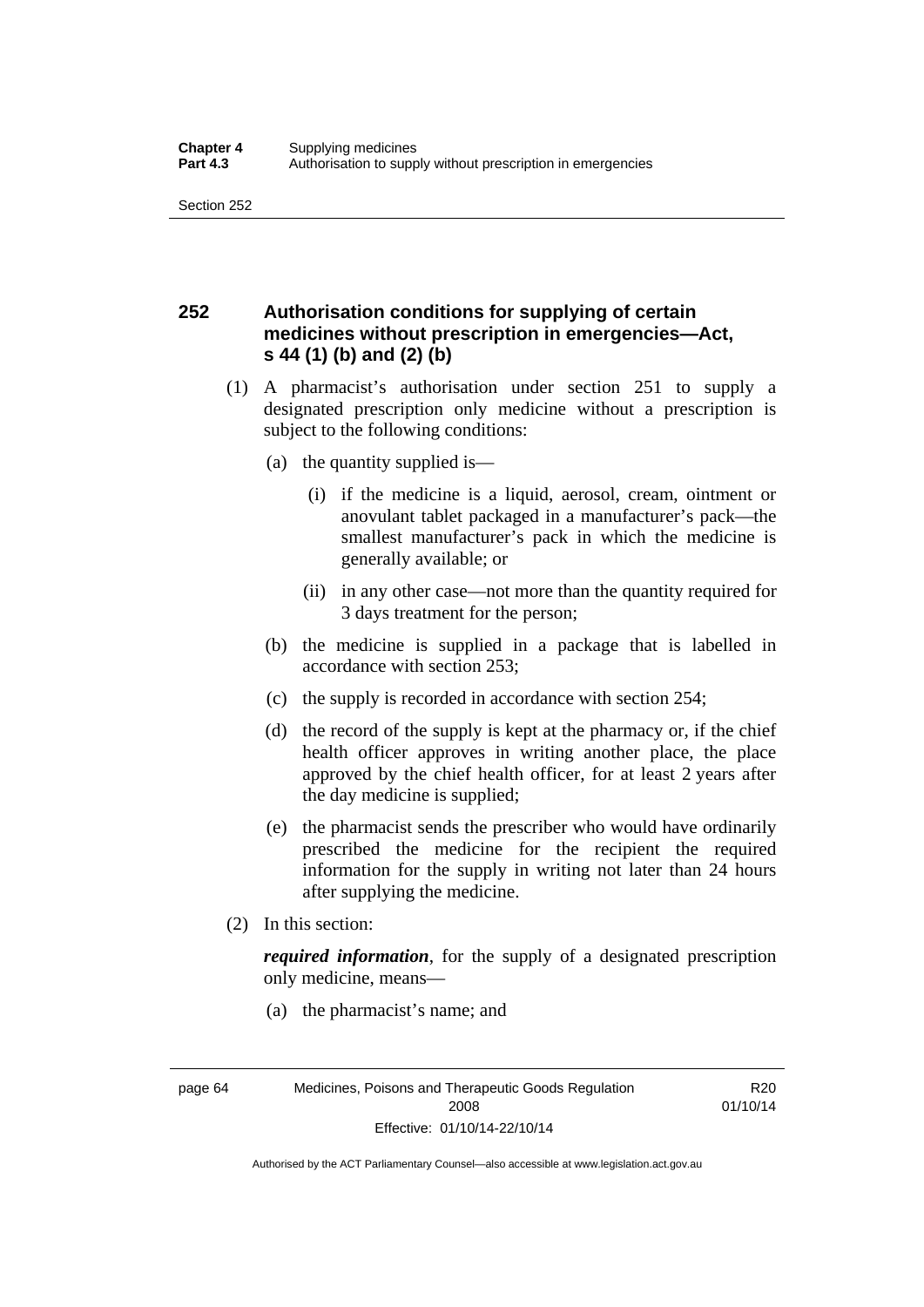- (b) the name, business address and telephone number of the pharmacy from which the medicine is supplied; and
- (c) the date the medicine is supplied; and
- (d) the name and address of the person to whom the medicine is supplied; and
- (e) the medicine's approved name or brand name; and
- (f) the form, strength and quantity of the medicine supplied.

### **253 Labelling medicines supplied without prescription in emergencies—Act, s 60 (1) (c) (i) and (2) (c) (i)**

The package of a designated prescription only medicine supplied to a person under section 251 must have a label that includes the following:

- (a) the name of the person to whom the medicine is supplied;
- (b) the date the medicine is supplied;
- (c) the name, business address and telephone number of the pharmacy from which the medicine is supplied;
- (d) the initials or other identification of the pharmacist supplying the medicine;
- (e) the medicine's approved name and brand name;

*Note Approved name*—see the [medicines and poisons standard,](http://www.comlaw.gov.au/Series/F2012L01200) par 1 (1).

- (f) the form, strength and quantity of the medicine;
- (g) if the package of the supplied medicine is not a manufacturer's pack—the relevant expiry date for the medicine;

page 65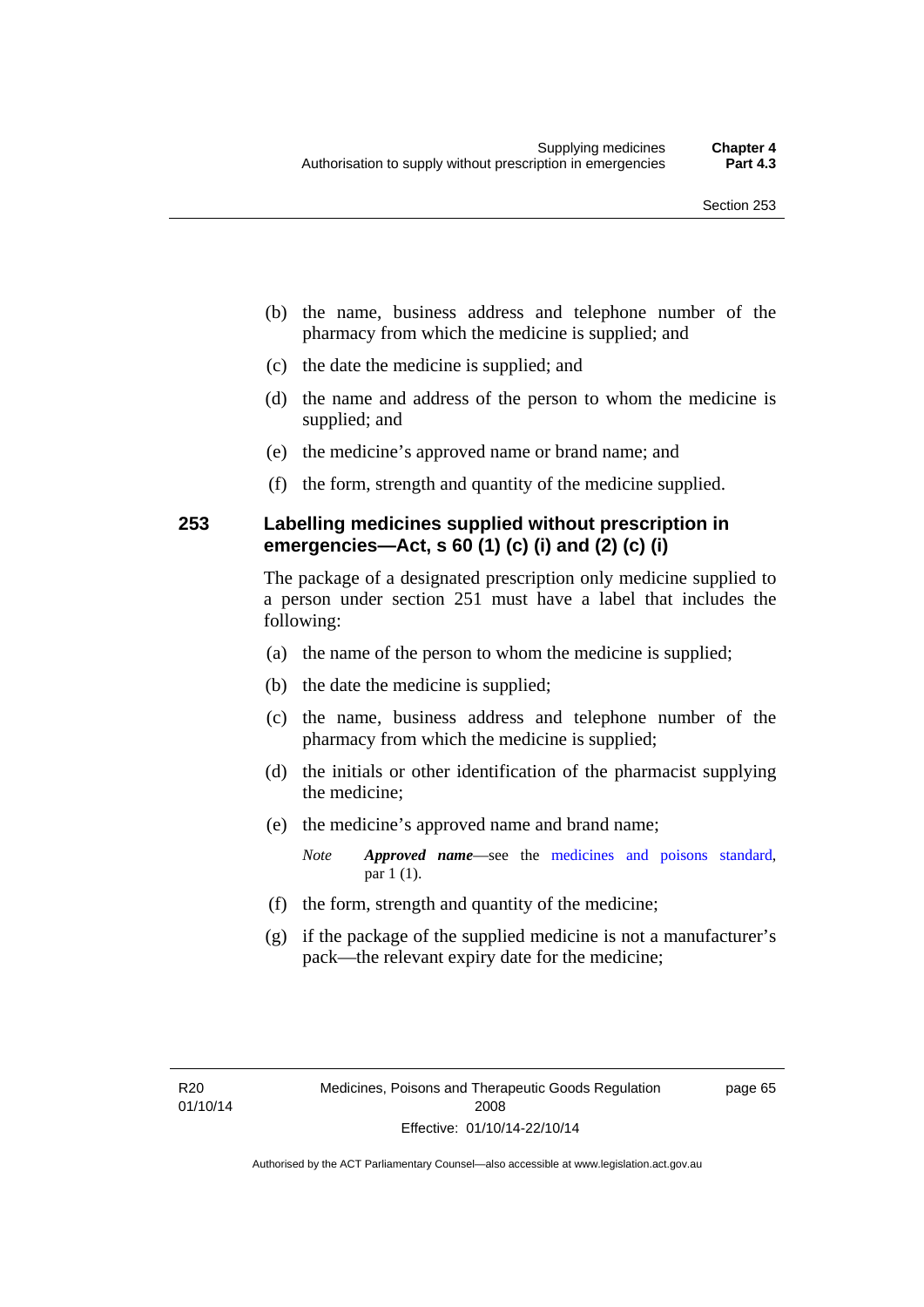- (h) directions about the use of the medicine that are adequate to allow the medicine to be taken or administered safely, including any warning statement in the medicines and poisons standard, appendix K (Drugs required to be labelled with a sedation warning) applying to the medicine;
- (i) words to the effect of 'keep out of reach of children'.

### **Example—par (e) and par (f)**

Warfarin tablets (Coumadin) 5mg 3

*Note* An example is part of the regulation, is not exhaustive and may extend, but does not limit, the meaning of the provision in which it appears (see [Legislation Act,](http://www.legislation.act.gov.au/a/2001-14) s 126 and s 132).

### **254 Recording medicines supplied without prescription in emergencies**

A pharmacist who supplies a designated prescription only medicine to a person under section 251 must make a written record of the following information in relation to the supply of the medicine:

- (a) the pharmacist's name;
- (b) the name of the prescriber who would ordinarily have prescribed the medicine;
- (c) the date the medicine is supplied;
- (d) the name and address of the person to whom the medicine is supplied;
- (e) the medicine's approved name and brand name;
- (f) the form, strength and quantity of the medicine supplied.
- *Note Written* includes in electronic form (see [Act,](http://www.legislation.act.gov.au/a/2008-26/default.asp) dict).

R20 01/10/14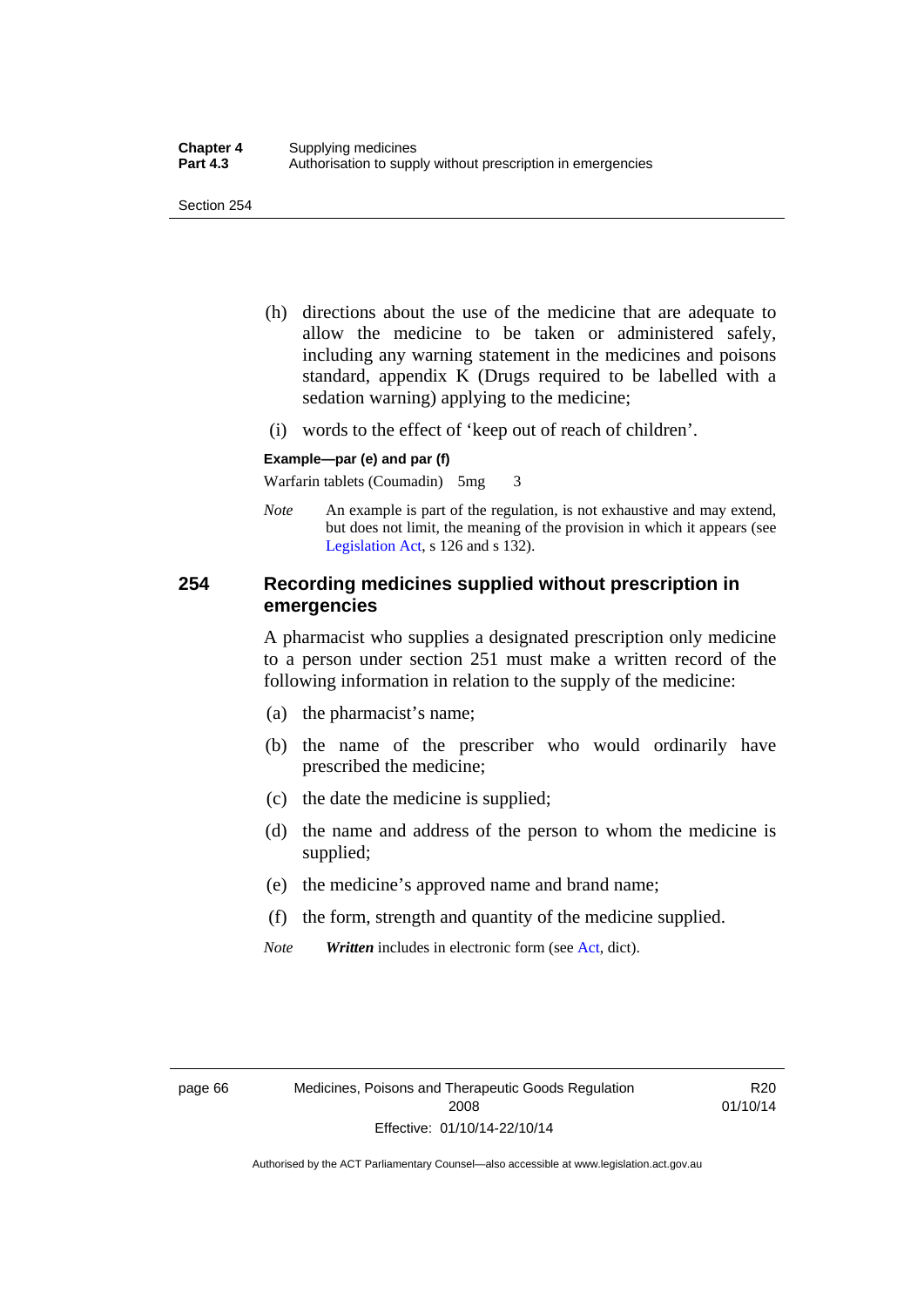# **Part 4.3A Authorisation to supply certain medicines without prescription continued dispensing**

### **255 Authorisation to supply certain medicines without prescription by approved pharmacist––Act, s 185 (1) (g)**

An approved pharmacist is authorised to supply a medicine to a person without prescription if––

- (a) the medicine is listed as a pharmaceutical benefit under a continued dispensing determination; and
- (b) the pharmacist supplies the medicine to the person in accordance with the determination.

### **256 Labelling certain medicines supplied without prescription by approved pharmacist––Act, s 185 (1) (j)**

The medicine supplied to a person under section 255 must have a label that includes the following:

- (a) the name of the person to whom the medicine is supplied;
- (b) the date the medicine is supplied;
- (c) the name, business address and telephone number of the pharmacy from which the medicine is supplied;
- (d) the initials or other identification of the pharmacist supplying the medicine;
- (e) the medicine's approved name and brand name;
	- *Note Approved name––*see the [medicines and poisons standard,](http://www.comlaw.gov.au/Series/F2012L01200) par 1 (1).
- (f) the form, strength and quantity of the medicine;

R20 01/10/14 page 67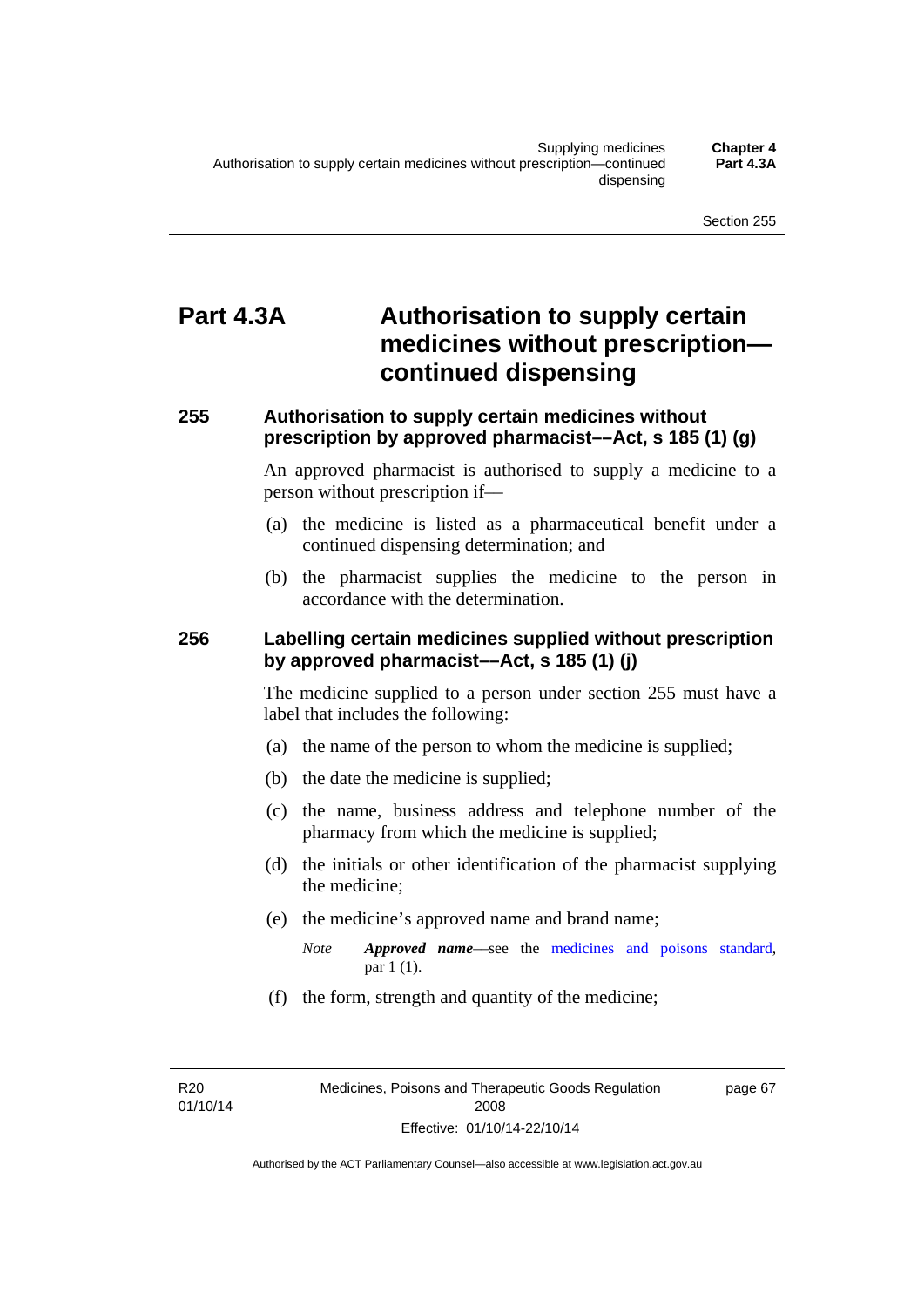- (g) if the package of the supplied medicine is not a manufacturer's pack—the relevant expiry date for the medicine;
- (h) a number that is different from the number given to any prescription dispensed at the pharmacy;
- (i) directions about the use of the medicine that are adequate to allow the medicine to be taken or administered safely, including any warning statement in the medicines and poisons standard, appendix K (Drugs required to be labelled with a sedation warning) applying to the medicine;
- (j) words to the effect of 'keep out of reach of children'.

#### **Example—pars (e) and (f)**

Microlut 28 tablets (Levonorgestrel) 30mcg 3

*Note* An example is part of the regulation, is not exhaustive and may extend, but does not limit, the meaning of the provision in which it appears (see [Legislation Act,](http://www.legislation.act.gov.au/a/2001-14) s 126 and s 132).

page 68 Medicines, Poisons and Therapeutic Goods Regulation 2008 Effective: 01/10/14-22/10/14

R20 01/10/14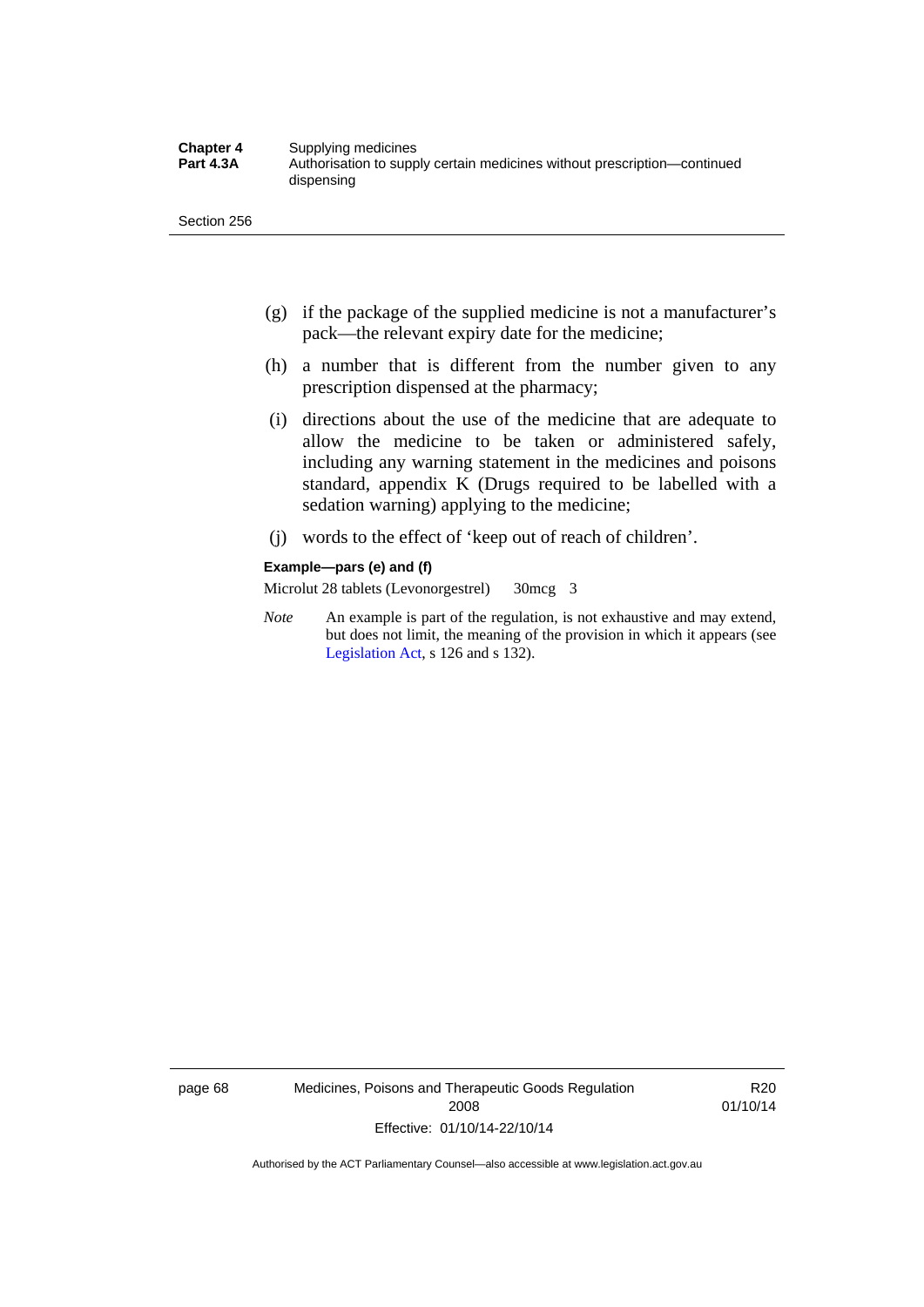# **Part 4.4 Authorisation to supply medicines for disposal**

### **260 Authorisation to supply medicines to pharmacists for disposal—Act, s 26 (1) (b)**

A person is authorised to supply a medicine to a pharmacist for disposal.

*Note Pharmacist* does not include an intern pharmacist (see dict).

### **261 Authorisation to supply medicines to commercial disposal operators for disposal—Act, s 26 (1) (b)**

A person is authorised to supply a medicine to another person for disposal if the other person—

- (a) holds an environmental authorisation for the disposal of the medicine; or
- (b) is an adult acting for a person mentioned in paragraph (a).
- *Note* For related authorisations, see pt 9.1.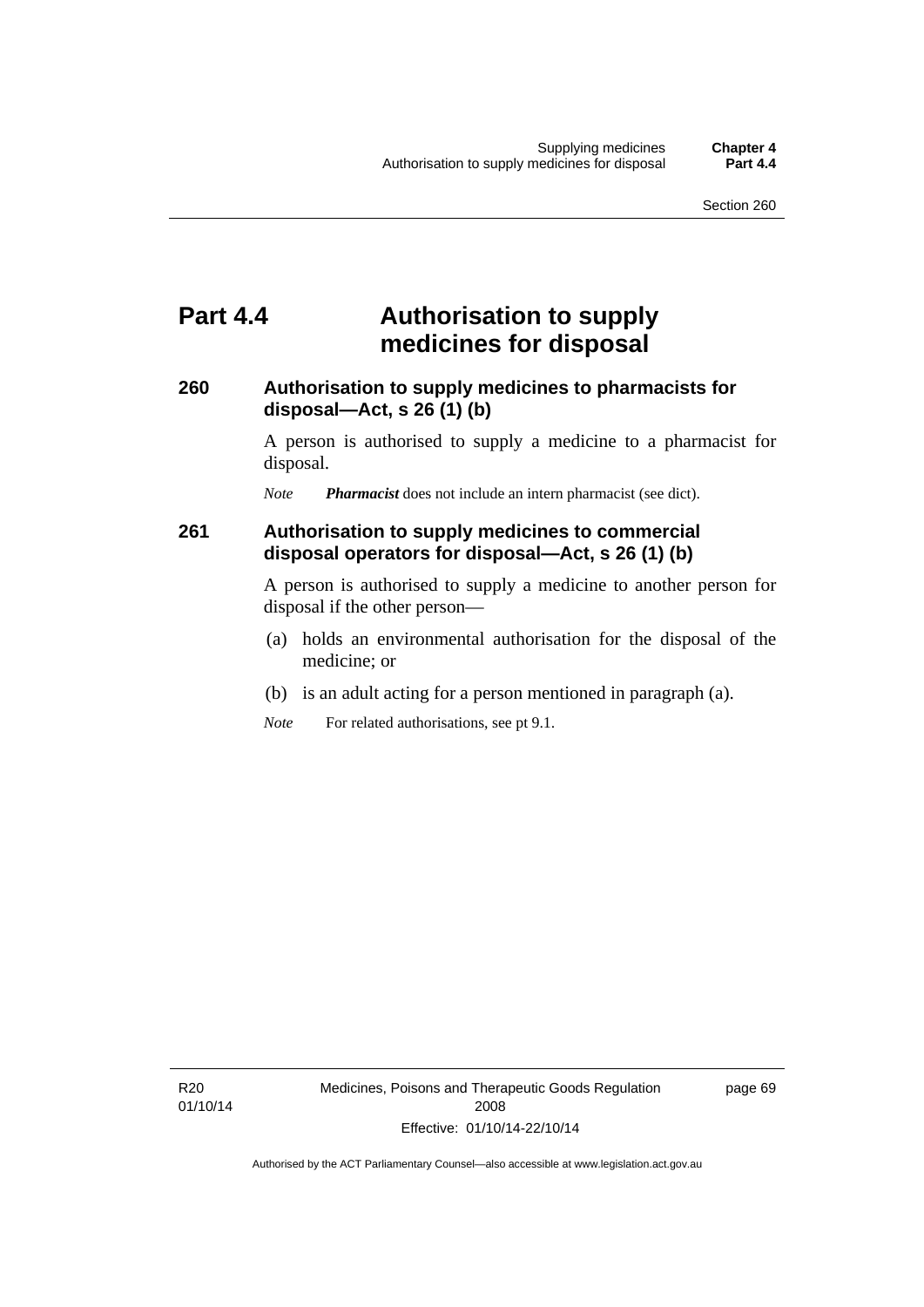# **Part 4.5 Wholesale supply of medicines under corresponding laws**

### **270 Conditions for wholesalers supplying medicines under corresponding laws—Act, s 20 (4) (c)**

The following conditions apply to a person who supplies medicines by wholesale under a corresponding law:

- (a) the person must comply with, and must ensure that the person's agents and employees comply with—
	- (i) the Australian code of good wholesaling practice for medicines in schedules 2, 3, 4 and 8; and
	- (ii) the medicines Australia code of conduct;
	- *Note Australian code of good wholesaling practice for medicines in schedules 2, 3, 4 and 8* and *medicines Australia code of conduct*—see the dictionary.
- (b) the person must not supply sample packs of a controlled medicine;
- (c) the person must not supply a medicine to someone else (the *buyer*) unless—
	- (i) the buyer is authorised to possess the medicine; and
	- (ii) the supply is in accordance with section 140 (Authorisation conditions for supplying medicines on purchase orders—[Act,](http://www.legislation.act.gov.au/a/2008-26/default.asp) s 44 (1) (b) and (2) (b));
- (d) the person must store medicines—
	- (i) within the manufacturer's recommended storage temperature range; and
	- (ii) in any other environmental condition that is necessary to preserve the medicine's stability and therapeutic quality.

R20 01/10/14

page 70 Medicines, Poisons and Therapeutic Goods Regulation 2008 Effective: 01/10/14-22/10/14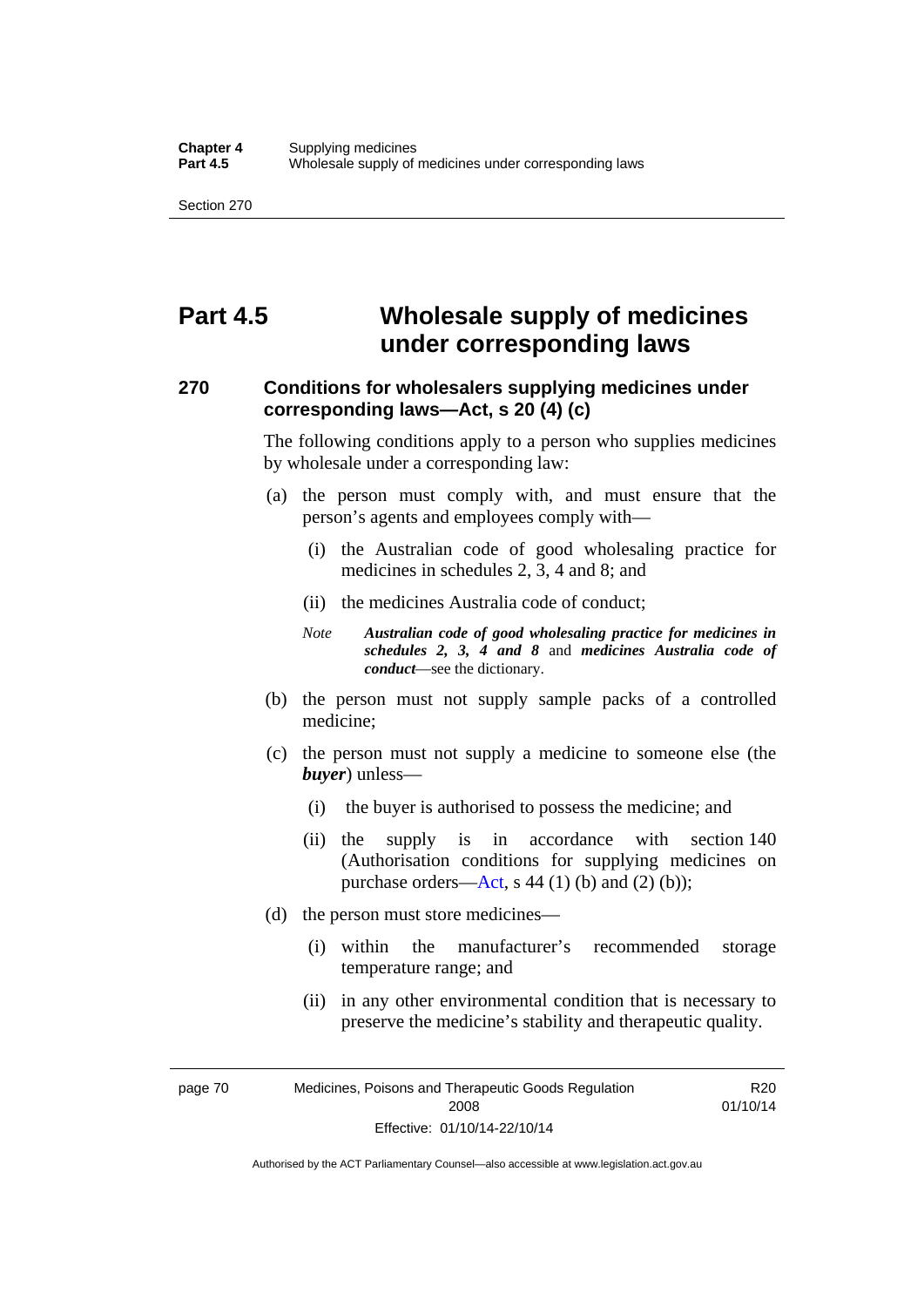# **Chapter 5 Administering medicines**

# **Part 5.1 Authorisations for health-related occupations**

## **350 Authorisation under sch 1 for people in health-related occupations to administer medicines—Act, s 37 (1) (b) and (3) (b)**

A person mentioned in schedule 1, column 2 is authorised to administer a medicine if—

- (a) administering the medicine is included in the schedule, column 3 in relation to the person; and
- (b) the administration is consistent with any restriction for the administration mentioned in the schedule, column 3.
- *Note* For authorisation to self-administer a medicine, see s 360.

## **351 Authorisation conditions for administration of medicines at institutions by people in health-related occupations— Act, s 44 (1) (b) and (2) (b)**

- (1) An authorisation under section 350 to administer a medicine is subject to the following conditions:
	- (a) if the medicine is administered under a standing order to a patient at an institution—the administration is recorded in the patient's medical records;
		- *Note Institution* includes a correctional centre and a CYP detention place (see s 652).

page 71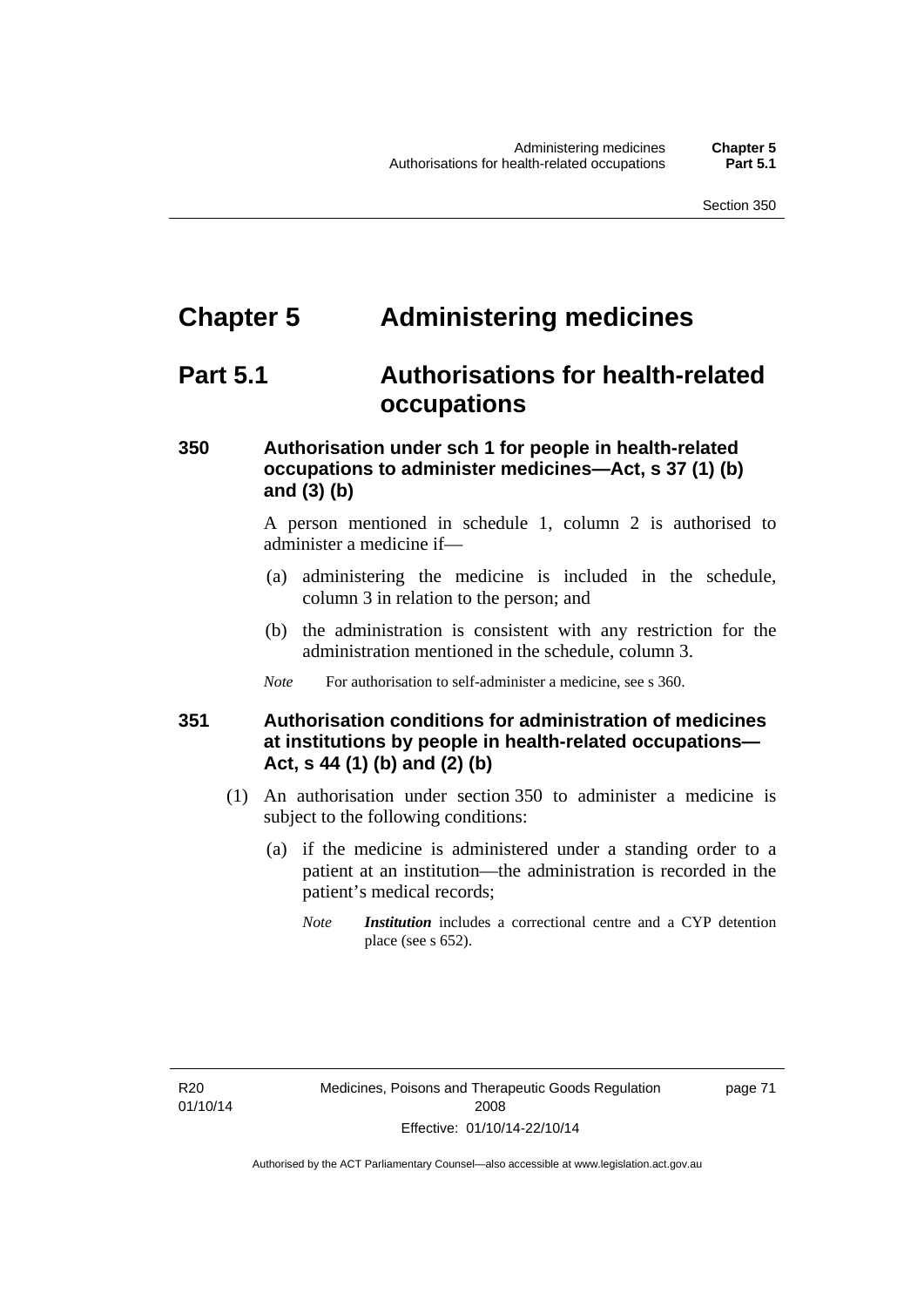- (b) if the medicine is a controlled medicine administered to a patient at an institution—
	- (i) the medicine is not removed from a storage receptacle until immediately before its administration; and
	- (ii) the administration is witnessed by a prescribed administration witness or, if a prescribed administration witness is not reasonably available to witness the administration, the administration is witnessed by another person; and
		- *Note* The witness must sign the record of the administration as witness (see [Act,](http://www.legislation.act.gov.au/a/2008-26/default.asp) s 53 (e)).
	- (iii) the administration is recorded in—
		- (A) the patient's medical records; and
		- (B) the applicable controlled medicines register mentioned in section 543 (3) (Making entries in controlled medicines registers[—Act](http://www.legislation.act.gov.au/a/2008-26/default.asp), s 51 (1) (b)).
- (2) However, subsection (1) (b) does not apply in relation to a controlled medicine dispensed in a dose administration aid for—
	- (a) a patient at a residential aged care facility or residential disability care facility; or
	- (b) a detainee at a correctional centre; or
	- (c) a young detainee at a CYP detention place.
- (3) In this section:

*prescribed administration witness* means a person prescribed under section 544 (Prescribed witnesses for administration of controlled medicines—[Act](http://www.legislation.act.gov.au/a/2008-26/default.asp), s 53 (a) and (b)) for the administration of a controlled medicine.

R20 01/10/14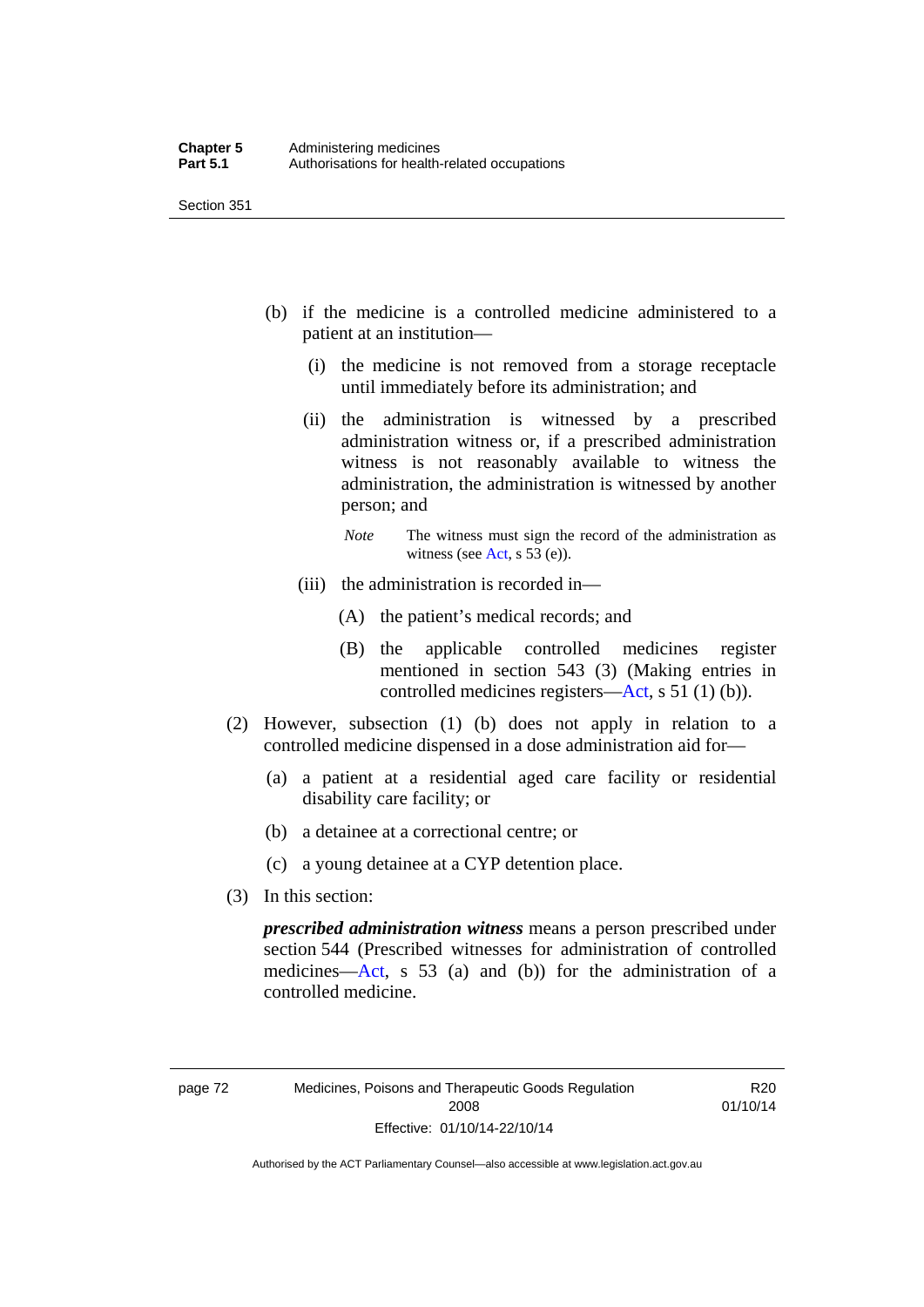# **Part 5.2 Other administration authorisations**

### **360 Authorisation for self-administration etc of medicines— Act, s 37 (2) (b) and (3) (b)**

- (1) This section applies in relation to a medicine obtained by a person from someone who is authorised to supply the medicine to the person.
- (2) The following dealings by the person with the medicine are authorised:
	- (a) if the person is a prescriber and the medicine is a restricted medicine—self-administration of a medicine prescribed or supplied by another prescriber who is not—
		- (i) a trainee dentist, trainee nurse practitioner, intern doctor or person training to be an eligible midwife; or
		- (ii) related to or employed by the person;
	- (b) if the person is a prescriber and the medicine is not a restricted medicine—self-administration of the medicine;
	- (c) if the person is not a prescriber and the medicine is supplied for the person's own use—self-administration of the medicine;
	- (d) if the person is the custodian of an animal and the medicine is supplied for the animal's use—administering the medicine to the animal.
		- *Note Custodian*, of an animal—see the dictionary.
- (3) In this section:

*restricted medicine*—see section 30.

R20 01/10/14 page 73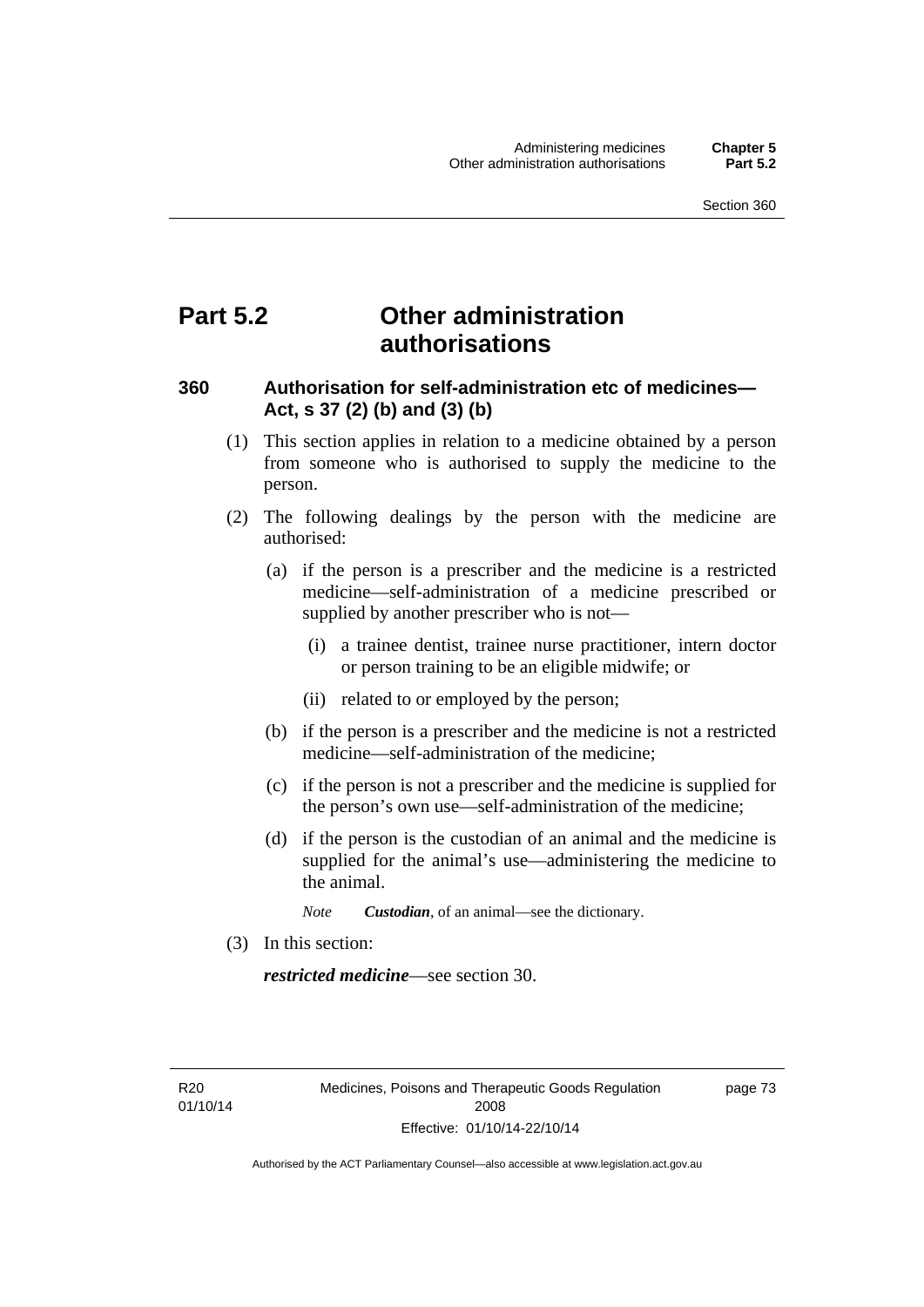## **361 Authorisation for administration of medicines by assistants—Act, s 37 (1) (b)**

- (1) A person (the *assistant*) is authorised to administer a medicine to someone else (the *assisted person*) if—
	- (a) the medicine is obtained by or for the assisted person from someone who is authorised to supply the medicine to the assisted person; and
	- (b) the medicine is administered in accordance with the directions on the medicine's labelling; and
	- (c) if the assisted person is not a person under a legal disability the assisted person asks for the assistant's help to take the medicine; and
	- (d) if the assisted person is a person under a legal disability—the assistant is authorised by the assisted person's parent or guardian to administer the medicine.
- (2) In this section:

*impaired decision-making ability*—a person has *impaired decision-making ability* if the person's decision-making ability is impaired because of a physical, mental, psychological or intellectual condition or state, whether or not the condition or state is a diagnosable illness.

### *person under a legal disability* means—

- (a) a child; or
- (b) a person with impaired decision-making ability in relation to a matter relating to the person's health.

R20 01/10/14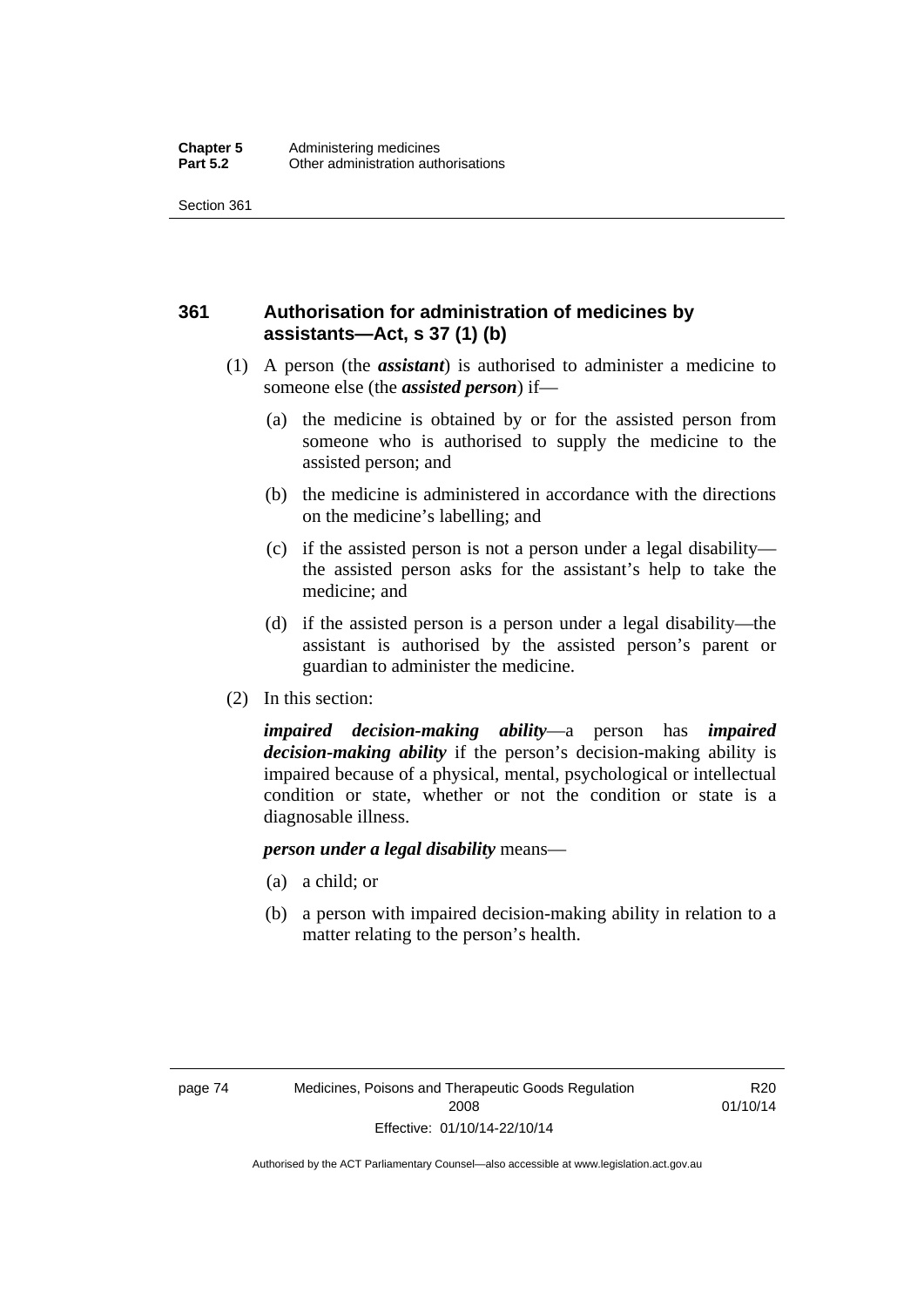# **Chapter 6 Obtaining and possessing medicines**

## **370 Authorisation under sch 1 to obtain and possess medicines—Act, s 35 (1) (b), (2) (b) and s 36 (b)**

- (1) A person mentioned in schedule 1, column 2 is authorised to obtain a medicine if obtaining the medicine—
	- (a) is included in the schedule, column 3 in relation to the person; and
	- (b) is consistent with any restriction for obtaining the medicine mentioned in the schedule, column 3.
- (2) A person mentioned in schedule 1, column 2 is authorised to possess a medicine if—
	- (a) possessing the medicine is included in the schedule, column 3 in relation to the person; and
	- (b) the possession is consistent with any restriction for the possession mentioned in the schedule, column 3.

## **371 Authorisation to obtain and possess medicines for certain personal use-related dealings—Act, s 35 (1) (b), (2) (b) and s 36 (b)**

- (1) A person is authorised to obtain or possess a medicine if the person obtains the medicine from someone who is authorised to supply the medicine to the person.
- (2) Subsection (1) applies in relation to a person whether the medicine is obtained by the person for the person's own use or as an agent for someone else.

page 75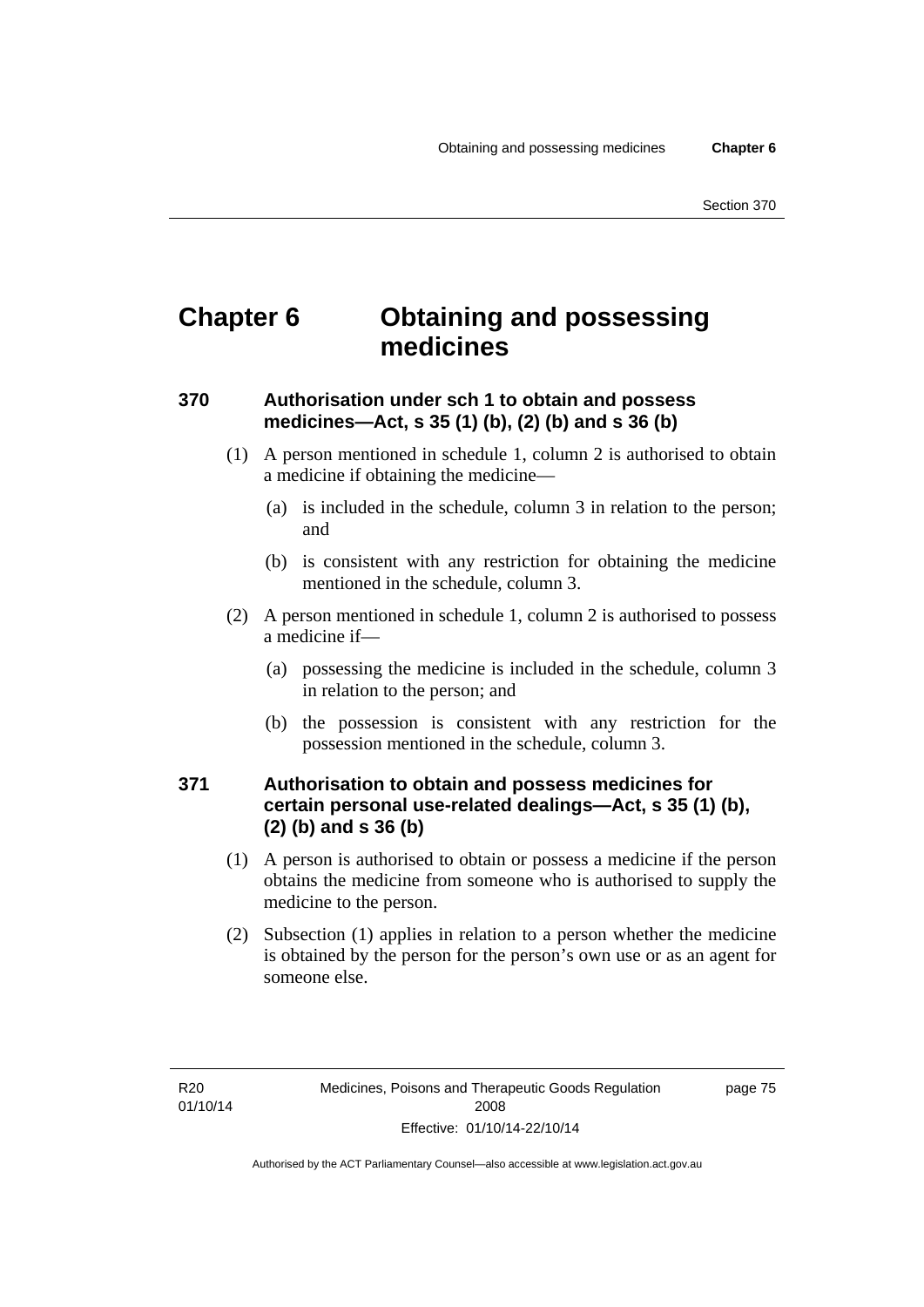# **Chapter 7 Manufacturing medicines**

### **380 Authorisation under sch 1 to manufacture medicines— Act, s 33 (b)**

A person mentioned in schedule 1, column 2 is authorised to manufacture a medicine if—

- (a) manufacturing the medicine is included in the schedule, column 3 in relation to the person; and
- (b) the manufacturing is consistent with any restriction for the manufacturing mentioned in the schedule, column 3.

page 76 Medicines, Poisons and Therapeutic Goods Regulation 2008 Effective: 01/10/14-22/10/14

R20 01/10/14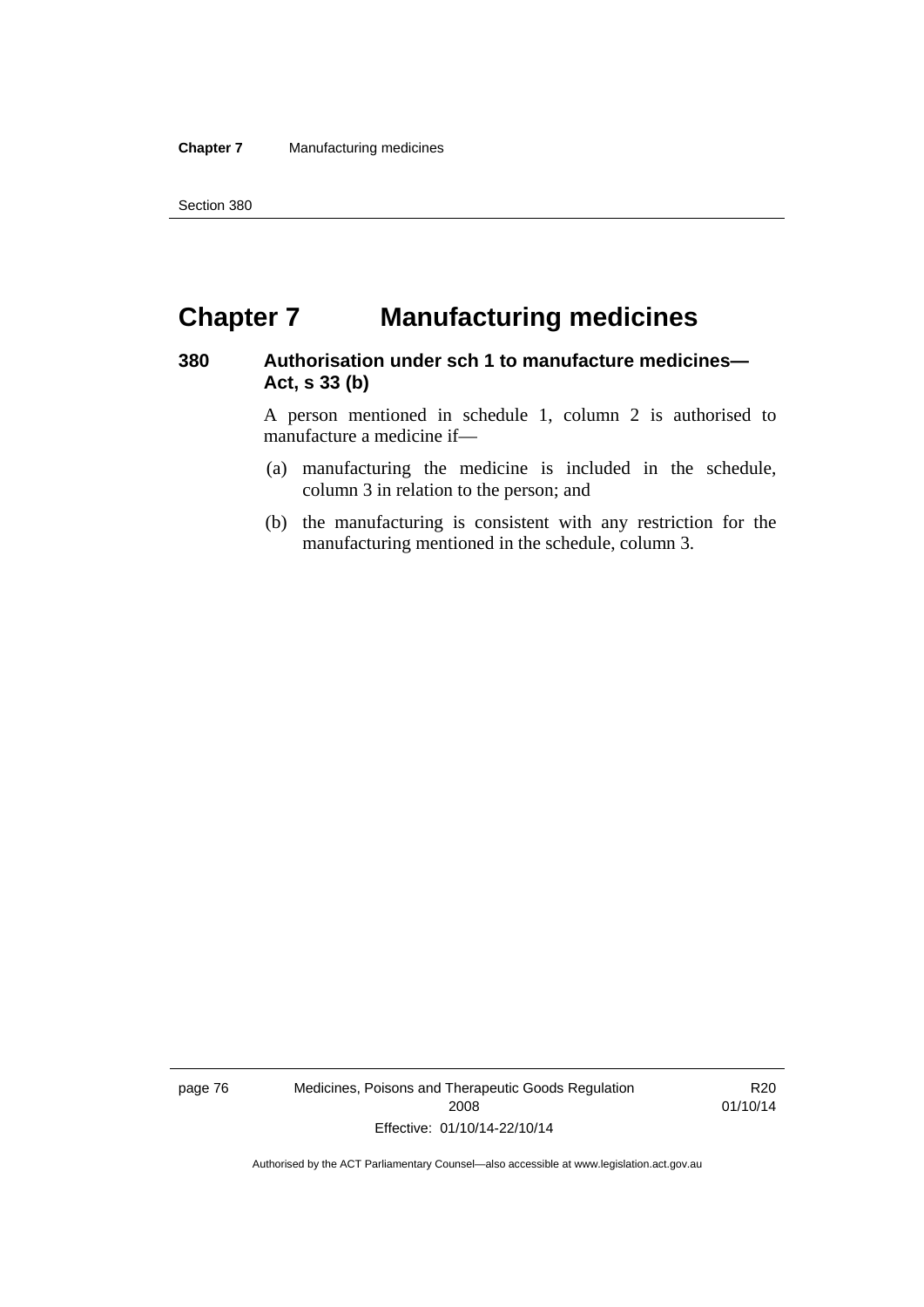# **Chapter 8 Discarding medicines**

### **390 Discarding controlled medicines—Act, s 34 (1) (a)**

 (1) A controlled medicine must be discarded in accordance with this section.

*Note* See also the *[Drugs of Dependence Act 1989](http://www.legislation.act.gov.au/a/alt_a1989-11co)*, div 11.4 about the disposal of seized substances.

- (2) A prescribed discarding witness may discard a controlled medicine in the presence of another prescribed discarding witness.
- (3) However, a person who is authorised to administer a controlled medicine may discard the residue of the medicine after administration in the presence of a person who is not a prescribed discarding witness if no other prescribed discarding witness is reasonably available to witness its discarding.
- (4) A person complies with this section if the person destroys the medicine so that it is unable to be used.
- (5) In this section:

*prescribed discarding witness* means a person prescribed under section 545 (Prescribed witnesses for discarding of controlled medicines—[Act](http://www.legislation.act.gov.au/a/2008-26/default.asp), s 54 (a) and (b)) for the discarding of a controlled medicine.

*Note* A medicine must not be discarded in a way that creates a risk to the health or safety of people or is likely to cause damage to property or the environment (see [Act](http://www.legislation.act.gov.au/a/2008-26/default.asp), s 34 (3)).

R20 01/10/14 page 77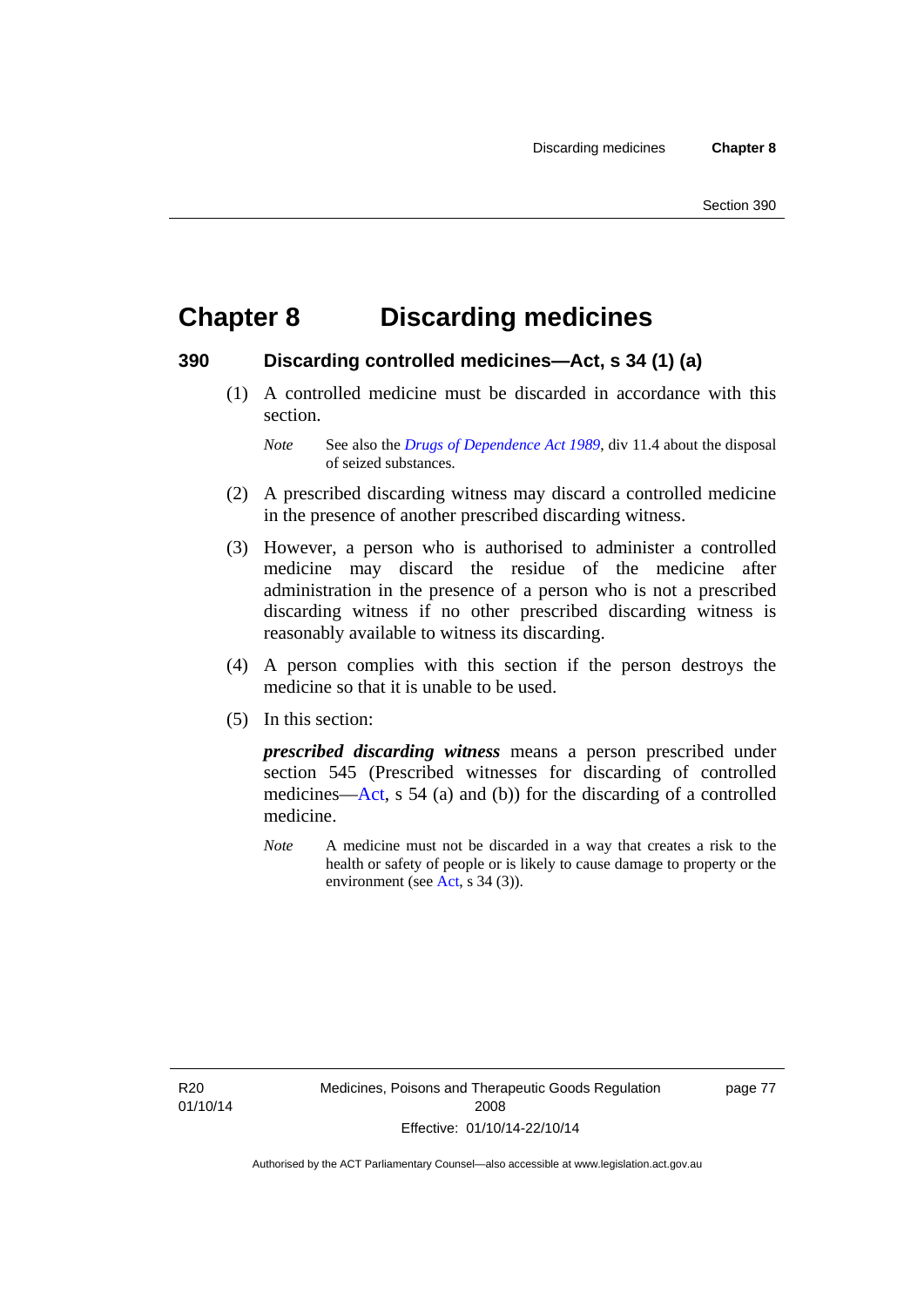# **Chapter 9 Other medicines authorisations**

# **Part 9.1 Authorisations for delivery people and commercial disposal operators**

### **400 Authorisations to deliver medicines under supply authorities—Act, s 26 (1) (b), (2) (b), s 35 (1) (b), (2) (b) and s 36 (b)**

- (1) This section applies to an adult (the *delivery person*), other than a health practitioner, or health professional, at an institution, who is—
	- (a) engaged to transport and deliver a medicine supplied on a supply authority; or
	- (b) acting for a person mentioned in paragraph (a).
	- *Note* For health practitioners and health professionals at institutions, see sch 1, pt 1.4.
- (2) The delivery person is authorised to—
	- (a) obtain and possess the medicine for the purposes of transporting and delivering the medicine as engaged; and
	- (b) supply the medicine to the entity named as the recipient in the supply authority or the entity's agent.

### **Examples—delivery person**

1 a hospital employee who is not a health practitioner or health professional

R20 01/10/14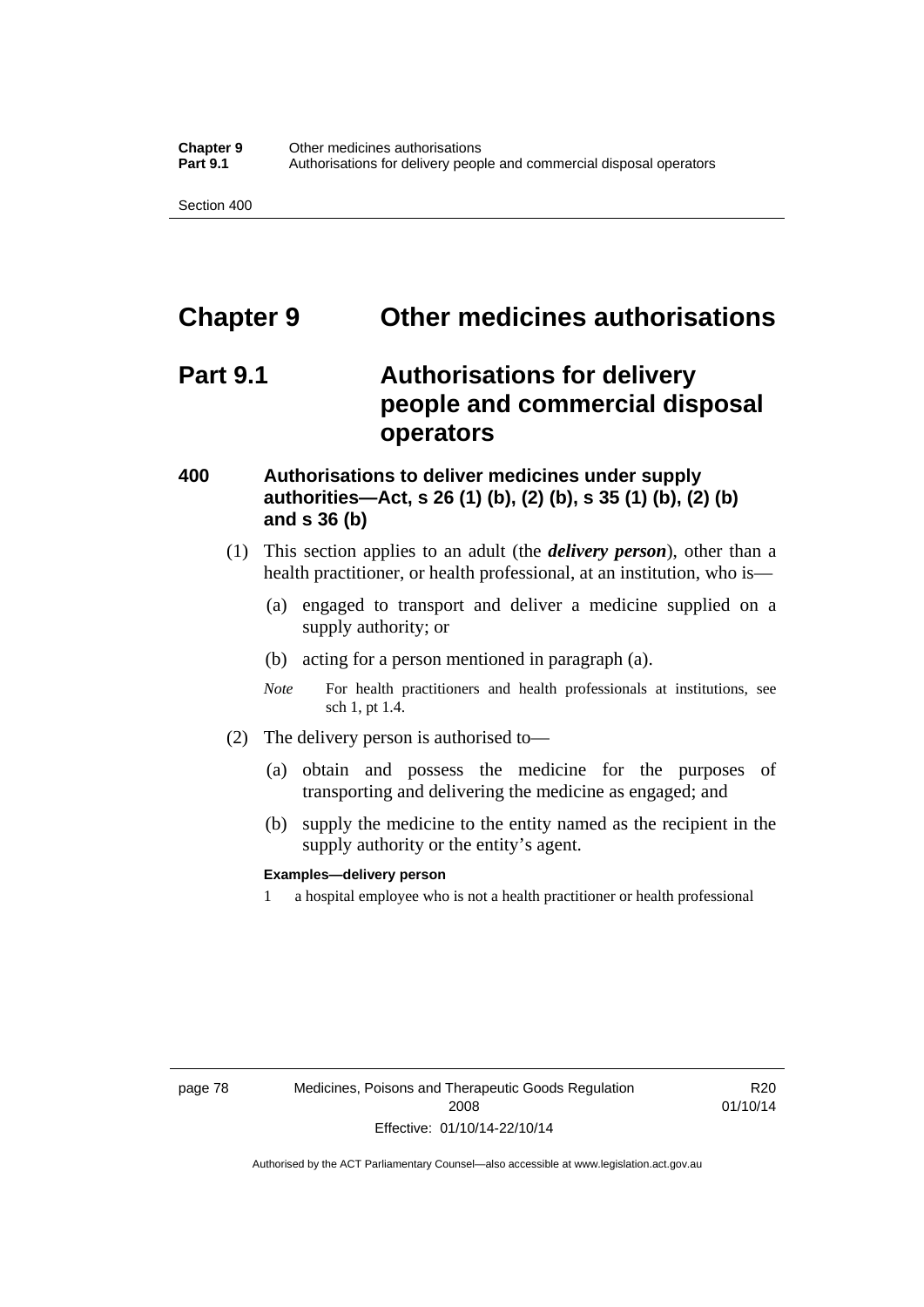2 an employee of a courier service

### **Example—agent**

the guardian of a child for a prescription dispensed for the child

- *Note 1 Entity* includes a person (see [Legislation Act,](http://www.legislation.act.gov.au/a/2001-14) dict, pt 1).
- *Note 2* An example is part of the regulation, is not exhaustive and may extend, but does not limit, the meaning of the provision in which it appears (see [Legislation Act,](http://www.legislation.act.gov.au/a/2001-14) s 126 and s 132).

### **401 Authorisations for commercial disposal operators—Act, s 26 (1) (b) and (2) (b), s 35 (1) (b) and (2) (b) and s 36 (b)**

- (1) This section applies to a person who—
	- (a) holds an environmental authorisation for the disposal of a medicine; or
	- (b) is an adult acting for a person mentioned in paragraph (a).
- (2) The person is authorised to obtain and possess the medicine for the purposes of disposing of the medicine as engaged.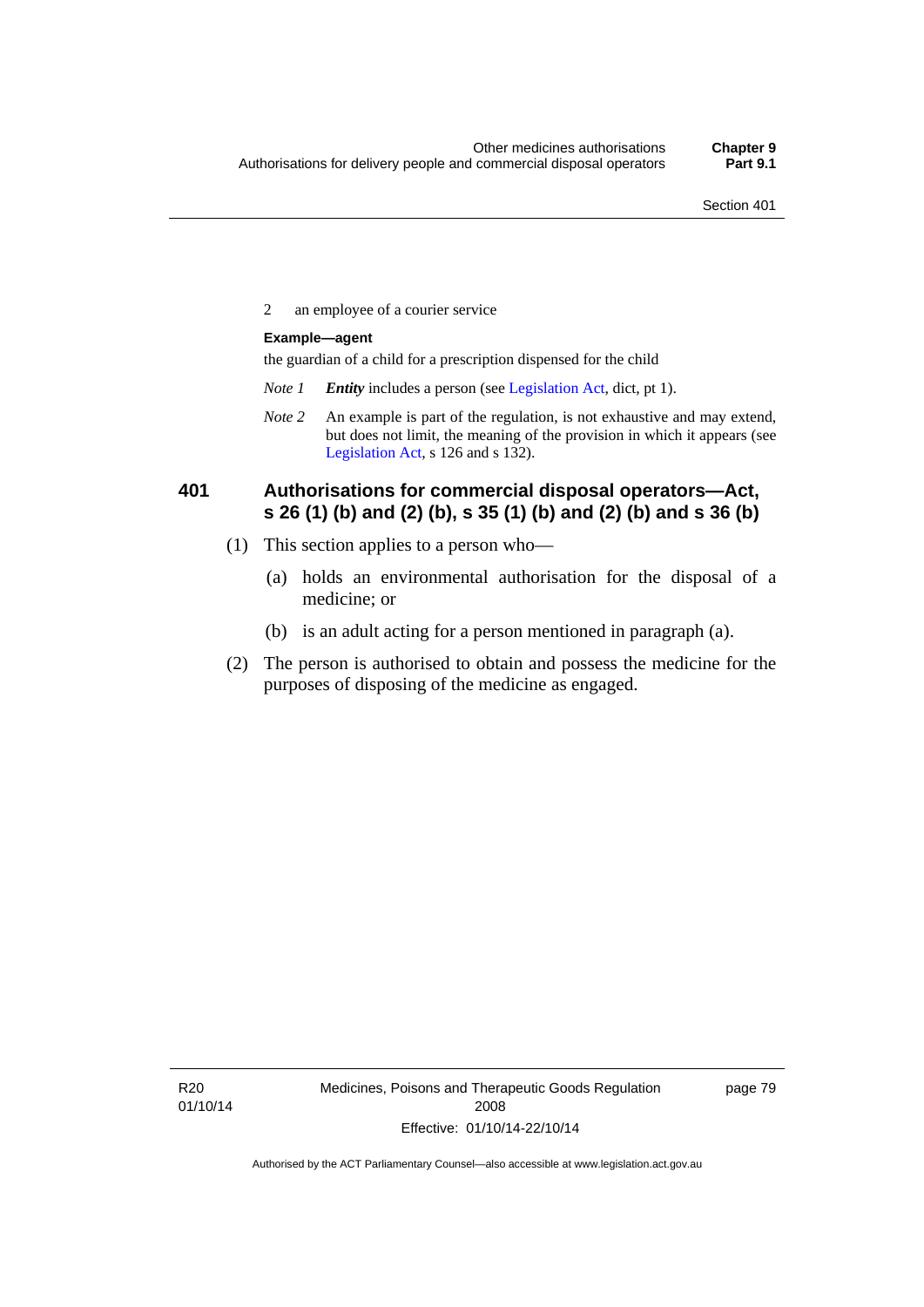# **Part 9.2 Emergency supply and administration of adrenaline and salbutamol**

## **410 Authorisations to supply and administer adrenaline and salbutamol—Act, s 26 (1) (b) and s 37 (1) (b)**

- (1) A person is authorised to do 1 or more of the following for someone else (the *assisted person*) who is in immediate need of adrenaline or salbutamol:
	- (a) supply authorised adrenaline or authorised salbutamol to the assisted person;
	- (b) supply authorised adrenaline or authorised salbutamol to someone else for immediate administration to the assisted person;
	- (c) administer authorised adrenaline or authorised salbutamol to the assisted person.
- (2) In this section:

*authorised adrenaline* means adrenaline in a single use automatic injector delivering not more than 0.3mg adrenaline.

*authorised salbutamol* means salbutamol in, or for, a metered inhaler.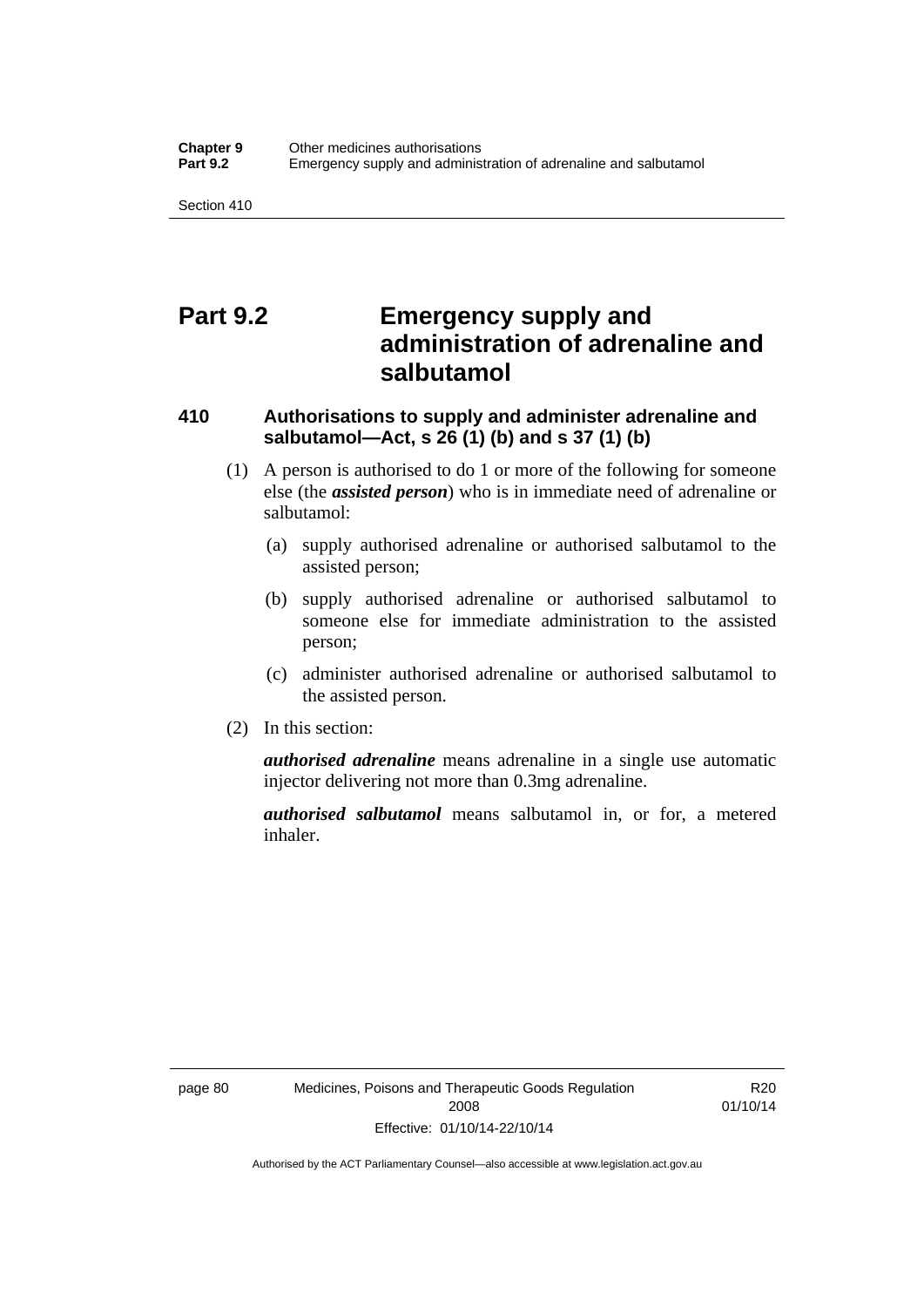# **Part 9.3 Medicines authorisations for corrections functions**

### **420 Authorisations for CYP authorised people—Act, s 26 (1) (b), s 35 (1) (b), (2) (b), s 36 (b) and s 37 (1) (b)**

A CYP authorised person is authorised, within the scope of the person's employment, to do any of the following in relation to a medicine supplied for a young detainee by a person who is authorised to supply the medicine:

- (a) obtain the medicine;
- (b) possess the medicine (including possess the medicine outside a CYP detention place for the purpose of administering the medicine to a young detainee while the young detainee is lawfully outside the place);
- (c) administer the medicine to the young detainee;
- (d) supply the medicine to a person who is authorised to obtain the medicine for the young detainee.

### **Example—young detainee lawfully outside CYP detention place**

the detainee is on local leave escorted by a CYP authorised person

- *Note 1 CYP authorised person* and *CYP detention place*—see the dictionary.
- *Note 2 Young detainee*—see the *[Children and Young People Act 2008](http://www.legislation.act.gov.au/a/2008-19)*, s 95.
- *Note 3* An example is part of the regulation, is not exhaustive and may extend, but does not limit, the meaning of the provision in which it appears (see [Legislation Act,](http://www.legislation.act.gov.au/a/2001-14) s 126 and s 132).

R20 01/10/14 page 81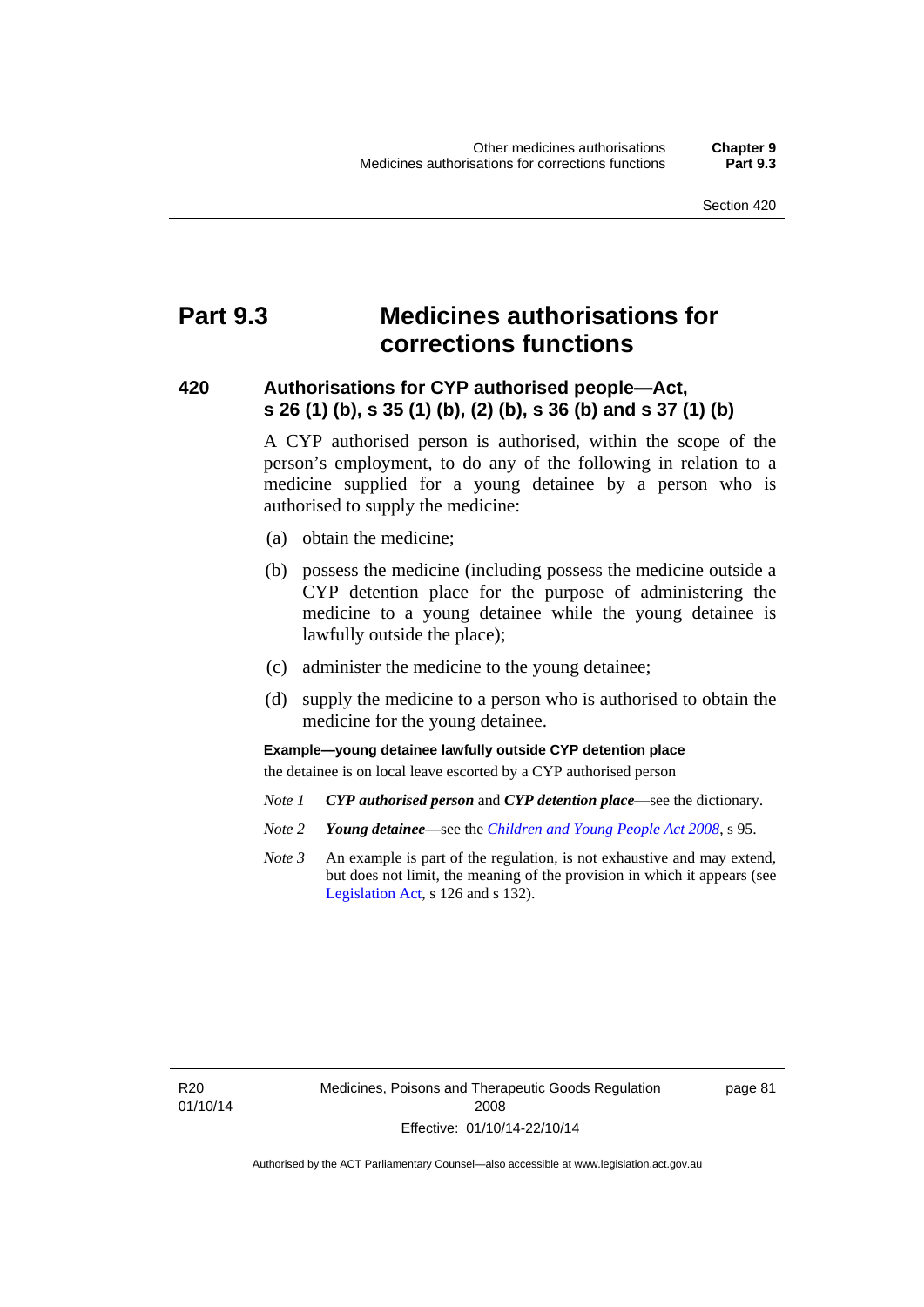## **421 Authorisations for corrections officers—Act, s 26 (1) (b), s 35 (1) (b), (2) (b), s 36 (b) and s 37 (1) (b)**

A corrections officer is authorised, within the scope of the officer's employment, to do any of the following in relation to a medicine supplied for a detainee by a person who is authorised to supply the medicine:

- (a) obtain the medicine;
- (b) possess the medicine (including possess the medicine outside a correctional centre for the purpose of administering the medicine to a detainee while the detainee is lawfully outside the centre);
- (c) administer the medicine to the detainee;
- (d) supply the medicine to a person who is authorised to obtain the medicine for the detainee.
- *Note 1* See the example and notes to s 420.
- *Note 2 Detainee*—see the *[Corrections Management Act 2007](http://www.legislation.act.gov.au/a/2007-15)*, s 6.

### **422 Authorisations for court and police cell custodians—Act, s 26 (1) (b), s 35 (1) (b), (2) (b), s 36 (b) and s 37 (1) (b)**

- (1) A custodian is authorised, within the scope of the custodian's employment, to do any of the following in relation to a medicine supplied for a person in custody at court cells or police cells by someone who is authorised to supply the medicine:
	- (a) obtain the medicine at the cells;
	- (b) possess the medicine at the cells;
	- (c) administer the medicine to the person in custody at the cells;
	- (d) supply the medicine to someone who is authorised to obtain the medicine for the person in custody.

R20 01/10/14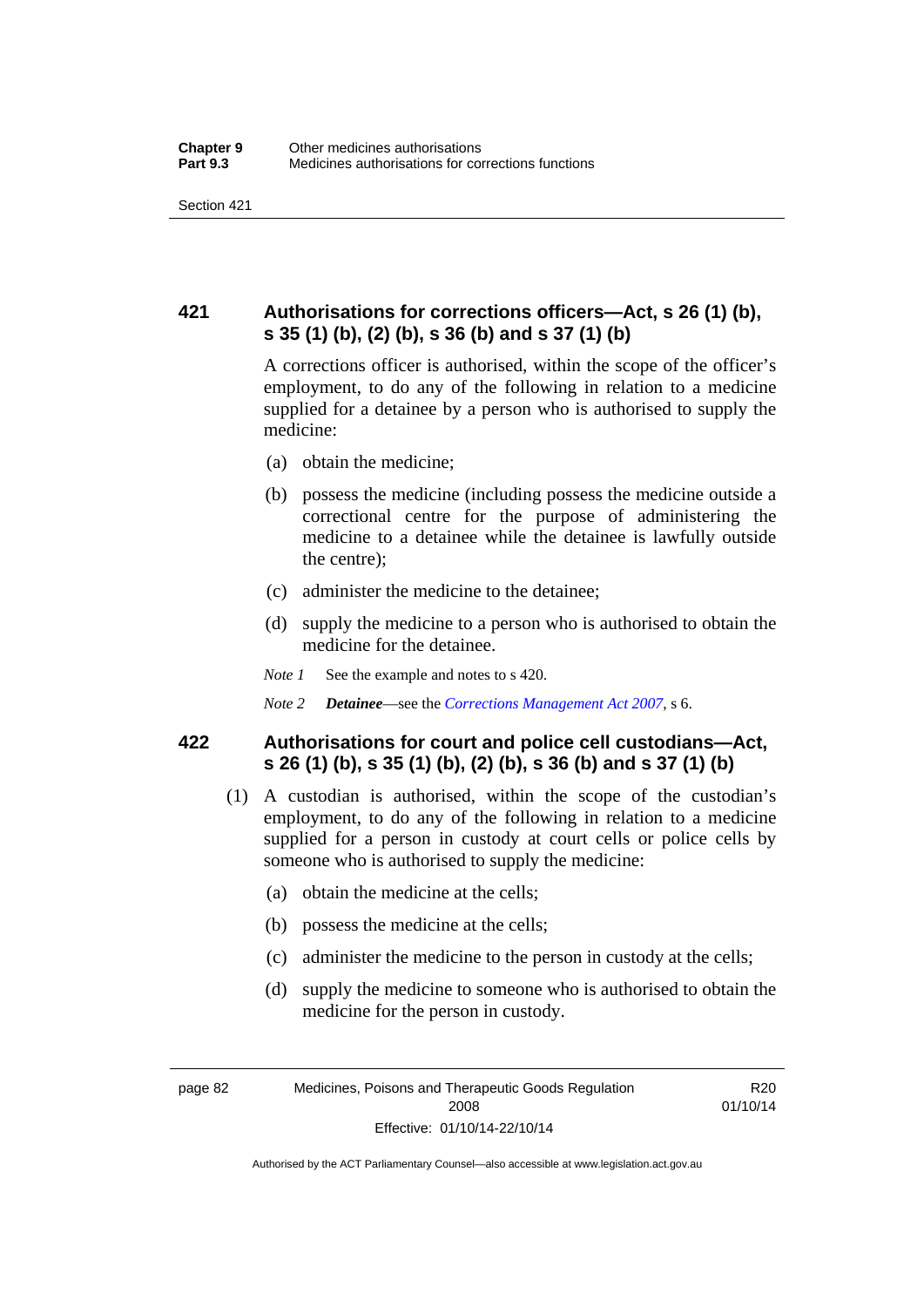(2) In this section:

*court cell*—see the *[Corrections Management Act 2007](http://www.legislation.act.gov.au/a/2007-15)*, section 29.

### *custodian* means—

- (a) a person in charge of a court cell or police cell; or
- (b) a person acting under the direct supervision of the person in charge.

### *person in custody* means—

- (a) a detainee; or
- (b) a young detainee; or
- (c) a person detained at a police cell under the *[Corrections](http://www.legislation.act.gov.au/a/2007-15)  [Management Act 2007](http://www.legislation.act.gov.au/a/2007-15)*, section 30; or
- (d) a person detained at a court cell under the *[Corrections](http://www.legislation.act.gov.au/a/2007-15)  [Management Act 2007](http://www.legislation.act.gov.au/a/2007-15)*, section 33.

*police cell*—see the *[Corrections Management Act 2007](http://www.legislation.act.gov.au/a/2007-15)*, section 29.

page 83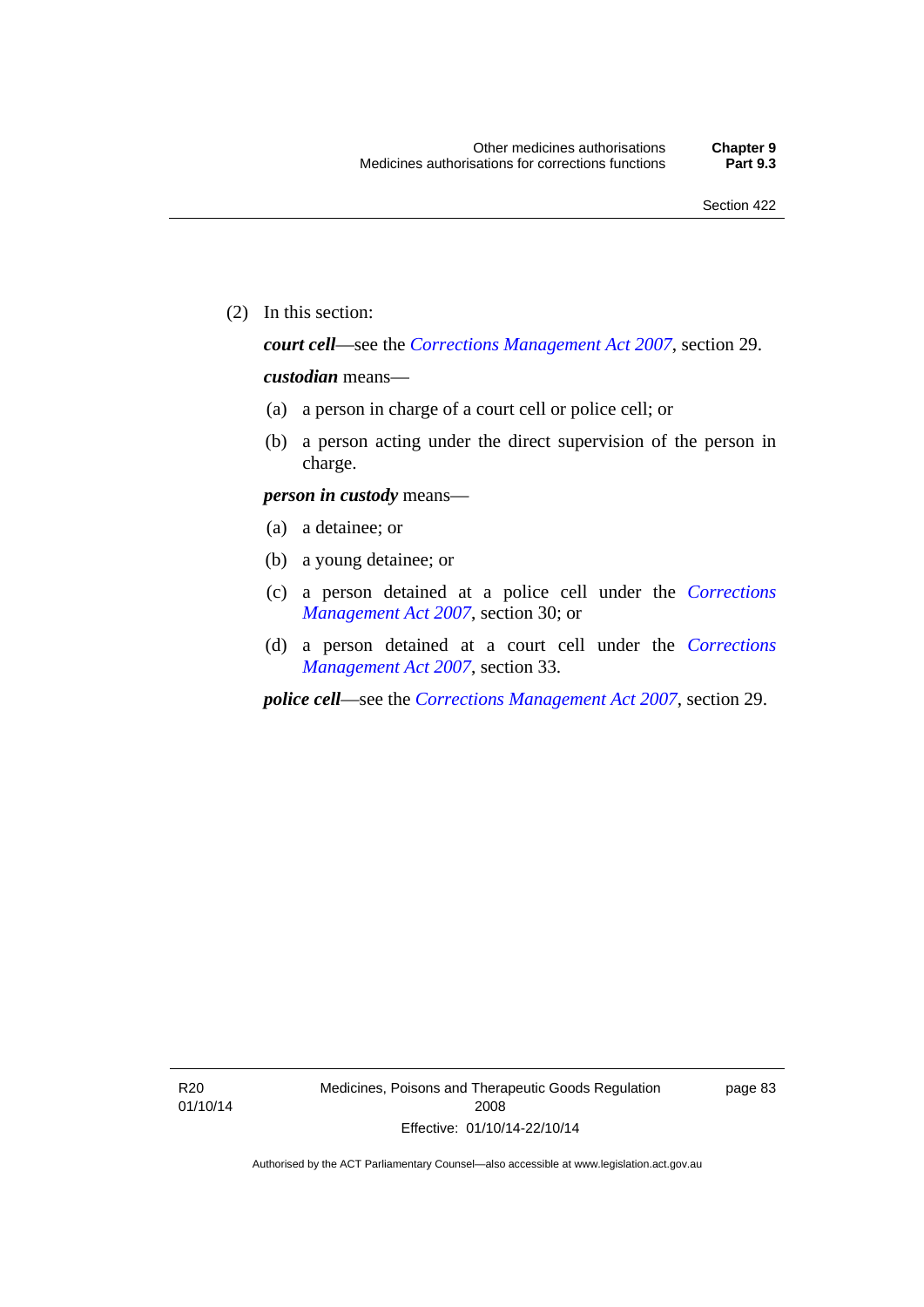**Chapter 9** Other medicines authorisations **Part 9.4** • **Authorisations for medicines research and education program purposes other** than controlled medicines

Section 430

# **Part 9.4 Authorisations for medicines research and education program purposes other than controlled medicines**

*Note* A licence is required for research and education programs in relation to controlled medicines (see pt 14.2).

### **430 Authorisations for non-controlled medicines research and education—Act, s 26 (1) and (2) (b)**

- (1) A scientifically qualified person employed at a recognised research institution (other than the Canberra Hospital) is authorised to do the following for the purposes of an authorised activity at the institution:
	- (a) issue a purchase order for a relevant medicine;
	- (b) obtain on a purchase order a relevant medicine;
	- (c) possess a relevant medicine;
	- (d) supply a relevant medicine to a person (a *relevant person*) who is taking part in the authorised activity at the institution.
	- *Note 1 Scientifically qualified person*—see the dictionary.

*Note 2 Recognised research institution*—see the [Act](http://www.legislation.act.gov.au/a/2008-26/default.asp), s 20 (5).

- (2) A scientifically qualified person employed at the Canberra Hospital is authorised to do the following for the purposes of an authorised activity at the hospital:
	- (a) issue a written requisition for a relevant medicine;
	- (b) obtain on a written requisition a relevant medicine;
	- (c) possess a relevant medicine;

page 84 Medicines, Poisons and Therapeutic Goods Regulation 2008 Effective: 01/10/14-22/10/14

R20 01/10/14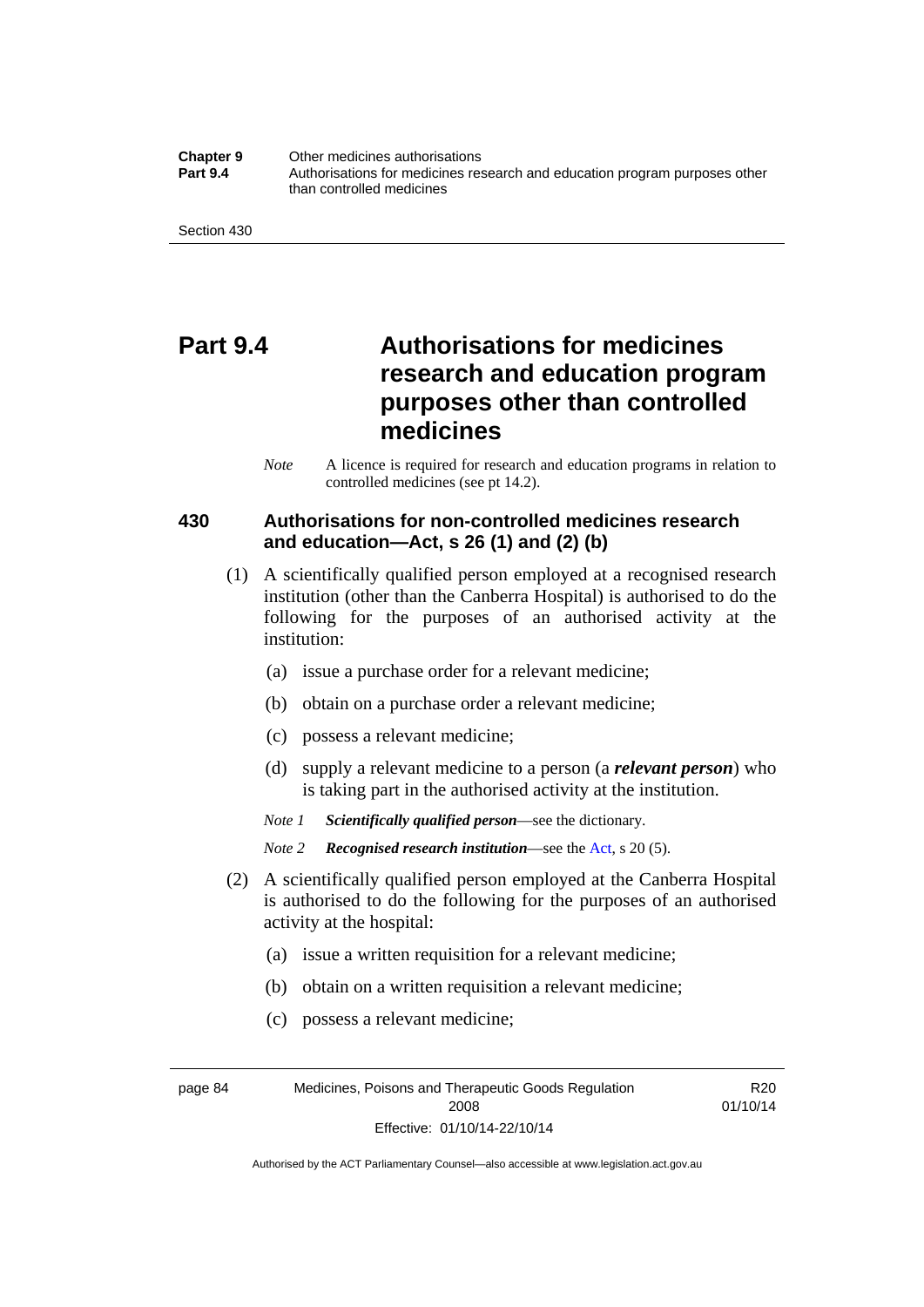- (d) supply a relevant medicine to a person (also a *relevant person*) who is taking part in the authorised activity at the hospital.
- (3) A relevant person is authorised to do the following in relation to a relevant medicine for the purposes of an authorised activity:
	- (a) obtain the medicine from the scientifically qualified person for the activity;
	- (b) possess the medicine for the purposes of the activity;
	- (c) supply the medicine to the scientifically qualified person for the activity.
- (4) In this section:

*authorised activity*, in relation to a relevant medicine at a recognised research institution, means the conduct of any of the following if it does not involve the administration of the medicine to a person:

- (a) medical or scientific research in relation to the medicine at the institution;
- (b) instruction involving the medicine at the institution;
- (c) quality control or analysis of the medicine at the institution.

*relevant medicine* means a medicine other than a controlled medicine.

#### **431 Authorisation conditions for non-controlled medicines research and education—Act, s 44 (1) (b) and (2) (b)**

A scientifically qualified person's authorisation under section 430 is subject to the following conditions:

- (a) the person has written approval for the conduct of the authorised activity from the person in charge of—
	- (i) the recognised research institution; or
	- (ii) a faculty or division of the institution;

R20 01/10/14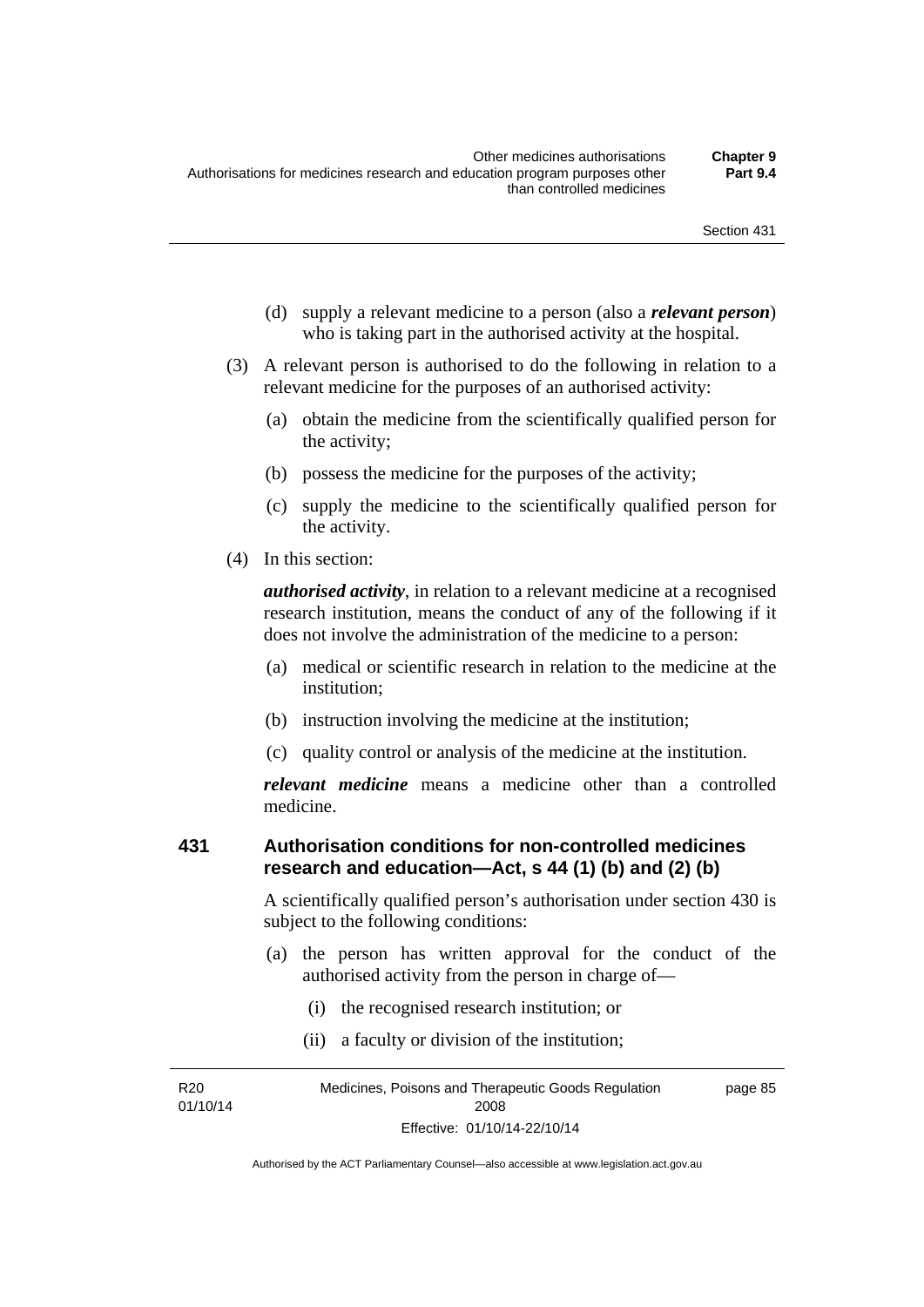| <b>Chapter 9</b> | Other medicines authorisations                                             |
|------------------|----------------------------------------------------------------------------|
| <b>Part 9.4</b>  | Authorisations for medicines research and education program purposes other |
|                  | than controlled medicines                                                  |

Section 431

- (b) if the recognised research institution employing the person is the Canberra Hospital—
	- (i) a requisition for the relevant medicine issued by the person complies with section 55 (General requirements for written requisitions) and section 56 (Particulars for requisitions); and
	- (ii) the requisition is for an amount of the medicine approved in writing by the person in charge; and
	- (iii) the requisition is for an amount of the medicine used solely for the purpose approved in writing by the person in charge;
- (c) if the person is employed at a recognised research institution other than the Canberra Hospital—
	- (i) a purchase order for the relevant medicine complies with section 62; and
	- (ii) the purchase order is for an amount of the medicine approved in writing by the person in charge;
- (d) the medicine is obtained from someone who is authorised to supply the medicine to the person.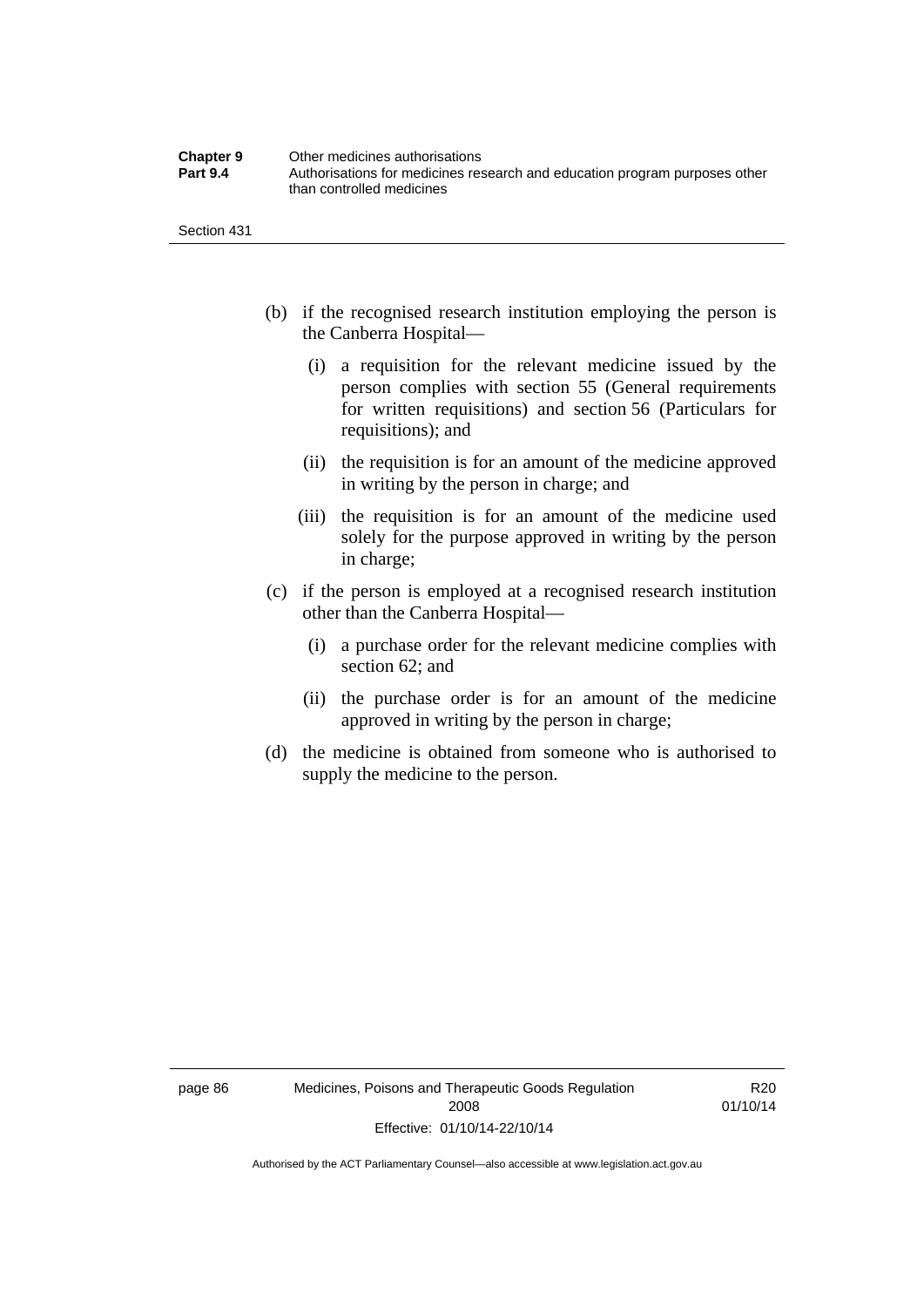# **Part 9.5 Authorisations under medicines licences**

## **Division 9.5.1 Controlled medicines research and education program licence authorisations**

- *Note 1* For authorisation for research and education for other medicines, see pt 9.4.
- *Note 2* For other provisions about controlled medicines research and education program licences, see pt 14.2.

### **440 Authorisations under controlled medicines research and education program licences—Act, s 20 (1) (a)**

- (1) A controlled medicines research and education program licence (other than for a program conducted at the Canberra Hospital) authorises—
	- (a) the licence-holder to—
		- (i) issue a purchase order for a controlled medicine (the *licensed controlled medicine*) stated in the licence for the program stated in the licence; and
		- (ii) obtain a licensed controlled medicine on a purchase order for the program; and
		- (iii) possess a licensed controlled medicine for the program at the premises to which the licence relates; and
		- (iv) supply a licensed controlled medicine to anyone taking part in the program for the program; and

R20 01/10/14 page 87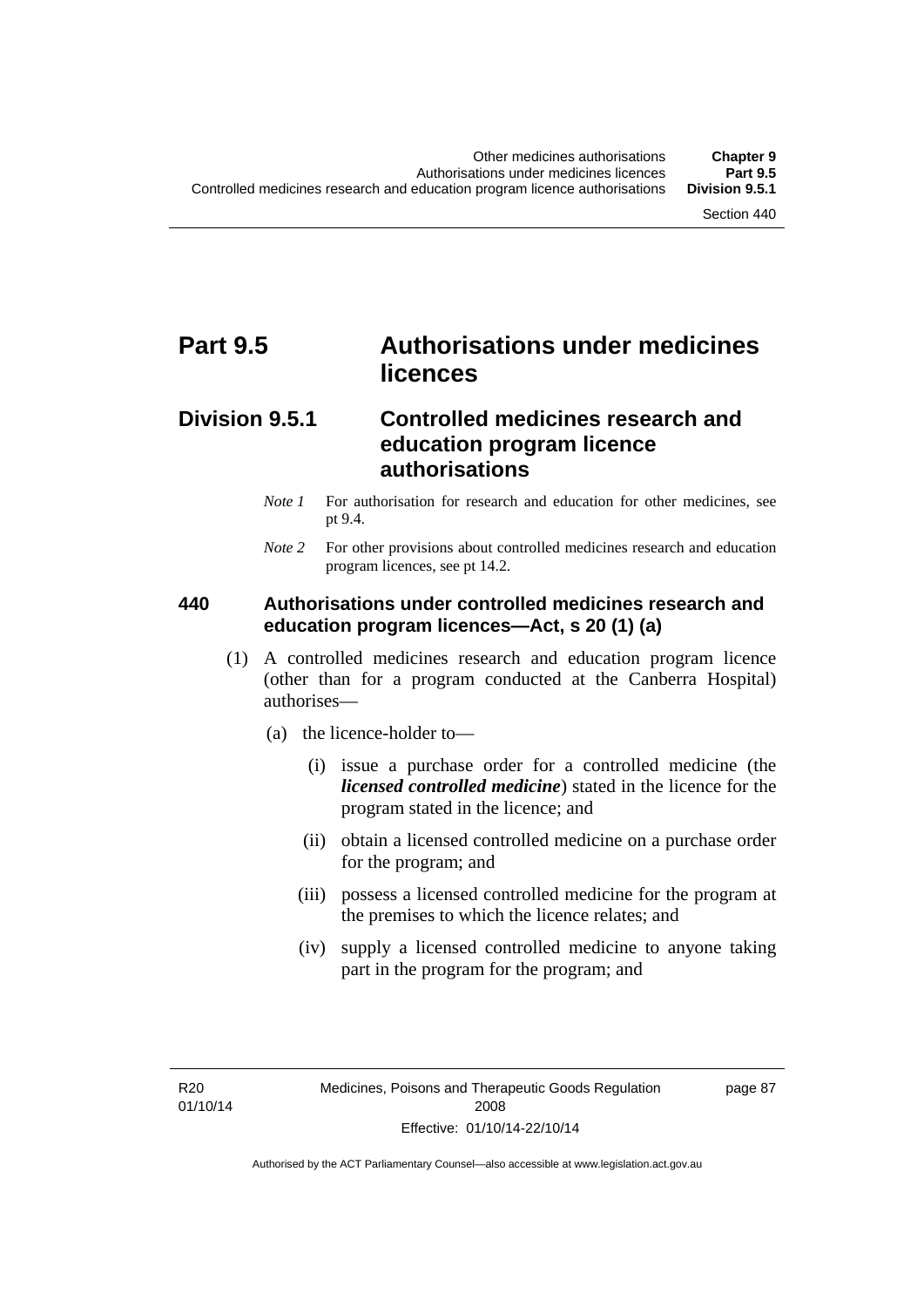| <b>Chapter 9</b> | Other medicines authorisations                                             |
|------------------|----------------------------------------------------------------------------|
| <b>Part 9.5</b>  | Authorisations under medicines licences                                    |
| Division 9.5.1   | Controlled medicines research and education program licence authorisations |
| Section 441      |                                                                            |

- (b) the program supervisor, and anyone taking part in the program, to deal with the licensed controlled medicine as authorised by the licence at the premises stated in the licence.
- (2) A controlled medicines research and education program licence for a program conducted at the Canberra Hospital authorises—
	- (a) the licence-holder to—
		- (i) issue a written requisition for a controlled medicine (the *licensed controlled medicine*) stated in the licence for the program stated in the licence; and
		- (ii) obtain a licensed controlled medicine on a written requisition for the program; and
		- (iii) possess a licensed controlled medicine for the program at the premises to which the licence relates; and
		- (iv) supply a licensed controlled medicine to anyone taking part in the program for the program; and
	- (b) the program supervisor, and anyone taking part in the program, to deal with the licensed controlled medicine as authorised by the licence at the hospital.

### **441 Authorisation condition for controlled medicines research and education program licences—Act, s 44 (1) (b) and (2) (b)**

A licence-holder's authorisation to obtain a controlled medicine under a controlled medicines research and education program licence is subject to the condition that the medicine is—

 (a) if the licence is for a program conducted at the Canberra Hospital—obtained on a requisition that complies with section 55 (General requirements for written requisitions) and section 56 (Particulars for requisitions); or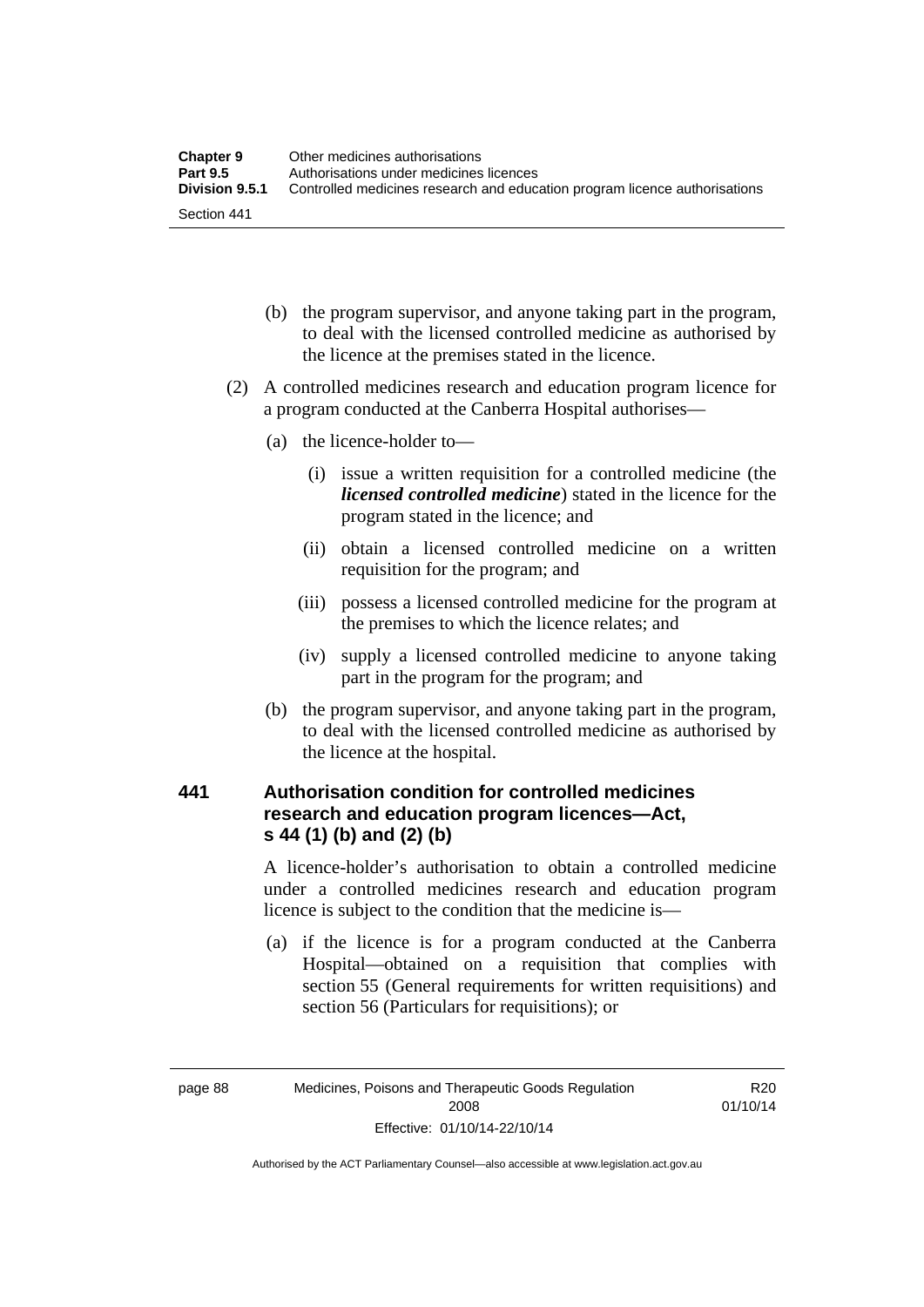- (b) in any other case—purchased on a complying purchase order.
- *Note* For licence conditions, see the [Act](http://www.legislation.act.gov.au/a/2008-26/default.asp), s 89.

### **Division 9.5.2 First-aid kit licence authorisations**

*Note* For other provisions about first-aid kit licences, see pt 14.3.

#### **450 Authorisations under first-aid kit licences— Act, s 20 (1) (a)**

(1) In this section:

*authorised medicine*, for a first-aid kit, means—

- (a) a medicine stated in the first-aid kit licence for the kit; and
- (b) a pharmacy medicine or pharmacist only medicine for the kit.
- (2) A first-aid kit licence authorises—
	- (a) the licence-holder to—
		- (i) issue a purchase order for an authorised medicine for the first-aid kit; and
		- (ii) obtain on a purchase order an authorised medicine for the first-aid kit; and
	- (b) the licence-holder, and anyone else authorised to deal with a medicine by the licence, to—
		- (i) possess an authorised medicine as part of the first-aid kit for the emergency treatment of a person's medical condition; and
		- (ii) supply an authorised medicine to someone else who is authorised under the licence to administer the medicine; and
		- (iii) administer an authorised medicine in the first-aid kit if the person believes on reasonable grounds that the

R20 01/10/14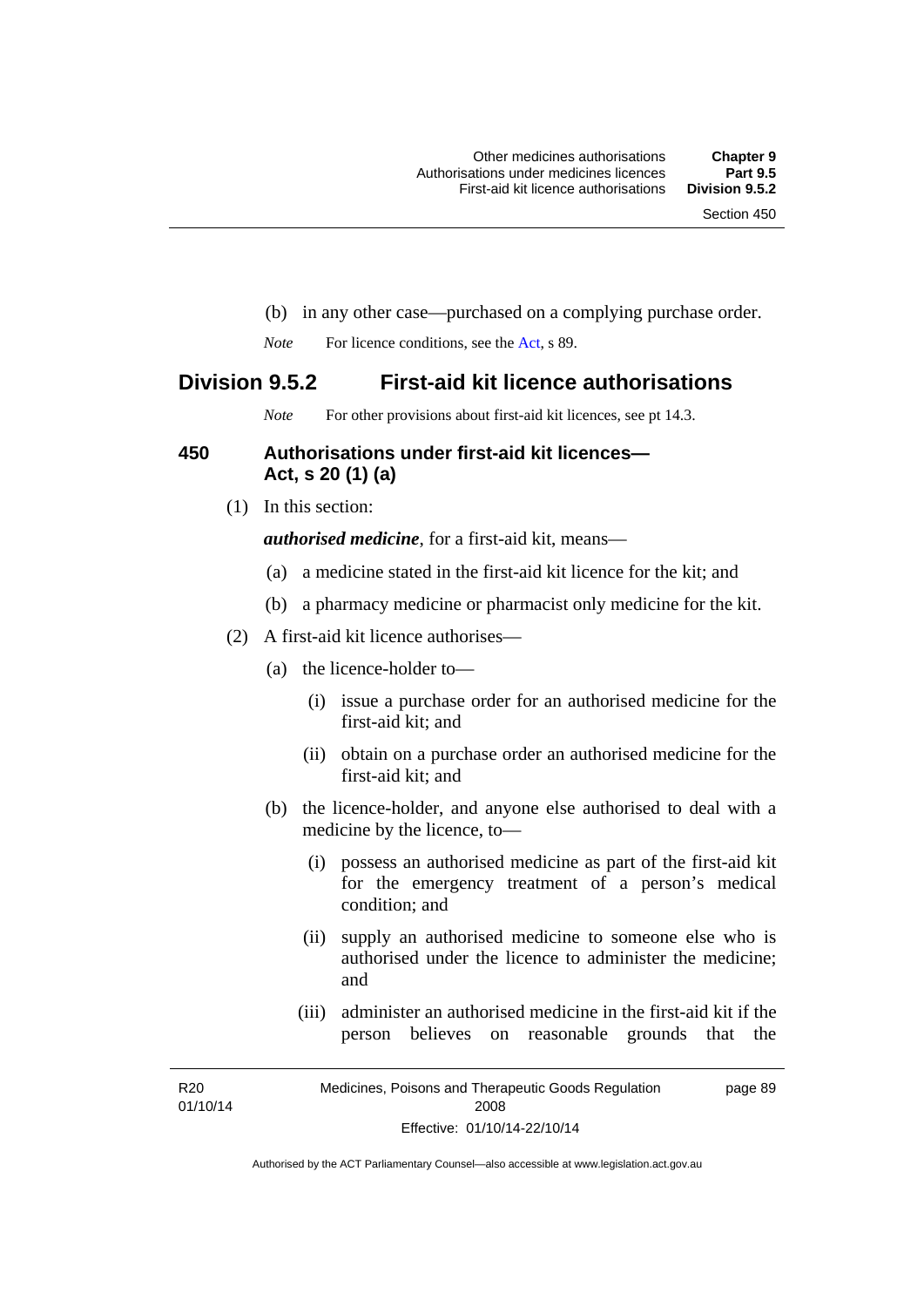administration of the medicine is necessary for the emergency treatment of a person's medical condition.

### **451 Authorisation condition for first-aid kit licences— Act, s 44 (1) (b) and (2) (b)**

A licence-holder's authorisation to obtain a medicine under a first-aid kit licence is subject to the condition that the medicine is purchased on a complying purchase order.

*Note* For licence conditions, see the [Act](http://www.legislation.act.gov.au/a/2008-26/default.asp), s 89.

## **Division 9.5.3 Wholesalers licence authorisations**

*Note* For other provisions about wholesalers licences, see pt 14.4.

### **460 Authorisations under medicines wholesalers licences— Act, s 20 (1) (a)**

- (1) A medicines wholesalers licence authorises the licence-holder to do any of the following in relation to a medicine (the *licensed medicine*) stated in the licence at the premises (the *licensed premises*) stated in the licence:
	- (a) issue a purchase order for a licensed medicine;
	- (b) obtain a licensed medicine on a purchase order for sale by wholesale from the licensed premises;
	- (c) possess a licensed medicine for sale by wholesale from the licensed premises;
	- (d) sell a licensed medicine by wholesale (whether or not for resale) from the licensed premises to—
		- (i) a person authorised to issue a purchase order for the medicine; or
		- (ii) someone in another State who may obtain the medicine by wholesale under the law of the other State; or

R20 01/10/14

page 90 Medicines, Poisons and Therapeutic Goods Regulation 2008 Effective: 01/10/14-22/10/14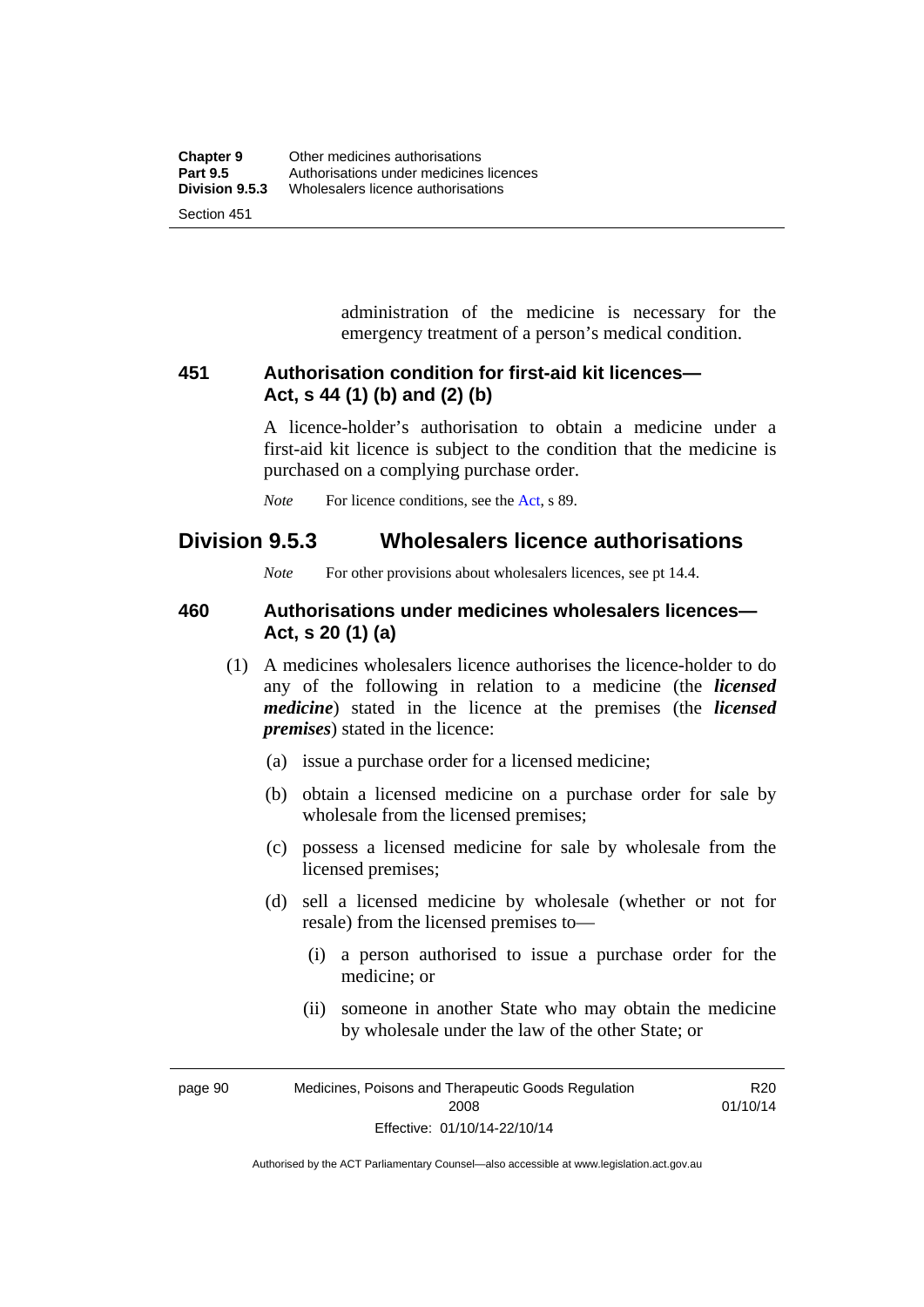- (iii) someone in another country who may lawfully obtain the medicine by wholesale in the other country;
- *Note* The medicines must be sold on a purchase order in accordance with s 140 (see s 461).
- (e) unless the licensed medicine is a controlled medicine—supply the medicine in accordance with the medicines Australia code of conduct provisions for product starter packs.
	- *Note Medicines Australia code of conduct*—see the dictionary.
- (2) However, an authorisation under subsection (1) does not apply if the licence states that it does not apply.
- (3) Also, subsection (1) (d) (iii) does not apply in relation to a licensed medicine that is a prohibited export under the *[Customs Act 1901](http://www.comlaw.gov.au/Series/C1901A00006)* (Cwlth).

#### **461 Authorisation conditions for medicines wholesalers licences—Act, s 44 (1) (b) and (2) (b)**

A licence-holder's authorisation under a medicines wholesalers licence is subject to the following conditions:

- (a) the dealings with a medicine authorised by the licence will be carried out under the supervision of an individual approved under section 616 (1) (Restrictions on issuing of medicines wholesalers licences[—Act,](http://www.legislation.act.gov.au/a/2008-26/default.asp) s 85 (1) (a));
- (b) the licence-holder must comply with, and the licence-holder must ensure that the licence-holder's agents and employees comply with—
	- (i) the Australian code of good wholesaling practice for medicines in schedules 2, 3, 4 and 8; and

page 91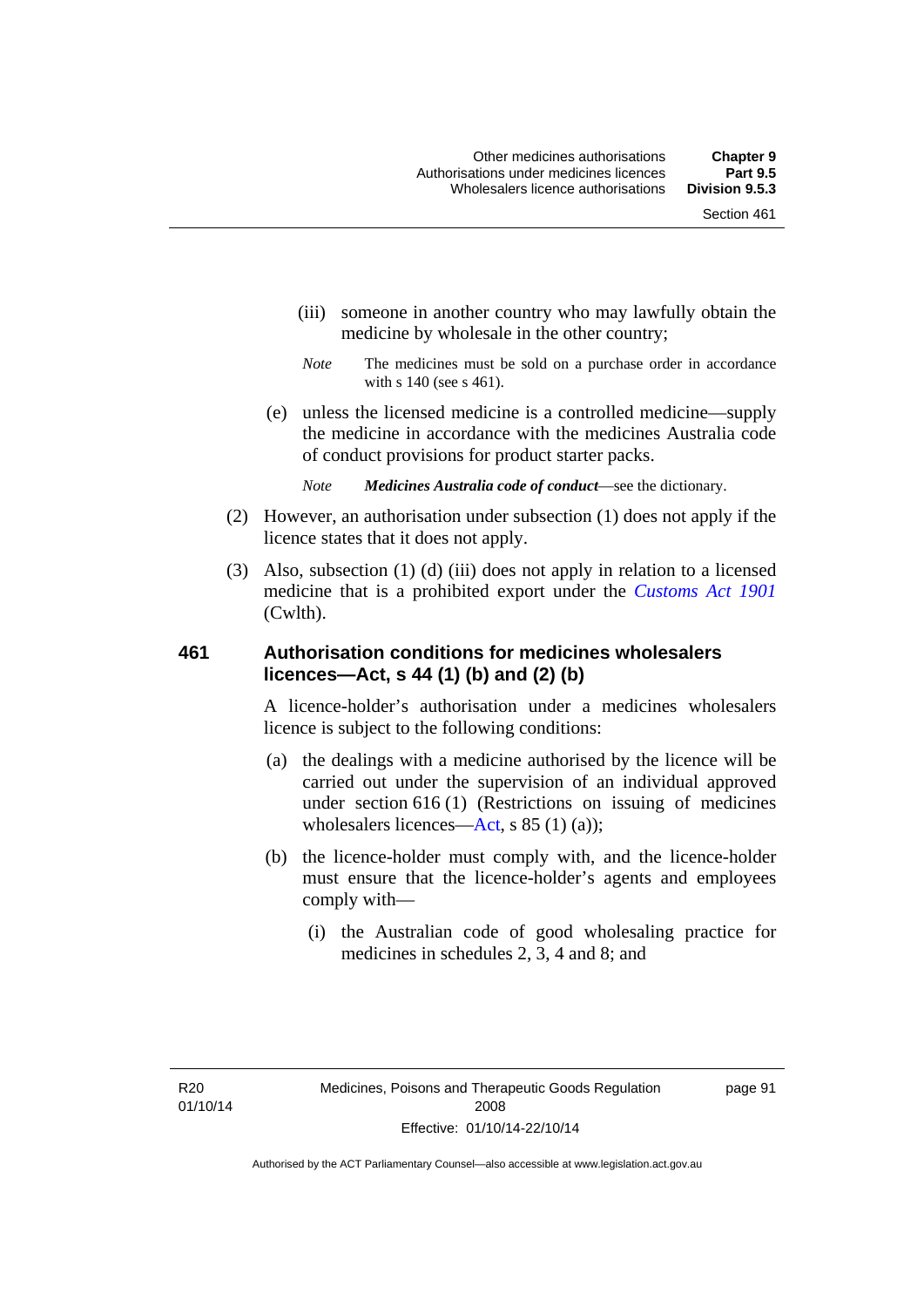- (ii) the medicines Australia code of conduct;
- *Note Australian code of good wholesaling practice for medicines in schedules 2, 3, 4 and 8* and *medicines Australia code of conduct*—see the dictionary.
- (c) a medicine obtained under the licence is purchased on a complying purchase order;
- (d) a medicine sold under the licence is sold on a complying purchase order in accordance with section 141 (Supplying medicines on purchase orders).
- *Note* For licence conditions, see the [Act](http://www.legislation.act.gov.au/a/2008-26/default.asp), s 89.

## **Division 9.5.4 Opioid dependency treatment licence authorisations**

*Note* For other provisions about opioid dependency treatment licences, see pt 14.5.

#### **470 Authorisations under opioid dependency treatment licences—Act, s 20 (1) (a)**

- (1) An opioid dependency treatment licence issued to a pharmacist authorises the licence-holder, and any other pharmacist at the community pharmacy (the *licensed pharmacy*) to which the licence relates, to do any of the following for the purpose of treating a person's drug-dependency:
	- (a) issue a purchase order for buprenorphine or methadone;
	- (b) obtain buprenorphine or methadone on a purchase order for administration at the licensed pharmacy;
	- (c) possess buprenorphine and methadone;
	- (d) dispense buprenorphine and methadone in accordance with a prescription;

R20 01/10/14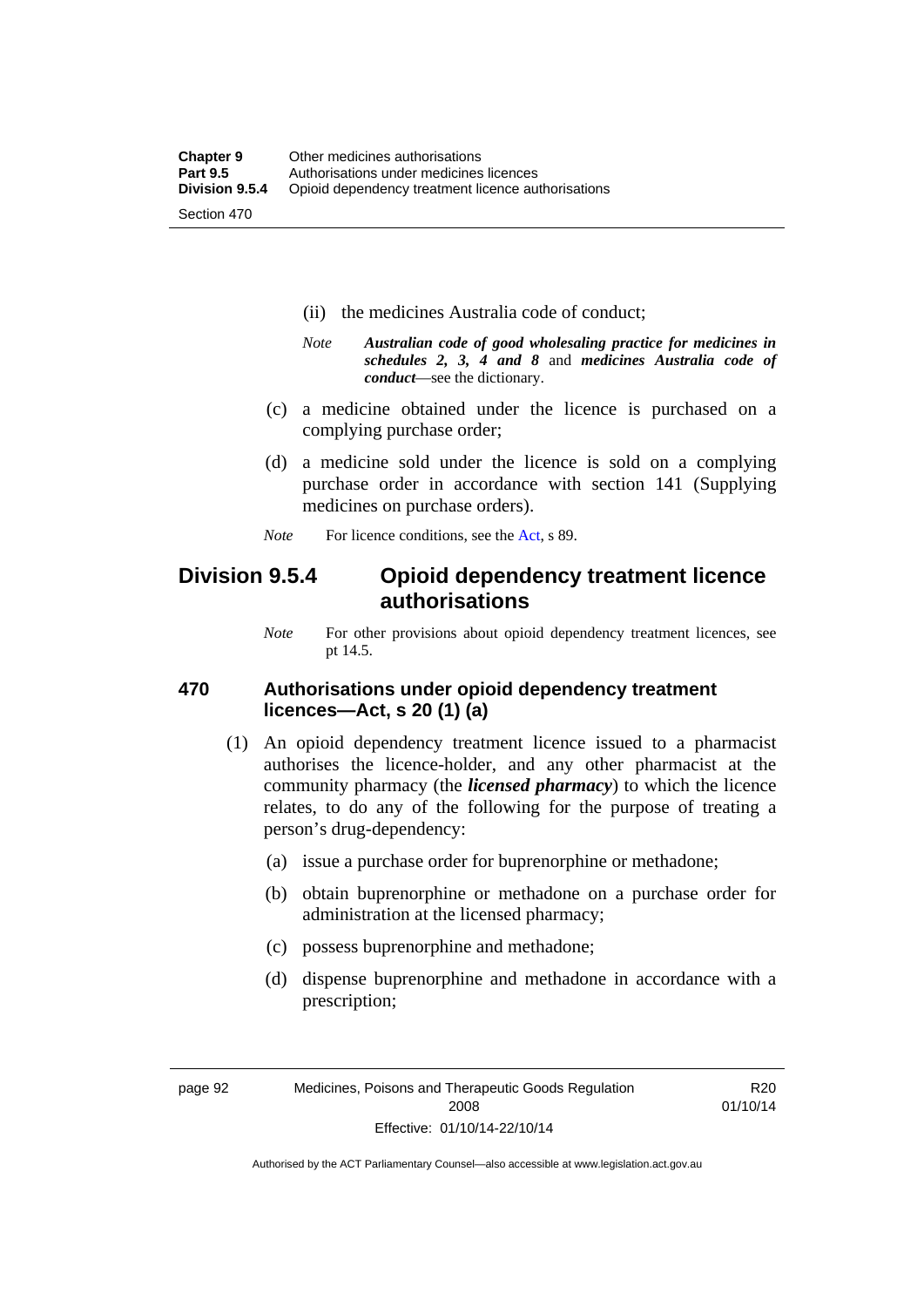- (e) supply buprenorphine and methadone to a nurse at the licensed pharmacy for administration at the pharmacy under the supervision of a pharmacist;
- (f) administer buprenorphine and methadone at the licensed pharmacy in accordance with a prescription (including the prescription as changed by a pharmacist at the oral direction of the prescriber).
- (2) An opioid dependency treatment licence issued to a pharmacist authorises a nurse to administer buprenorphine and methadone at the licensed pharmacy under the supervision of a pharmacist and in accordance with a prescription (including the prescription as changed by a pharmacist at the oral direction of the prescriber).
	- *Note 1 Nurse* does not include an enrolled nurse (see [Legislation Act,](http://www.legislation.act.gov.au/a/2001-14) dict, pt 1).
	- *Note 2 Pharmacist* does not include an intern pharmacist (see dict).
- (3) To remove any doubt, an authorisation under this section does not, by implication, limit a pharmacist's or nurse's authorisations under schedule 1 (Medicines—health-related occupations authorisations) in relation to other dealings with buprenorphine and methadone.

#### **471 Authorisation condition for opioid dependency treatment licences—Act, s 44 (1) (b) and (2) (b)**

- (1) A licence-holder's authorisation under an opioid dependency treatment licence is subject to the following conditions:
	- (a) the licence-holder must ensure that a person to whom buprenorphine or methadone is administered under the licence signs a written acknowledgement in accordance with subsection (2) that the medicine has been administered to the person;

page 93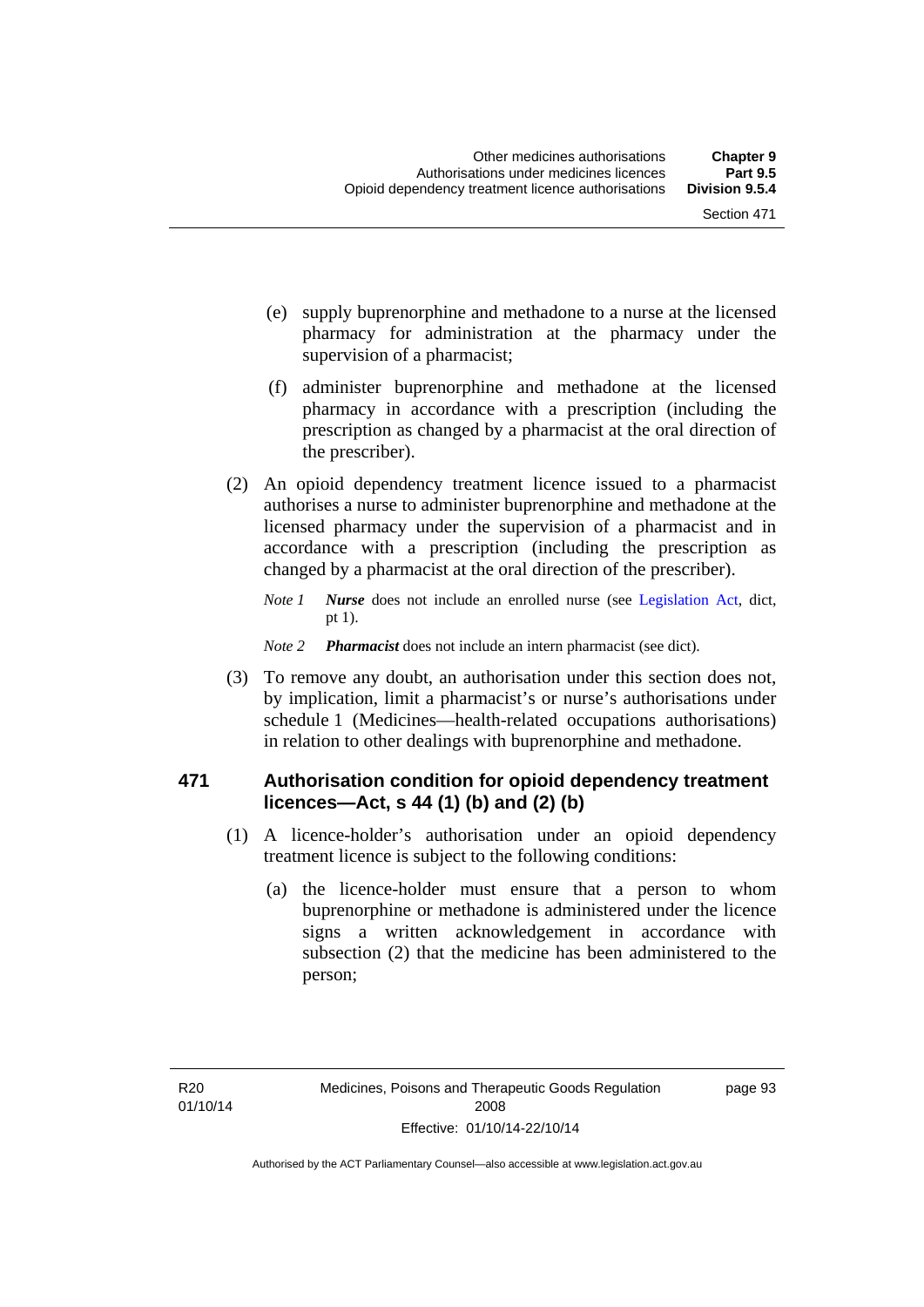(b) a purchase order issued by the licence-holder to obtain buprenorphine or methadone under the licence is a complying purchase order.

*Note 1 Written* includes in electronic form (see [Act,](http://www.legislation.act.gov.au/a/2008-26/default.asp) dict).

*Note* 2 For licence conditions, see the [Act](http://www.legislation.act.gov.au/a/2008-26/default.asp), s 89.

- (2) For subsection (1) (a), the acknowledgement must include the following:
	- (a) the approved name or brand name of the medicine administered;
	- (b) the form, strength and quantity of the medicine administered;
	- (c) the date the medicine is administered.

## **Division 9.5.5 Pharmacy medicines rural communities licences**

*Note* For other provisions about pharmacy medicines rural communities licences, see pt 14.6.

### **480 Authorisations under pharmacy medicines rural communities licences—Act, s 20 (1) (a)**

A pharmacy medicines rural communities licence authorises—

- (a) the licence-holder to—
	- (i) issue a purchase order for a pharmacy medicine (the *licensed medicine*) stated in the licence for retail sale from the premises (the *licensed premises*) stated in the licence; and
	- (ii) obtain the licensed medicine on a purchase order for retail sale from the licensed premises; and
	- (iii) possess the licensed medicine at the licensed premises for retail sale from the licensed premises; and

page 94 Medicines, Poisons and Therapeutic Goods Regulation 2008 Effective: 01/10/14-22/10/14

R20 01/10/14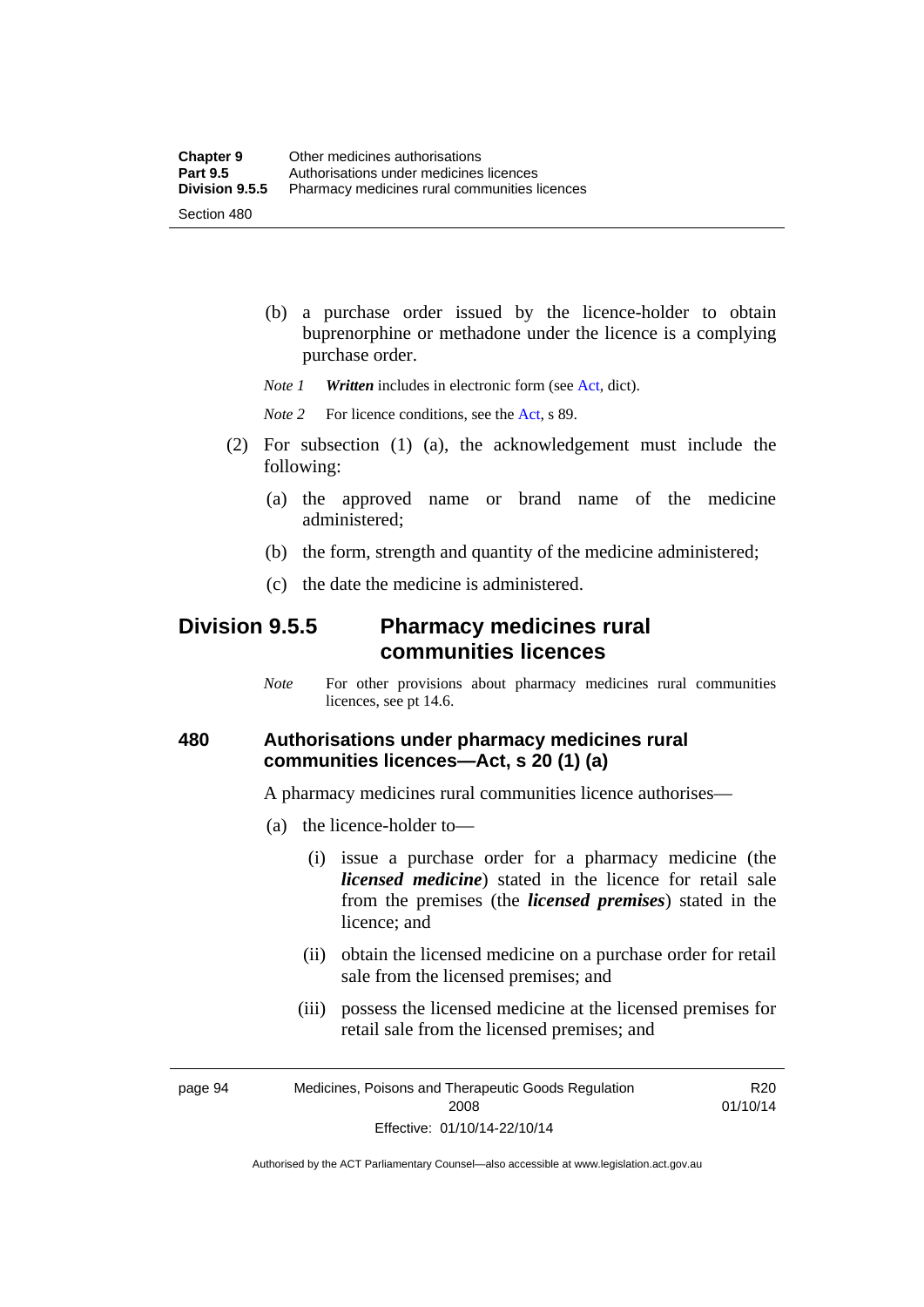- (iv) sell the licensed medicine by retail from the licensed premises to customers attending in person at the licensed premises; and
- (b) an employee of the licence-holder to—
	- (i) possess the medicine at the licensed premises for retail sale from the licensed premises; and
	- (ii) sell the medicine by retail from the licensed premises to customers attending in person at the licensed premises.

#### **Examples—sales to which par (a) (iv) and par (b) (ii) do not apply**

sales over the internet or by mail

- *Note 1* For other requirements in relation to medicines sold under rural communities licences—see s 500 (3), s 502 (4) and s 522.
- *Note 2* An example is part of the regulation, is not exhaustive and may extend, but does not limit, the meaning of the provision in which it appears (see [Legislation Act,](http://www.legislation.act.gov.au/a/2001-14) s 126 and s 132).

#### **481 Authorisation conditions for pharmacy medicines rural communities licences—Act, s 44 (1) (b) and (2) (b)**

A licence-holder's authorisation under a pharmacy medicines rural communities licence is subject to the following conditions:

- (a) a pharmacy medicine obtained under the licence is purchased on a complying purchase order;
- (b) the pharmacy medicines to which the licence relates are sold in the manufacturer's packs;
- (c) the packs are labelled in accordance with—
	- (i) section 502 (Labelling of supplied manufacturer's packs of medicines—[Act](http://www.legislation.act.gov.au/a/2008-26/default.asp), s  $60(1)$  (c) (i) and (2) (c) (i)); or
	- (ii) an approval under the [Act](http://www.legislation.act.gov.au/a/2008-26/default.asp), section 193 (Approval of non-standard packaging and labelling);

R20 01/10/14 page 95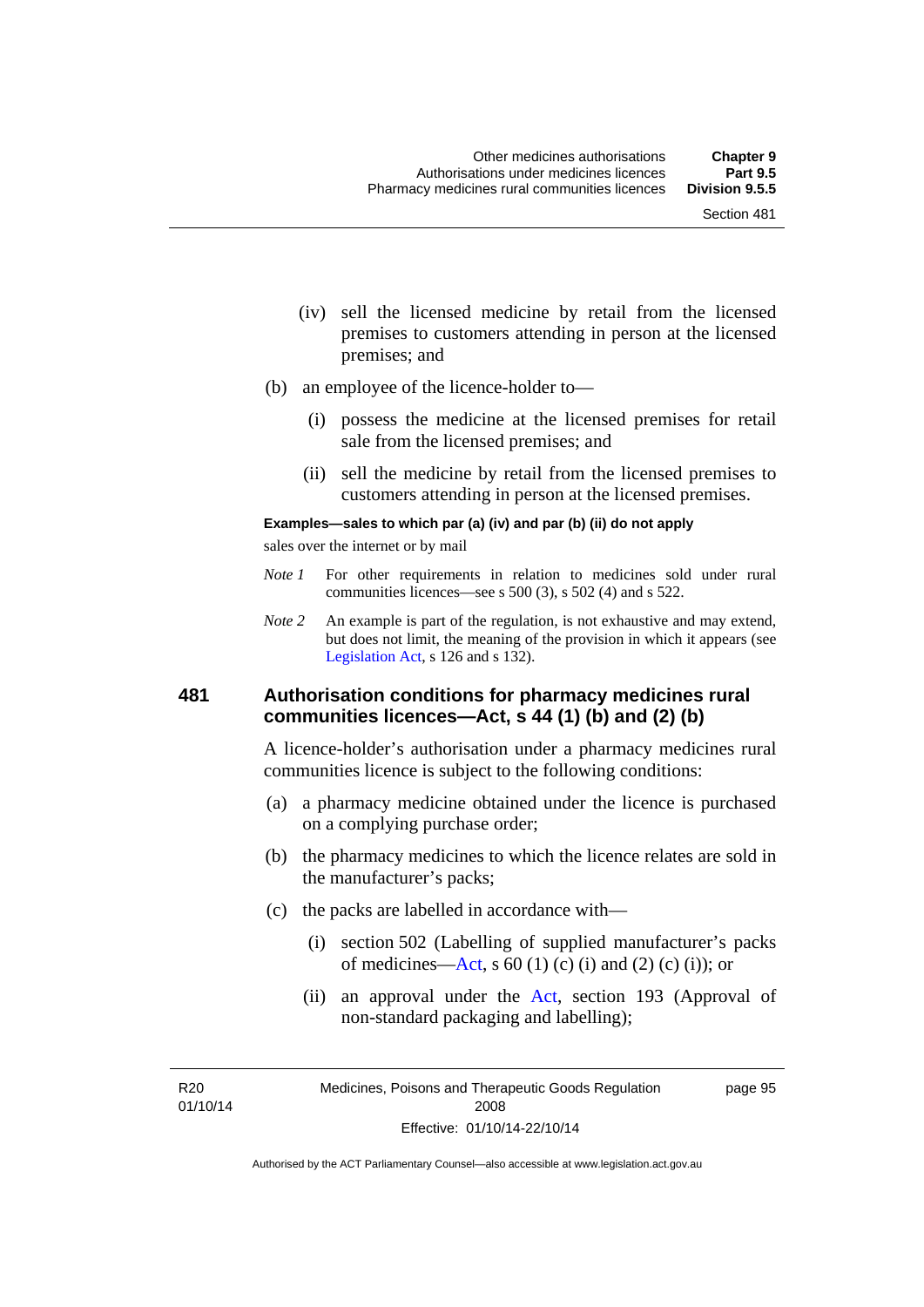- (d) the pharmacy medicines to which the licence relates are sold from the premises stated in the licence to customers attending in person.
- *Note* For licence conditions, see the [Act](http://www.legislation.act.gov.au/a/2008-26/default.asp), s 89.

page 96 Medicines, Poisons and Therapeutic Goods Regulation 2008 Effective: 01/10/14-22/10/14

R20 01/10/14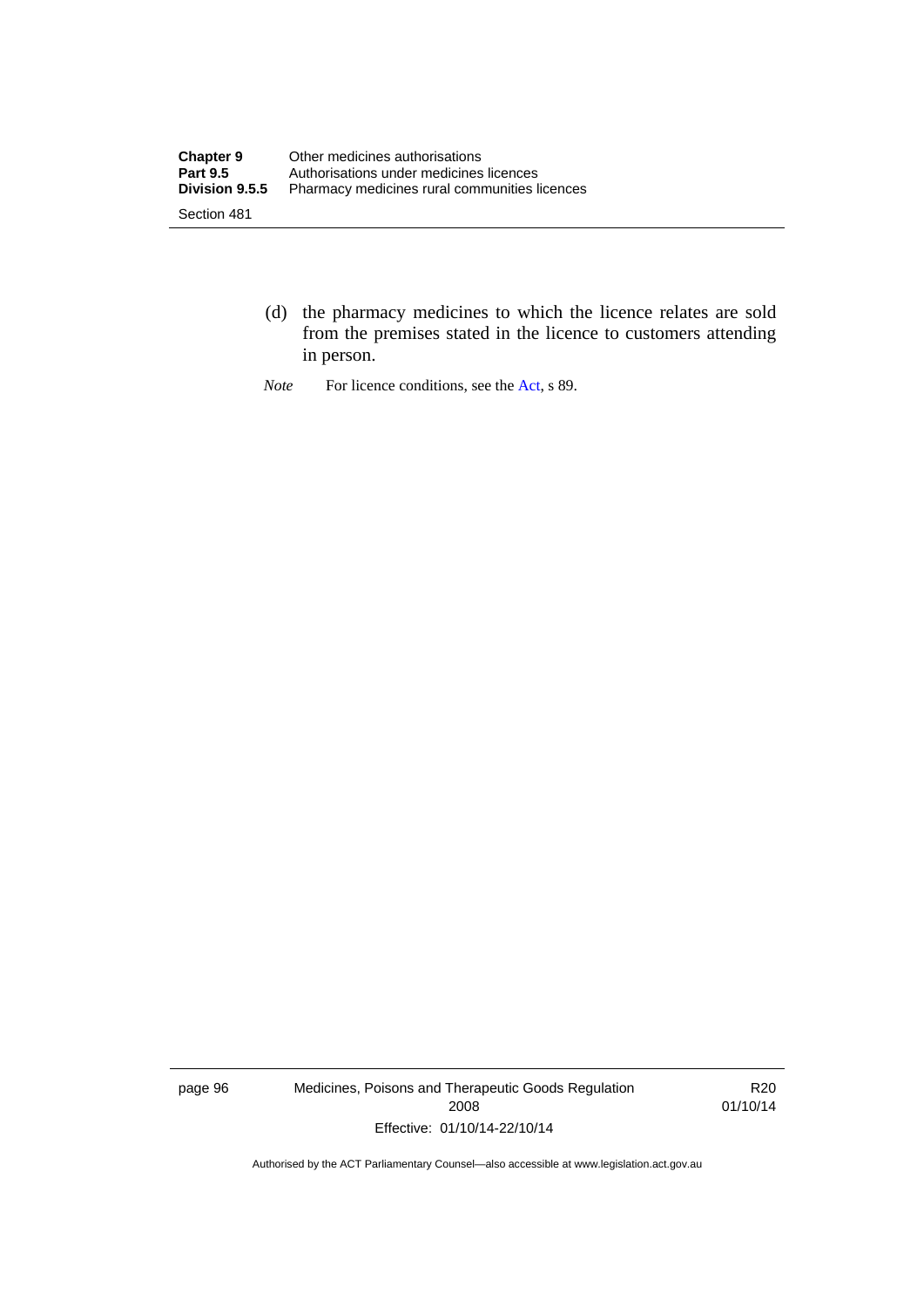# **Chapter 10 Packaging and labelling of medicines generally**

**500 When pharmacy medicines and pharmacist only medicines to be supplied in manufacturer's packs— Act, s 59 (1) (c) (i) and (2) (c) (i)** 

(1) In this section:

*health practitioner* does not include—

- (a) a pharmacist, or intern pharmacist, at a hospital; or
- (b) a prescriber who supplies a medicine during a consultation.

*health professional* does not include a prescriber who supplies a medicine during a consultation.

*supply* does not include dispense.

- (2) A health practitioner, health professional or employee acting under the direction of a health practitioner or professional, must supply a pharmacy medicine or pharmacist only medicine in a whole manufacturer's pack of the medicine.
- (3) A pharmacy medicines rural communities licence-holder, or an employee acting under the direction of the licence-holder, must sell a pharmacy medicine stated in the licence in a whole manufacturer's pack of the medicine.

### **501 Packaging of supplied manufacturer's packs of medicines—Act, s 59 (1) (c) (i) and (2) (c) (i)**

A manufacturer's pack of a medicine supplied must be packaged—

 (a) in accordance with the [medicines and poisons standard](http://www.comlaw.gov.au/Series/F2012L01200), paragraphs 21 to 27; or

R20 01/10/14 page 97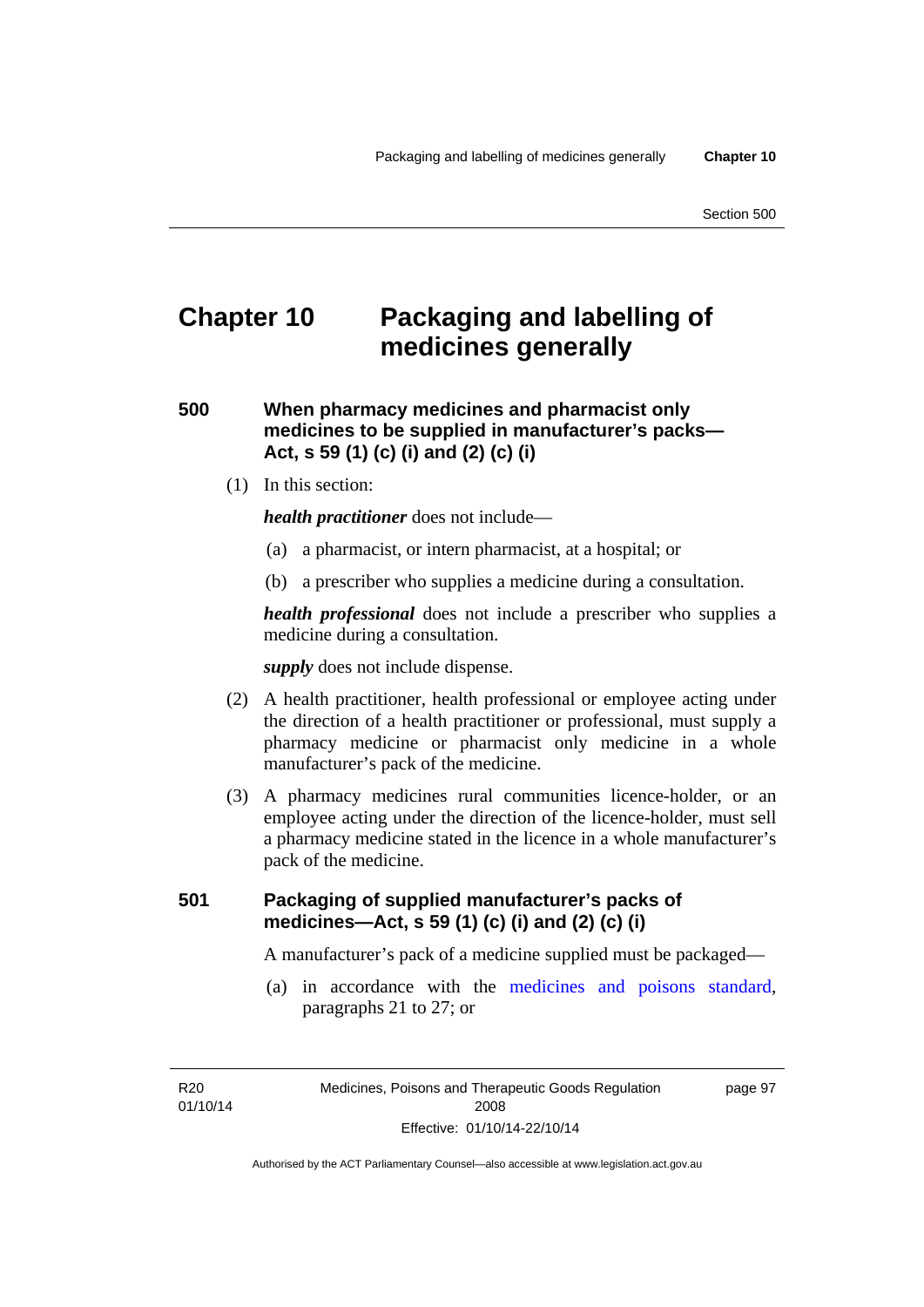- (b) in a container in which the medicine may be sold under a corresponding law.
- *Note* A manufacturer's pack of a medicine supplied may also be packaged in accordance with an approval under the [Act](http://www.legislation.act.gov.au/a/2008-26/default.asp), s 193 (Approval of non-standard packaging and labelling) (see [Act](http://www.legislation.act.gov.au/a/2008-26/default.asp), s 59 (1) (c) (ii) and  $(2)$  (c)  $(ii)$ ).

#### **502 Labelling of supplied manufacturer's packs of medicines—Act, s 60 (1) (c) (i) and (2) (c) (i)**

(1) In this section:

*supply*, a medicine, does not include—

- (a) dispense the medicine; or
- (b) supply the medicine on a requisition or standing order.
- (2) A manufacturer's pack of a supplied medicine must be labelled in accordance with—
	- (a) the [medicines and poisons standard](http://www.comlaw.gov.au/Series/F2012L01200), paragraphs 3 to 19; or
	- (b) a corresponding law.
	- *Note* A manufacturer's pack of a medicine supplied may also be labelled in accordance with an approval under the [Act](http://www.legislation.act.gov.au/a/2008-26/default.asp), s 193 (Approval of non-standard packaging and labelling) (see [Act](http://www.legislation.act.gov.au/a/2008-26/default.asp), s 60 (1) (c) (ii) and  $(2)$  (c) (ii)).
- (3) A manufacturer's pack of a pharmacist only medicine sold by retail at a community pharmacy must be labelled with the pharmacy's name, business address and telephone number.
- (4) A manufacturer's pack of a pharmacy medicine sold at premises licensed under a pharmacy medicines rural communities licence must be labelled with the licence-holder's name, business address and telephone number.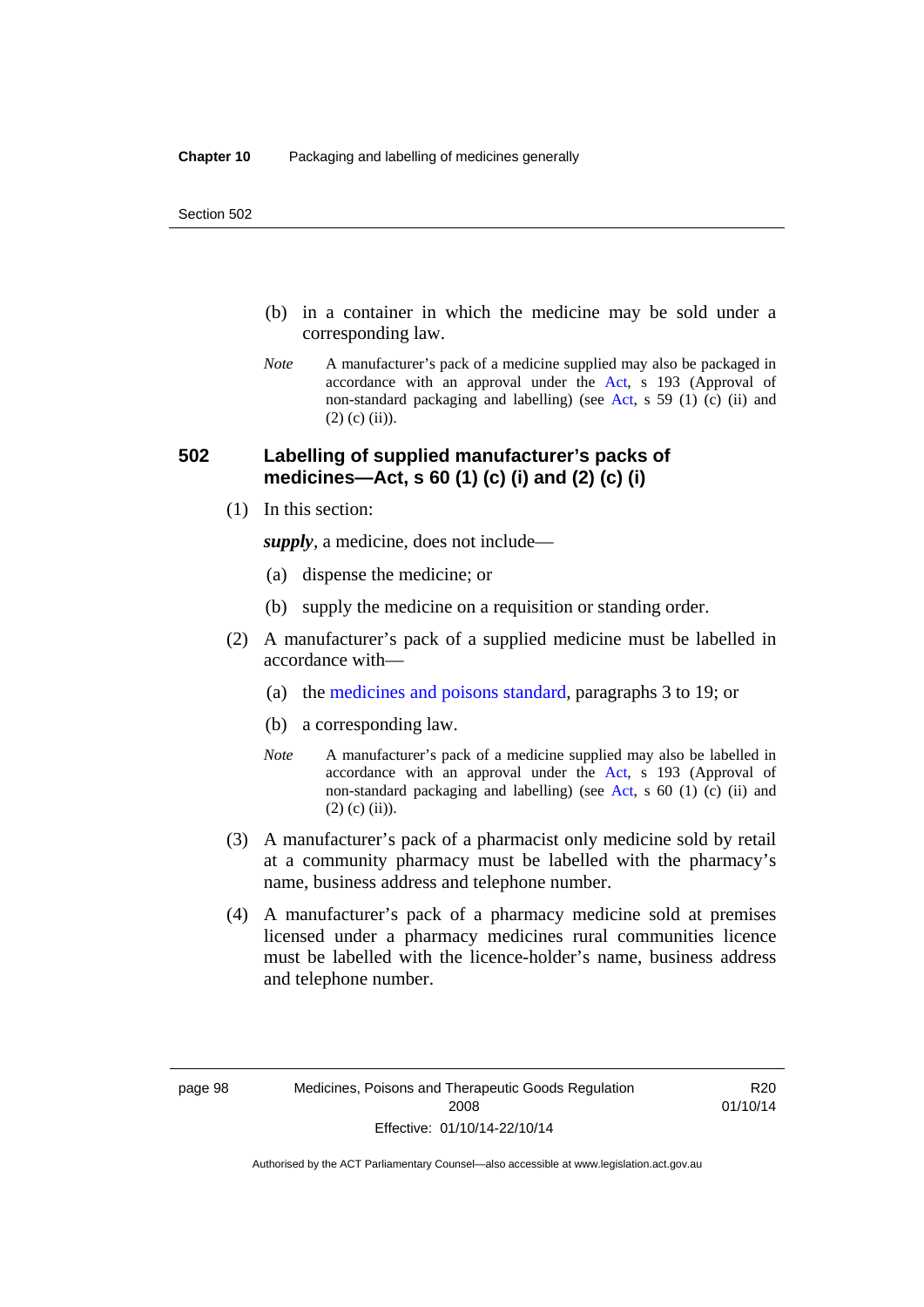# **Chapter 11 Storage of medicines**

## **Part 11.1** Preliminary

#### **510 Meaning of** *prescribed person***—ch 11**

For this chapter, each of the following is a *prescribed person*:

- (a) a dentist, doctor, eligible midwife, nurse practitioner, optometrist, podiatrist or veterinary surgeon;
	- *Note 1 Dentist*, *doctor* and *veterinary surgeon* does not include an intern or trainee (see defs of these terms in dict).
	- *Note 2 Nurse practitioner* does not include a person holding limited or provisional registration to practise as a nurse practitioner (see dict).
- (b) a pharmacist responsible for the management of a community pharmacy;
- (c) the chief pharmacist at an institution;
- (d) a medicines wholesalers licence-holder;
- (e) a pharmacy medicines rural communities licence-holder;
- (f) an approved analyst;

*Note Approved analyst*—see the dictionary.

- (g) a medicines and poisons inspector (including a police officer);
- (h) a controlled medicines research and education program licence-holder;
- (i) a person in charge of any of the following:
	- (i) an ambulance service (whether or not operated by the Commonwealth, the Territory or a State);
	- (ii) a correctional centre;

R20 01/10/14 page 99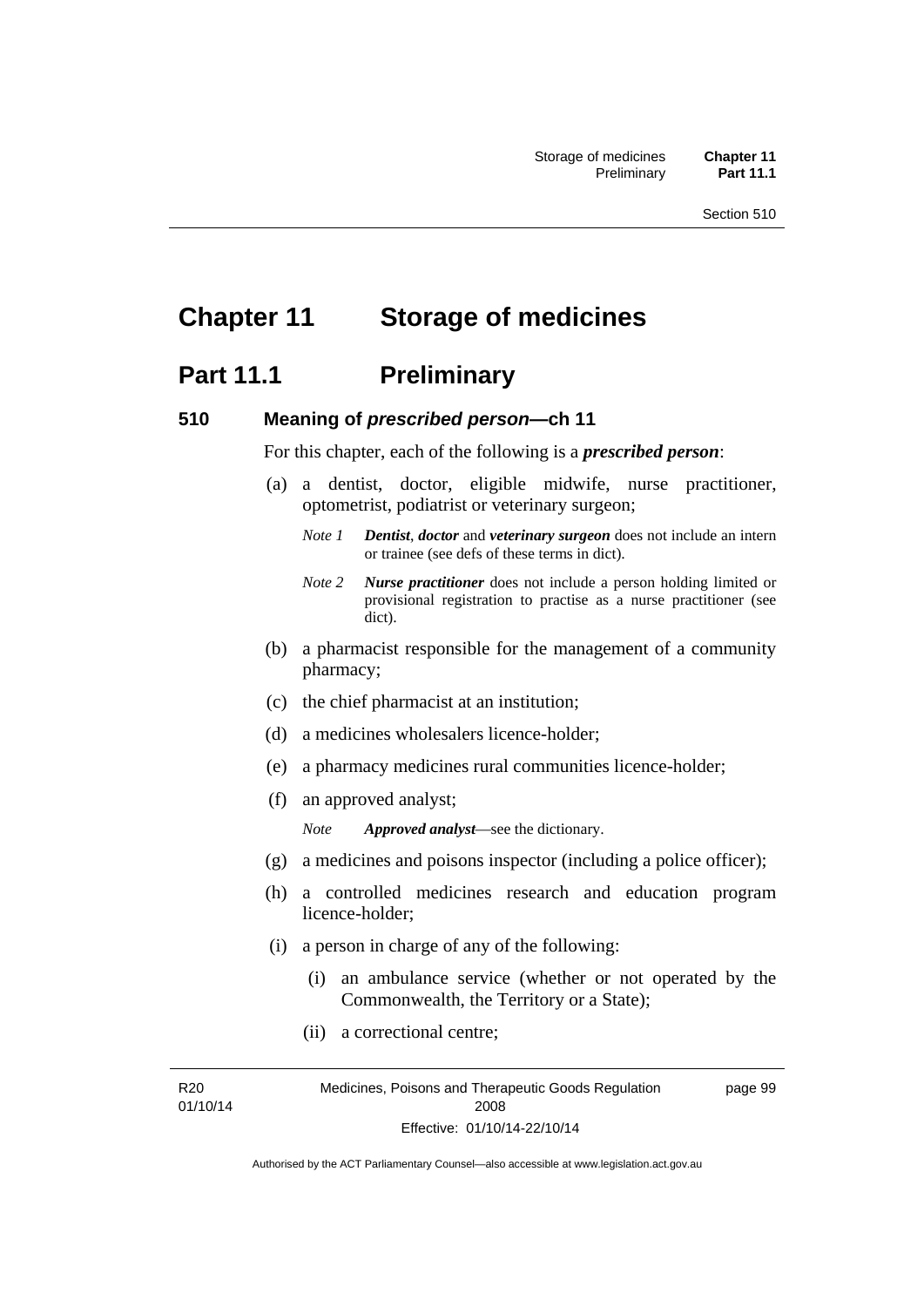#### **Chapter 11** Storage of medicines Part 11.1 Preliminary

Section 511

- (iii) a CYP detention place;
- (iv) a health centre operated by the Territory;
- (v) a residential aged care facility without a pharmacy;
- (vi) a residential disability care facility without a pharmacy;
- (vii) a ward (including an opioid dependency treatment centre operated by the Territory).
- *Note 1 CYP detention place*—see the dictionary.
- *Note 2 Residential aged care facility* and *residential disability care facility* see the [Act](http://www.legislation.act.gov.au/a/2008-26/default.asp), dictionary.
- *Note 3 State* includes a territory (see [Legislation Act,](http://www.legislation.act.gov.au/a/2001-14) dict, pt 1).

#### **511 Meaning of** *key***—ch 11**

In this chapter:

*key* includes an electronic swipe card or electronic proximity device.

page 100 Medicines, Poisons and Therapeutic Goods Regulation 2008 Effective: 01/10/14-22/10/14

R20 01/10/14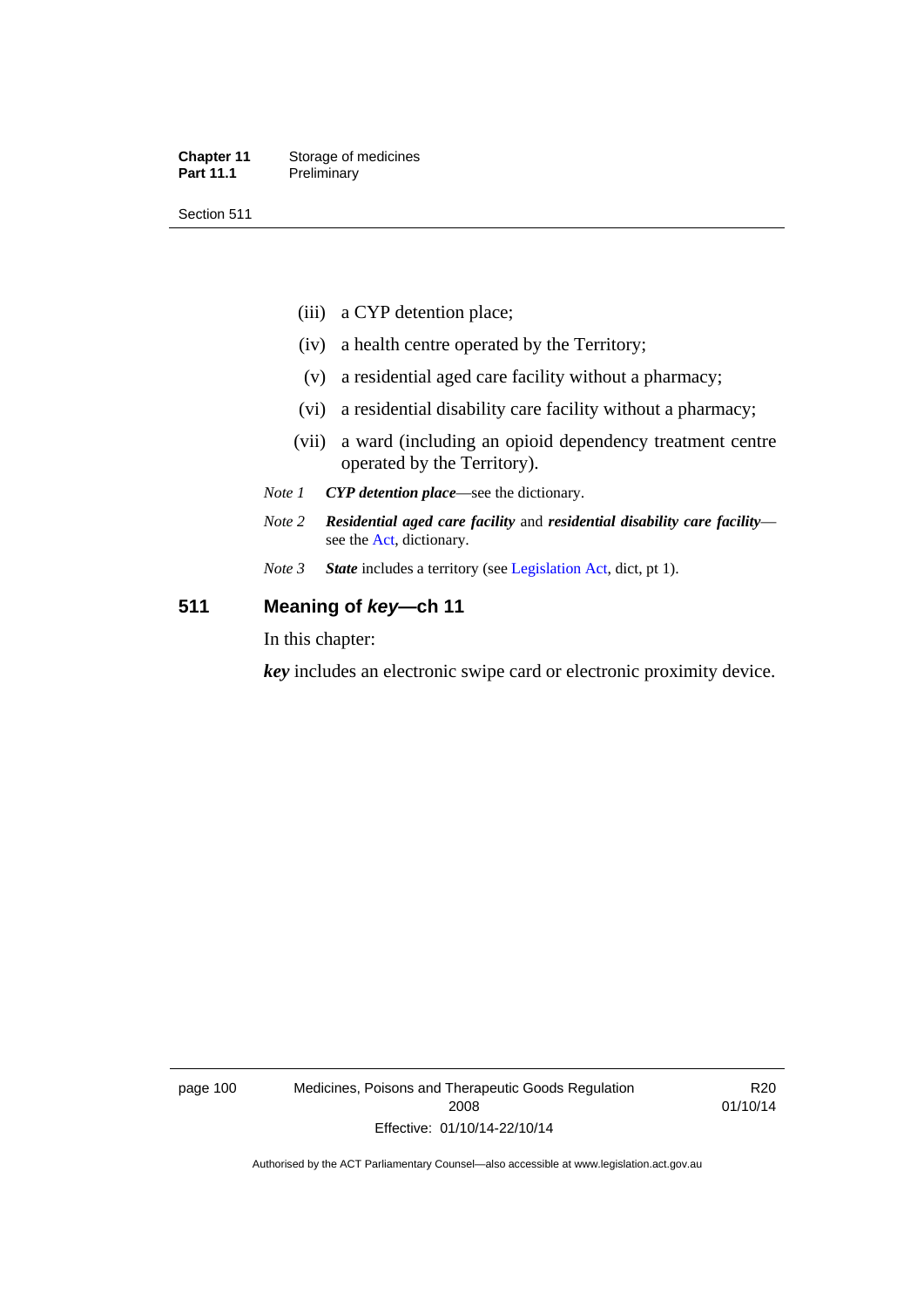# **Part 11.2 Storage requirements for medicines generally**

#### **515 Storage of medicines generally—Act, s 61 (b) and (c)**

- (1) A prescribed person must ensure that a medicine in the person's possession is stored—
	- (a) within the manufacturer's recommended storage temperature range; and
	- (b) in any other environmental condition that is necessary to preserve the medicine's stability and therapeutic quality.

*Note Possess* includes having control over disposition (see [Act,](http://www.legislation.act.gov.au/a/2008-26/default.asp) s 24).

 (2) To remove any doubt, this section does not apply to a prescribed person mentioned in section 510 (i) if the person does not have control over the disposition of the medicine.

#### **Example—person not having control over disposition of medicine**

a medicine in the personal possession of a resident of a residential aged care facility who is in an independent living unit within the facility

*Note* An example is part of the regulation, is not exhaustive and may extend, but does not limit, the meaning of the provision in which it appears (see [Legislation Act,](http://www.legislation.act.gov.au/a/2001-14) s 126 and s 132).

R20 01/10/14 Medicines, Poisons and Therapeutic Goods Regulation 2008 Effective: 01/10/14-22/10/14

page 101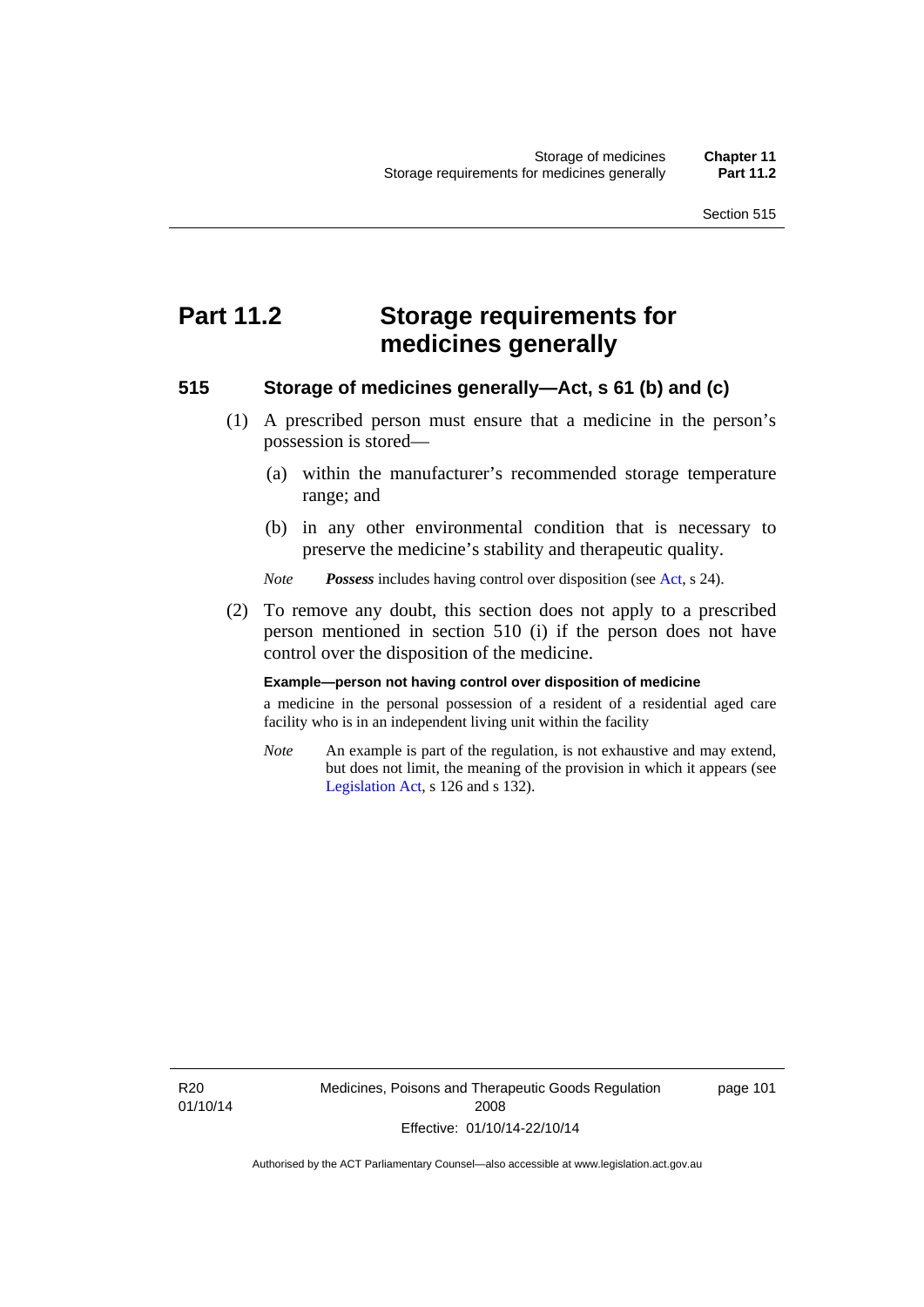Section 520

# **Part 11.3 Additional storage requirements for medicines other than controlled medicines**

#### **520 Storage of medicines other than controlled medicines in community pharmacies—Act, s 61 (b) and (c)**

- (1) The pharmacist responsible for the management of a community pharmacy must ensure that each pharmacy medicine at the pharmacy is stored—
	- (a) if the medicine is for retail sale—within 4m of, and in sight of, the pharmacy's dispensary; and
	- (b) in any other case—so that public access to the medicine is restricted.
- (2) The pharmacist responsible for the management of a community pharmacy must ensure that each pharmacist only medicine and prescription only medicine at the pharmacy is stored—
	- (a) in a part of the premises to which the public does not have access; and
	- (b) so that only a pharmacist, or a person under the direct supervision of a pharmacist, has access to the medicine.

*Note Pharmacist* does not include an intern pharmacist (see dict).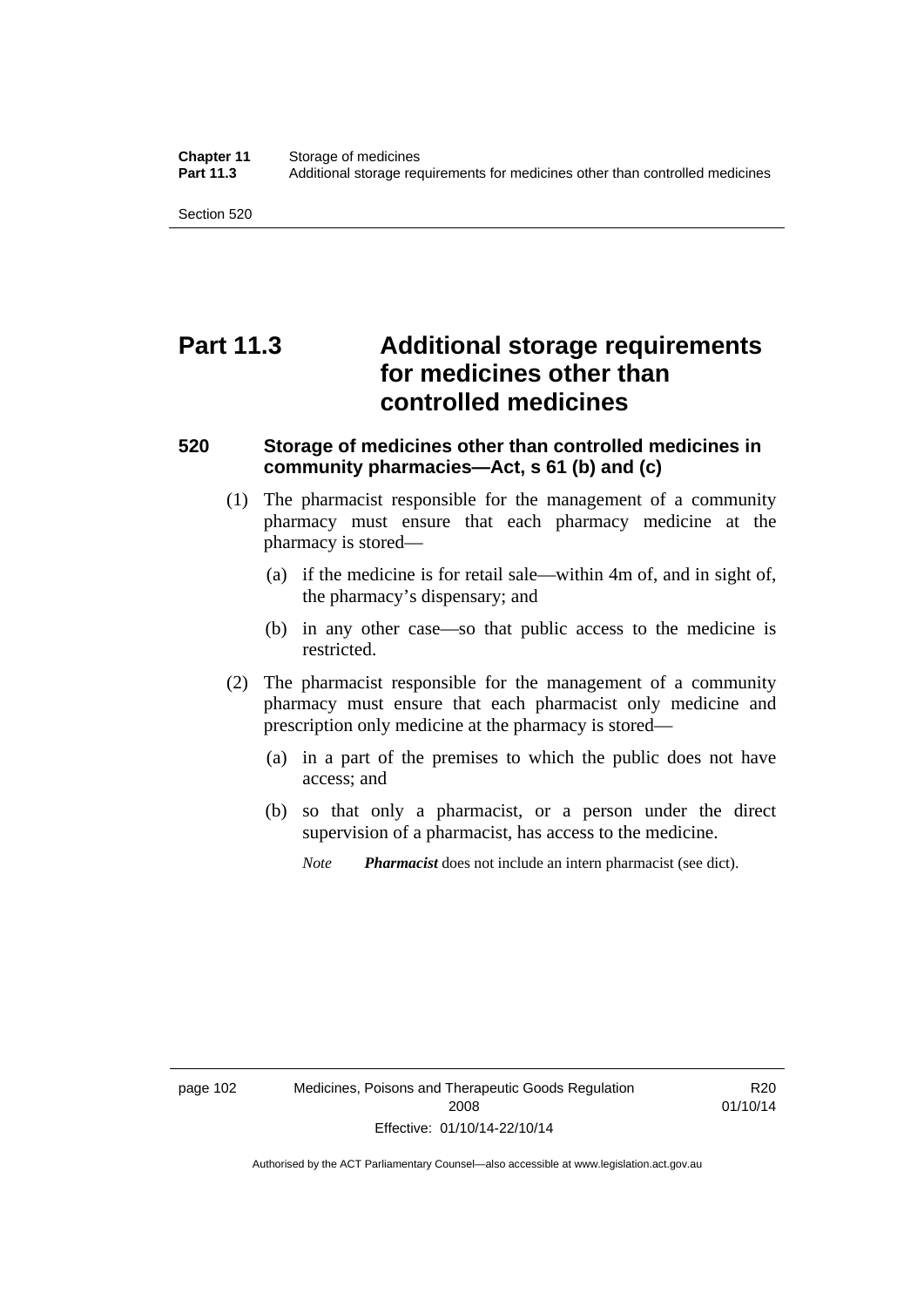### **521 Storage of medicines other than controlled medicines by other people—Act, s 61 (b) and (c)**

(1) In this section:

*prescribed person* does not include a pharmacist responsible for the management of a community pharmacy.

 (2) A prescribed person must ensure that a medicine (other than a controlled medicine) in the person's possession is stored so that public access to it is restricted.

*Note Possess* includes having control over disposition (see [Act,](http://www.legislation.act.gov.au/a/2008-26/default.asp) s 24).

 (3) To remove any doubt, this section does not apply to a prescribed person mentioned in section 510 (i) if the person does not have control over the disposition of the medicine.

**Example—person not having control over disposition of medicine** 

a medicine in the personal possession of a resident of a residential aged care facility who is in an independent living unit within the facility

*Note* An example is part of the regulation, is not exhaustive and may extend, but does not limit, the meaning of the provision in which it appears (see [Legislation Act,](http://www.legislation.act.gov.au/a/2001-14) s 126 and s 132).

### **522 Storage of pharmacy medicines by pharmacy medicines rural communities licence-holders—Act, s 61 (b) and (c)**

A pharmacy medicines rural communities licence-holder must store a pharmacy medicine for retail sale so that public access to the medicine is restricted.

R20 01/10/14 page 103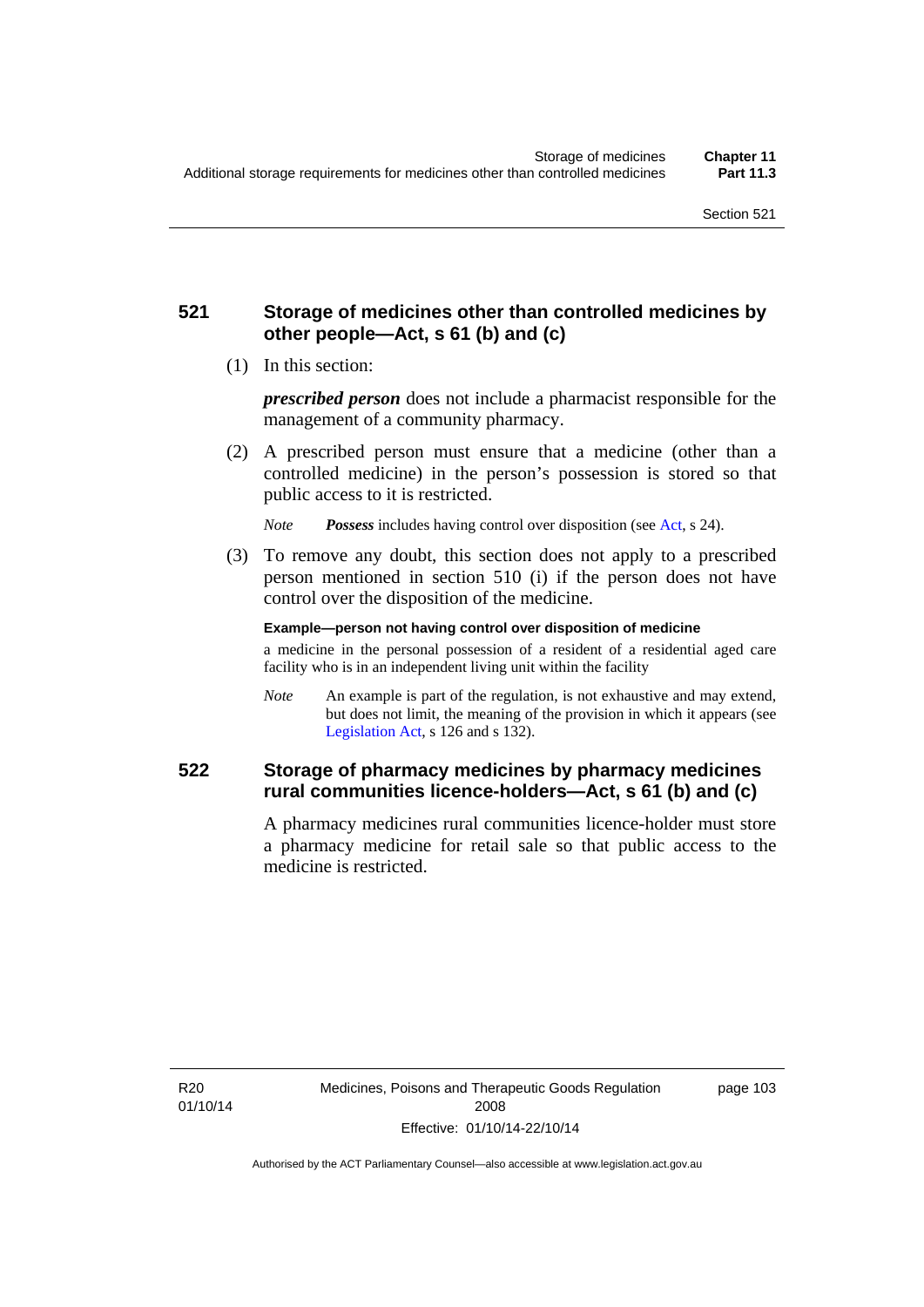# **Part 11.4 Additional storage requirements for controlled medicines**

#### **530 Meaning of** *personal custody***—pt 11.4**

In this part:

*personal custody*, of a key by a person, includes keeping the key in a combination-operated key safe, the combination of which the person keeps confidential.

### **531 Storage of controlled medicines by wholesalers licence-holders—Act, s 61 (b) and (c)**

- (1) A wholesalers licence-holder must store a controlled medicine in the person's possession (other than a controlled medicine required for immediate supply) in a vault that—
	- (a) complies with, or is more secure than a vault that complies with, the requirements for a vault in schedule 5, section 5.8 (Requirements for vaults); and
	- (b) is fitted with an alarm system.
- (2) However, if the chief health officer is satisfied that the total amount of controlled medicine held by the licence-holder at any time is not large enough to need to be stored in a vault, the chief health officer may approve, in writing, the storage of the controlled medicine in a safe or strong room.
- (3) If the chief health officer gives an approval under subsection (2)—
	- (a) if the approval is for a safe—the safe must comply with, or be more secure than a safe that complies with, the requirements for a safe in schedule 5, section 5.6 (Requirements for safes); and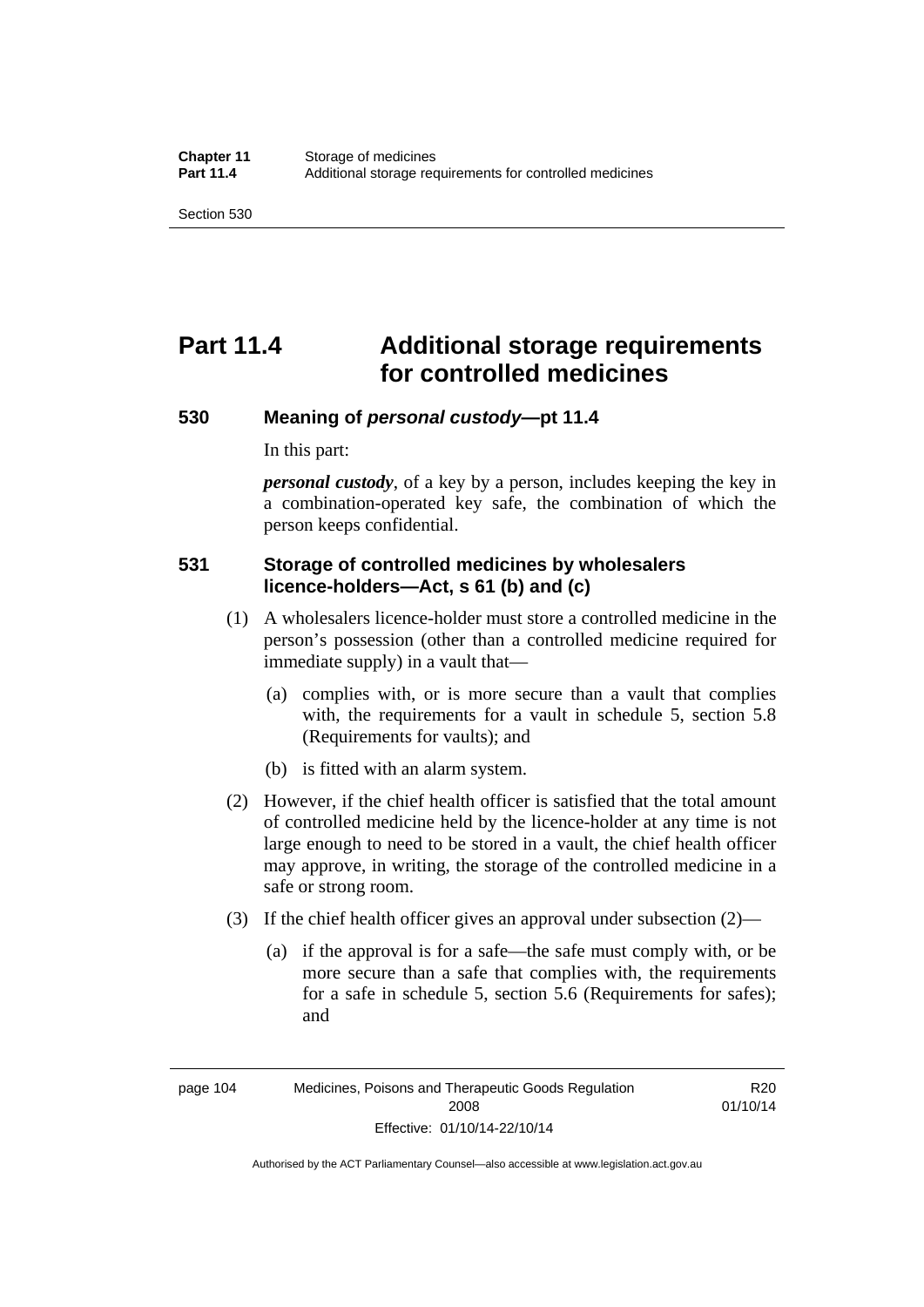- (b) if the approval is for a strong room—the strong room must comply with, or be more secure than a strong room that complies with, the requirements for a strong room in schedule 5, section 5.7 (Requirements for strong rooms); and
- (c) the safe or strong room must be fitted with an alarm system.

#### **532 Storage of controlled medicines for certain health-related occupations—Act, s 61 (b) and (c)**

(1) In this section:

#### *designated person* means—

- (a) a dentist, doctor, nurse practitioner or veterinary surgeon (other than a dentist, doctor, nurse practitioner or veterinary surgeon at an institution); or
- (b) an ambulance officer employed by the Commonwealth, the Territory or a State; or
- (c) a first-aid kit licence-holder.
- *Note 1 Dentist*, *doctor* and *veterinary surgeon* does not include an intern or trainee (see defs of these terms in dict).
- *Note 2 Nurse practitioner* does not include a person holding limited or provisional registration to practise as a nurse practitioner (see dict).
- *Note 3 State* includes a territory (see [Legislation Act,](http://www.legislation.act.gov.au/a/2001-14) dict, pt 1).
- (2) A designated person who possesses a controlled medicine must store the controlled medicine as follows:
	- (a) the person must ensure that the controlled medicine is stored in—
		- (i) a locked container that prevents ready access to the container's contents and is securely attached to a building; or
		- (ii) a locked drawer, cupboard, room or vehicle;

R20 01/10/14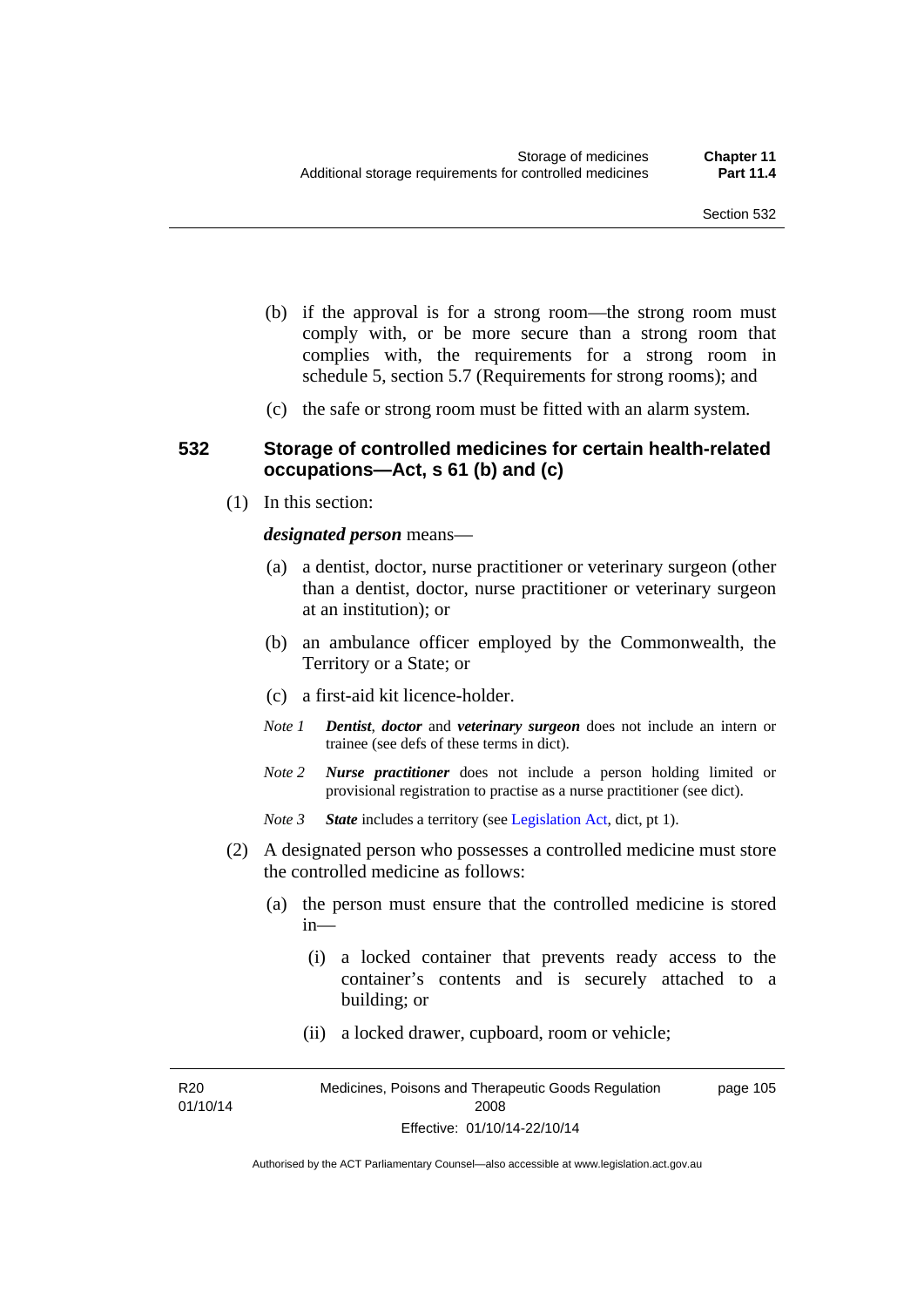Section 533

- (b) if the medicine is kept in a container that is unlocked by a combination lock—the person must keep the combination confidential;
- (c) if the medicine is kept in a container that is unlocked by a key—the person must keep personal custody of the key;
- (d) if the medicine is kept in a drawer, cupboard, room or vehicle—the person must keep personal custody of the key to the drawer, cupboard, room or vehicle.
- (3) However, subsection (2) does not apply to a controlled medicine if—
	- (a) the controlled medicine is being carried by a designated person in—
		- (i) a locked first-aid kit; or
		- (ii) an unlocked first-aid kit that is in immediate use; and
	- (b) the person keeps personal custody of the key to the first-aid kit.

### **533 Storage of controlled medicines by certain other prescribed people—Act, s 61 (b) and (c)**

(1) In this section:

#### *excluded person* means—

- (a) a dentist, doctor, nurse practitioner or veterinary surgeon at an institution; or
- (b) the person in charge of a residential aged care facility or residential disability care facility in relation to a controlled medicine dispensed in a dose administration aid for a patient at the facility; or
- (c) the person in charge of a correctional centre in relation to a controlled medicine dispensed for a detainee in a dose administration aid; or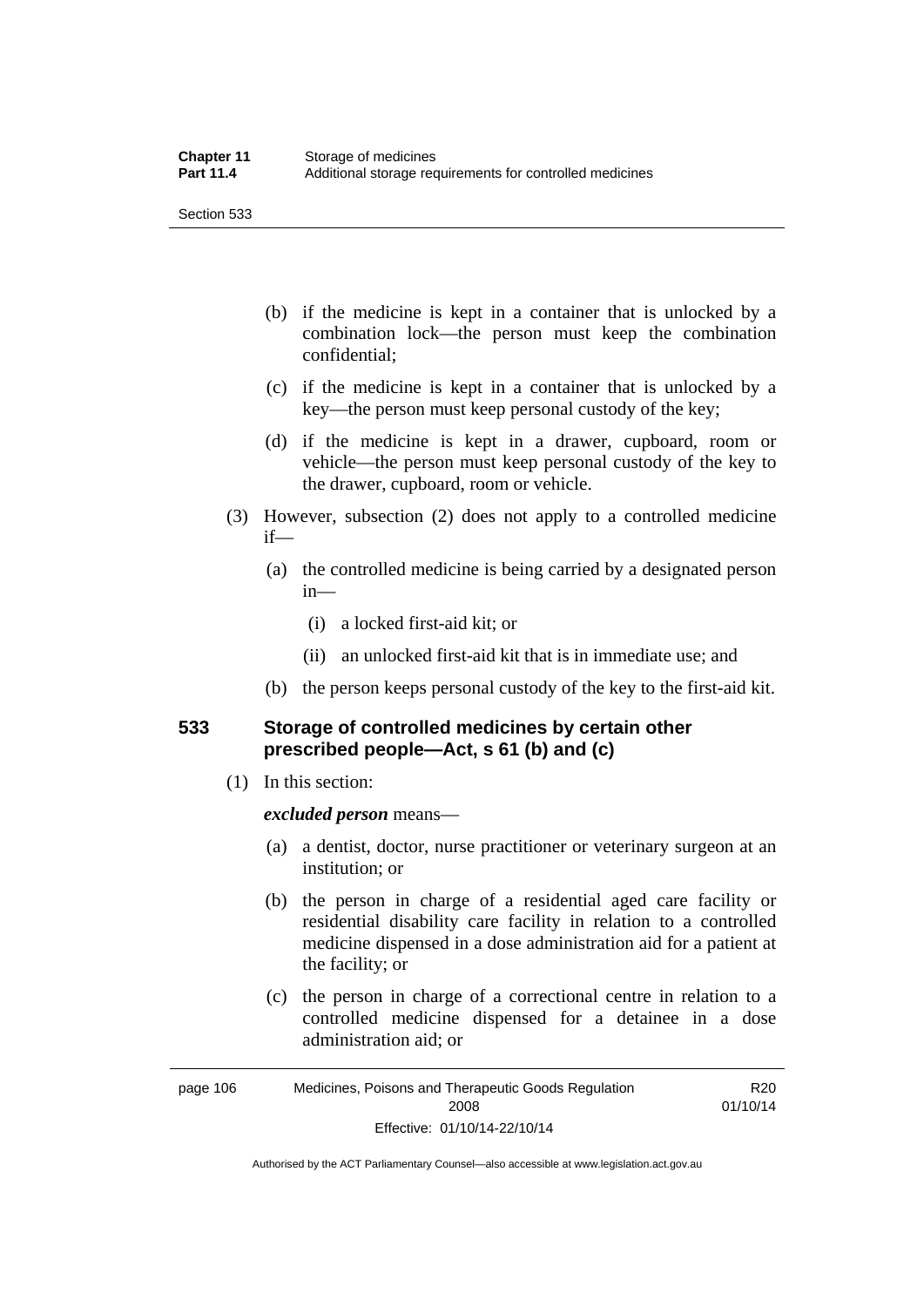- (d) the person in charge of a CYP detention place in relation to a controlled medicine dispensed for a young detainee in a dose administration aid.
- *Note 1 CYP detention place*—see the dictionary.
- *Note 2 Correctional centre—see the [Legislation Act](http://www.legislation.act.gov.au/a/2001-14), dictionary, pt 1.*
- *Note 3 Detainee*—see the *[Corrections Management Act 2007](http://www.legislation.act.gov.au/a/2007-15)*, s 6.
- *Note 4 Young detainee*—see the *[Children and Young People Act 2008](http://www.legislation.act.gov.au/a/2008-19)*, s 95.
- (2) This section applies to a prescribed person, other than an excluded person, in relation to a controlled medicine in the person's possession if the medicine is not for immediate administration.

*Note Possess* includes having control over disposition (see [Act,](http://www.legislation.act.gov.au/a/2008-26/default.asp) s 24).

- (3) The person must ensure that—
	- (a) the controlled medicine is stored in a medicines cabinet, safe, strong room or vault (a *storage receptacle*) that complies with, or is more secure than a storage receptacle that complies with, the requirements for the receptacle in schedule 5 (Requirements for storage receptacles); and
	- (b) the storage receptacle is kept securely locked when not in immediate use; and
	- (c) if the storage receptacle is unlocked by a combination lock the person keeps the combination confidential; and
	- (d) if the storage receptacle is unlocked by a key—the person keeps personal custody of the key; and
	- (e) if the prescribed person is the chief pharmacist at an institution—the storage receptacle is fitted with an alarm system.

page 107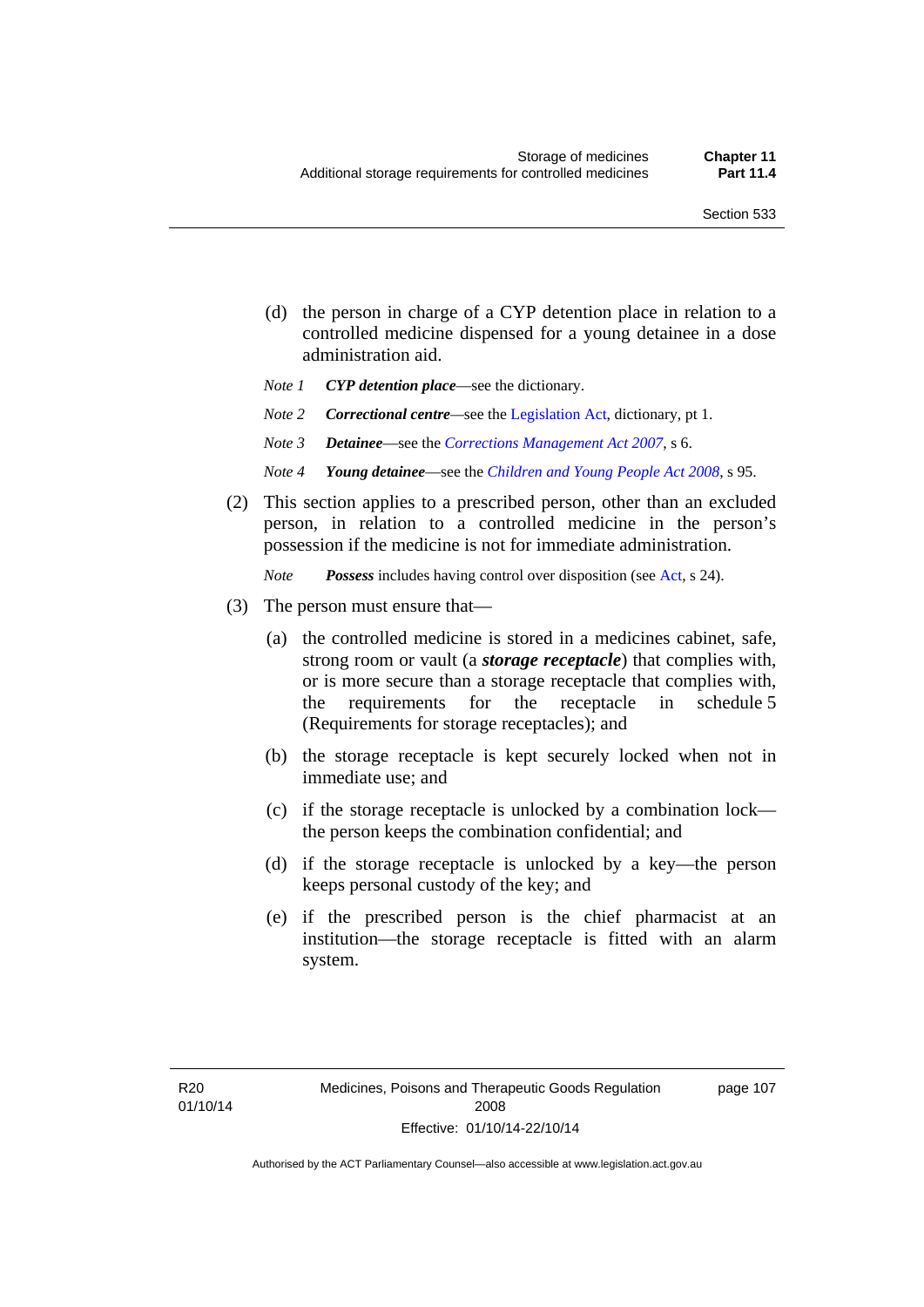#### Section 533

 (4) To remove any doubt, this section does not apply to a prescribed person mentioned in section 510 (i) if the person does not have control over the disposition of the medicine.

#### **Example—person not having control over disposition of medicine**

a medicine in the personal possession of a resident of a residential aged care facility who is in an independent living unit within the facility

*Note* An example is part of the regulation, is not exhaustive and may extend, but does not limit, the meaning of the provision in which it appears (see [Legislation Act,](http://www.legislation.act.gov.au/a/2001-14) s 126 and s 132).

page 108 Medicines, Poisons and Therapeutic Goods Regulation 2008 Effective: 01/10/14-22/10/14

R20 01/10/14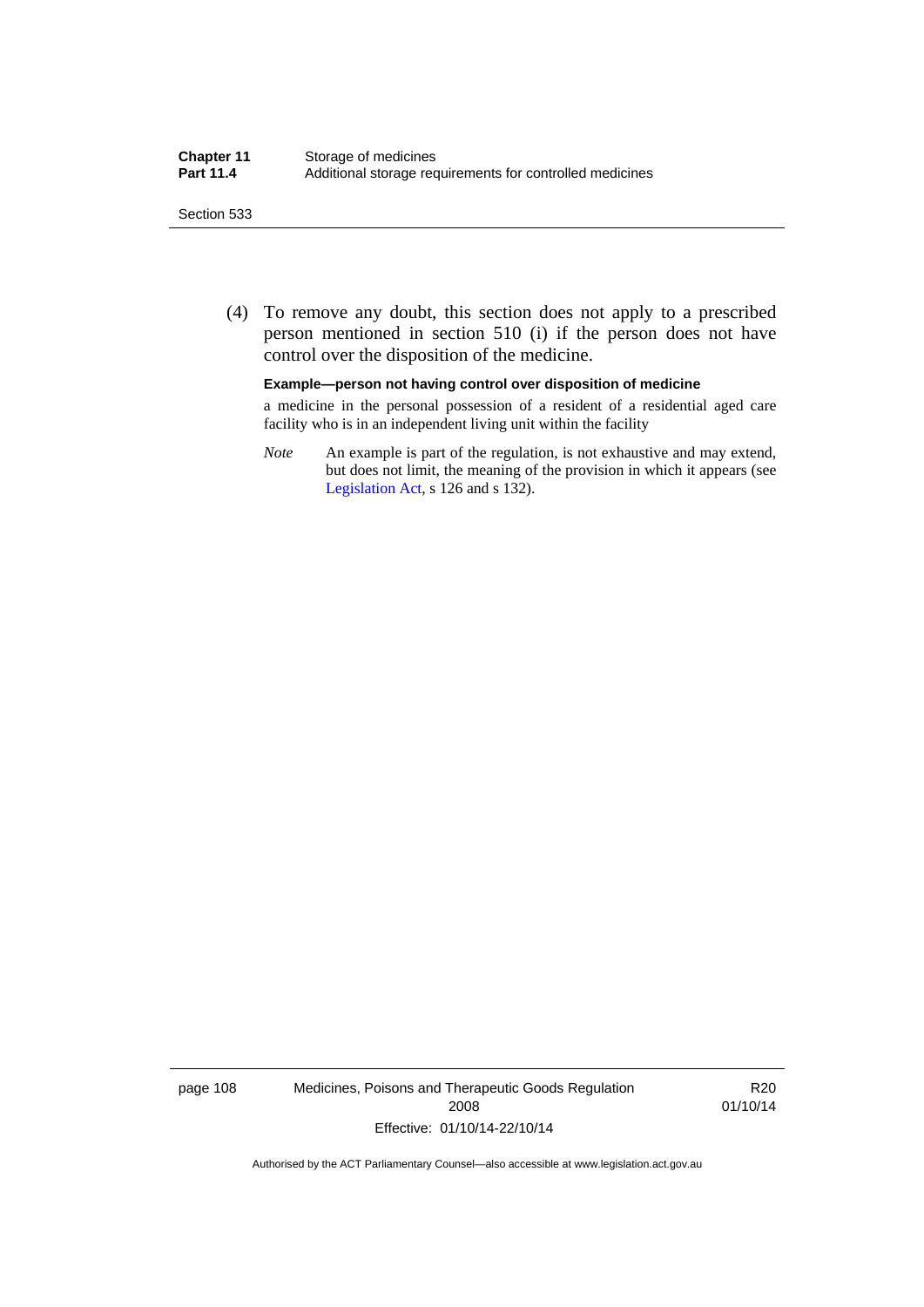page 109

# **Chapter 12 Controlled medicines registers**

#### **540 Keeping of controlled medicines registers by certain people—Act, s 48 (a) and s 50 (1) (b) and (2) (b)**

- (1) A person mentioned in table 540, column 2 who possesses a controlled medicine must keep a controlled medicines register.
	- *Note* Also, a pharmacist responsible for the management of a community pharmacy must keep a controlled medicines register for controlled medicines kept at the pharmacy (see [Act](http://www.legislation.act.gov.au/a/2008-26/default.asp), s 48).
- (2) However, subsection (1) does not apply to the person in relation  $to$ —
	- (a) a controlled medicine in a first-aid kit kept by the person; or
	- (b) if the person is the person in charge of a residential aged care facility or residential disability care facility—a controlled medicine dispensed for the patient in a dose administration aid; or
	- (c) if the person is the person in charge of a correctional centre—a controlled medicine dispensed for a detainee in a dose administration aid; or
	- (d) if the person is the person in charge of a CYP detention place—a controlled medicine dispensed for a young detainee in a dose administration aid.
	- *Note 1 CYP detention place*—see the dictionary.
	- *Note 2 Correctional centre—see the [Legislation Act](http://www.legislation.act.gov.au/a/2001-14), dictionary, pt 1.*
	- *Note 3 Detainee*—see the *[Corrections Management Act 2007](http://www.legislation.act.gov.au/a/2007-15)*, s 6.
	- *Note 4 Young detainee*—see the *[Children and Young People Act 2008](http://www.legislation.act.gov.au/a/2008-19)*, s 95.
	- *Note* 5 For keeping controlled medicines in a first-aid kit, see s 541.

R20 01/10/14 Medicines, Poisons and Therapeutic Goods Regulation 2008 Effective: 01/10/14-22/10/14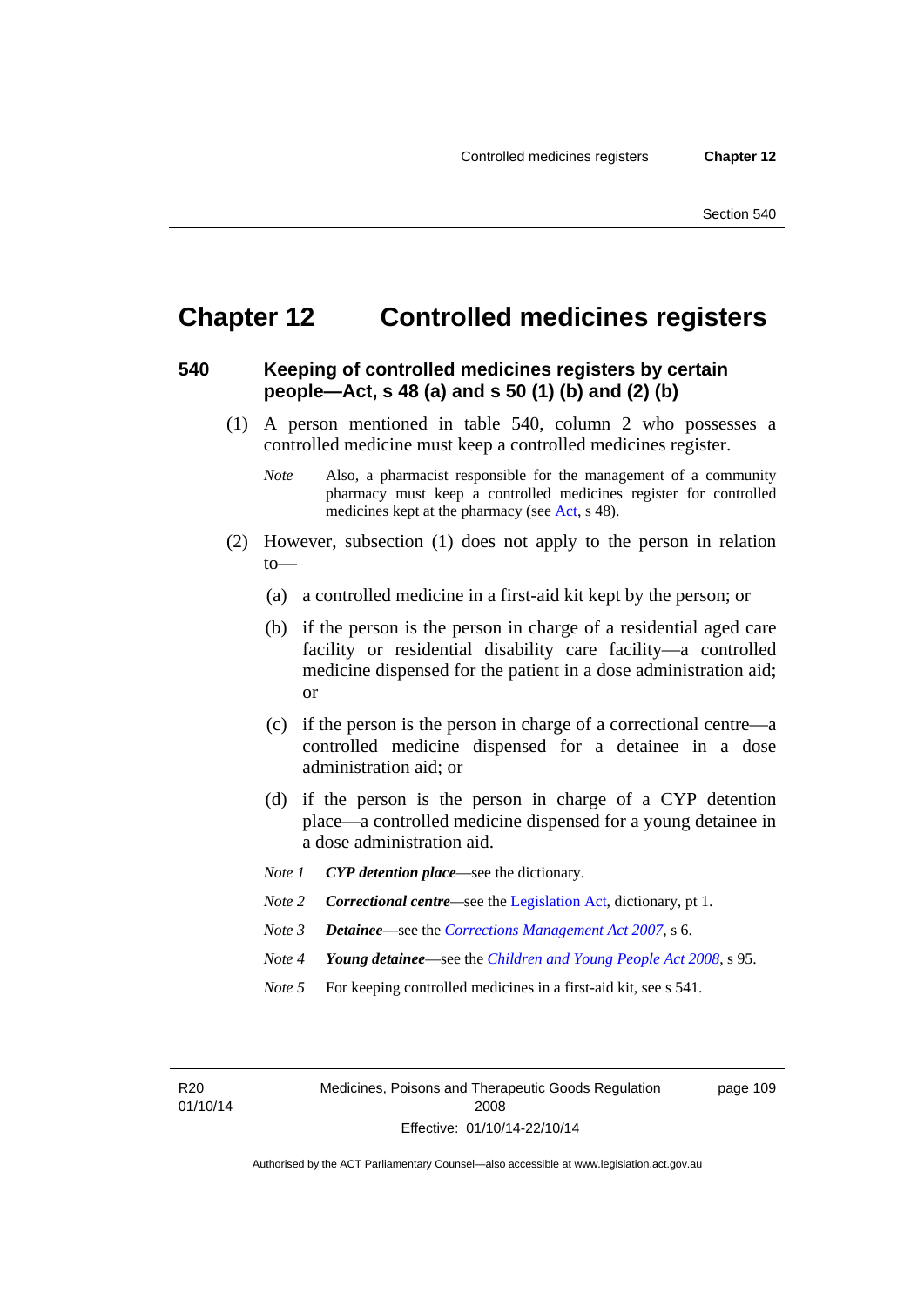- (3) A person to whom subsection (1) applies must keep a controlled medicines register for a controlled medicine at the place prescribed in table 540, column 3 for the person.
- (4) A pharmacist responsible for the management of a community pharmacy at which controlled medicines are kept must keep the controlled medicines register for the controlled medicines at the pharmacy.

*Note* For the requirement for a controlled medicine register to be kept for a community pharmacy, see the [Act,](http://www.legislation.act.gov.au/a/2008-26/default.asp) s 48.

| column 1 | column <sub>2</sub>                                                             | column 3                                                     |
|----------|---------------------------------------------------------------------------------|--------------------------------------------------------------|
| item     | prescribed person                                                               | place where register to be kept                              |
| 1        | person in charge of<br>ambulance service                                        | the premises where the controlled<br>medicine is kept        |
| 2        | approved analyst                                                                | the analyst's laboratory                                     |
| 3        | person in charge of<br>correctional centre                                      | the correctional centre                                      |
| 4        | person in charge of CYP<br>detention place                                      | the detention place                                          |
| 5        | dentist                                                                         | the dentist's surgery                                        |
| 6        | doctor                                                                          | the doctor's surgery                                         |
| 7        | medicines wholesalers<br>licence-holder                                         | the licensed premises under s 460                            |
| 8        | medicines and poisons<br>inspector (other than<br>police officer)               | the place directed in writing by the<br>chief health officer |
| 9        | person in charge of<br>residential aged care<br>facility without pharmacy       | the facility                                                 |
| 10       | person in charge of<br>residential disability care<br>facility without pharmacy | the facility                                                 |

**Table 540 Keeping controlled medicines registers** 

page 110 Medicines, Poisons and Therapeutic Goods Regulation 2008 Effective: 01/10/14-22/10/14

R20 01/10/14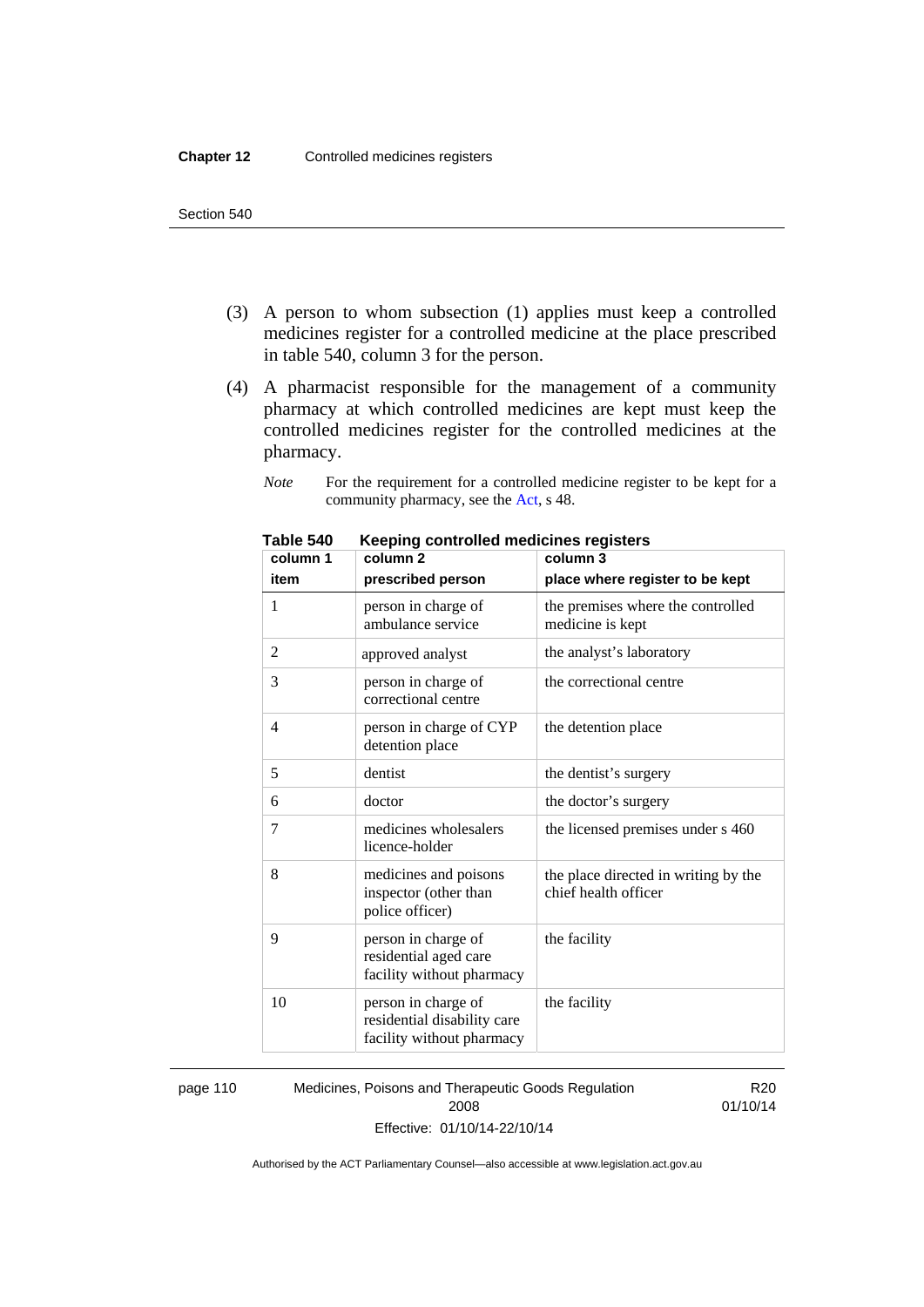| column 1<br>item | column 2<br>prescribed person                                                                                    | column 3<br>place where register to be kept      |
|------------------|------------------------------------------------------------------------------------------------------------------|--------------------------------------------------|
| 11               | supervisor of program<br>under controlled<br>medicines research and<br>education program<br>licence              | the premises where program is being<br>conducted |
| 12               | veterinary surgeon                                                                                               | the veterinary surgeon's surgery                 |
| 13               | person in charge of ward<br>(including an opioid<br>dependency treatment<br>centre operated by the<br>Territory) | the ward                                         |
| 14               | nurse practitioner                                                                                               | the nurse practitioner's place of<br>practice    |

#### **541 Keeping of controlled medicines registers by first-aid kit holders—Act, s 48 (a) and s 50 (1) (b) and (2) (b)**

(1) In this section:

*designated person* means—

- (a) a dentist, doctor, nurse practitioner or veterinary surgeon; or
- (b) an ambulance officer employed by the Commonwealth, the Territory or a State; or
- (c) a first-aid kit licence-holder.
- *Note 1 Dentist*, *doctor* and *veterinary surgeon* does not include an intern or trainee (see defs of these terms in dict).
- *Note 2 Nurse practitioner* does not include a person holding limited or provisional registration to practise as a nurse practitioner (see dict).
- *Note 3 State* includes a territory (see [Legislation Act,](http://www.legislation.act.gov.au/a/2001-14) dict, pt 1).

R20 01/10/14 page 111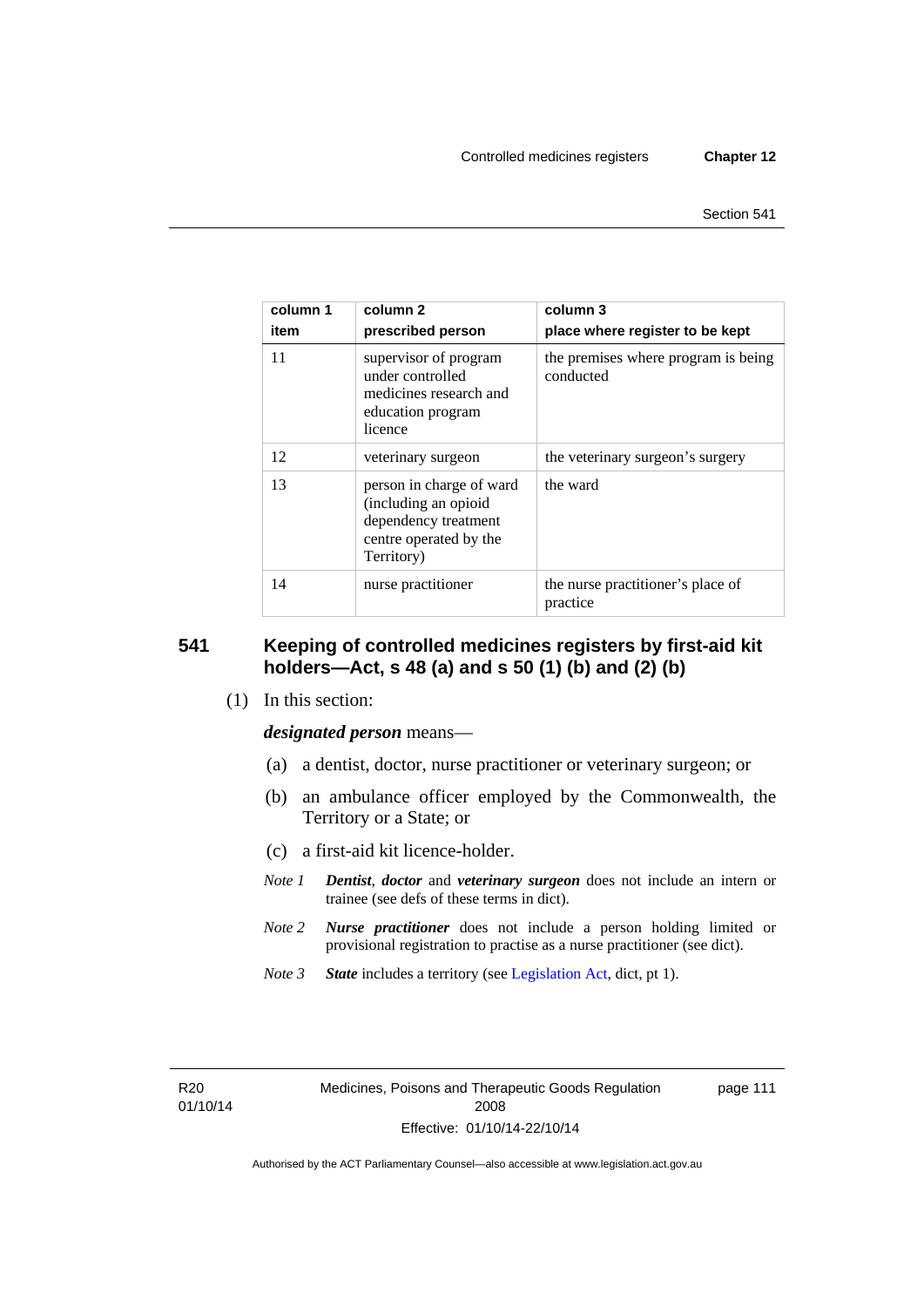(2) A designated person who possesses a first-aid kit containing a controlled medicine must keep the controlled medicines register for the controlled medicine with the first-aid kit.

### **542 Form of controlled medicines registers—Act, s 49 (1) (b) and (2) (b)**

- (1) Each page in a controlled medicines register must relate to a single form and strength of a controlled medicine.
- (2) If a controlled medicines register is kept electronically, a separate record must be used for each form and strength of controlled medicine kept.

### **543 Making entries in controlled medicines registers— Act, s 51 (1) (b)**

- (1) The following details for a dealing with a controlled medicine are prescribed:
	- (a) the nature of the dealing;
	- (b) the date of the dealing;
	- (c) the medicine, and the form, strength and quantity of the medicine, dealt with;
	- (d) if the dealing is receiving the medicine—the name and address of the supplier;
	- (e) if the dealing is supplying the medicine—the name and address of the person to whom it is supplied;
	- (f) if the medicine is supplied on a prescription—the prescriber's name and suburb and the prescription's number under section 123 (l) (Labelling dispensed medicines[—Act,](http://www.legislation.act.gov.au/a/2008-26/default.asp) s 60 (1) (c) (i) and (2) (c) (i));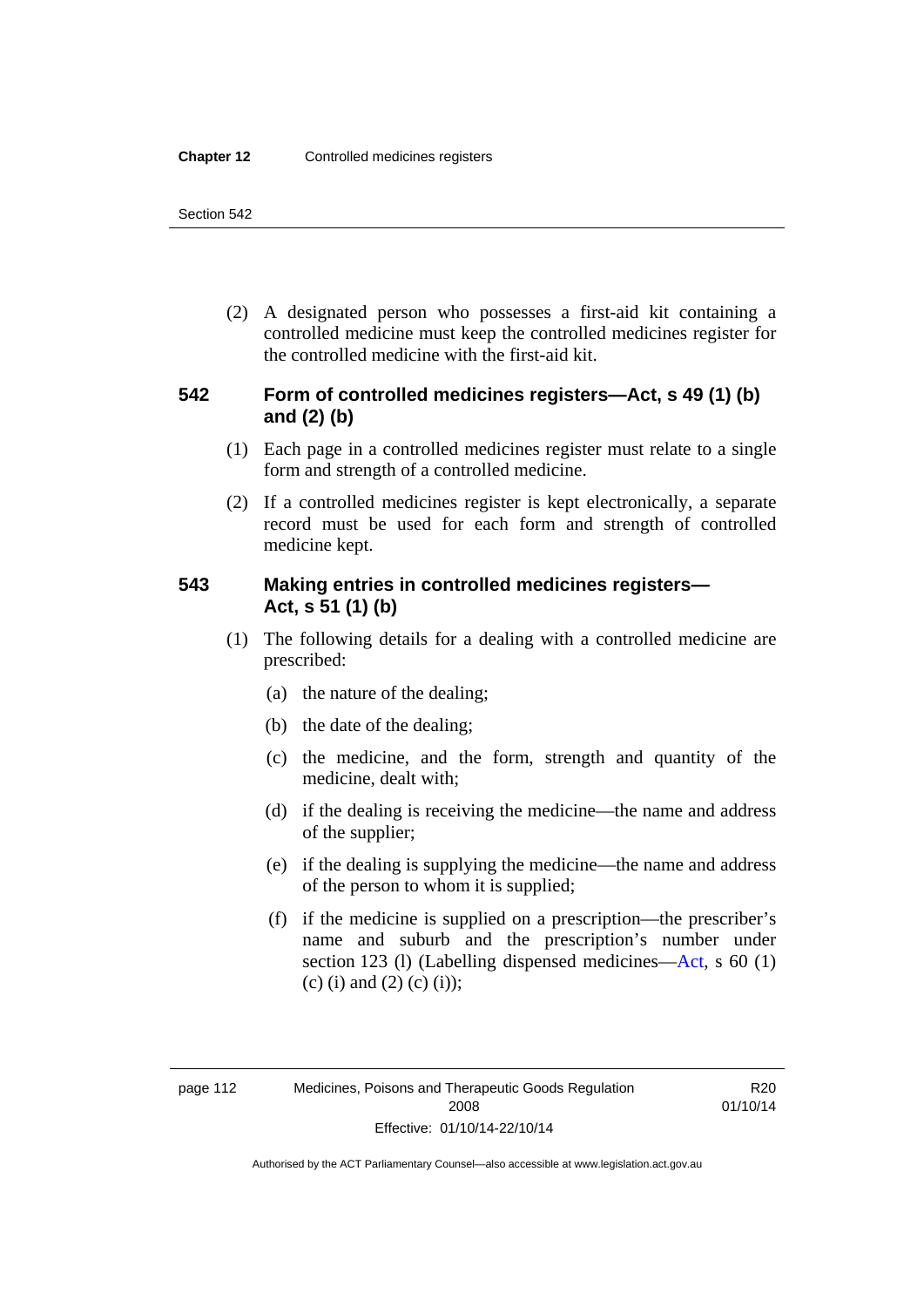- (g) if the medicine is supplied on a requisition—the requisition's number under section 132 (e) (Labelling medicines supplied on requisition[—Act,](http://www.legislation.act.gov.au/a/2008-26/default.asp) s 60 (1) (c) (i) and (2) (c) (i));
- (h) if the medicine is supplied on a purchase order—the date of the purchase order;
- (i) if the [Act,](http://www.legislation.act.gov.au/a/2008-26/default.asp) section 53 (Registers—witnessing administration of medicines) applies to the dealing—the name of the person to whom the medicine is administered;
- (j) the quantity of the medicine held after the dealing.
- (2) However, subsection (1) (i) does not apply in relation to a controlled medicine dispensed in a dose administration aid for—
	- (a) a patient at a residential aged care facility or residential disability care facility; or
	- (b) a detainee at a correctional centre; or
	- (c) a young detainee at a CYP detention place.
- (3) A dealing with a controlled medicine must be entered in—
	- (a) if the dealing happens in a pharmacy at an institution—the controlled medicines register kept at the pharmacy; or
	- (b) if the dealing happens in a ward at an institution—the controlled medicines register kept at the ward; or
	- (c) if the person must keep both a controlled medicines register for a first-aid kit and another controlled medicines register—
		- (i) for a dealing with a controlled medicine to which the first-aid kit relates—the controlled medicines register for the kit; or
		- (ii) for any other dealing by the person—the other controlled medicines register; or

R20 01/10/14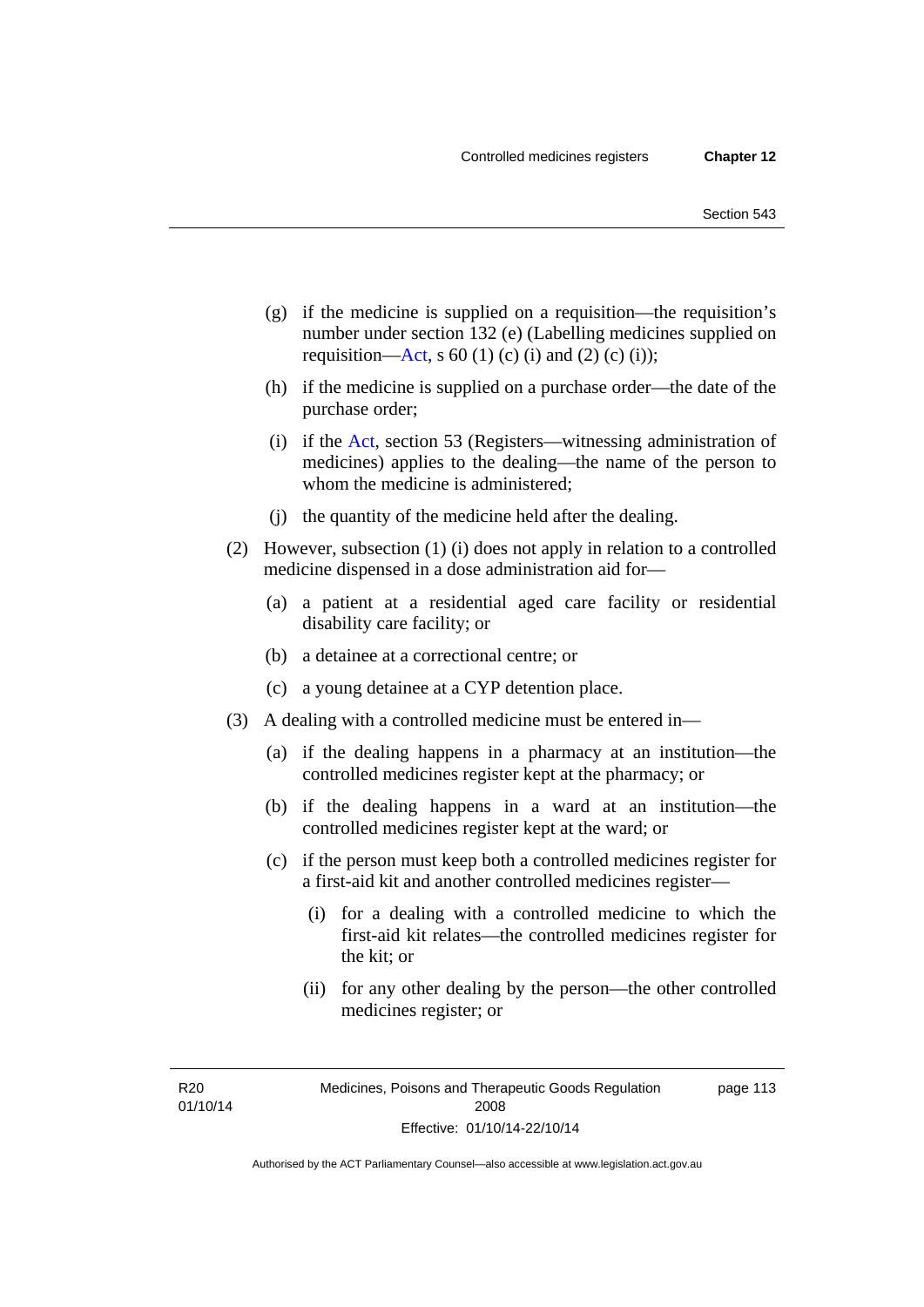(d) in any other case—the controlled medicines register the person must keep.

#### **544 Prescribed witnesses for administration of controlled medicines—Act, s 53 (a) and (b)**

The following people are prescribed as witnesses in relation to the administration of a controlled medicine:

- (a) if the medicine is administered by an intern doctor—a dentist, doctor, midwife, nurse, nurse practitioner or pharmacist;
- (b) if the medicine is administered by a person who is not an intern doctor—
	- (i) a person prescribed under paragraph (a); or
	- (ii) an intern doctor or enrolled nurse.
- *Note Dentist*, *doctor* and *pharmacist* does not include an intern or trainee (see defs of these terms in dict).

#### **545 Prescribed witnesses for discarding of controlled medicines—Act, s 54 (a) and (b)**

- (1) The following people are prescribed as witnesses in relation to the discarding of a controlled medicine:
	- (a) an ambulance officer employed by the Commonwealth, the Territory or a State;
	- (b) an approved analyst;
	- (c) a dentist;
	- (d) a doctor;
	- (e) a medicines and poisons inspector;
	- (f) a midwife;
	- (g) a nurse;

page 114 Medicines, Poisons and Therapeutic Goods Regulation 2008 Effective: 01/10/14-22/10/14

R20 01/10/14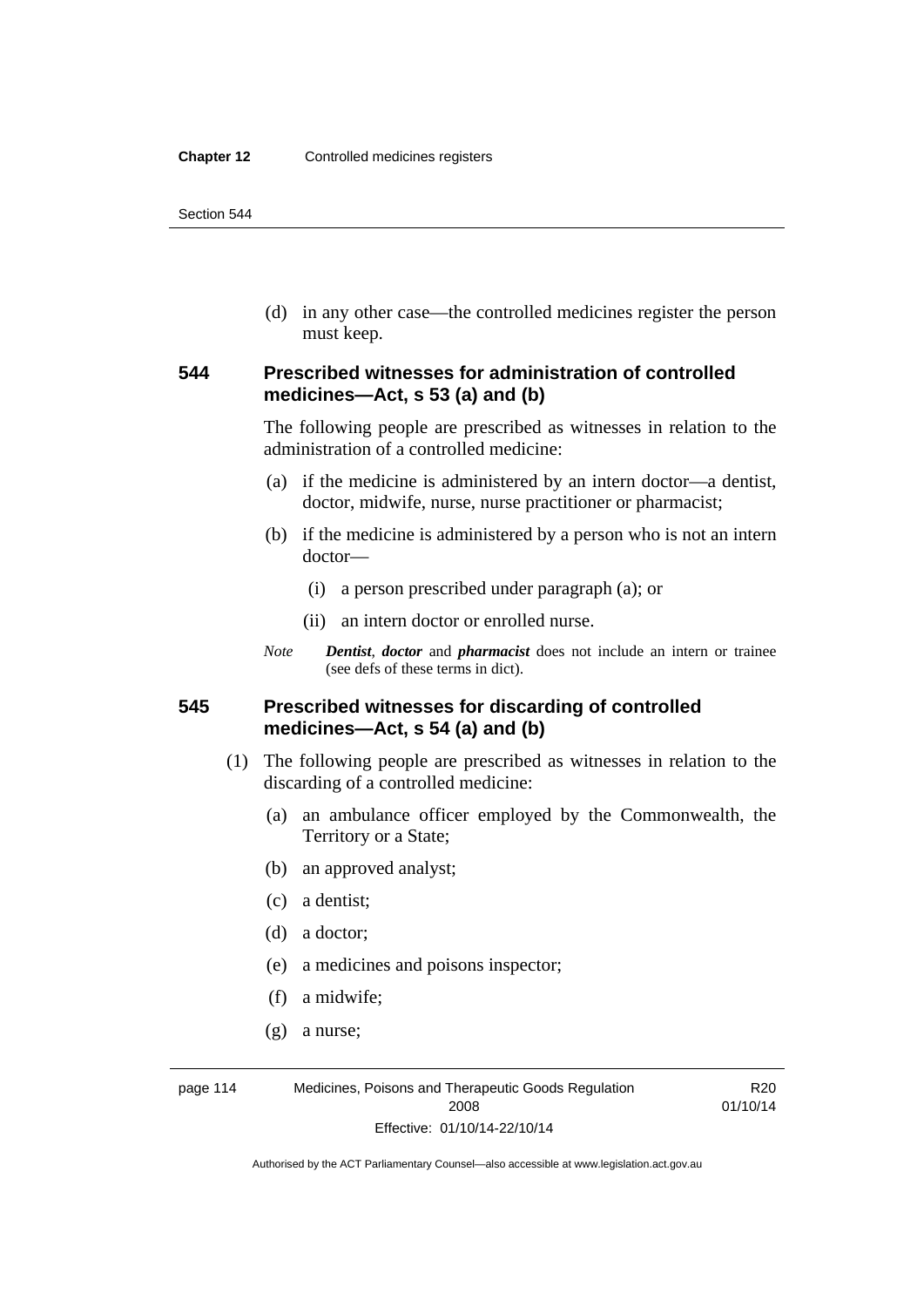- (h) a nurse practitioner;
- (i) a pharmacist;
- (j) a veterinary surgeon.
- *Note 1 Approved analyst*—see the dictionary.
- *Note 2 Dentist*, *doctor*, *pharmacist* and *veterinary surgeon* does not include an intern or trainee (see defs of these terms in dict).
- *Note 3 Nurse* does not include an enrolled nurse (see [Legislation Act,](http://www.legislation.act.gov.au/a/2001-14) dict, pt 1).
- *Note 4* See s 390 for the discarding of the residue of a controlled medicine left after administration.
- (2) However, a person mentioned in subsection (1) must not be a prescribed witness to the discarding of a controlled medicine if the person is—
	- (a) related to, a close friend of or employed by the person discarding the medicine; or
	- (b) the supervisor of the person discarding the medicine; or
	- (c) supervised by the person discarding the medicine.

#### **546 Changes etc to entries in controlled medicines registers—Act, s 55 (2) (b)**

- (1) An entry in a paper-based controlled medicines register may be amended by the person who made the entry by—
	- (a) the person signing and dating a marginal note or footnote that gives the date of the amendment and the amended details; and
	- (b) if the entry relates to administering a controlled medicine—
		- (i) the amendment being witnessed by a person prescribed under section 544 (Prescribed witnesses for administration of controlled medicines[—Act](http://www.legislation.act.gov.au/a/2008-26/default.asp), s 53 (a) and (b)); and

R20 01/10/14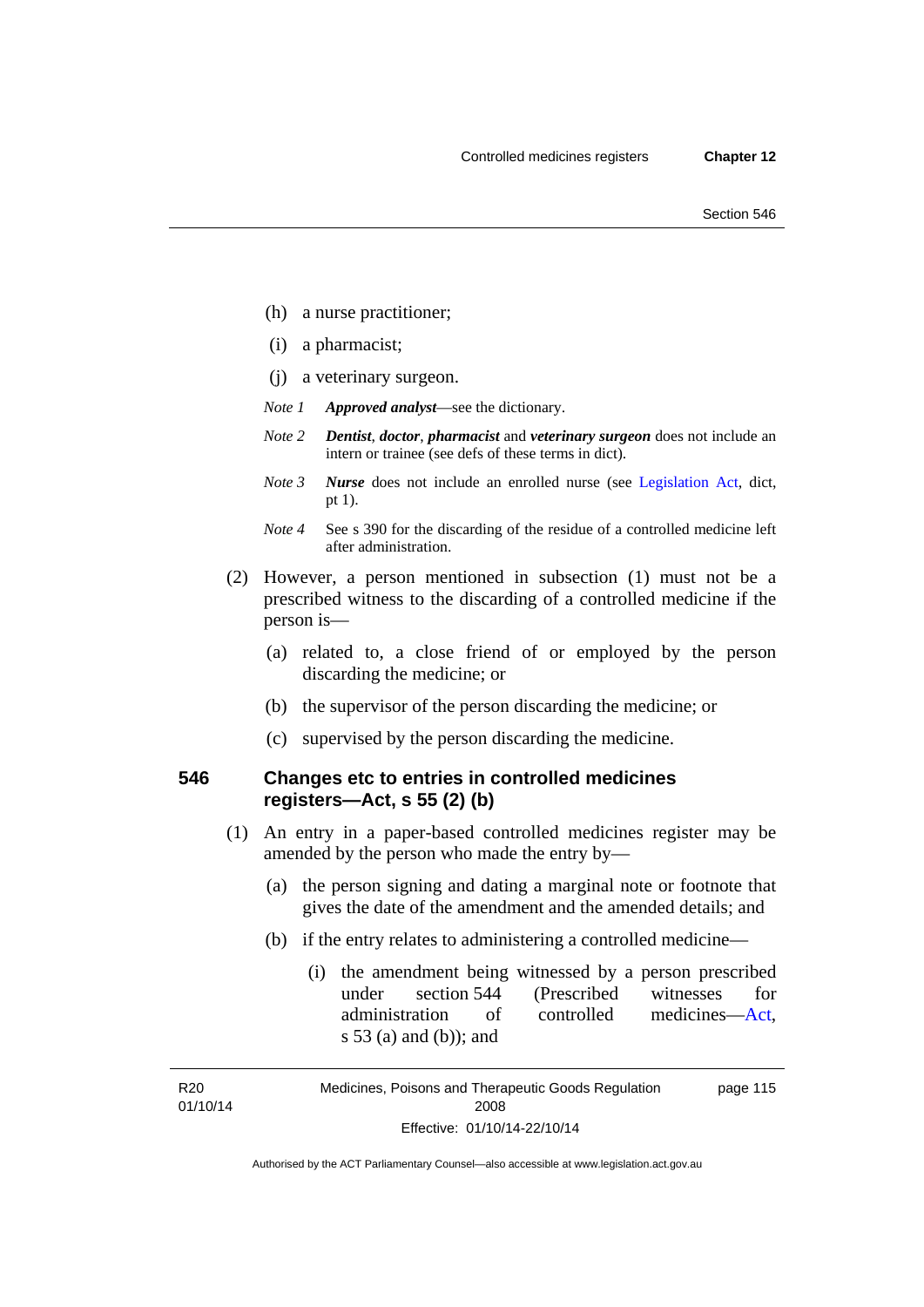- (ii) the witness signing the amendment as witness; and
- (c) if the entry relates to the discarding of a controlled medicine—
	- (i) the amendment being witnessed by a person prescribed under section 545 (Prescribed witnesses for discarding of controlled medicines[—Act,](http://www.legislation.act.gov.au/a/2008-26/default.asp) s 54 (a) and (b)); and
	- (ii) the witness signing the amendment as witness.
- (2) An entry in an electronic controlled medicines register may be amended by the person who made the entry by the person attaching or linking, by electronic means, a document that includes—
	- (a) the person's signature, the date and the amended details; and
	- (b) if the entry relates to administering a controlled medicine—the signature as witness of a person prescribed under section 544; and
	- (c) if the entry relates to the discarding of a controlled medicine the signature as witness of a person prescribed under section 545.

page 116 Medicines, Poisons and Therapeutic Goods Regulation 2008 Effective: 01/10/14-22/10/14

R20 01/10/14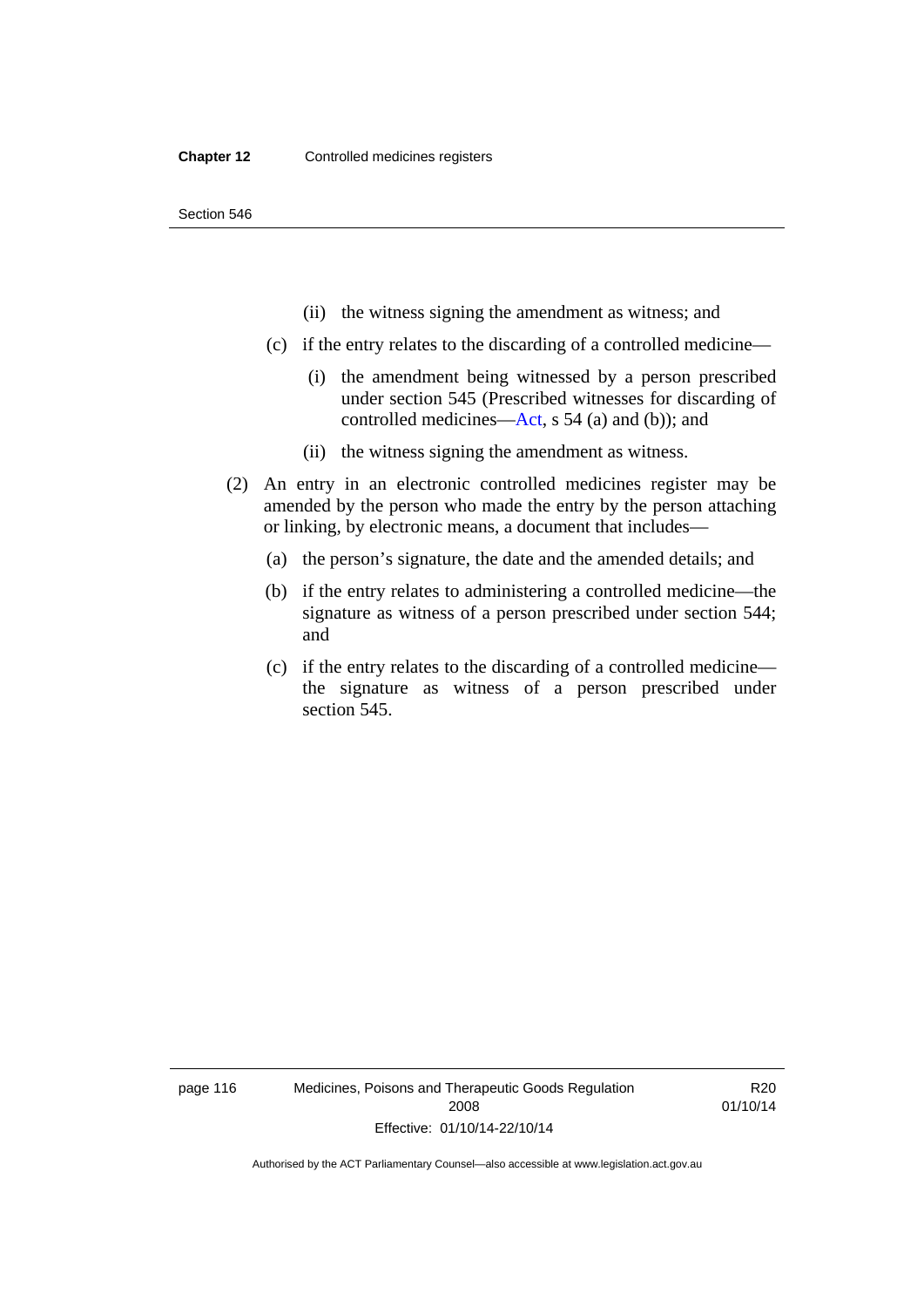# **Chapter 13 Controlled medicines and appendix D medicines approvals for human use**

# **Part 13.1 Controlled medicines approvals**

*Note* It is a condition of an authorisation to prescribe a controlled medicine for human use that the prescriber has an approval under this part (see s 31 (1) (d)).

## **Division 13.1.1 Preliminary**

#### **550 Meaning of** *controlled medicines approval*

In this regulation:

*controlled medicines approval* means an approval to prescribe a controlled medicine under—

- (a) division 13.1.2 (Standing controlled medicines approvals); or
- (b) division 13.1.3 (Chief health officer controlled medicines approvals).

#### **551 Meaning of** *designated prescriber***—pt 13.1**

In this part:

*designated prescriber* means a prescriber (other than a veterinary surgeon or trainee veterinary surgeon) in relation to whom prescribing a controlled medicine is included in schedule 1, column 3.

page 117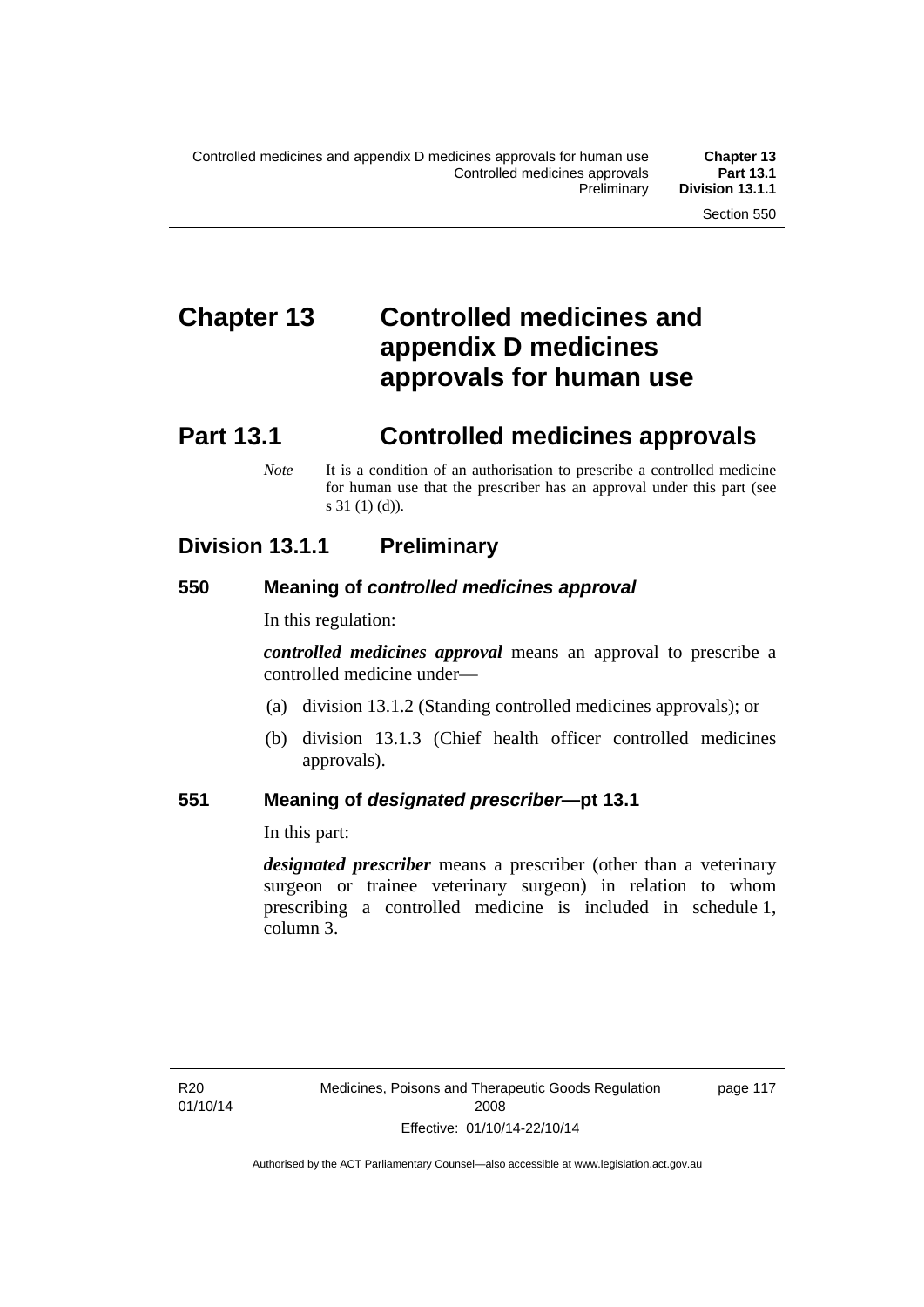## **Division 13.1.2 Standing controlled medicines approvals**

#### **555 Standing approval to prescribe controlled medicines for hospital in-patients**

A designated prescriber is approved to prescribe a controlled medicine for a patient of the prescriber if the patient is an in-patient at a hospital.

*Note* A *hospice* is a hospital (see *The Macquarie Dictionary*, 4th ed).

#### **556 Standing approval to prescribe controlled medicines for short-term treatment**

A designated prescriber is approved to prescribe a controlled medicine for a patient of the prescriber if—

- (a) the prescriber believes on reasonable grounds that the patient is not a drug-dependant person in relation to a controlled medicine or prohibited substance; and
- (b) the prescriber believes on reasonable grounds that the patient has not been prescribed a controlled medicine within the 2-month period before the prescriber prescribes the medicine; and
- (c) the prescriber prescribes the controlled medicine for the patient's use for 2 months or less.

*Note* For long-term prescribing, see div 13.1.3.

### **557 Standing interim approval to prescribe buprenorphine and methadone for patients of certain institutions**

(1) In this section:

*doctor* includes an intern doctor acting under the direct supervision of a doctor.

R20 01/10/14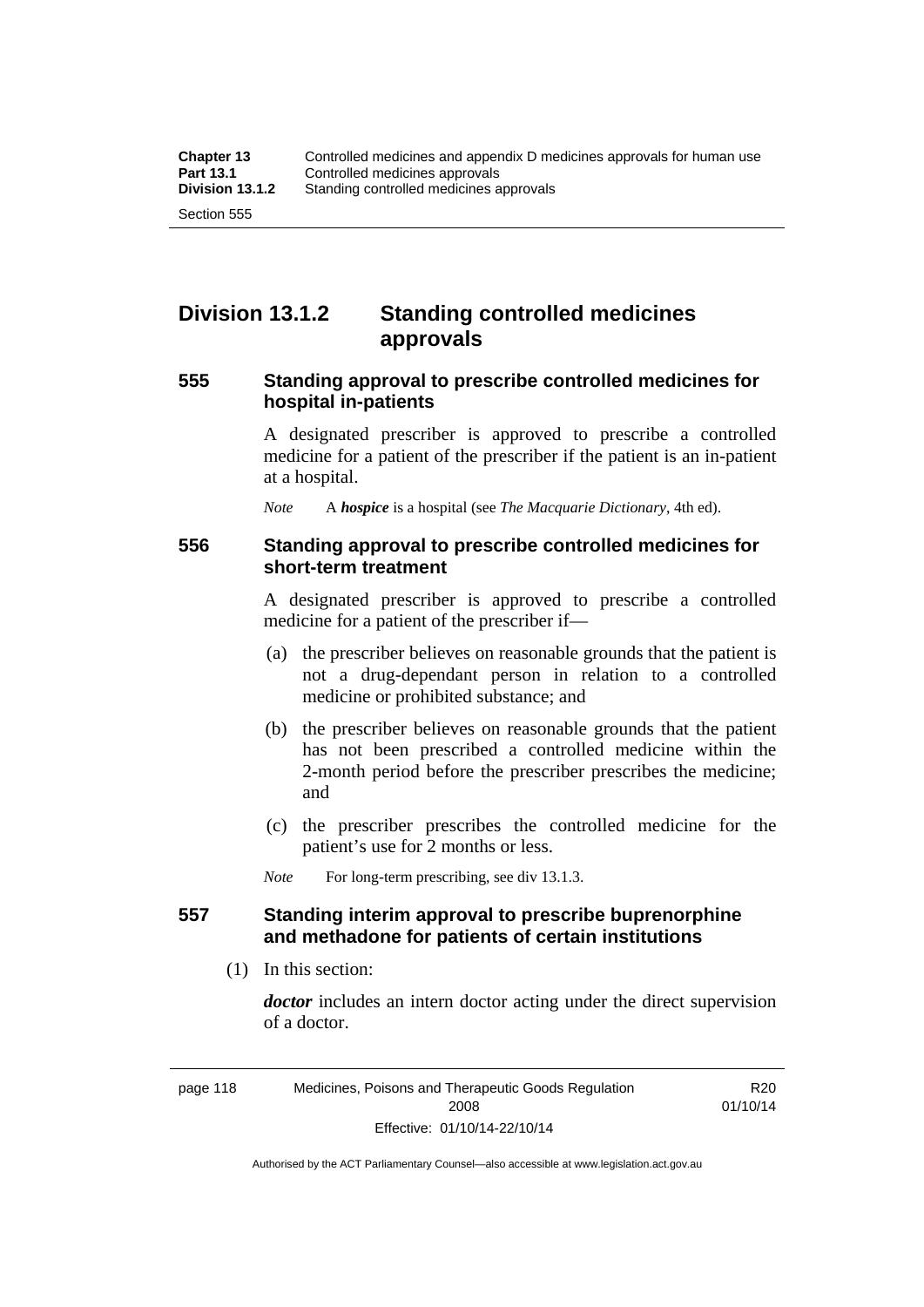- (2) A doctor is approved (the *interim approval*) to prescribe buprenorphine or methadone if—
	- (a) the doctor—
		- (i) is working at a hospital and prescribes the medicine for an outpatient at the hospital; or
		- (ii) is working at any of the following institutions and prescribes the medicine for a patient of the institution:
			- (A) a correctional centre;
			- (B) a CYP detention place;
			- (C) an opioid dependency treatment centre operated by the Territory; or
			- *Note Institution* includes a correctional centre and a CYP detention place (see s 652).
		- (iii) prescribes the medicine for a person in police custody; and
	- (b) the buprenorphine or methadone is prescribed in accordance with the opioid dependency treatment guidelines; and

*Note Opioid dependency treatment guidelines*—see the dictionary.

- (c) the doctor makes an application under section 560 to prescribe the medicine not later than 72 hours after the doctor first prescribes buprenorphine or methadone for the patient.
- (3) The interim approval ends—
	- (a) if the chief health officer approves the application under division 13.1.3—when the doctor is given notice of the approval; or
	- (b) if the application under section 560 is withdrawn—on the withdrawal of the application; or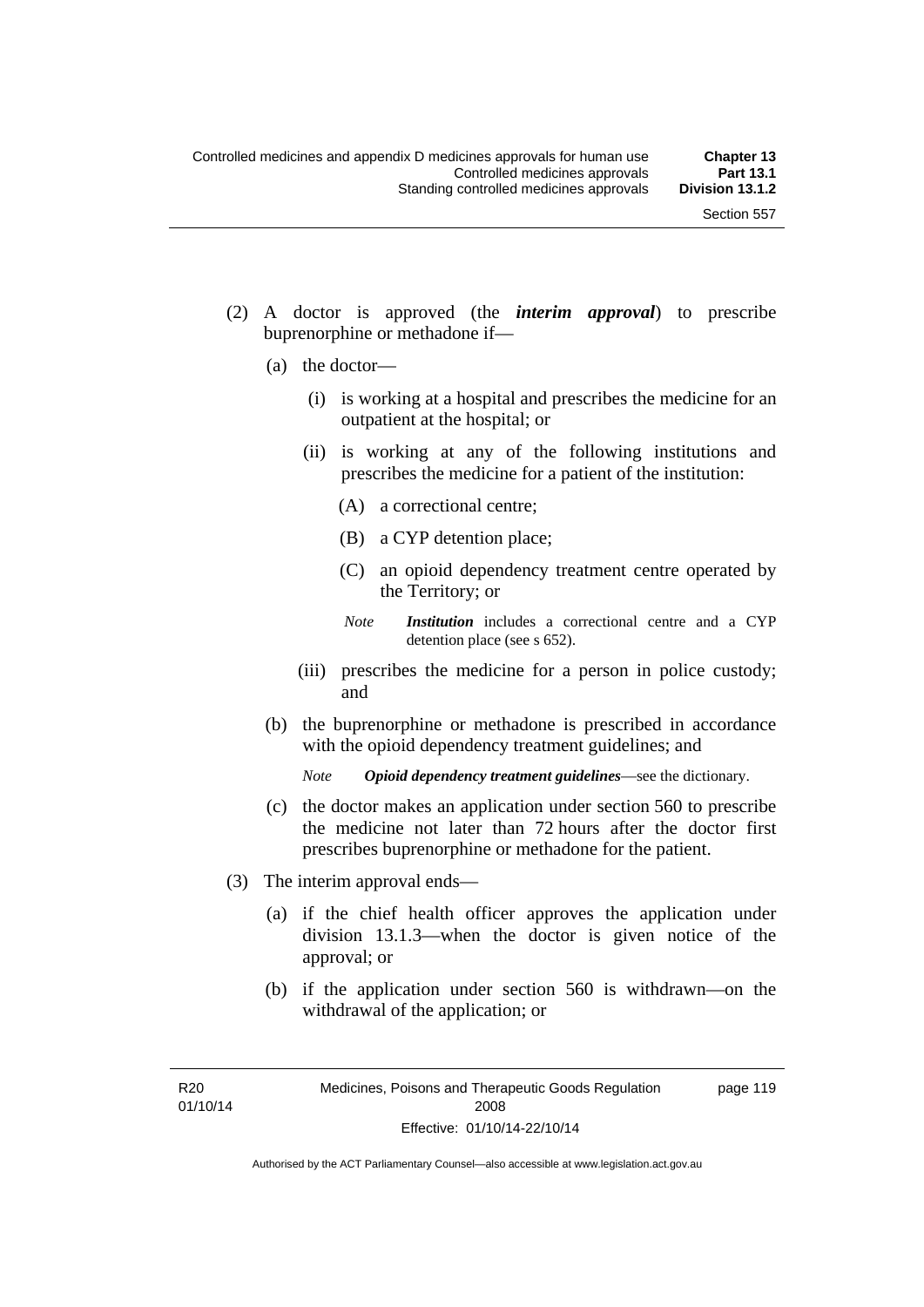| <b>Chapter 13</b> | Controlled medicines and appendix D medicines approvals for human use |
|-------------------|-----------------------------------------------------------------------|
| <b>Part 13.1</b>  | Controlled medicines approvals                                        |
| Division 13.1.3   | Chief health officer controlled medicines approvals                   |
| Section 560       |                                                                       |

- (c) if the chief health officer refuses to approve the application and the 7-day period mentioned in section 565 (2) (Applications for review of unfavourable CHO decisions for approvals) ends without an application for review being made—at the end of the 7-day period; or
- (d) if the chief health officer refers the application to the medicines advisory committee or an application is made to the committee under section 565—when the doctor is given notice of the chief health officer's decision under section 573 (Medicines advisory committee—directions to CHO).

## **Division 13.1.3 Chief health officer controlled medicines approvals**

### **560 Applications for CHO controlled medicines approvals**

- (1) A designated prescriber may apply to the chief health officer for approval to prescribe a controlled medicine.
- (2) An application under subsection (1) must—
	- (a) be for approval to prescribe a controlled medicine for a single individual; and
	- (b) be made in a way determined by the chief health officer.

#### **Examples**

telephone, email and fax

- *Note 1* If a form is approved under the [Act](http://www.legislation.act.gov.au/a/2008-26/default.asp), s 198 for this provision, the form must be used.
- *Note 2* An example is part of the regulation, is not exhaustive and may extend, but does not limit, the meaning of the provision in which it appears (see [Legislation Act,](http://www.legislation.act.gov.au/a/2001-14) s 126 and s 132).
- (3) An application under subsection (1) may be made—
	- (a) on the applicant's own behalf; or

page 120 Medicines, Poisons and Therapeutic Goods Regulation 2008 Effective: 01/10/14-22/10/14

R20 01/10/14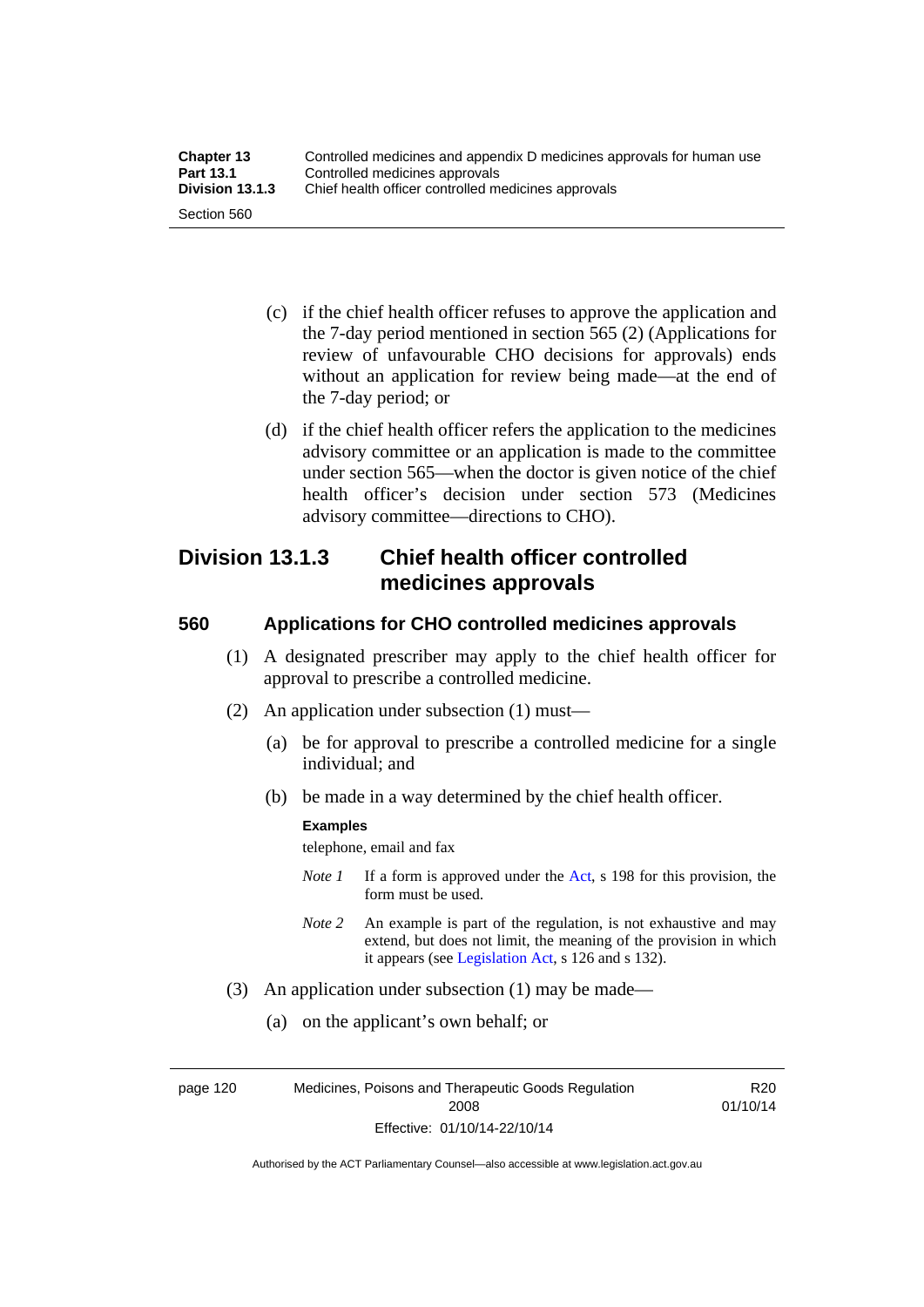- (b) on the applicant's own behalf and on behalf of 1 or more other named designated prescribers; or
- (c) on behalf of a group of designated prescribers that includes the applicant and who practise at the same premises.

#### **Example**

the doctors practising at a suburban medical practice so that if a person's usual doctor is unavailable another doctor at the practice can, under the approval, prescribe the controlled medicine

(4) A determination under subsection (2) (b) is a notifiable instrument.

*Note* A notifiable instrument must be notified under the [Legislation Act](http://www.legislation.act.gov.au/a/2001-14).

## **561 Requirements for CHO controlled medicines approval applications**

- (1) An application by a designated prescriber for an approval to prescribe a controlled medicine for a patient must include the following:
	- (a) the designated prescriber's name and address;
	- (b) if the application is made on behalf of a group of designated prescribers—the names of the designated prescribers or a description of the group;
	- (c) the medicine, and the form, strength and quantity of the medicine, to be prescribed;

*Note* For morphine or oxycodone for a terminally ill person, see s (2).

- (d) the daily dose of the medicine and, if more than 1 form or strength of the medicine is to be prescribed, the dose for each form or strength;
- (e) the patient's name and home address;
- (f) the condition from which the patient is suffering that, in the designated prescriber's opinion, requires treatment with the medicine;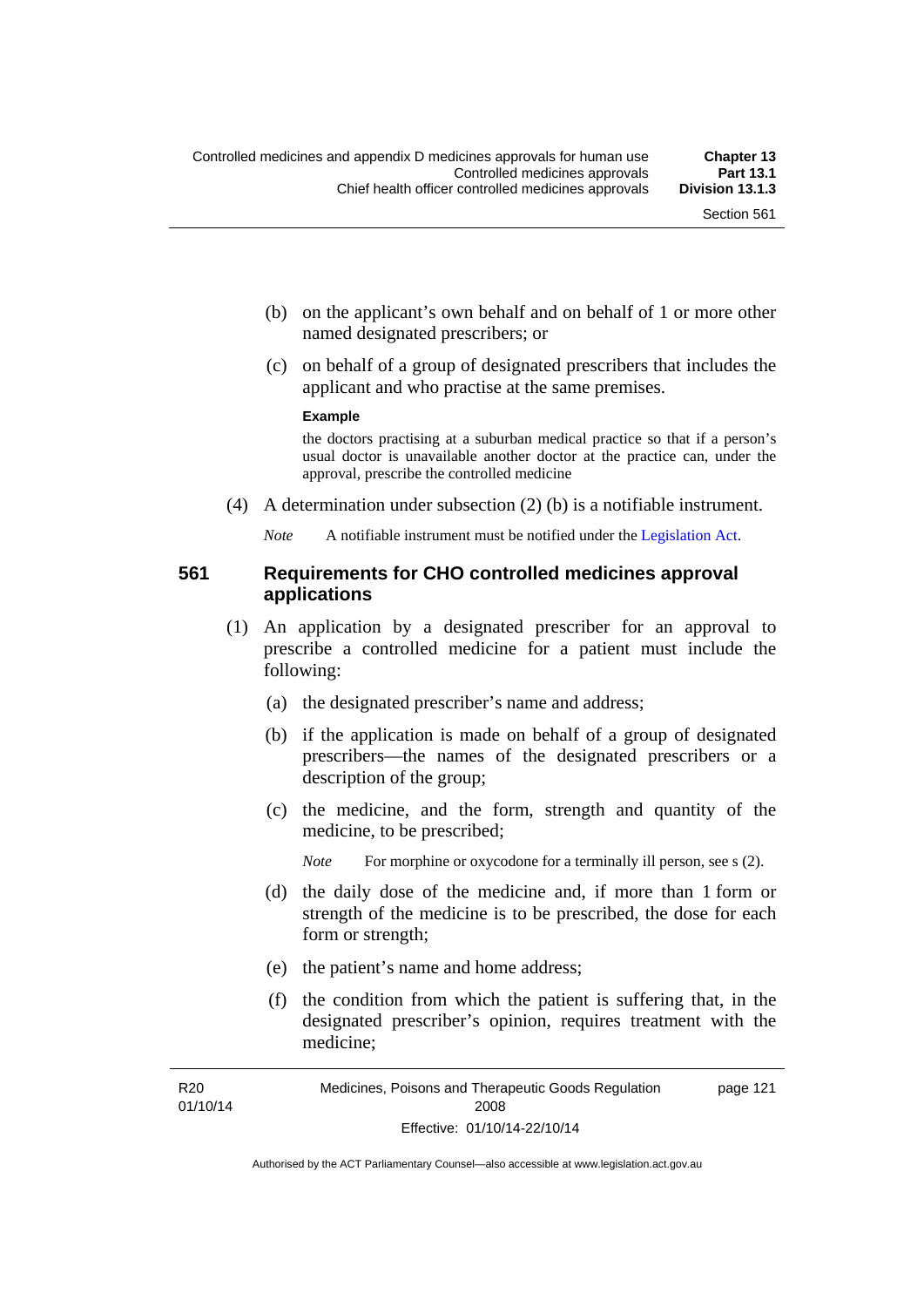- (g) whether, in the designated prescriber's opinion, based on reasonable grounds, the patient is a drug-dependent person in relation to a controlled medicine or prohibited substance.
- (2) However, for subsection (1) (c), if the controlled medicine is morphine or oxycodone for a person with a terminal illness, the application may be made for all forms, strengths and quantities of the medicine.
- (3) To remove any doubt, the application may include any other information the designated prescriber considers relevant.
- (4) The chief health officer may ask the designated prescriber for any other information reasonably required to decide the application, including, for example, further information about the patient's treatment.
	- *Note* An example is part of the regulation, is not exhaustive and may extend, but does not limit, the meaning of the provision in which it appears (see [Legislation Act,](http://www.legislation.act.gov.au/a/2001-14) s 126 and s 132).

## **562 CHO decision on applications to prescribe controlled medicines**

- (1) On application under section 560, the chief health officer must—
	- (a) approve the application in the terms applied for; or
	- (b) approve the application in terms different from those applied for; or
	- (c) refuse to approve the application; or
	- (d) refer the application to the medicines advisory committee.
	- *Note 1* An approval may include conditions (see s 570).
	- *Note* 2 For the form of a controlled medicines approval by the chief health officer, see s 571.

R20 01/10/14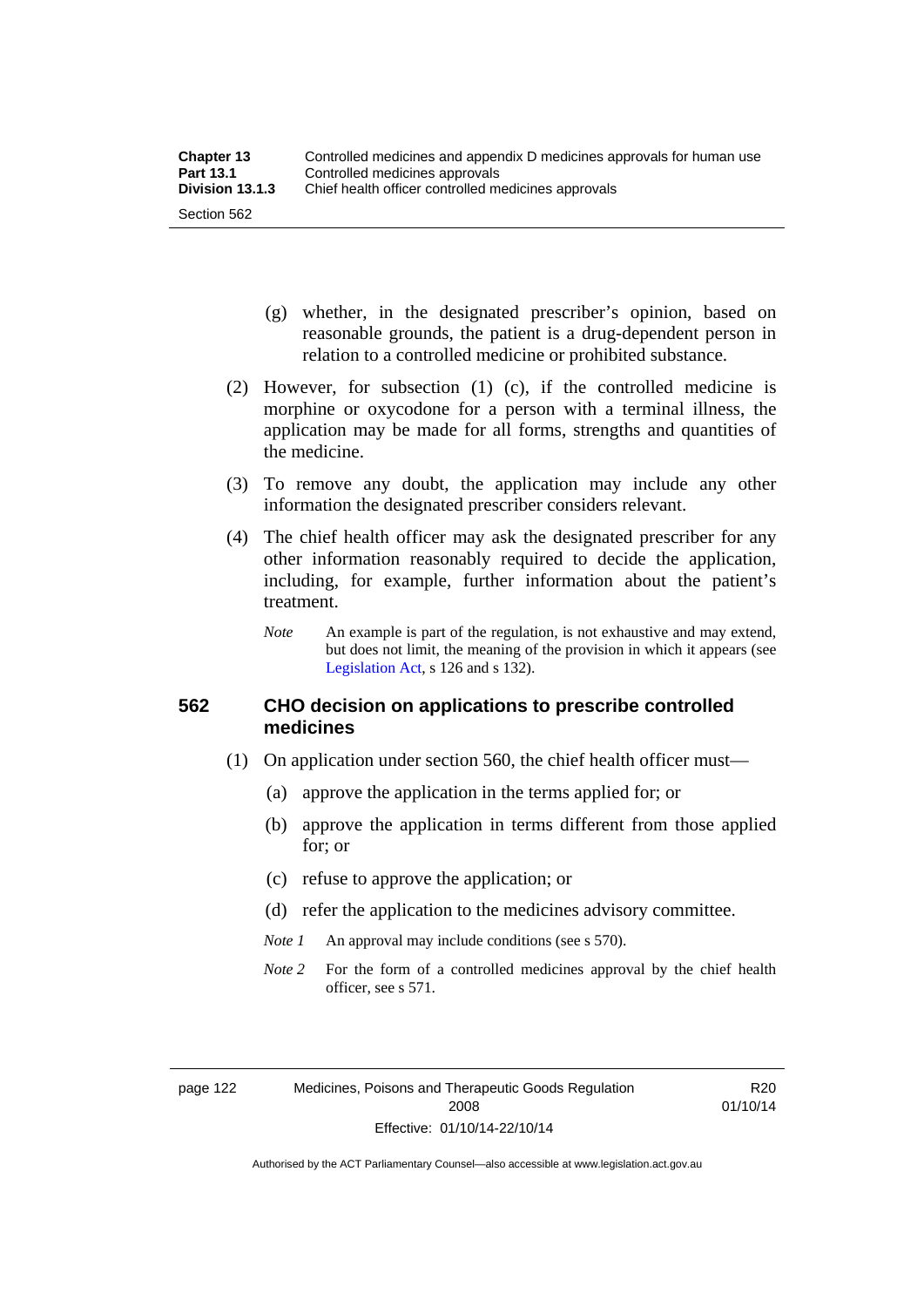- (2) However, the chief health officer need not decide the application if the chief health officer has asked for information under section 561 (4) and the information has not been given.
- (3) The chief health officer must give the applicant written notice of the chief health officer's decision not later than 7 days after the day the decision is made.
- (4) If the decision is made under subsection (1) (b) or (c), the notice must include information about the applicant's right to seek review of the decision under section 565 (Applications for review of unfavourable CHO decisions for approvals).

## **563 Restrictions on CHO power to approve applications for approvals**

In making a decision under section 562, the chief health officer—

- (a) must comply with any applicable guidelines made under section 574 (Medicines advisory committee—guidelines for CHO decisions on applications); and
- (b) must not approve an application to prescribe all forms, strengths and quantities of morphine or oxycodone for the treatment of a person who is terminally ill unless satisfied—
	- (i) a specialist has diagnosed the person as being terminally ill; and
	- (ii) the medicine is for use by the person for therapeutic purposes only; and
- (c) must not approve an application to prescribe buprenorphine or methadone to treat a drug-dependent person's drug-dependency unless the applicant is—
	- (i) a doctor who is working at a hospital, or an institution mentioned in section 557 (2) (a) (ii) (Standing interim

R20 01/10/14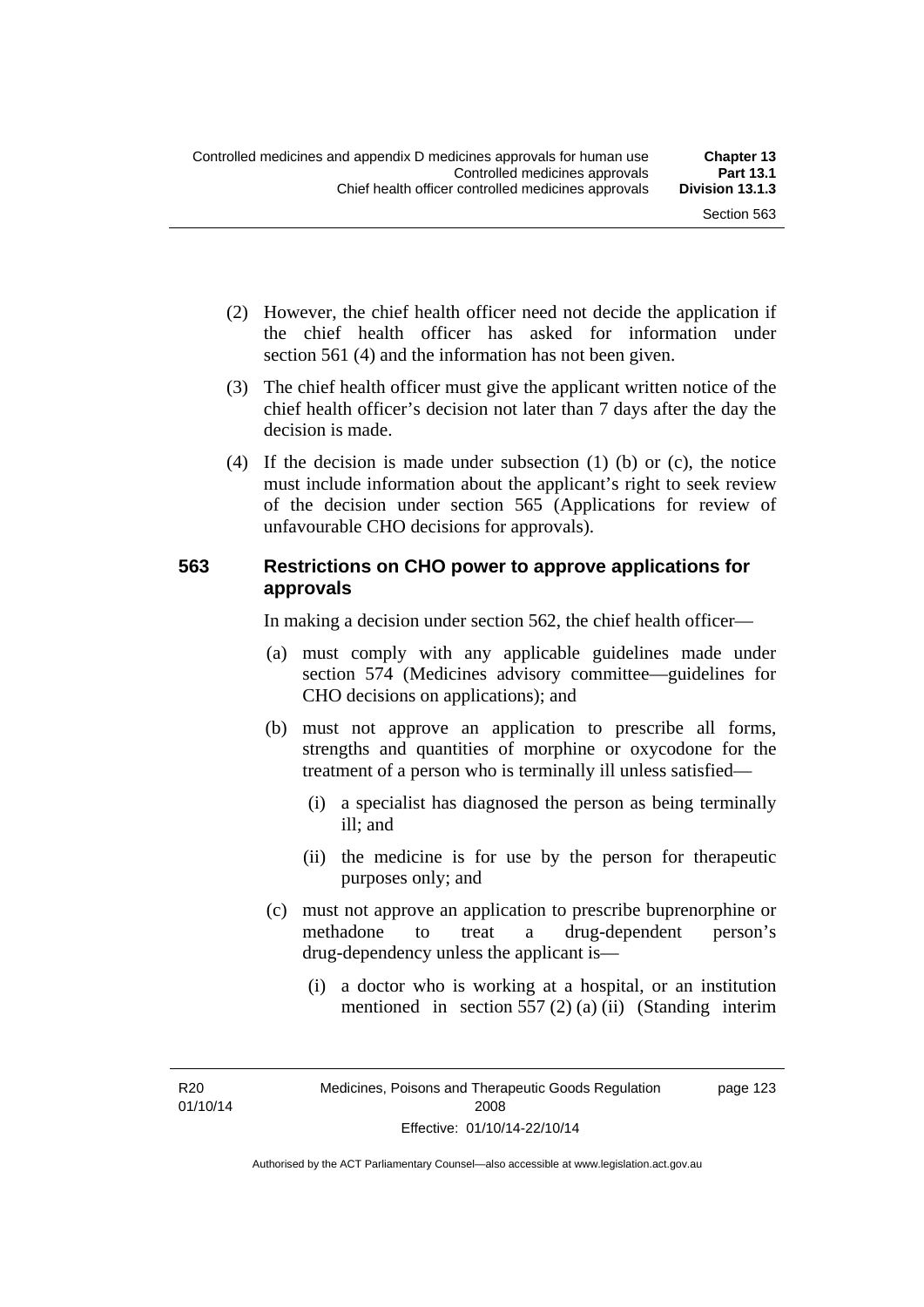approval to prescribe buprenorphine and methadone for patients of certain institutions); or

- (ii) an intern doctor who is working at a hospital, or an institution mentioned in section 557 (2) (a) (ii), and who is acting under the direct supervision of a doctor at the hospital or institution; or
- (iii) a doctor who is treating a person held in police custody; or
- (iv) a doctor who holds an endorsement under section 582 (CHO decisions on applications for endorsement to treat drug-dependency); or
- (v) a doctor who is prescribing continuing opioid dependency treatment for up to 5 drug-dependent people if—
	- (A) the people have already undergone opioid dependency treatment for at least 14 consecutive days (the *initial treatment*); and
	- (B) the initial treatment was prescribed by a doctor holding an endorsement under section 582.
	- *Note Doctor* does not include an intern doctor (see dict).

## **564 Term of CHO controlled medicines approvals**

A controlled medicines approval under this division is for the period (not longer than 1 year) stated in the approval.

# **565 Applications for review of unfavourable CHO decisions for approvals**

- (1) This section applies if, under section 562, the chief health officer—
	- (a) approves an application for a controlled medicines approval in terms different from those applied for; or

Authorised by the ACT Parliamentary Counsel—also accessible at www.legislation.act.gov.au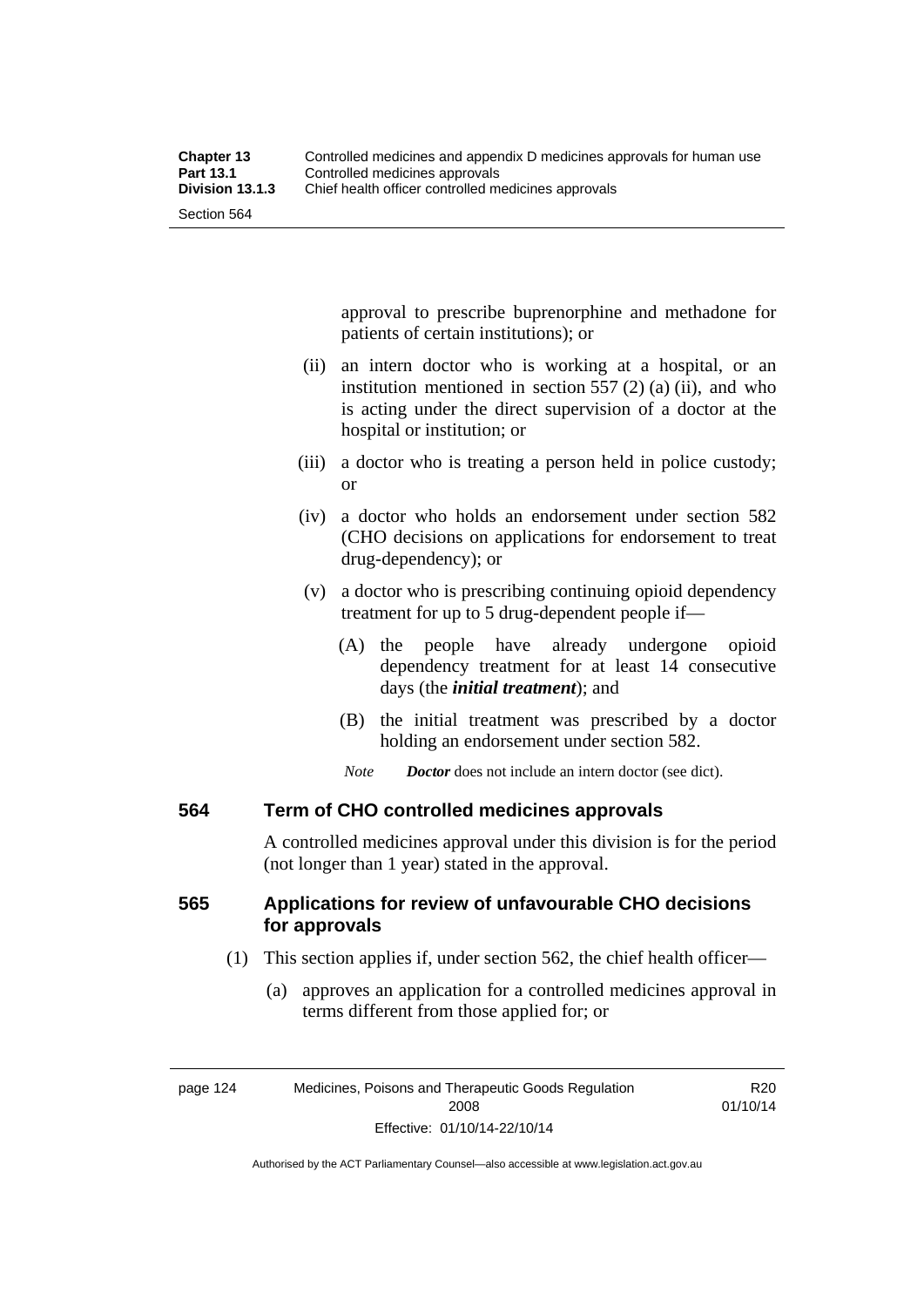- (b) refuses to approve the application for an approval.
- (2) The applicant for the approval may, not later than 7 days after the day the person receives written notice of the decision, apply to the medicines advisory committee for review of the decision.
- (3) The application for review—
	- (a) must be in writing signed by the applicant; and
	- (b) must set out the grounds for the application; and
	- (c) may include any information that the applicant considers appropriate for the review.

### **566 Medicines advisory committee—referred applications and review of unfavourable CHO decisions**

- (1) This section applies to an application—
	- (a) for approval to prescribe a controlled medicine referred to the medicines advisory committee under section 562 (1) (d); or
	- (b) under section 565 for review of a decision of the chief health officer on an application for a controlled medicines approval.
- (2) The medicines advisory committee may, in writing, ask the applicant to give the committee further information about the treatment of the person to whom the application relates not later than a stated reasonable time.
- (3) After considering the application and any further information provided in accordance with a notice under subsection (2), the medicines advisory committee must—
	- (a) for an application for review of a decision by the chief health officer—
		- (i) direct the chief health officer to confirm the decision made; or

R<sub>20</sub> 01/10/14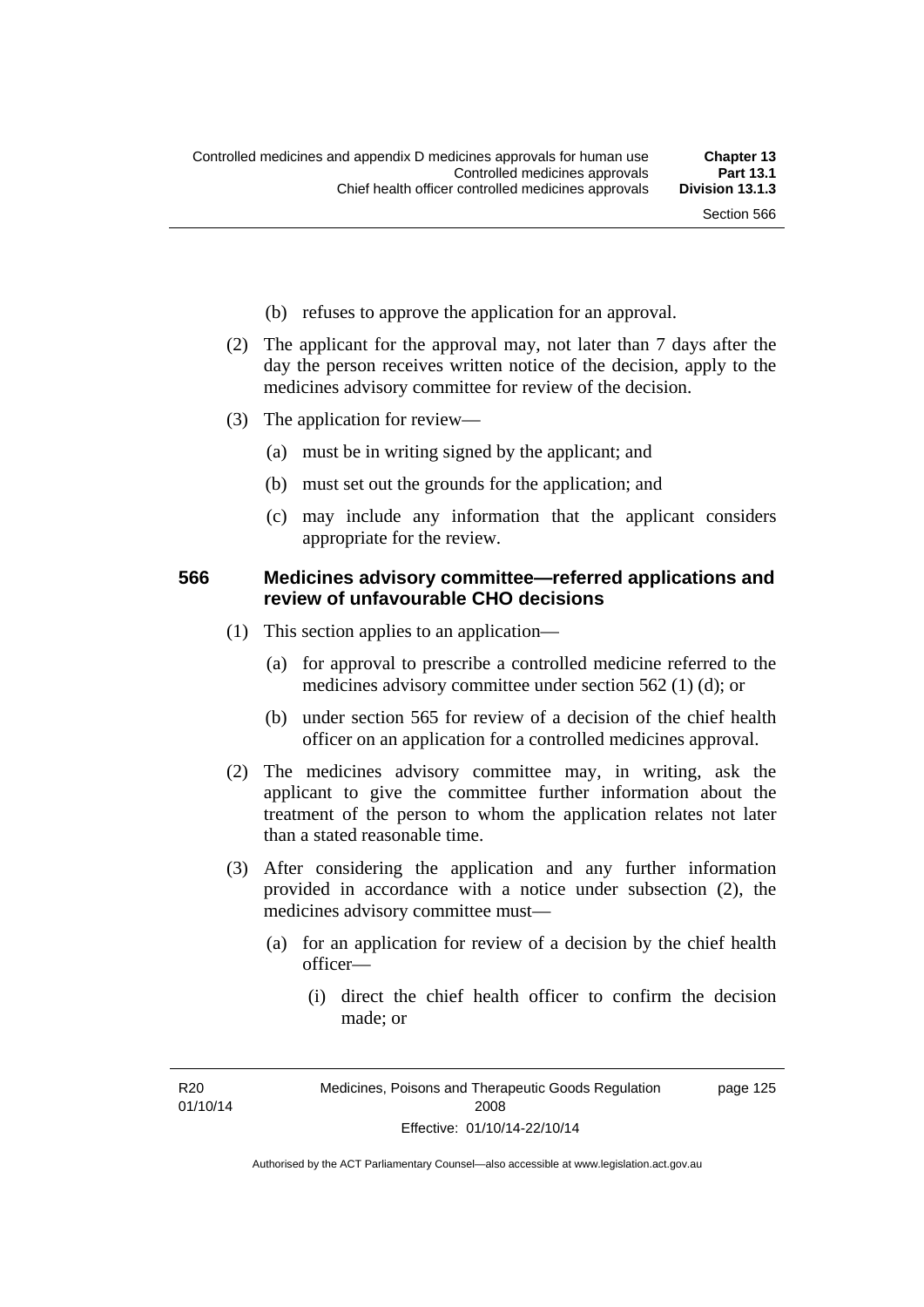- (ii) do both of the following:
	- (A) direct the chief health officer to revoke the decision made;
	- (B) give the chief health officer a direction under paragraph  $(b)$   $(i)$ ,  $(ii)$  or  $(iii)$ ; or
- (b) direct the chief health officer—
	- (i) to approve the application to prescribe a controlled medicine in the terms applied for; or
	- (ii) to approve the application in terms different from those applied for; or
	- (iii) to refuse to approve the application.
- *Note 1* The medicines advisory committee may direct the chief health officer to include conditions in the approval (see s 570 (2)).

*Note* 2 The chief health officer must comply with a direction (see s 573).

(4) A direction must be in writing.

# **567 Amendment and revocation of controlled medicines approvals**

- (1) The chief health officer may amend or revoke a controlled medicines approval on the chief health officer's own initiative and without consulting the medicines advisory committee.
- (2) The medicines advisory committee may direct the chief health officer to amend or revoke a controlled medicines approval, whether or not the approval was given at the direction of the committee.

*Note* The chief health officer must comply with a direction (see s 573).

(3) A direction under subsection (2) must be in writing.

R20 01/10/14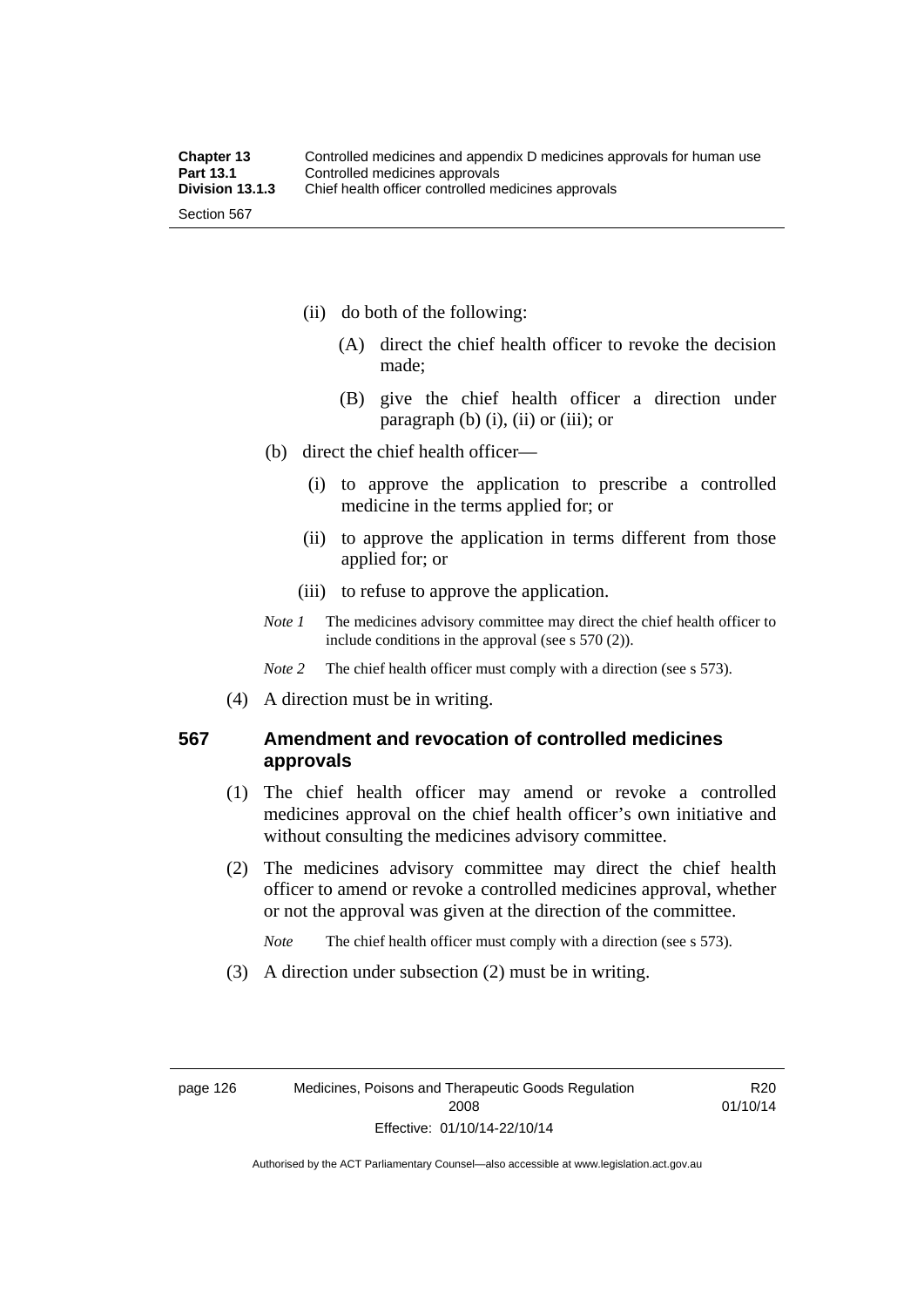page 127

- (4) The chief health officer must send the approval-holder written notice of the chief health officer's decision not later than 7 days after the day the decision is made.
- (5) If the decision is to amend or revoke a controlled medicines approval under subsection (1), the notice must include information about the approval-holder's right to seek review of the decision under section 568.
- (6) In this section:

*amend*, a controlled medicines approval, includes imposing a condition on, or changing a condition of, the approval.

### **568 Application for review of amendment and revocation on CHO initiative**

- (1) This section applies if the chief health officer amends or revokes a controlled medicines approval under section 567 (1).
- (2) The person to whom the approval was given may, not later than 7 days after the day the person is given written notice of the amendment or revocation, apply to the medicines advisory committee for review of the decision.
- (3) The application for review—
	- (a) must be in writing signed by the applicant; and
	- (b) must set out the grounds for the application; and
	- (c) may include any information that the applicant considers appropriate for the review.
- (4) To remove any doubt, the decision to which the application relates continues to operate despite the making of the application until the day the chief health officer's decision on direction under section 569 (3) takes effect.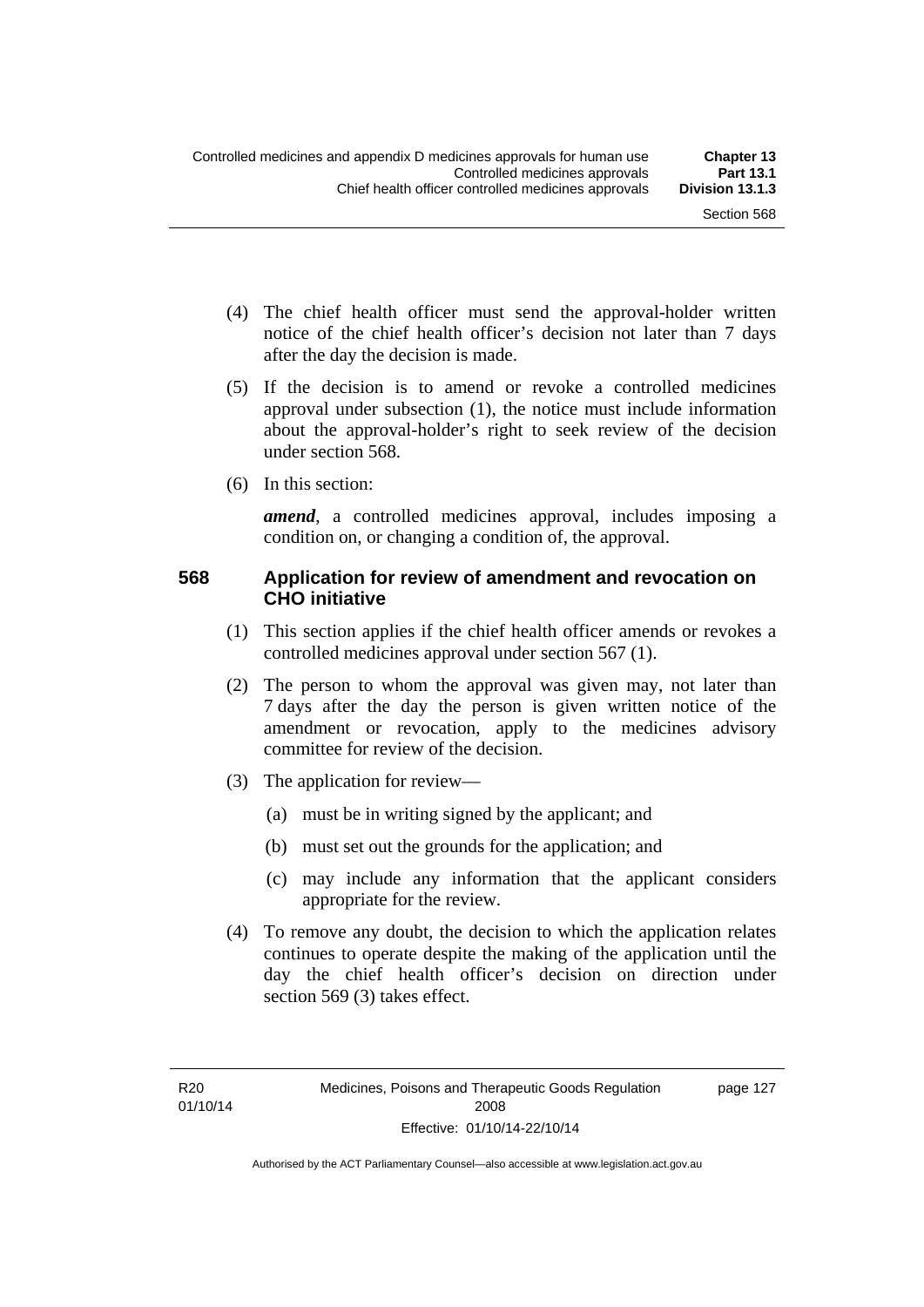# **569 Medicines advisory committee—review of amendment or revocation on CHO initiative**

- (1) This section applies if an application is made to the medicines advisory committee under section 568 to review a decision (the *original decision*) of the chief health officer to amend or revoke a controlled medicines approval.
- (2) The medicines advisory committee may, in writing, ask the designated prescriber to give the committee further information about the treatment of the person to whom the application relates not later than a stated reasonable time.
- (3) After considering the application for review and any further information provided in accordance with a notice under subsection (2), the medicines advisory committee must direct the chief health officer to—
	- (a) confirm the original decision; or
	- (b) revoke the original decision; or
	- (c) revoke the original decision and approve the application as directed by the committee.
	- *Note 1* The medicines advisory committee may direct the chief health officer to include conditions in the approval (see s 570 (2)).
	- *Note* 2 The chief health officer must comply with a direction (see s 573).
- (4) A direction must be in writing.

## **570 Conditional controlled medicines approvals**

(1) The chief health officer may include conditions for the safe or proper use of a controlled medicine in a controlled medicines approval.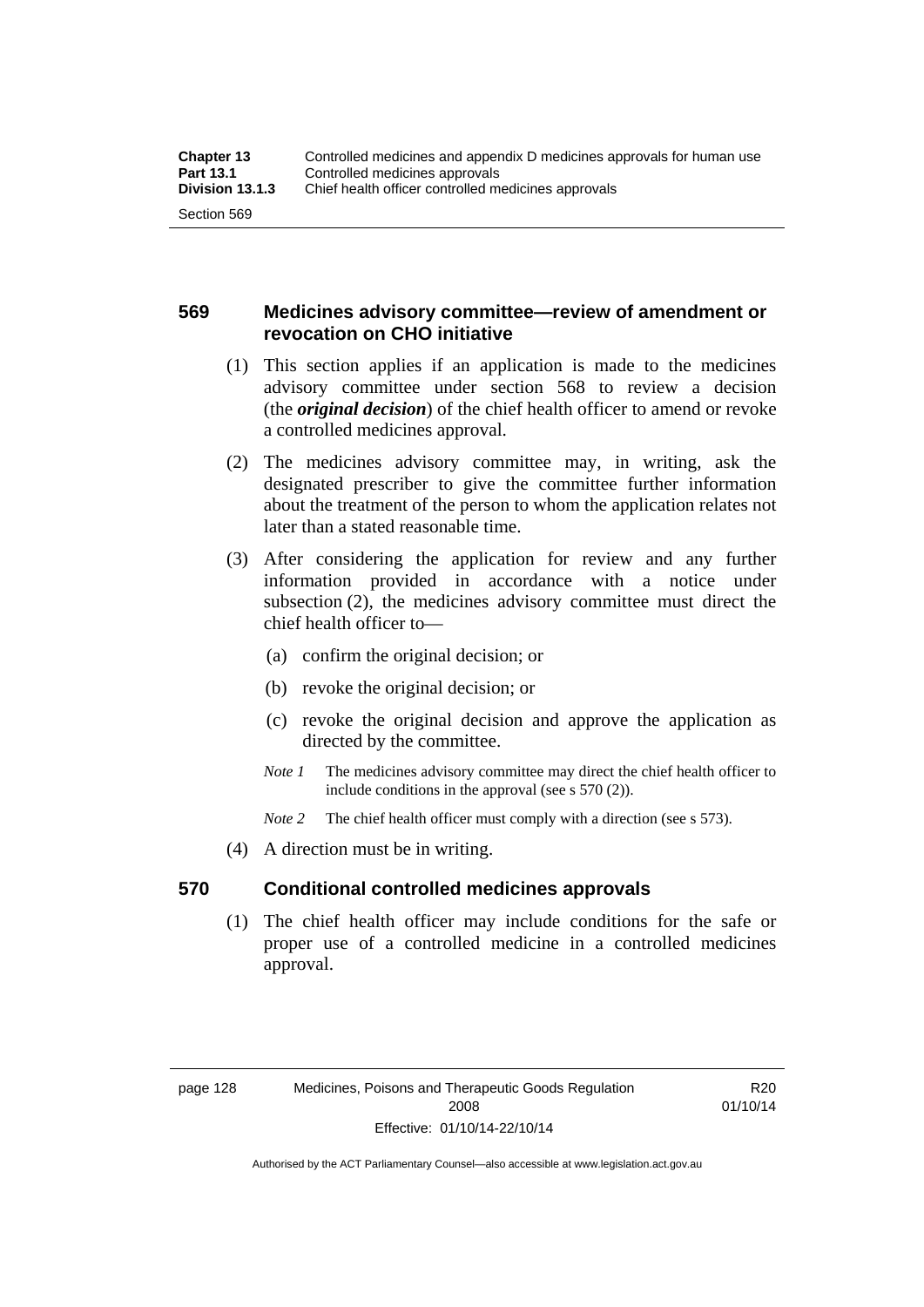(2) The medicines advisory committee may direct the chief health officer to include conditions for the safe or proper use of a controlled medicine in a controlled medicines approval.

*Note* The chief health officer must comply with a direction (see s 573).

#### **571 Form of CHO controlled medicines approvals**

- (1) A controlled medicines approval given by the chief health officer must include the following:
	- (a) the name of the controlled medicine to which the approval relates;
	- (b) the maximum quantity of the medicine that may be prescribed under the approval;
		- *Note 1* For morphine or oxycodone for a person with a terminal illness, see s (2).
		- *Note* 2 For buprenorphine or methadone for a drug-dependent person, see s (3).
	- (c) the form and strength of the medicine that may be prescribed under the approval;
		- *Note* Other forms and strengths may be prescribed in accordance with s 32.
	- (d) the period when the medicine may be prescribed under the approval or when the approval ends;
	- (e) an identifying number for the approval;

R<sub>20</sub>

- (f) any condition to which the approval is subject.
- *Note* If the approval is an oral approval, the prescriber must send the chief health officer a written application (see s  $31(1)(d)(ii)$ ).
- (2) However, for subsection (1) (b) and (c), if the controlled medicines approval relates to the treatment of a person with a terminal illness, the approval may provide that all forms, strengths and quantities of morphine or oxycodone are approved.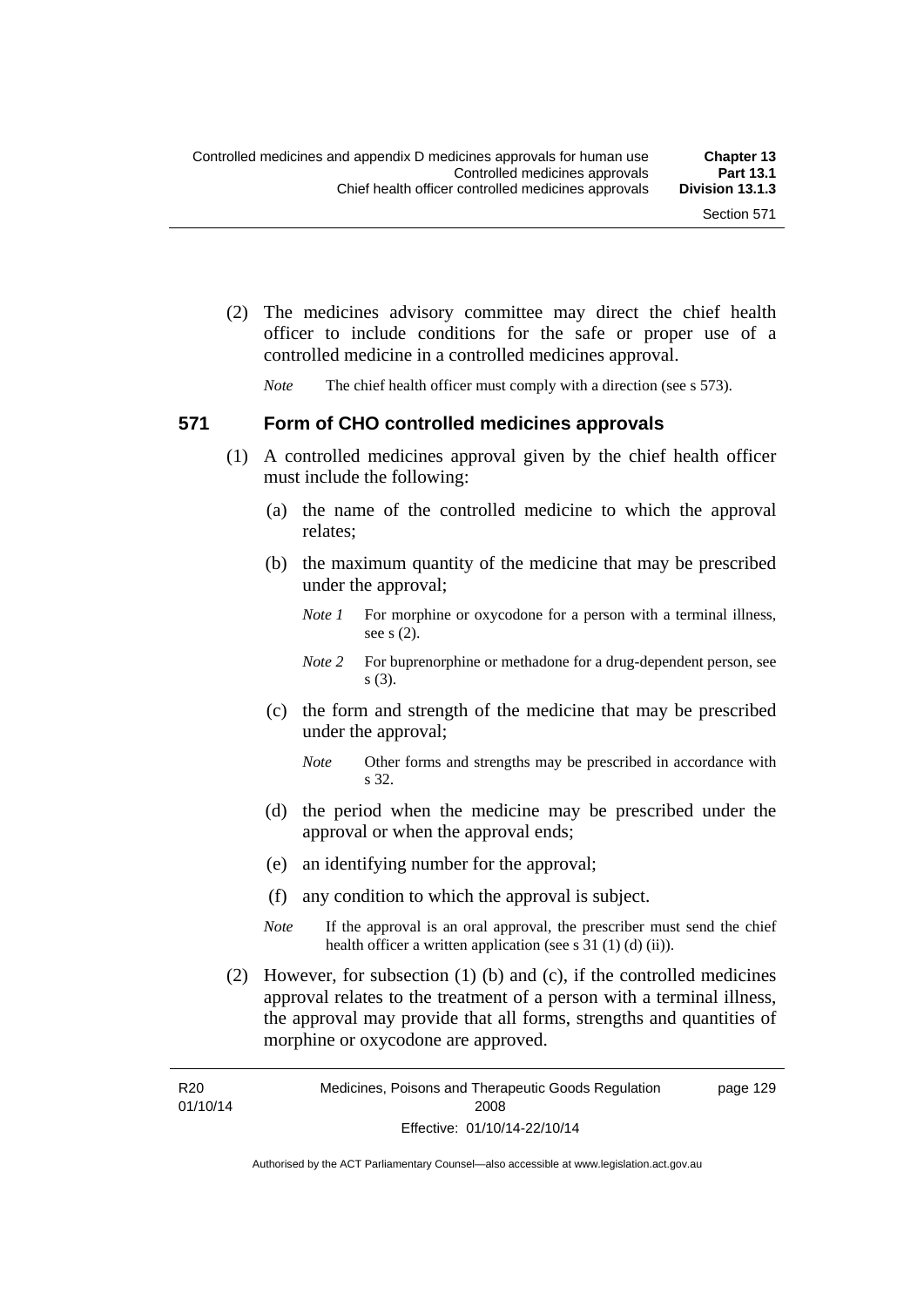(3) Also, for subsection (1) (b), if the controlled medicines approval relates to the treatment of a drug-dependent person with buprenorphine or methadone for their drug-dependency, the approval may state the maximum daily dose that may be prescribed for the person.

# **572 When controlled medicines approvals etc take effect**

- (1) A controlled medicines approval takes effect when the applicant receives notice of the approval or, if the approval states a later day, on the later day.
- (2) An amendment or revocation of a controlled medicines approval takes effect when the approval-holder receives notice of the amendment or revocation or, if the notice of the amendment or revocation states a later day, on the later day.

# **573 Medicines advisory committee—directions to CHO**

- (1) This section applies if the medicines advisory committee directs the chief health officer to make a decision in relation to—
	- (a) an application for a controlled medicines approval; or
	- (b) a controlled medicines approval; or
	- (c) an application under section 581 (Applications for CHO endorsement to treat drug-dependency).
- (2) The chief health officer must—
	- (a) make the decision in accordance with the direction; and
	- (b) send the applicant or approval holder written notice of the decision not later than 7 days after the day the chief health officer makes the decision.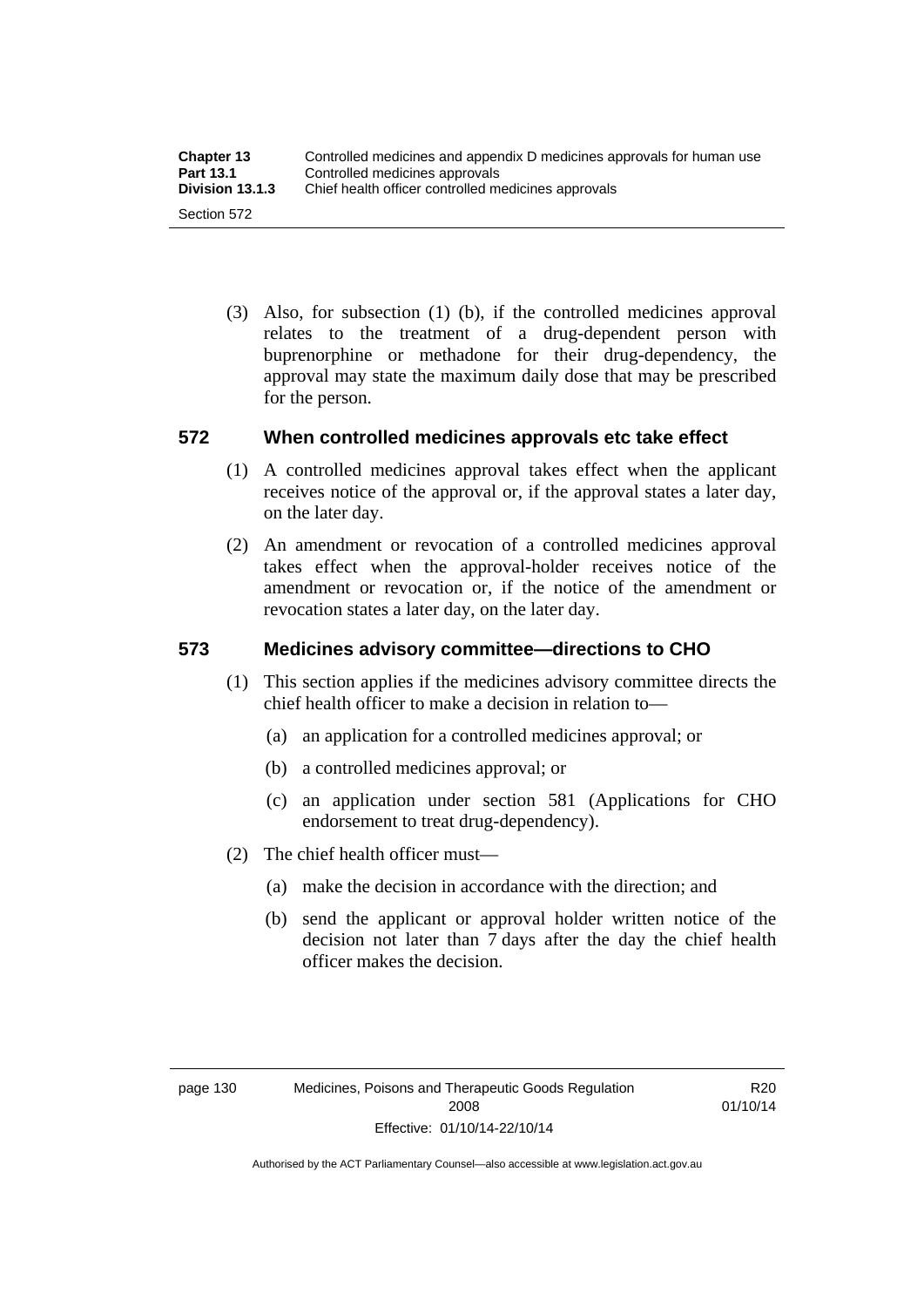# **574 Medicines advisory committee—guidelines for CHO decisions on applications**

 (1) The medicines advisory committee may issue guidelines for the chief health officer in relation to decisions on applications under section 560 (Applications for CHO controlled medicines approvals).

- (2) A guideline is a notifiable instrument.
	- *Note* A notifiable instrument must be notified under the [Legislation Act](http://www.legislation.act.gov.au/a/2001-14).

# **Division 13.1.4 Endorsements to treat drug-dependency**

#### **580 Meaning of** *endorsement***—div 13.1.4**

In this division:

*endorsement* means an endorsement under section 582 to prescribe buprenorphine and methadone to treat a drug-dependent person's drug-dependency.

*Note* An endorsement is not required by doctors and certain intern doctors who are working at particular institutions, see s 563 (c).

#### **581 Applications for CHO endorsement to treat drug-dependency**

 (1) A doctor may, in writing, apply to the chief health officer for an endorsement.

*Note Doctor* does not include an intern doctor (see dict).

- (2) The application must include the following:
	- (a) the doctor's name and business address and telephone number;

R<sub>20</sub> 01/10/14 page 131

*Note* The chief health officer must comply with any applicable guidelines (see s 563 (a)).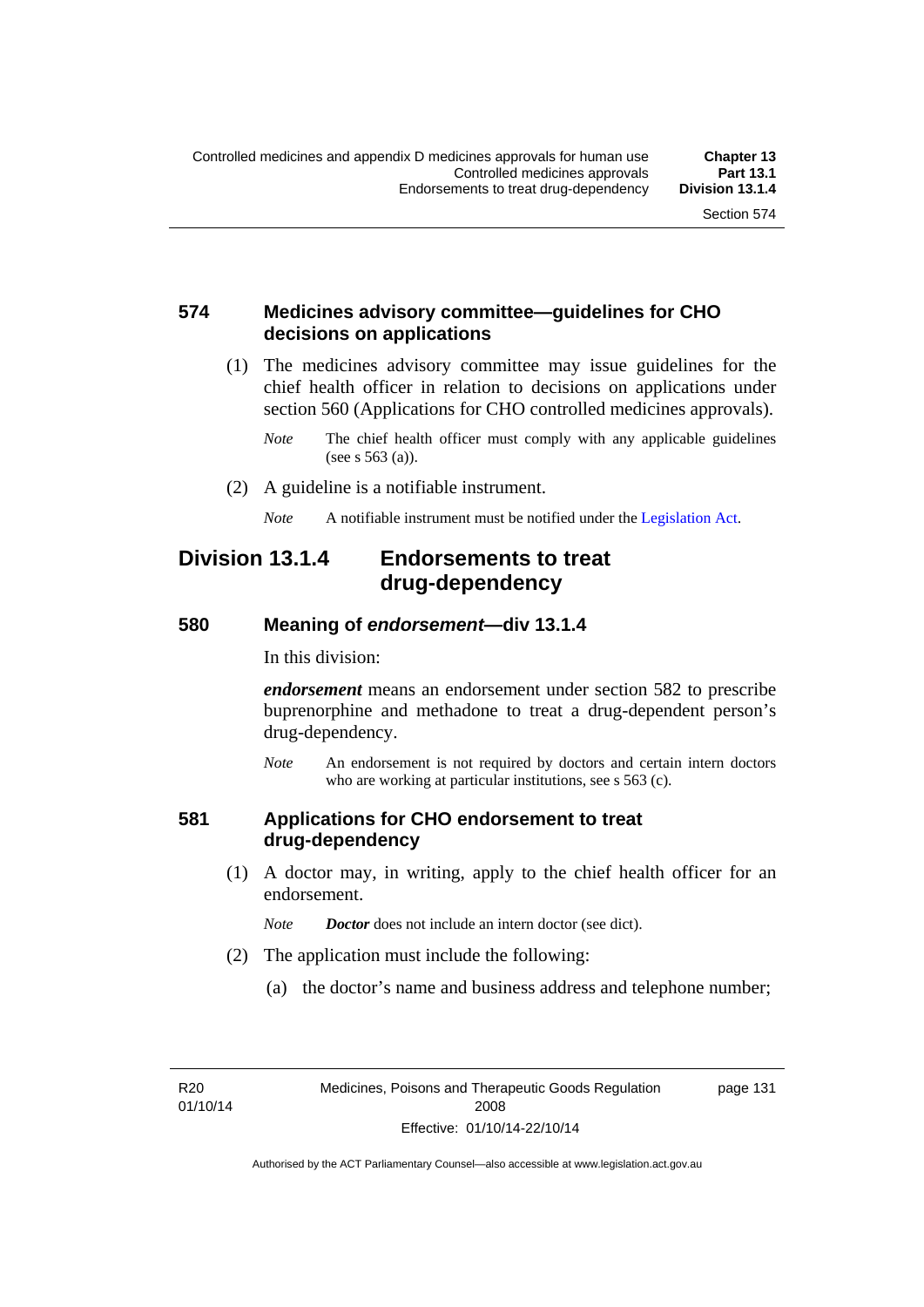- (b) the doctor's qualifications and experience in treating drug-dependency.
- *Note* If a form is approved under the [Act](http://www.legislation.act.gov.au/a/2008-26/default.asp), s 198 for this provision, the form must be used.
- (3) The chief health officer may ask the doctor for any other information reasonably required to decide the application.

# **582 CHO decisions on applications for endorsement to treat drug-dependency**

- (1) The chief health officer must give, or refuse to give, an endorsement to a doctor who applies under section 581.
- (2) The chief health officer must not give a doctor an endorsement unless satisfied that the doctor has the qualifications and experience to treat drug-dependency.
- (3) An endorsement is subject to any condition included in the endorsement by the chief health officer.
- (4) The chief health officer must give the doctor written notice of the chief health officer's decision not later than 7 days after the day the decision is made.
- (5) If the chief health officer refuses the application, the notice must include information about the doctor's right to seek review of the decision under section 584.

#### **583 Form of CHO endorsements to treat drug-dependency**

An endorsement by the chief health officer must include the following:

- (a) the doctor's name;
- (b) an identifying number for the endorsement;
- (c) any condition to which the endorsement is subject.

page 132 Medicines, Poisons and Therapeutic Goods Regulation 2008 Effective: 01/10/14-22/10/14

R20 01/10/14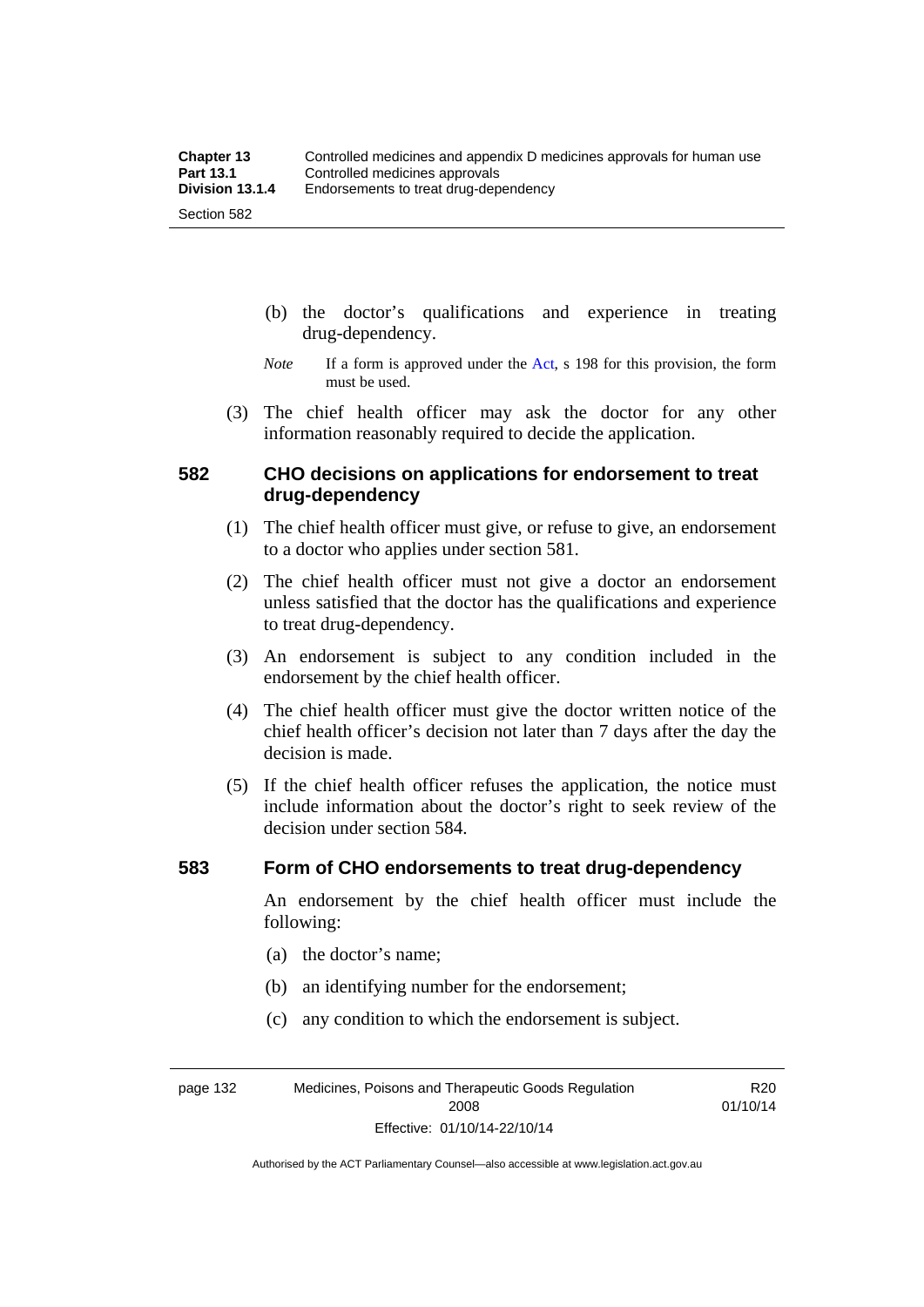# **584 Medicines advisory committee—review of CHO decisions to refuse endorsements to treat drug-dependency**

- (1) This section applies if the chief health officer refuses under section 582 to give an endorsement to a doctor.
- (2) The doctor may, not later than 28 days after the day the doctor receives written notice of the decision, apply to the medicines advisory committee for review of the decision.
- (3) The application for review—
	- (a) must be in writing signed by the doctor; and
	- (b) must set out the grounds for the application; and
	- (c) may include any information that the doctor considers appropriate for the review.
- (4) The medicines advisory committee may, in writing, ask the doctor to give the committee further information that the committee reasonably needs to decide the application.
- (5) After considering the application and any further information provided in accordance with a notice under subsection (4), the medicines advisory committee must—
	- (a) direct the chief health officer to confirm the decision made; or
	- (b) direct the chief health officer to revoke the decision made and approve the application as directed by the committee.
	- *Note* The chief health officer must comply with a direction (see s 573).
- (6) A direction must be in writing.

page 133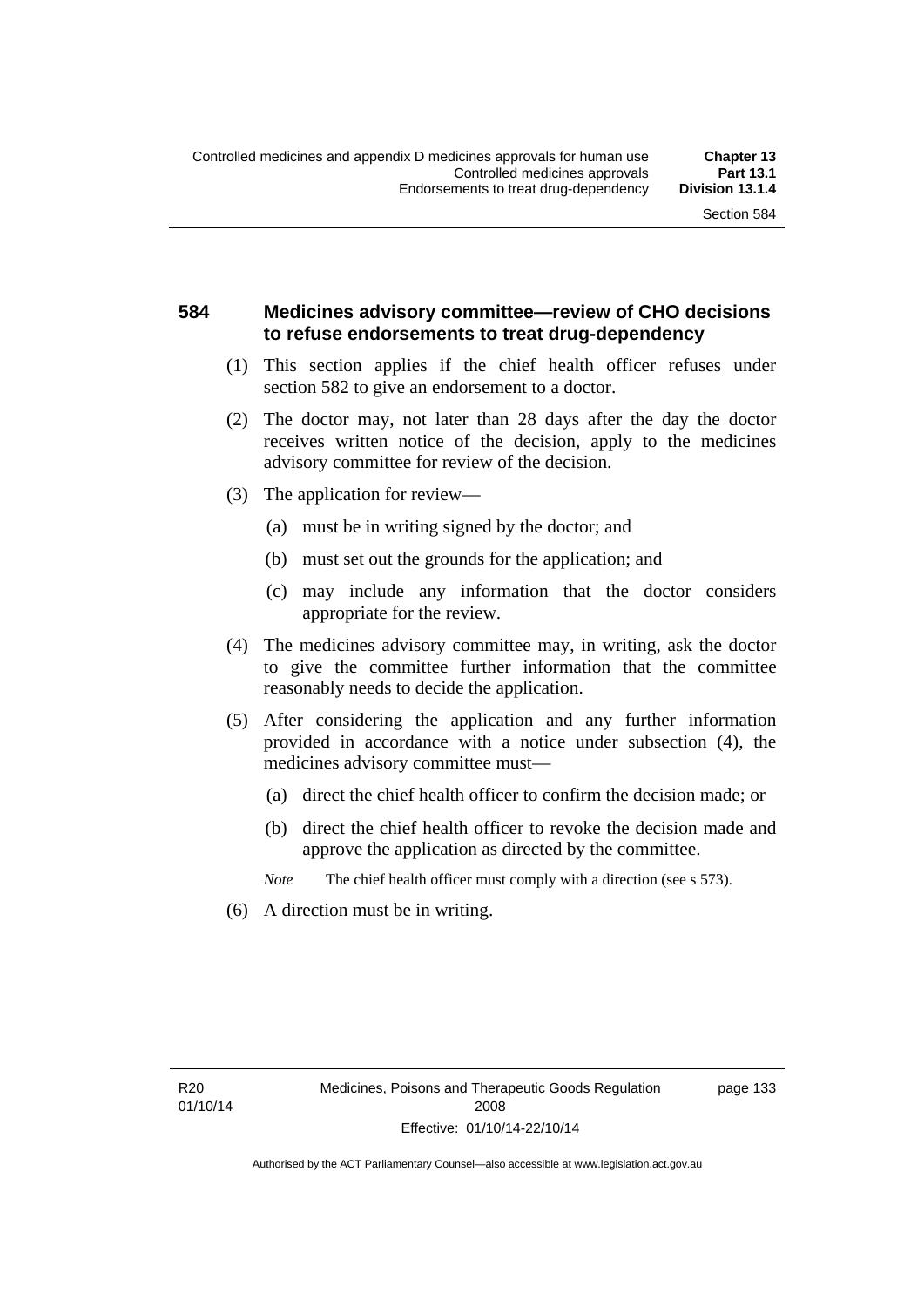# **Part 13.2 Appendix D medicines approvals**

*Note* It is a condition of an authorisation to prescribe a designated appendix D medicine for the prescriber to have an approval under this part (see s 33 (a)).

#### **590 Meaning of** *appendix D medicines approval*

In this regulation:

*appendix D medicines approval* means an approval under section 591 or section 593.

## **591 Standing approval to prescribe designated appendix D medicines**

A doctor is approved to prescribe a designated appendix D medicine for a purpose mentioned in schedule 3 (Designated appendix D medicines—standing approvals), part 3.2, column 3 in relation to the medicine if—

- (a) the medicine is mentioned in the schedule, part 3.2, column 3 in relation to the doctor; and
- (b) if the schedule, part 3.2, column 4 contains a condition in relation to the medicine—the doctor prescribes the medicine in accordance with the condition.

#### **Example—par (b)**

If sch 3, pt 3.2, col 4 includes a condition requiring a doctor to advise a woman of child-bearing age to avoid becoming pregnant during or for a certain period after the completion of treatment, the doctor is authorised to prescribe the medicine only if the doctor gives the patient the advice.

- *Note 1 Doctor* does not include an intern doctor (see dict).
- *Note 2* An example is part of the regulation, is not exhaustive and may extend, but does not limit, the meaning of the provision in which it appears (see [Legislation Act,](http://www.legislation.act.gov.au/a/2001-14) s 126 and s 132).

page 134 Medicines, Poisons and Therapeutic Goods Regulation 2008 Effective: 01/10/14-22/10/14

R20 01/10/14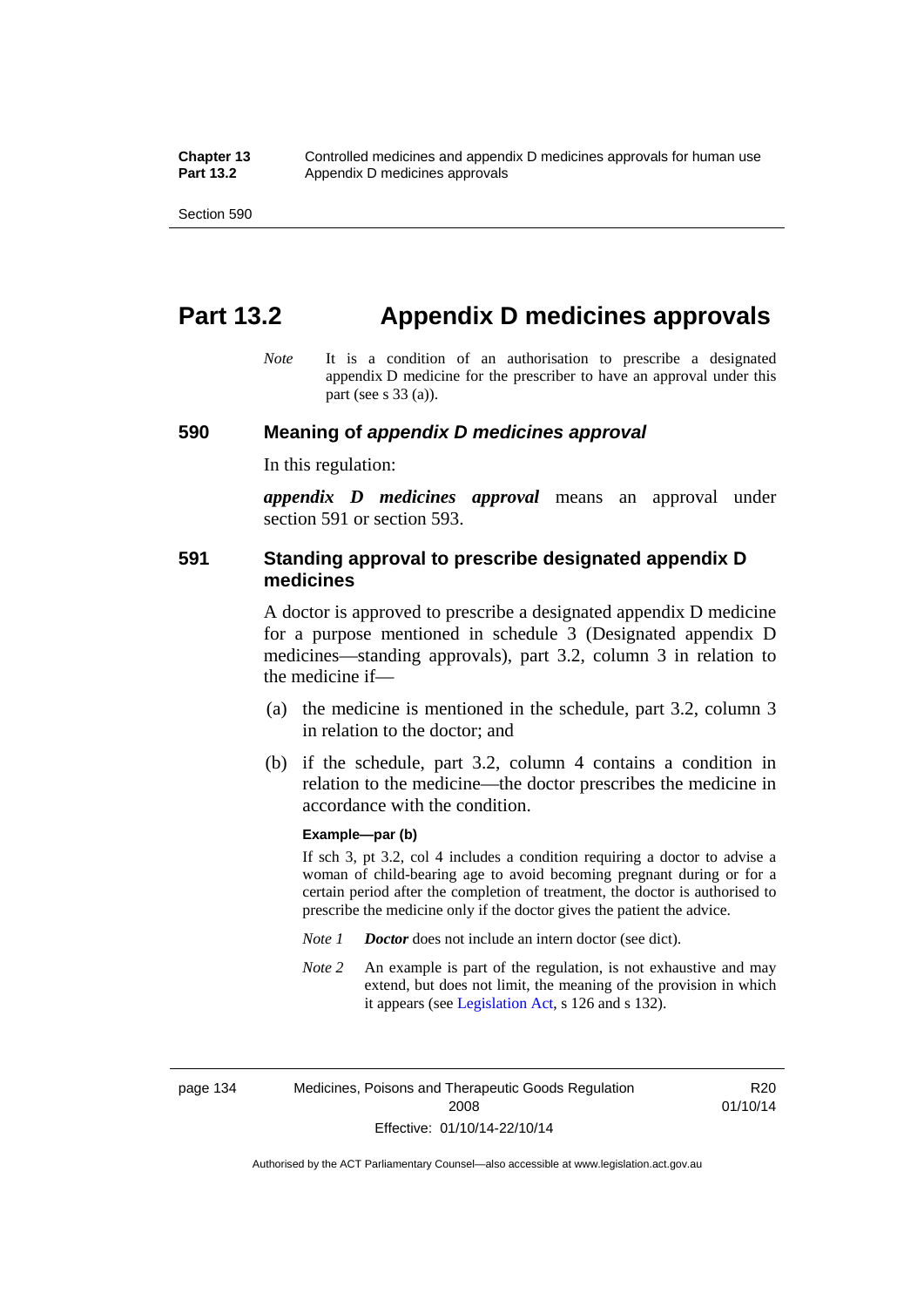# **592 Applications for CHO approval to prescribe designated appendix D medicines**

 (1) A doctor may, in writing, apply to the chief health officer for approval to prescribe a designated appendix D medicine for a purpose mentioned in schedule 3 (Designated appendix D medicines—standing approvals), part 3.2, column 3 in relation to the medicine.

*Note Doctor* does not include an intern doctor (see dict).

- (2) The application must include the following:
	- (a) the medicine's name;
	- (b) the doctor's name, business address and telephone number;
	- (c) if the doctor is a specialist—the specialist area in which the doctor practises;
	- (d) if the doctor is not a specialist—the doctor's qualifications and experience in relation to the medicine.
	- *Note* If a form is approved under the [Act](http://www.legislation.act.gov.au/a/2008-26/default.asp), s 198 for this provision, the form must be used.
- (3) The chief health officer may ask the doctor for any other information reasonably required to decide the application.

# **593 CHO decisions on applications to prescribe designated appendix D medicines**

- (1) The chief health officer must approve, or refuse to approve, an application by a doctor under section 592 for approval to prescribe a designated appendix D medicine.
- (2) An approval under subsection (1) to prescribe a designated appendix D medicine is subject to the following conditions:
	- (a) that the doctor complies with any conditions in schedule 3, part 3.2, column 4 in relation to the medicine;

R<sub>20</sub> 01/10/14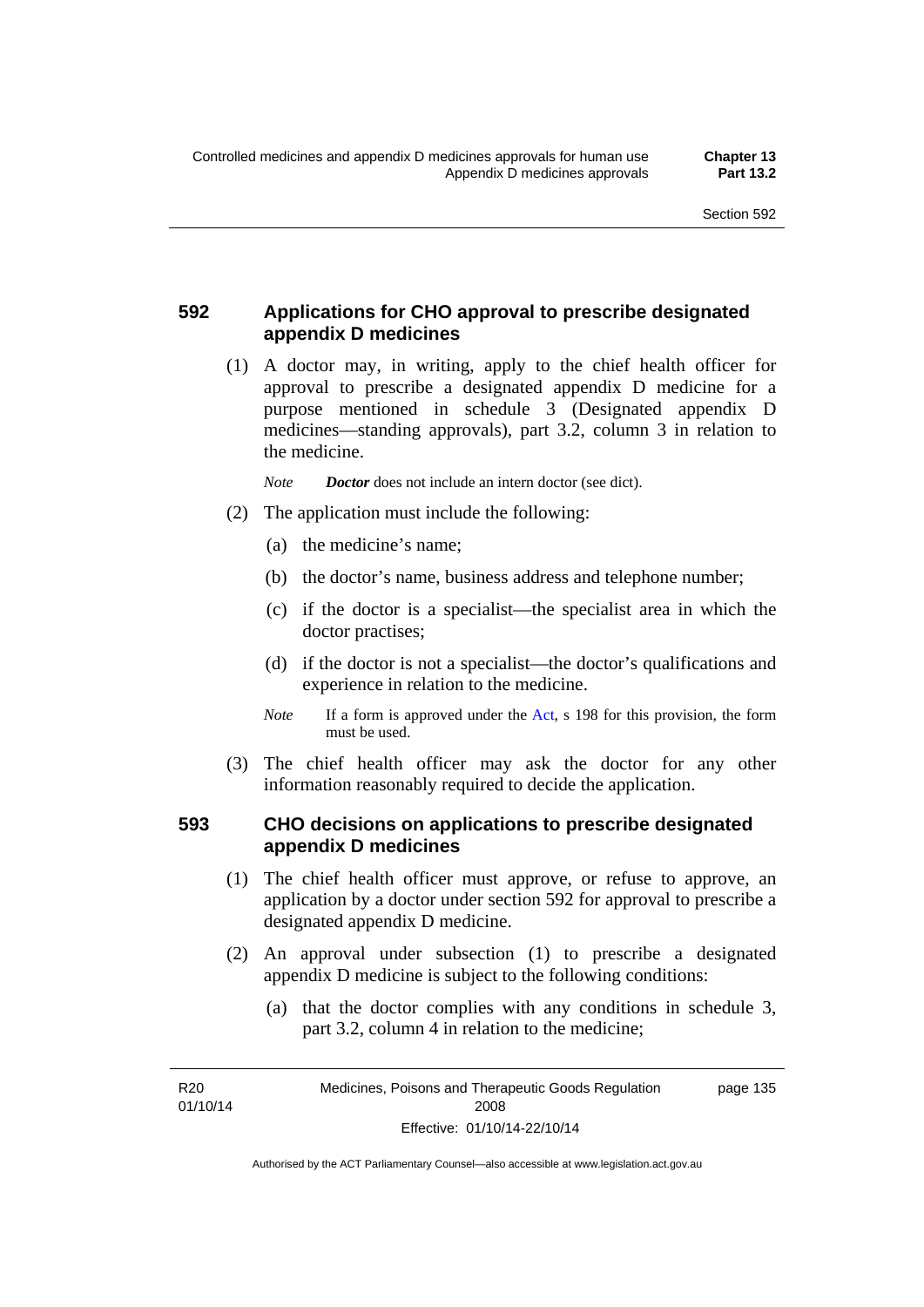(b) any other condition included in the approval by the chief health officer.

#### **Example—par (a)**

If sch 3, pt 3.2, col 4 includes a condition requiring a doctor to advise a woman of child-bearing age to avoid becoming pregnant during or for a certain period after the completion of treatment, the doctor is authorised to prescribe the medicine only if the doctor gives the patient the advice.

- *Note* An example is part of the regulation, is not exhaustive and may extend, but does not limit, the meaning of the provision in which it appears (see [Legislation Act,](http://www.legislation.act.gov.au/a/2001-14) s 126 and s 132).
- (3) For this section, the chief health officer—
	- (a) must have regard to the specialist area (if any) in which the doctor practises and the requirements (if any) stated in the medicines and poisons standard, appendix D for the medicine to which the application relates; and
	- (b) may have regard to anything else the chief health officer considers appropriate.
- (4) The chief health officer must send the doctor written notice of the chief health officer's decision not later than 7 days after the day the decision is made.

## **594 Form of CHO appendix D medicines approvals**

An appendix D medicines approval given by the chief health officer must include the following:

- (a) the doctor's name;
- (b) the name of the medicine to which the approval relates;
- (c) an identifying number for the approval;
- (d) any condition included in the approval by the chief health officer.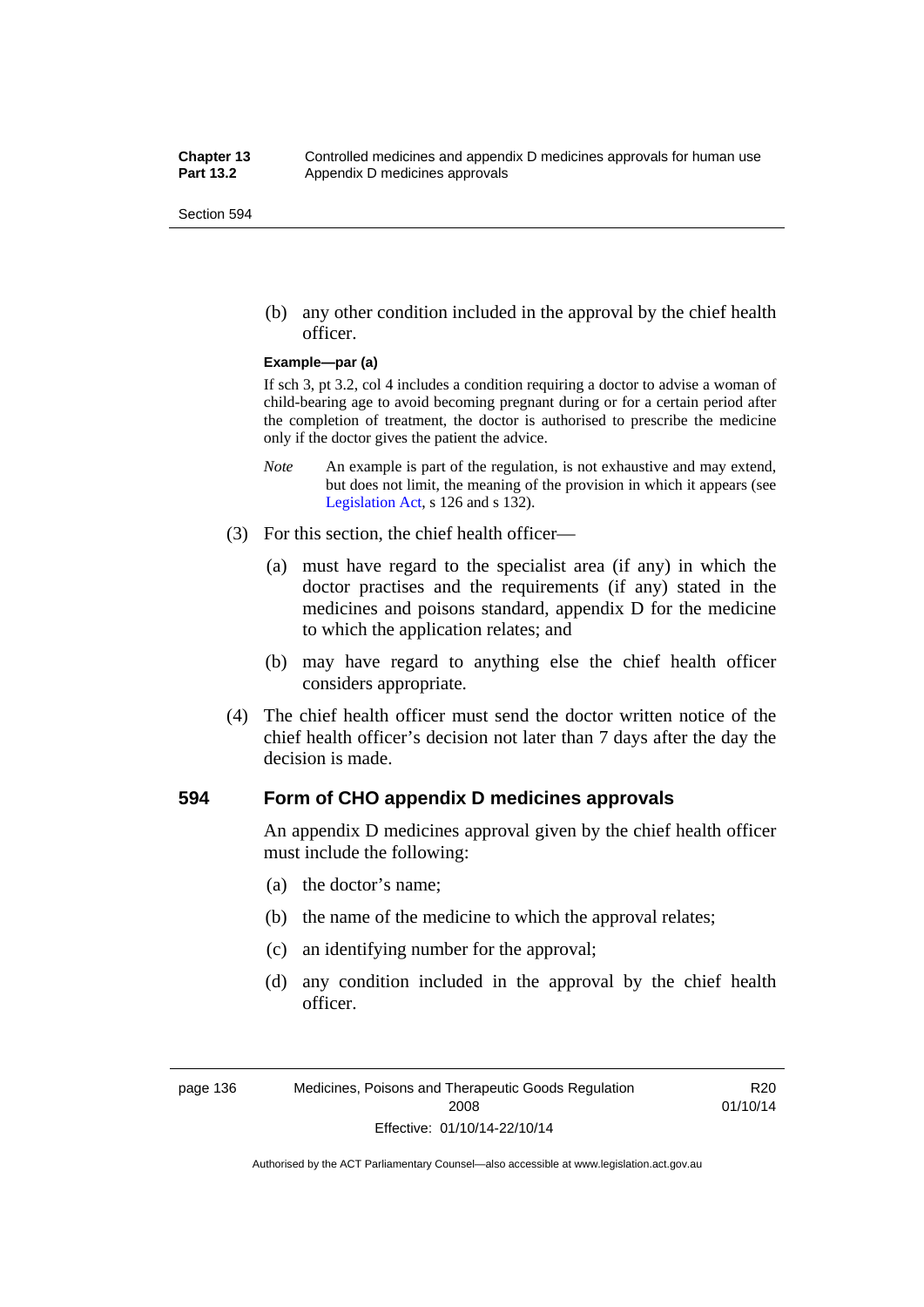# **Chapter 14 Medicines licences**

# **Part 14.1 Medicines licences generally**

### **600 Medicines licences that may be issued—Act, s 78 (2)**

The following licences for medicines may be issued:

- (a) a licence for a program of research or education in relation to a controlled medicine (a *controlled medicines research and education program licence*);
- (b) a licence for medicines for first-aid kits (a *first-aid kit licence*);
- (c) a licence for the supply by wholesale of a medicine (a *medicines wholesalers licence*);
- (d) a licence for the treatment of opioid dependency with buprenorphine or methadone (an *opioid dependency treatment licence*);
- (e) a licence for the sale by retail of pharmacy medicines by a person who is not a pharmacist (a *pharmacy medicines rural communities licence*).
- *Note* Other medicines licences may also be issued (see [Act,](http://www.legislation.act.gov.au/a/2008-26/default.asp) s 78 (3)).

R20 01/10/14 page 137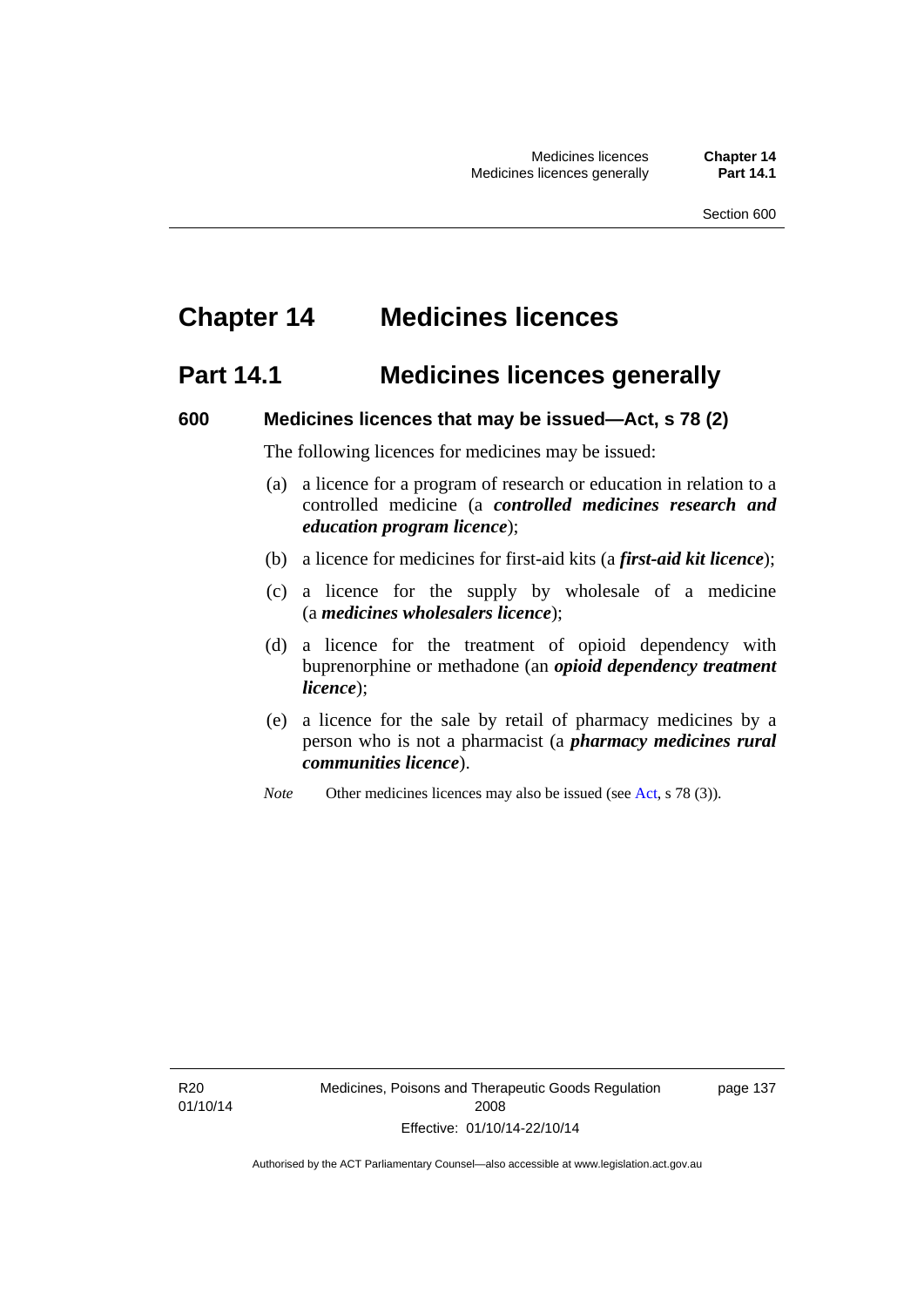# **Part 14.2 Controlled medicines research and education program licences**

*Note* For research and education activities in relation to other medicines, see pt 9.4.

#### **605 Applications for controlled medicines research and education program licences**

- (1) An application for a controlled medicines research and education program licence for a controlled medicine must be in writing, signed by the applicant, and include the following:
	- (a) the full name, address and academic, professional or other relevant qualifications of—
		- (i) the person who is to supervise the program; and
		- (ii) the person who is to conduct the program;
	- (b) the name of the recognised research institution at or under which the program is proposed to be conducted;
		- *Note Recognised research institution*—see the [Act](http://www.legislation.act.gov.au/a/2008-26/default.asp), s 20 (5).
	- (c) whether the program will be conducted at, or under the authority of, the recognised research institution;
	- (d) the premises where the program will be conducted;
	- (e) the controlled medicine, and the form and strength of the medicine, for which the licence is sought;
	- (f) the maximum quantity of the medicine that would be possessed under the licence at any time;
	- (g) a description of the program, including an explanation of why the program cannot be carried out satisfactorily without the use of the medicine;
	- (h) the supervision arrangements for the program;

page 138 Medicines, Poisons and Therapeutic Goods Regulation 2008 Effective: 01/10/14-22/10/14 R20 01/10/14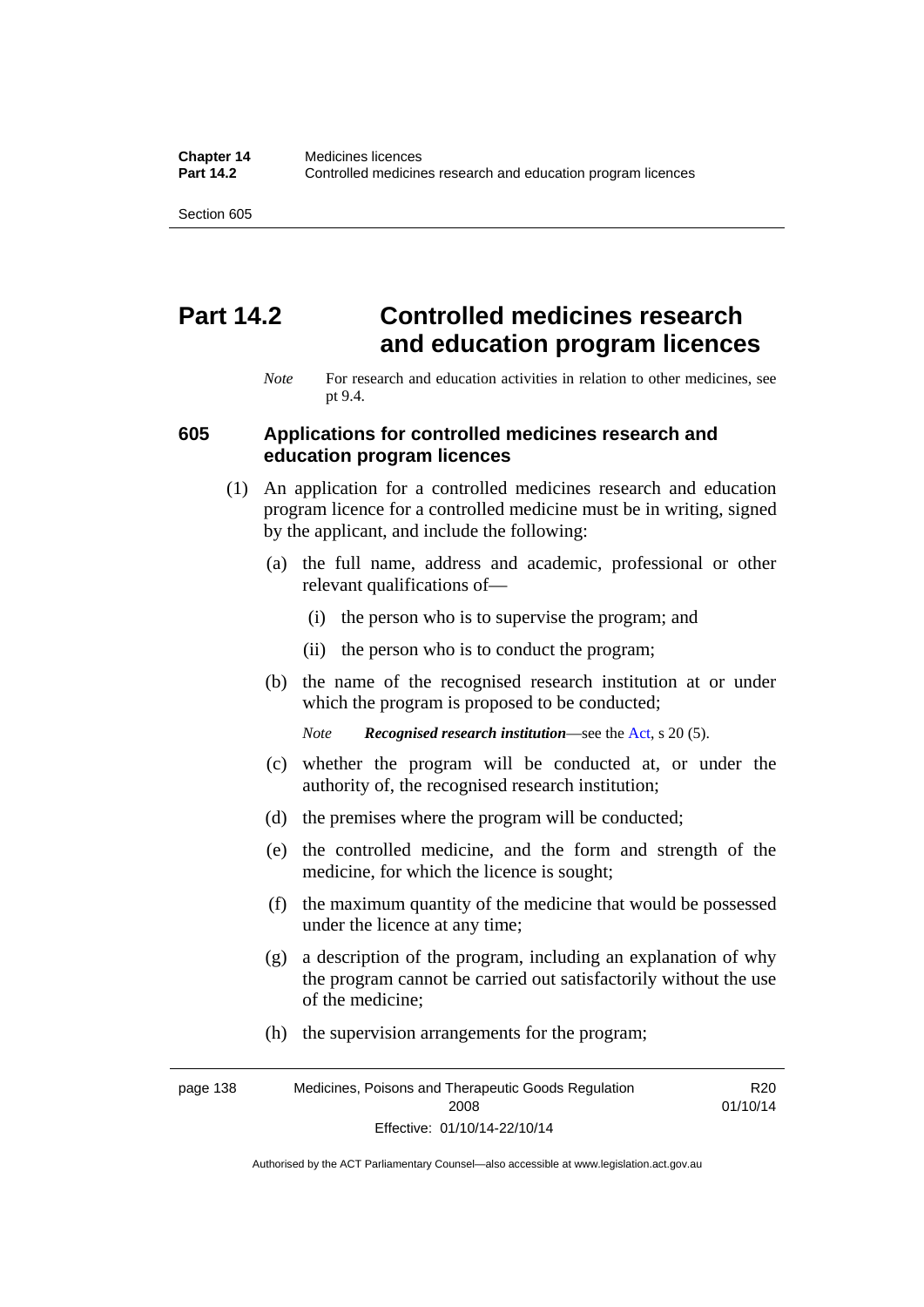- (i) the period for which the licence is sought.
- *Note 1* If a form is approved under the [Act](http://www.legislation.act.gov.au/a/2008-26/default.asp), s 198 for this provision, the form must be used.
- *Note* 2 A fee may be determined under the [Act,](http://www.legislation.act.gov.au/a/2008-26/default.asp) s 197 for this provision.
- (2) The application must be accompanied by a written approval of the program by the person in charge of—
	- (a) the recognised research institution; or
	- (b) a faculty or division of the institution.

## **606 Restrictions on issuing of controlled medicines research and education program licences—Act, s 85 (1) (a)**

The chief health officer must not issue a controlled medicines research and education program licence to a person unless—

- (a) the program to which the licence relates will be conducted at, or under the authority of, a recognised research institution; and
- (b) the program is approved by a person mentioned in section 605 (2); and
- (c) satisfied that the program—
	- (i) cannot be carried out without the use of the controlled medicine to which the licence application relates; and
	- (ii) will be adequately supervised.

# **607 Additional information for controlled medicines research and education program licences—Act, s 88 (1) (k)**

The following additional information is prescribed for a controlled medicines research and education program licence:

 (a) the research or education program for which the licence is issued;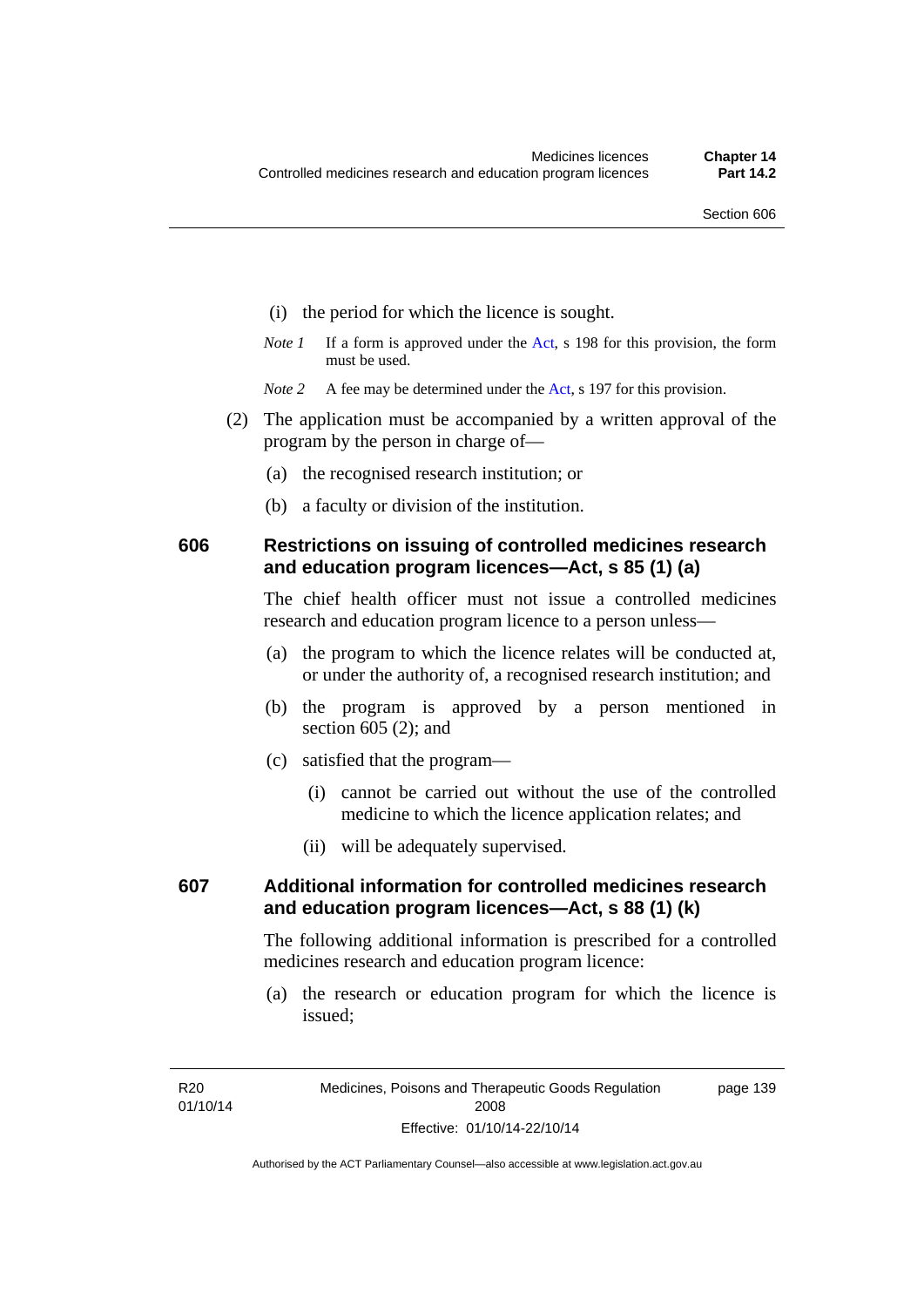- (b) the name of the program's supervisor;
- (c) the dealings with a controlled medicine authorised by the licence;
- (d) the premises where the program will be conducted;
- (e) the maximum quantity of the controlled medicine that may be possessed at any time for the program;
- (f) the total quantity of the controlled medicine that may be possessed for the program during the period of the licence;
- (g) the form and strength of the controlled medicine that may be obtained and possessed for the program.

page 140 Medicines, Poisons and Therapeutic Goods Regulation 2008 Effective: 01/10/14-22/10/14

R20 01/10/14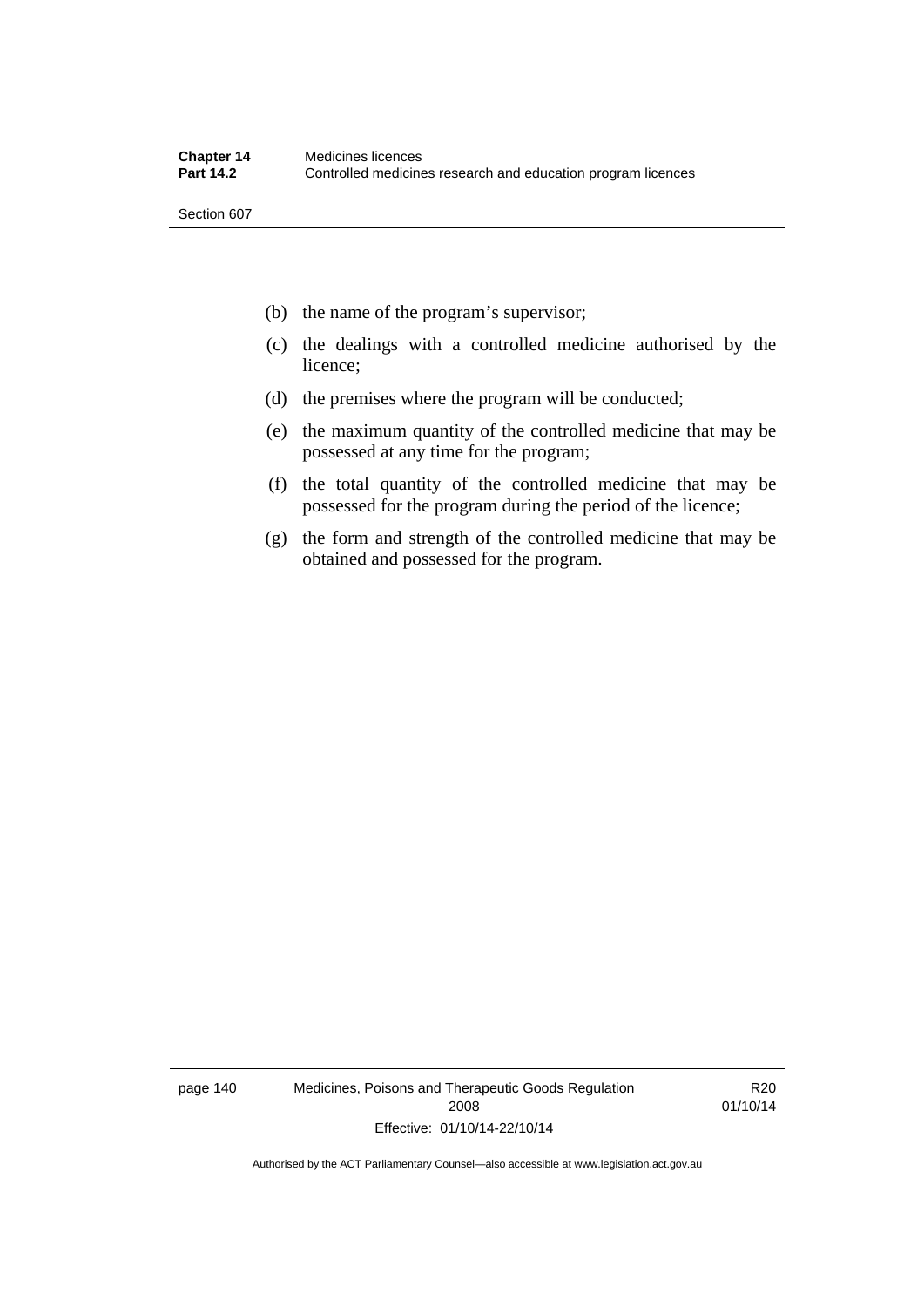# **Part 14.3 First-aid kit licences**

*Note* This part is not applicable to a health practitioner or health professional who is authorised elsewhere under this regulation to possess etc medicines for a first-aid kit.

## **610 Applications for first-aid kit licences**

- (1) An application for a first-aid kit licence must be in writing, signed by the applicant, and include the following:
	- (a) the full name, address and occupation of the applicant;
	- (b) the full name, address and occupation of each other person proposed to be authorised to deal with a medicine under the licence;
	- (c) the prescription only medicines and controlled medicines (each of which are *relevant medicines*), and the form and strength of the relevant medicines, for which the licence is sought;
		- *Note* Pharmacy medicines and pharmacist only medicines are authorised for the kit under s 450.
	- (d) the maximum quantity of the relevant medicines that would be possessed under the licence at any time;
	- (e) the first-aid services provided, or proposed to be provided, to the community by the applicant;
	- (f) the situations in which it is proposed the medicines in the first-aid kit will be used;
	- (g) the period for which the licence is sought.
	- *Note 1* If a form is approved under the [Act](http://www.legislation.act.gov.au/a/2008-26/default.asp), s 198 for this provision, the form must be used.
	- *Note 2* A fee may be determined under the [Act,](http://www.legislation.act.gov.au/a/2008-26/default.asp) s 197 for this provision.

page 141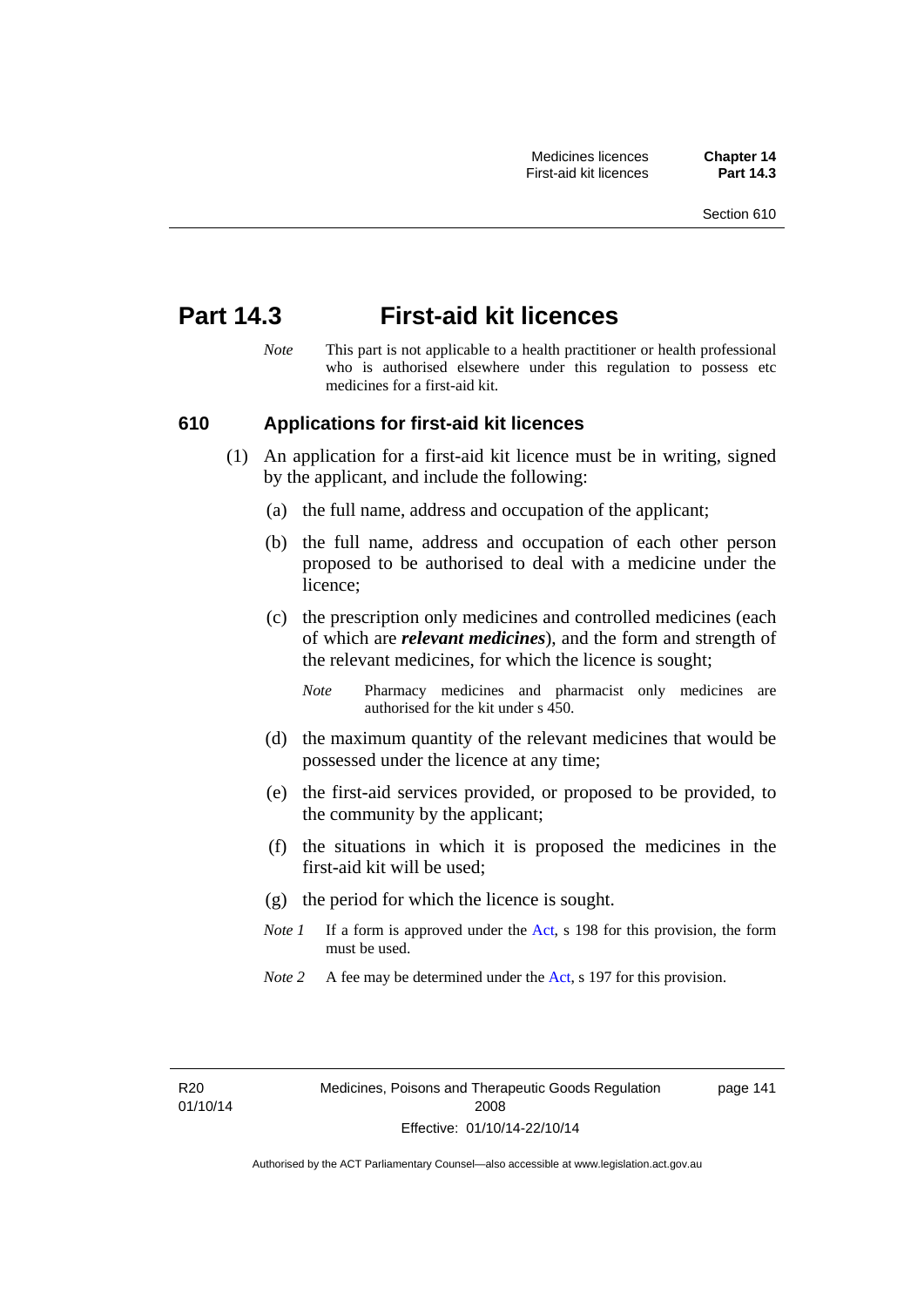| <b>Chapter 14</b> | Medicines licences     |
|-------------------|------------------------|
| <b>Part 14.3</b>  | First-aid kit licences |

- (2) The application must be accompanied by—
	- (a) evidence of the qualifications mentioned in section 611 (a) for the applicant and each person included in the application under subsection (1) (b); and
	- (b) a letter of support from a doctor who will provide medical direction and support to the applicant.
		- *Note Doctor* does not include an intern doctor (see dict).

# **611 Restrictions on issuing of first-aid kit licences— Act, s 85 (1) (a)**

The chief health officer must not issue a first-aid kit licence to a person unless—

- (a) each person to be authorised under the licence has successfully completed a course that qualifies the person to be registered as a nurse or employed as an ambulance paramedic; and
- (b) the chief health officer is satisfied that the person provides, or will be providing, first-aid services to the community, for example, at a workplace or as part of a privately operated ambulance service approved under the *[Emergencies Act 2004](http://www.legislation.act.gov.au/a/2004-28)*, part 4.6 (Other approved providers); and
- (c) the medicines to which the licence application relates are reasonably necessary to provide the first-aid services.
- *Note* An example is part of the regulation, is not exhaustive and may extend, but does not limit, the meaning of the provision in which it appears (see [Legislation Act,](http://www.legislation.act.gov.au/a/2001-14) s 126 and s 132).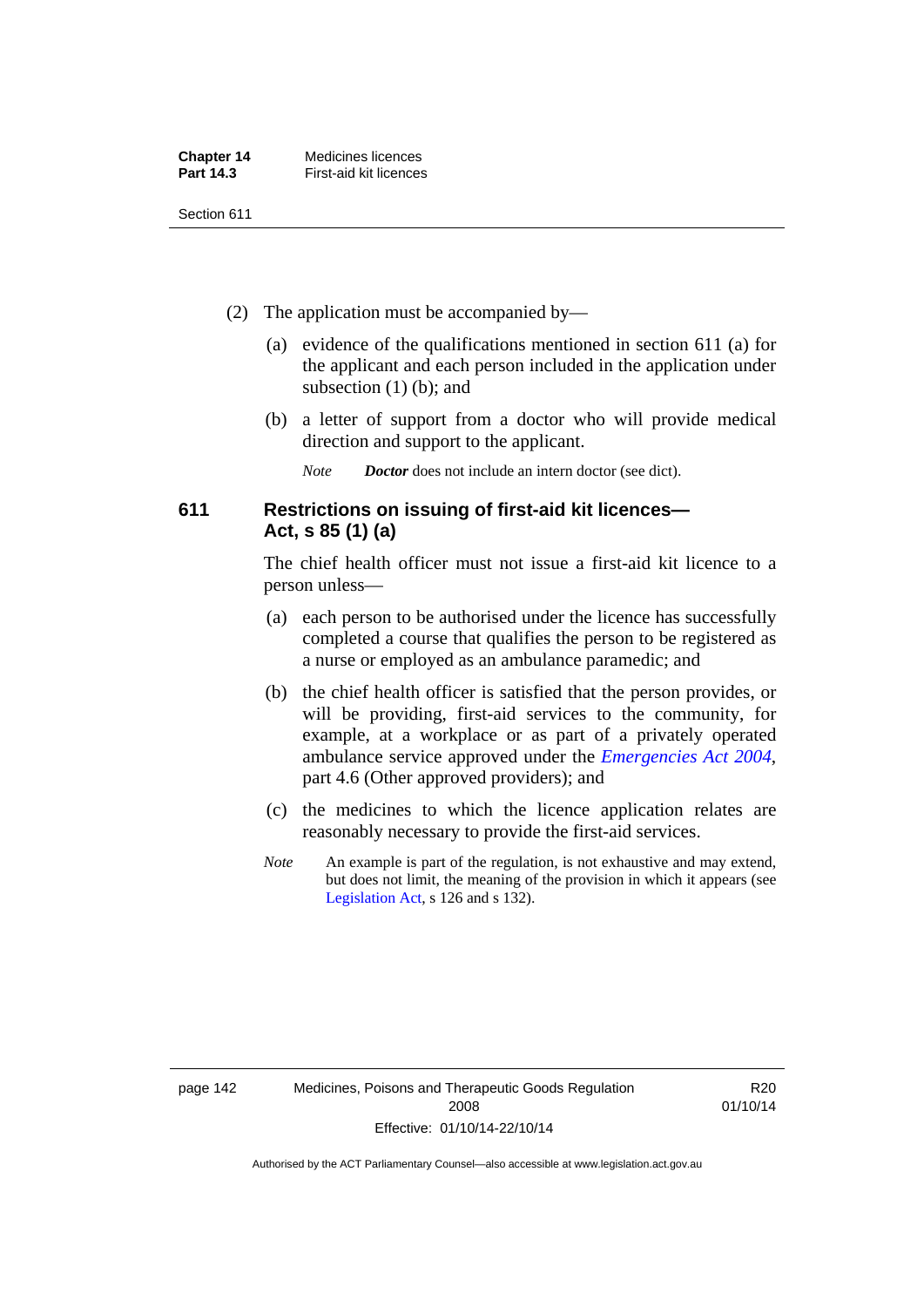# **612 Additional information for first-aid kit licences— Act, s 88 (1) (k)**

- (1) The following additional information is prescribed for a first-aid kit licence:
	- (a) the full name and home address of each person who is authorised to deal with a medicine under the licence;
	- (b) the maximum quantity of each relevant medicine that may be possessed under the licence at any time;
	- (c) the total quantity of each relevant medicine that may be possessed during the period of the licence;
	- (d) the form and strength in which each relevant medicine may be obtained, possessed and administered under the licence.
- (2) In this section:

*relevant medicines*—see section 610.

R20 01/10/14 Medicines, Poisons and Therapeutic Goods Regulation 2008 Effective: 01/10/14-22/10/14

page 143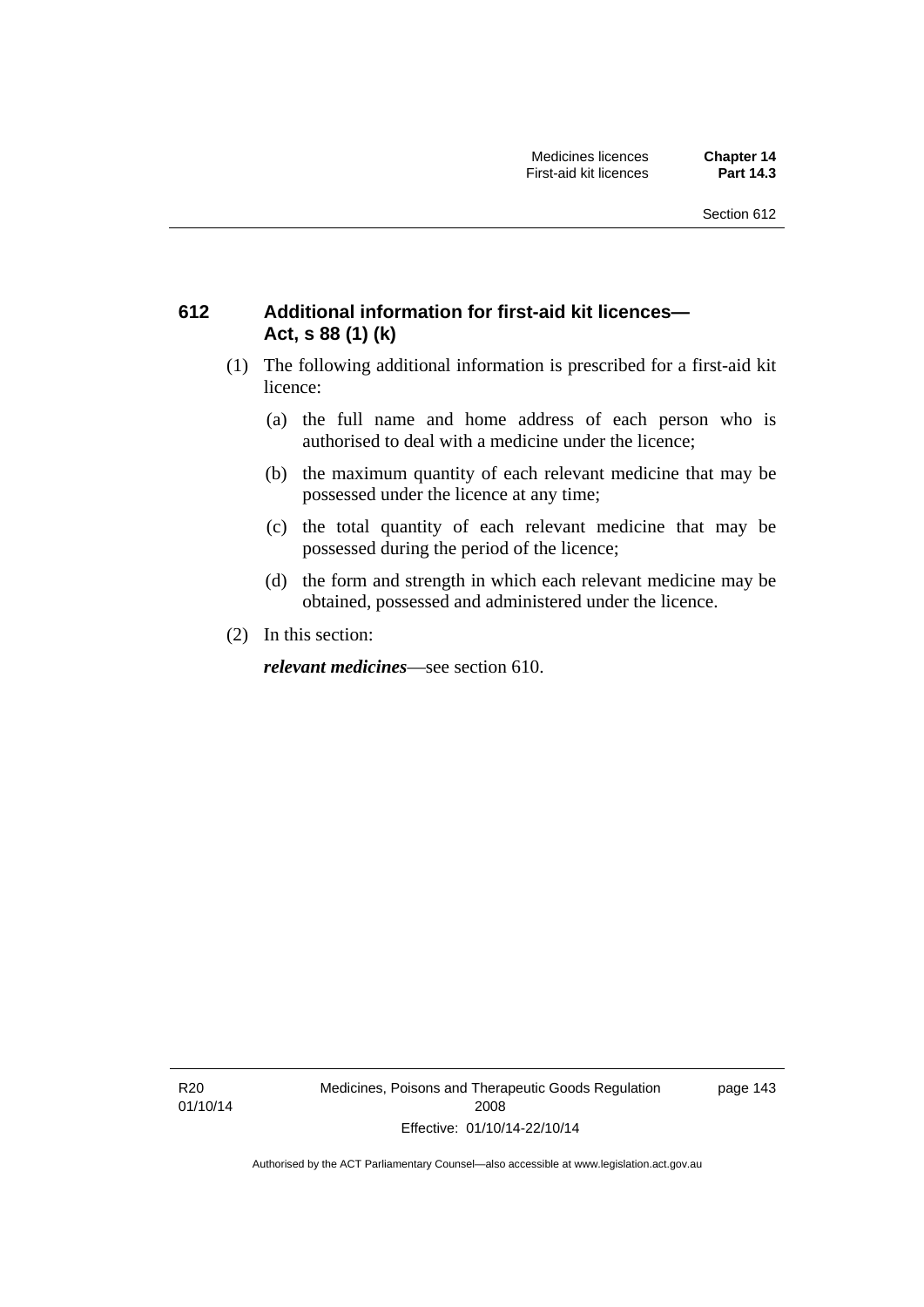# **Part 14.4 Medicines wholesalers licences**

*Note* This part is applicable to an interstate wholesaler only if the [Act,](http://www.legislation.act.gov.au/a/2008-26/default.asp) s 20 (4) does not apply to the wholesaler.

### **615 Applications for medicines wholesalers licences**

- (1) An application for a medicines wholesalers licence must be in writing, signed by the applicant, and include the following:
	- (a) the medicines to which the application relates;
	- (b) the full name of the applicant;
	- (c) the applicant's ABN (if any);
	- (d) if the applicant is a corporation—the corporation's ACN;
	- (e) the location of the premises where the applicant proposes to deal with the medicines under the licence;
	- (f) the security arrangements proposed for the premises;
	- (g) the name of an individual who is to supervise the dealings to be authorised under the licence.
	- *Note 1* If a form is approved under the [Act](http://www.legislation.act.gov.au/a/2008-26/default.asp), s 198 for this provision, the form must be used.
	- *Note* 2 A fee may be determined under the [Act,](http://www.legislation.act.gov.au/a/2008-26/default.asp) s 197 for this provision.
- (2) The application must be accompanied by a plan of the premises that shows—
	- (a) where it is proposed to store the medicines; and
	- (b) the location and nature of security devices.

### **616 Restrictions on issuing of medicines wholesalers licences—Act, s 85 (1) (a)**

 (1) The chief health officer must not issue a medicines wholesalers licence to a person unless dealings with medicines under the licence

page 144 Medicines, Poisons and Therapeutic Goods Regulation 2008 Effective: 01/10/14-22/10/14 R20 01/10/14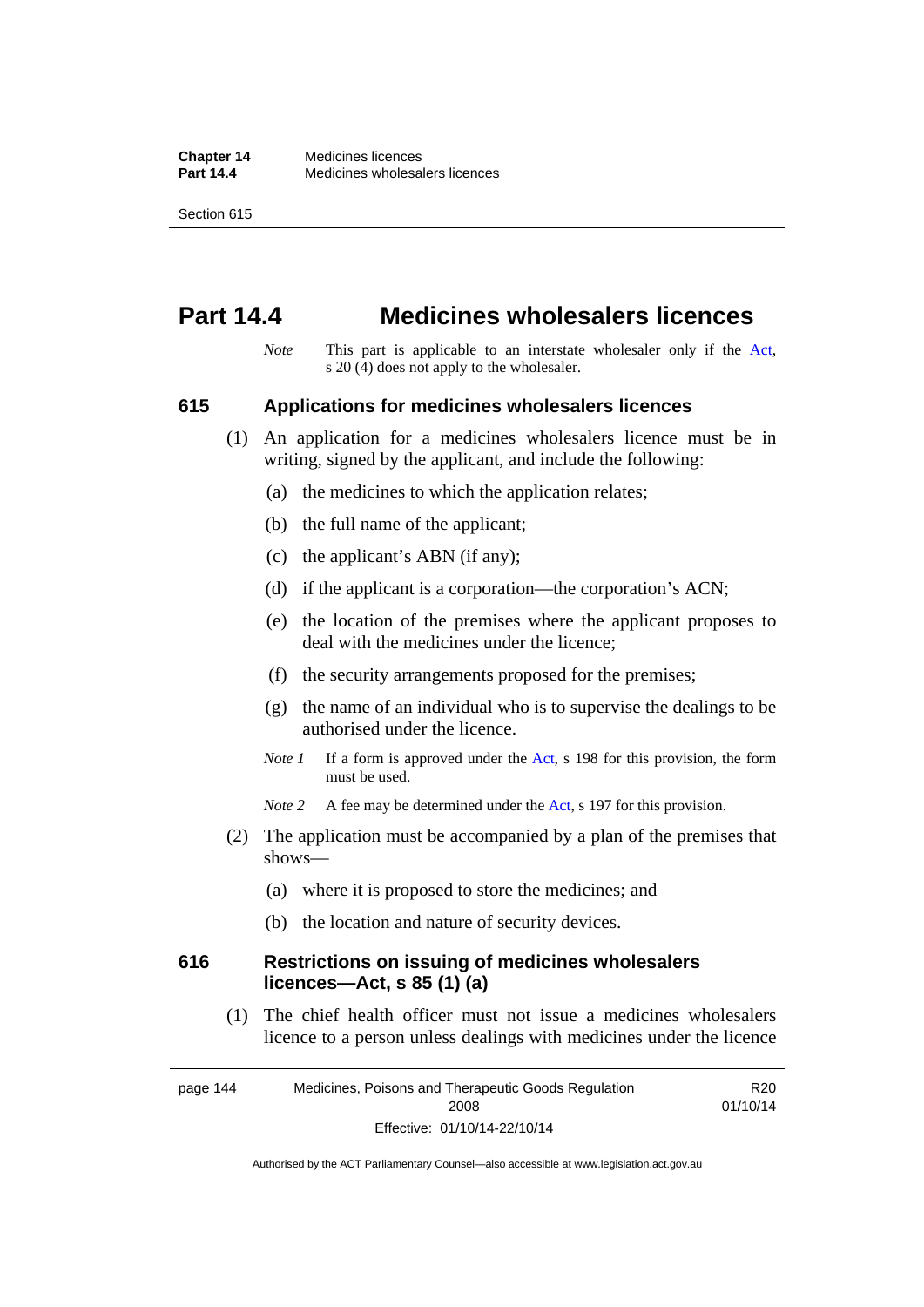will be supervised by an individual nominated by the applicant and approved, in writing, by the chief health officer.

- (2) The chief health officer must not approve the nominated individual unless satisfied that the individual—
	- (a) is a suitable person to hold a medicines wholesalers licence; and
	- (b) has qualifications in chemistry, pharmacy or pharmacology or experience appropriate for the sale of medicines.

*Note* For changes of nominated individuals, see the [Act,](http://www.legislation.act.gov.au/a/2008-26/default.asp) s 93.

(3) In this section:

*suitable person*, to hold a licence—see the [Act](http://www.legislation.act.gov.au/a/2008-26/default.asp), section 81.

# **617 Additional information for medicines wholesalers licences—Act, s 88 (1) (k)**

The name of the person approved under section 616 (1) to supervise the dealings with medicines authorised by the licence is prescribed for a medicines wholesalers licence.

R20 01/10/14 Medicines, Poisons and Therapeutic Goods Regulation 2008 Effective: 01/10/14-22/10/14

page 145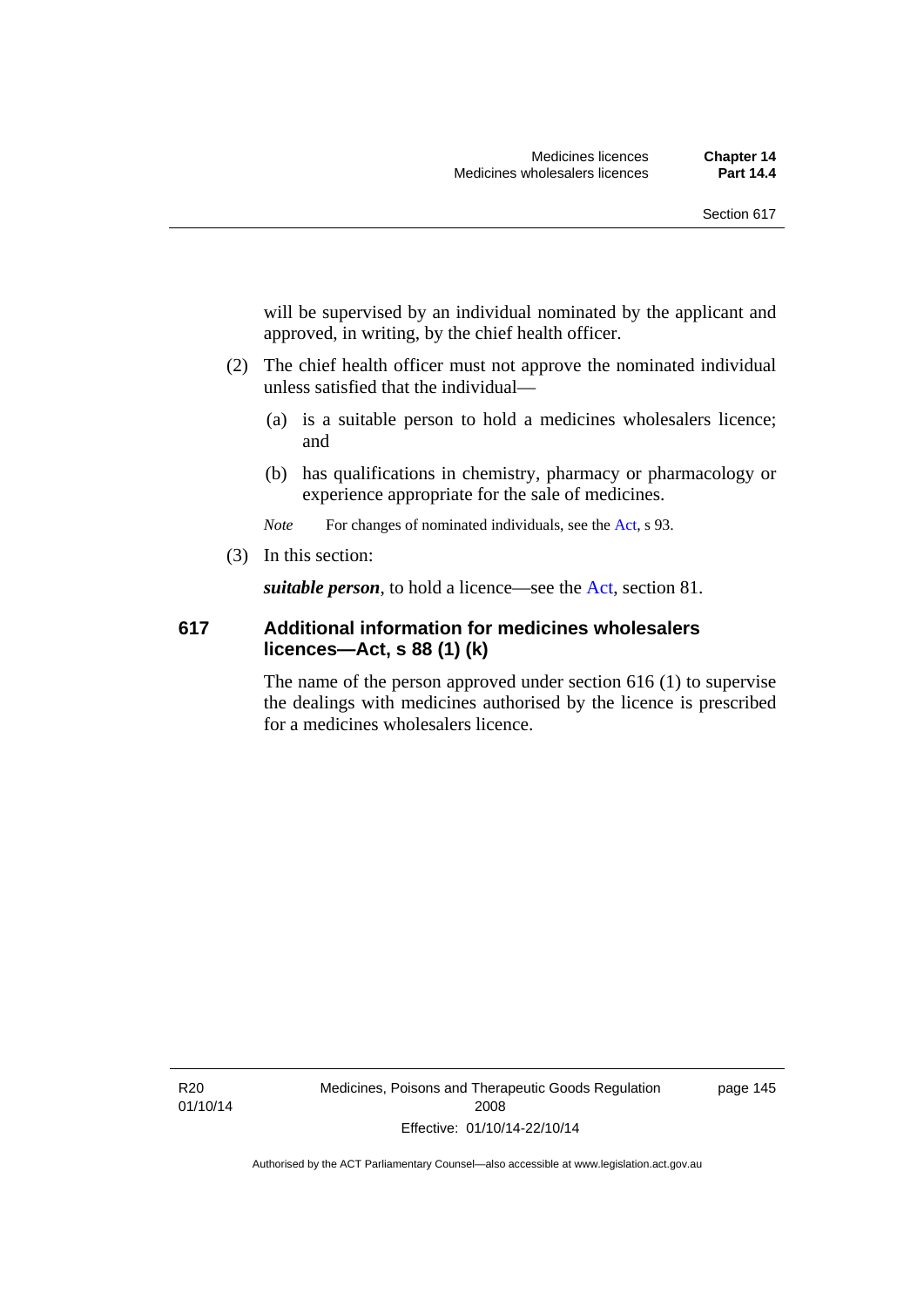# **Part 14.5 Opioid dependency treatment licences**

### **620 Applications for opioid dependency treatment licences**

An application for an opioid dependency treatment licence must be in writing, signed by the applicant, and include the applicant's full name and business address.

- *Note 1* If a form is approved under the [Act](http://www.legislation.act.gov.au/a/2008-26/default.asp), s 198 for this provision, the form must be used.
- *Note 2* A fee may be determined under the [Act,](http://www.legislation.act.gov.au/a/2008-26/default.asp) s 197 for this provision.

# **621 Restriction on issuing of opioid dependency treatment licences—Act, s 85 (1) (a)**

The chief health officer must not issue an opioid dependency treatment licence to a person unless the person is a pharmacist at a community pharmacy.

*Note Pharmacist* does not include an intern pharmacist (see dict).

# **622 Witnessing not required for administration under opioid dependency treatment licence—Act, s 190 (1) (a)**

The [Act,](http://www.legislation.act.gov.au/a/2008-26/default.asp) section 53 (e) (Registers—witnessing administration of medicines) does not apply to the administration of buprenorphine or methadone under an opioid dependency treatment licence if section 471 is complied with in relation to the administration.

R20 01/10/14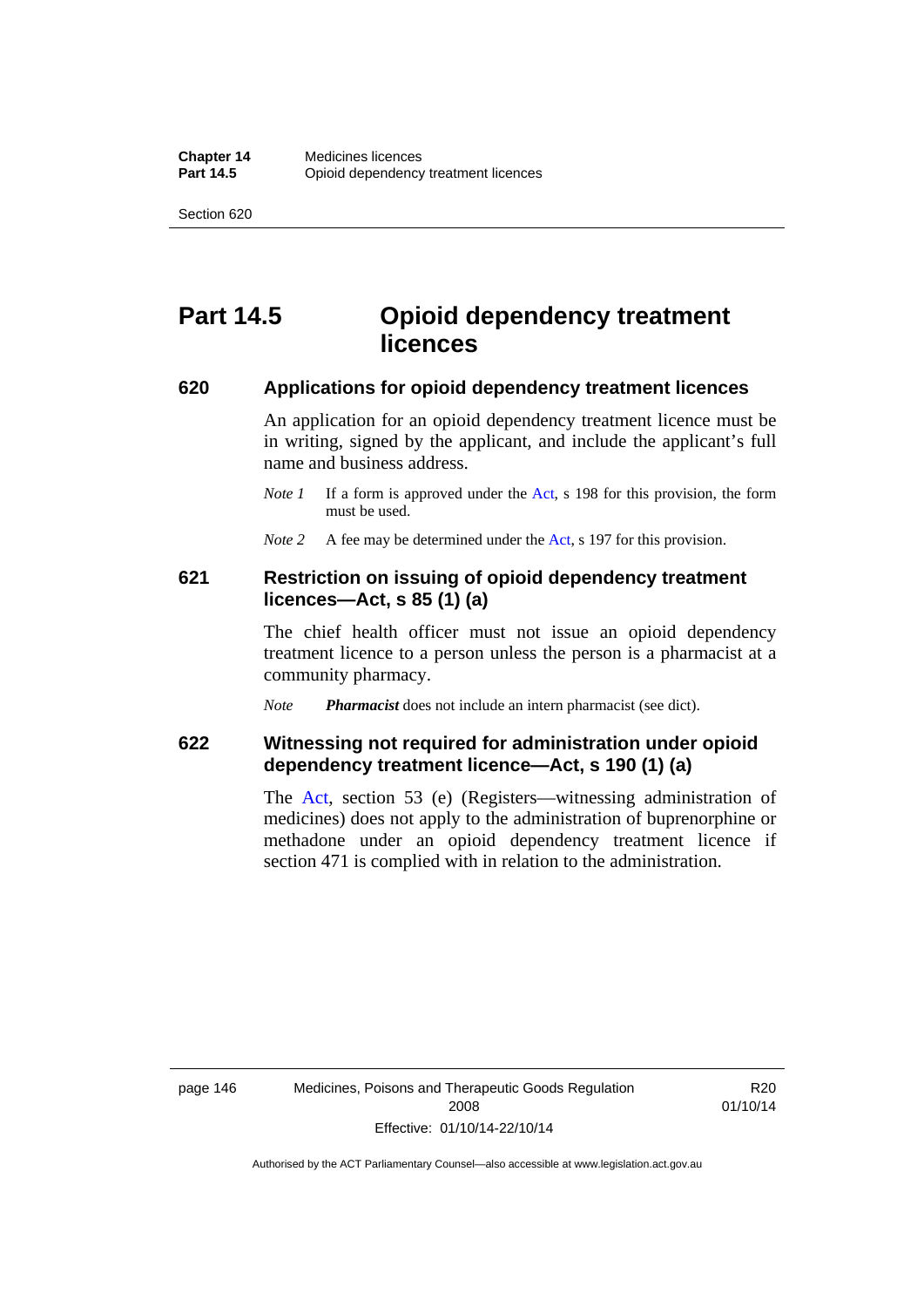# **Part 14.6 Pharmacy medicines rural communities licences**

# **625 Applications for pharmacy medicines rural communities licences**

An application for a pharmacy medicines rural communities licence must—

- (a) be in writing signed by the applicant; and
- (b) include—
	- (i) the applicant's full name, business address and telephone number; and
	- (ii) the pharmacy medicines proposed to be sold under the licence.
- *Note 1* If a form is approved under the [Act](http://www.legislation.act.gov.au/a/2008-26/default.asp), s 198 for this provision, the form must be used.
- *Note 2* A fee may be determined under the [Act,](http://www.legislation.act.gov.au/a/2008-26/default.asp) s 197 for this provision.

# **626 Restrictions on issuing of pharmacy medicines rural communities licences—Act, s 85 (1) (a)**

The chief health officer must not issue a pharmacy medicines rural communities licence to a person unless—

- (a) the person is carrying on the business of selling goods by retail; and
- (b) the premises from which the medicines will be sold under the licence is more than 25km by the shortest practical route to the nearest community pharmacy.

page 147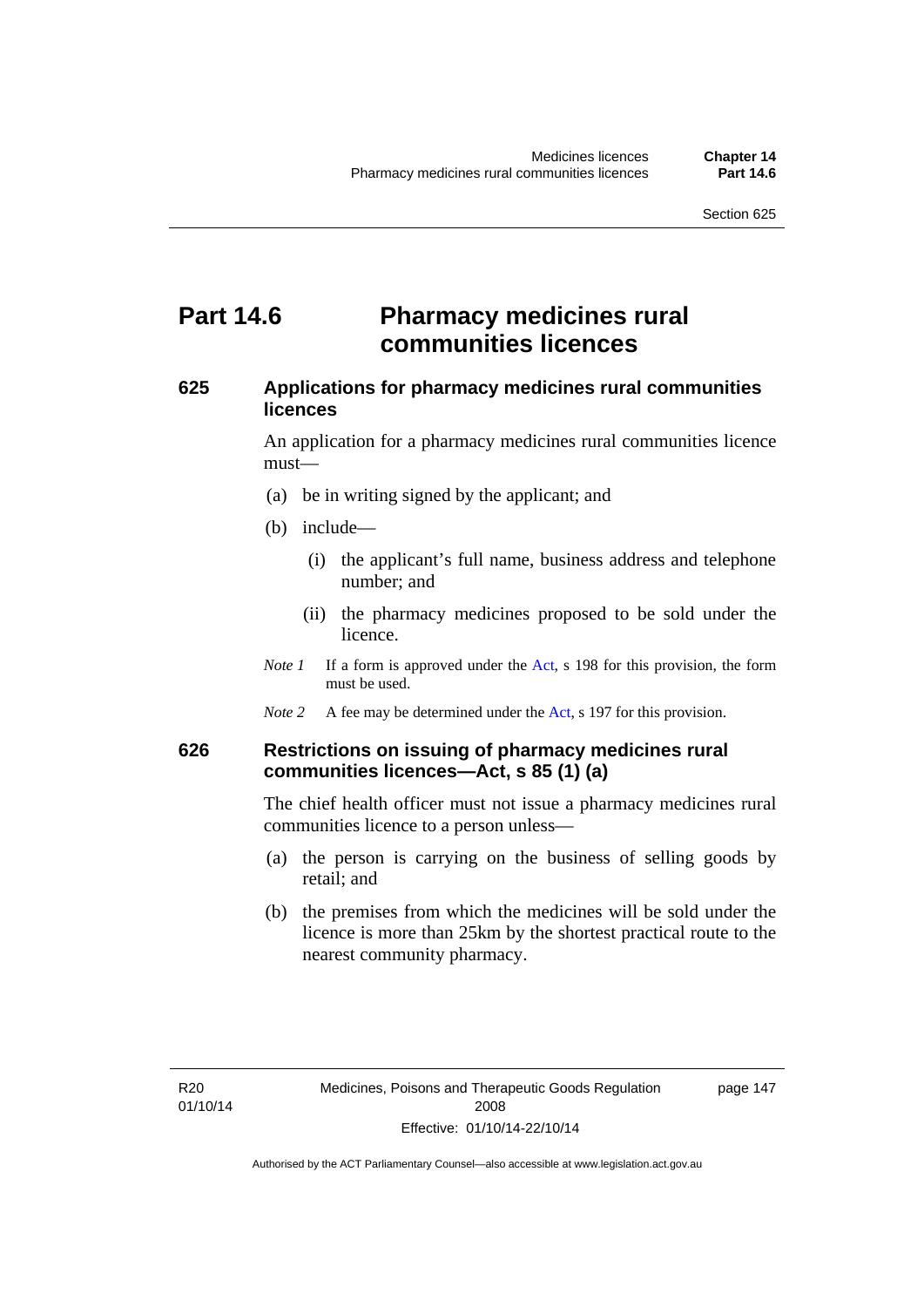# **Chapter 15 Medicines—other provisions**

# **Part 15.1 Opioid dependency treatment guidelines**

### **630 Guidelines for treatment of opioid dependency**

- (1) The Minister may approve guidelines for the treatment of opioid dependency.
- (2) Without limiting subsection (1), approved guidelines may make provision in relation to the prescribing and administration of buprenorphine and methadone to drug-dependent people.
- (3) An approval is a notifiable instrument.

*Note* A notifiable instrument must be notified under the [Legislation Act](http://www.legislation.act.gov.au/a/2001-14).

page 148 Medicines, Poisons and Therapeutic Goods Regulation 2008 Effective: 01/10/14-22/10/14

R20 01/10/14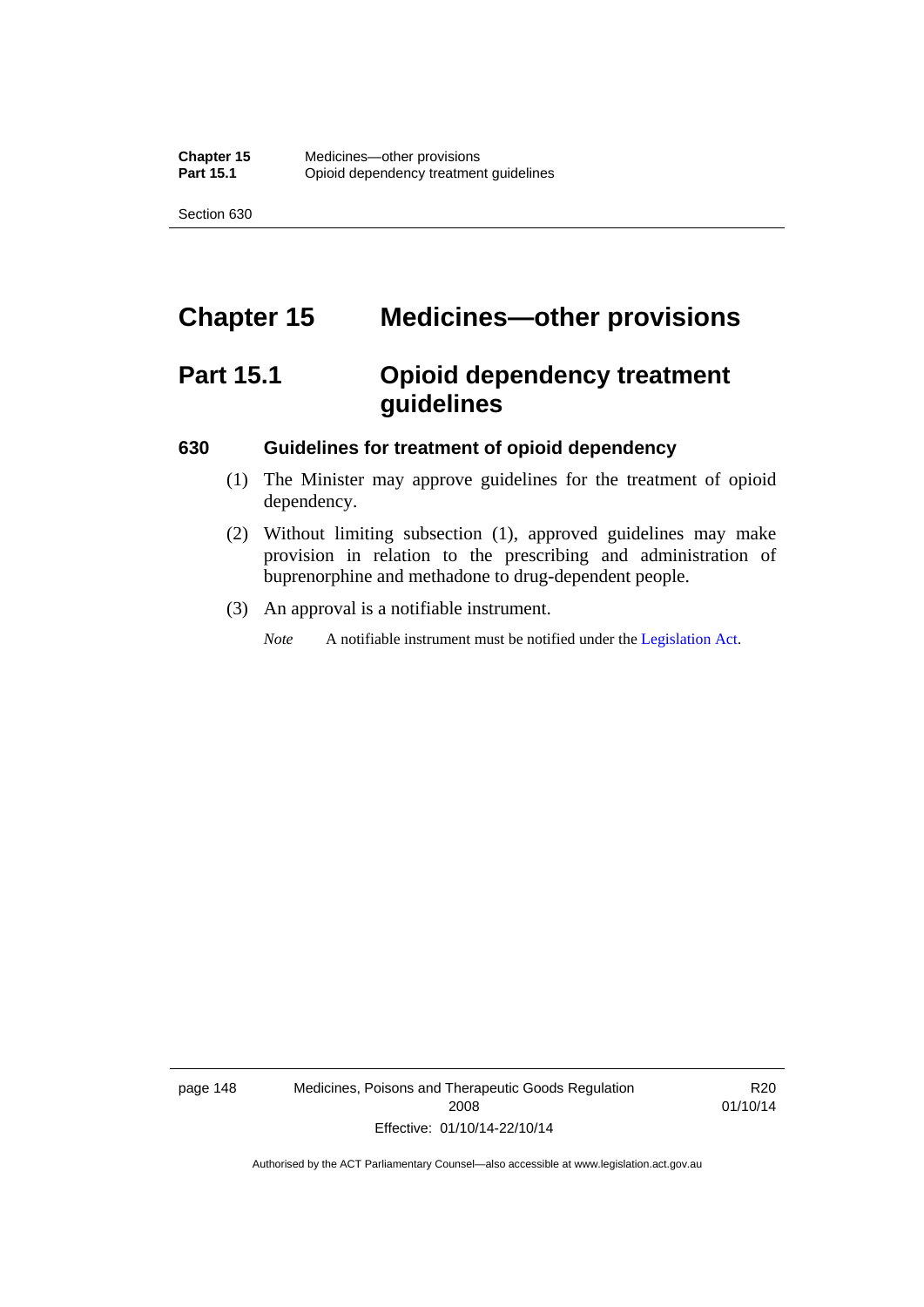# **Part 15.2 Medicines advisory committee**

*Note* The medicines advisory committee is established under the [Act](http://www.legislation.act.gov.au/a/2008-26/default.asp), s 194.

### **635 Medicines advisory committee—membership**

- (1) The medicines advisory committee consists of the following members appointed by the Minister:
	- (a) a chair;
	- (b) 2 other members.
	- *Note 1* For the making of appointments (including acting appointments), see the [Legislation Act,](http://www.legislation.act.gov.au/a/2001-14) pt 19.3.
	- *Note 2* Certain Ministerial appointments require consultation with an Assembly committee and are disallowable (see [Legislation Act,](http://www.legislation.act.gov.au/a/2001-14) div 19.3.3).
- (2) A person is not eligible for appointment to the medicines advisory committee unless the person is a doctor.

*Note Doctor* does not include an intern doctor (see dict).

- (3) The medicines advisory committee must include—
	- (a) at least 1 member who has had experience in the teaching or practice of psychiatry; and
	- (b) 1 member nominated by the Australian Capital Territory Branch of the Australian Medical Association.
- (4) The instrument appointing, or evidencing the appointment of, a medicines advisory committee member must state whether the person is appointed as the chair, or as another member, of the committee.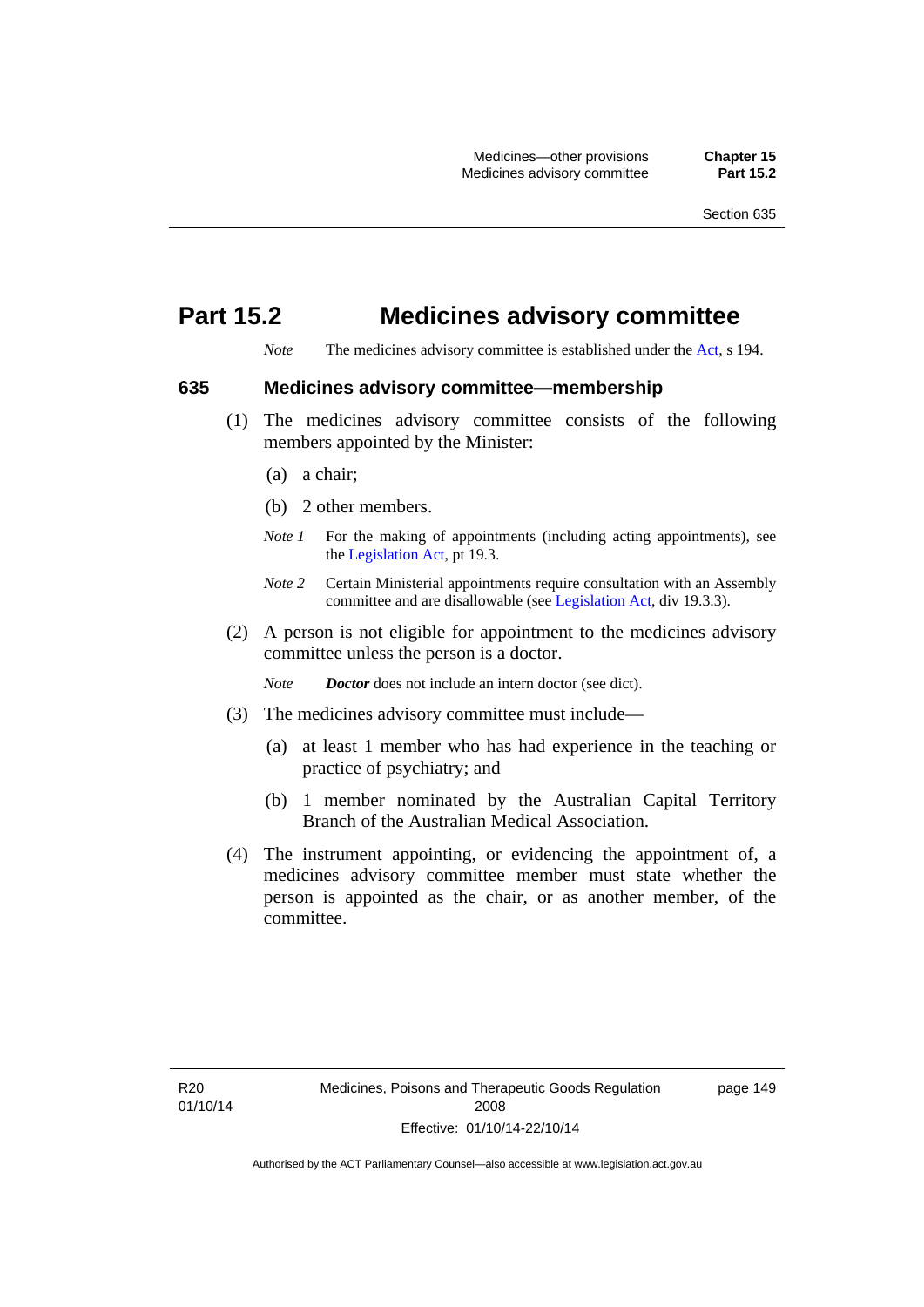#### **636 Medicines advisory committee—term of appointments**

The appointment of a medicines advisory committee member must be for not longer than 3 years.

*Note* A person may be reappointed to a position if the person is eligible to be appointed to the position (see [Legislation Act,](http://www.legislation.act.gov.au/a/2001-14) s 208 and dict, pt 1, def *appoint*).

## **637 Medicines advisory committee—conditions of appointments**

The conditions of appointment of a medicines advisory committee member are the conditions agreed between the Minister and the member, subject to any determination under the *[Remuneration](http://www.legislation.act.gov.au/a/1995-55)  [Tribunal Act 1995](http://www.legislation.act.gov.au/a/1995-55)*.

# **638 Medicines advisory committee—time and place of meetings**

- (1) Meetings of the medicines advisory committee are to be held when and where the committee decides.
- (2) The chair of the medicines advisory committee may at any time call a meeting.
- (3) The chair must give the other members reasonable notice of the time and place of a meeting called by the chair.
- (4) The medicines advisory committee may adjourn a proceeding, for any reason it considers appropriate, to a time and place decided by the committee.

#### **639 Medicines advisory committee—presiding member**

- (1) The chair presides at a meeting of the medicines advisory committee.
- (2) If the chair is absent, the member chosen by the members present presides.

page 150 Medicines, Poisons and Therapeutic Goods Regulation 2008 Effective: 01/10/14-22/10/14 R<sub>20</sub> 01/10/14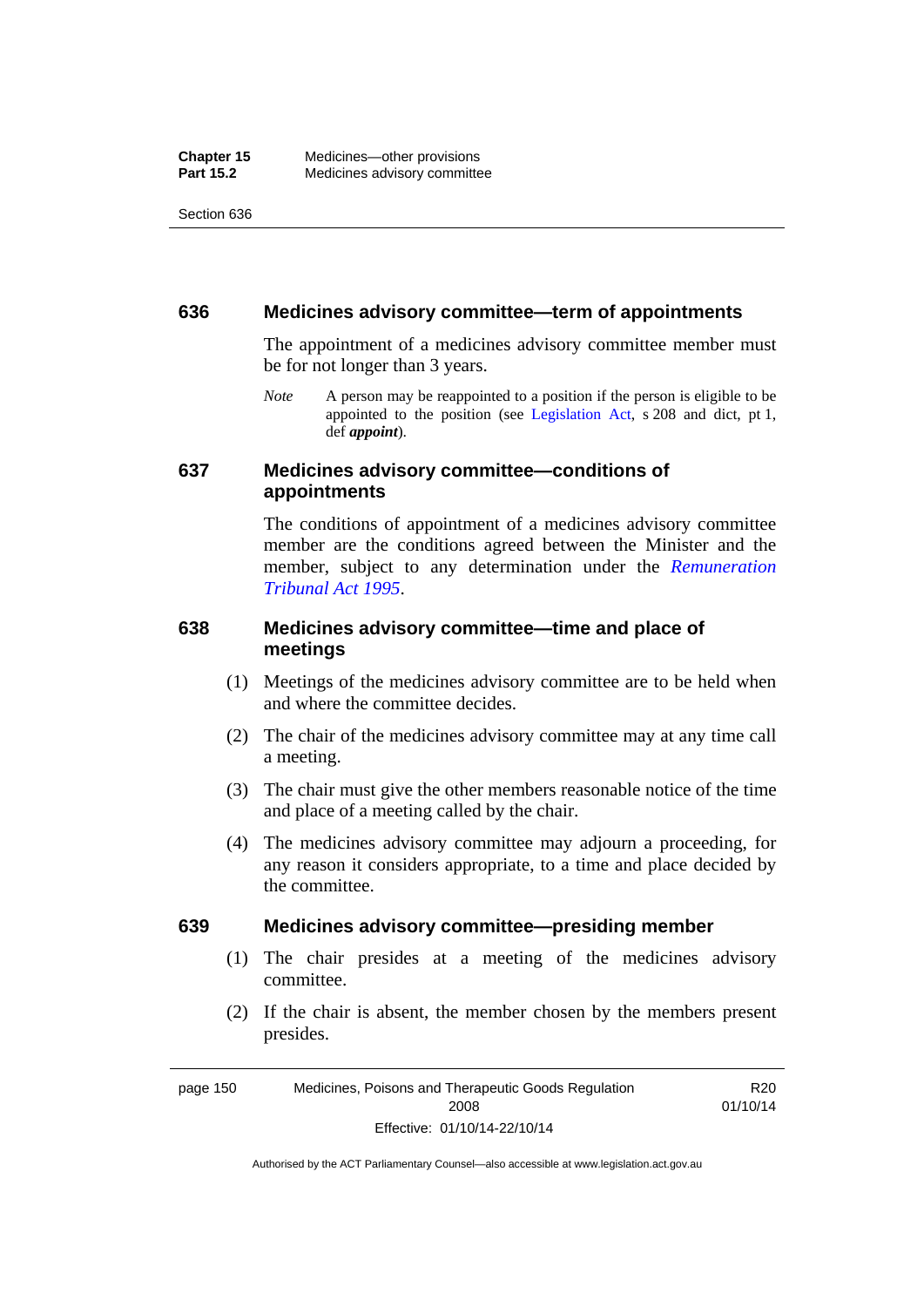#### **640 Medicines advisory committee—quorum**

Business may be carried out at a meeting of the medicines advisory committee only if at least 2 members are present.

### **641 Medicines advisory committee—voting**

- (1) At a meeting of the medicines advisory committee each member has a vote on each question to be decided.
- (2) A question is decided by a majority of the votes of members present and voting but, if the votes are equal, the presiding member has the deciding vote.

### **642 Medicines advisory committee—conduct of meetings**

- (1) The medicines advisory committee may conduct its meetings as the committee considers appropriate.
- (2) A meeting of the medicines advisory committee may be held using a method of communication, or a combination of methods of communication, that allows each member taking part to hear what each other member taking part says without the members being in each other's presence.

#### **Examples**

a phone link, a satellite link, an internet or intranet link

- *Note* An example is part of the regulation, is not exhaustive and may extend, but does not limit, the meaning of the provision in which it appears (see [Legislation Act,](http://www.legislation.act.gov.au/a/2001-14) s 126 and s 132).
- (3) A medicines advisory committee member who takes part in a meeting conducted under subsection (2) is taken to be present at the meeting.
- (4) A resolution is a valid resolution of the medicines advisory committee, even if it is not passed at a meeting of the committee, if all members agree to the proposed resolution in writing.

*Note Written* includes in electronic form (see [Act,](http://www.legislation.act.gov.au/a/2008-26/default.asp) dict).

R<sub>20</sub> 01/10/14 Medicines, Poisons and Therapeutic Goods Regulation 2008 Effective: 01/10/14-22/10/14 page 151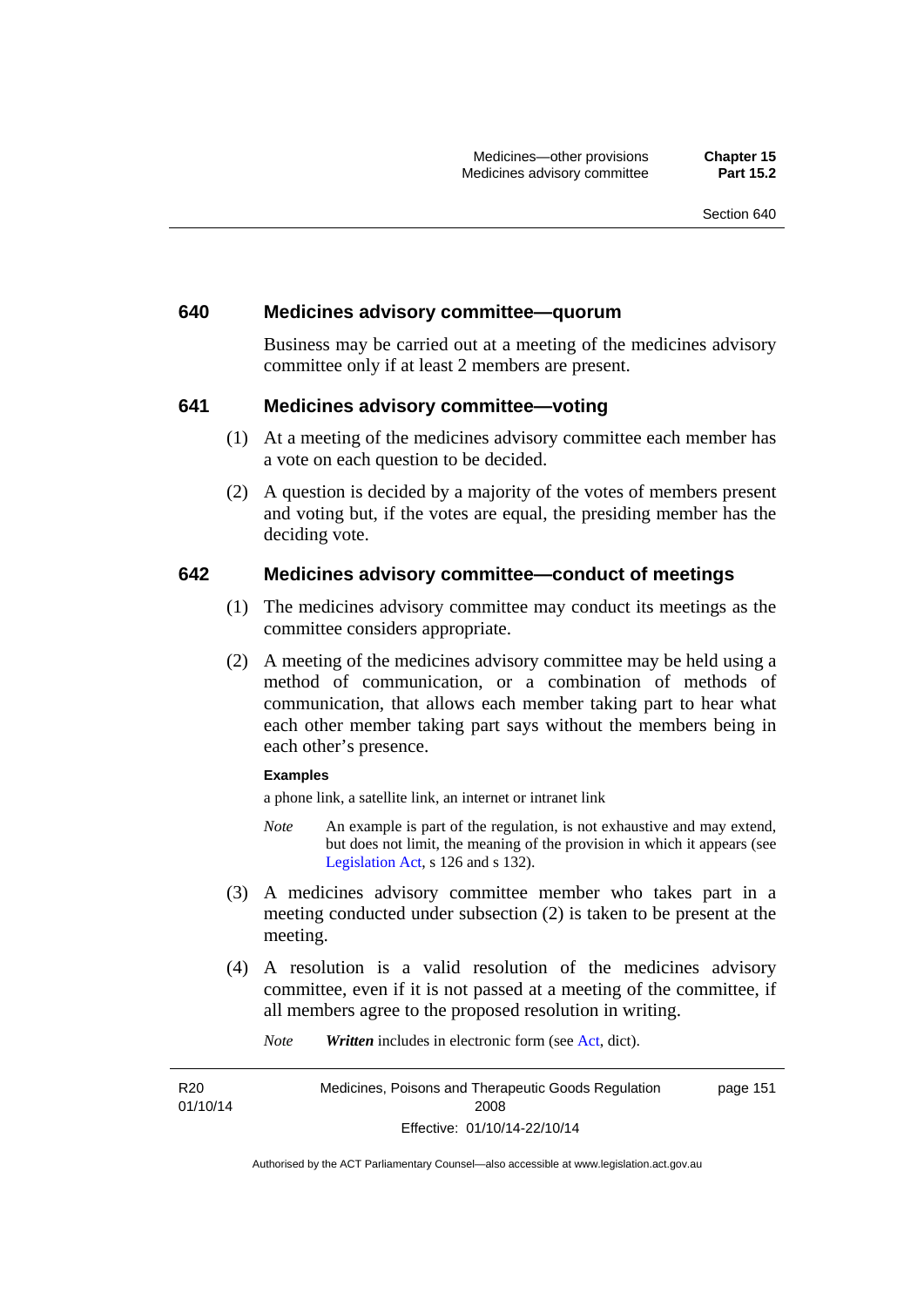(5) The medicines advisory committee must keep minutes of its meetings.

# **643 Medicines advisory committee—disclosure of interests by members**

- (1) If a medicines advisory committee member has a material interest in an issue being considered, or about to be considered, by the committee, the member must disclose the nature of the interest at a committee meeting as soon as possible after the relevant facts have come to the member's knowledge.
- (2) The disclosure must be recorded in the medicines advisory committee's minutes and, unless the committee otherwise decides, the member must not—
	- (a) be present when the medicines advisory committee considers the issue; or
	- (b) take part in a decision of the committee on the issue.

#### **Example**

David, Emile and Fiona are members of the medicines advisory committee. They have an interest in an issue being considered at a committee meeting and they disclose the interest as soon as they become aware of it. David's and Emile's interests are minor but Fiona has a direct financial interest in the issue.

The medicines advisory committee considers the disclosures and decides that because of the nature of the interests:

- David may be present when the committee considers the issue but not take part in the decision
- Emile may be present for the consideration and take part in the decision.

The medicines advisory committee does not make a decision allowing Fiona to be present or take part in the committee's decision. Accordingly, Fiona cannot be present for the consideration of the issue or take part in the decision.

*Note* An example is part of the regulation, is not exhaustive and may extend, but does not limit, the meaning of the provision in which it appears (see [Legislation Act,](http://www.legislation.act.gov.au/a/2001-14) s 126 and s 132).

page 152 Medicines, Poisons and Therapeutic Goods Regulation 2008 Effective: 01/10/14-22/10/14

R20 01/10/14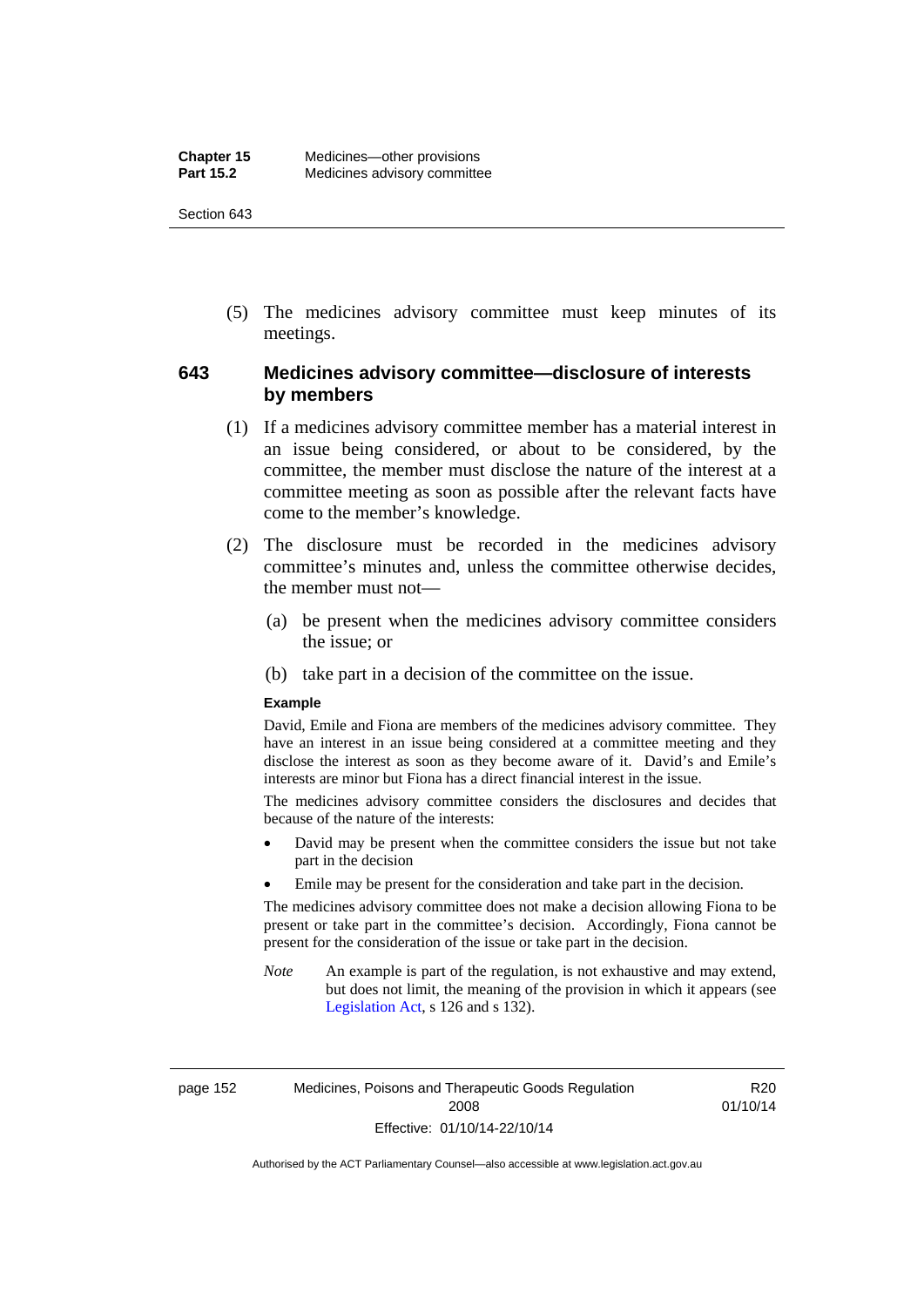- (3) Any other medicines advisory committee member who also has a material interest in the issue must not be present when the committee is considering its decision under subsection (2).
- (4) In deciding under subsection (2) whether a member may be present when the medicines advisory committee decides the issue or take part in a decision of the committee on the issue, and despite section 640 (Medicines advisory committee—quorum), the committee may consist of 1 member.

#### **Example**

if 2 members are present at a meeting and 1 member discloses a material interest, the other member may decide whether the member who made the disclosure can take part in a decision by the committee

(5) In this section:

*associate*, of a person, means—

- (a) the person's business partner; or
- (b) a close friend of the person; or
- (c) a family member of the person.

*executive officer*, of a corporation, means a person (however described) who is concerned with, or takes part in, the corporation's management (whether or not the person is a director of the corporation).

*indirect interest*—without limiting the kind of indirect interest a person may have, a person has an *indirect interest* in an issue if any of the following has an interest in the issue:

- (a) an associate of the person;
- (b) a corporation with not more than 100 members that the person, or an associate of the person, is a member of;
- (c) a subsidiary of a corporation mentioned in paragraph (b);

R<sub>20</sub> 01/10/14 page 153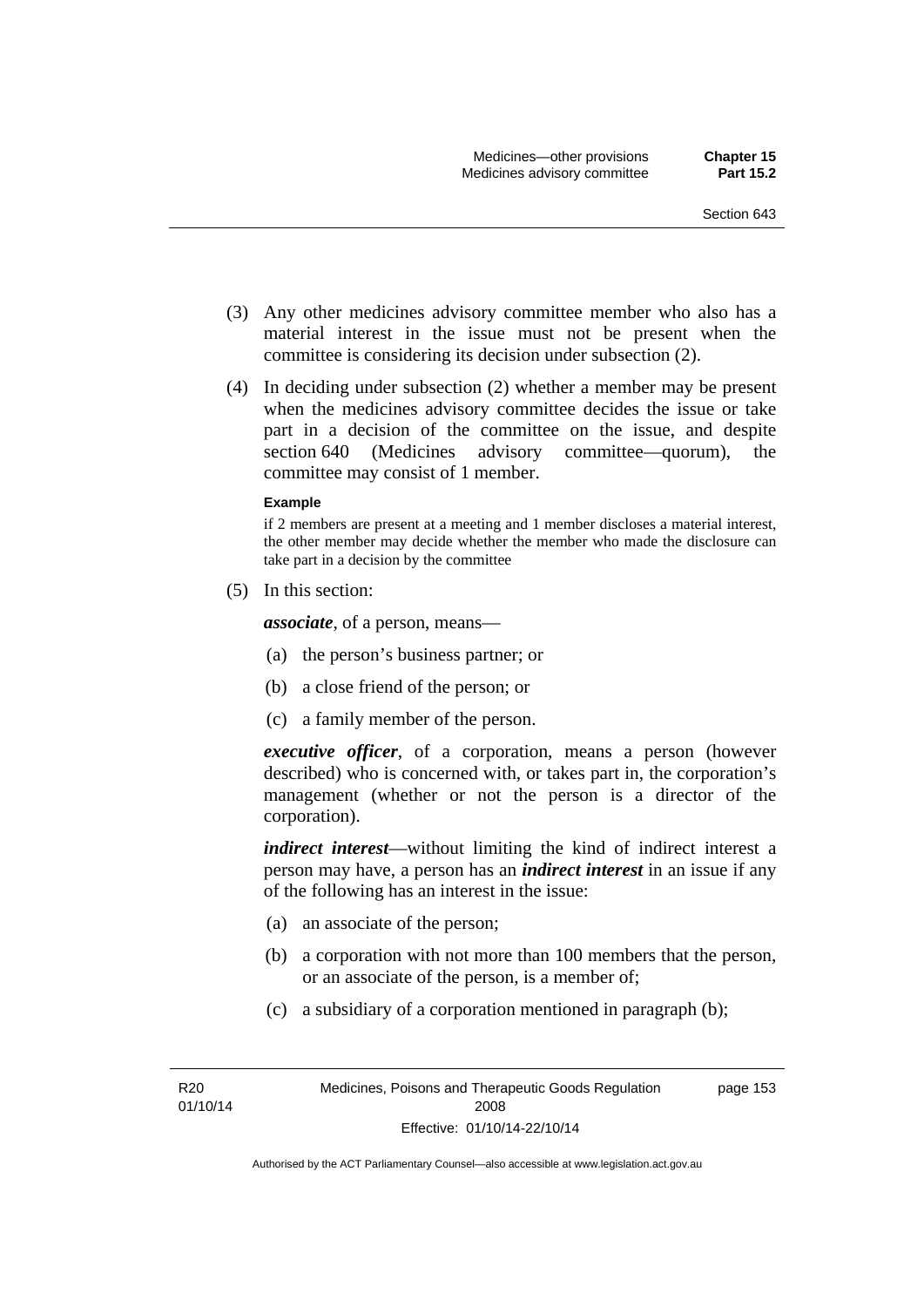- (d) a corporation that the person, or an associate of the person, is an executive officer of;
- (e) the trustee of a trust that the person, or an associate of the person, is a beneficiary of;
- (f) a member of a firm or partnership that the person, or an associate of the person, is a member of;
- (g) someone else carrying on a business if the person, or an associate of the person, has a direct or indirect right to participate in the profits of the business.

*material interest*—a medicines advisory committee member has a *material interest* in an issue if the member has—

- (a) a direct or indirect financial interest in the issue; or
- (b) a direct or indirect interest of any other kind if the interest could conflict with the proper exercise of the member's functions in relation to the committee's consideration of the issue.

#### **644 Medicines advisory committee—ending appointments**

- (1) The Minister may end the appointment of a medicines advisory committee member—
	- (a) if the member contravenes a territory law; or
	- (b) for misbehaviour; or
	- (c) if the member becomes bankrupt or personally insolvent; or
		- *Note Bankrupt or personally insolvent*—see the [Legislation Act,](http://www.legislation.act.gov.au/a/2001-14) dictionary, pt 1.
	- (d) if the member is convicted, in the ACT, of an offence punishable by imprisonment for at least 1 year; or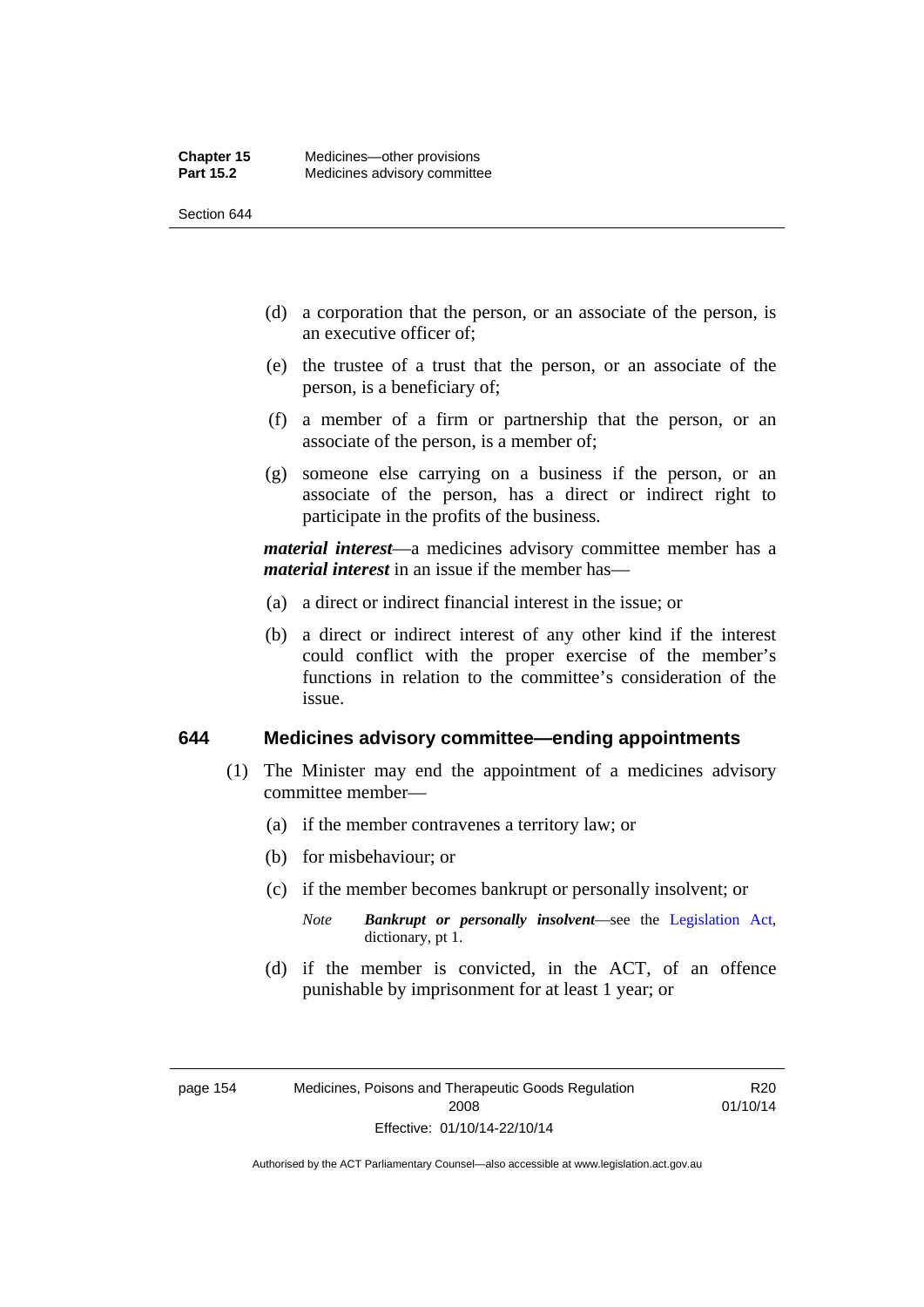- (e) if the member is convicted outside the ACT, in Australia or elsewhere, of an offence that, if it had been committed in the ACT, would be punishable by imprisonment for at least 1 year; or
- (f) if the member contravenes section 643 (Medicines advisory committee—disclosure of interests by members).
- *Note* A member's appointment also ends if the member resigns (see [Legislation Act,](http://www.legislation.act.gov.au/a/2001-14) s 210).
- (2) The Minister must end the appointment of a medicines advisory committee member—
	- (a) if the member ceases to be a doctor; or
	- (b) if, on 3 consecutive occasions, the member fails, without the chair's agreement, to make himself or herself available for a proposed meeting of the committee; or
	- (c) if the member fails to take all reasonable steps to avoid being placed in a position where a conflict of interest arises during the exercise of the member's functions; or
	- (d) for physical or mental incapacity, if the incapacity substantially affects the exercise of the member's functions.

R20 01/10/14 Medicines, Poisons and Therapeutic Goods Regulation 2008 Effective: 01/10/14-22/10/14

page 155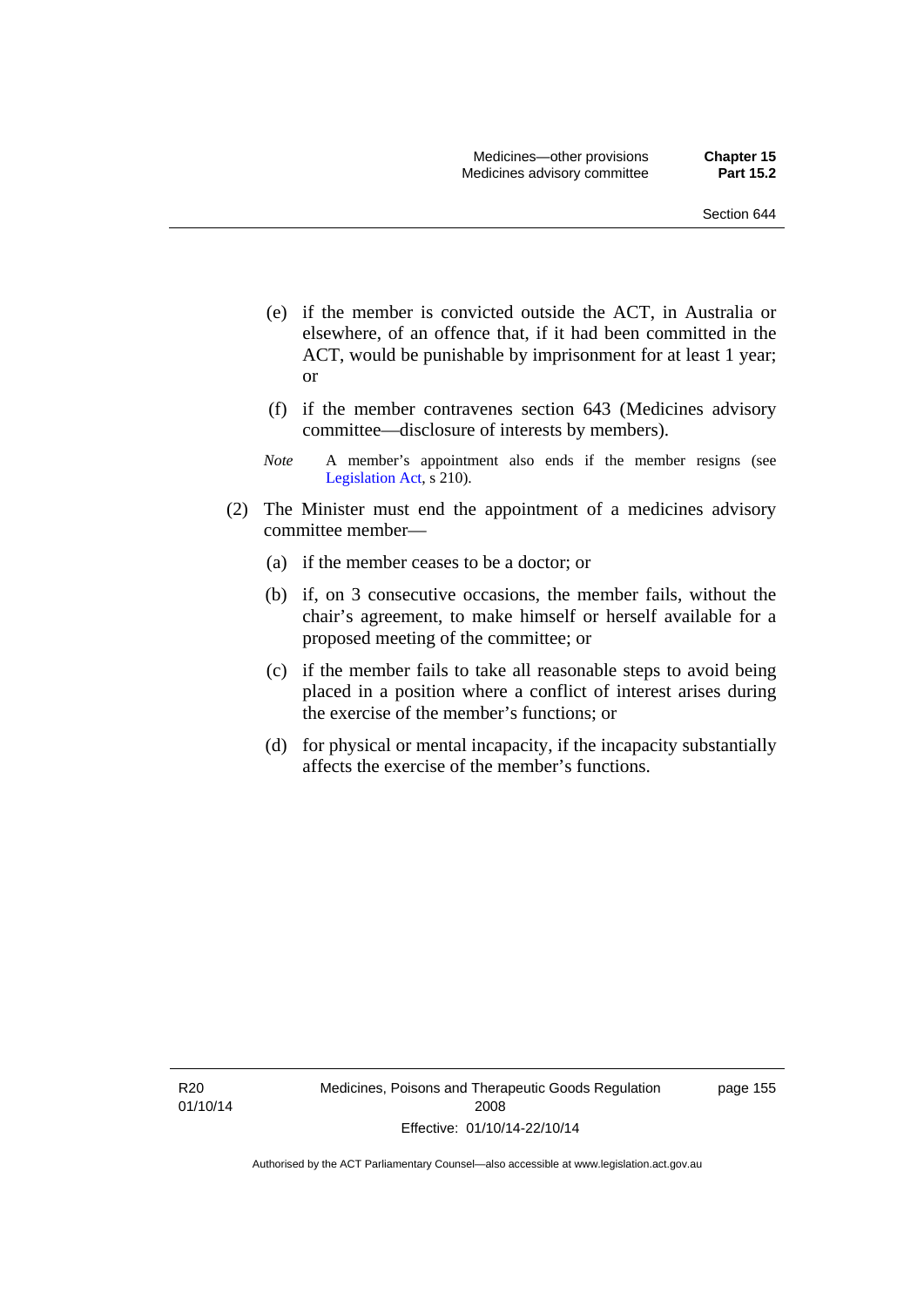**Chapter 15** Medicines—other provisions **Part 15.3 Other medicines provisions** 

Section 650

# **Part 15.3 Other medicines provisions**

### **650 Advertising controlled medicines—Act, s 66 (3) (b)**

A pricelist published by a pharmacist that includes a controlled medicine is prescribed if the pricelist complies with the *Price Information Code of Practice*, published by the Therapeutic Goods Administration, as in force from time to time.

## **651 Advertising other medicines**

- (1) A person commits an offence if—
	- (a) the person publishes an advertisement; and
	- (b) the advertisement promotes or encourages the use of a declared medicine.

Maximum penalty: 30 penalty units.

- (2) A person commits an offence if—
	- (a) the person publishes an advertisement; and
	- (b) the advertisement indicates that someone is willing or authorised to supply a declared medicine.

Maximum penalty: 30 penalty units.

- (3) This section does not apply to—
	- (a) an advertisement for a declared medicine in a publication published primarily for dentists, doctors, pharmacists or veterinary surgeons; or

*Note* The Price Information Code of Practice is accessible at [www.tga.gov.au.](http://www.tga.gov.au/)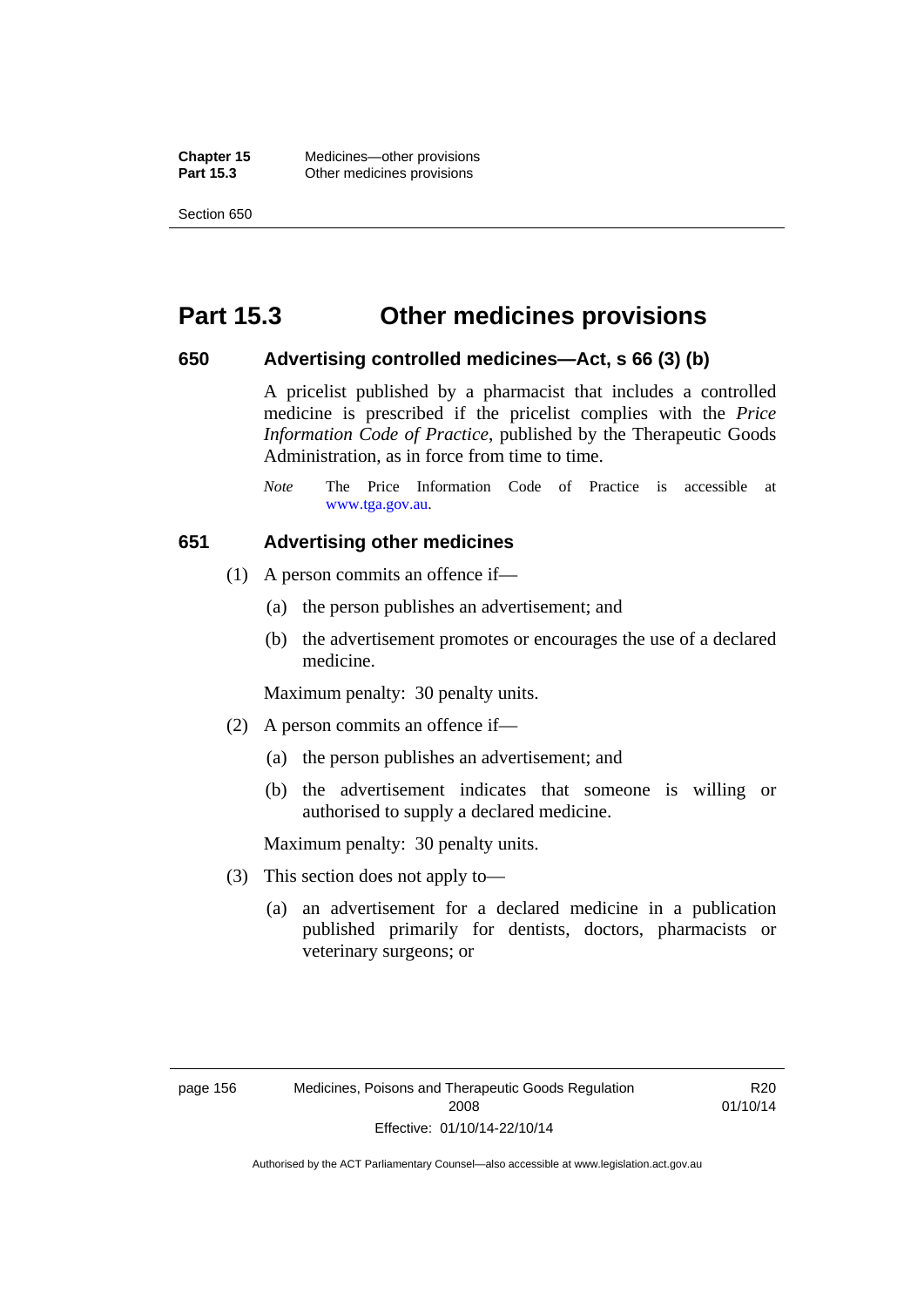- (b) a pricelist published by a pharmacist that includes a declared medicine if the pricelist complies with the *Price Information Code of Practice*, published by the Therapeutic Goods Administration, as in force from time to time.
- (4) In this section:

*advertisement*—see the [Act,](http://www.legislation.act.gov.au/a/2008-26/default.asp) section 66.

#### *declared medicine* means—

- (a) a pharmacist only medicine other than a pharmacist only medicine to which the medicines and poisons standard, appendix H applies; or
- (b) a prescription only medicine.

### **652 Prescribed institutions—Act, dict, def** *institution***, par (b)**

The following are prescribed:

- (a) a correctional centre;
- (b) a CYP detention place.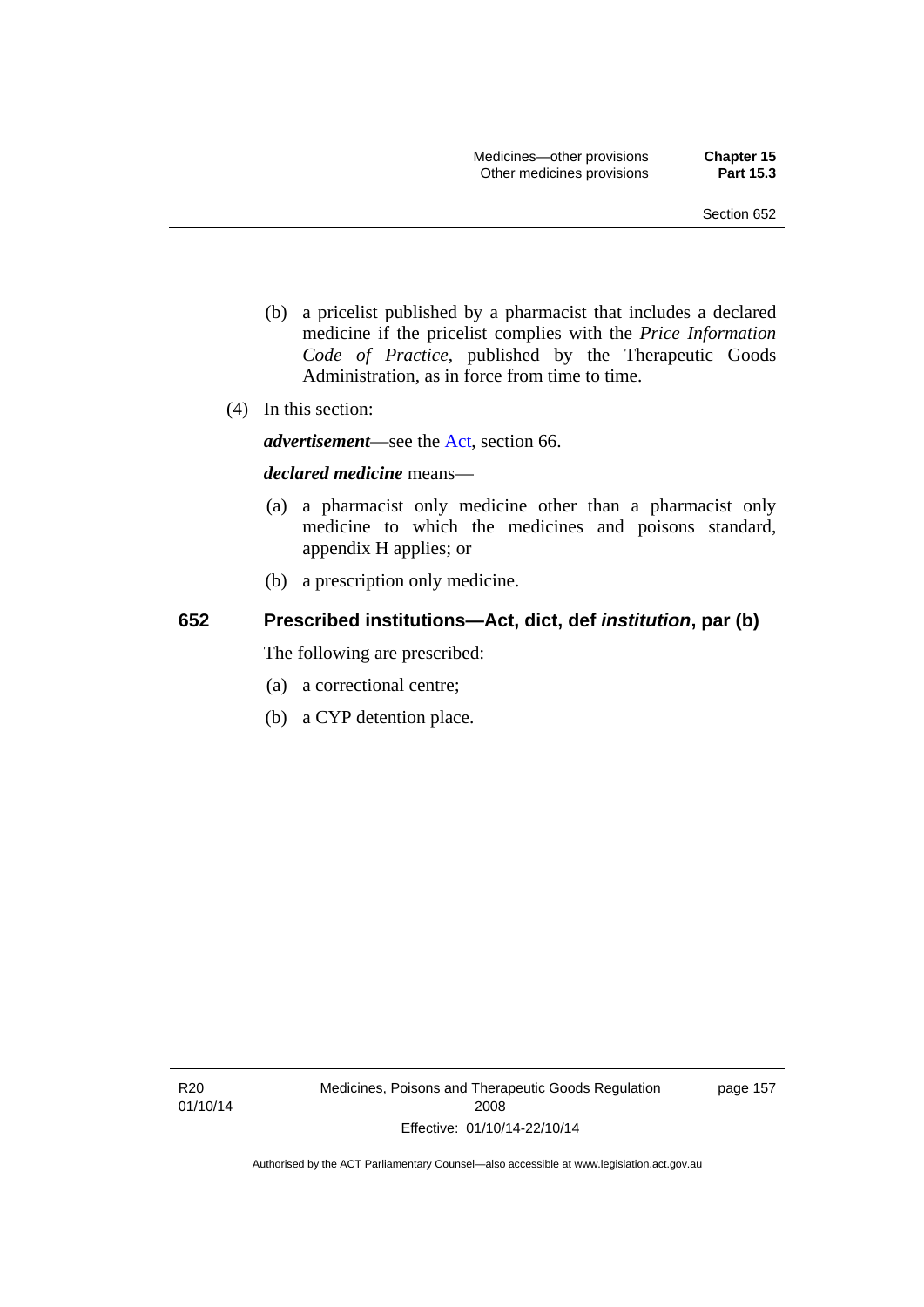# **Chapter 16 Low and moderate harm poisons**

# **Part 16.1** Preliminary

**660 Meaning of** *relevant law***—ch 16** 

In this chapter:

*relevant law* means—

- (a) a corresponding law; or
- (b) the *[Agricultural and Veterinary Chemicals Act 1994](http://www.comlaw.gov.au/Series/C2004A04712)* (Cwlth); or
- (c) the *[Therapeutic Goods Act 1989](http://www.comlaw.gov.au/Series/C2004A03952)* (Cwlth).
- *Note 1 Corresponding law* includes a law of a State that corresponds, or substantially corresponds, to the Act (see [Act](http://www.legislation.act.gov.au/a/2008-26/default.asp), dict).
- *Note 2 State* includes a territory (see [Legislation Act,](http://www.legislation.act.gov.au/a/2001-14) dict, pt 1).

page 158 Medicines, Poisons and Therapeutic Goods Regulation 2008 Effective: 01/10/14-22/10/14

R20 01/10/14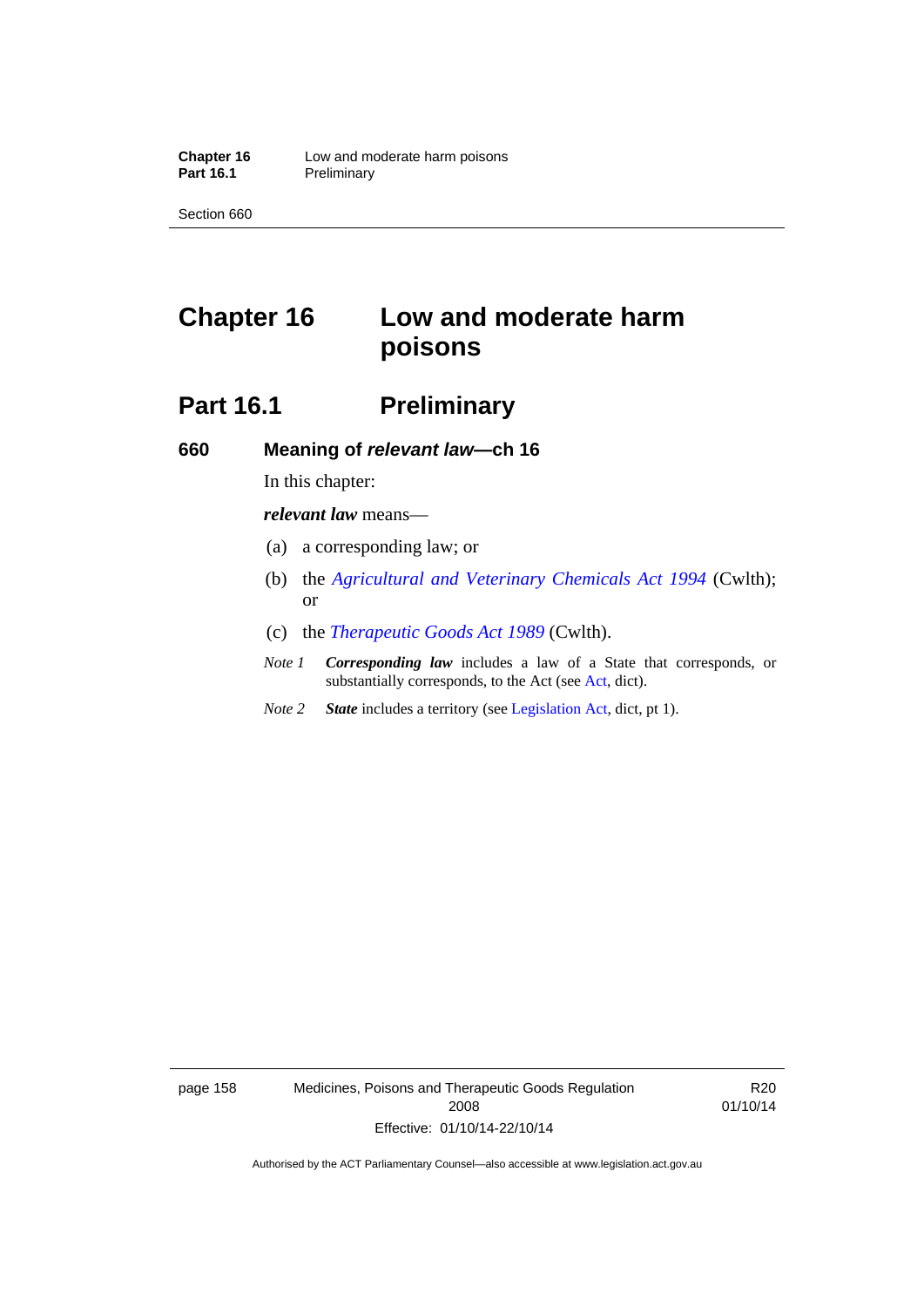## **Part 16.2 Authorisation to supply low and moderate harm poisons**

### **661 Authorisation to supply low and moderate harm poisons—Act, s 26 (1) (b) and (2) (b)**

Anyone is authorised to supply a low harm poison or moderate harm poison.

### **662 Authorisation condition for supplying low and moderate harm poisons—Act, s 44 (1) (b) and (2) (b)**

A person's authorisation under section 661 to supply a low harm poison or moderate harm poison is subject to the following conditions:

- (a) the poison is supplied in manufacturer's packs that comply with—
	- (i) section 665 (Packaging of supplied manufacturer's packs of low and moderate harm poisons—[Act](http://www.legislation.act.gov.au/a/2008-26/default.asp), s 59 (1) (c) (i) and  $(2)$  (c)  $(i)$ ; or
	- (ii) an approval under the [Act](http://www.legislation.act.gov.au/a/2008-26/default.asp), section 193 (Approval of non-standard packaging and labelling);
- (b) the manufacturer's packs are labelled in accordance with—
	- (i) section 666 (Labelling of supplied manufacturer's packs of low and moderate harm poisons—[Act](http://www.legislation.act.gov.au/a/2008-26/default.asp), s  $60(1)(c)(i)$ and  $(2)$   $(c)$   $(i)$ ; or
	- (ii) an approval under the [Act,](http://www.legislation.act.gov.au/a/2008-26/default.asp) section 193.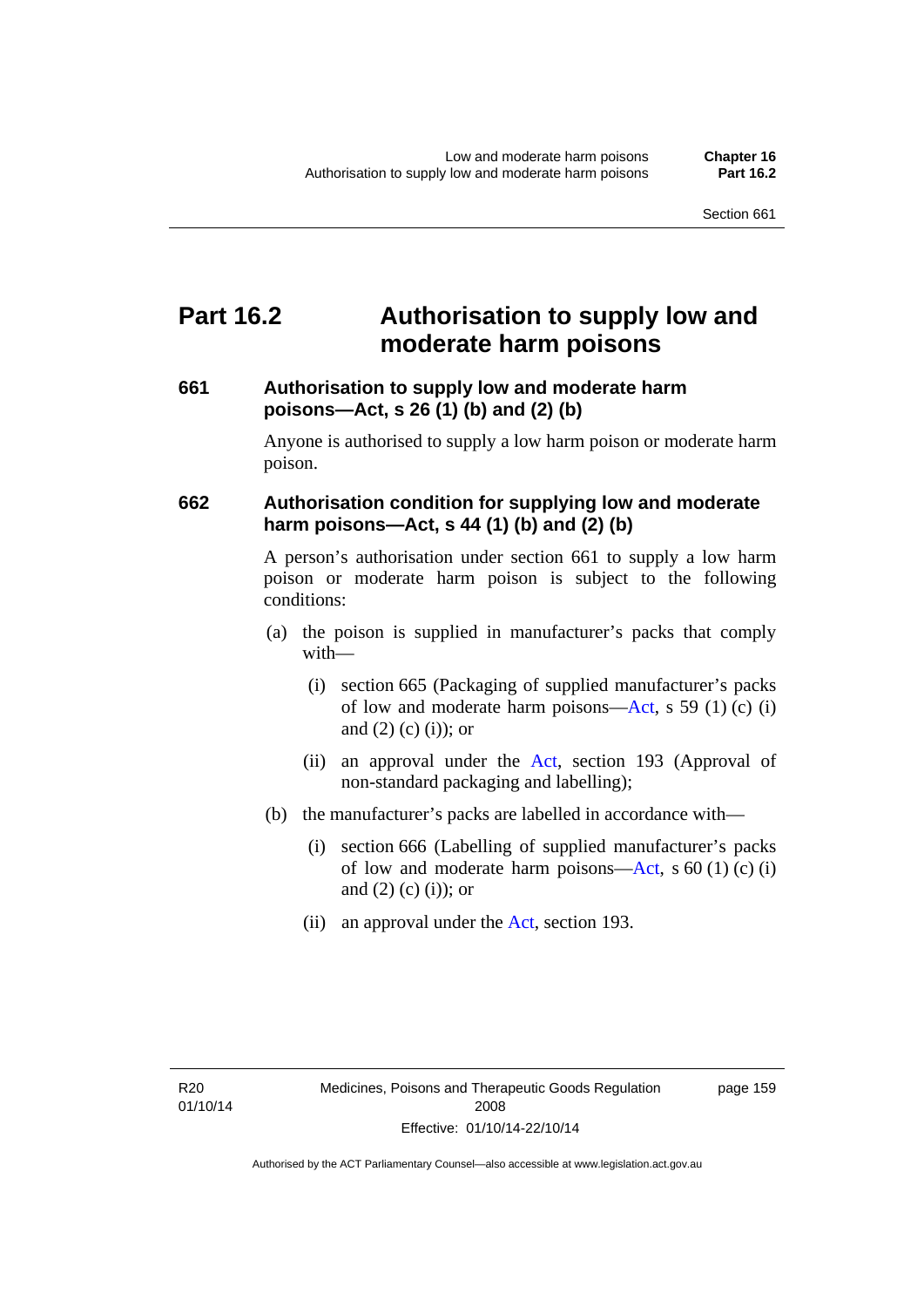## **Part 16.3 Authorisation to manufacture low and moderate harm poisons**

#### **663 Authorisation to manufacture low and moderate harm poisons—Act, s 33 (b)**

A person is authorised to manufacture a low harm poison or moderate harm poison if the person is authorised to manufacture the poison under a relevant law.

#### **664 Authorisation condition for manufacturing low and moderate harm poisons—Act, s 44 (1) (b) and (2) (b)**

A person's authorisation under section 663 to manufacture a low harm poison or moderate harm poison is subject to the condition that, if a condition or restriction applies to the person under the relevant law, the person manufactures the poison in accordance with the condition and restriction.

page 160 Medicines, Poisons and Therapeutic Goods Regulation 2008 Effective: 01/10/14-22/10/14

R20 01/10/14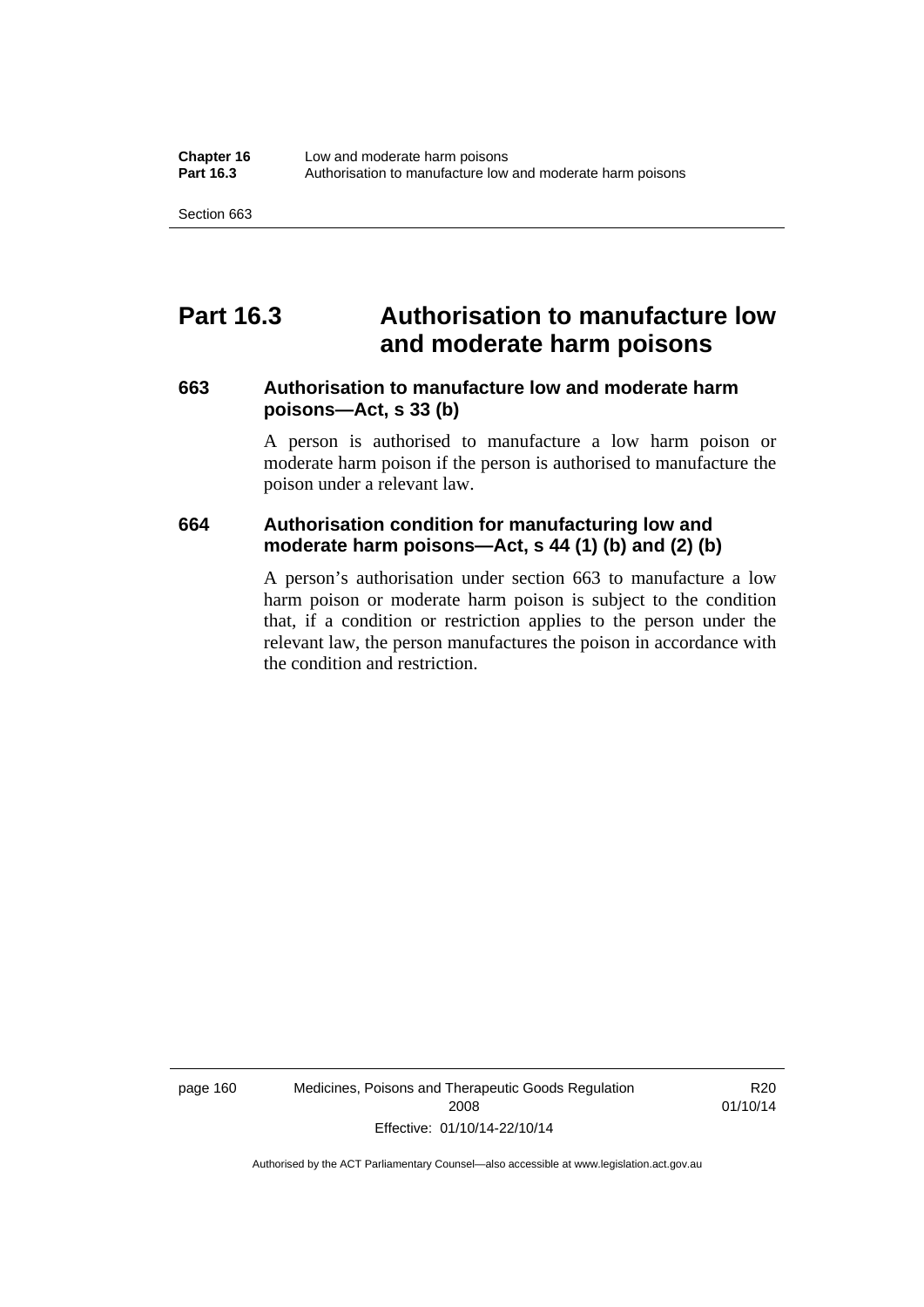## **Part 16.4 Packaging and labelling of low and moderate harm poisons**

### **665 Packaging of supplied manufacturer's packs of low and moderate harm poisons—Act, s 59 (1) (c) (i) and (2) (c) (i)**

- (1) A manufacturer's pack of a supplied low harm poison or moderate harm poison must be packaged—
	- (a) in accordance with the [medicines and poisons standard](http://www.comlaw.gov.au/Series/F2012L01200), paragraphs 21 to 27; or
	- (b) in a container in which the poison may be sold under a relevant law.
	- *Note* A manufacturer's pack of a low or moderate harm poison supplied may also be packaged in accordance with an approval under the [Act](http://www.legislation.act.gov.au/a/2008-26/default.asp), s 193 (Approval of non-standard packaging and labelling) (see [Act,](http://www.legislation.act.gov.au/a/2008-26/default.asp) s 59 (1) (c) (ii) and (2) (c) (ii)).
- (2) However, if the poison is camphor or naphthalene for domestic use, it must also be packaged in a way that, in normal use, prevents—
	- (a) removal of the camphor or naphthalene from the packaging; or
	- (b) ingestion of the camphor or naphthalene.

#### **666 Labelling of supplied manufacturer's packs of low and moderate harm poisons—Act, s 60 (1) (c) (i) and (2) (c) (i)**

A manufacturer's pack of a supplied low harm poison or moderate harm poison must be labelled in accordance with—

- (a) the [medicines and poisons standard](http://www.comlaw.gov.au/Series/F2012L01200), paragraphs 3 to 19; or
- (b) a relevant law.
- *Note* A manufacturer's pack of a low or moderate harm poison supplied may also be labelled in accordance with an approval under the [Act](http://www.legislation.act.gov.au/a/2008-26/default.asp), s 193 (Approval of non-standard packaging and labelling) (see [Act,](http://www.legislation.act.gov.au/a/2008-26/default.asp) s 60 (1) (c) (ii) and (2) (c) (ii)).

R20 01/10/14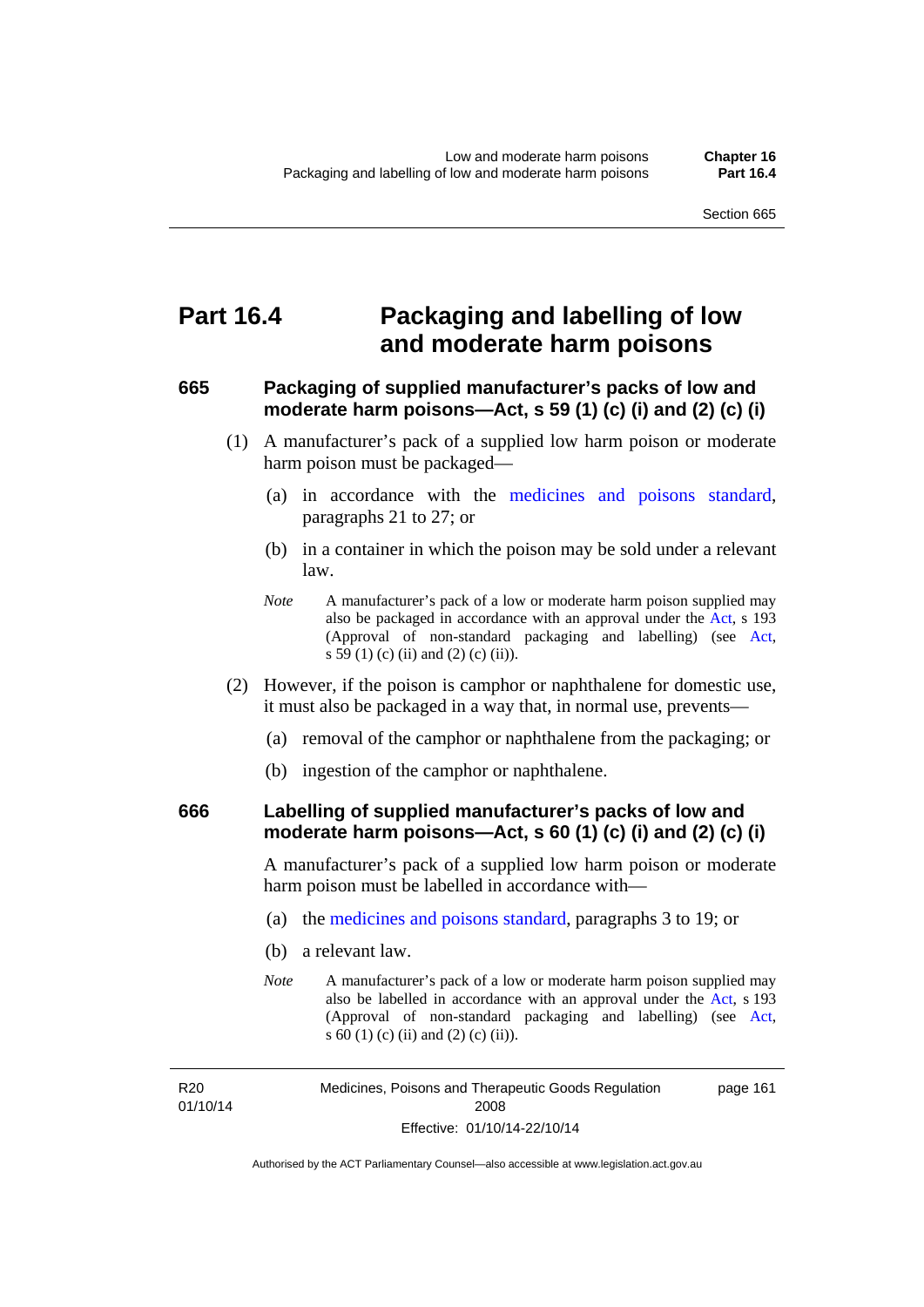# **Chapter 17 Dangerous poisons authorisations**

# **Part 17.1 Overview of dangerous poisons authorisations**

### **670 General overview of authorisations for dangerous poisons**

 (1) The Act requires that a person must not deal with a dangerous poison in a particular way unless the person is authorised to deal with the poison.

#### **Example**

the [Act,](http://www.legislation.act.gov.au/a/2008-26/default.asp) s 35 about obtaining certain substances (which include dangerous poisons)

- *Note 1* The [Act,](http://www.legislation.act.gov.au/a/2008-26/default.asp) s 19 sets out when a person *deals* with a dangerous poison.
- *Note 2* An example is part of the regulation, is not exhaustive and may extend, but does not limit, the meaning of the provision in which it appears (see [Legislation Act,](http://www.legislation.act.gov.au/a/2001-14) s 126 and s 132).
- (2) The [Act](http://www.legislation.act.gov.au/a/2008-26/default.asp), section 20 sets out when a person is authorised to deal with a dangerous poison.
- (3) This regulation authorises certain dealings with dangerous poisons.

*Note* An authorisation is not required to deal with the following:

- a substance excluded from the [medicines and poisons standard](http://www.comlaw.gov.au/Series/F2012L01200) by the standard, par  $1(2)$  (see s 6);
- a substance mentioned in the [medicines and poisons standard,](http://www.comlaw.gov.au/Series/F2012L01200) sch 7 if the schedule does not apply to the substance because of an exception in the standard.

R20 01/10/14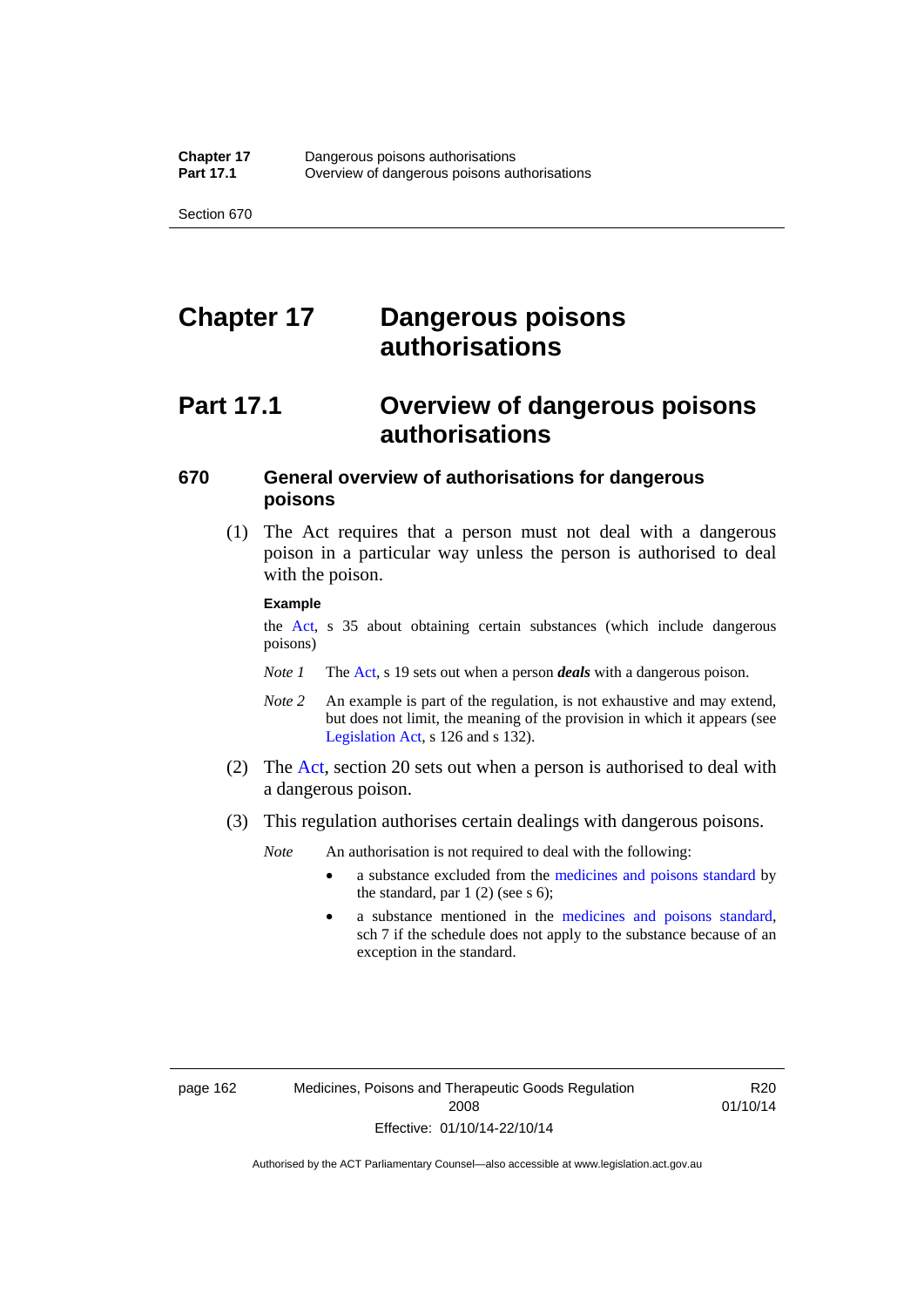(4) An authorisation under this regulation may be subject to limitations.

#### **Example**

a purchase order issued by a person mentioned in sch 4, col 2 must comply with s 721 (see s 690 (2) (c))

*Note* For the power to impose other restrictions, see the [Act](http://www.legislation.act.gov.au/a/2008-26/default.asp), ch 8.

#### **671 Overview of dangerous poisons authorisations under this regulation**

Dangerous poisons authorisations under this regulation are given by the following provisions:

- (a) section 675 (which is about authorisations under dangerous poisons manufacturers licences);
- (b) section 680 (which is about authorisations under dangerous poisons research and education program licences);
- (c) section 685 (which is about authorisations under dangerous poisons suppliers licences);
- (d) section 690 (which is about authorisations for manufacturing and other purposes);
- (e) section 692 (which is about authorisation to deliver dangerous poisons under purchase orders);
- (f) section 693 (which is about authorisation for commercial disposal operators for disposal of dangerous poisons);
- (g) section 695 (which is about authorisations for dangerous poisons research and education programs by scientifically qualified people).

page 163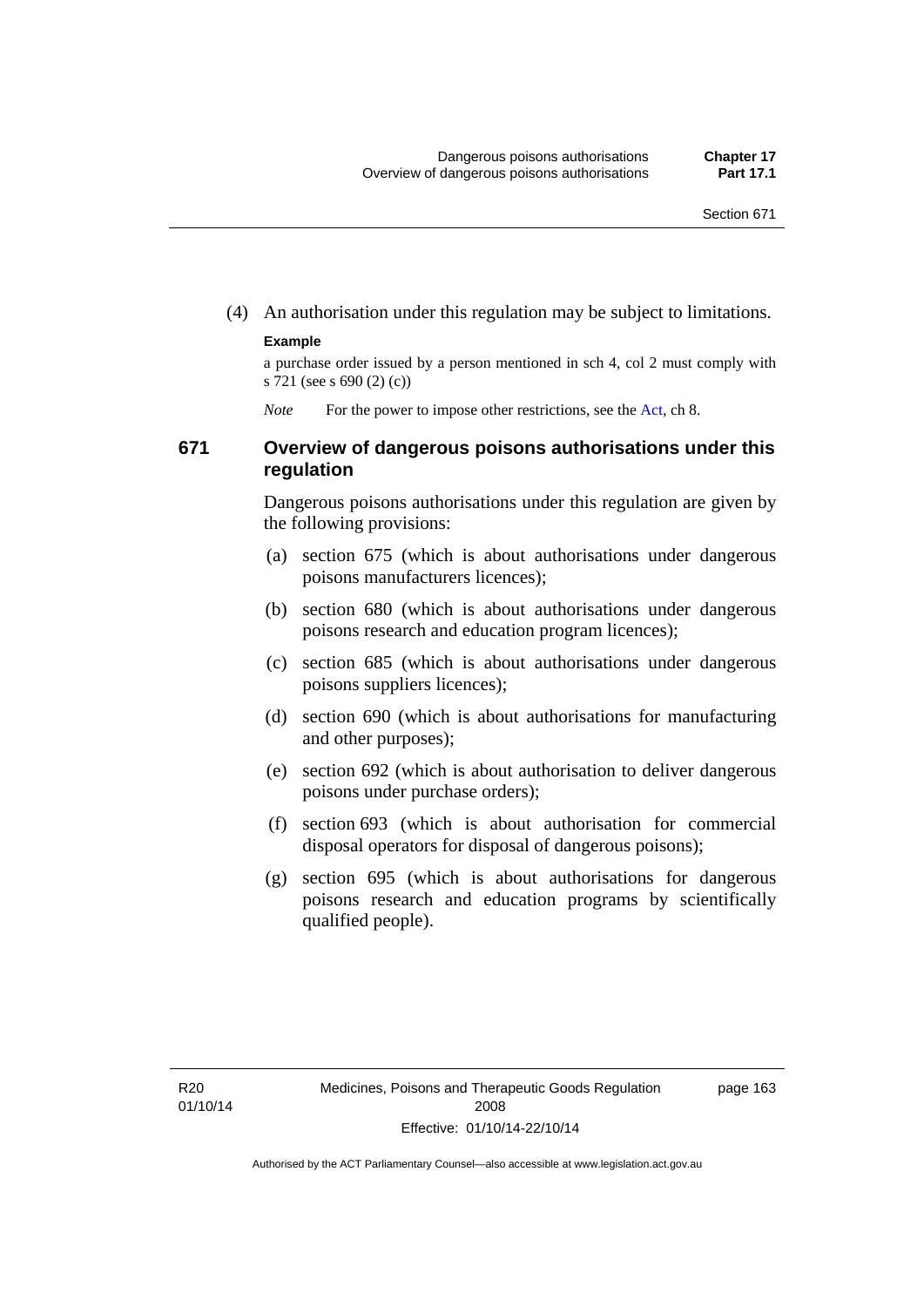#### **672 General overview of authorisation conditions for dangerous poisons**

 (1) The [Act](http://www.legislation.act.gov.au/a/2008-26/default.asp), section 44 requires a person who is authorised to deal with a dangerous poison to comply with any condition to which the authorisation is subject.

#### **Example**

Section 676 sets out the authorisation conditions for an authorised person to manufacture a dangerous poison.

- *Note* An example is part of the regulation, is not exhaustive and may extend, but does not limit, the meaning of the provision in which it appears (see [Legislation Act,](http://www.legislation.act.gov.au/a/2001-14) s 126 and s 132).
- (2) The conditions are additional to other restrictions on an authorised person's authority to deal with a dangerous poison.
	- *Note* Conditions may also be imposed under other provisions of the [Act](http://www.legislation.act.gov.au/a/2008-26/default.asp) including, for example, s 89 which sets out conditions on licences.

page 164 Medicines, Poisons and Therapeutic Goods Regulation 2008 Effective: 01/10/14-22/10/14

R20 01/10/14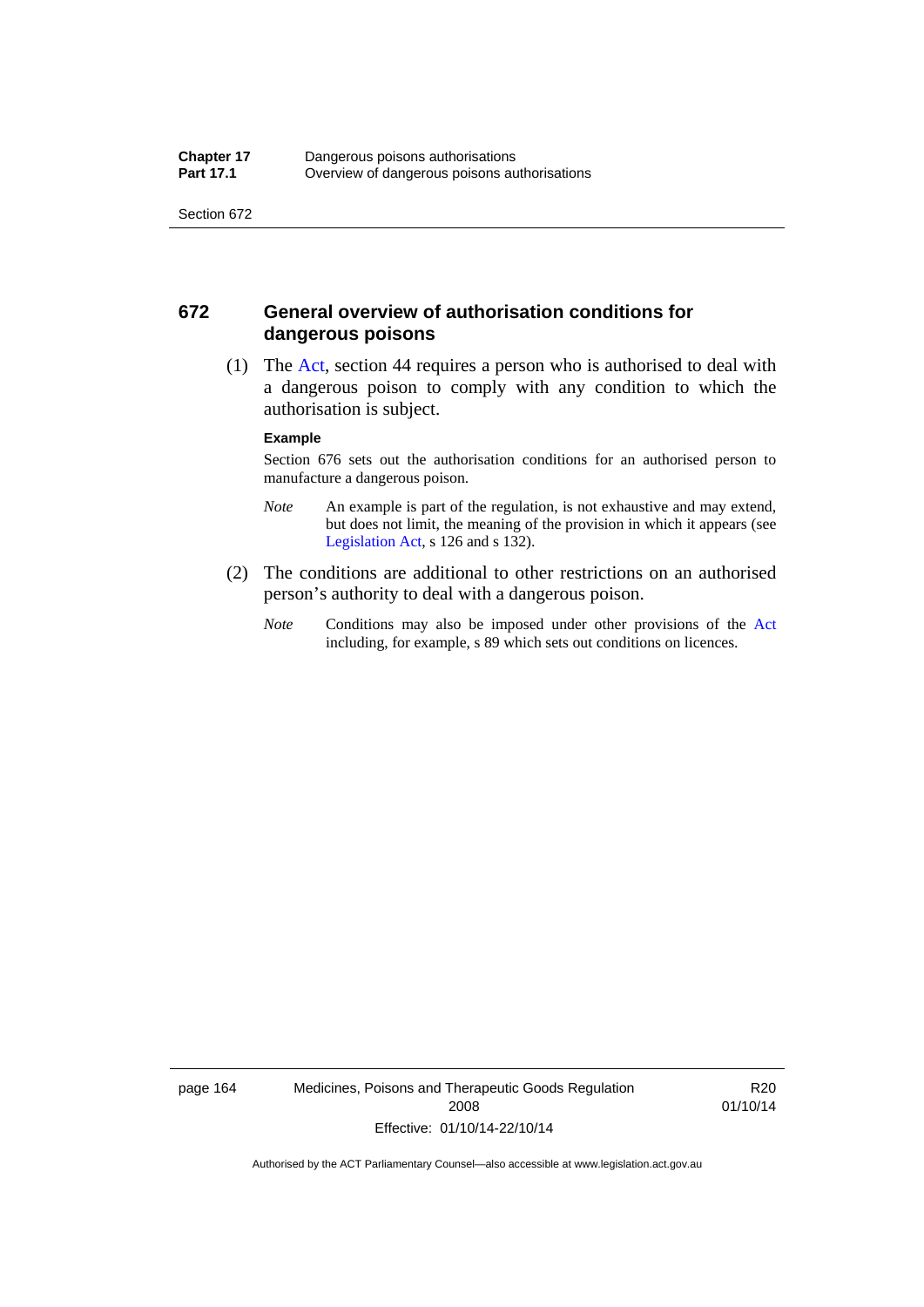### **Part 17.2 Authorisations under dangerous poisons licences**

### **Division 17.2.1 Dangerous poisons manufacturers licence authorisations**

*Note* For other provisions about dangerous poisons manufacturers licences, see pt 18.2.

#### **675 Authorisations under dangerous poisons manufacturers licences—Act, s 20 (1) (a)**

- (1) A dangerous poisons manufacturers licence authorises the holder to do any of the following in relation to a dangerous poison (the *licensed dangerous poison*) stated in the licence at the premises (the *licensed premises*) stated in the licence:
	- (a) manufacture the licensed dangerous poison;
	- (b) possess the licensed dangerous poison for sale by wholesale from the licensed premises;
	- (c) sell the licensed dangerous poison by wholesale (whether or not for resale) to—
		- (i) a person authorised to issue a purchase order for the dangerous poison; or
		- (ii) someone in another State who may obtain the dangerous poison by wholesale under the law of the other State; or
		- (iii) someone in another country who may lawfully obtain the dangerous poison by wholesale in the other country;
		- *Note* The dangerous poison must be sold on a purchase order in accordance with s 720 (see s 676).

R20 01/10/14 page 165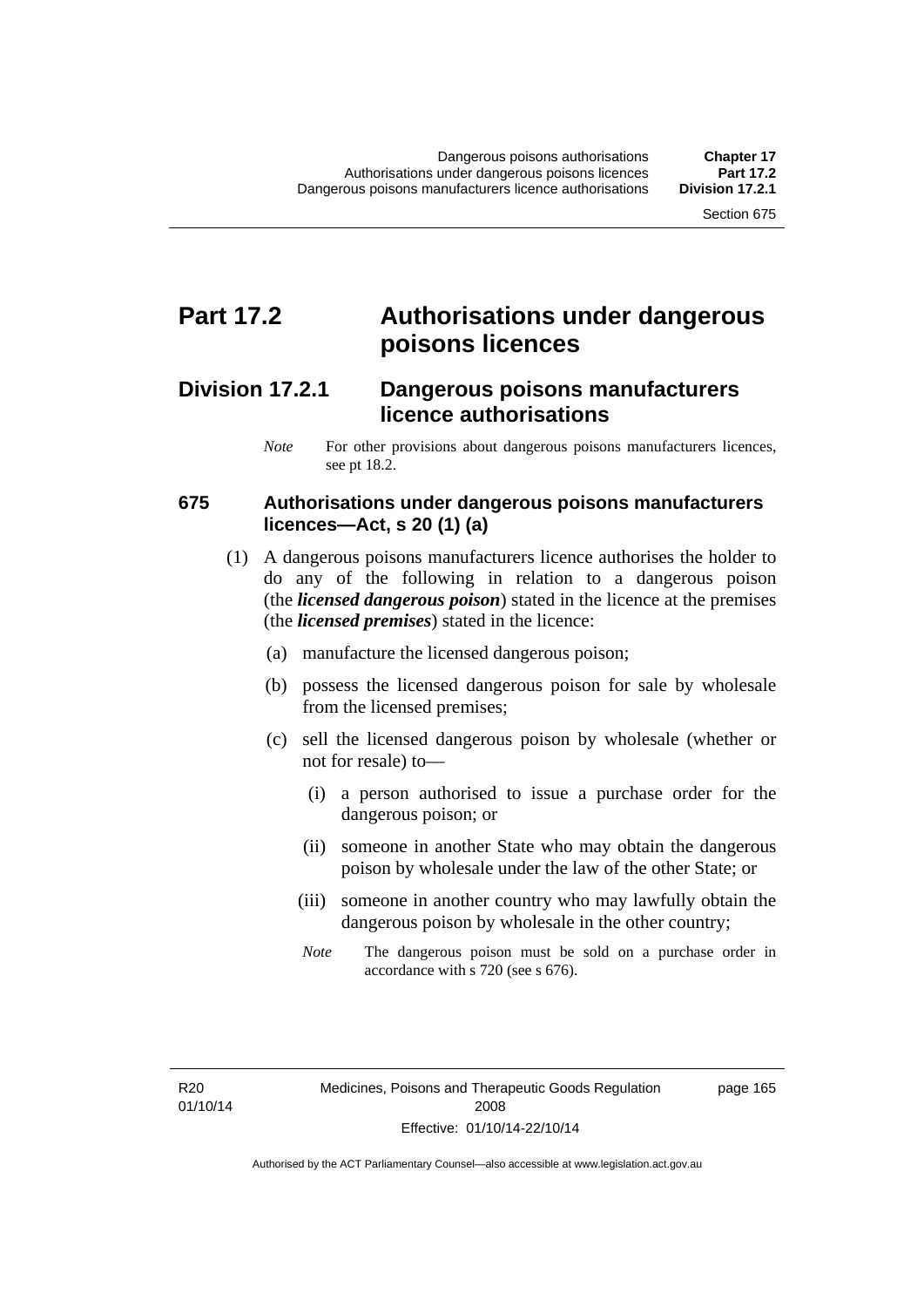- (d) obtain a dangerous poison, other than a licensed dangerous poison, for manufacturing a licensed dangerous poison at the licensed premises;
- (e) possess a dangerous poison, other than a licensed dangerous poison, at the licensed premises for manufacturing a licensed dangerous poison.
- (2) However, an authorisation under subsection (1) does not apply if the licence states that it does not apply.
- (3) Also, subsection (1) (c) (iii) does not apply in relation to a licensed dangerous poison that is a prohibited export under the *[Customs](http://www.comlaw.gov.au/Series/C1901A00006)  [Act 1901](http://www.comlaw.gov.au/Series/C1901A00006)* (Cwlth).

#### **676 Authorisation conditions for dangerous poisons manufacturers licences—Act, s 44 (1) (b) and (2) (b)**

A licence-holder's authorisation under a dangerous poisons manufacturers licence is subject to the following conditions:

- (a) the dealings with a dangerous poison authorised by the licence will be carried out under the supervision of an individual approved under section 706 (1) (Restrictions on issuing of dangerous poisons manufacturers licences[—Act,](http://www.legislation.act.gov.au/a/2008-26/default.asp) s 85 (1) (a));
- (b) a dangerous poison obtained under the licence is purchased on a complying purchase order;
- (c) a licensed dangerous poison will be supplied for a non-household (including a non-household garden) purpose only;
- (d) a dangerous poison sold under the licence will be sold on a purchase order in accordance with section 720 (Supplying dangerous poisons on purchase orders);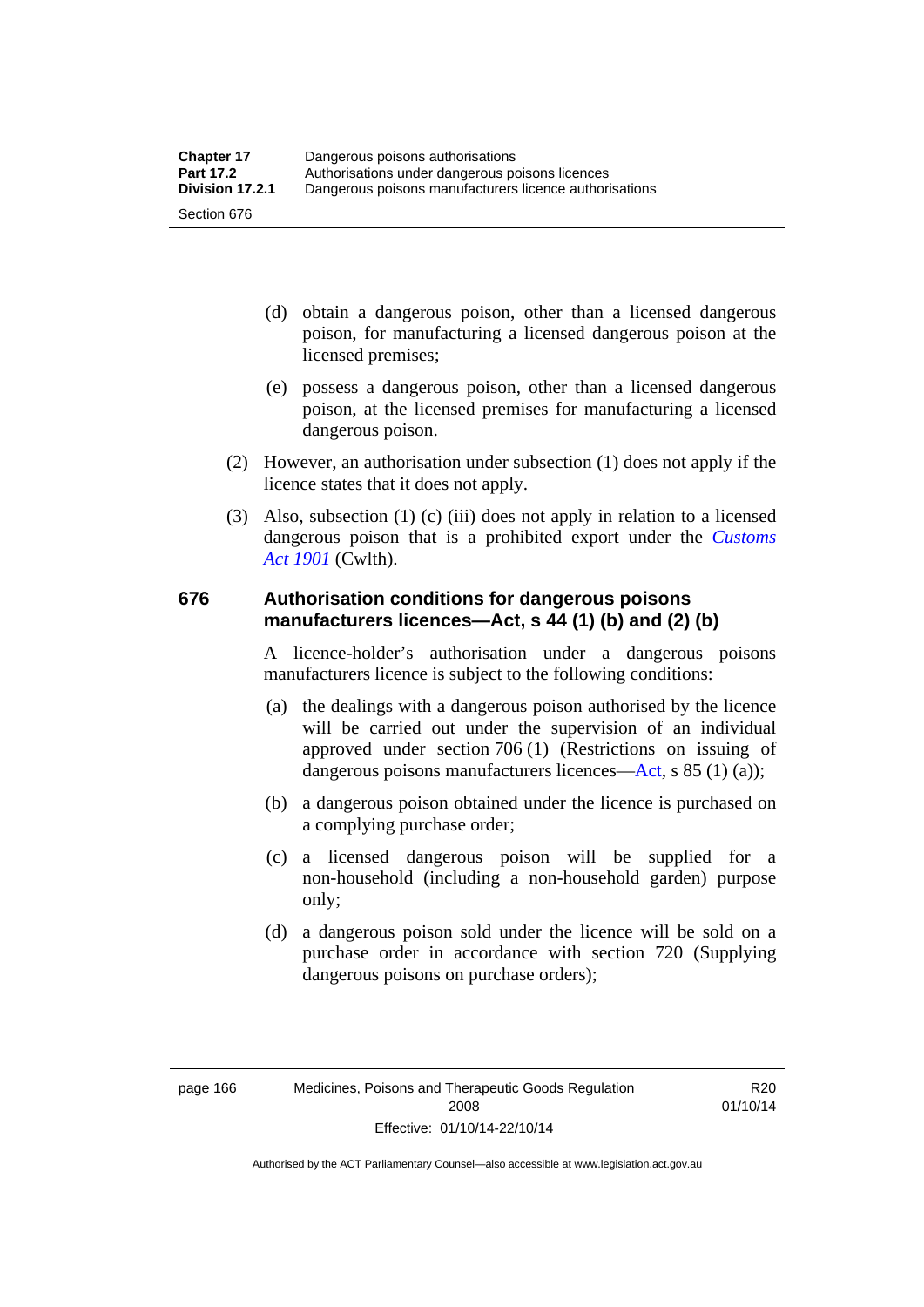- (e) if the supplier does not receive a document signed by the buyer acknowledging receipt of the dangerous poison within 7 days after the day the dangerous poison is delivered—the supplier must, within 24 hours after the end of the 7-day period, tell the chief health officer, in writing, of the failure to receive the document;
- (f) the following are kept at the supplier's business premises or, if the chief health officer approves in writing another place, the place approved by the chief health officer, for at least 2 years after the day the poison is supplied:
	- (i) the filled purchase order;
	- (ii) the delivery acknowledgement under paragraph (e) or section  $720$  (d) (ii);
	- (iii) the record for section 722;
- (g) if a dangerous poison sold under the licence is liquid containing paraquat—the poison is coloured blue or green and has an offensive smell.
- *Note* For licence conditions, see the [Act](http://www.legislation.act.gov.au/a/2008-26/default.asp), s 89.

page 167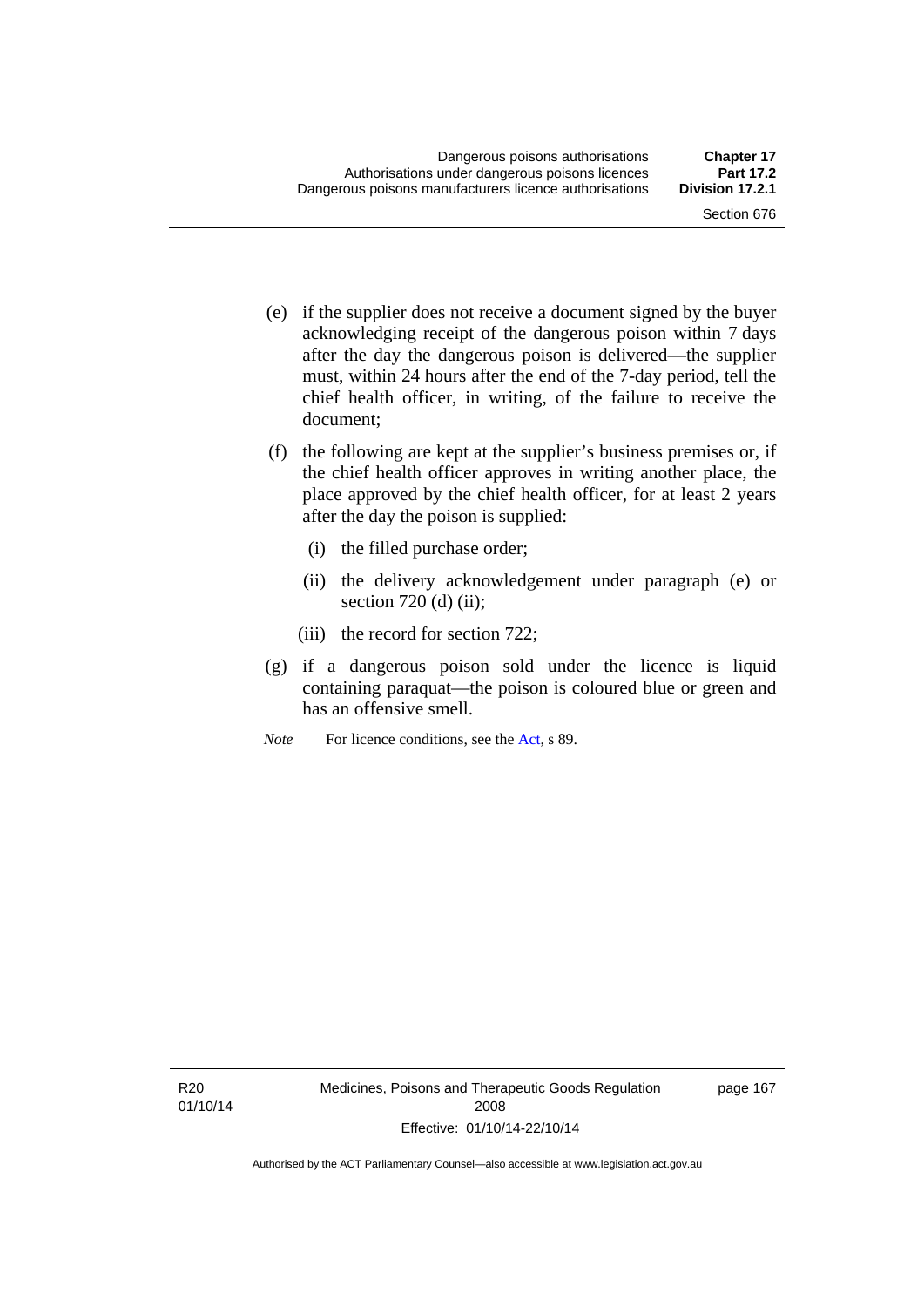### **Division 17.2.2 Dangerous poisons—research and education program licence authorisations**

- *Note 1* For authorisation for research and education programs by scientifically qualified people, see div 17.3.3.
- *Note 2* For other provisions about dangerous poisons research and education program licences, see pt 18.3.

#### **680 Authorisations under dangerous poisons research and education program licences—Act, s 20 (1) (a)**

A dangerous poisons research and education program licence authorises—

- (a) the licence-holder to—
	- (i) issue a purchase order for a dangerous poison (the *licensed dangerous poison*) stated in the licence for the program stated in the licence; and
	- (ii) obtain a licensed dangerous poison on a purchase order for the program; and
	- (iii) possess a licensed dangerous poison for the program at the premises to which the licence relates; and
	- (iv) supply a licensed dangerous poison to anyone taking part in the program for the program; and
- (b) the program supervisor, and anyone taking part in the program, to deal with the licensed dangerous poison as authorised by the licence at the premises stated in the licence.

Authorised by the ACT Parliamentary Counsel—also accessible at www.legislation.act.gov.au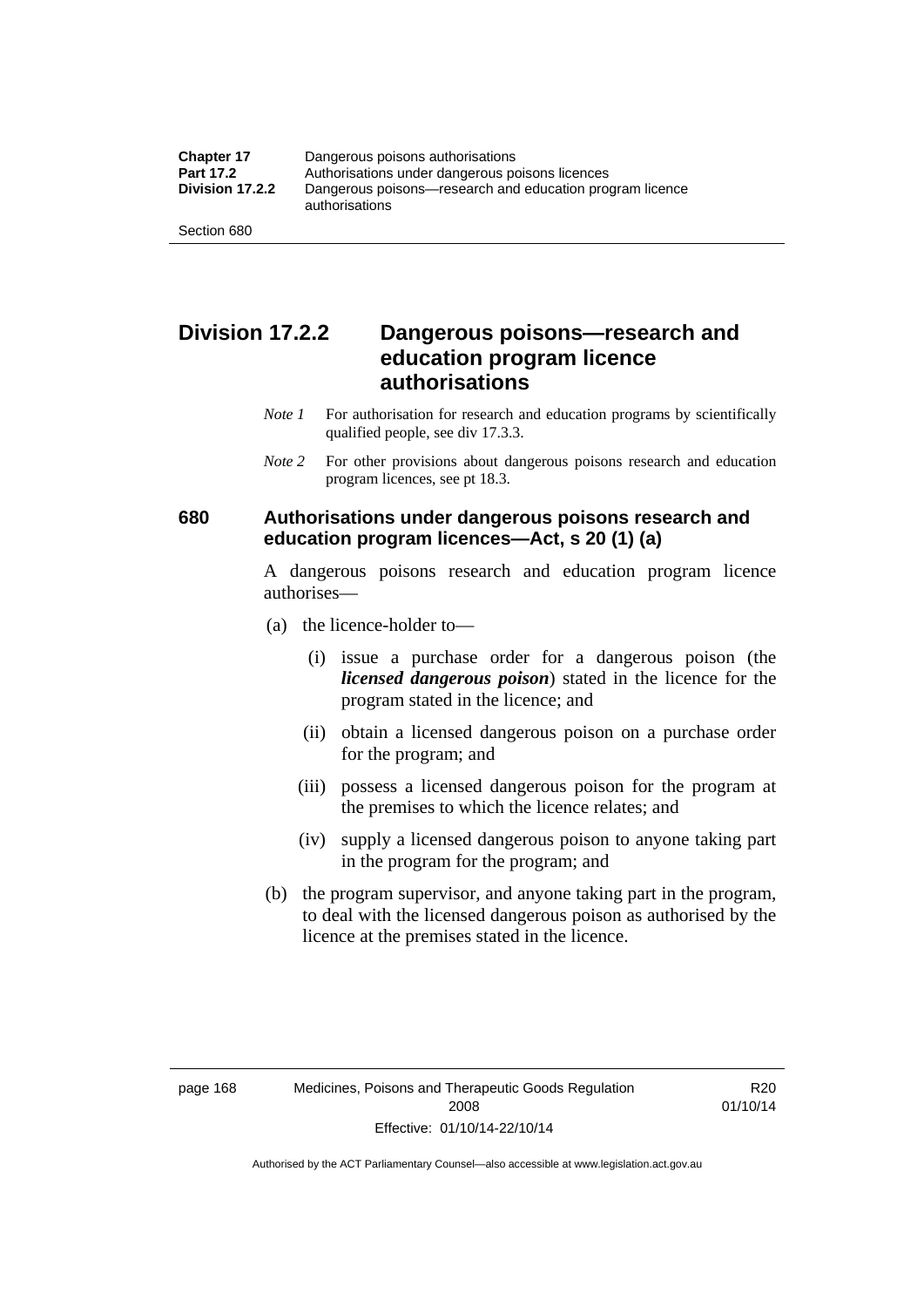**681 Authorisation condition for dangerous poisons research and education program licences—Act, s 44 (1) (b) and (2) (b)** 

> A licence-holder's authorisation to obtain a dangerous poison under a dangerous poisons research and education program licence is subject to the condition that the poison is purchased on a complying purchase order.

*Note* For licence conditions, see the [Act](http://www.legislation.act.gov.au/a/2008-26/default.asp), s 89.

R20 01/10/14 Medicines, Poisons and Therapeutic Goods Regulation 2008 Effective: 01/10/14-22/10/14

page 169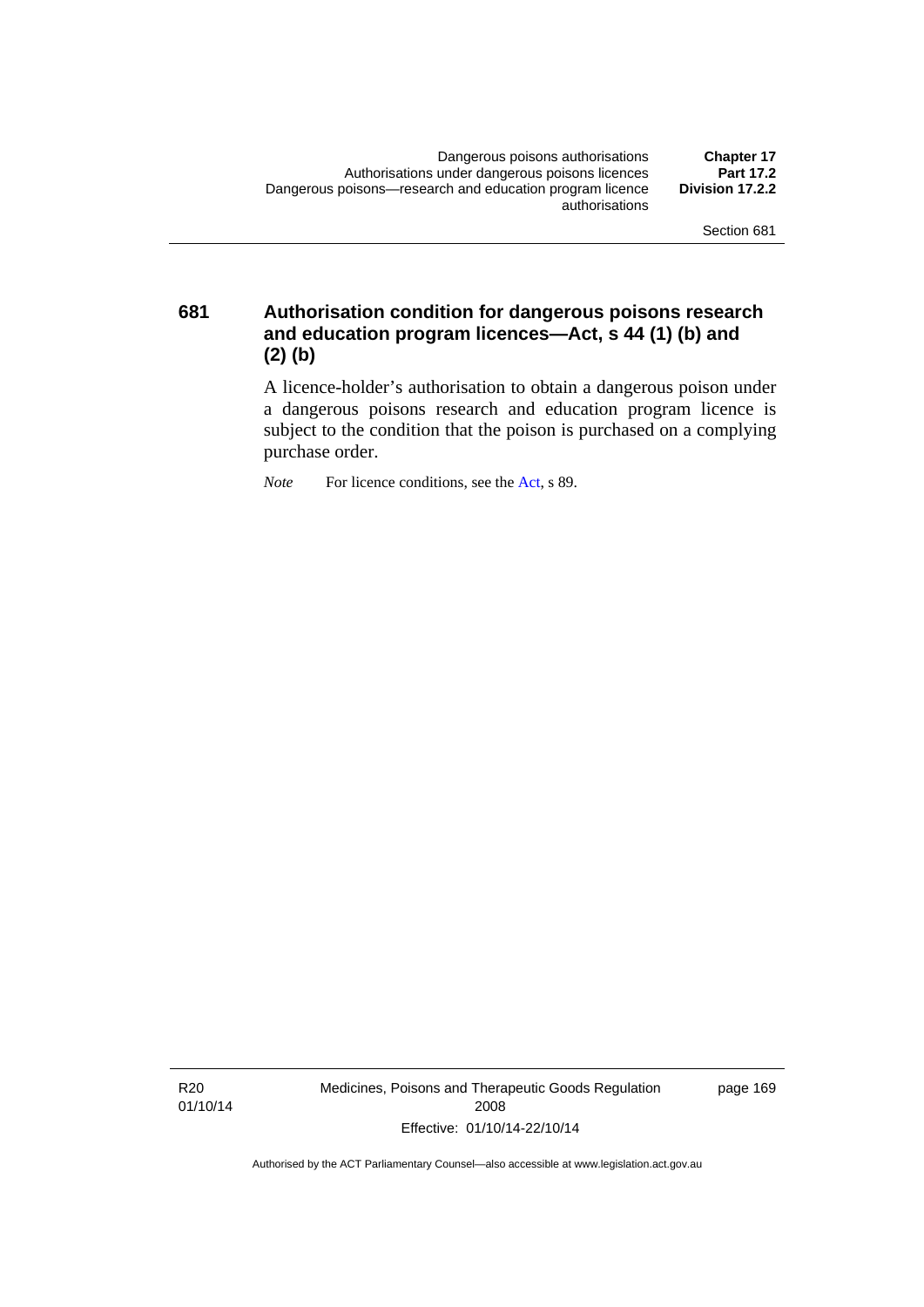### **Division 17.2.3 Dangerous poisons suppliers licence authorisations**

*Note* For other provisions about dangerous poisons suppliers licences, see pt 18.4.

#### **685 Authorisations under dangerous poisons suppliers licences—Act, s 20 (1) (b)**

- (1) A dangerous poisons suppliers licence authorises the holder to do any of the following in relation to a dangerous poison (the *licensed dangerous poison*) stated in the licence at the premises (the *licensed premises*) stated in the licence:
	- (a) issue a purchase order for a licensed dangerous poison;
	- (b) obtain a licensed dangerous poison on a purchase order for sale from the licensed premises;
	- (c) possess a licensed dangerous poison for sale from the licensed premises;
	- (d) sell a licensed dangerous poison on a purchase order to—
		- (i) someone authorised to issue a purchase order for the dangerous poison; or
		- (ii) someone in another State who may obtain the dangerous poison under the law of the other State; or
		- (iii) someone in another country who may lawfully obtain the dangerous poison in the other country.
		- *Note* The dangerous poison must be sold on a purchase order in accordance with s 720 (see s 686).
- (2) However, an authorisation under subsection (1) does not apply if the licence states that it does not apply.

page 170 Medicines, Poisons and Therapeutic Goods Regulation 2008 Effective: 01/10/14-22/10/14

R20 01/10/14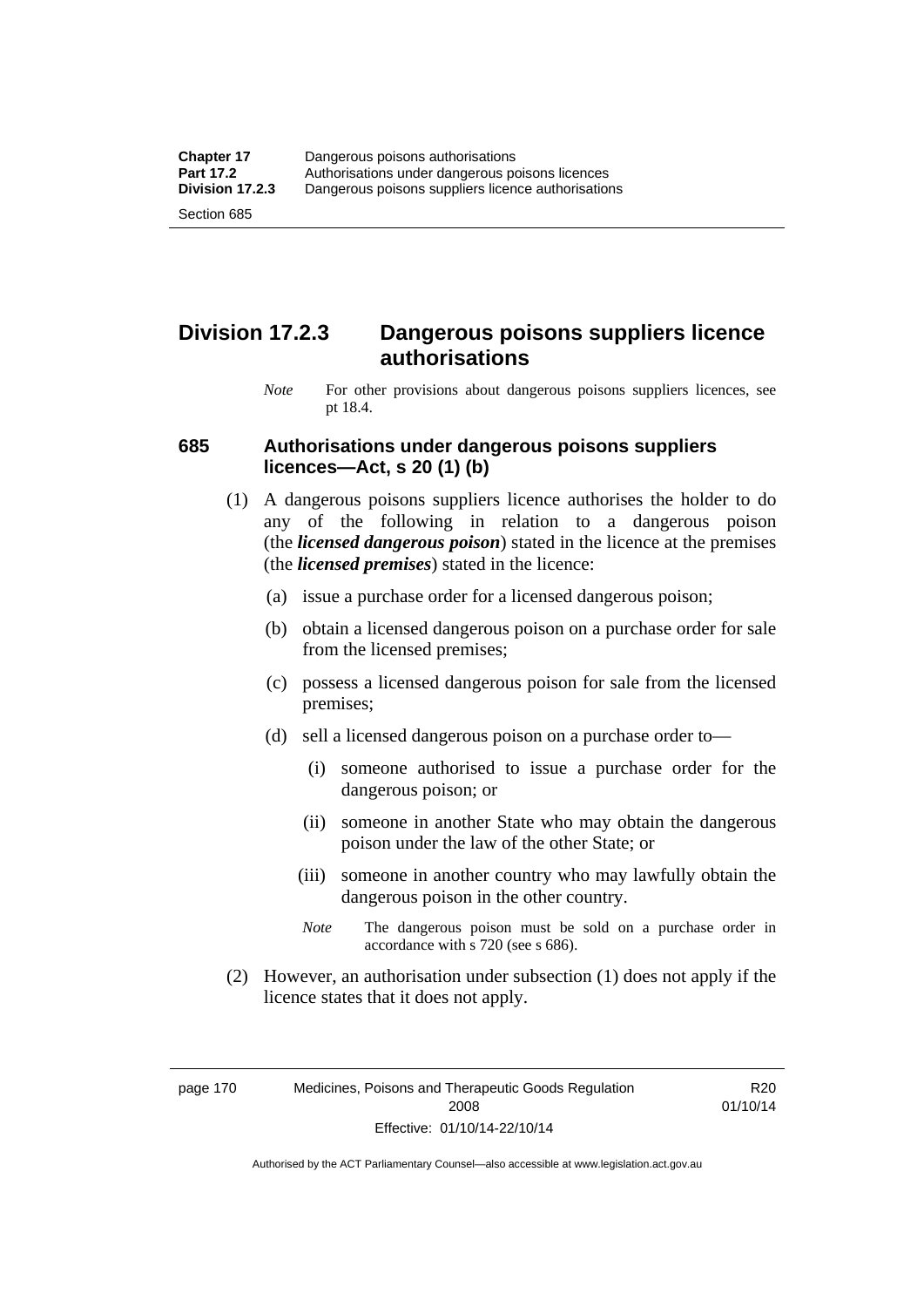(3) Also, subsection (1) (d) (iii) does not apply in relation to a licensed dangerous poison that is a prohibited export under the *[Customs](http://www.comlaw.gov.au/Series/C1901A00006)  [Act 1901](http://www.comlaw.gov.au/Series/C1901A00006)* (Cwlth).

#### **686 Authorisation conditions for dangerous poisons suppliers licences—Act, s 44 (1) (b) and (2) (b)**

A licence-holder's authorisation under a dangerous poisons suppliers licence is subject to the following conditions:

- (a) the dealings with a dangerous poison authorised by the licence will be carried out under the supervision of an individual approved under section 716 (1) (Restrictions on issuing of dangerous poisons suppliers licences—[Act](http://www.legislation.act.gov.au/a/2008-26/default.asp), s 85 (1) (a));
- (b) a dangerous poison sold under the licence will be sold on a purchase order in accordance with section 720 (Supplying dangerous poisons on purchase orders);
- (c) a dangerous poison sold under the licence will be supplied for a non-household (including a non-household garden) purpose only;
- (d) if a dangerous poison sold under the licence is subject to the medicines and poisons standard, appendix J (Conditions for availability and use of Schedule 7 poisons), condition 3—the poison will be supplied only to a person who is allowed to use the poison under the condition;
	- *Note* Condition 3 relates to a dangerous poison that is not to be used except by or in accordance with the directions of an accredited government vermin control officer.
- (e) if the supplier does not receive a document signed by the buyer acknowledging receipt of the dangerous poison within 7 days after the day the dangerous poison is delivered—the supplier must, within 24 hours after the end of the 7-day period, tell the chief health officer, in writing, of the failure to receive the document;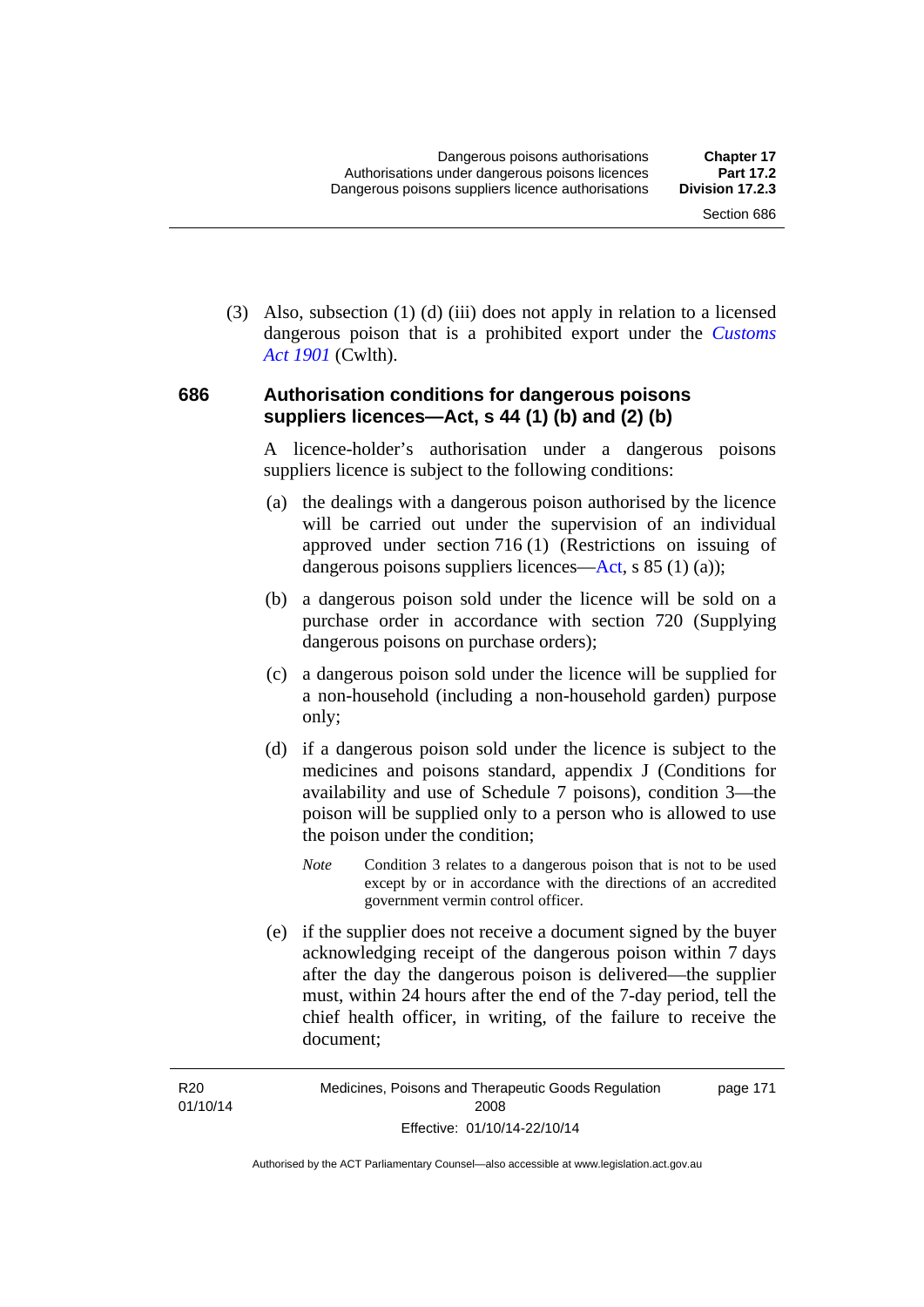- (f) the following are kept at the supplier's business premises or, if the chief health officer approves in writing another place, the place approved by the chief health officer, for at least 2 years after the day the poison is supplied:
	- (i) the filled purchase order;
	- (ii) the delivery acknowledgement under paragraph (e) or section 720 (d) (ii);
	- (iii) the record for section 722;
- (g) if a dangerous poison sold under the licence is liquid containing paraquat—the poison is coloured blue or green and has an offensive smell.
- *Note* For licence conditions, see the [Act](http://www.legislation.act.gov.au/a/2008-26/default.asp), s 89.

page 172 Medicines, Poisons and Therapeutic Goods Regulation 2008 Effective: 01/10/14-22/10/14

R20 01/10/14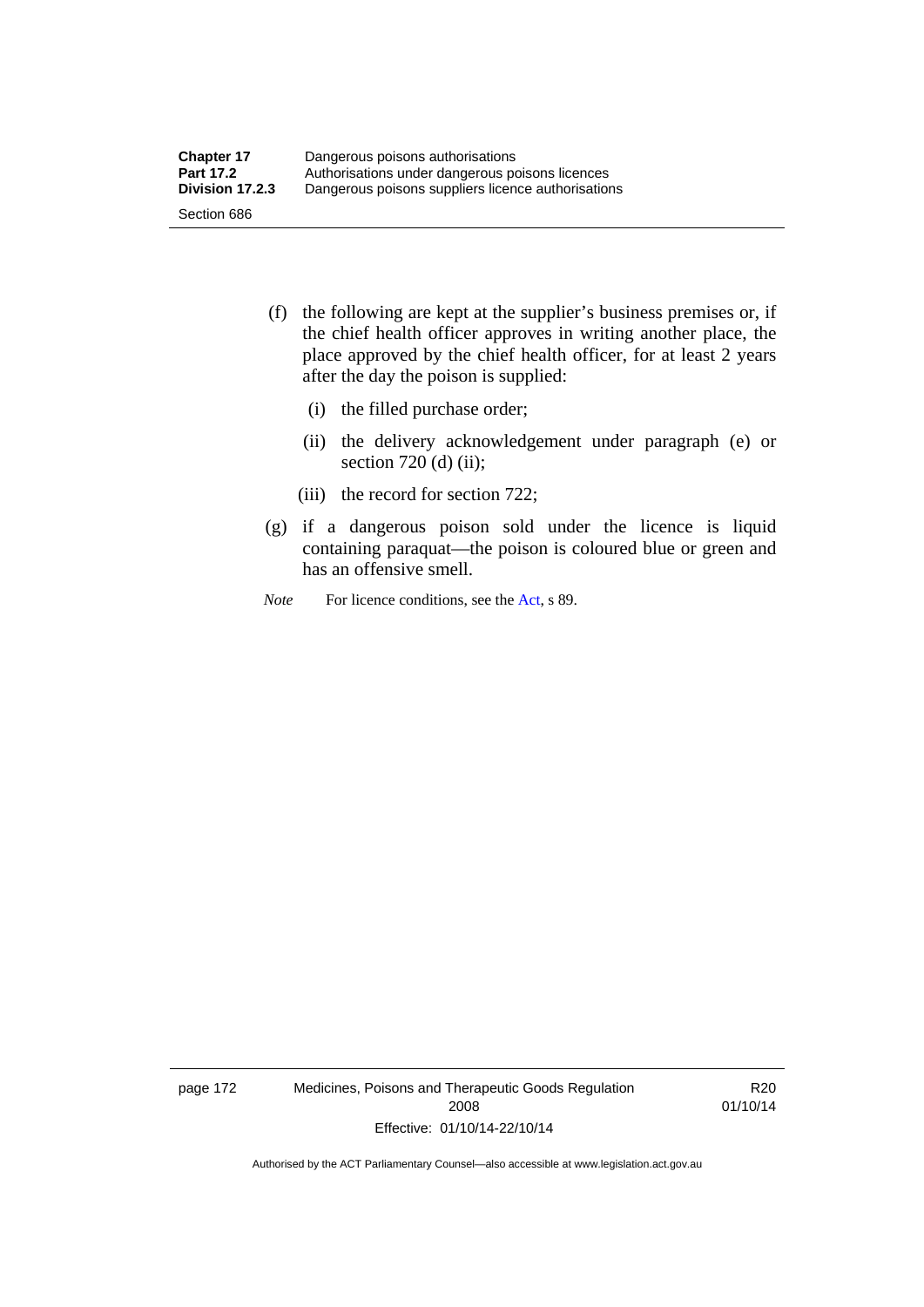### **Part 17.3 Other dangerous poisons authorisations**

### **Division 17.3.1 Authorisations for manufacturing etc purposes**

#### **690 Manufacturing etc authorisations for dangerous poisons—Act, s 20 (2) (a)**

(1) In this section:

*relevant dealing*, with a dangerous poison, means any of the following:

- (a) issuing a purchase order for the poison;
- (b) obtaining the poison;
- (c) possessing the poison;
- (d) issuing a purchase order for the poison;
- (e) discarding the poison.
- (2) A person mentioned in schedule 4 (Dangerous poisons manufacturing etc authorisations), column 2 is authorised for a relevant dealing with a dangerous poison mentioned in column 3 in relation to the person if—
	- (a) the poison is for a purpose mentioned in column 4 in relation to the person; and
	- (b) the dealing is consistent with any condition or restriction for the dealing mentioned in column 3; and

page 173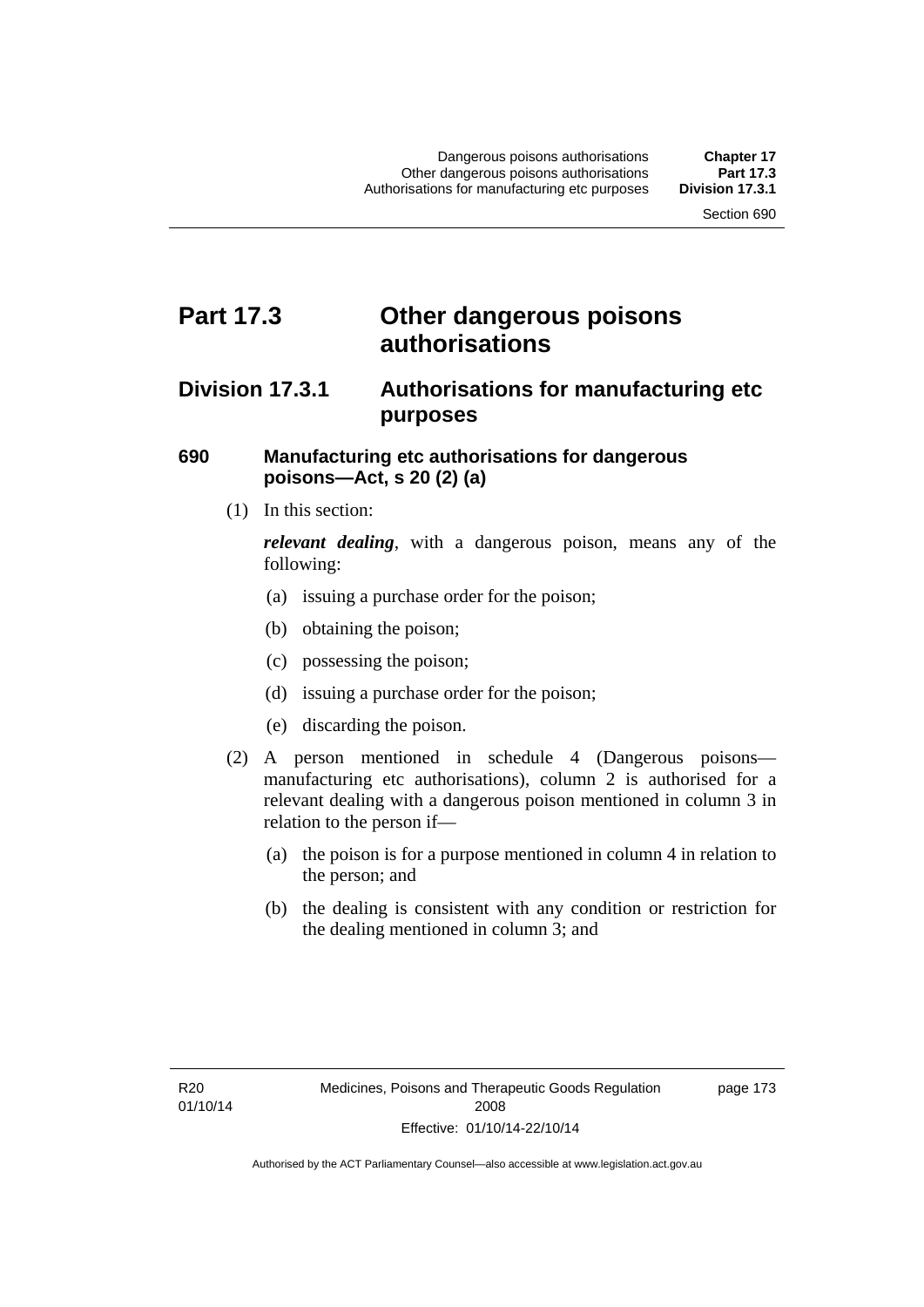| <b>Chapter 17</b> | Dangerous poisons authorisations                                     |
|-------------------|----------------------------------------------------------------------|
| <b>Part 17.3</b>  | Other dangerous poisons authorisations                               |
| Division 17.3.2   | Authorisations for delivery people and commercial disposal operators |
| Section 692       |                                                                      |

- (c) if the dealing is issuing a purchase order for the poison—the purchase order complies with section 721 (General requirements for dangerous poisons purchase orders[—Act](http://www.legislation.act.gov.au/a/2008-26/default.asp), s 38 (2) (c)).
	- *Note* A purchase order must be in writing (see [Act](http://www.legislation.act.gov.au/a/2008-26/default.asp), dict, def *purchase order*).

### **Division 17.3.2 Authorisations for delivery people and commercial disposal operators**

### **692 Authorisations to deliver dangerous poisons under purchase orders—Act, s 26 (1) (b) and (2) (b), s 35 (1) (b), (2) (b) and s 36 (b)**

- (1) This section applies to an adult (the *delivery person*) who is—
	- (a) engaged to transport and deliver a dangerous poison supplied on a purchase order; or
	- (b) acting for a person mentioned in paragraph (a).
- (2) The delivery person is authorised to—
	- (a) obtain and possess the dangerous poison for the purpose of transporting and delivering the dangerous poison as engaged; and
	- (b) supply the dangerous poison to the entity named as the recipient in the purchase order or the entity's agent.

#### **Example—delivery person**

an employee of a courier service

- *Note 1 Entity* includes a person (see [Legislation Act,](http://www.legislation.act.gov.au/a/2001-14) dict, pt 1).
- *Note 2* An example is part of the regulation, is not exhaustive and may extend, but does not limit, the meaning of the provision in which it appears (see [Legislation Act,](http://www.legislation.act.gov.au/a/2001-14) s 126 and s 132).

page 174 Medicines, Poisons and Therapeutic Goods Regulation 2008 Effective: 01/10/14-22/10/14

R20 01/10/14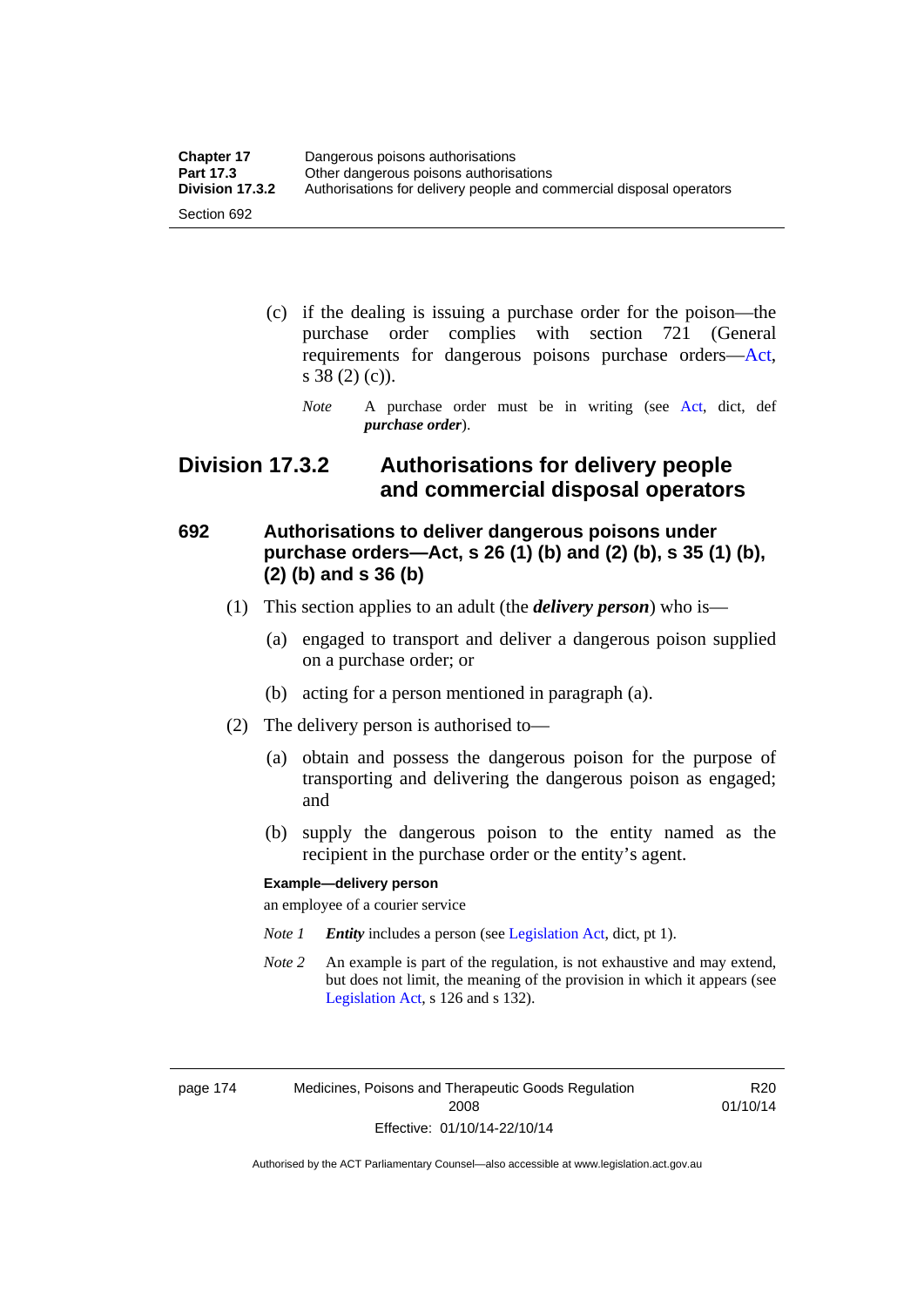#### **693 Authorisation to supply dangerous poisons to commercial disposal operator for disposal—Act, s 26 (1) (b)**

A person is authorised to supply a dangerous poison for disposal to another person if the other person—

- (a) holds an environmental authorisation for the disposal of the dangerous poison; or
- (b) is an adult acting for a person mentioned in paragraph (a).
- *Note* For related authorisations, see pt 9.1.

#### **694 Authorisations for commercial disposal operators—Act, s 26 (1) (b) and (2) (b), s 35 (1) (b) and (2) (b) and s 36 (b)**

- (1) This section applies to a person who—
	- (a) holds an environmental authorisation for the disposal of a dangerous poison; or
	- (b) is an adult acting for a person mentioned in paragraph (a).
- (2) The person is authorised to obtain and possess the dangerous poison for disposing of the poison as engaged.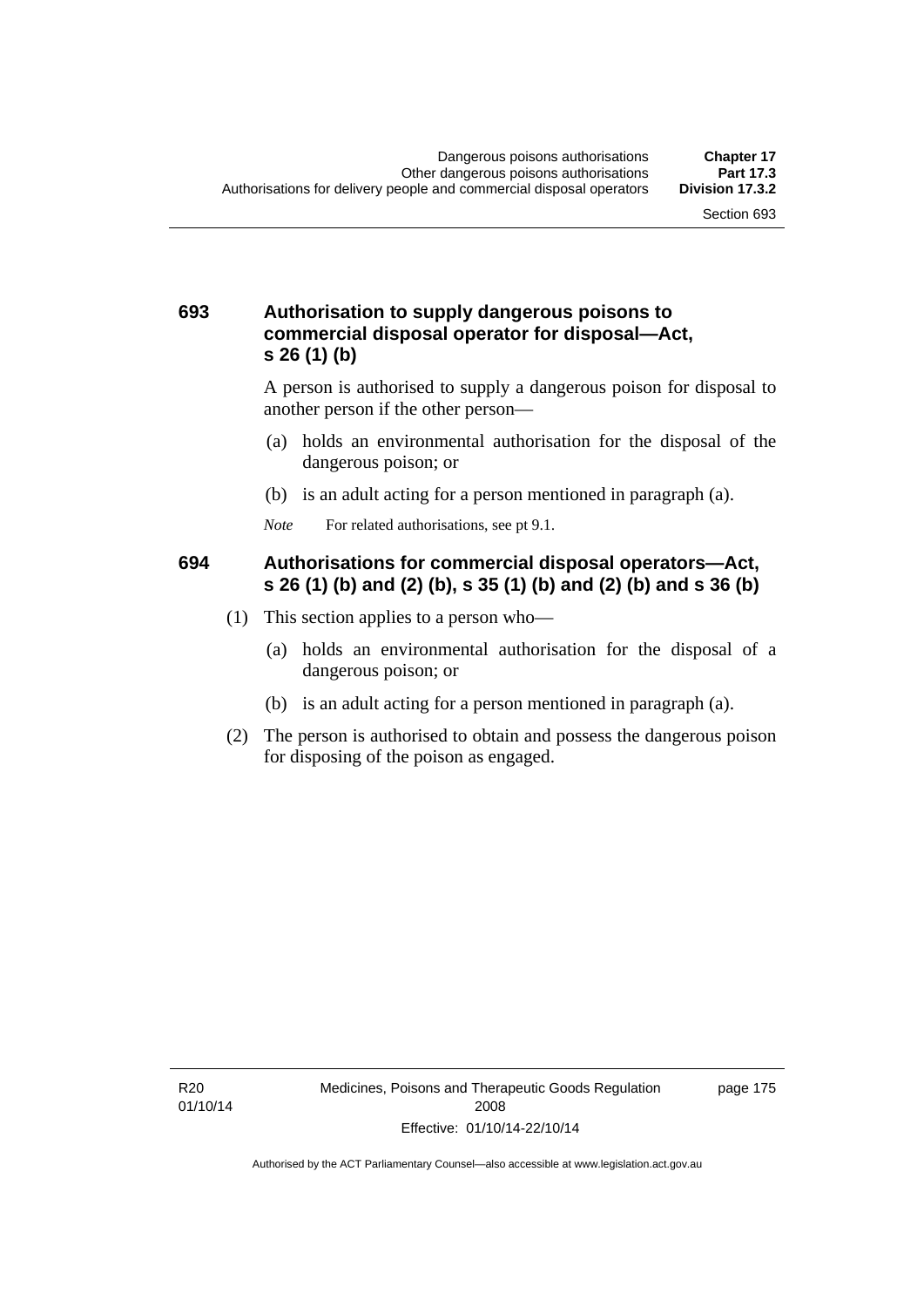| <b>Chapter 17</b> | Dangerous poisons authorisations                                                                           |
|-------------------|------------------------------------------------------------------------------------------------------------|
| Part 17.3         | Other dangerous poisons authorisations                                                                     |
| Division 17.3.3   | Authorisations for dangerous poisons research and education programs by<br>scientifically qualified people |
| Section 695       |                                                                                                            |

### **Division 17.3.3 Authorisations for dangerous poisons research and education programs by scientifically qualified people**

*Note* A licence is required for research and education programs in relation to an administration-related dealing for human use (see [Act](http://www.legislation.act.gov.au/a/2008-26/default.asp), s 20 (3)).

#### **695 Authorisations for dangerous poisons research and education—Act, s 26 (1) and (2) (b)**

- (1) A scientifically qualified person employed at a recognised research institution is authorised to do the following for the purposes of an authorised activity at the institution:
	- (a) issue a purchase order for a dangerous poison;
	- (b) obtain on a purchase order a dangerous poison;
	- (c) possess a dangerous poison;
	- (d) supply a dangerous poison to a person (a *relevant person*) who is taking part in the authorised activity at the institution.
	- *Note 1 Scientifically qualified person*—see the dictionary.
	- *Note 2 Recognised research institution*—see the [Act](http://www.legislation.act.gov.au/a/2008-26/default.asp), s 20 (5).
- (2) A relevant person is authorised to do the following in relation to a dangerous poison for the purposes of an authorised activity:
	- (a) obtain the poison from the scientifically qualified person for the activity;
	- (b) possess the poison for the purposes of the activity;
	- (c) supply the poison to the scientifically qualified person for the activity.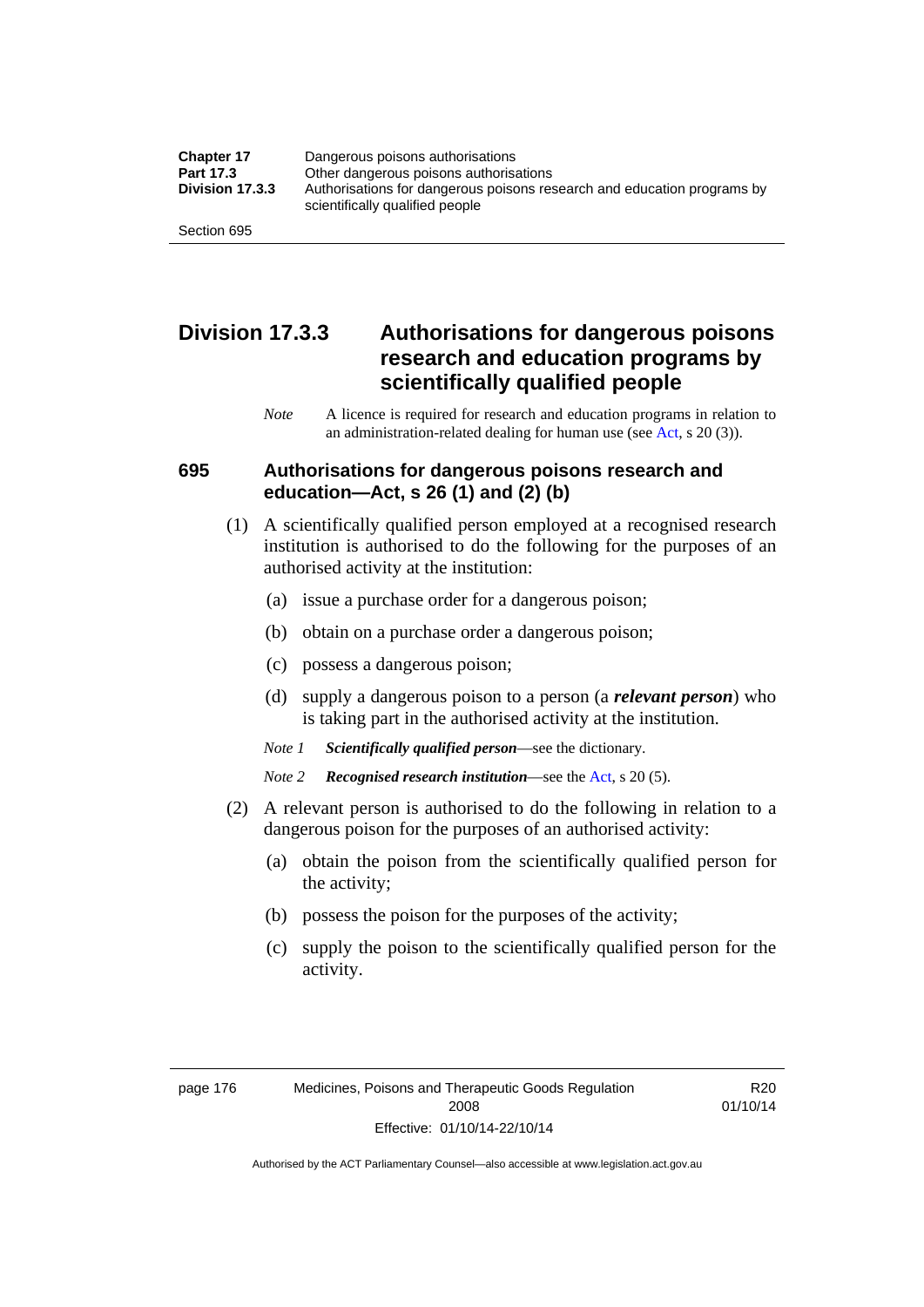(3) In this section:

*administration-related dealing*, in relation to a dangerous poison— see the [Act](http://www.legislation.act.gov.au/a/2008-26/default.asp), section 20 (5).

*authorised activity*, in relation to a dangerous poison at a recognised research institution, means the conduct of any of the following if it does not involve an administration-related dealing of the poison for human use:

- (a) medical or scientific research in relation to the poison at the institution;
- (b) instruction involving the poison at the institution;
- (c) quality control or analysis of the poison at the institution.

### **696 Authorisation conditions for dangerous poisons research and education—Act, s 44 (1) (b) and (2) (b)**

A scientifically qualified person's authorisation under section 695 is subject to the following conditions:

- (a) the person has written approval for the conduct of the authorised activity from the person in charge of—
	- (i) the recognised research institution; or
	- (ii) a faculty or division of the institution;
- (b) a dangerous poison is purchased on a complying purchase order;
- (c) the purchase order is for an amount of the poison approved in writing by the person in charge;
- (d) the dangerous poison is obtained from someone who is authorised to supply the poison to the person.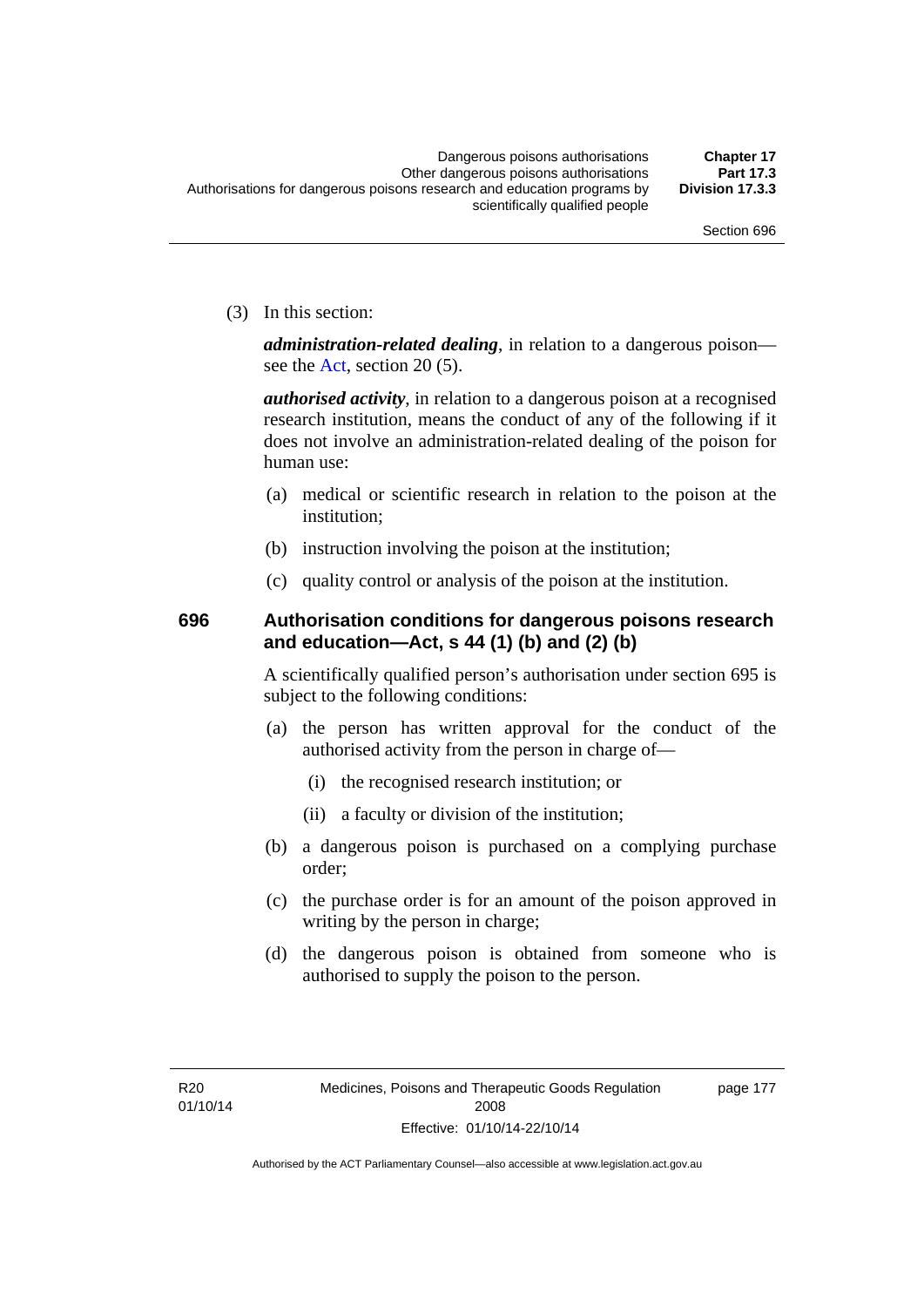# **Chapter 18 Dangerous poisons licences**

## **Part 18.1 Dangerous poisons licences generally**

### **700 Dangerous poisons licences that may be issued—Act, s 78 (2)**

The following licences for dangerous poisons may be issued:

- (a) a licence for the manufacture of a dangerous poison (a *dangerous poisons manufacturers licence*);
- (b) a licence for a program of research or education in relation to a dangerous poison (a *dangerous poisons research and education program licence*);
- (c) a licence for the supply of dangerous poisons (a *dangerous poisons suppliers licence*).
- *Note* Other dangerous poisons licences may also be issued (see [Act](http://www.legislation.act.gov.au/a/2008-26/default.asp), s 78 (3)).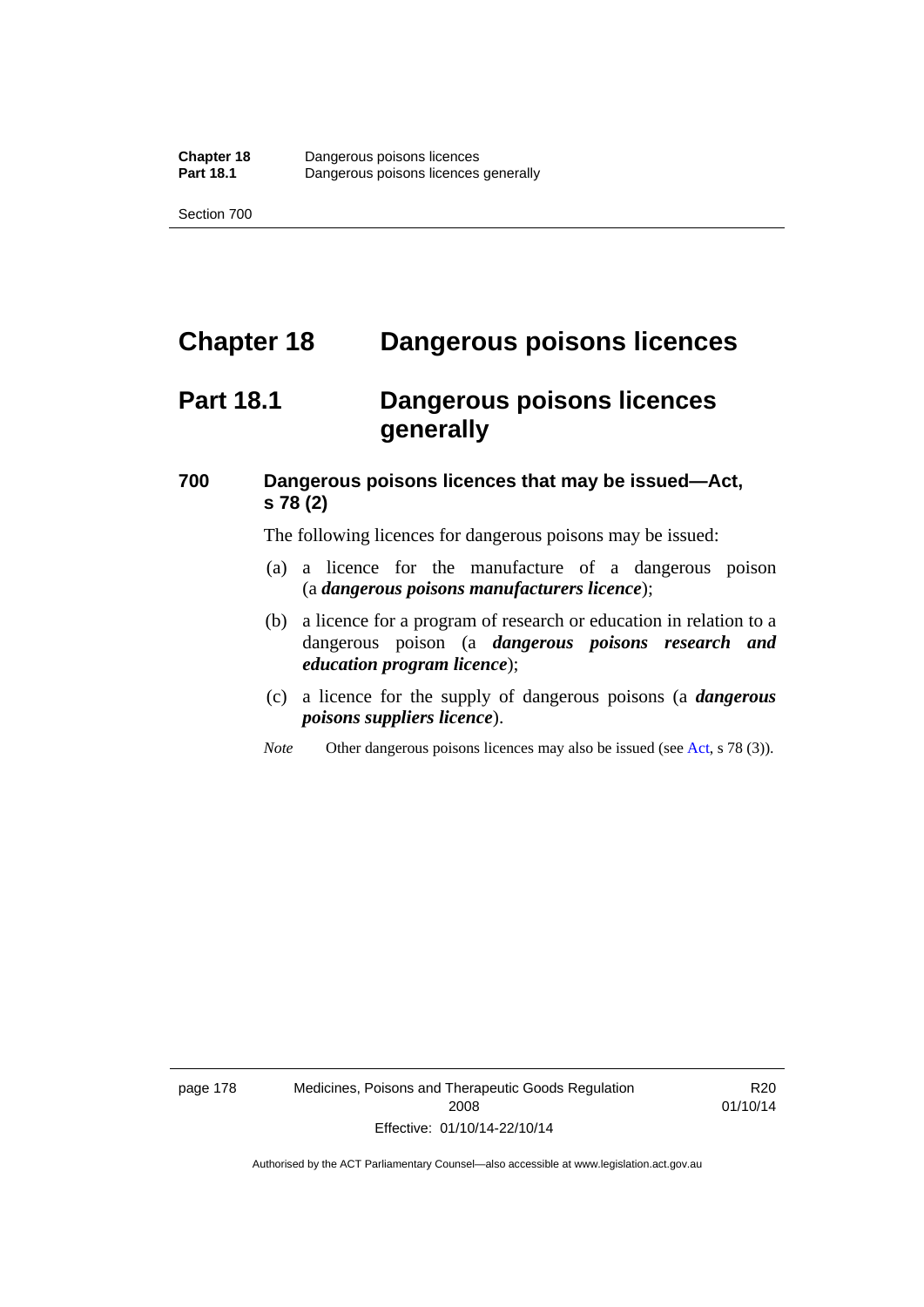### **Part 18.2 Dangerous poisons manufacturers licences**

#### **705 Applications for dangerous poisons manufacturers licences**

- (1) An application for a dangerous poisons manufacturers licence must be in writing, signed by the applicant, and include the following:
	- (a) the dangerous poisons to which the application relates;
	- (b) the full name of the applicant;
	- (c) the applicant's ABN (if any);
	- (d) if the applicant is a corporation—the corporation's ACN;
	- (e) the location of the premises where the applicant proposes to deal with the poisons under the licence;
	- (f) the security arrangements proposed for the premises;
	- (g) the name of an individual who is to supervise the dealings to be authorised under the licence.
	- *Note 1* If a form is approved under the [Act](http://www.legislation.act.gov.au/a/2008-26/default.asp), s 198 for this provision, the form must be used.

*Note 2* A fee may be determined under the [Act,](http://www.legislation.act.gov.au/a/2008-26/default.asp) s 197 for this provision.

- (2) The application must be accompanied by a plan of the premises that shows—
	- (a) each part of the premises where a process in the manufacture of the dangerous poisons is proposed to be carried out and the nature of the process; and
	- (b) where it is proposed to store the dangerous poisons to which the application relates and any other dangerous poisons obtained for the manufacture of those dangerous poisons; and

page 179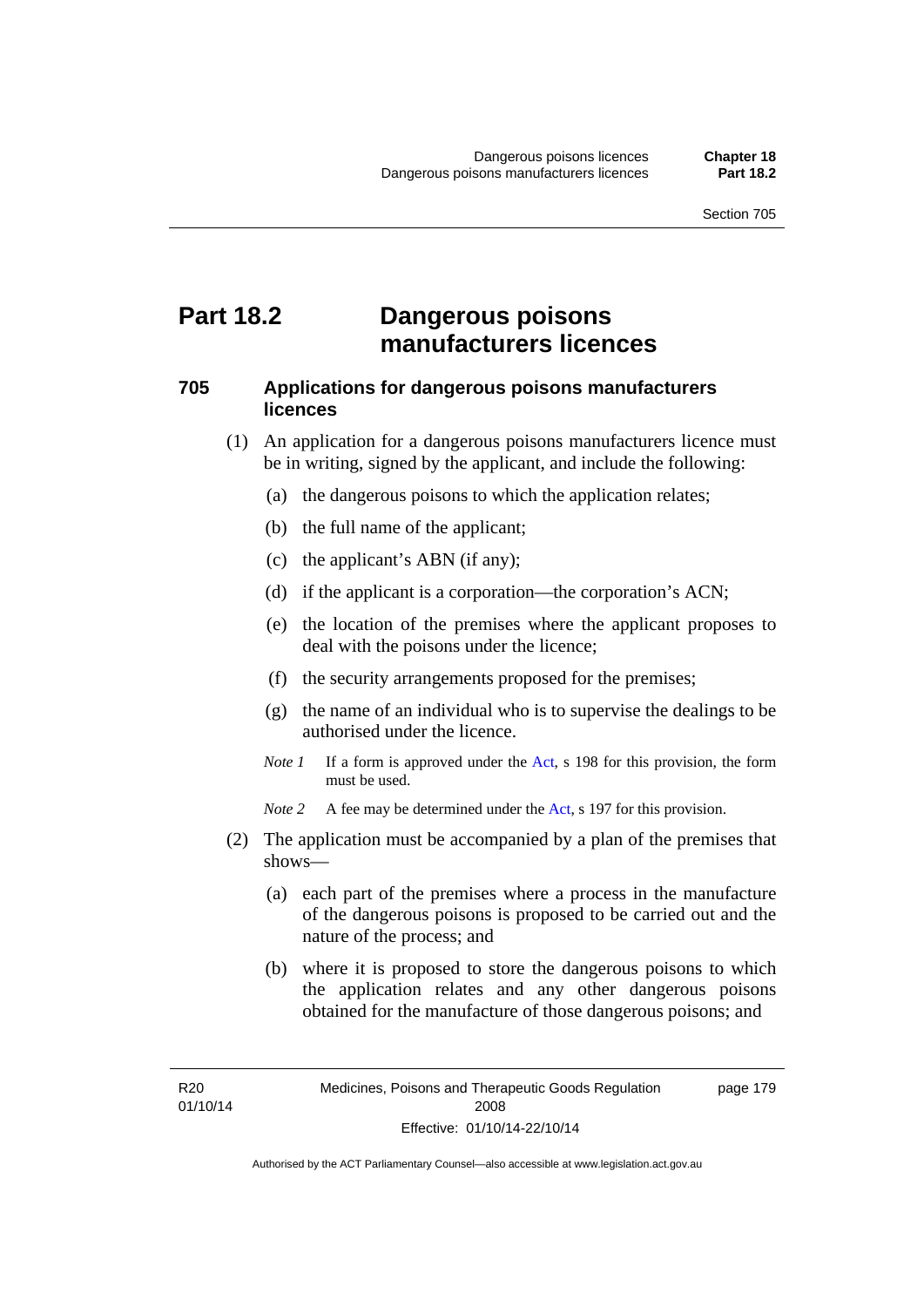(c) the location and nature of security devices.

#### **706 Restrictions on issuing of dangerous poisons manufacturers licences—Act, s 85 (1) (a)**

- (1) The chief health officer must not issue a dangerous poisons manufacturers licence to a person unless dealings with dangerous poisons under the licence will be supervised by an individual nominated by the applicant and approved, in writing, by the chief health officer.
- (2) The chief health officer must not approve the nominated individual unless satisfied that the individual—
	- (a) is a suitable person to hold a dangerous poisons manufacturers licence; and
	- (b) has qualifications in chemistry, pharmacy or pharmacology or experience appropriate for the manufacture of dangerous poisons.
	- *Note* For changes of nominated individuals, see the [Act,](http://www.legislation.act.gov.au/a/2008-26/default.asp) s 93.
- (3) In this section:

*suitable person*, to hold a licence—see the [Act](http://www.legislation.act.gov.au/a/2008-26/default.asp), section 81.

### **707 Additional information for dangerous poisons manufacturers licences—Act, s 88 (1) (k)**

The name of the person approved under section 706 (1) to supervise the dealings with dangerous poisons authorised by the licence is prescribed for a dangerous poisons manufacturers licence.

R20 01/10/14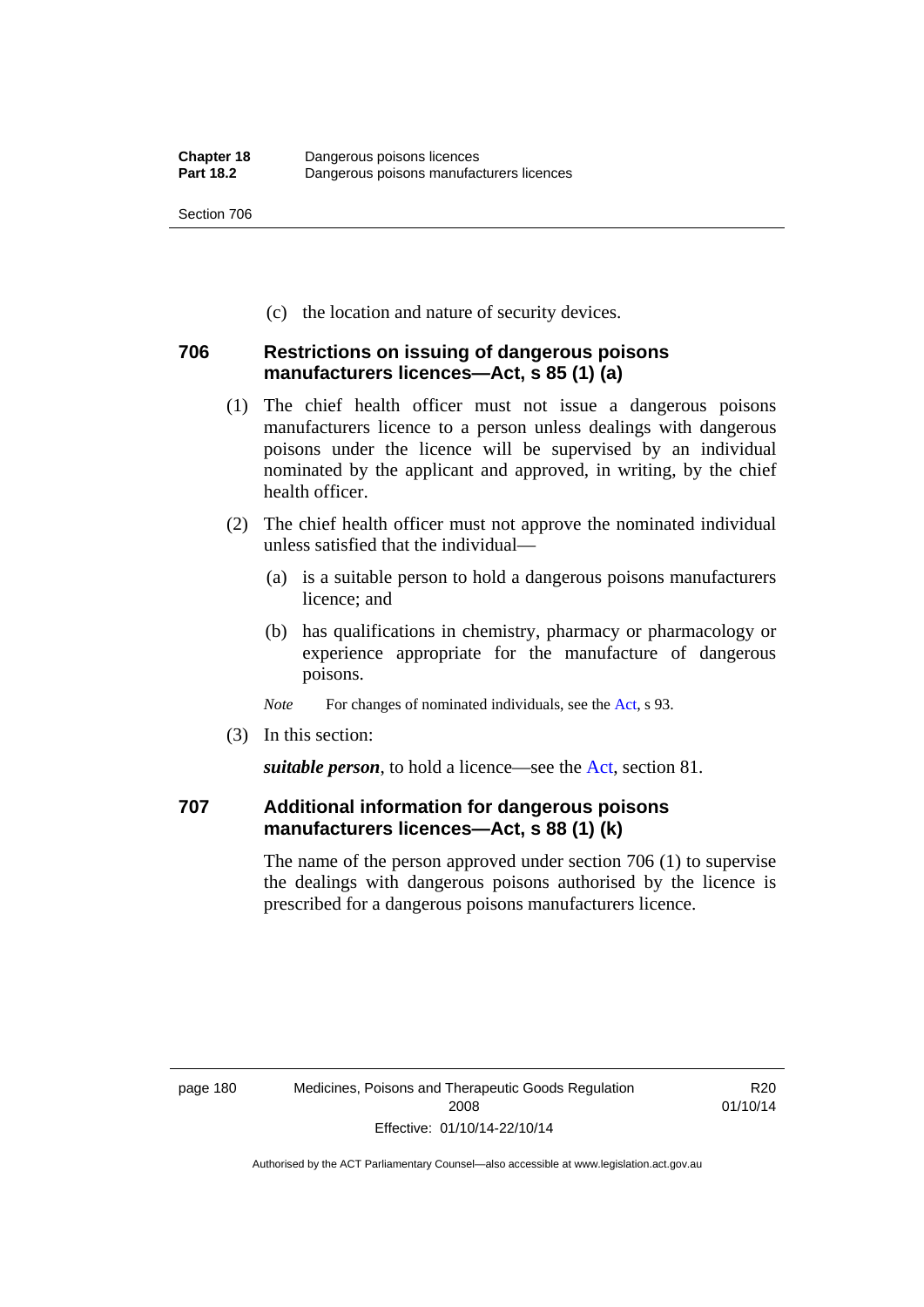### **Part 18.3 Dangerous poisons research and education program licences**

#### **710 Applications for dangerous poisons research and education program licences**

- (1) An application for a dangerous poisons research and education program licence for a dangerous poison must be in writing, signed by the applicant, and include the following:
	- (a) the full name, address and academic, professional or other relevant qualifications of—
		- (i) the person who is to supervise the program; and
		- (ii) the person who is to conduct the program;
	- (b) the name of the recognised research institution at or under which the program is proposed to be conducted;

*Note Recognised research institution*—see the [Act](http://www.legislation.act.gov.au/a/2008-26/default.asp), s 20 (5).

- (c) whether the program will be conducted at, or under the authority of, the recognised research institution;
- (d) the premises where the program will be conducted;
- (e) the dangerous poison, and the form and strength of the poison, for which the licence is sought;
- (f) the maximum quantity of the dangerous poison that would be possessed under the licence at any time;
- (g) a description of the program, including an explanation of why the program cannot be carried out satisfactorily without the use of the dangerous poison;
- (h) the supervision arrangements for the program;

page 181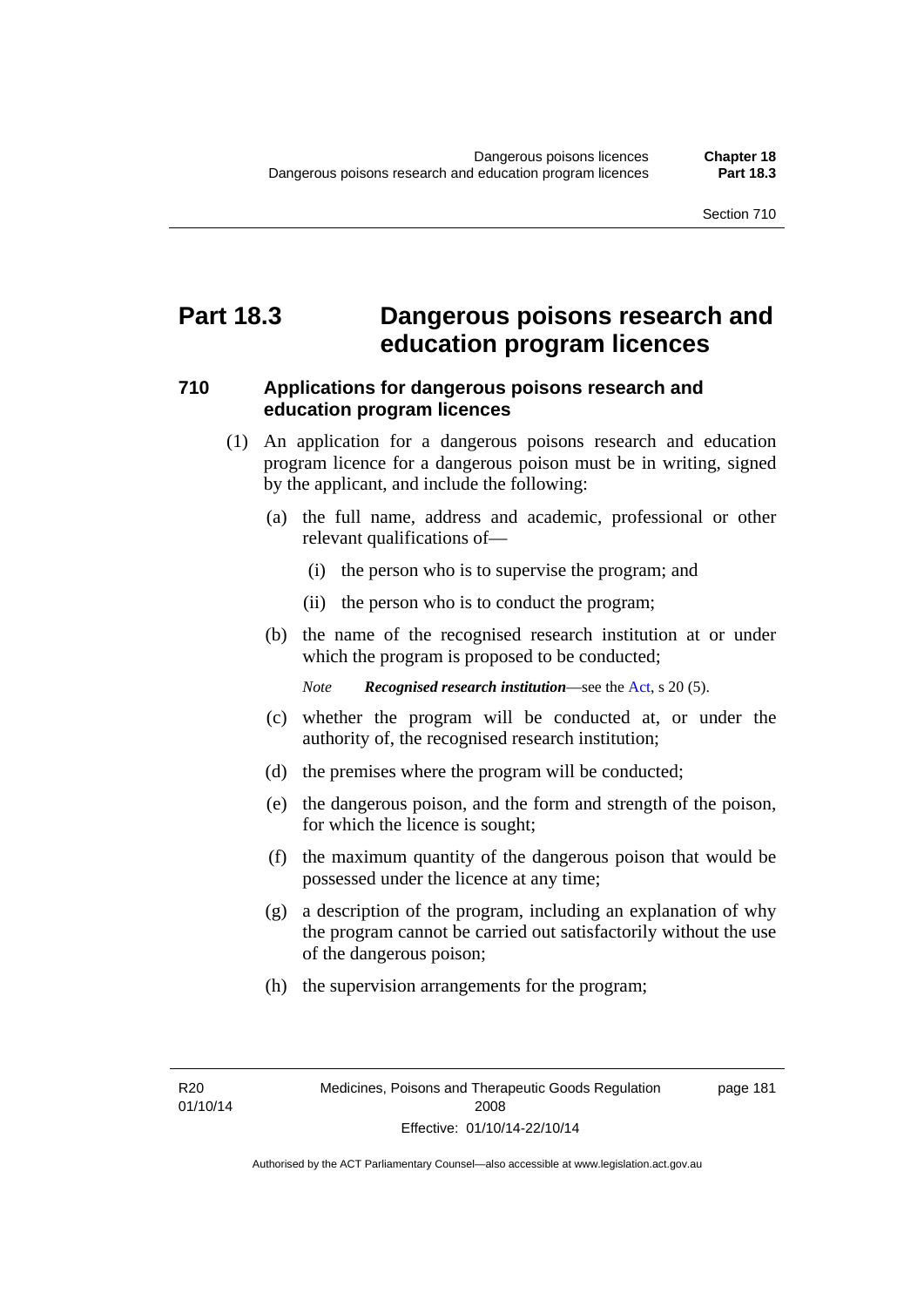- (i) the period for which the licence is sought.
- *Note 1* If a form is approved under the [Act](http://www.legislation.act.gov.au/a/2008-26/default.asp), s 198 for this provision, the form must be used.
- *Note* 2 A fee may be determined under the [Act,](http://www.legislation.act.gov.au/a/2008-26/default.asp) s 197 for this provision.
- (2) The application must be accompanied by a written approval of the program by the person in charge of—
	- (a) the recognised research institution; or
	- (b) a faculty or division of the institution.

#### **711 Restrictions on issuing of dangerous poisons research and education program licences—Act, s 85 (1) (a)**

The chief health officer must not issue a dangerous poisons research and education program licence to a person unless—

- (a) the program to which the licence relates will be conducted at, or under the authority of, a recognised research institution; and
- (b) the program is approved by a person mentioned in section 710 (2); and
- (c) satisfied that the program—
	- (i) cannot be carried out without the use of the dangerous poison to which the licence application relates; and
	- (ii) will be adequately supervised.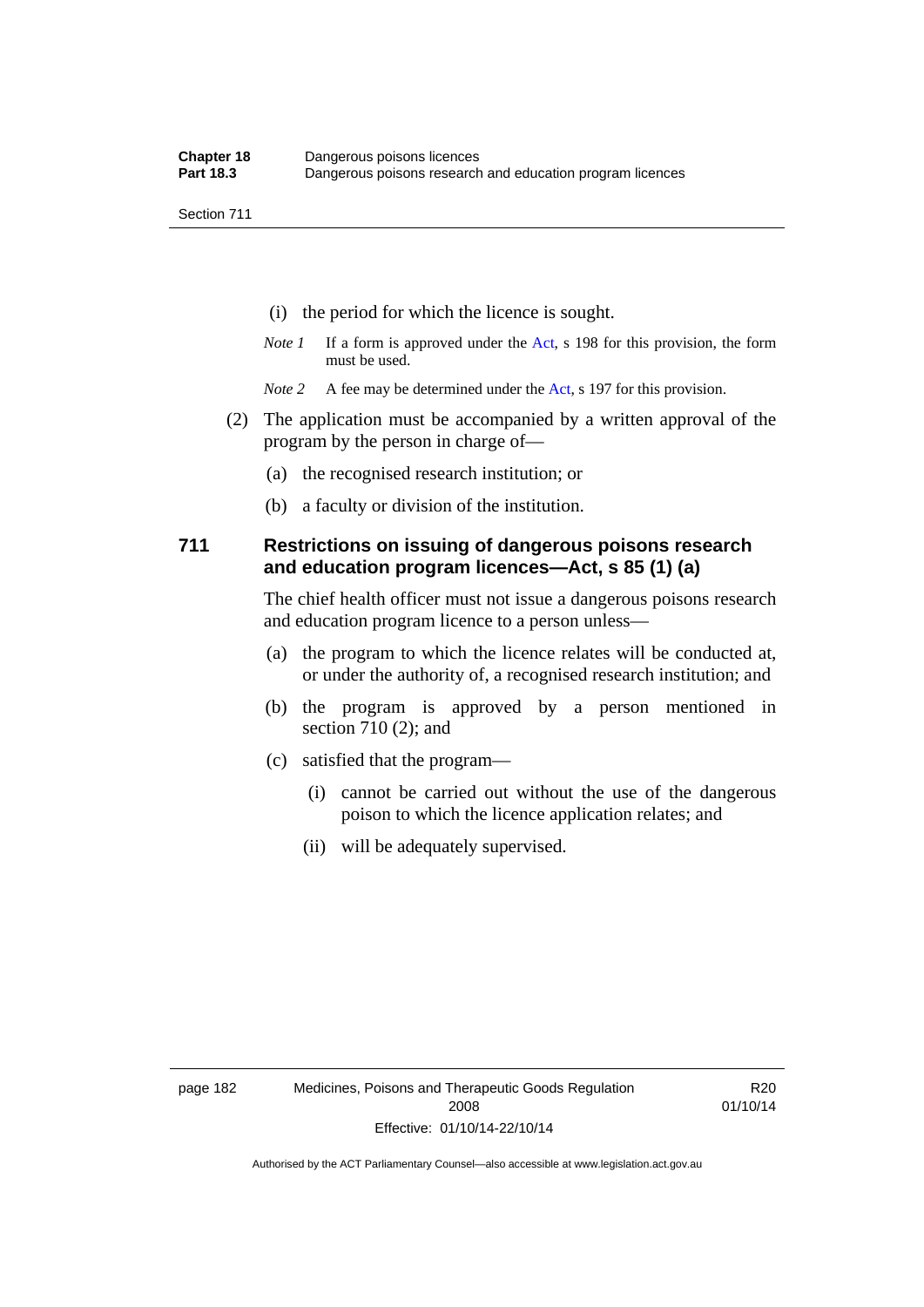#### **712 Additional information for dangerous poisons research and education licences—Act, s 88 (1) (k)**

The following additional information is prescribed for a dangerous poisons research and education licence:

- (a) the research or education program for which the licence is issued;
- (b) the name of the program's supervisor;
- (c) the dealings with a dangerous poison authorised by the licence;
- (d) the premises where the program will be conducted;
- (e) the maximum quantity of the dangerous poison that may be possessed at any time for the program;
- (f) the total quantity of the dangerous poison that may be possessed for the program during the period of the licence;
- (g) the form and strength of the dangerous poison that may be obtained and possessed for the program.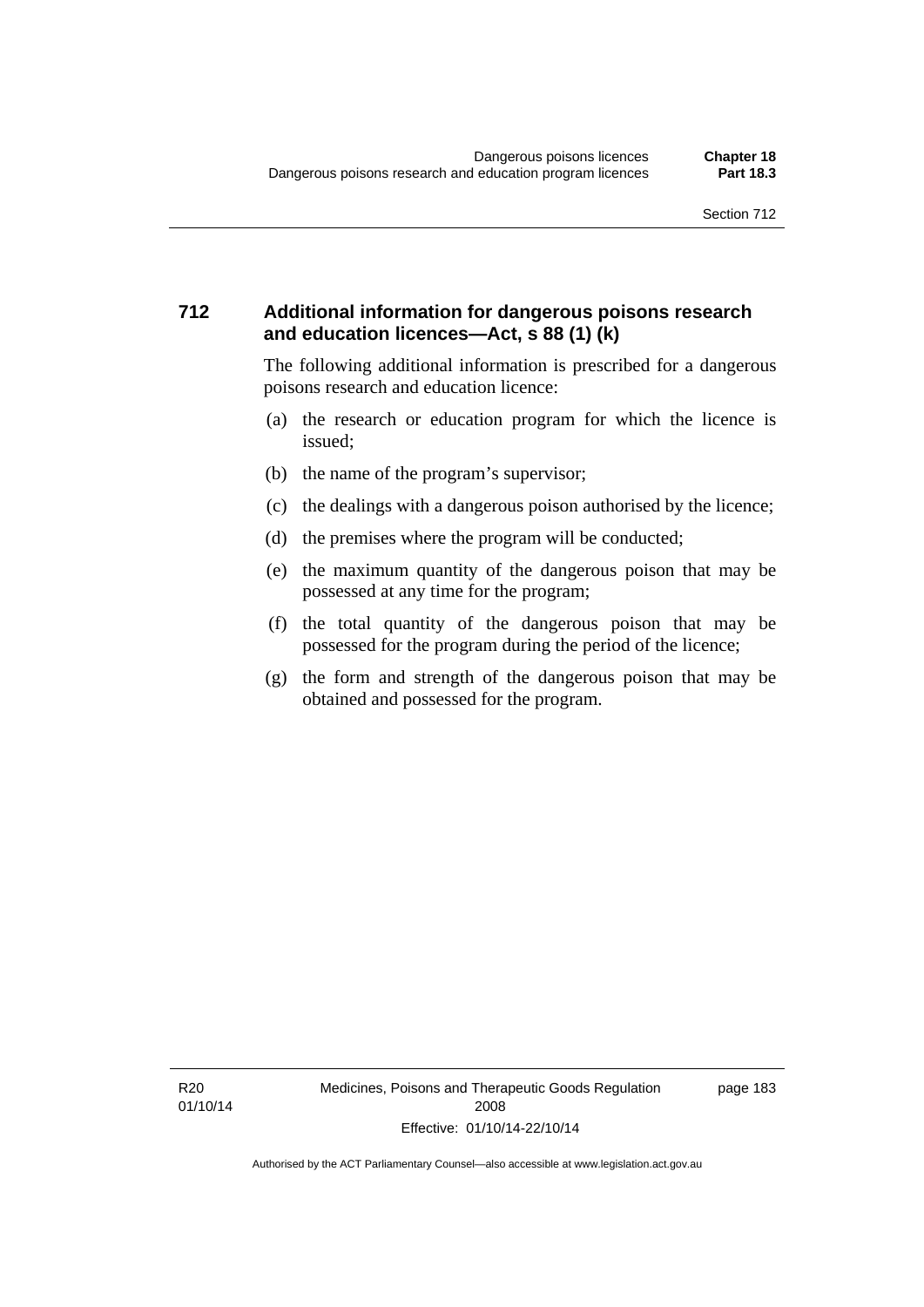# **Part 18.4 Dangerous poisons suppliers licences**

#### **715 Applications for dangerous poisons suppliers licences**

- (1) An application for a dangerous poisons suppliers licence must be in writing, signed by the applicant, and include the following:
	- (a) the dangerous poisons to which the application relates;
	- (b) the full name of the applicant;
	- (c) the applicant's ABN (if any);
	- (d) if the applicant is a corporation—the corporation's ACN;
	- (e) the location of the premises where the applicant proposes to deal with the poisons under the licence;
	- (f) the security arrangements proposed for the premises;
	- (g) the name of an individual who is to supervise the dealings to be authorised under the licence.
	- *Note 1* If a form is approved under the [Act](http://www.legislation.act.gov.au/a/2008-26/default.asp), s 198 for this provision, the form must be used.
	- *Note* 2 A fee may be determined under the [Act,](http://www.legislation.act.gov.au/a/2008-26/default.asp) s 197 for this provision.
- (2) The application must be accompanied by a plan of the premises that shows—
	- (a) where it is proposed to store the dangerous poisons; and
	- (b) the location and nature of security devices.

#### **716 Restrictions on issuing of dangerous poisons suppliers licences—Act, s 85 (1) (a)**

(1) The chief health officer must not issue a dangerous poisons suppliers licence to a person unless dealings with dangerous poisons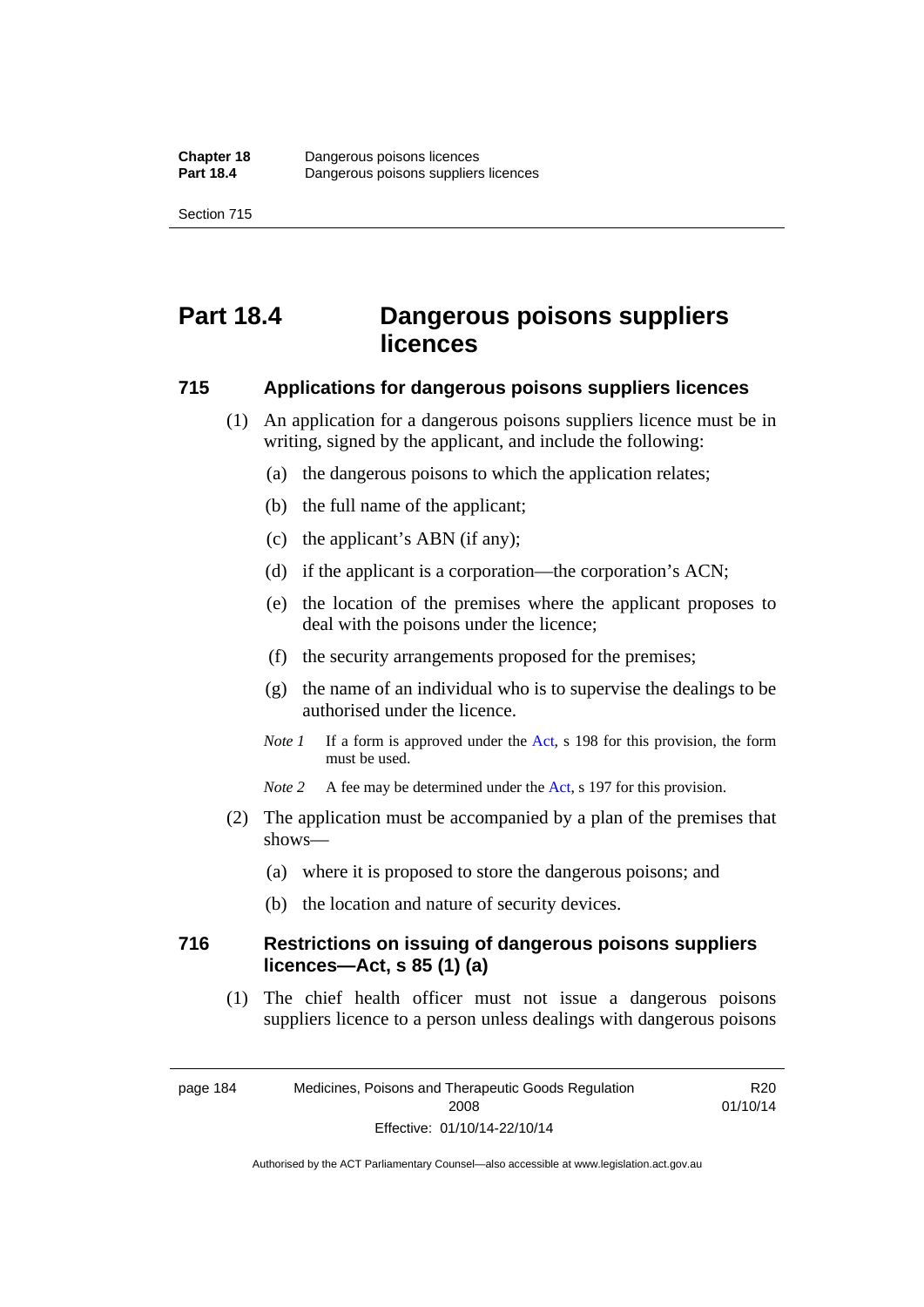under the licence will be supervised by an individual nominated by the applicant and approved, in writing, by the chief health officer.

- (2) The chief health officer must not approve the nominated individual unless satisfied that the individual—
	- (a) is a suitable person to hold a dangerous poisons suppliers licence; and
	- (b) has qualifications in chemistry, pharmacy or pharmacology or experience appropriate for the sale of dangerous poisons.

*Note* For changes of nominated individuals, see the [Act,](http://www.legislation.act.gov.au/a/2008-26/default.asp) s 93.

(3) In this section:

*suitable person*, to hold a licence—see the [Act](http://www.legislation.act.gov.au/a/2008-26/default.asp), section 81.

#### **717 Additional information for dangerous poisons suppliers licences—Act, s 88 (1) (k)**

The name of the person approved under section 716 (1) to supervise the dealings with dangerous poisons authorised by the licence is prescribed for a dangerous poisons suppliers licence.

R20 01/10/14 Medicines, Poisons and Therapeutic Goods Regulation 2008 Effective: 01/10/14-22/10/14

page 185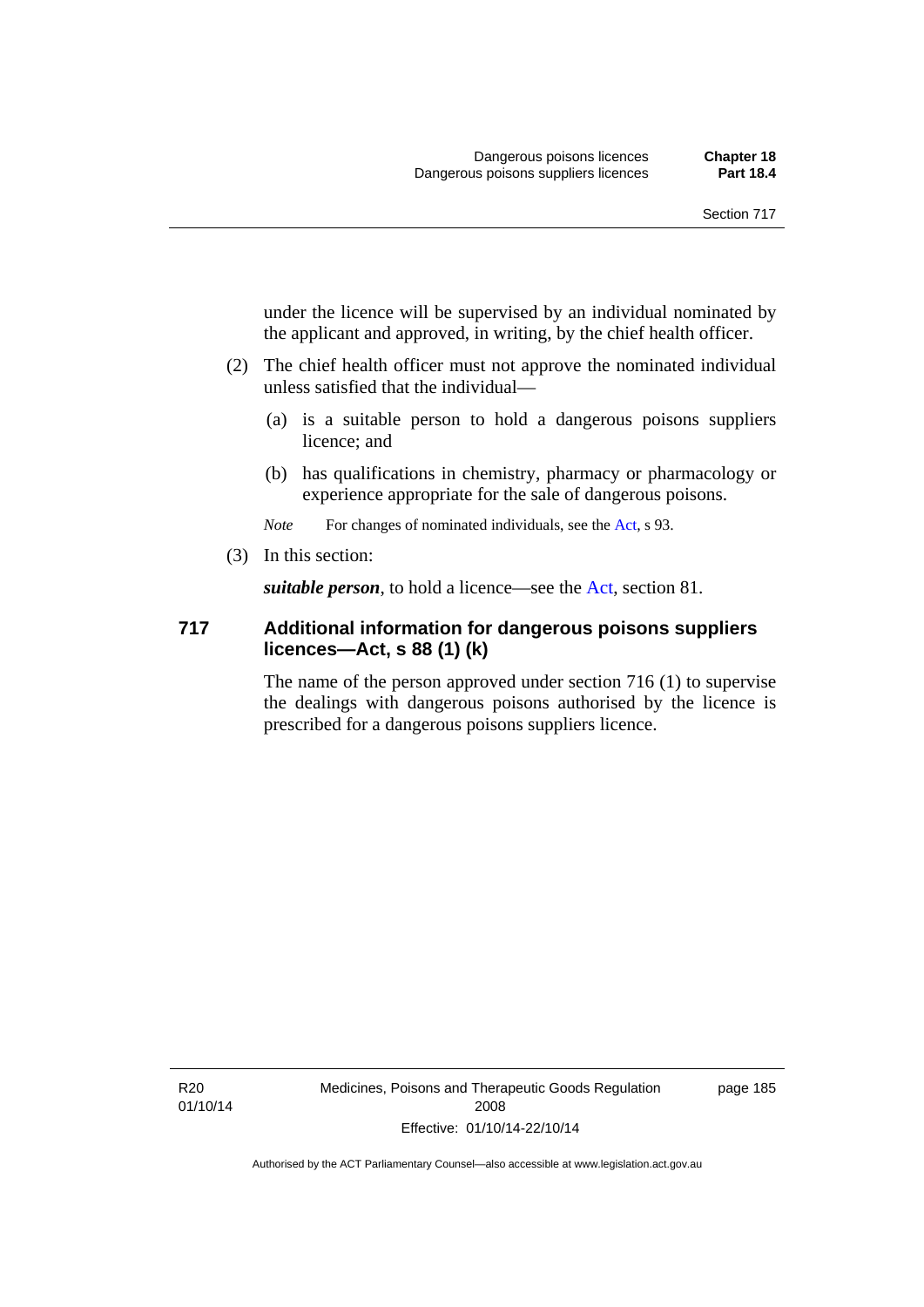# **Chapter 19 Dangerous poisons—other provisions**

## **Part 19.1 Dangerous poisons purchase orders**

#### **720 Supplying dangerous poisons on purchase orders**

The following are the requirements for the supply of a dangerous poison on a purchase order:

- (a) the dangerous poison is supplied in manufacturer's packs that comply with—
	- (i) section 731 (Packaging of supplied manufacturer's packs of dangerous poisons[—Act](http://www.legislation.act.gov.au/a/2008-26/default.asp), s 59 (1) (c) (i) and (2) (c) (i)); or
	- (ii) an approval under the [Act](http://www.legislation.act.gov.au/a/2008-26/default.asp), section 193 (Approval of non-standard packaging and labelling);
- (b) the manufacturer's packs are labelled in accordance with—
	- (i) section 732 (Labelling of supplied manufacturer's packs of dangerous poisons[—Act](http://www.legislation.act.gov.au/a/2008-26/default.asp), s  $60$  (1) (c) (i) and (2) (c) (i)); or
	- (ii) an approval under the [Act,](http://www.legislation.act.gov.au/a/2008-26/default.asp) section 193;
- (c) the manufacturer's packs are securely wrapped and packed;
- (d) if the dangerous poison is delivered in person by the supplier to the buyer—
	- (i) the poison is delivered to an adult; and
	- (ii) the delivery is acknowledged by the adult signing and dating a copy of the purchase order;

R20 01/10/14

page 186 Medicines, Poisons and Therapeutic Goods Regulation 2008 Effective: 01/10/14-22/10/14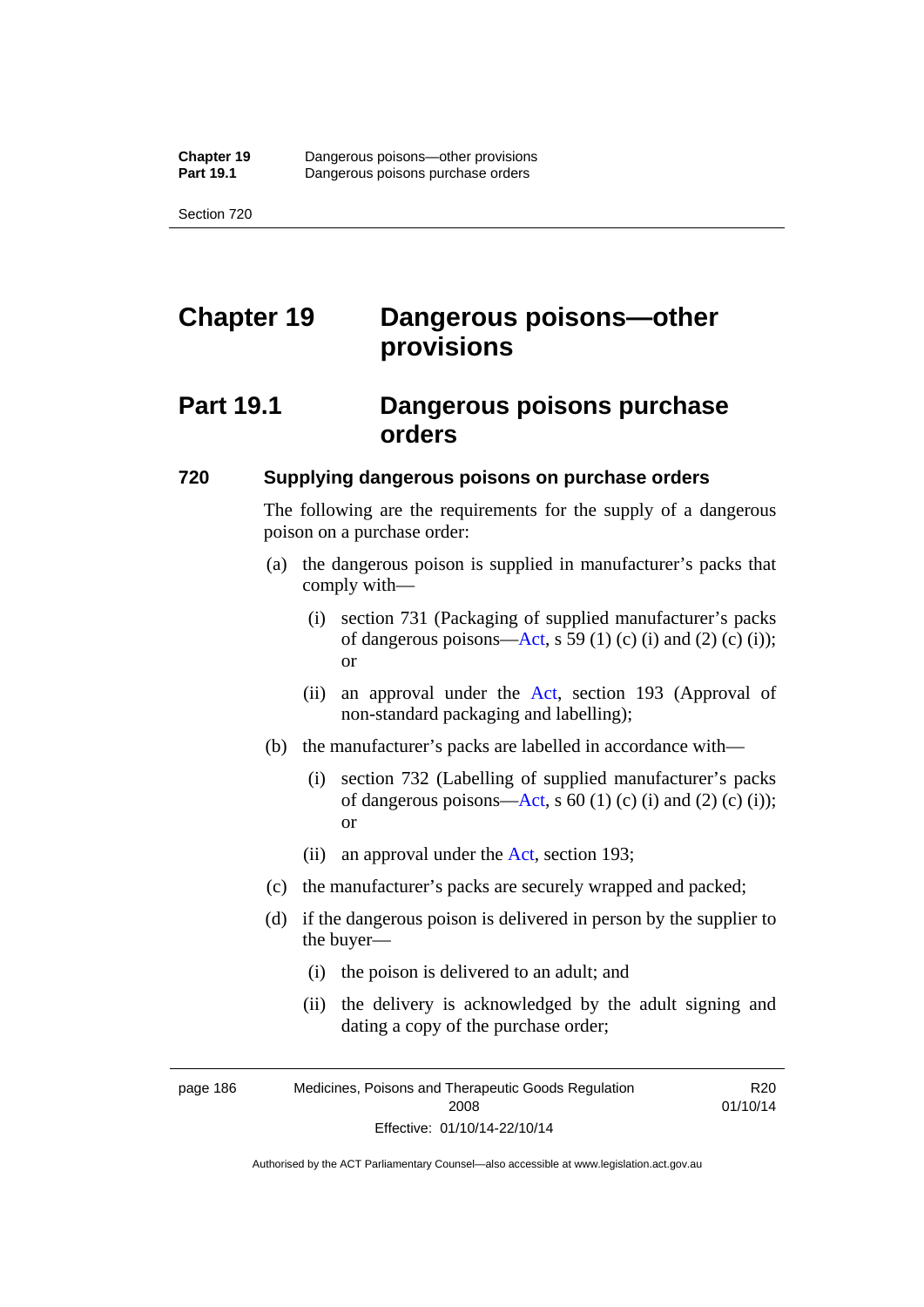(e) if the dangerous poison is not delivered in person by the supplier to the buyer—the poison is delivered to the buyer by a person whose procedures require the delivery of the poison to be signed for by the buyer or an adult employee of the buyer.

#### **721 General requirements for dangerous poisons purchase orders—Act, s 38 (2) (c)**

- (1) A purchase order for a dangerous poison must be—
	- (a) signed by the person (the *issuer*) issuing the order; and
		- *Note* The purchase order must be signed with the issuer's usual signature (see [Act](http://www.legislation.act.gov.au/a/2008-26/default.asp), dict, def *signs*).
	- (b) if the issuer amends the order—initialled and dated by the issuer beside the amendment.
- (2) A purchase order for a dangerous poison must include the following:
	- (a) the issuer's name and business address and telephone number;
	- (b) the issuer's authority to issue the order;
	- (c) the dangerous poison, and the form, strength and quantity of the poison, to be supplied on the order.

#### **722 Recording supply of dangerous poisons on purchase orders**

A person who supplies a dangerous poison to someone else on a purchase order must make a written record of the following information:

- (a) the date of the order;
- (b) the issuer's authority to issue the order;
- (c) the name, and the business address and telephone number, of the person to whom the dangerous poison is supplied;

R<sub>20</sub> 01/10/14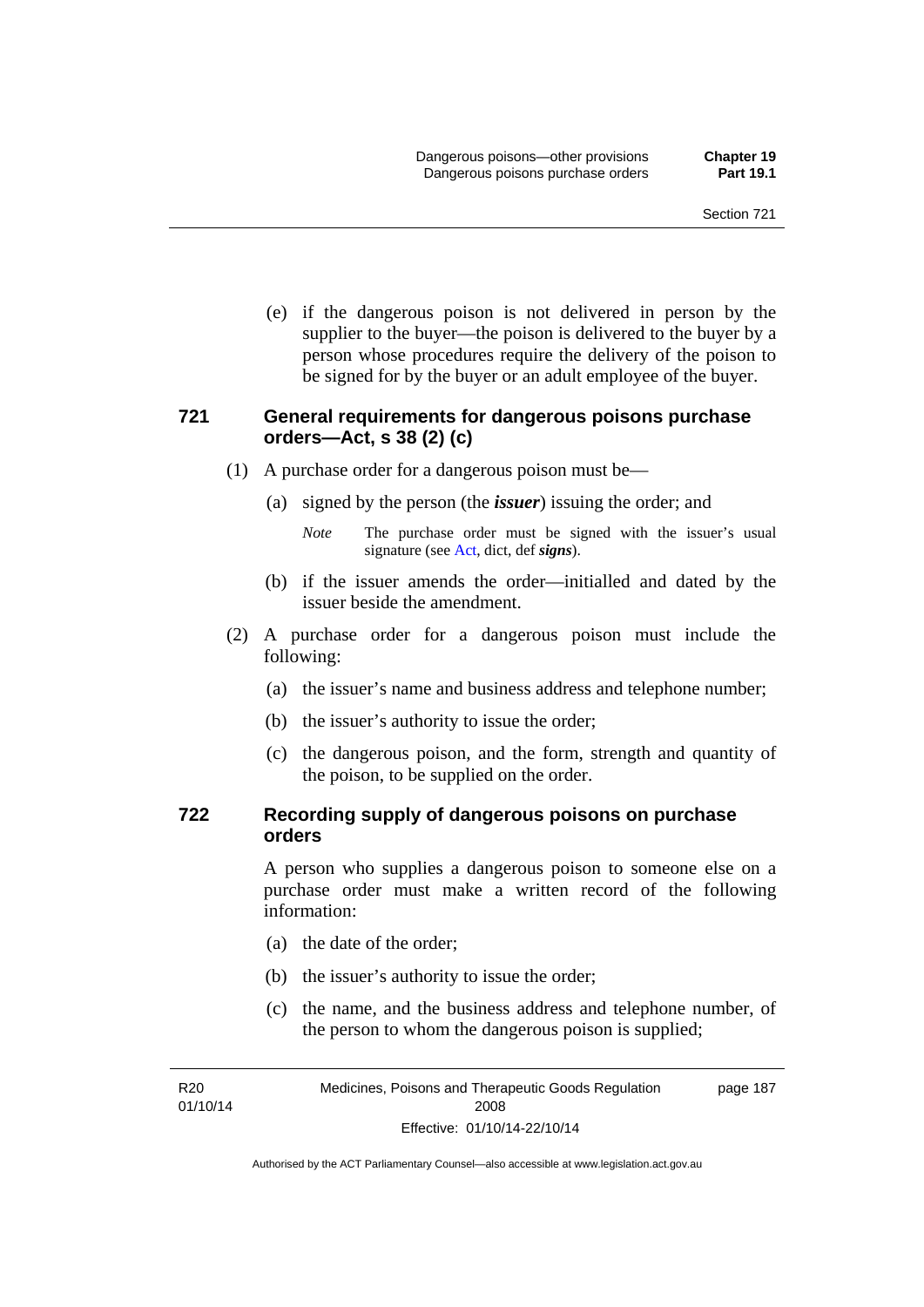- (d) the date the order is supplied;
- (e) the dangerous poison, and the form, strength and quantity of the poison, supplied.
- *Note Written* includes in electronic form (see [Act,](http://www.legislation.act.gov.au/a/2008-26/default.asp) dict).

page 188 Medicines, Poisons and Therapeutic Goods Regulation 2008 Effective: 01/10/14-22/10/14

R20 01/10/14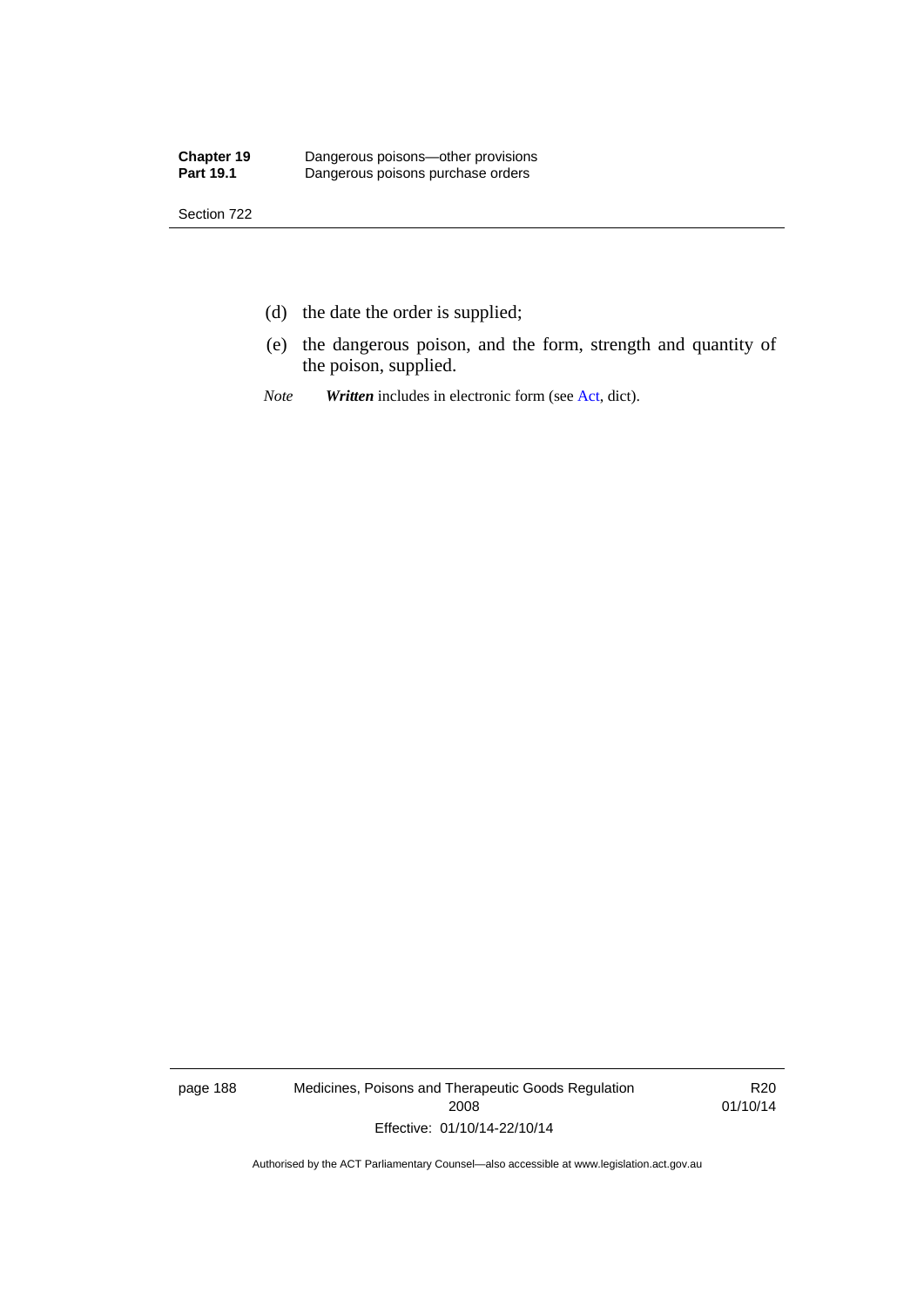# **Part 19.2 Wholesale supply of dangerous poisons under corresponding laws**

#### **725 Conditions for wholesalers supplying dangerous poisons under corresponding laws—Act, s 20 (4) (c)**

The following conditions apply to a person who supplies dangerous poisons by wholesale under a corresponding law:

- (a) the person must not supply a dangerous poison to someone else (the *buyer*) unless—
	- (i) the buyer is authorised to possess the poison; and
	- (ii) the supply is in accordance with section 686 (Authorisation conditions for dangerous poisons suppliers licences—[Act,](http://www.legislation.act.gov.au/a/2008-26/default.asp) s 44 (1) (b) and (2) (b));
- (b) the poison is supplied for a non-household (including a non-household garden) purpose only;
- (c) if the poison is liquid containing paraquat—the poison is coloured blue or green and has an offensive smell.
- *Note 1* A purchase order must be in writing (see [Act,](http://www.legislation.act.gov.au/a/2008-26/default.asp) dict, def *purchase order*).
- *Note* 2 See pt 19.1 for other requirements in relation to supply of dangerous poisons on purchase orders.

R20 01/10/14 page 189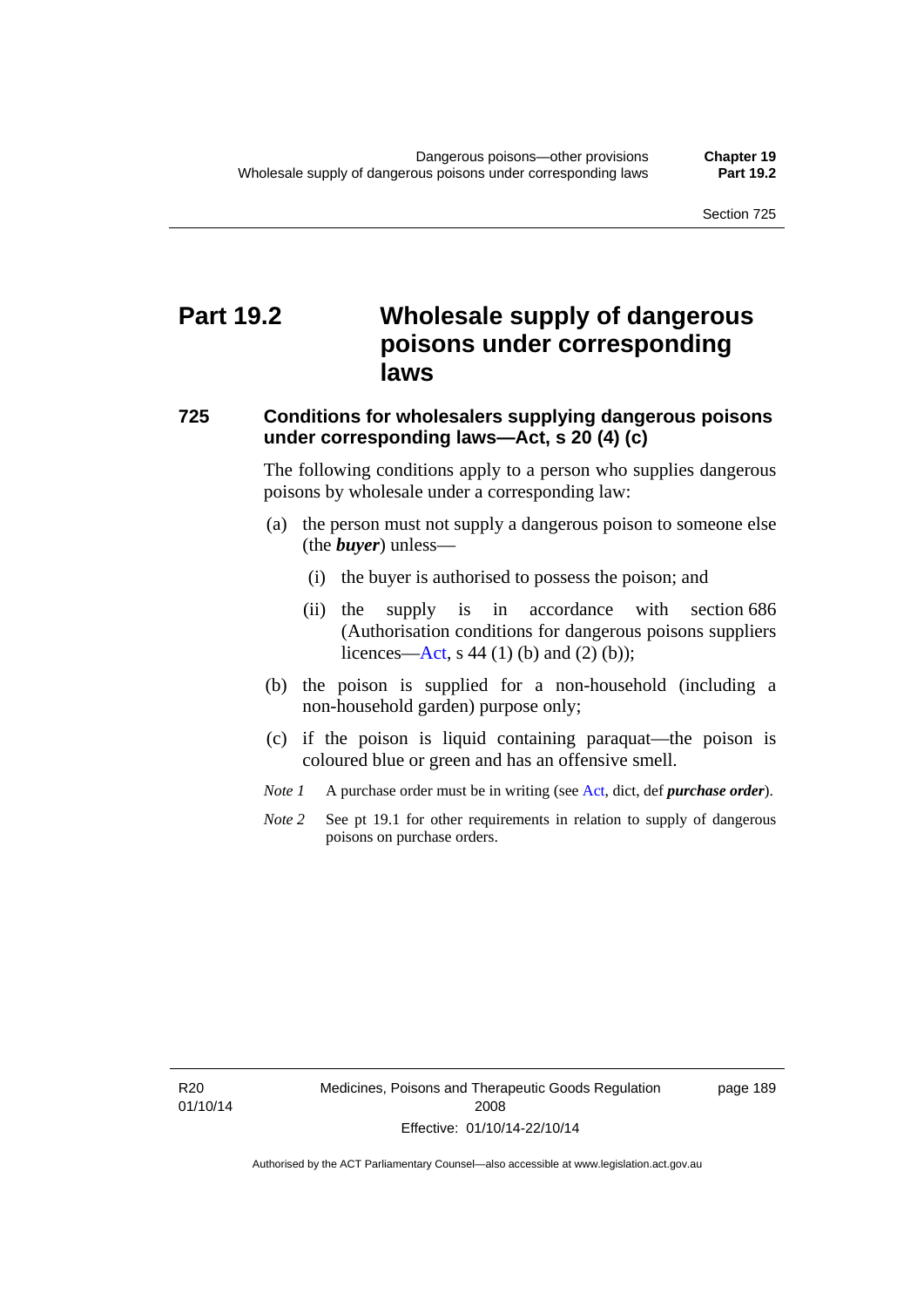# **Part 19.3 Packaging and labelling of dangerous poisons**

#### **730 Meaning of** *relevant law***—pt 19.3**

In this part:

*relevant law* means—

- (a) a corresponding law; or
- (b) the *[Agricultural and Veterinary Chemicals Act 1994](http://www.comlaw.gov.au/Series/C2004A04712)* (Cwlth); or
- (c) the *[Therapeutic Goods Act 1989](http://www.comlaw.gov.au/Series/C2004A03952)* (Cwlth).
- *Note 1 Corresponding law* includes a law of a State that corresponds, or substantially corresponds, to the [Act](http://www.legislation.act.gov.au/a/2008-26/default.asp) (see Act, dict).

*Note 2 State* includes a territory (see [Legislation Act,](http://www.legislation.act.gov.au/a/2001-14) dict, pt 1).

#### **731 Packaging of supplied manufacturer's packs of dangerous poisons—Act, s 59 (1) (c) (i) and (2) (c) (i)**

A manufacturer's pack of a supplied dangerous poison must be packaged—

- (a) in accordance with the [medicines and poisons standard](http://www.comlaw.gov.au/Series/F2012L01200), paragraphs 21 to 27; or
- (b) in a container in which the poison may be sold under a relevant law.
- *Note* A manufacturer's pack of a dangerous poison supplied may also be packaged in accordance with an approval under the [Act,](http://www.legislation.act.gov.au/a/2008-26/default.asp) s 193 (Approval of non-standard packaging and labelling) (see [Act](http://www.legislation.act.gov.au/a/2008-26/default.asp), s 59 (1)  $(c)$  (ii) and (2) (c) (ii)).

page 190 Medicines, Poisons and Therapeutic Goods Regulation 2008 Effective: 01/10/14-22/10/14

R20 01/10/14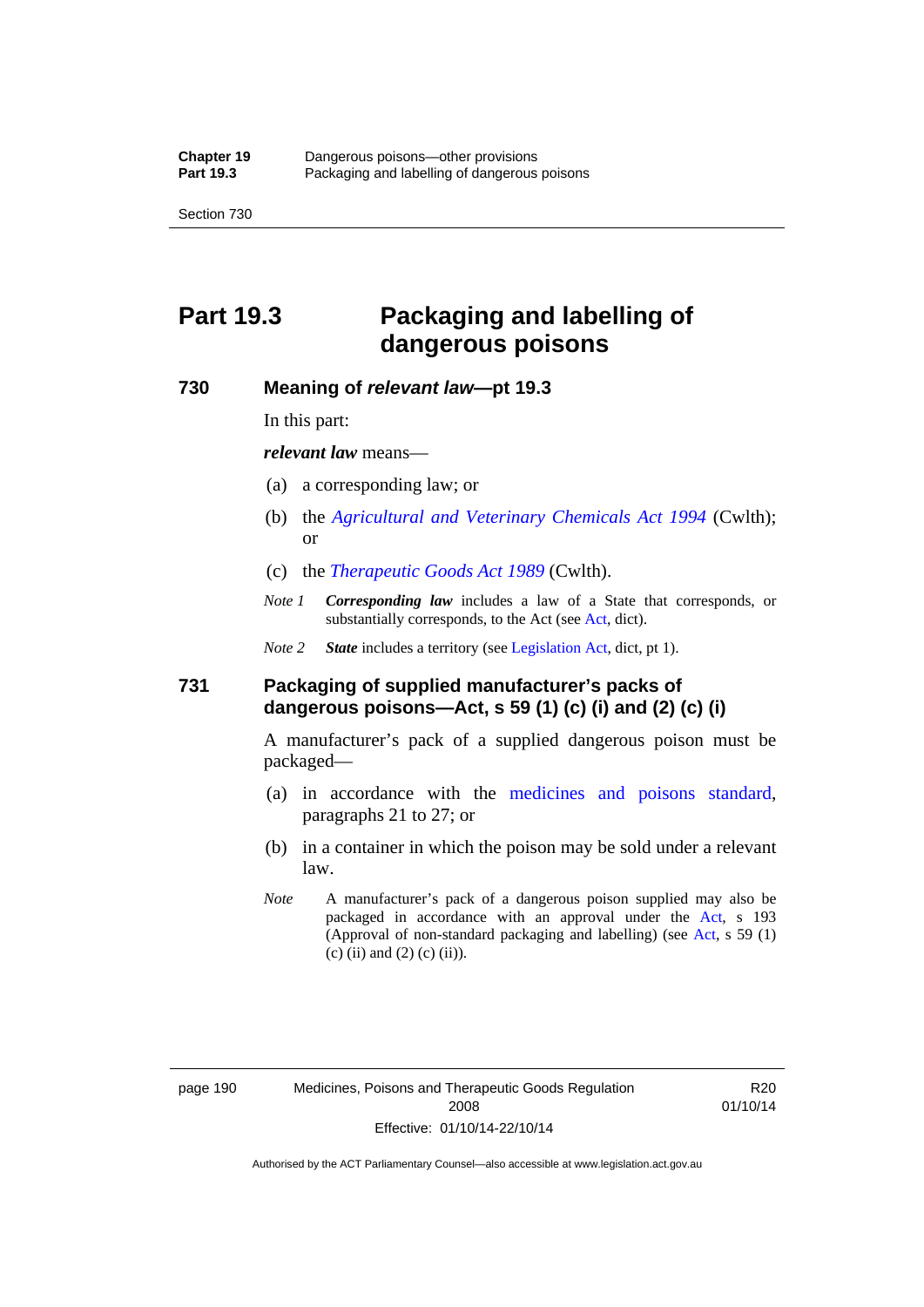#### **732 Labelling of supplied manufacturer's packs of dangerous poisons—Act, s 60 (1) (c) (i) and (2) (c) (i)**

A manufacturer's pack of a supplied dangerous poison must be labelled in accordance with—

- (a) the [medicines and poisons standard](http://www.comlaw.gov.au/Series/F2012L01200), paragraphs 3 to 19; or
- (b) a relevant law.
- *Note* A manufacturer's pack of a dangerous poison supplied may also be labelled in accordance with an approval under the [Act](http://www.legislation.act.gov.au/a/2008-26/default.asp), s 193 (Approval of non-standard packaging and labelling) (see [Act,](http://www.legislation.act.gov.au/a/2008-26/default.asp) s 60 (1) (c) (ii) and  $(2)$  (c) (ii)).

R20 01/10/14 Medicines, Poisons and Therapeutic Goods Regulation 2008 Effective: 01/10/14-22/10/14

page 191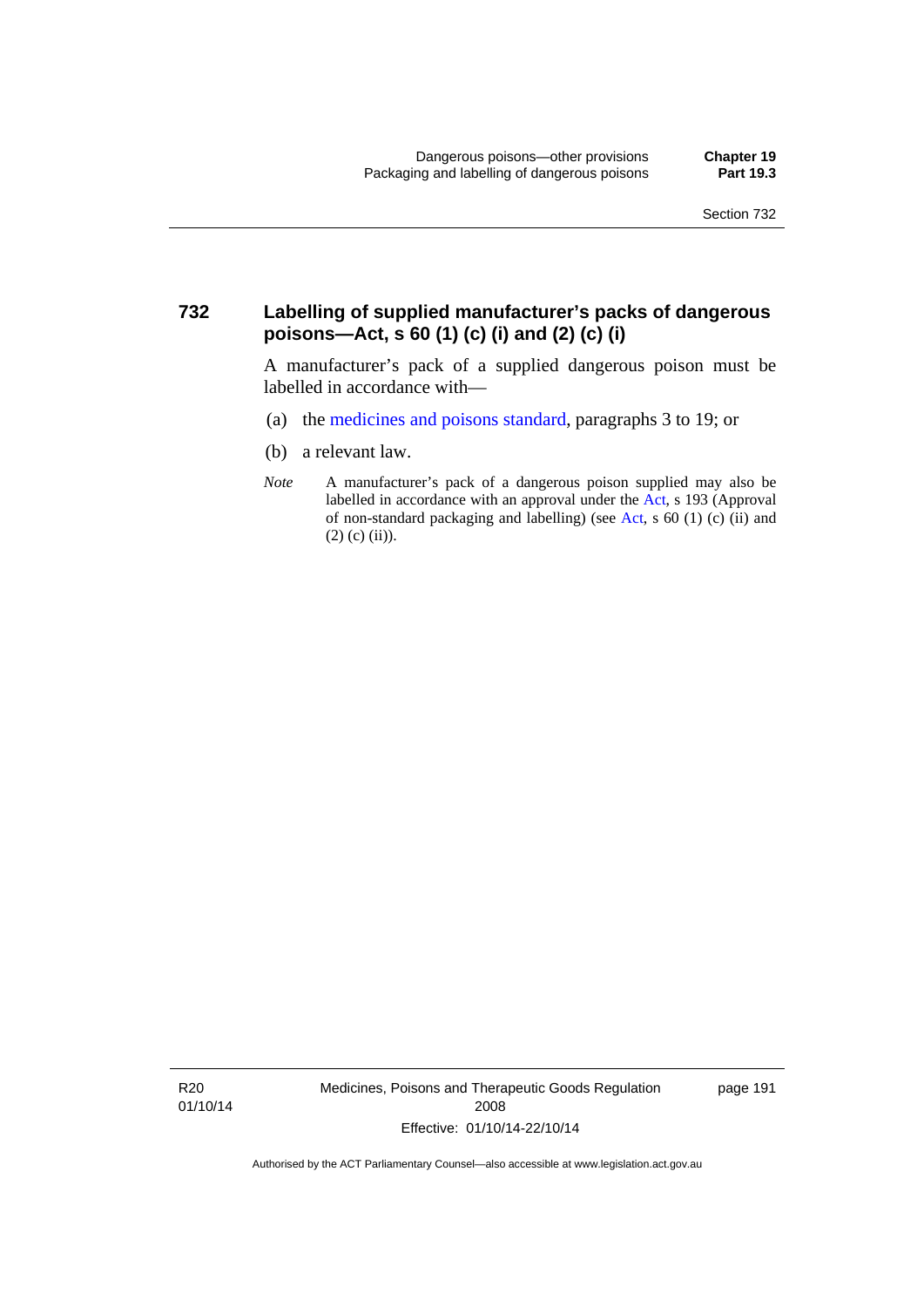### **Part 19.4 Storage of dangerous poisons**

#### **735 Storage of dangerous poisons—Act, s 61 (b) and (c)**

- (1) A person mentioned in table 740, column 2 who possesses a dangerous poison is prescribed.
- (2) The dangerous poison must be kept—
	- (a) in a part of the premises to which the public does not have access; and
	- (b) so that only the prescribed person, or a person under the supervision of the prescribed person, has access to the poison.

page 192 Medicines, Poisons and Therapeutic Goods Regulation 2008 Effective: 01/10/14-22/10/14

R20 01/10/14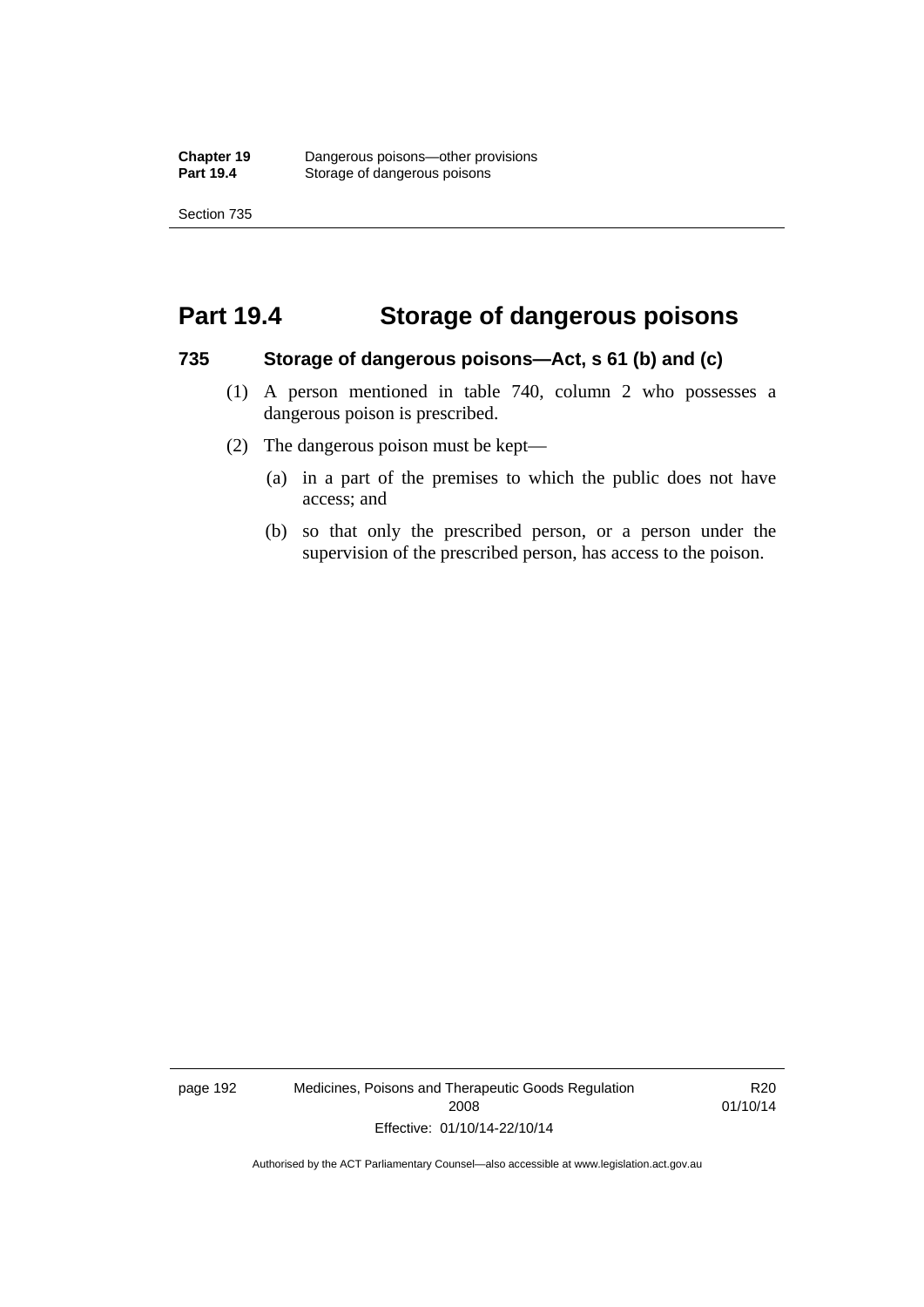# **Part 19.5 Dangerous poisons registers**

#### **740 Keeping of dangerous poisons registers by certain people—Act, s 48 and s 50 (1) (b) and (2) (b)**

- (1) A person mentioned in table 740, column 2 who possesses a dangerous poison must keep a dangerous poisons register.
- (2) A person to whom subsection (1) applies must keep a dangerous poisons register for a dangerous poison at the place prescribed in table 740, column 3 for the person.

| יז טושטו<br>column 1 | nooping aangoroas poisons registers<br>column <sub>2</sub>                                                      | column 3                                                     |
|----------------------|-----------------------------------------------------------------------------------------------------------------|--------------------------------------------------------------|
| item                 | prescribed person                                                                                               | place where register to be kept                              |
| 1                    | approved analyst                                                                                                | the analyst's laboratory                                     |
| $\overline{2}$       | dangerous poisons<br>manufacturers<br>licence-holder                                                            | the licensed premises under s 675                            |
| 3                    | dangerous poisons<br>suppliers licence-holder                                                                   | the licensed premises under s 685                            |
| $\overline{4}$       | medicines and poisons<br>inspector (other than<br>police officer)                                               | the place directed in writing by the<br>chief health officer |
| 5                    | person mentioned in<br>sch 4, col 2                                                                             | the person's business premises                               |
| 6                    | supervisor of program<br>under dangerous poisons<br>research and education<br>program licence                   | the premises where program is being<br>conducted             |
| 7                    | supervisor of program<br>under dangerous poisons<br>research and education<br>authorisation under<br>div 17.3.3 | the premises where program is being<br>conducted             |

**Table 740 Keeping dangerous poisons registers** 

R20 01/10/14 Medicines, Poisons and Therapeutic Goods Regulation 2008 Effective: 01/10/14-22/10/14

page 193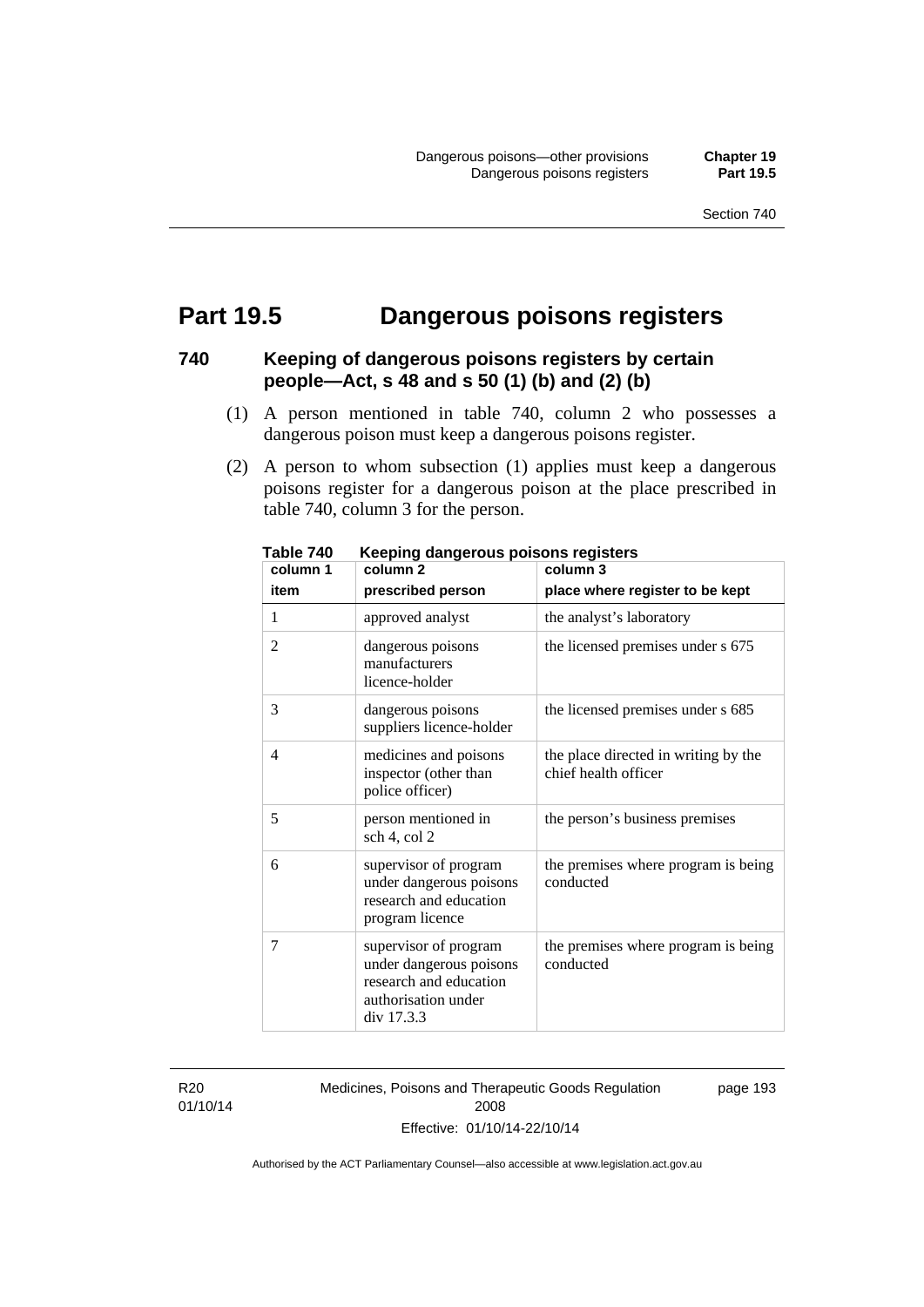Section 741

#### **741 Form of dangerous poisons registers—Act, s 49 (1) (b)**

- (1) Each page in a dangerous poisons register must relate to a single form and strength of a dangerous poison.
- (2) If a dangerous poisons register is kept electronically, a separate record must be used for each form and strength of dangerous poison kept.

#### **742 Making entries in dangerous poisons registers— Act, s 51 (1) (b)**

- (1) The following details for a dealing with a dangerous poison are prescribed:
	- (a) the nature of the dealing;
	- (b) the date of the dealing;
	- (c) the poison, and the form, strength and quantity of the poison, dealt with;
	- (d) if the dealing is receiving the poison—the name and address of the supplier;
	- (e) if the dealing is supplying the poison—the name and address of the person to whom it is supplied;
	- (f) if the poison is supplied on a purchase order—the date of the purchase order;
	- (g) the quantity of the poison held after the dealing.
- (2) A dealing with a dangerous poison must be entered in the dangerous poisons register the person must keep.

#### **743 Prescribed witnesses for discarding of dangerous poisons—Act, s 54 (a) and (b)**

 (1) An adult is prescribed as a witness in relation to the disposal of a dangerous poison.

page 194 Medicines, Poisons and Therapeutic Goods Regulation 2008 Effective: 01/10/14-22/10/14

R20 01/10/14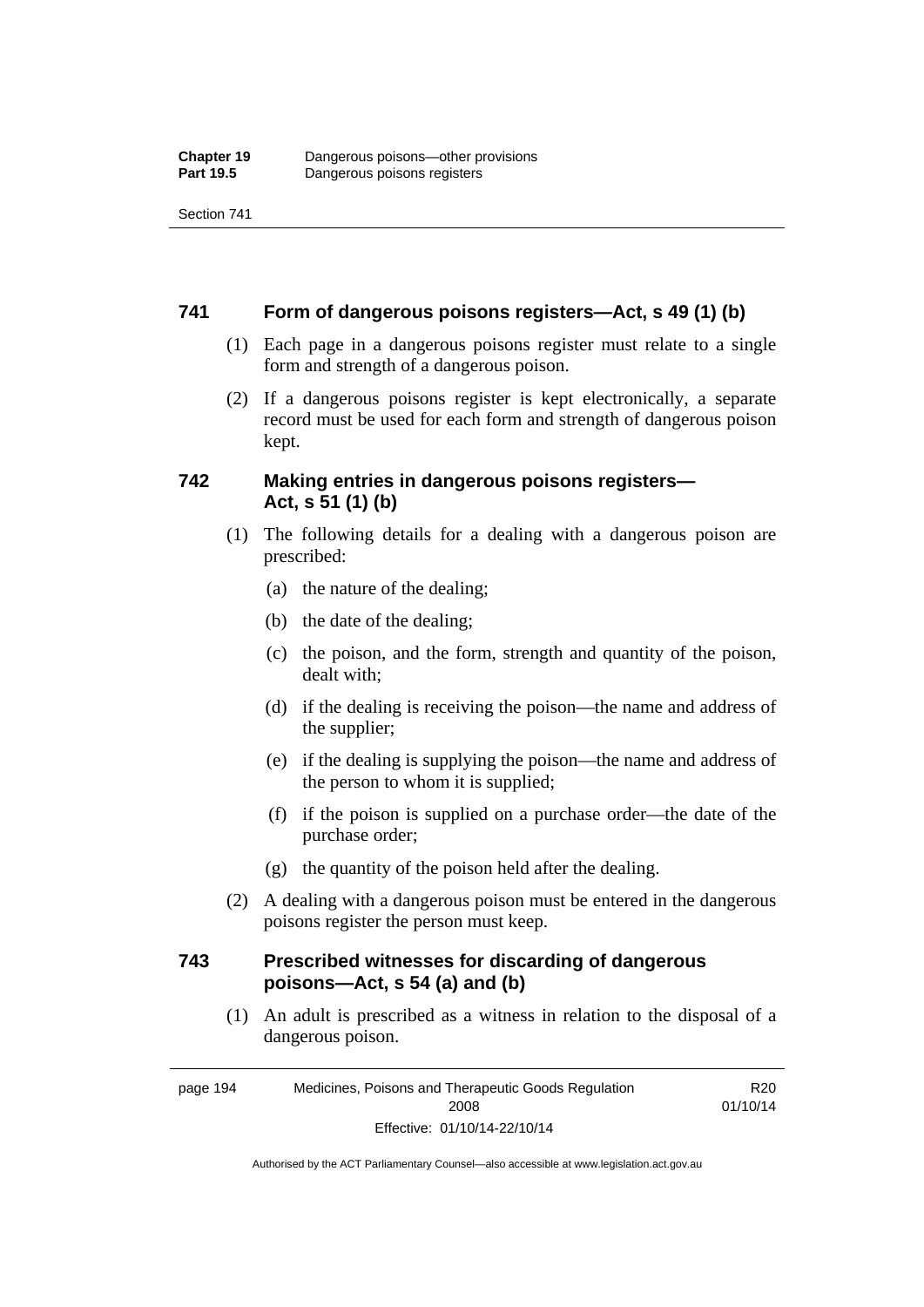- (2) However, a person mentioned in subsection (1) must not be a prescribed witness to the discarding of a dangerous poison if the person is—
	- (a) related to, a close friend of or employed by the person discarding the poison; or
	- (b) the supervisor of the person discarding the poison; or
	- (c) supervised by the person discarding the poison.

#### **744 Changes to entries in dangerous poisons registers—Act, s 55 (2) (b)**

- (1) An entry in a paper-based dangerous poisons register may be amended by the person who made the entry by—
	- (a) the person signing and dating a marginal note or footnote that gives the date of the amendment and the amended details; and
	- (b) if the entry relates to disposing of a dangerous poison—
		- (i) the amendment being witnessed by a person mentioned in section 743; and
		- (ii) the witness signing the amendment as witness.
- (2) An entry in an electronic dangerous poisons register may be amended by the person who made the entry by the person attaching or linking, by electronic means, a document that includes—
	- (a) the person's signature, the date and the amended details; and
	- (b) if the entry relates to disposing of a dangerous poison—
		- (i) the amendment being witnessed by a person mentioned in section 743; and
		- (ii) the witness signing the amendment as witness.

R20 01/10/14 page 195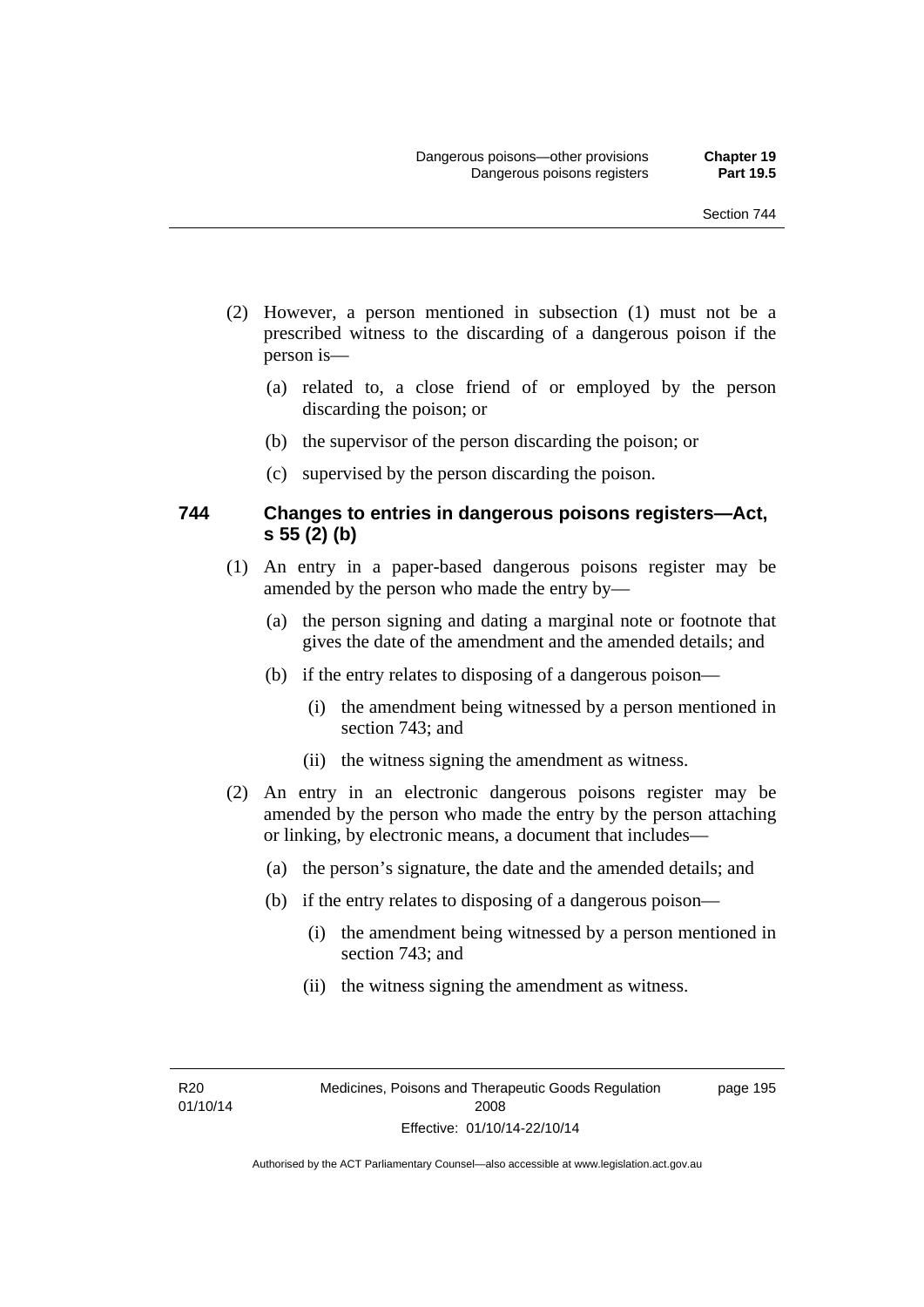**Chapter 20** Paints

# **Chapter 20 Paints**

#### **750 Manufacture, supply and use of paints containing white lead—Act, s 70 (1) (b), (2) (b) and (3) (b)**

A paint containing basic lead carbonate (white lead) may be manufactured, supplied or used for application as a mirror backing if the paint—

- (a) contains not more than 15% lead in the non-volatile content of the paint; and
- (b) is applied not more than 40µm thick; and
- (c) is covered by a paint that does not contain lead.
- *Note* um is the symbol for micron (see *National Measurement [Regulations 1999](http://www.comlaw.gov.au/Series/F1999B00110)* (Cwlth), sch 1, pt 4).

#### **751 Manufacture, supply and use of paints for certain purposes—Act, s 71 (1) and (3)**

- (1) A first schedule paint must not be manufactured, supplied or used for application to—
	- (a) a roof or other surface to be used for the collection or storage of potable water; or
	- (b) furniture; or
	- (c) a fence, wall, post, gate or building (including the interior of a building), other than a building that is used only for industrial purposes or mining or as an oil terminal; or
	- (d) premises used for the manufacture, processing, preparation, packing or serving of products intended for human or animal consumption.
	- *Note First schedule paint*—see the [medicines and poisons standard,](http://www.comlaw.gov.au/Series/F2012L01200) par 1 (1).

page 196 Medicines, Poisons and Therapeutic Goods Regulation 2008 Effective: 01/10/14-22/10/14

R20 01/10/14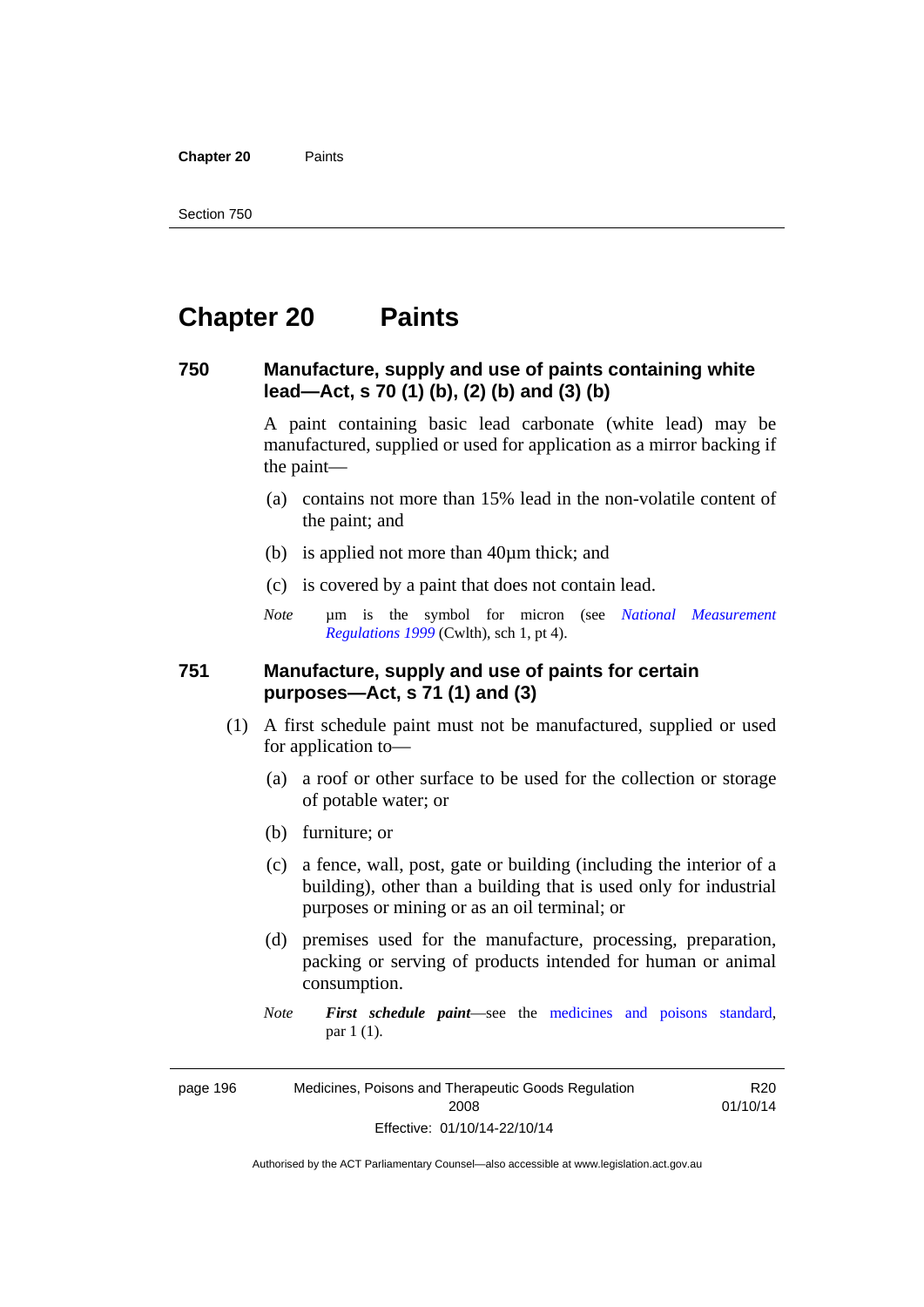- (2) A third schedule paint must not be manufactured, supplied or used for application to—
	- (a) a roof or other surface to be used for the collection or storage of potable water; or
	- (b) furniture; or
	- (c) a fence, wall, post, gate, building (including the interior of a building), bridge, pylon, pipeline, storage tank or similar structure; or
	- (d) premises, equipment or utensils used for the manufacture, processing, preparation, packing or serving of products intended for human or animal consumption.
	- *Note Third schedule paint*—see the [medicines and poisons standard,](http://www.comlaw.gov.au/Series/F2012L01200) par 1 (1).

#### **752 Manufacture, supply and use of paints for toys—Act, s 72 (b)**

A paint that complies with the specification for coating materials in AS/NZS ISO 8124.3 (Safety of toys – Migration of certain elements), as in force from time to time, may be manufactured, supplied or used for application to toys.

*Note* AS/NZS ISO 8124:3 does not need to be notified under the [Legislation](http://www.legislation.act.gov.au/a/2001-14)  [Act](http://www.legislation.act.gov.au/a/2001-14) because s 47 (6) does not apply (see s 863). The standard may be purchased at [www.standards.org.au.](http://www.standards.org.au/)

#### **753 Manufacture, supply and use of paints containing pesticides—Act, s 73 (b)**

- (1) The following pesticides are prescribed:
	- (a) an algicide;
	- (b) an antifouling agent;
	- (c) a bactericide;

R20 01/10/14 Medicines, Poisons and Therapeutic Goods Regulation 2008 Effective: 01/10/14-22/10/14

page 197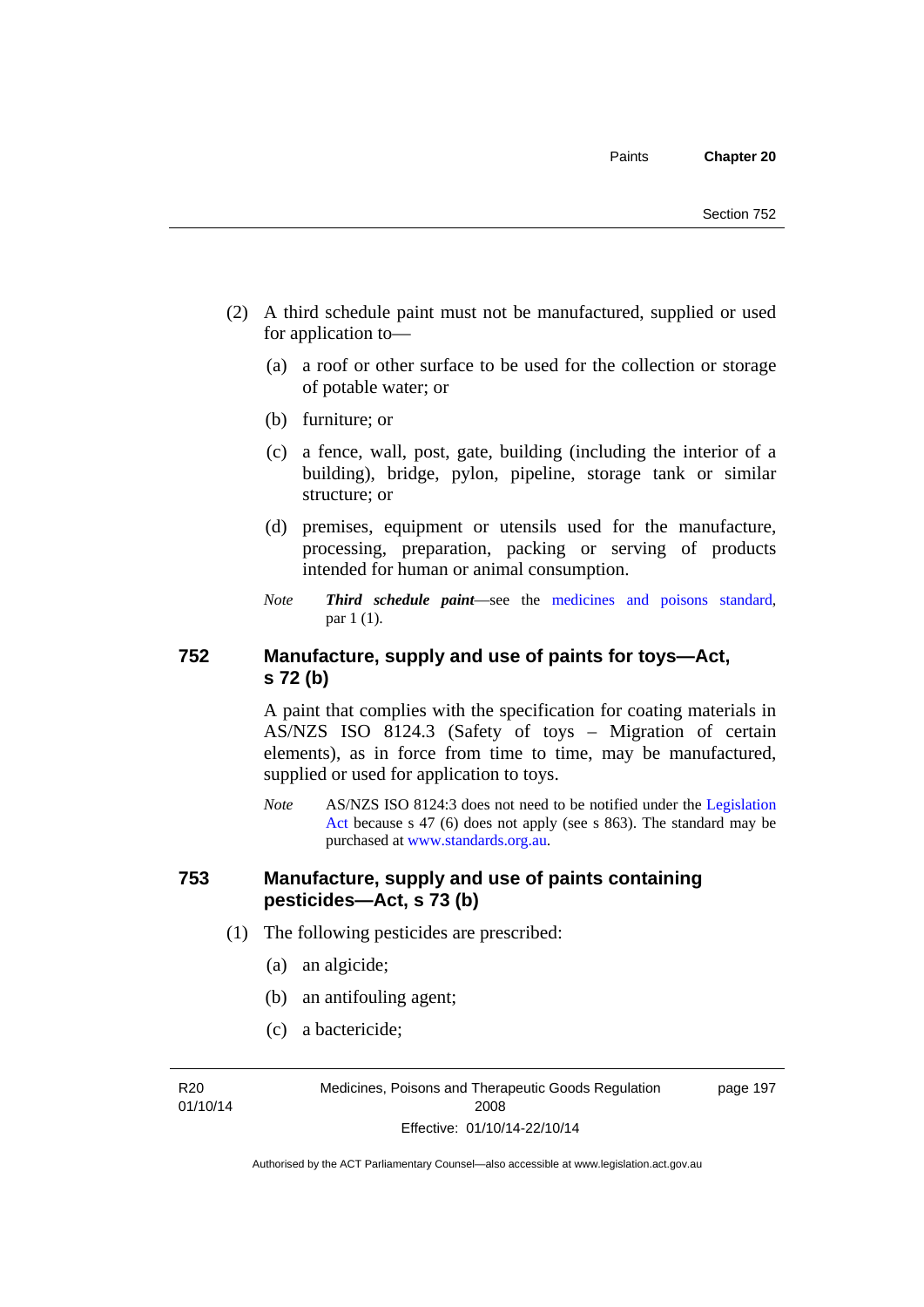- (d) a fungicide.
- *Note Pesticide*—see the [medicines and poisons standard,](http://www.comlaw.gov.au/Series/F2012L01200) par 1 (1).
- (2) However, subsection (1) does not apply in relation to a paint for human therapeutic use.

page 198 Medicines, Poisons and Therapeutic Goods Regulation 2008 Effective: 01/10/14-22/10/14

R20 01/10/14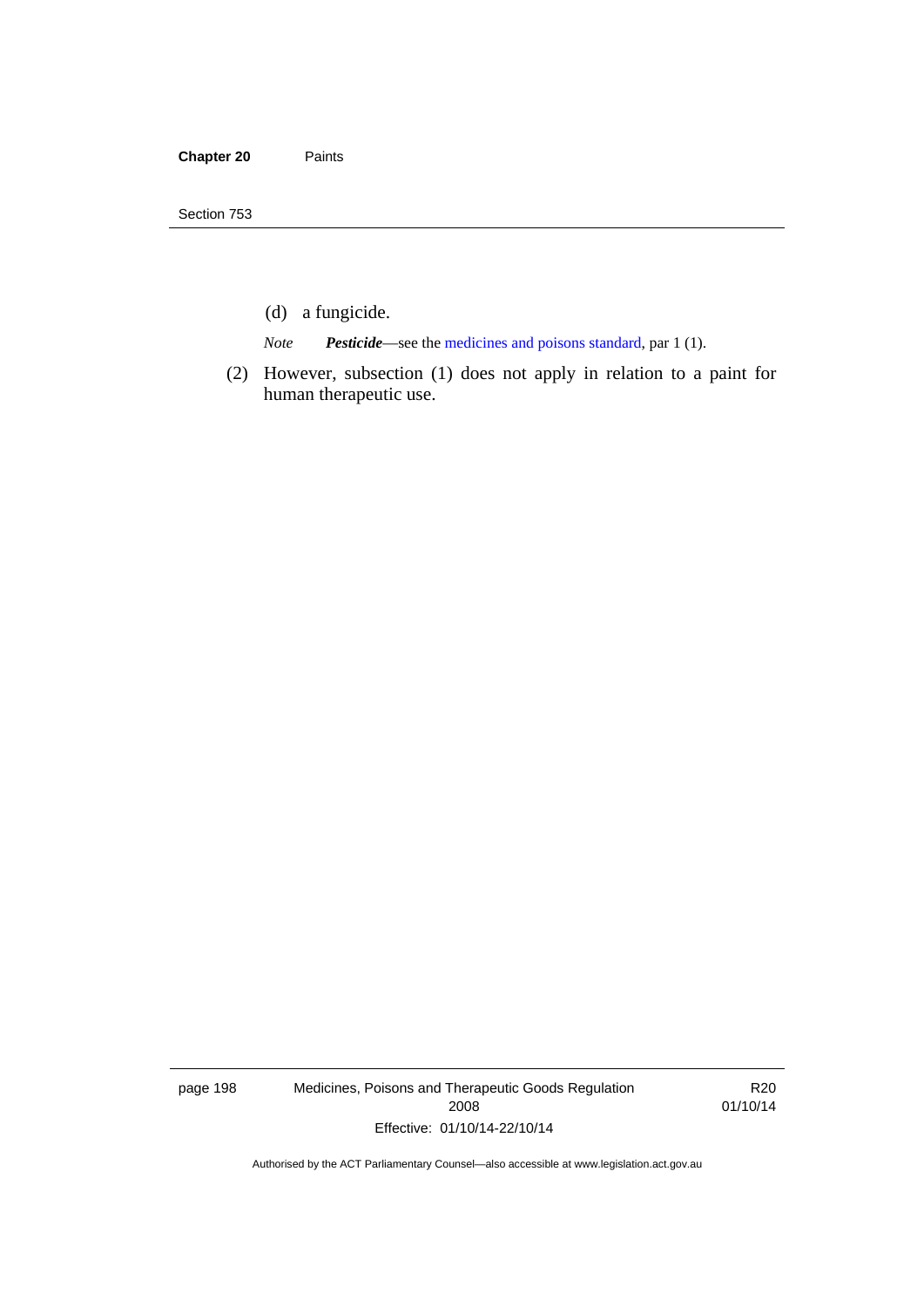# **Chapter 21 Prohibited and appendix C substances**

# **Part 21.1** Preliminary

**760 Meaning of** *prohibited substance***—ch 21** 

In this chapter:

*prohibited substance* includes an appendix C substance.

*Note Appendix C substance* and *prohibited substance*—see the [Act,](http://www.legislation.act.gov.au/a/2008-26/default.asp) s 13.

#### **761 Prohibited substances licences—Act, s 78 (2)**

A licence for a program of research or education in relation to a prohibited substance (a *prohibited substances research and education program licence*) may be issued.

*Note* Other prohibited substances licences may also be issued (see [Act,](http://www.legislation.act.gov.au/a/2008-26/default.asp) s 78 (3)).

R20 01/10/14 Medicines, Poisons and Therapeutic Goods Regulation 2008 Effective: 01/10/14-22/10/14

page 199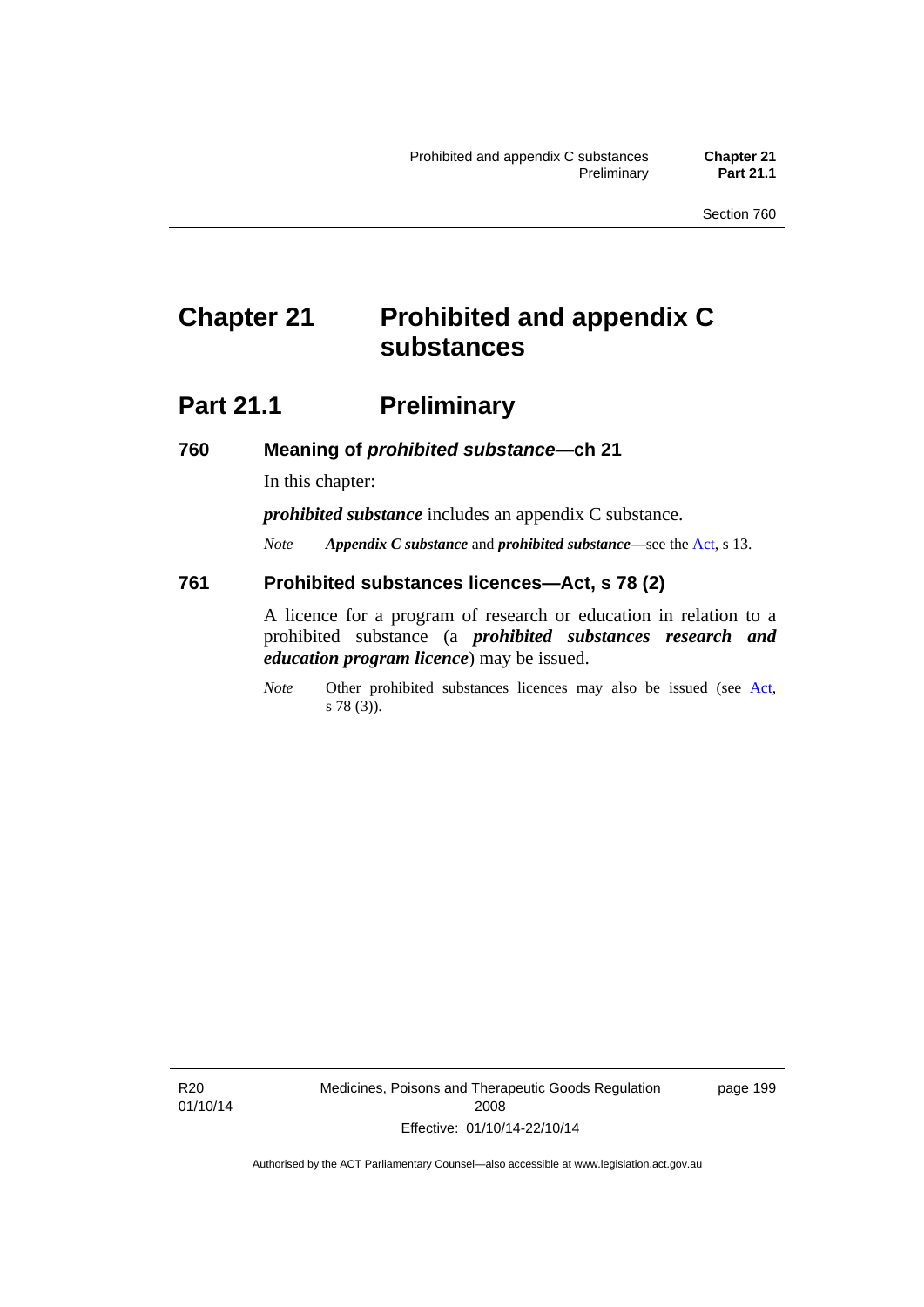# **Part 21.2 Prohibited substances research and education program licences**

### **Division 21.2.1 Issue of prohibited substances research and education program licences**

#### **765 Applications for prohibited substances research and education program licences**

- (1) An application for a prohibited substances research and education program licence for a prohibited substance must be in writing, signed by the applicant, and include the following:
	- (a) the full name, address and academic, professional or other relevant qualifications of—
		- (i) the person who is to supervise the program; and
		- (ii) the person who is to conduct the program;
	- (b) the name of the recognised research institution at or under which the program is proposed to be conducted;
		- *Note Recognised research institution*—see the [Act](http://www.legislation.act.gov.au/a/2008-26/default.asp), s 20 (5).
	- (c) whether the program will be conducted at, or under the authority of, the recognised research institution;
	- (d) the premises where the program will be conducted;
	- (e) the prohibited substance, and the form and strength of the substance, for which the licence is sought;
	- (f) the maximum quantity of the prohibited substance that would be possessed under the licence at any time;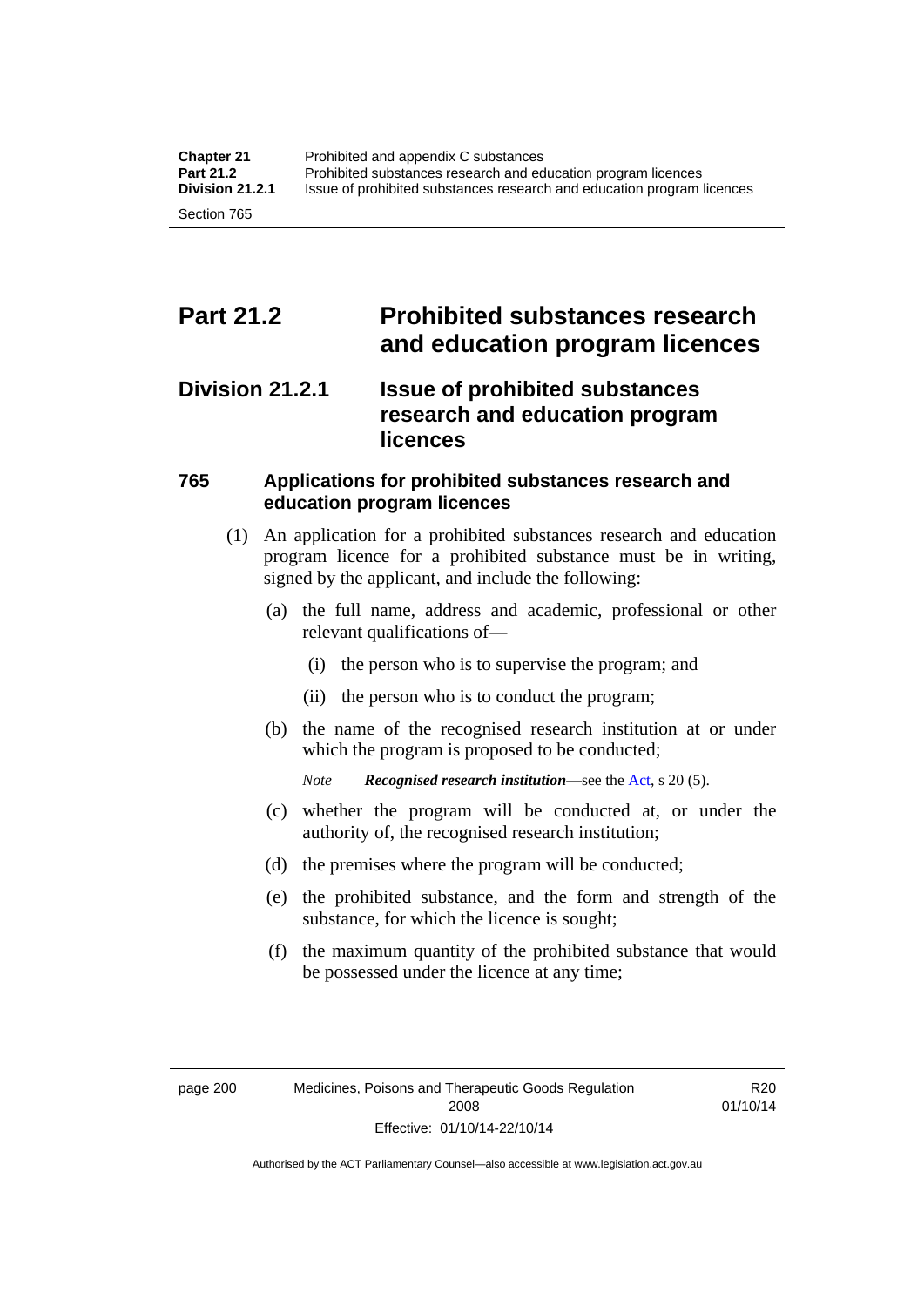- (g) a description of the program, including an explanation of why the program cannot be carried out satisfactorily without the use of the prohibited substance;
- (h) the supervision arrangements for the program;
- (i) the period for which the licence is sought.
- *Note 1* If a form is approved under the [Act](http://www.legislation.act.gov.au/a/2008-26/default.asp), s 198 for this provision, the form must be used.
- *Note* 2 A fee may be determined under the [Act,](http://www.legislation.act.gov.au/a/2008-26/default.asp) s 197 for this provision.
- (2) The application must be accompanied by a written approval of the program by the person in charge of—
	- (a) the recognised research institution; or
	- (b) a faculty or division of the institution.

#### **766 Restrictions on issuing of prohibited substances research and education program licences— Act, s 85 (1) (a)**

The chief health officer must not issue a prohibited substances research and education program licence to a person unless—

- (a) the program to which the licence relates will be conducted at, or under the authority of, a recognised research institution; and
- (b) the program is approved by a person mentioned in section 765 (2); and
- (c) satisfied that the program—
	- (i) cannot be carried out without the use of the prohibited substance to which the licence application relates; and
	- (ii) will be adequately supervised.

page 201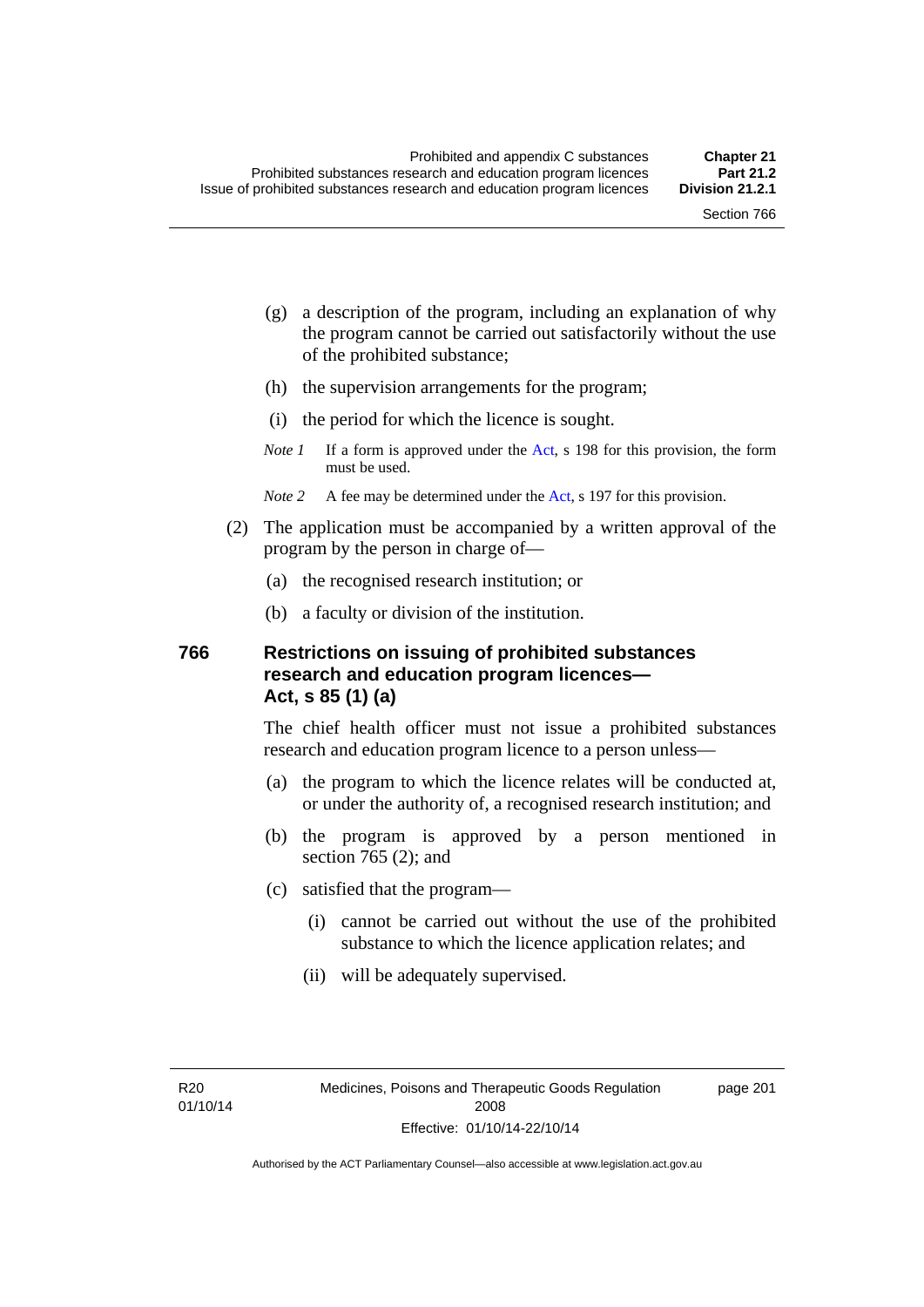#### **767 Additional information for prohibited substances research program and education licences— Act, s 88 (1) (k)**

The following additional information is prescribed for a prohibited substances research and education licence:

- (a) the research or education program for which the licence is issued;
- (b) the name of the program's supervisor;
- (c) the dealings with a prohibited substance authorised by the licence;
- (d) the premises where the program will be conducted;
- (e) the maximum quantity of the prohibited substance that may be possessed at any time for the program;
- (f) the total quantity of the prohibited substance that may be possessed for the program during the period of the licence;
- (g) the form and strength of the prohibited substance that may be obtained and possessed for the program.

## **Division 21.2.2 Prohibited substances research and education program authorisations**

#### **768 Authorisations under prohibited substances research and education program licences—Act, s 20 (1) (a)**

A prohibited substances research and education program licence authorises—

- (a) the licence-holder to—
	- (i) issue a purchase order for a prohibited substance (the *licensed prohibited substance*) stated in the licence for the program stated in the licence; and

R20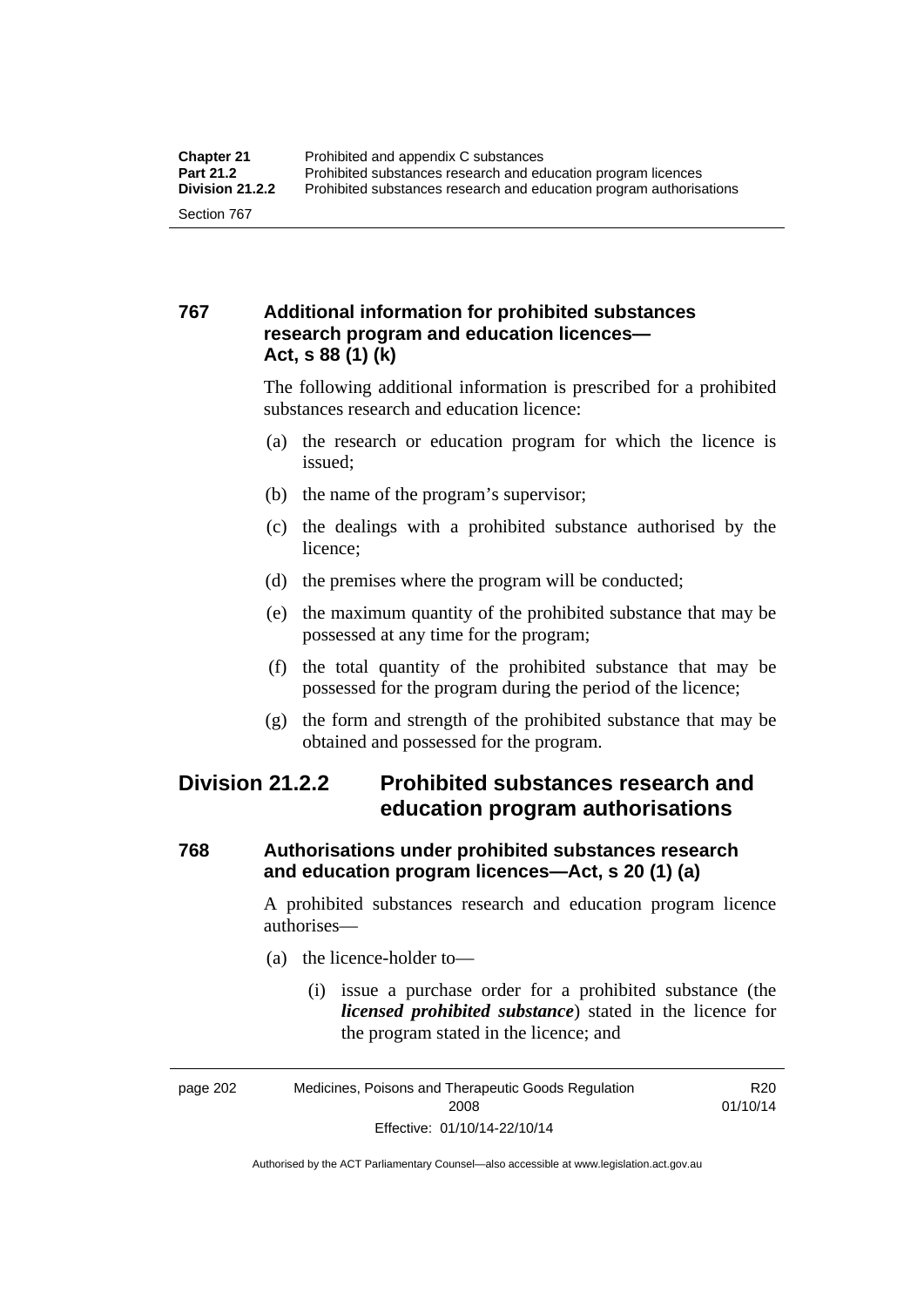- (ii) obtain a licensed prohibited substance on a purchase order for the program; and
- (iii) possess a licensed prohibited substance for the program at the premises to which the licence relates; and
- (iv) supply a licensed prohibited substance to anyone taking part in the program for the program; and
- (b) the program supervisor, and anyone taking part in the program, to deal with the licensed prohibited substance as authorised by the licence at the premises stated in the licence.

#### **769 Authorisation condition for prohibited substances research and education program licences—Act, s 44 (1) (b) and (2) (b)**

A licence-holder's authorisation to obtain a prohibited substance under a prohibited substances research and education program licence is subject to the condition that the substance is obtained on a complying purchase order.

*Note* For licence conditions, see the [Act](http://www.legislation.act.gov.au/a/2008-26/default.asp), s 89.

R20 01/10/14 Medicines, Poisons and Therapeutic Goods Regulation 2008 Effective: 01/10/14-22/10/14

page 203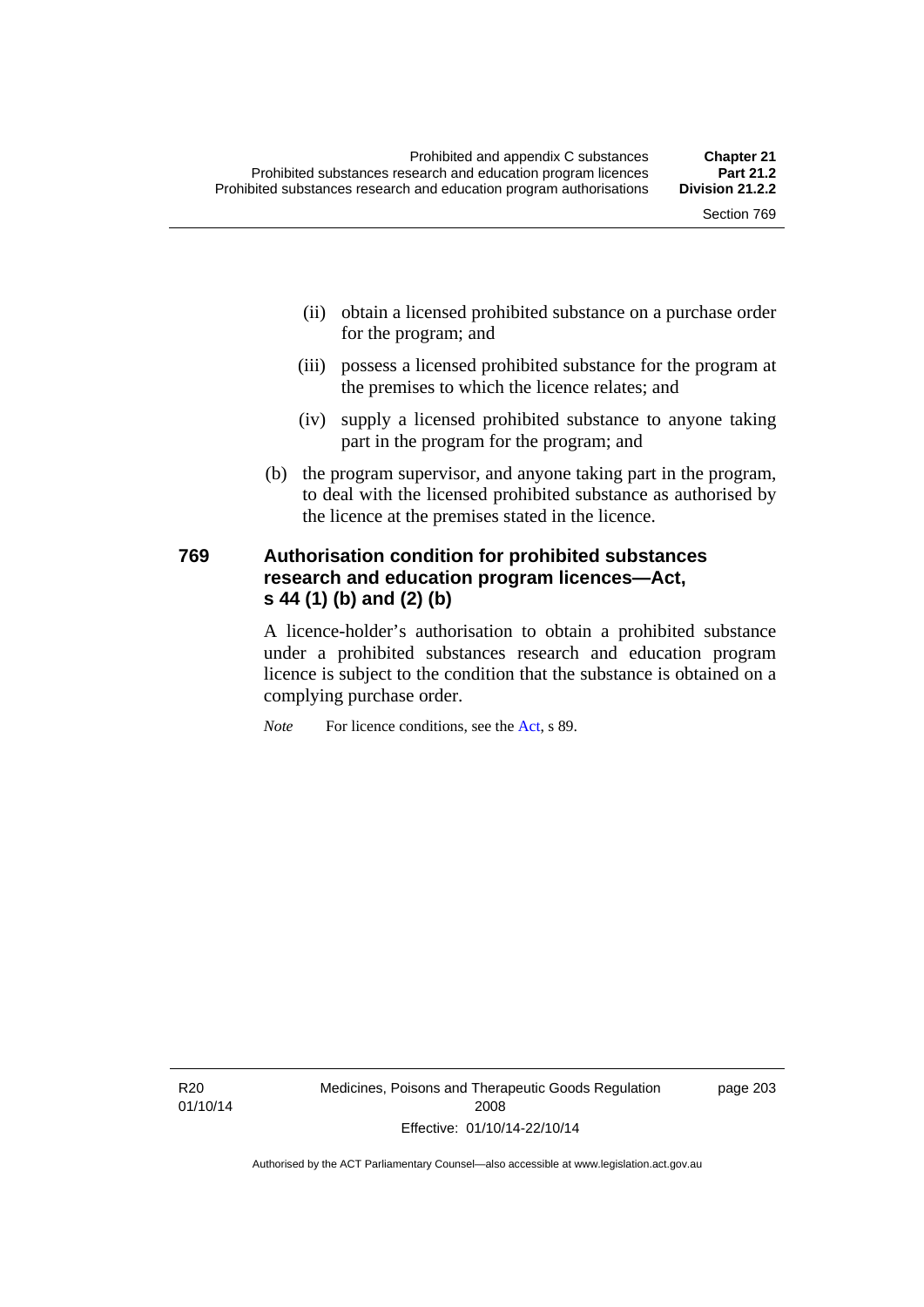## **Division 21.2.3 Other provisions—prohibited substances research and education program licences**

#### **770 Approvals of dealings for prohibited substances research and education program licences—Act, s 20 (1) (c)**

(1) In this section:

*relevant dealing*, with a prohibited substance for a prohibited substances research and education program licence, means any of the following:

- (a) obtaining the substance;
- (b) possessing the substance;
- (c) issuing a purchase order for the substance;
- (d) supplying the substance on a complying purchase order to the licence-holder.
- (2) The chief health officer may approve a person for a relevant dealing with a prohibited substance to which a prohibited substances research and education program licence relates.
- (3) An approval—
	- (a) must be in writing; and
	- (b) may be conditional; and
	- (c) may apply for a stated period or until a stated event happens.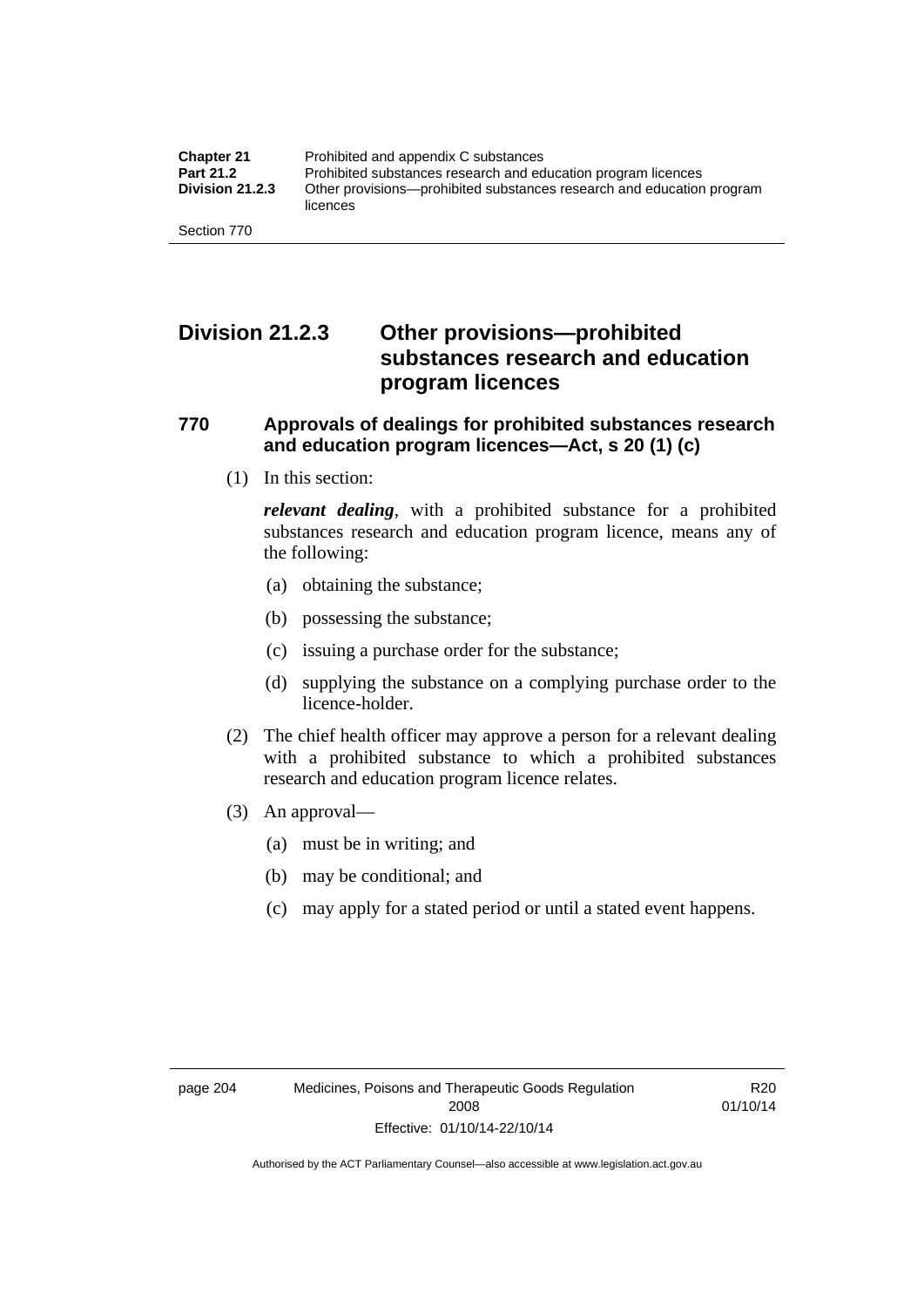#### **771 Authorisation condition for approval-holders—Act, s 44 (1) (b) and (2) (b)**

An approval-holder's authorisation under section 770 is subject to the condition that the following are kept at the approval-holder's business premises or, if the chief health officer approves in writing another place, the place approved by the chief health officer, for at least 2 years after the day a prohibited substance is supplied:

- (a) the filled purchase order;
- (b) the record for section 773.

#### **772 General requirements for prohibited substances purchase orders—Act, s 38 (2) (c)**

- (1) A purchase order for a prohibited substance must be—
	- (a) signed by the person (the *issuer*) issuing the order; and

- (b) if the issuer amends the order—initialled and dated by the issuer beside the amendment.
- (2) A purchase order for a prohibited substance must include the following:
	- (a) the issuer's name and business address and telephone number;
	- (b) the issuer's authority to issue the order;
	- (c) the prohibited substance, and the form, strength and quantity of the substance, to be supplied on the order.

*Note* The purchase order must be signed with the issuer's usual signature (see [Act](http://www.legislation.act.gov.au/a/2008-26/default.asp), dict, def *signs*).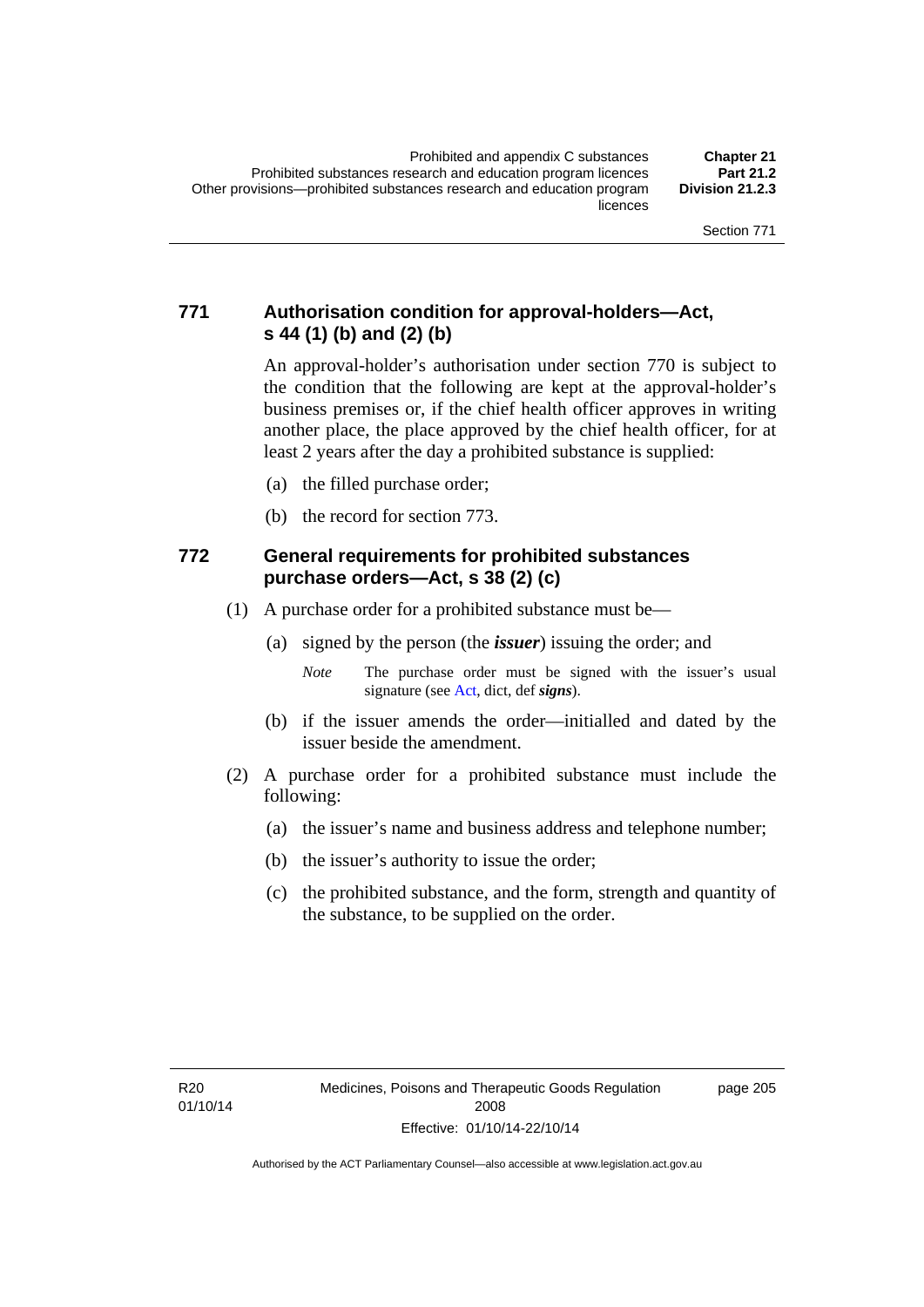| <b>Chapter 21</b>      | Prohibited and appendix C substances                                              |
|------------------------|-----------------------------------------------------------------------------------|
| <b>Part 21.2</b>       | Prohibited substances research and education program licences                     |
| <b>Division 21.2.3</b> | Other provisions—prohibited substances research and education program<br>licences |
| Section 773            |                                                                                   |

#### **773 Recording supply of prohibited substances on purchase orders**

A person who supplies a prohibited substance to someone else on a purchase order must make a written record of the following information:

- (a) the date of the order;
- (b) the issuer's authority to issue the order;
- (c) the name, and the business address and telephone number, of the person to whom the prohibited substance is supplied;
- (d) the date the order is supplied;
- (e) the prohibited substance, and the form, strength and quantity of the substance, supplied.
- *Note Written* includes in electronic form (see [Act,](http://www.legislation.act.gov.au/a/2008-26/default.asp) dict).

#### **774 Information for CHO about supplied prohibited substances research and education program licences— Act, s 31 (1) (a) (ii), (1) (b), (2) (a) (ii), (2) (b) and (4)**

- (1) This section applies if a person supplies a prohibited substance to a prohibited substances research and education program licence-holder.
- (2) The person must, not later than 7 days after the end of the month when the prohibited substance is supplied, give the chief health officer the following information in writing:
	- (a) the person's name, business address and telephone number;
	- (b) the name of the person who issued the supply authority;
	- (c) the date of the supply authority;
	- (d) the name and address of the person to whom the substance is supplied;

page 206 Medicines, Poisons and Therapeutic Goods Regulation 2008 Effective: 01/10/14-22/10/14

R20 01/10/14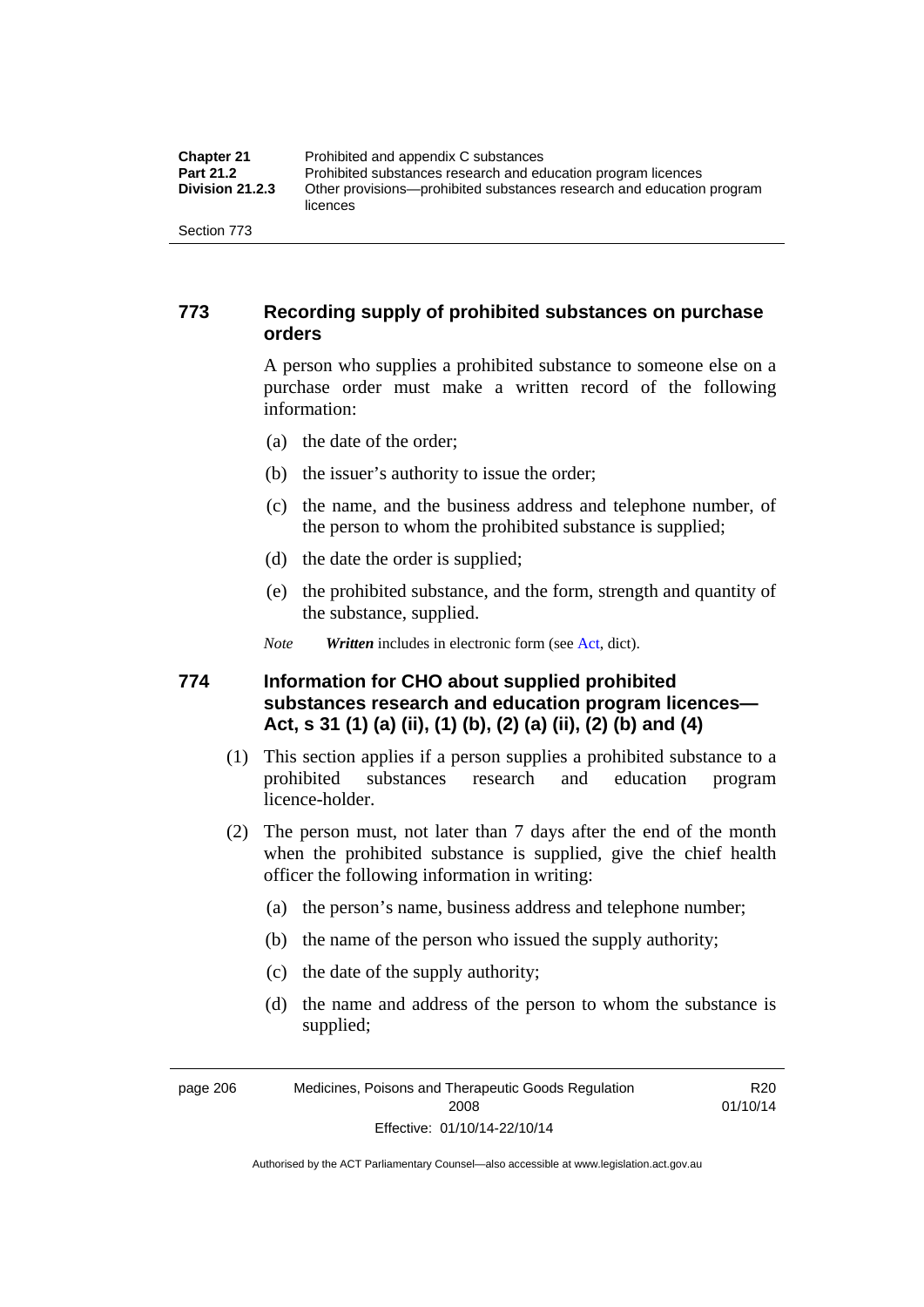- (e) the date of supply;
- (f) the substance, and the form, strength and quantity of the substance, supplied.

R20 01/10/14 Medicines, Poisons and Therapeutic Goods Regulation 2008 Effective: 01/10/14-22/10/14

page 207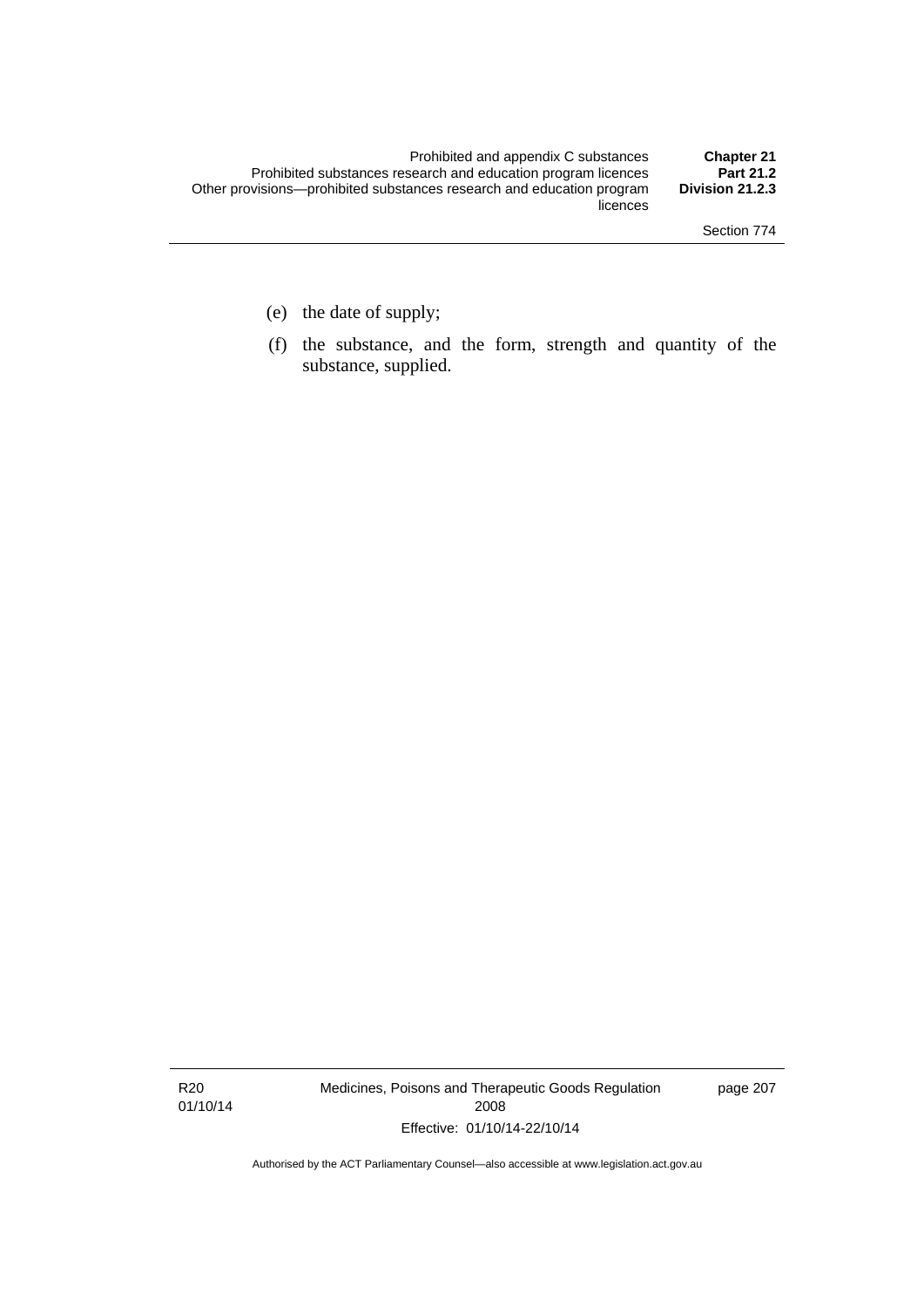Section 775

# **Part 21.3 Prohibited substances registers**

#### **775 Keeping of prohibited substances registers by certain people—Act, s 48 and s 50 (1) (b) and (2) (b)**

- (1) A person mentioned in table 775, column 2 who possesses a prohibited substance must keep a prohibited substances register.
- (2) A person to whom subsection (1) applies must keep a prohibited substances register for a prohibited substance at the place prescribed in table 775, column 3 for the person.

| column 1 | .<br>column 2                                                                                        | column 3                                                     |
|----------|------------------------------------------------------------------------------------------------------|--------------------------------------------------------------|
| item     | prescribed person                                                                                    | place where register to be kept                              |
|          | approved analyst                                                                                     | the analyst's laboratory                                     |
|          | medicines and poisons<br>inspector (other than<br>police officer)                                    | the place directed in writing by the<br>chief health officer |
|          | supervisor of program<br>under prohibited<br>substances research and<br>education program<br>licence | the premises where program is being<br>conducted             |

**Table 775 Keeping prohibited substances registers** 

#### **776 Form of prohibited substances registers—Act, s 49 (1) (b)**

- (1) Each page in a prohibited substances register must relate to a single form and strength of a prohibited substance.
- (2) If a prohibited substances register is kept electronically, a separate record must be used for each form and strength of prohibited substance kept.

R20 01/10/14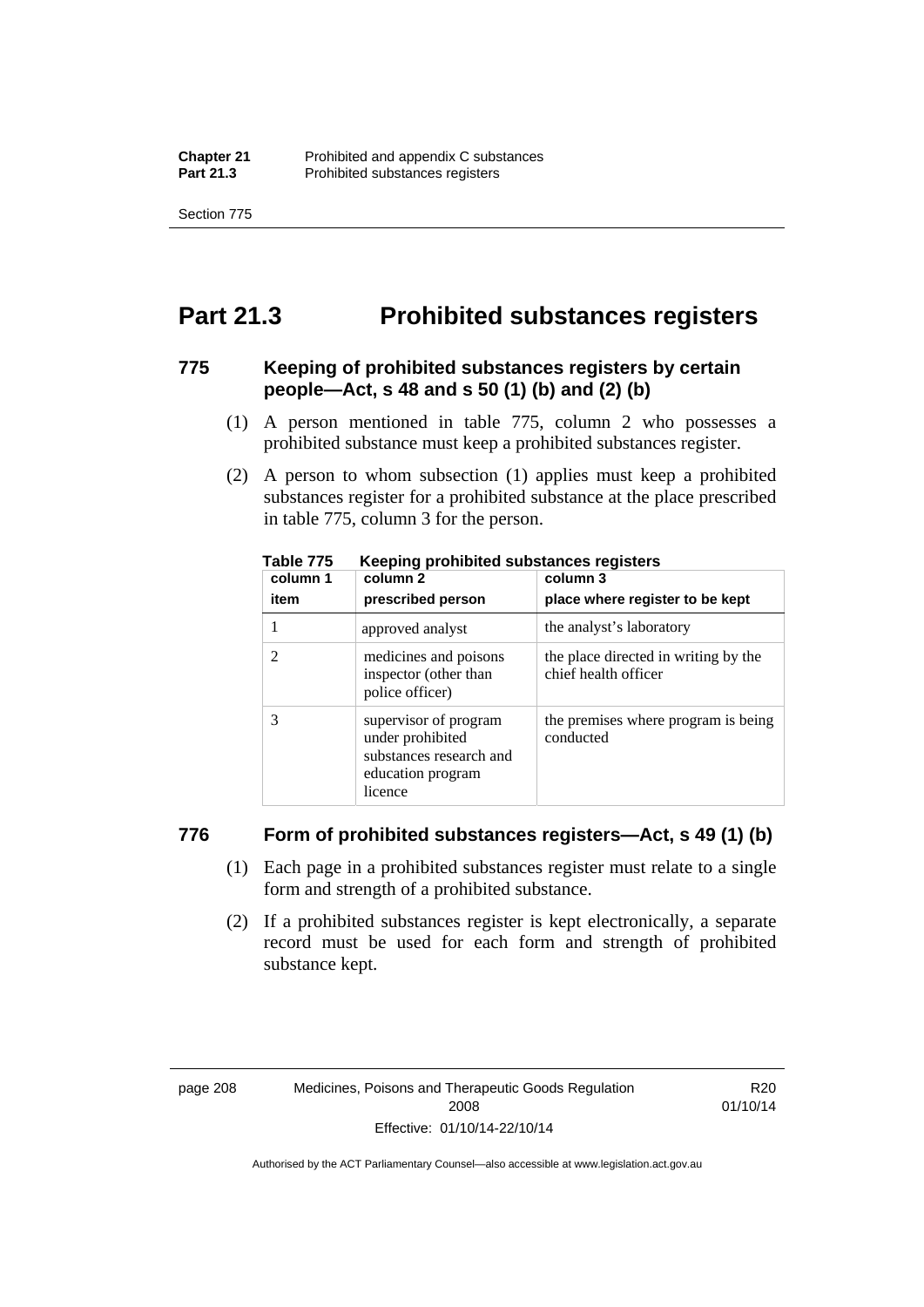#### **777 Making entries in prohibited substances registers— Act, s 51 (1) (b)**

- (1) The following details for a dealing with a prohibited substance are prescribed:
	- (a) the nature of the dealing;
	- (b) the date of the dealing;
	- (c) the prohibited substance, and the form, strength and quantity of the substance, dealt with;
	- (d) if the dealing is receiving the substance—the name and address of the supplier;
	- (e) if the dealing is supplying the substance—the name and address of the person to whom it is supplied;
	- (f) the quantity of the substance held after the dealing.
- (2) A dealing with a prohibited substance must be entered in the prohibited substances register the person must keep.

#### **778 Prescribed witnesses for discarding of prohibited substances—Act, s 54 (a) and (b)**

- (1) The following people are prescribed as witnesses in relation to the disposal of a prohibited substance:
	- (a) an approved analyst;
	- (b) a medicines and poisons inspector.

*Note Approved analyst*—see the dictionary.

- (2) However, a person mentioned in subsection (1) must not be a prescribed witness to the discarding of a prohibited substance if the person is—
	- (a) related to, a close friend of or employed by the person discarding the substance; or

R20 01/10/14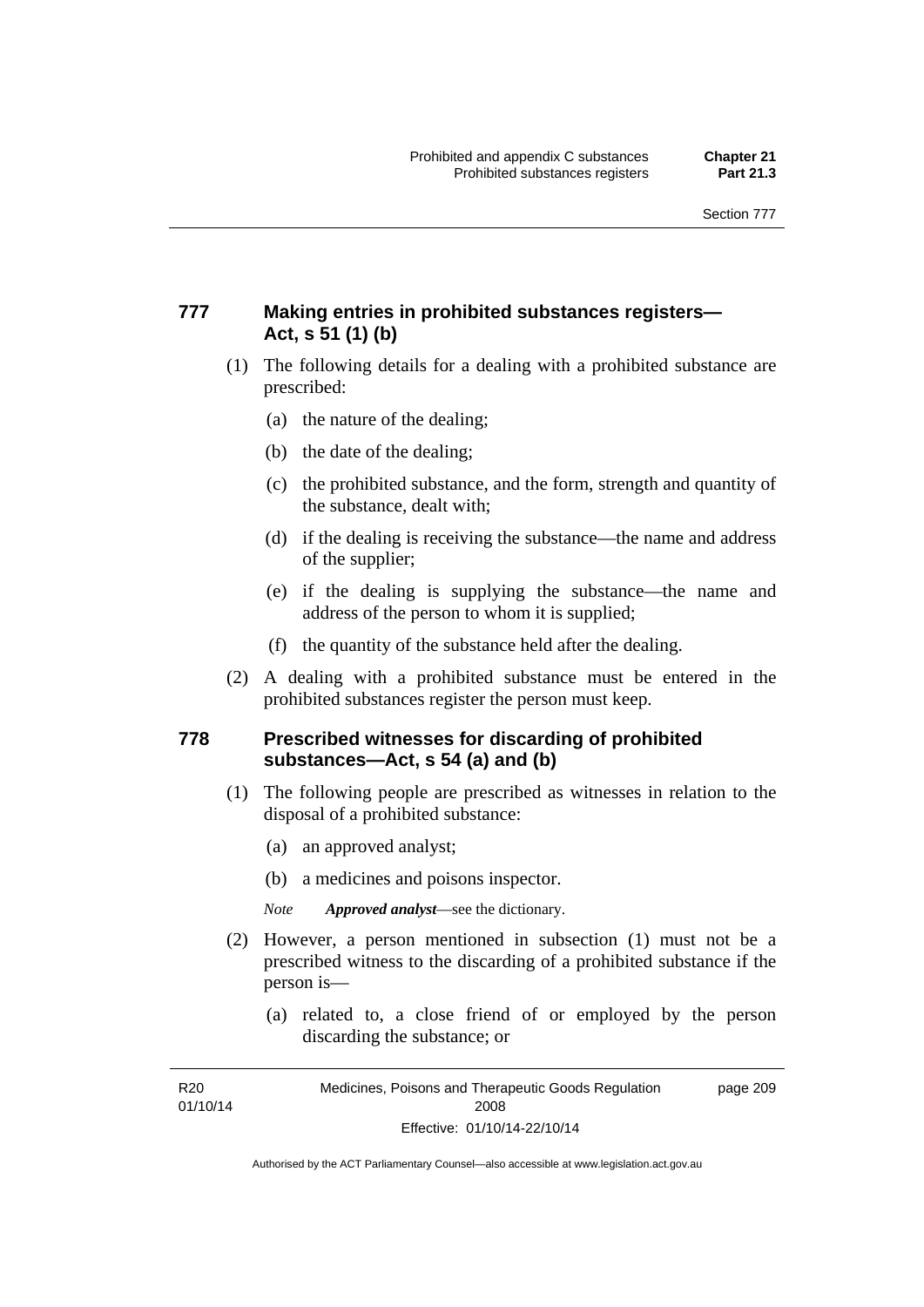Section 779

- (b) the supervisor of the person discarding the substance; or
- (c) supervised by the person discarding the substance.

#### **779 Changes to entries in prohibited substances registers— Act, s 55 (2) (b)**

- (1) An entry in a paper-based prohibited substances register may be amended by the person who made the entry by—
	- (a) the person signing and dating a marginal note or footnote that gives the date of the amendment and the amended details; and
	- (b) if the entry relates to disposing of a prohibited substance—
		- (i) the amendment being witnessed by a person mentioned in section 743; and
		- (ii) the witness signing the amendment as witness.
- (2) An entry in an electronic prohibited substances register may be amended by the person who made the entry by the person attaching or linking, by electronic means, a document that includes—
	- (a) the person's signature, the date and the amended details; and
	- (b) if the entry relates to disposing of a prohibited substance—
		- (i) the amendment being witnessed by a person mentioned in section 743; and
		- (ii) the witness signing the amendment as witness.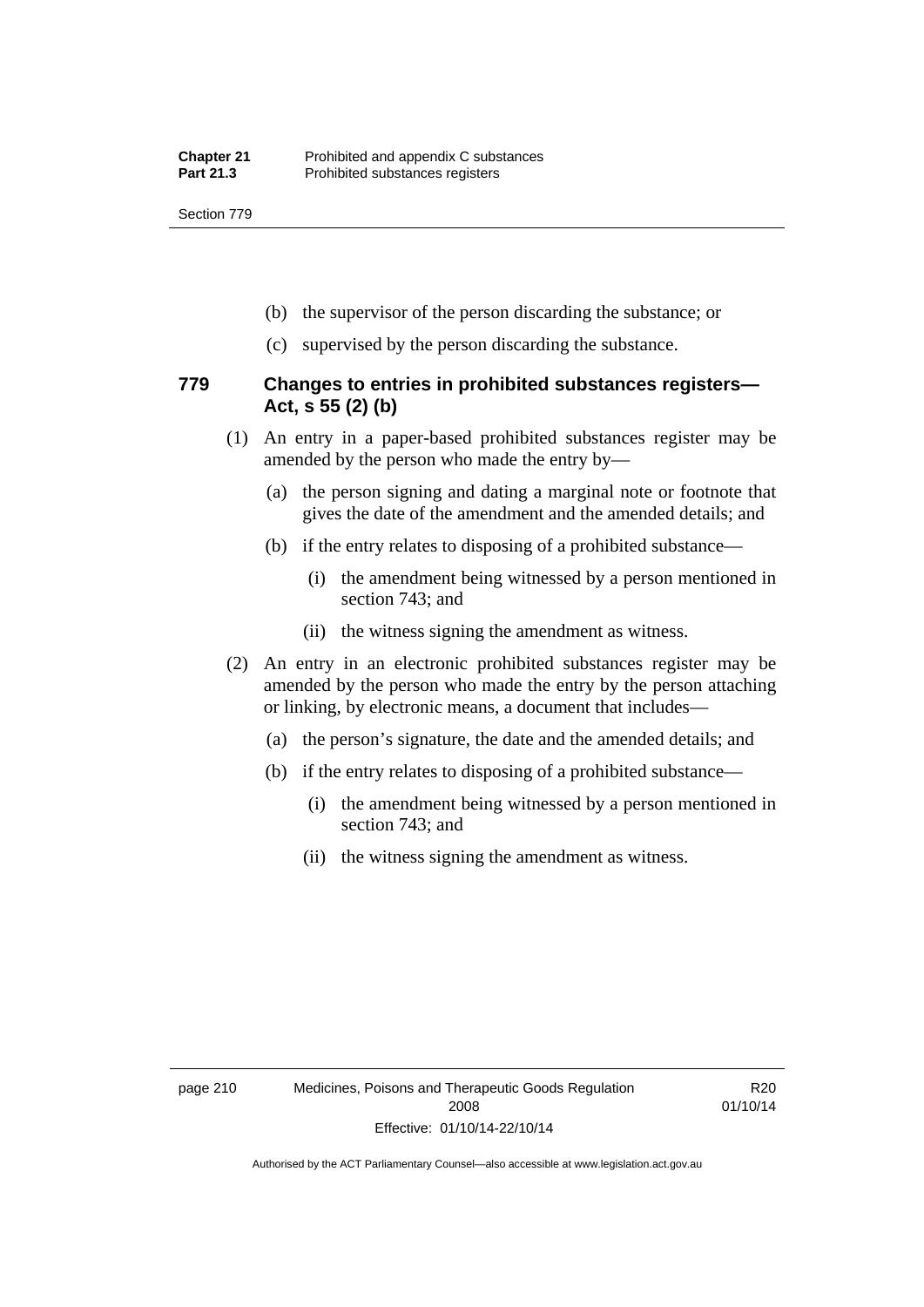# **Chapter 22 Therapeutic goods**

#### **800 Definitions—ch 22**

In this chapter:

*optical device* means any of the following:

- (a) corrective contact lenses;
- (b) corrective lenses for spectacles;
- (c) non-corrective contact lenses commonly known as plano contact lenses.

*prescription*, in relation to an optical device, means a written direction (other than a purchase order) to a person who is authorised to supply the optical device to dispense the optical device.

#### **801 Prescribed regulated therapeutic goods—Act, s 14, def**  *regulated therapeutic good***, par (b)**

Optical devices are prescribed.

#### **802 Authorisation to supply optical devices—Act, s 74 (1) (b) and (2) (b)**

 (1) To the extent necessary to practise optometry and, if employed, within the scope of employment, an optometrist is authorised to supply optical devices on prescription issued by an optometrist or doctor.

*Note Supply* includes dispense (see [Act,](http://www.legislation.act.gov.au/a/2008-26/default.asp) s 24).

 (2) To the extent necessary to practise as an optician and, if employed, within the scope of employment, an optician is authorised to supply optical devices on prescription issued by an optometrist or doctor.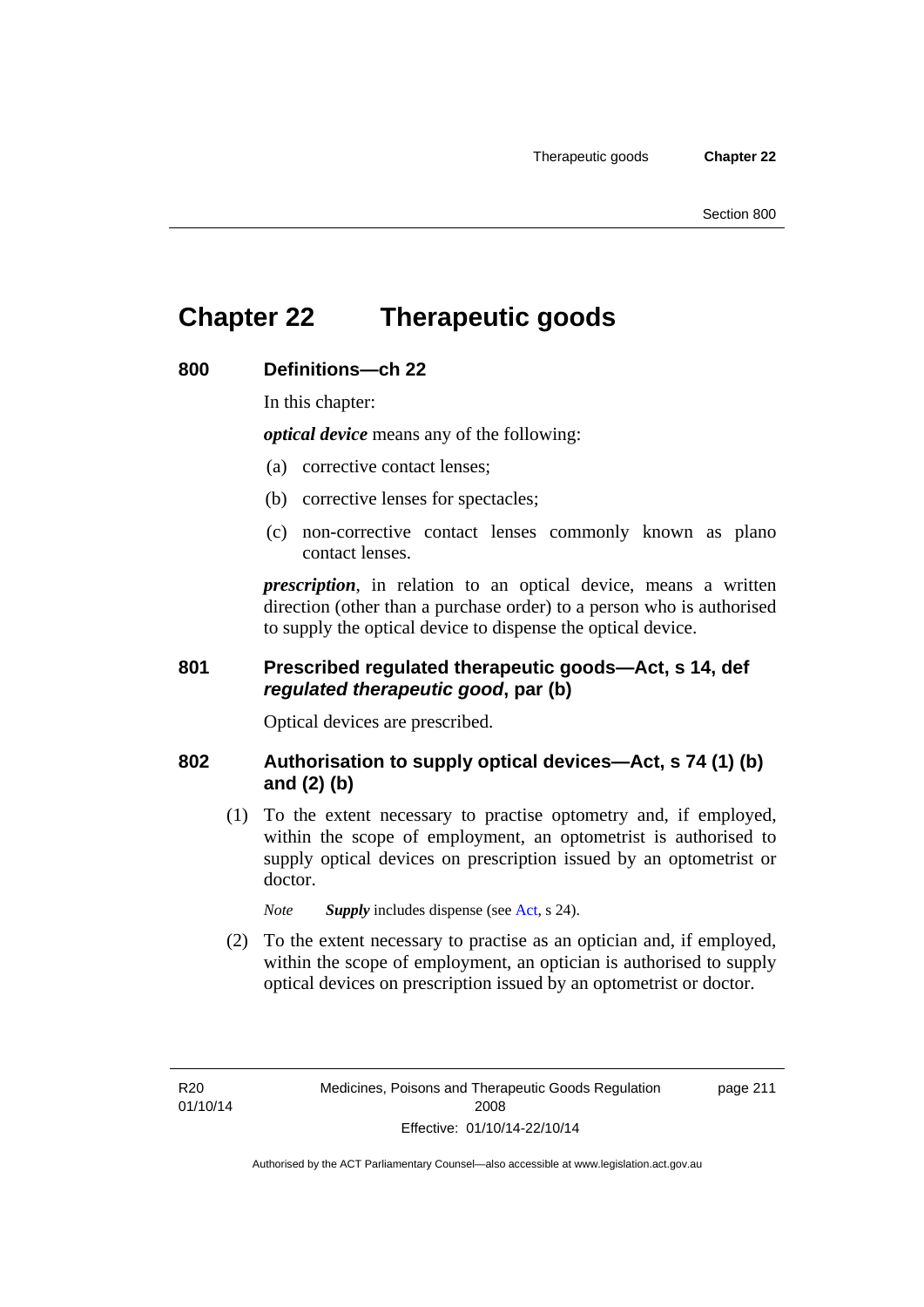#### **Chapter 22** Therapeutic goods

 (3) Within the scope of employment, an employee of an optometrist is authorised to sell and deliver optical devices supplied under subsection  $(1)$  or  $(2)$ .

#### **803 Authorisation conditions for supplying optical devices— Act, s 75 (1) (b)**

An optometrist's, and optician's, authorisation under section 802 in relation to optical devices is subject to the following conditions:

- (a) the optical devices are supplied on a written prescription by an optometrist or doctor;
- (b) if the prescription is for contact lenses (whether corrective or plano)—the prescription is issued not more than 1 year before the date the lenses are supplied;
- (c) if the prescription is for corrective lenses for spectacles—the prescription is issued not more than 2 years before the date the lenses are supplied.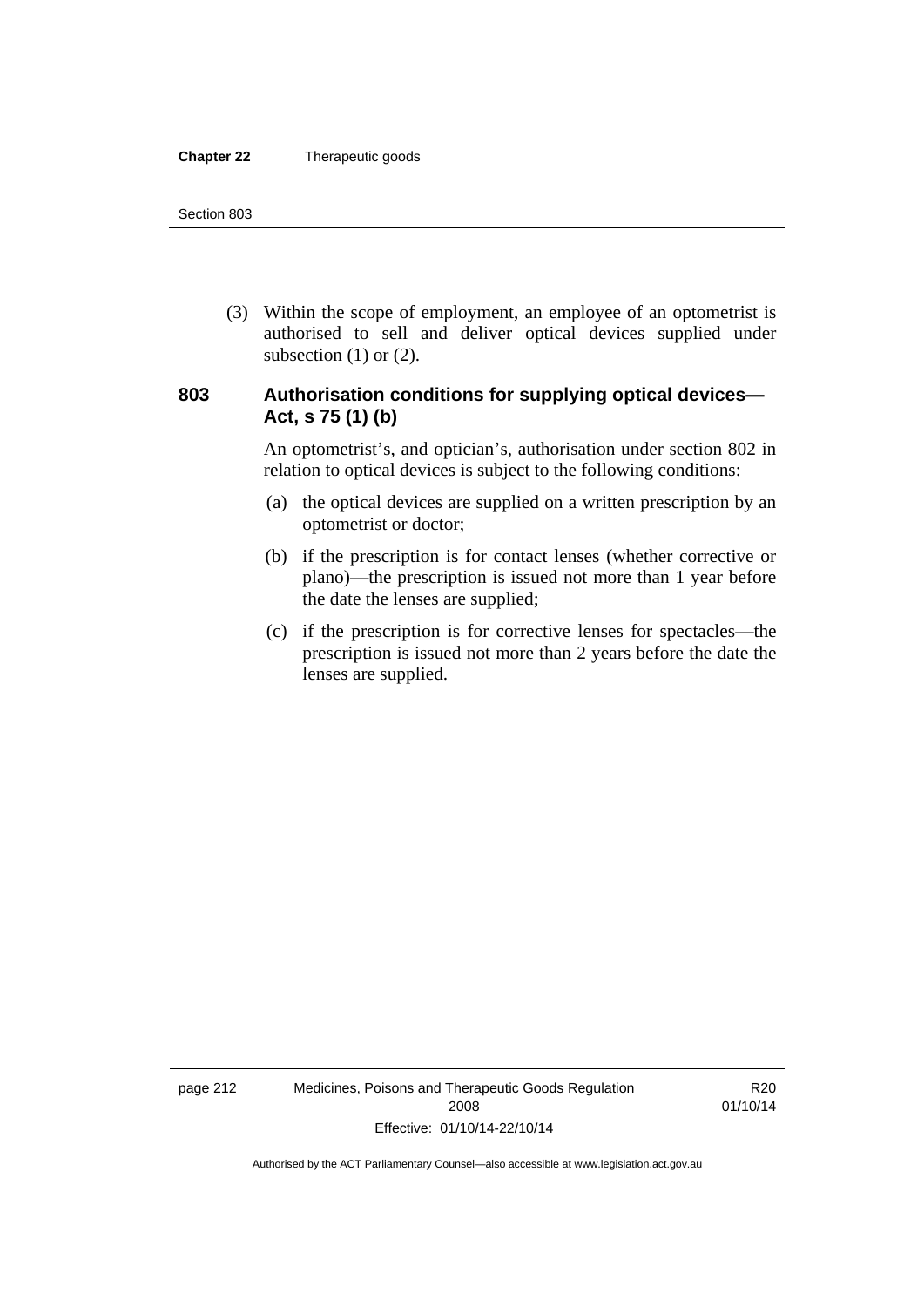# **Chapter 23 Notification and review of decisions**

#### **850 Meaning of** *reviewable decision—***ch 23**

In this chapter:

*reviewable decision* means a decision mentioned in table 850, column 3 under a provision of this regulation mentioned in column 2 in relation to the decision.

| column 1 | column <sub>2</sub>        | column 3                                                                                                  | column 4                   |
|----------|----------------------------|-----------------------------------------------------------------------------------------------------------|----------------------------|
| item     | section                    | decision                                                                                                  | entity                     |
| 1        | $120(1)$ (h)               | refuse approval of other<br>premises                                                                      | applicant for<br>approval  |
| 2        | 130(e)                     | refuse approval of other<br>premises                                                                      | applicant for<br>approval  |
| 3        | 140(e)                     | refuse approval of other<br>premises                                                                      | applicant for<br>approval  |
| 4        | 150(1)(c)                  | refuse approval of other<br>premises                                                                      | applicant for<br>approval  |
| 5        | 160(f)                     | refuse approval of other<br>premises                                                                      | applicant for<br>approval  |
| 6        | 171(d)                     | refuse approval of other<br>premises                                                                      | applicant for<br>approval  |
| 7        | 175(1)(a)(ii)<br>and $(b)$ | amend pseudoephedrine<br>record in way other than in<br>accordance with<br>application/refuse application | applicant for<br>amendment |
| 8        | 252(1)(d)                  | refuse approval of other<br>premises                                                                      | applicant for<br>approval  |

**Table 850 Reviewable decisions—chief health officer** 

R20 01/10/14 Medicines, Poisons and Therapeutic Goods Regulation 2008 Effective: 01/10/14-22/10/14

page 213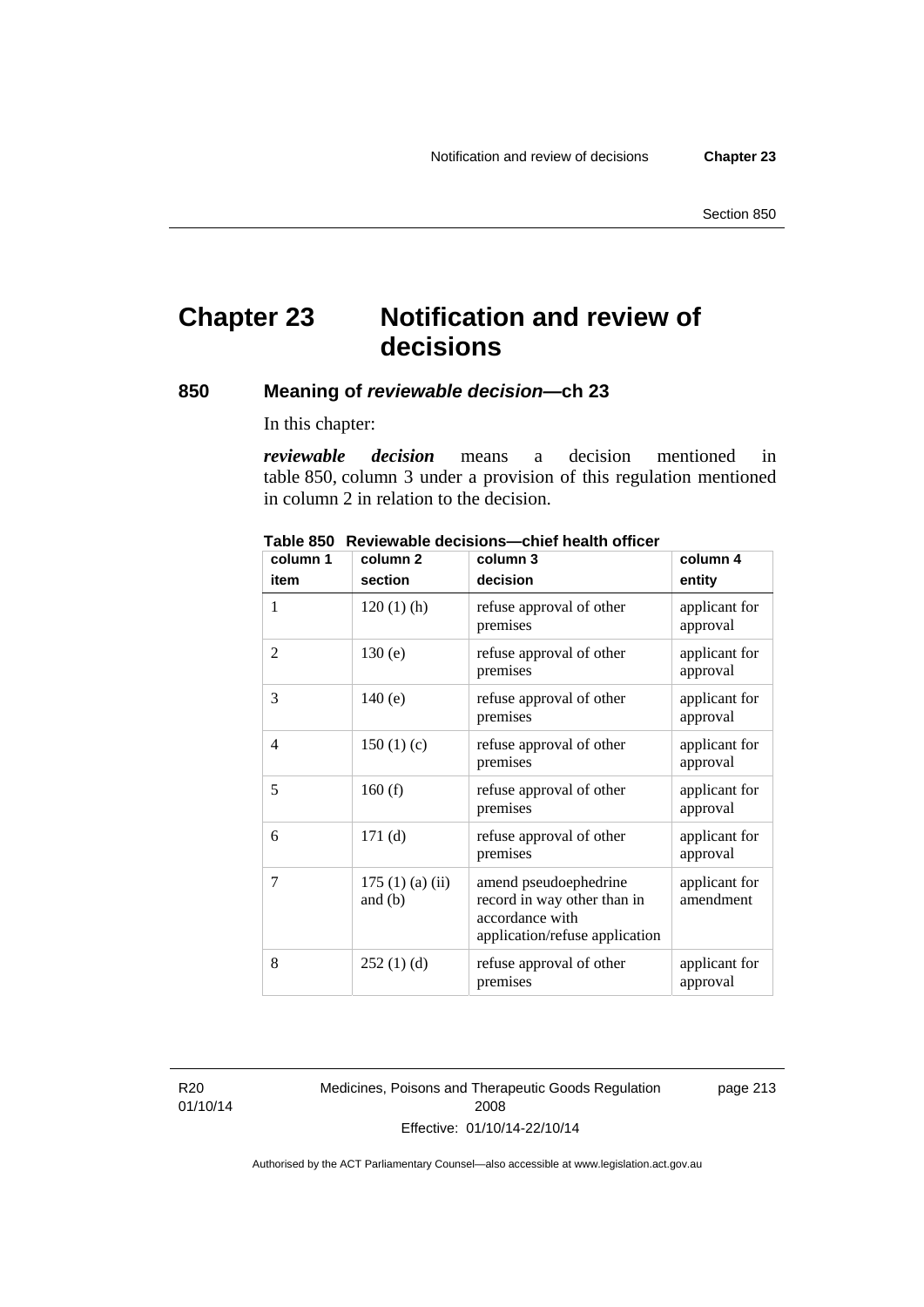#### **Chapter 23** Notification and review of decisions

#### Section 851

| column 1<br>item | column <sub>2</sub><br>section | column 3<br>decision                                                                         | column 4<br>entity        |
|------------------|--------------------------------|----------------------------------------------------------------------------------------------|---------------------------|
| 9                | 531(2)                         | refuse approval to store a<br>controlled medicine in a safe<br>or strongroom                 | applicant for<br>approval |
| 10               | 616(1)                         | refuse approval of nominated<br>individual for medicines<br>wholesales licence               | applicant for<br>licence  |
| 11               | 676(f)                         | refuse approval of other<br>premises                                                         | applicant for<br>approval |
| 12               | 686(f)                         | refuse approval of other<br>premises                                                         | applicant for<br>approval |
| 13               | 706(1)                         | refuse approval of nominated<br>individual for dangerous<br>poisons manufacturers<br>licence | applicant for<br>licence  |
| 14               | 716(1)                         | refuse approval of nominated<br>individual for dangerous<br>poisons suppliers licence        | applicant for<br>licence  |
| 15               | 771                            | refuse approval of other<br>premises                                                         | applicant for<br>approval |

*Note* For ACAT review of other decisions in relation to licences, see the [Act,](http://www.legislation.act.gov.au/a/2008-26/default.asp) ch 9 and sch 1.

#### **851 Reviewable decision notices**

If a person makes a reviewable decision, the person must give a reviewable decision notice to each entity mentioned in table 850, column 4 in relation to the decision.

- *Note 1* The person must also take reasonable steps to give a reviewable decision notice to any other person whose interests are affected by the decision (see *[ACT Civil and Administrative Tribunal Act 2008](http://www.legislation.act.gov.au/a/2008-35)*, s 67A).
- *Note* 2 The requirements for reviewable decision notices are prescribed under the *[ACT Civil and Administrative Tribunal Act 2008](http://www.legislation.act.gov.au/a/2008-35)*.

page 214 Medicines, Poisons and Therapeutic Goods Regulation 2008 Effective: 01/10/14-22/10/14

R20 01/10/14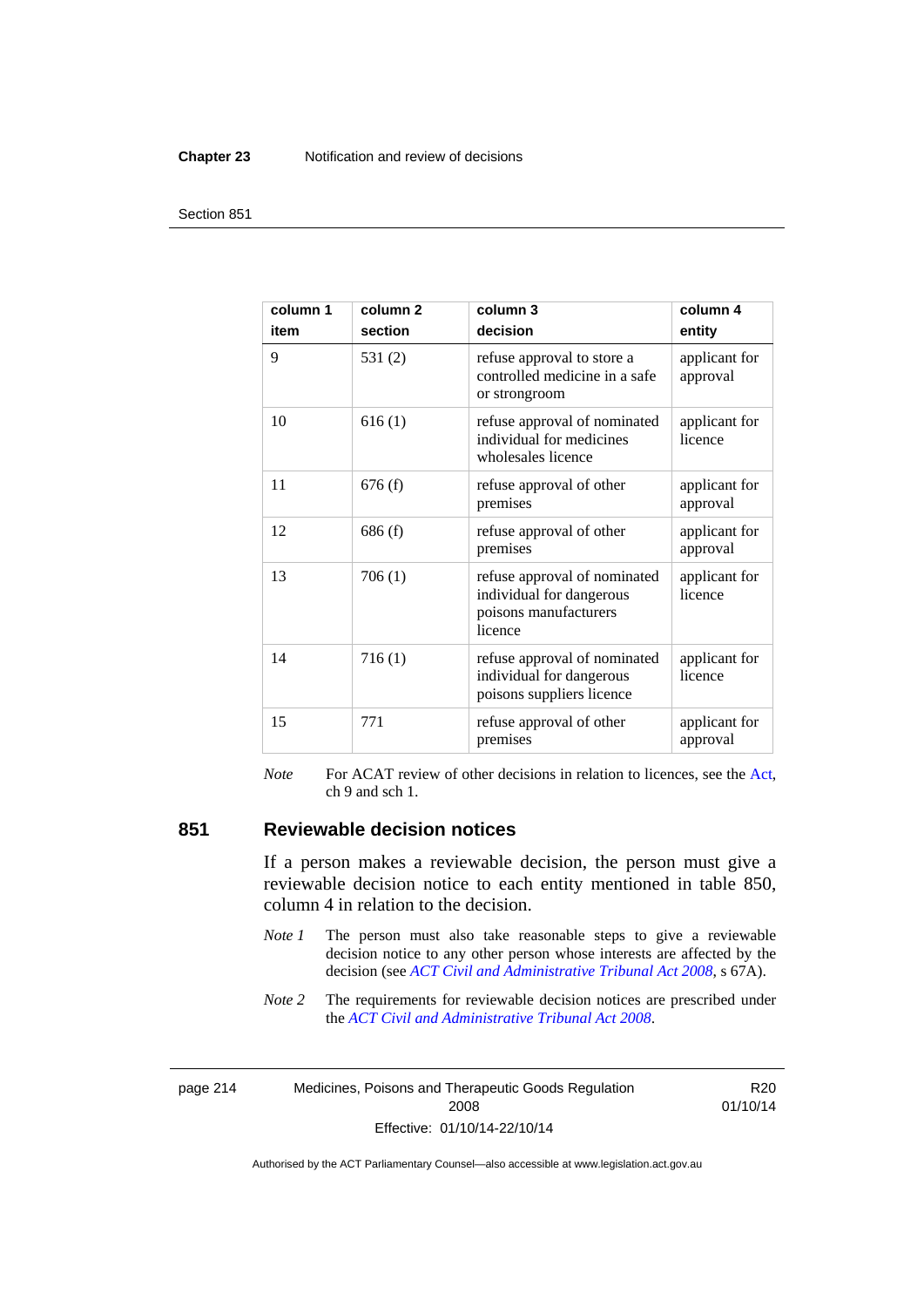### **852 Applications for review**

The following may apply to the ACAT for a review of a reviewable decision:

- (a) an entity mentioned in table 850, column 4 in relation to the decision;
- (b) any other person whose interests are affected by the decision.
- *Note* If a form is approved under the *[ACT Civil and Administrative Tribunal](http://www.legislation.act.gov.au/a/2008-35)  [Act 2008](http://www.legislation.act.gov.au/a/2008-35)* for the application, the form must be used.

R20 01/10/14 Medicines, Poisons and Therapeutic Goods Regulation 2008 Effective: 01/10/14-22/10/14

page 215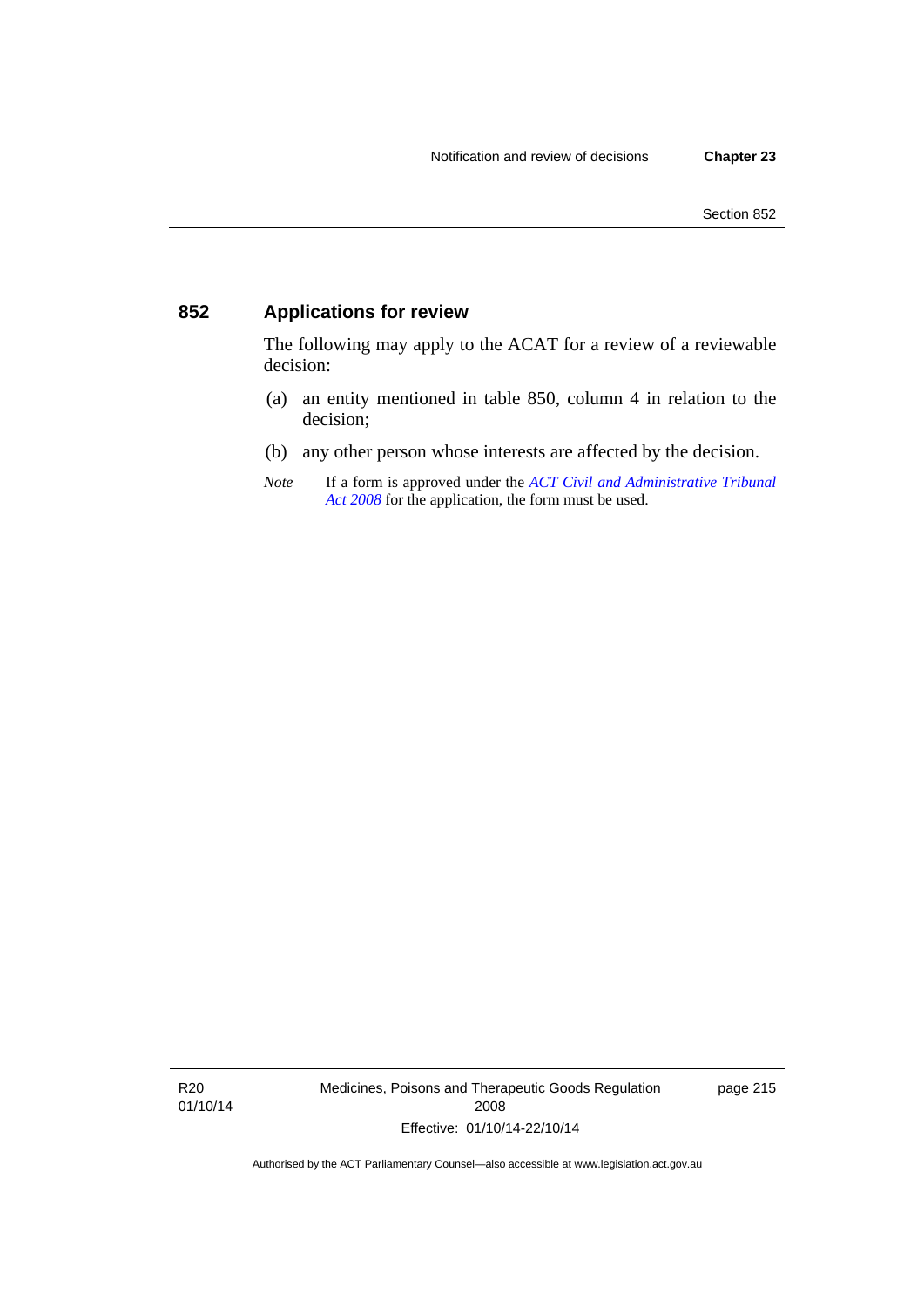**Chapter 24** Miscellaneous

# **Chapter 24 Miscellaneous**

#### **860 Authorisations for public employees—Act, s 26 (1) (b), (2) (b), s 35 (1) (b), (2) (b) and s 36 (b)**

 (1) This section applies to a public employee who is exercising a function under the Act.

- (2) To the extent necessary to exercise the function and within the scope of employment, the public employee is authorised to do any of the following:
	- (a) obtain a regulated substance;
	- (b) possess a regulated substance;
	- (c) supply a regulated substance or regulated therapeutic good to a person for discarding if the person is authorised to obtain the substance or good;

#### **Example—person authorised to obtain**

a person who holds an environmental authorisation for the disposal of the substance (see, eg s 693)

- *Note* An example is part of the regulation, is not exhaustive and may extend, but does not limit, the meaning of the provision in which it appears (see [Legislation Act,](http://www.legislation.act.gov.au/a/2001-14) s 126 and s 132).
- (d) supply a regulated substance or regulated therapeutic good, for law enforcement purposes, to—
	- (i) someone else who is authorised to obtain the substance or good; or
	- (ii) a law enforcement officer.

*Note Public employee*—see the [Legislation Act,](http://www.legislation.act.gov.au/a/2001-14) dictionary, pt 1.

page 216 Medicines, Poisons and Therapeutic Goods Regulation 2008 Effective: 01/10/14-22/10/14

R20 01/10/14

*Note Function* includes authority, duty and power (see [Legislation Act](http://www.legislation.act.gov.au/a/2001-14), dict, pt 1).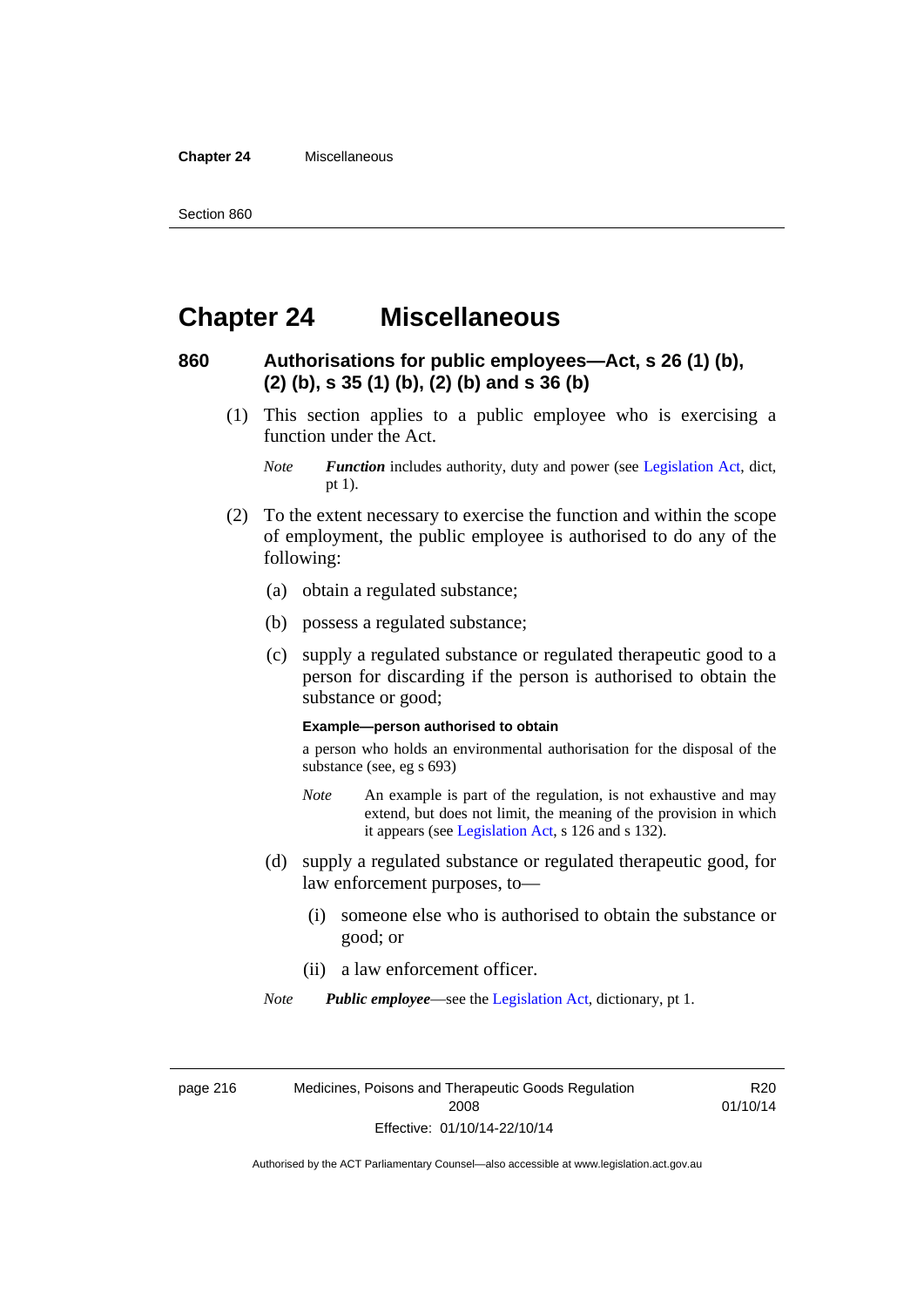(3) In this section:

*law enforcement officer*—see the [Criminal Code,](http://www.legislation.act.gov.au/a/2002-51) section 700.

#### **861 Other authorisations for public employees— Act, s 20 (1) (a), (2) (a) and s 74 (1) (b)**

- (1) A public employee is authorised to deal with a regulated substance, or regulated therapeutic good, in accordance with a permit issued by the chief health officer to the employee.
- (2) The permit must be in writing and include the following information:
	- (a) the dealings with regulated substances or regulated therapeutic goods authorised by the permit;
	- (b) the regulated substances or regulated therapeutic goods to which the permit relates;
	- (c) the public employee or employees authorised under the permit;
	- (d) any condition included in the permit by the chief health officer to which the permit is subject;
	- (e) a unique identifying number;
	- (f) when the permit ends.
- (3) For subsection (2) (c), the permit may identify a public employee authorised under the permit by—
	- (a) naming the employee; or
	- (b) nominating the occupant of a position (however described), at a particular time or from time to time.
- (4) In this section:

*public employee* includes a police officer.

R20 01/10/14 page 217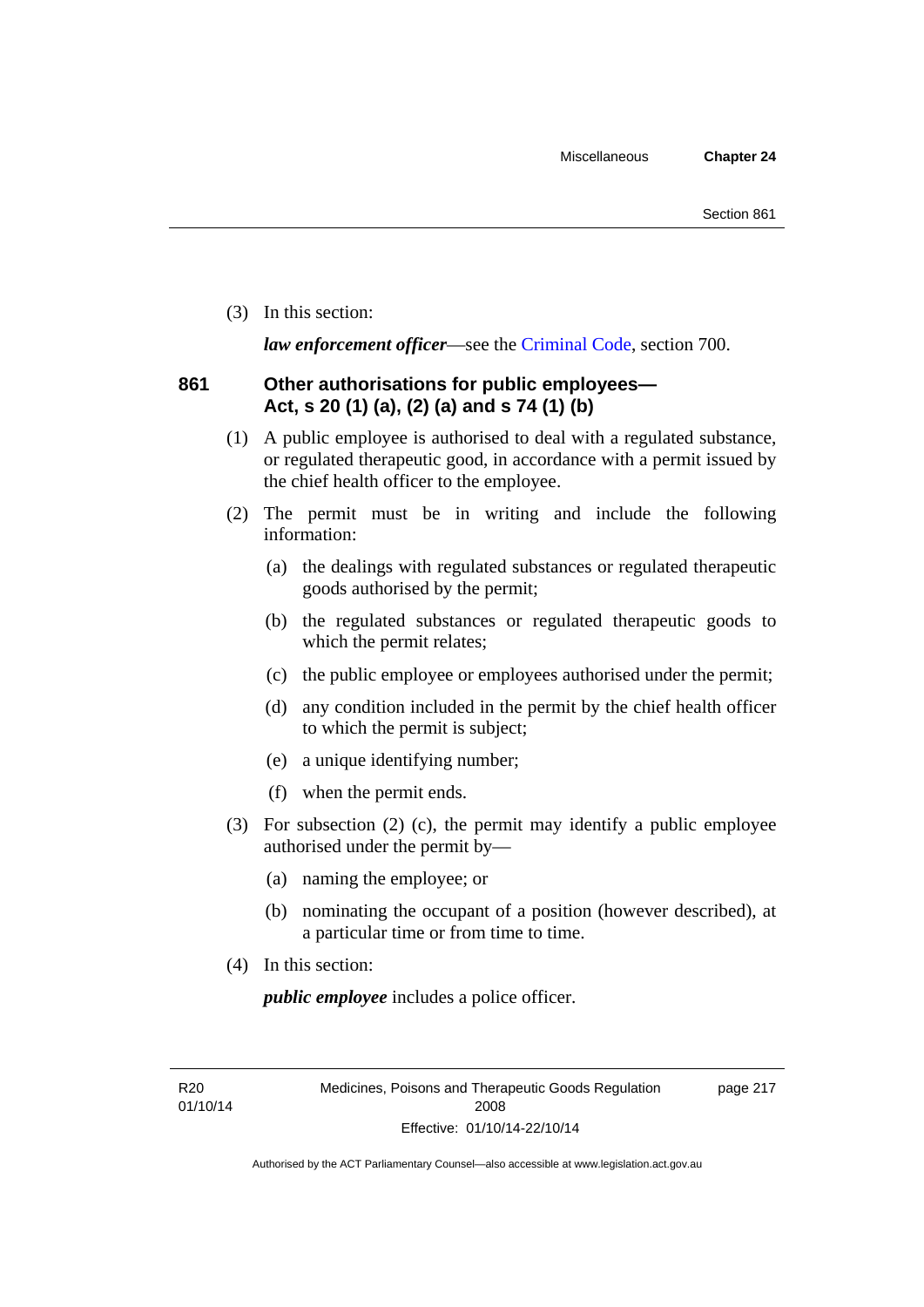#### **Chapter 24** Miscellaneous

#### **862 Certain containers not to be used for human-use substances—Act, s 63 (1) (b)**

A container of a kind mentioned in the [medicines and poisons](http://www.comlaw.gov.au/Series/F2012L01200)  [standard,](http://www.comlaw.gov.au/Series/F2012L01200) paragraph 21, 22 or 23 is prescribed.

#### **863 Disapplication of Legislation Act, s 47 (6)**

The [Legislation Act](http://www.legislation.act.gov.au/a/2001-14), section 47 (6) does not apply to the following:

- (a) AS/NZS ISO 8124.3 (Safety of toys Migration of certain elements);
- (b) the Australian code of good wholesaling practice for medicines in schedules 2, 3, 4 and 8;
- (c) the medicines Australia code of conduct;
- (d) the Optometry Endorsement Scheduled Medicines Registration Standard;
- (e) the *[National Health Act 1953](http://www.comlaw.gov.au/Series/C1953A00095)* (Cwlth);
- (f) the *[National Health \(Pharmaceutical Benefits\)](http://www.comlaw.gov.au/Series/F1996B02844)  [Regulations 1960](http://www.comlaw.gov.au/Series/F1996B02844)* (Cwlth);
- (g) a continued dispensing determination.
- *Note 1* An instrument and a law of another jurisdiction mentioned in this section do not need to be notified under the [Legislation Act](http://www.legislation.act.gov.au/a/2001-14) because s 47 (6) does not apply (see [Legislation Act](http://www.legislation.act.gov.au/a/2001-14), s 47 (7)).
- *Note 2* A reference to an Act includes a reference to the statutory instruments made or in force under the Act, including any regulation (see [Legislation Act,](http://www.legislation.act.gov.au/a/2001-14) s 104).
- *Note 3* AS/NZS ISO 8124.3 may be purchased at [www.standards.org.au.](http://www.standards.org.au/)
- *Note 4* The Australian Code of Good Wholesaling Practice for Medicines in Schedules 2, 3, 4 and 8 is accessible at [www.tga.gov.au.](http://www.tga.gov.au/)
- *Note 5* The Medicines Australia Code of Conduct is accessible at [www.medicinesaustralia.com.au](http://www.medicinesaustralia.com.au/).

R20 01/10/14

page 218 Medicines, Poisons and Therapeutic Goods Regulation 2008 Effective: 01/10/14-22/10/14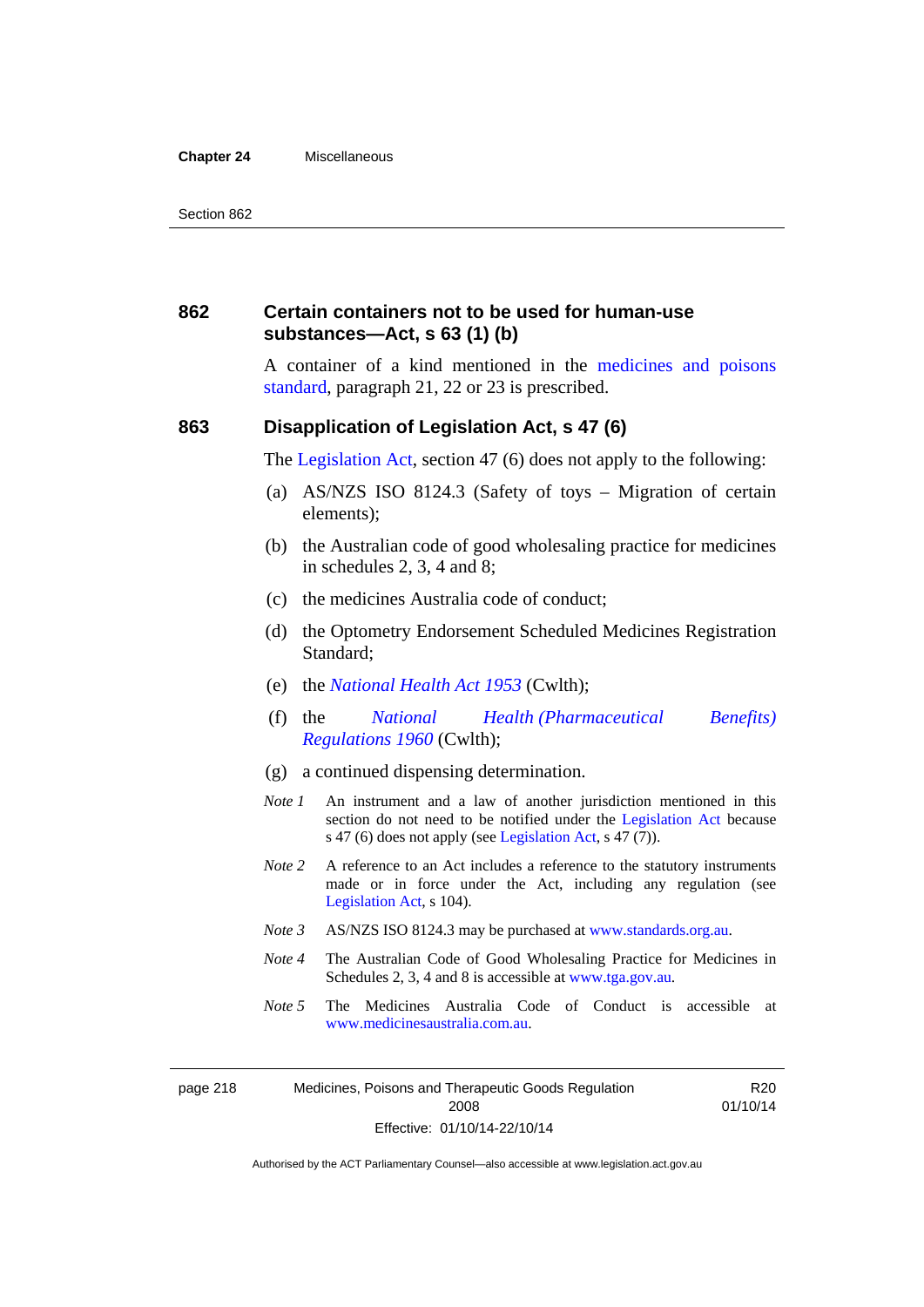- *Note 6* The Optometry Endorsement Scheduled Medicines Registration Standard is accessible at [www.optometryboard.gov.au](http://www.optometryboard.gov.au/).
- *Note* 7 A law of another jurisdiction mentioned in this section is accessible at [www.comlaw.gov.au](http://www.comlaw.gov.au/).

#### **864 Exemption of piper methysticum (kava)—Act, s 190 (1) (a)**

- (1) Piper methysticum (kava) in the following forms is exempt from the Act:
	- (a) raw or dried whole or peeled rhizome for use in aqueous dispersions or aqueous extracts intended for oral use by humans;
	- (b) powder made from the dried rhizome for use in aqueous dispersions or aqueous extracts intended for oral use by humans;
	- (c) preparations for oral use by humans containing aqueous dispersions or aqueous extracts of the raw or dried whole or peeled rhizome;
	- (d) preparations for oral use by humans containing aqueous dispersions or aqueous extracts of powder made from the dried rhizome.
- (2) However, the exemption applies only if—
	- (a) the kava is prepared, possessed and consumed in accordance with the customs of the Pacific Islands; and

#### **Examples—customs of the Pacific Islands relating to use of kava**

- 1 consuming kava as part of a traditional ceremony, in a kava circle or otherwise
- 2 serving kava from a traditional bowl
- *Note* An example is part of the regulation, is not exhaustive and may extend, but does not limit, the meaning of the provision in which it appears (see [Legislation Act,](http://www.legislation.act.gov.au/a/2001-14) s 126 and s 132).

R20 01/10/14 Medicines, Poisons and Therapeutic Goods Regulation 2008 Effective: 01/10/14-22/10/14

page 219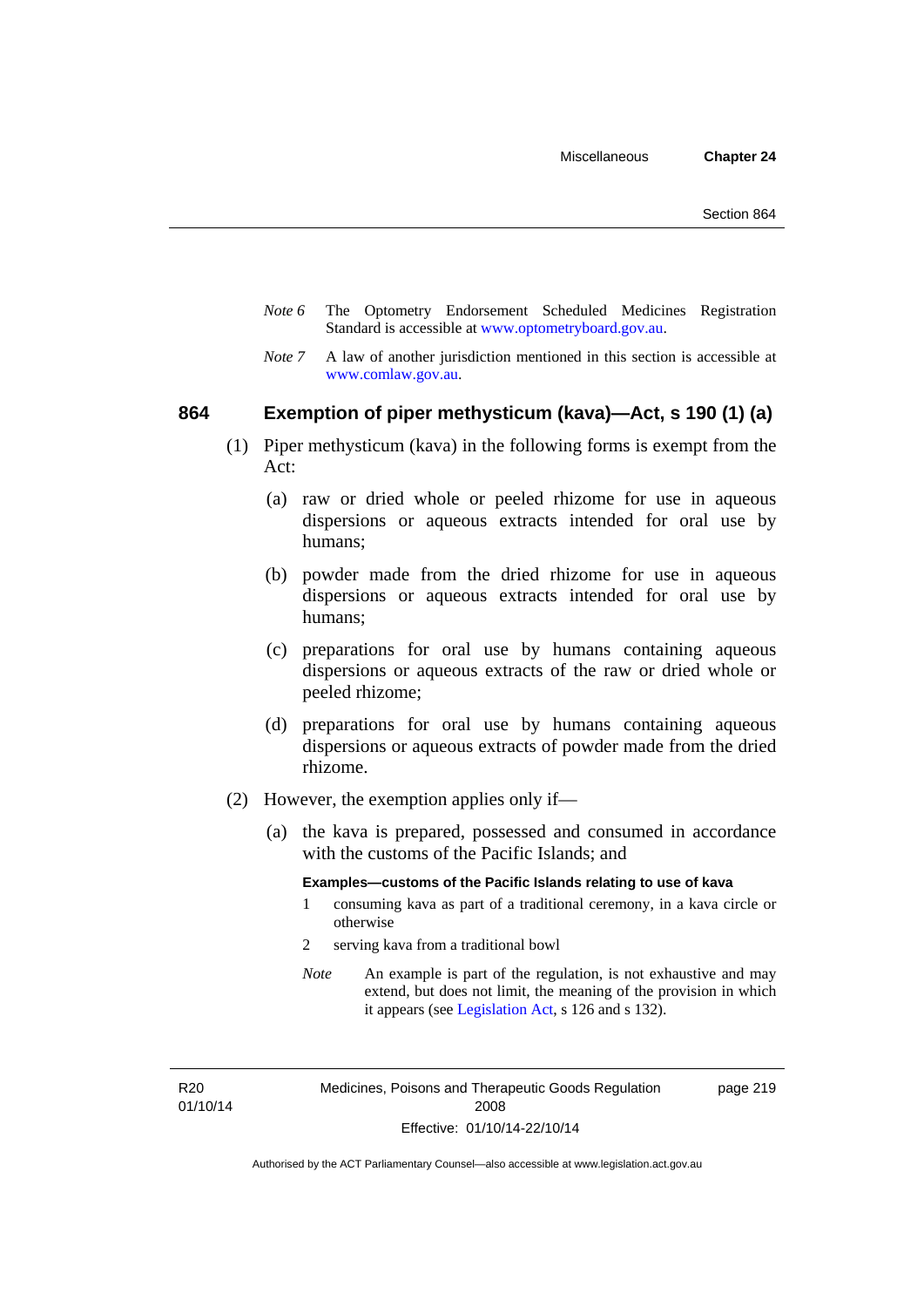#### **Chapter 24** Miscellaneous

- (b) the kava is prepared, possessed and consumed in connection with an event declared by the Minister; and
- (c) any conditions stated in the declaration are complied with.
- (3) The Minister may declare an event only if satisfied it is a public event.

#### **Example**

National Multicultural Festival

- (4) A declaration may include conditions about any of the following:
	- (a) the dates and times when the kava may be prepared or consumed;
	- (b) the way in which the kava may be prepared or consumed;
	- (c) the places where the kava may be prepared or consumed;
	- (d) the minimum age of people who may consume the kava;
	- (e) signage for the event;
	- (f) anything else the Minister considers appropriate.
- (5) A declaration is a notifiable instrument.

*Note* A notifiable instrument must be notified under the [Legislation Act](http://www.legislation.act.gov.au/a/2001-14).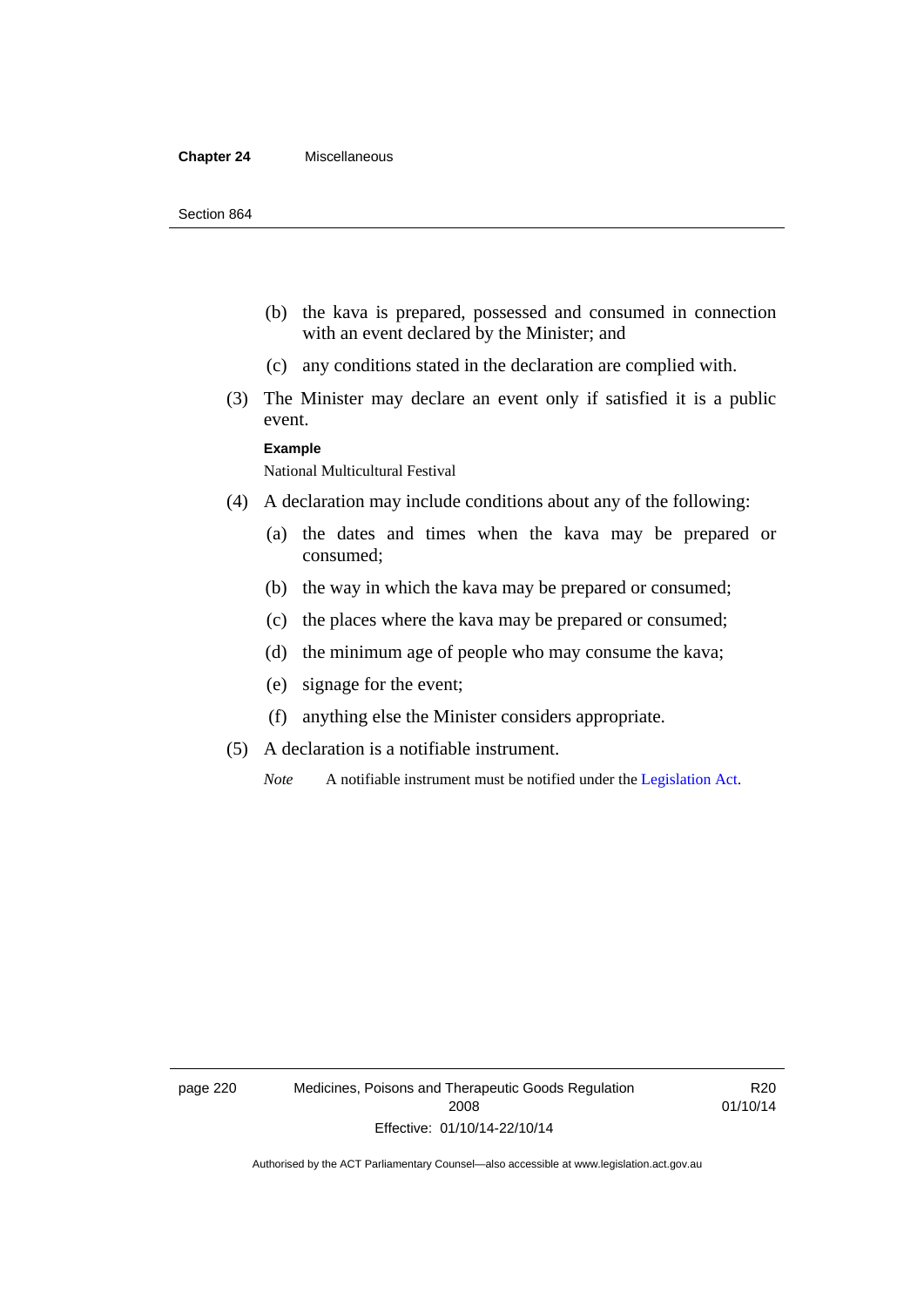# **Schedule 1 Medicines—health-related**

**occupations authorisations** 

(see s 30, s 50, s 60, s 110, s 350, s 370 and s 380)

# **Part 1.1 Ambulance services and officers**

| column 1<br>item | column <sub>2</sub><br>person authorised                                                           | column 3<br>authorisation                                                                              |
|------------------|----------------------------------------------------------------------------------------------------|--------------------------------------------------------------------------------------------------------|
| 1                | ambulance officer employed by<br>Commonwealth, Territory or                                        | within scope of employment, do any of<br>the following:                                                |
|                  | State                                                                                              | obtain medicines;<br>(a)                                                                               |
|                  |                                                                                                    | (b)<br>possess medicines;                                                                              |
|                  |                                                                                                    | administer medicines.<br>(c)                                                                           |
| $\mathfrak{D}$   | person in charge of ambulance<br>service operated by<br>Commonwealth, Territory or<br><b>State</b> | within scope of employment, do any of<br>the following:<br>issue purchase orders for medicines;<br>(a) |
|                  |                                                                                                    | obtain medicines mentioned in<br>(b)<br>par(a);                                                        |
|                  |                                                                                                    | possess medicines mentioned in<br>(c)<br>par(a);                                                       |
|                  |                                                                                                    | (d)<br>supply medicines to ambulance<br>officers in ambulance service.                                 |

R20 01/10/14 Medicines, Poisons and Therapeutic Goods Regulation 2008 Effective: 01/10/14-22/10/14

page 221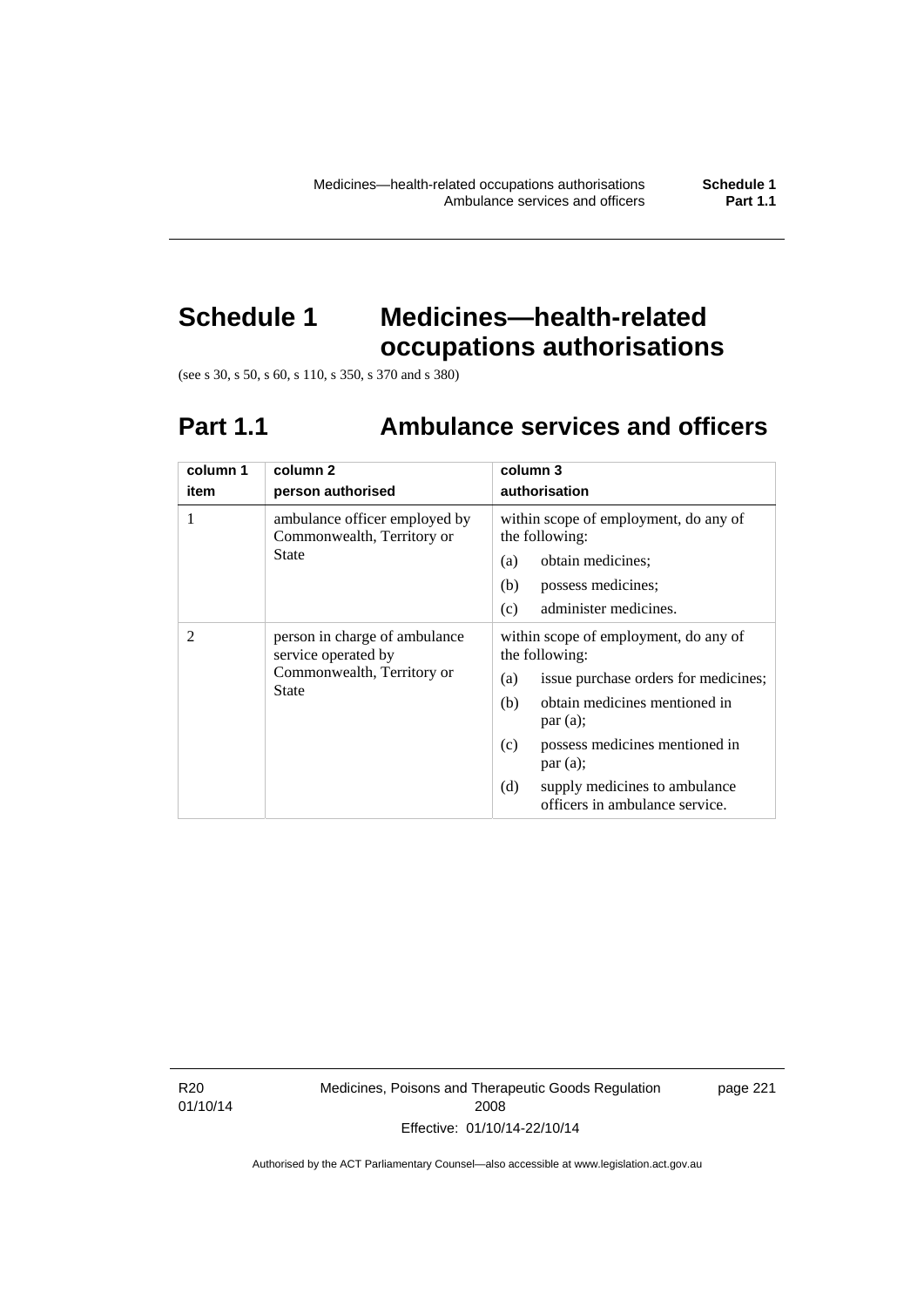# **Part 1.2 Dentists, dental hygienists and dental therapists**

| column 1       | column <sub>2</sub>                                           | column 3                                                                                                                              |
|----------------|---------------------------------------------------------------|---------------------------------------------------------------------------------------------------------------------------------------|
| item           | person authorised                                             | authorisation                                                                                                                         |
| 1              | dentist                                                       | to the extent necessary to practise dentistry<br>and, if employed, within the scope of<br>employment, do any of the following:        |
|                |                                                               | issue purchase orders and requisitions<br>(a)<br>for medicines;                                                                       |
|                |                                                               | obtain medicines;<br>(b)                                                                                                              |
|                |                                                               | possess medicines;<br>(c)                                                                                                             |
|                |                                                               | administer medicines;<br>(d)                                                                                                          |
|                |                                                               | prescribe medicines;<br>(e)                                                                                                           |
|                |                                                               | (f)<br>supply medicines to patients during<br>consultations if labelled in accordance<br>with s 161;                                  |
|                |                                                               | supply medicines for administration to<br>(g)<br>patients at dental surgery to people<br>authorised to administer them.               |
| <b>Note</b>    | <b>Dentist</b> does not include a trainee dentist (see dict). |                                                                                                                                       |
| $\overline{2}$ | trainee dentist                                               | to the extent necessary to practise dentistry or<br>undertake training, and under supervision of<br>dentist, do any of the following: |
|                |                                                               | obtain medicines from health<br>(a)<br>practitioner authorised to possess<br>them:                                                    |
|                |                                                               | (b)<br>possess medicines;                                                                                                             |
|                |                                                               | administer medicines in accordance<br>(c)<br>with prescription (whether or not<br>issued by themself or dentist);                     |
|                |                                                               | (d)<br>prescribe medicines for administration<br>at institution or dental surgery.                                                    |

page 222 Medicines, Poisons and Therapeutic Goods Regulation 2008 Effective: 01/10/14-22/10/14

R20 01/10/14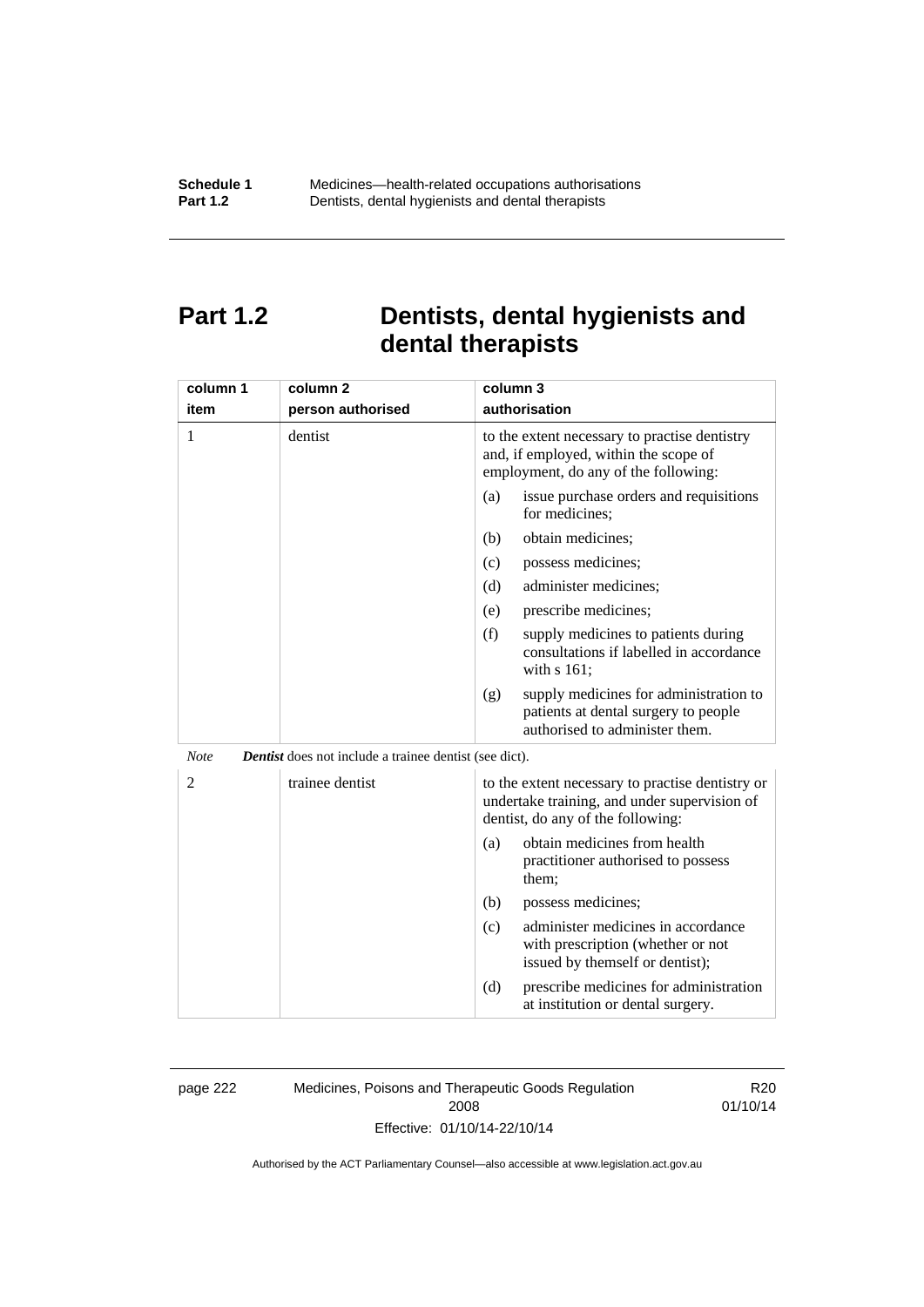| column 1 | column <sub>2</sub> | column 3                                                                                                                                                     |
|----------|---------------------|--------------------------------------------------------------------------------------------------------------------------------------------------------------|
| item     | person authorised   | authorisation                                                                                                                                                |
| 3        | dental hygienist    | within the scope of employment, to the<br>extent necessary to practice as dental<br>hygienist, and under supervision of dentist,<br>do any of the following: |
|          |                     | obtain medicines from dentist<br>(a)<br>authorised to possess them;                                                                                          |
|          |                     | possess medicines mentioned in<br>(b)<br>par(a);                                                                                                             |
|          |                     | administer medicines mentioned in<br>(c)<br>par (a) in accordance with dentist's<br>prescription.                                                            |
| 4        | dental therapist    | within the scope of employment, to the<br>extent necessary to practice as dental<br>therapist, and under supervision of dentist, do<br>any of the following: |
|          |                     | issue purchase orders and requisitions<br>(a)<br>for medicines for topical dental use<br>and for local anaesthetics;                                         |
|          |                     | obtain medicines mentioned in par (a);<br>(b)                                                                                                                |
|          |                     | possess medicines mentioned in<br>(c)<br>par (a);                                                                                                            |
|          |                     | administer medicines mentioned in<br>(d)<br>par(a).                                                                                                          |

R20 01/10/14 Medicines, Poisons and Therapeutic Goods Regulation 2008 Effective: 01/10/14-22/10/14

page 223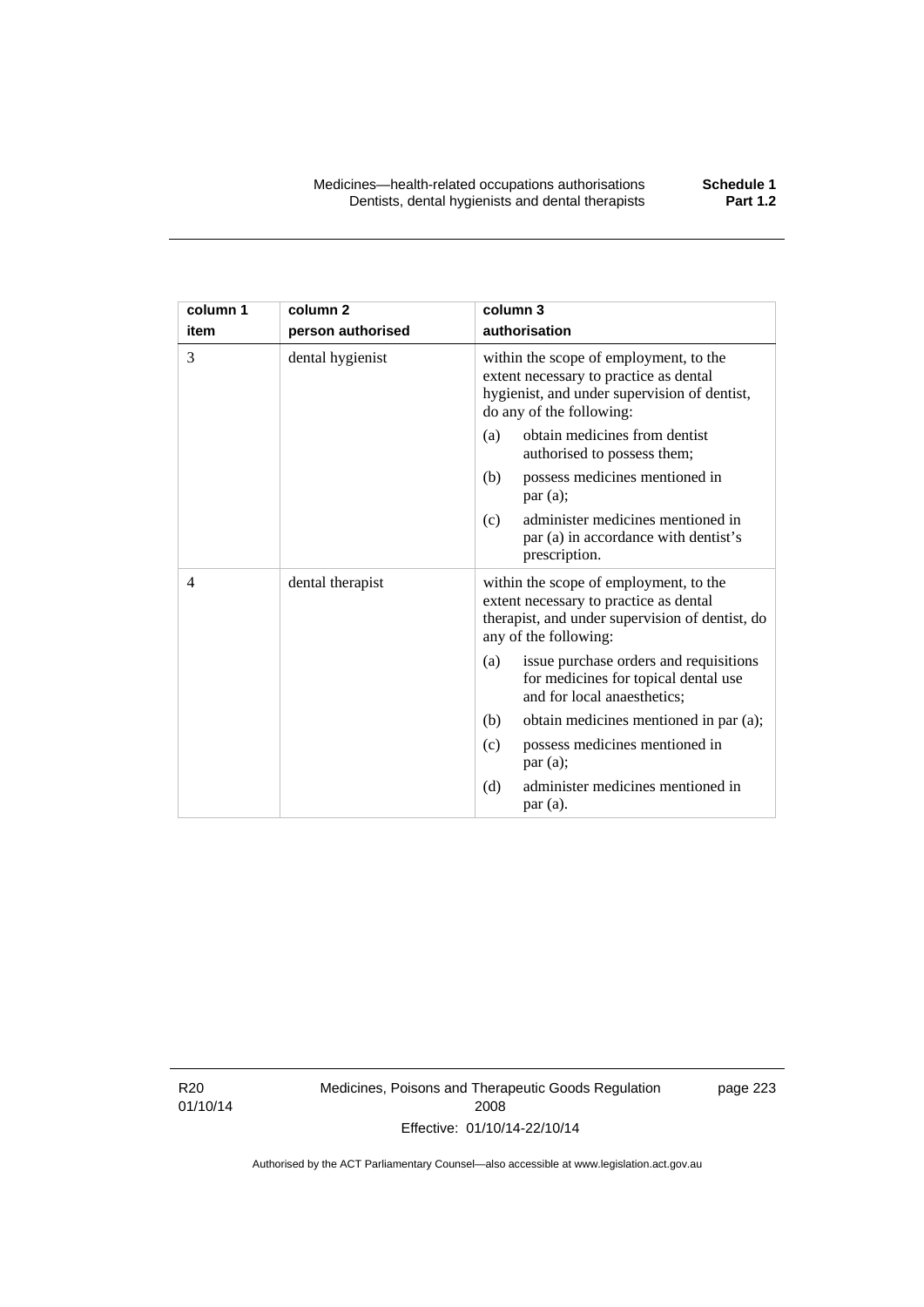# **Part 1.3 Doctors**

| column 1<br>item | column 2<br>person authorised | column 3    | authorisation                                                                                                                 |
|------------------|-------------------------------|-------------|-------------------------------------------------------------------------------------------------------------------------------|
| 1                | doctor                        |             | to the extent necessary to practise medicine<br>and, if employed, within the scope of<br>employment, do any of the following: |
|                  |                               | (a)         | issue purchase orders and requisitions<br>for medicines;                                                                      |
|                  |                               | (b)         | obtain medicines;                                                                                                             |
|                  |                               | (c)         | possess medicines;                                                                                                            |
|                  |                               | (d)         | administer medicines;                                                                                                         |
|                  |                               | (e)         | prescribe medicines;                                                                                                          |
|                  |                               | (f)         | supply medicines to patients during<br>consultations;                                                                         |
|                  |                               | (g)         | supply medicines for administration to<br>patients to people authorised to<br>administer them;                                |
|                  |                               | (h)         | supply medicines dispensed for patient<br>to another health practitioner on<br>patient's transfer within institution;         |
|                  |                               | (i)         | supply medicines dispensed for patient<br>to patient on patient's discharge from<br>institution;                              |
|                  |                               | (i)         | supply medicines to patients during<br>consultations if labelled in accordance<br>with s 161.                                 |
|                  |                               | <b>Note</b> | For authorisation to issue standing<br>orders for administration of medicines at<br>institutions, see s 75.                   |

*Note Doctor* does not include an intern doctor (see dict).

page 224 Medicines, Poisons and Therapeutic Goods Regulation 2008 Effective: 01/10/14-22/10/14

R20 01/10/14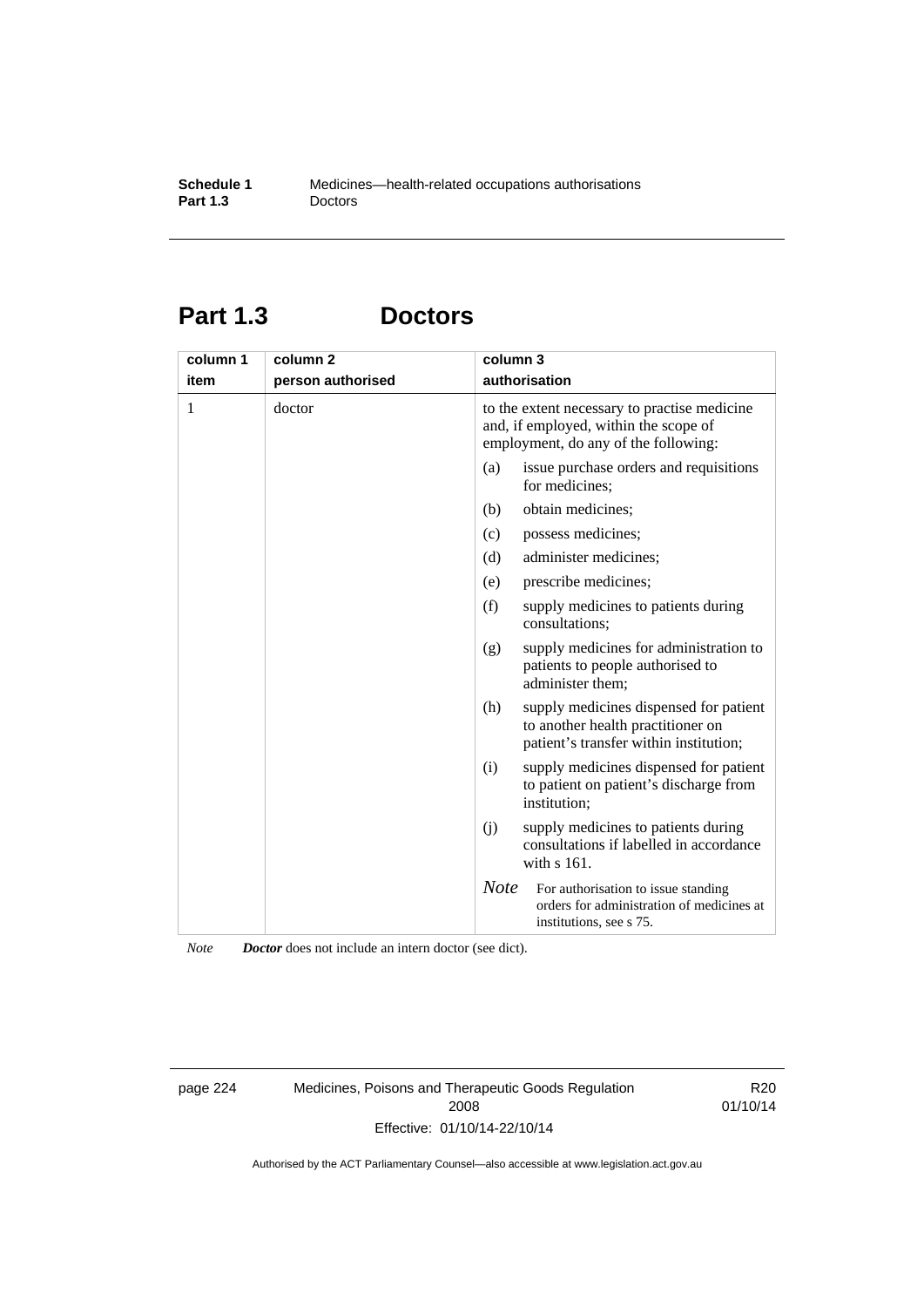| column 1<br>item | column <sub>2</sub><br>person authorised | column 3<br>authorisation                                                                                                                                     |  |
|------------------|------------------------------------------|---------------------------------------------------------------------------------------------------------------------------------------------------------------|--|
| 2                | intern doctor                            | to the extent necessary to practise medicine<br>or undertake training or supervised practice,<br>and under supervision of doctor, do any of<br>the following: |  |
|                  |                                          | obtain medicines from health<br>(a)<br>practitioner authorised to possess<br>them;                                                                            |  |
|                  |                                          | (b)<br>possess medicines;                                                                                                                                     |  |
|                  |                                          | administer medicines in accordance<br>(c)<br>with prescription (whether or not<br>issued by themself or another<br>prescriber);                               |  |
|                  |                                          | (d)<br>prescribe medicines for administration<br>at institution or surgery;                                                                                   |  |
|                  |                                          | supply medicines dispensed for patient<br>(e)<br>to another health practitioner on<br>patient's transfer within institution;                                  |  |
|                  |                                          | (f)<br>supply medicines dispensed for patient<br>to patient on patient's discharge from<br>institution.                                                       |  |

R20 01/10/14 Medicines, Poisons and Therapeutic Goods Regulation 2008 Effective: 01/10/14-22/10/14

page 225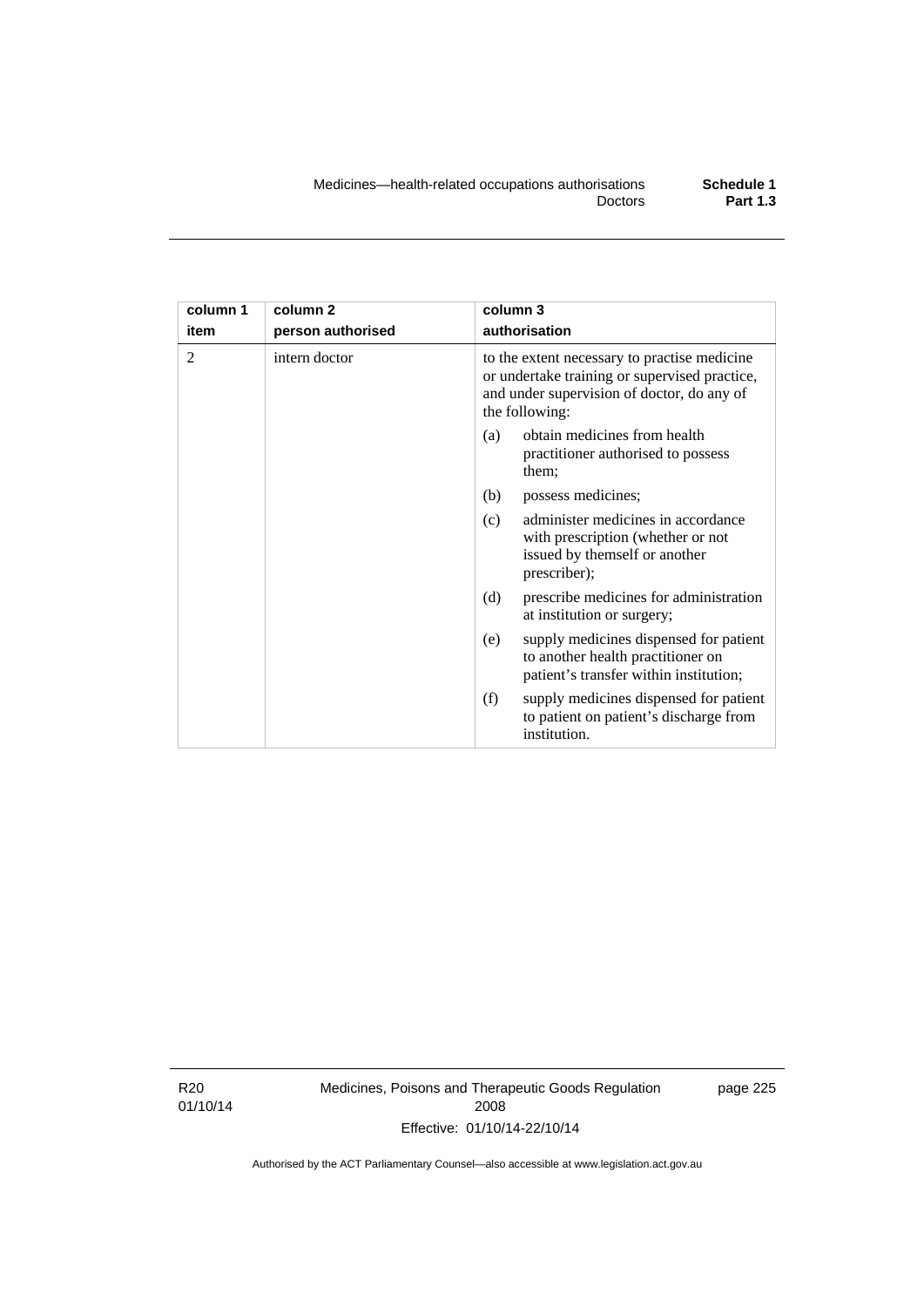# Part 1.4 **Health professionals at institutions**

| column 1<br>item | column 2<br>person authorised                                            | column 3<br>authorisation                                                                                                                                                                                    |
|------------------|--------------------------------------------------------------------------|--------------------------------------------------------------------------------------------------------------------------------------------------------------------------------------------------------------|
|                  | health practitioner or health<br>professional employed at<br>institution | within the scope of employment, do any of<br>the following for the delivery of medicines<br>within the institution to a health practitioner<br>or health professional authorised to obtain<br>the medicines: |
|                  |                                                                          | obtain the medicines;<br>(a)                                                                                                                                                                                 |
|                  |                                                                          | possess the medicines;<br>(b)                                                                                                                                                                                |
|                  |                                                                          | supply the medicines.<br>(c)                                                                                                                                                                                 |

page 226 Medicines, Poisons and Therapeutic Goods Regulation 2008 Effective: 01/10/14-22/10/14

R20 01/10/14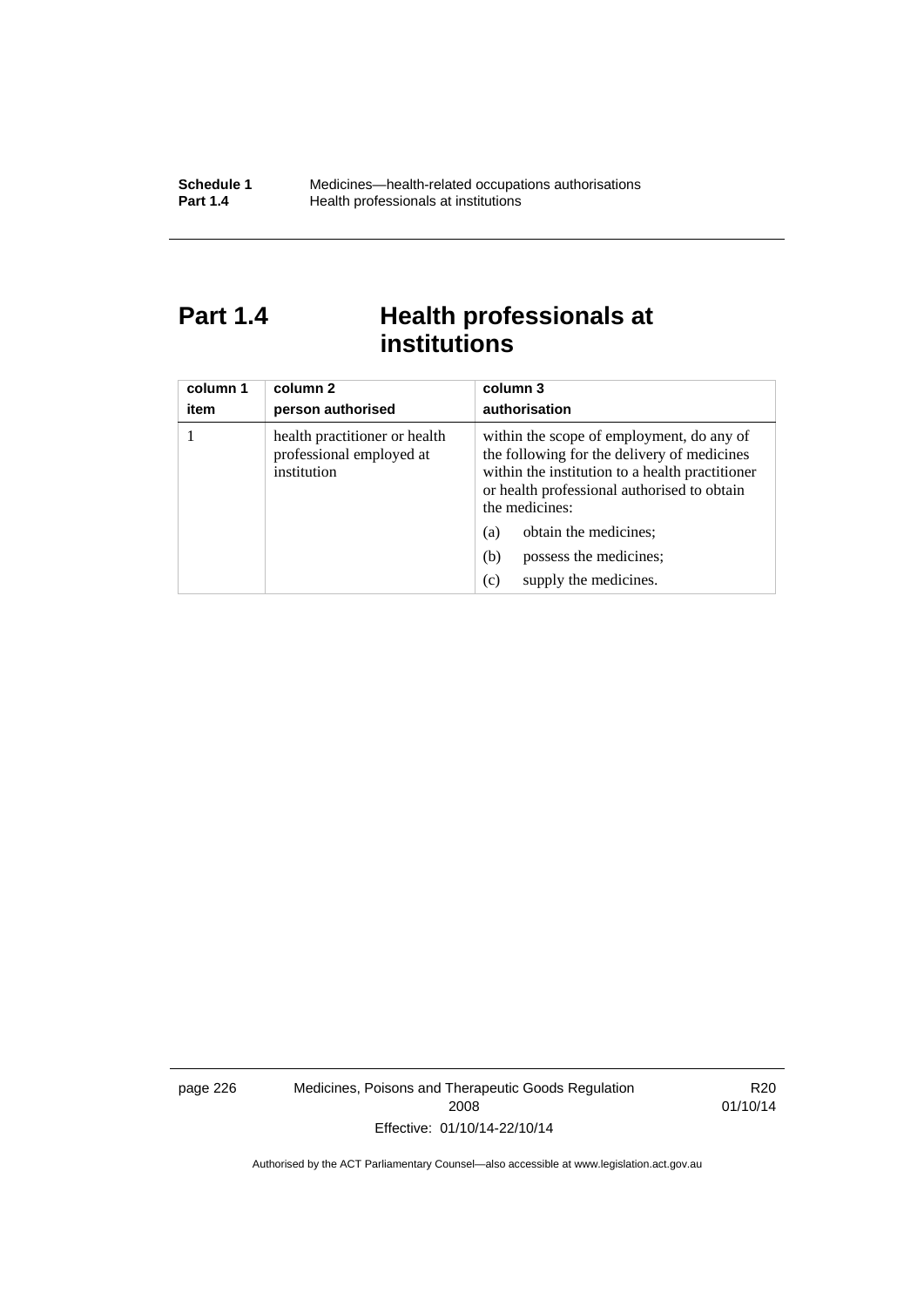# **Part 1.5 Midwives**

| column 1<br>item | column 2<br>person authorised | column 3<br>authorisation                                                                                                      |  |
|------------------|-------------------------------|--------------------------------------------------------------------------------------------------------------------------------|--|
|                  | midwife                       | to the extent necessary to practise midwifery<br>and, if employed, within the scope of<br>employment, do any of the following: |  |
|                  |                               | issue requisitions for medicines;<br>(a)                                                                                       |  |
|                  |                               | obtain medicines on requisition;<br>(b)                                                                                        |  |
|                  |                               | possess medicines;<br>(c)                                                                                                      |  |
|                  |                               | administer medicines in accordance<br>(d)<br>with prescription or standing order;                                              |  |
|                  |                               | supply medicines in accordance with a<br>(e)<br>standing order issued by chief health<br>officer or a requisition;             |  |
|                  |                               | (f)<br>supply medicines dispensed for patient<br>to another health practitioner on<br>patient's transfer within institution;   |  |
|                  |                               | supply medicines dispensed for patient<br>(g)<br>to patient on patient's discharge from<br>institution.                        |  |

R20 01/10/14 Medicines, Poisons and Therapeutic Goods Regulation 2008 Effective: 01/10/14-22/10/14

page 227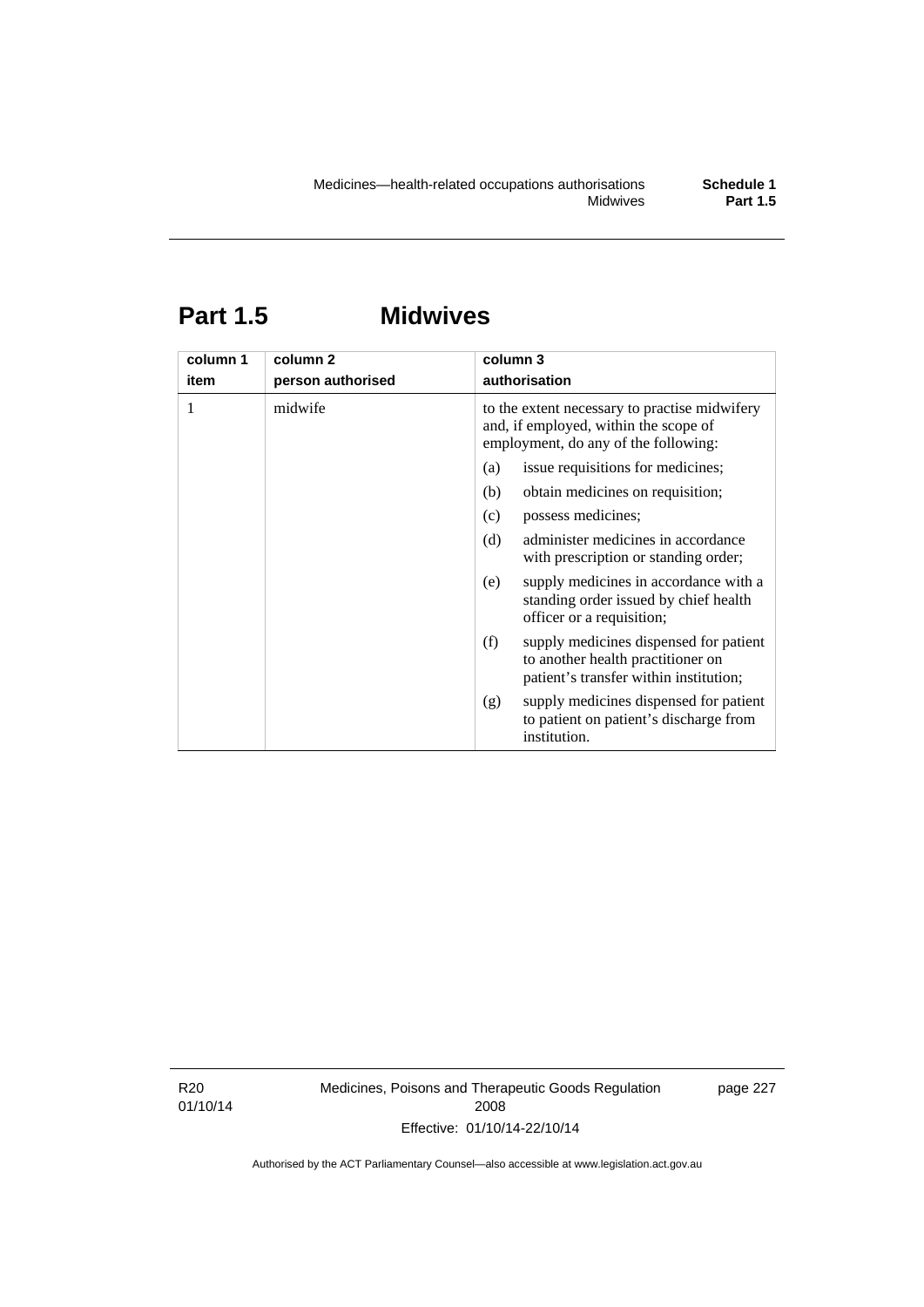#### **Schedule 1** Medicines—health-related occupations authorisations<br>**Part 1.5** Midwives **Midwives**

| column 1       | column <sub>2</sub> | column 3                                                                                                                       |                                                                                                                                                                                                                         |
|----------------|---------------------|--------------------------------------------------------------------------------------------------------------------------------|-------------------------------------------------------------------------------------------------------------------------------------------------------------------------------------------------------------------------|
| item           | person authorised   | authorisation                                                                                                                  |                                                                                                                                                                                                                         |
| $\mathfrak{2}$ | eligible midwife    | to the extent necessary to practise midwifery<br>and, if employed, within the scope of<br>employment, do any of the following: |                                                                                                                                                                                                                         |
|                |                     | (a)                                                                                                                            | issue requisitions for medicines;                                                                                                                                                                                       |
|                |                     | (b)                                                                                                                            | obtain medicines;                                                                                                                                                                                                       |
|                |                     | (c)                                                                                                                            | possess medicines;                                                                                                                                                                                                      |
|                |                     | (d)                                                                                                                            | if the midwife is an authorised<br>midwife-prescribe medicines listed<br>on the pharmaceutical benefits<br>scheme for prescribing by an<br>authorised midwife (see National<br><i>Health Act 1953</i> (Cwlth), s 93AA); |
|                |                     | (e)                                                                                                                            | supply medicines to which par (d)<br>applies to patients during<br>consultations if labelled in<br>accordance with s 161;                                                                                               |
|                |                     | (f)                                                                                                                            | administer medicines to which<br>par (d) applies in accordance with<br>prescription issued by themself;                                                                                                                 |
|                |                     | (g)                                                                                                                            | administer medicines in accordance<br>with prescription issued by another<br>prescriber, or standing order;                                                                                                             |
|                |                     | (h)                                                                                                                            | supply medicines in accordance with<br>a standing order issued by chief<br>health officer or a requisition;                                                                                                             |
|                |                     | (i)                                                                                                                            | supply medicines dispensed for<br>patient to another health<br>professional on patient's transfer<br>within institution;                                                                                                |
|                |                     | (j)                                                                                                                            | supply medicines dispensed for<br>patient to patient on patient's<br>discharge from institution.                                                                                                                        |

page 228 Medicines, Poisons and Therapeutic Goods Regulation 2008 Effective: 01/10/14-22/10/14

R20 01/10/14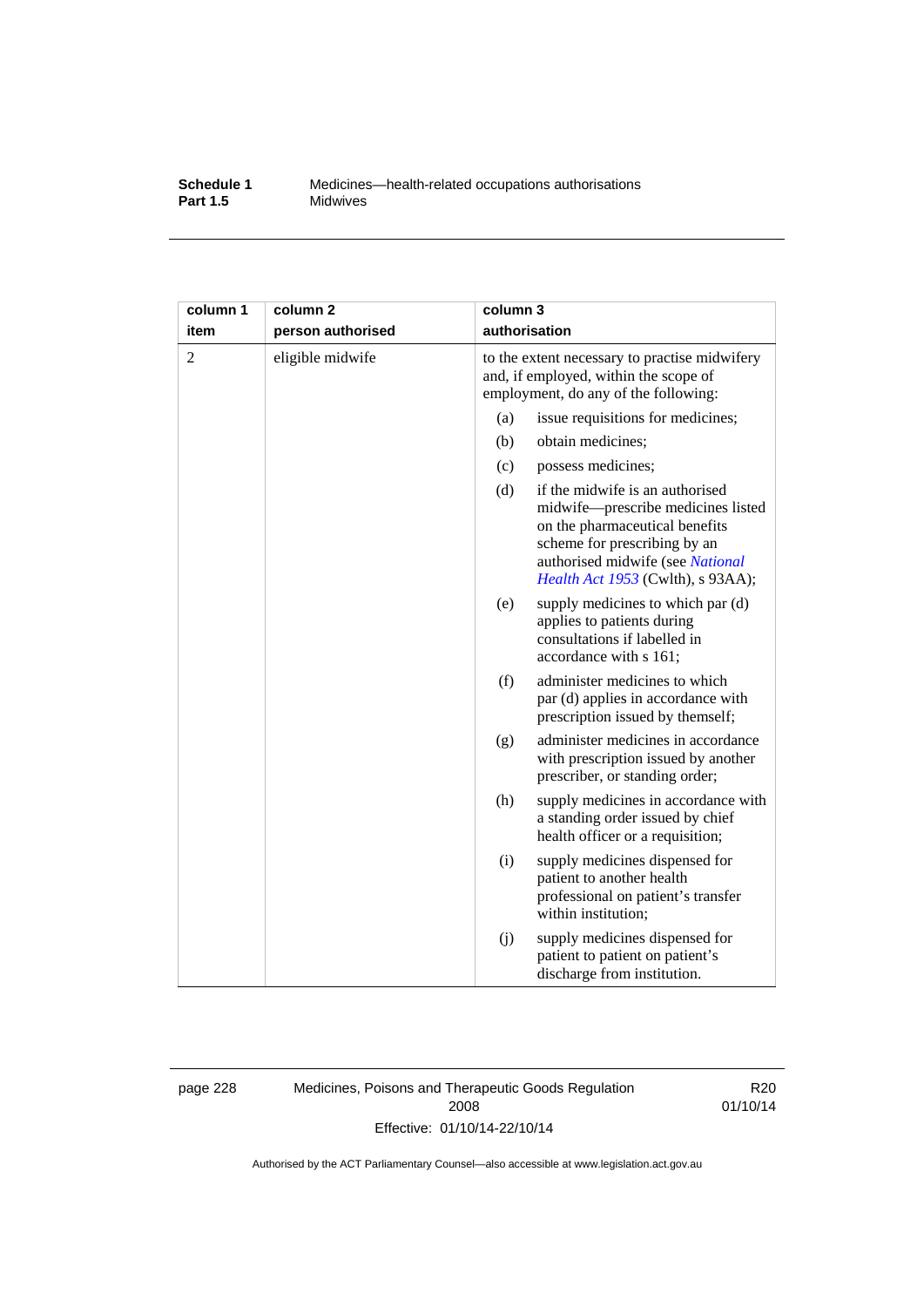# **Part 1.6 Nurses**

| column 1       | column <sub>2</sub>                                                      | column 3                                                                                                                                                                                                                                                    |
|----------------|--------------------------------------------------------------------------|-------------------------------------------------------------------------------------------------------------------------------------------------------------------------------------------------------------------------------------------------------------|
| item           | person authorised                                                        | authorisation                                                                                                                                                                                                                                               |
| 1              | nurse                                                                    | to the extent necessary to practise nursing<br>and, if employed, within the scope of<br>employment, do any of the following:                                                                                                                                |
|                |                                                                          | issue requisitions for medicines;<br>(a)                                                                                                                                                                                                                    |
|                |                                                                          | (b)<br>obtain medicines on requisition;                                                                                                                                                                                                                     |
|                |                                                                          | (c)<br>possess medicines;                                                                                                                                                                                                                                   |
|                |                                                                          | administer medicines in accordance<br>(d)<br>with prescription or standing order;                                                                                                                                                                           |
|                |                                                                          | (e)<br>supply medicines in accordance with a<br>standing order issued by chief health<br>officer or a requisition;                                                                                                                                          |
|                |                                                                          | (f)<br>supply medicines dispensed for patient<br>to another health practitioner on<br>patient's transfer within institution;                                                                                                                                |
|                |                                                                          | supply medicines dispensed for patient<br>(g)<br>to patient on patient's discharge from<br>institution.                                                                                                                                                     |
| <b>Note</b>    | Nurse does not include enrolled nurse (see Legislation Act, dict, pt 1). |                                                                                                                                                                                                                                                             |
| $\overline{2}$ | trainee nurse                                                            | if successfully completed pharmacology<br>units of nursing studies, to the extent<br>necessary to practise nursing as trainee nurse<br>or undertake training, and under supervision<br>of nurse, nurse practitioner or midwife, do<br>any of the following: |
|                |                                                                          | obtain medicines from health<br>(a)<br>practitioner authorised to possess<br>them;                                                                                                                                                                          |
|                |                                                                          | (b)<br>possess medicines;                                                                                                                                                                                                                                   |
|                |                                                                          | administer medicines to patients in<br>(c)<br>accordance with prescription.                                                                                                                                                                                 |

R20 01/10/14 Medicines, Poisons and Therapeutic Goods Regulation 2008 Effective: 01/10/14-22/10/14

page 229

Authorised by the ACT Parliamentary Counsel—also accessible at www.legislation.act.gov.au

**Part 1.6**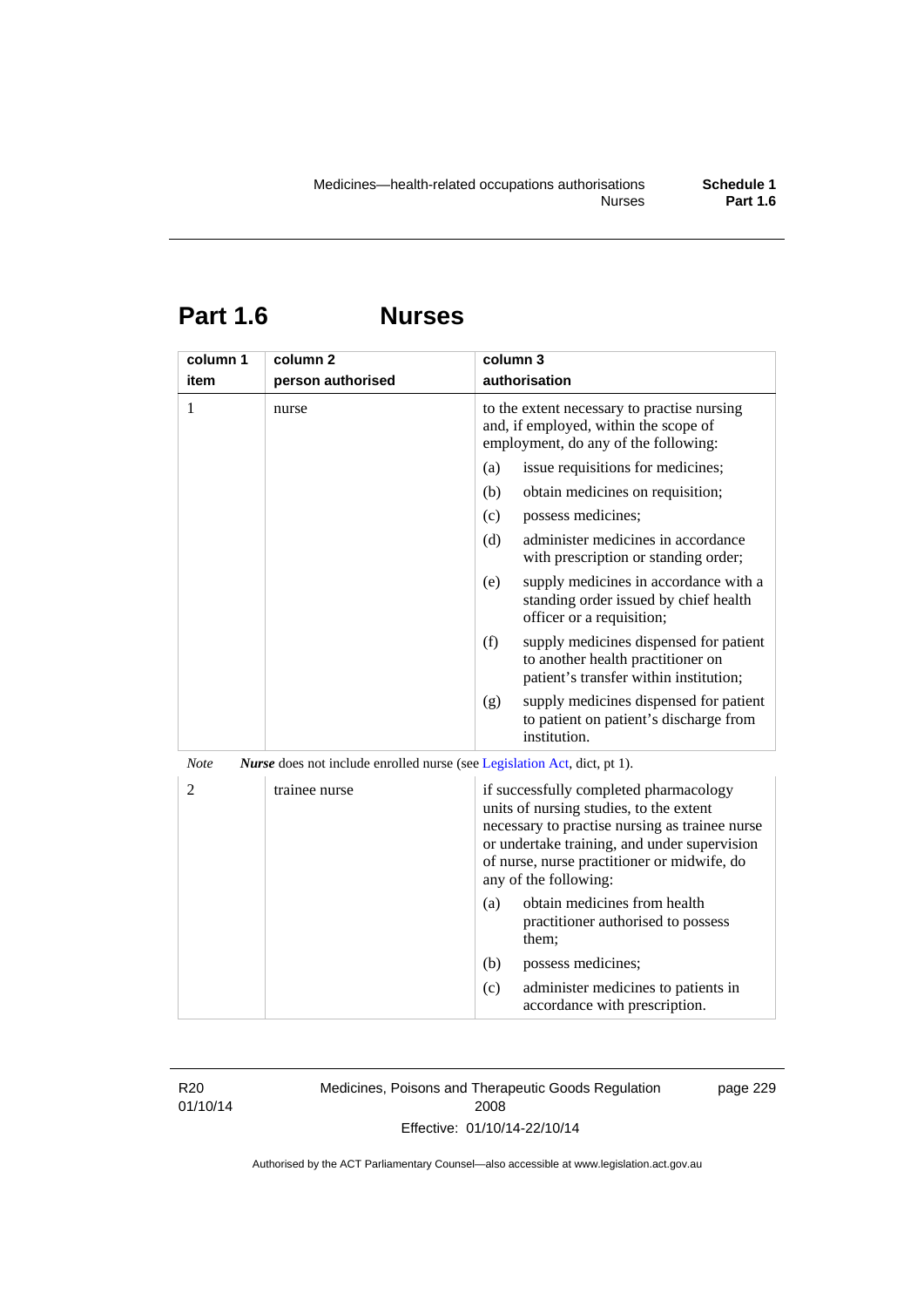| Schedule 1      | Medicines—health-related occupations authorisations |
|-----------------|-----------------------------------------------------|
| <b>Part 1.6</b> | <b>Nurses</b>                                       |

| column 1<br>item | column <sub>2</sub><br>person authorised | column 3<br>authorisation                                                                                                                         |
|------------------|------------------------------------------|---------------------------------------------------------------------------------------------------------------------------------------------------|
| 3                | enrolled nurse                           | to the extent necessary to practise nursing as<br>enrolled nurse and, if employed, within the<br>scope of employment, do any of the<br>following: |
|                  |                                          | obtain medicines from health<br>(a)<br>practitioner authorised to possess<br>them;                                                                |
|                  |                                          | (b)<br>possess medicines;                                                                                                                         |
|                  |                                          | administer medicines in accordance<br>(c)<br>with prescription.                                                                                   |

page 230 Medicines, Poisons and Therapeutic Goods Regulation 2008 Effective: 01/10/14-22/10/14

R20 01/10/14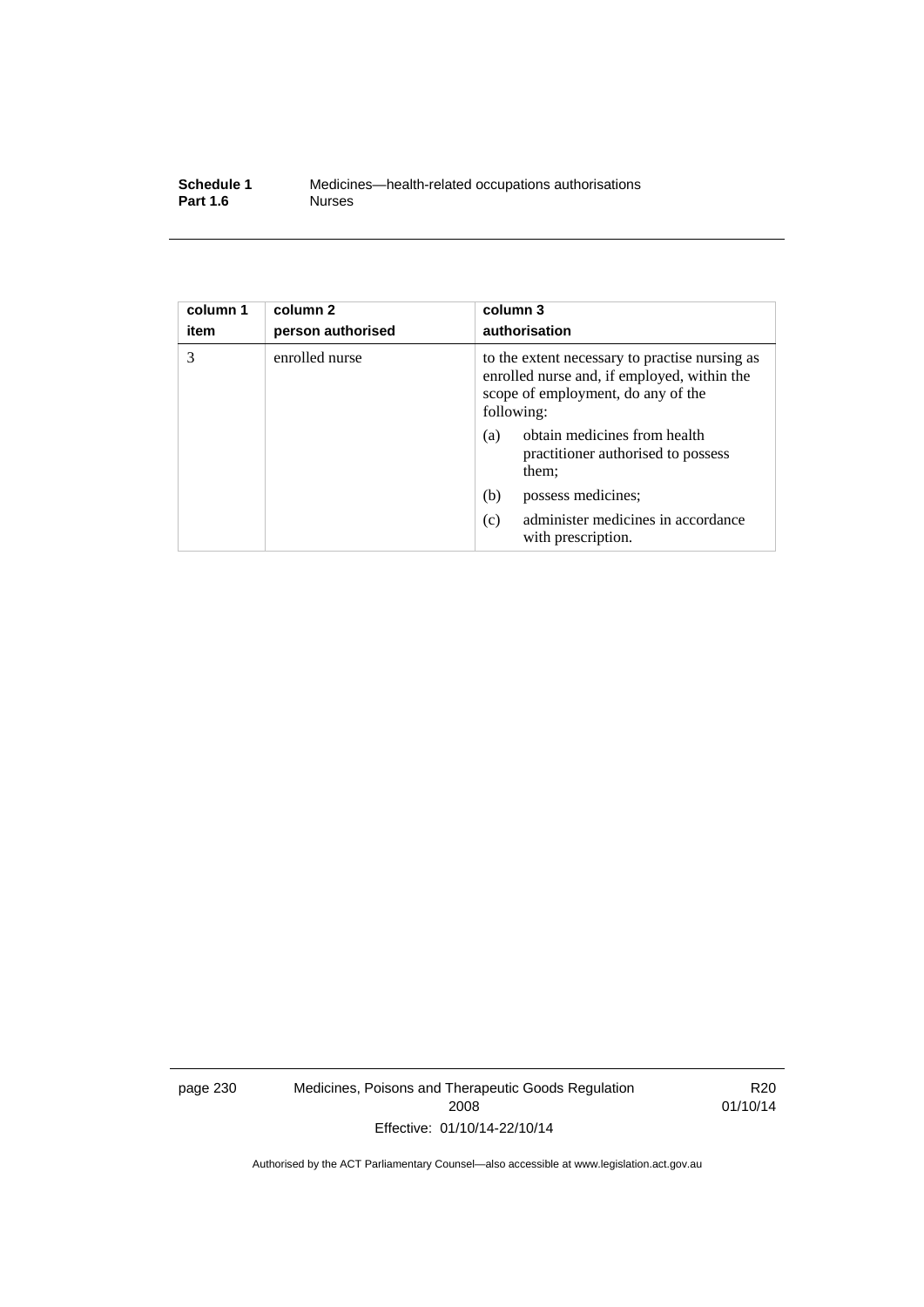| column 1       | column 2           | column 3                                                                                                                                          |
|----------------|--------------------|---------------------------------------------------------------------------------------------------------------------------------------------------|
| item           | person authorised  | authorisation                                                                                                                                     |
| $\overline{4}$ | nurse practitioner | to the extent necessary to practise nursing<br>and, if employed, within the scope of<br>employment, do any of the following:                      |
|                |                    | issue requisitions for medicines;<br>(a)                                                                                                          |
|                |                    | (b)<br>obtain medicines;                                                                                                                          |
|                |                    | possess medicines;<br>(c)                                                                                                                         |
|                |                    | (d)<br>prescribe medicines in accordance<br>with approved scope of practice under<br>the Health Regulation 2004, s 11;                            |
|                |                    | supply medicines to which par (d)<br>(e)<br>applies to patients during consultations<br>if labelled in accordance with s 161;                     |
|                |                    | administer medicines in accordance<br>(f)<br>with prescription (whether or not<br>issued by themself or another<br>prescriber) or standing order; |
|                |                    | supply medicines in accordance with a<br>(g)<br>standing order issued by chief health<br>officer or a requisition;                                |
|                |                    | supply medicines dispensed for patient<br>(h)<br>to another health practitioner on<br>patient's transfer within institution;                      |
|                |                    | supply medicines dispensed for patient<br>(i)<br>to patient on patient's discharge from<br>institution.                                           |

R20 01/10/14 Medicines, Poisons and Therapeutic Goods Regulation 2008 Effective: 01/10/14-22/10/14

page 231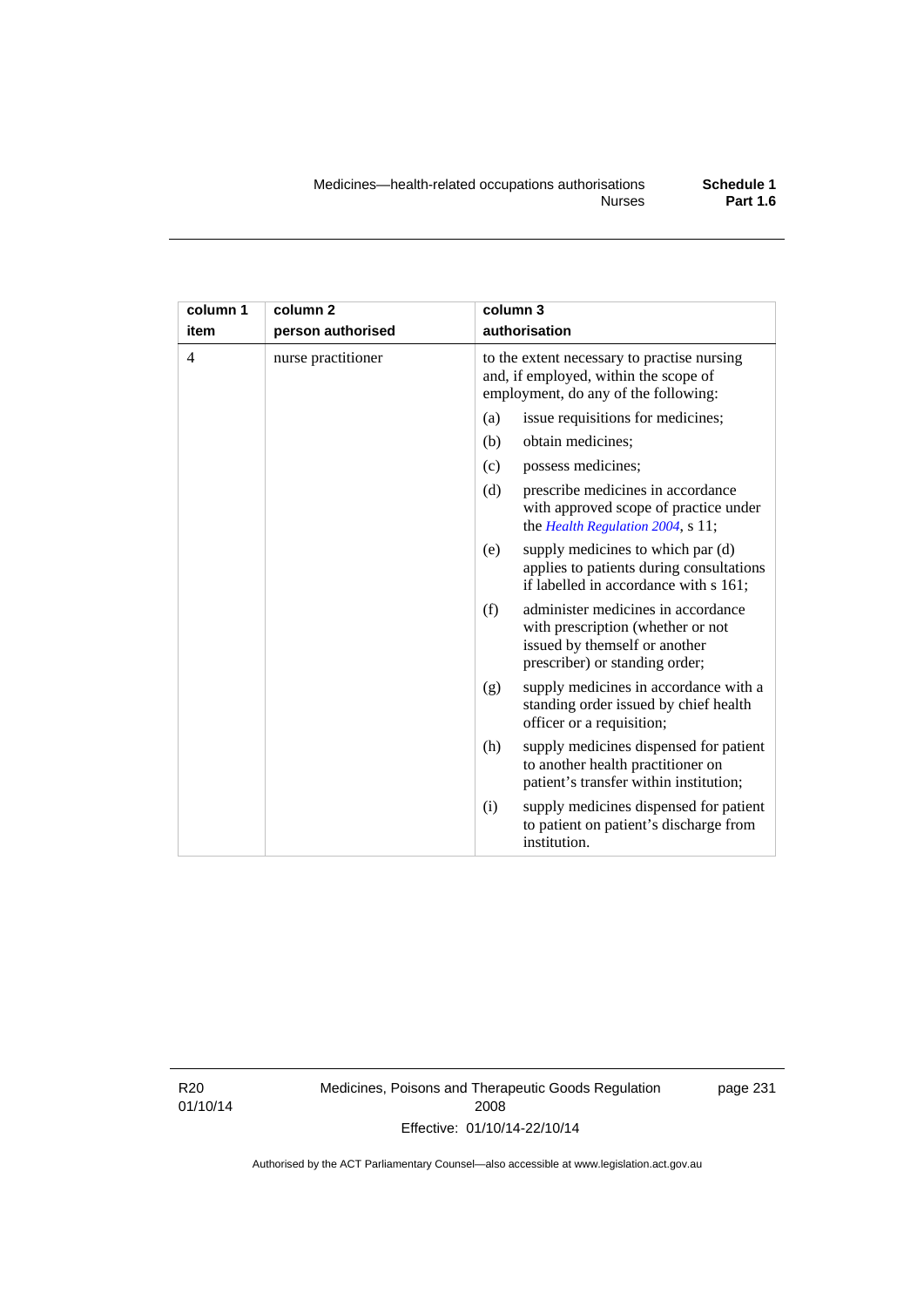# **Part 1.7 Opioid dependency treatment centres operated by Territory**

| column 1       | column <sub>2</sub>                                                                | column 3                                                                                                                                                                                                |
|----------------|------------------------------------------------------------------------------------|---------------------------------------------------------------------------------------------------------------------------------------------------------------------------------------------------------|
| item           | person authorised                                                                  | authorisation                                                                                                                                                                                           |
| 1              | person in charge of opioid<br>dependency treatment centre<br>operated by Territory | to the extent necessary to treat patients of<br>centre and within the scope of employment,<br>do any of the following:                                                                                  |
|                |                                                                                    | issue purchase orders and requisitions<br>(a)<br>for buprenorphine and methadone;                                                                                                                       |
|                |                                                                                    | obtain buprenorphine and methadone<br>(b)<br>on purchase orders and requisitions;                                                                                                                       |
|                |                                                                                    | supply buprenorphine and methadone<br>(c)<br>to health practitioners at centre for<br>patients of centre.                                                                                               |
| $\overline{2}$ | doctor or nurse at opioid<br>dependency treatment centre<br>operated by Territory  | to the extent necessary to treat patients of<br>centre and within the scope of employment,<br>supply buprenorphine and methadone to<br>patients of centre for self-administration<br>outside centre if- |
|                |                                                                                    | supply is in accordance with<br>(a)<br>prescription; and                                                                                                                                                |
|                |                                                                                    | (b)<br>medicine is labelled as if dispensed<br>medicine; and                                                                                                                                            |
|                |                                                                                    | (c)<br>labelled medicine checked by another<br>health practitioner before supply.                                                                                                                       |
|                |                                                                                    | <i>Note 1</i> For authorisation of doctor to issue<br>standing orders for administration of<br>medicines at centre, see s 75.                                                                           |
|                |                                                                                    | Note 2<br>For labelling of dispensed medicines, see<br>s 123.                                                                                                                                           |

page 232 Medicines, Poisons and Therapeutic Goods Regulation 2008 Effective: 01/10/14-22/10/14

R20 01/10/14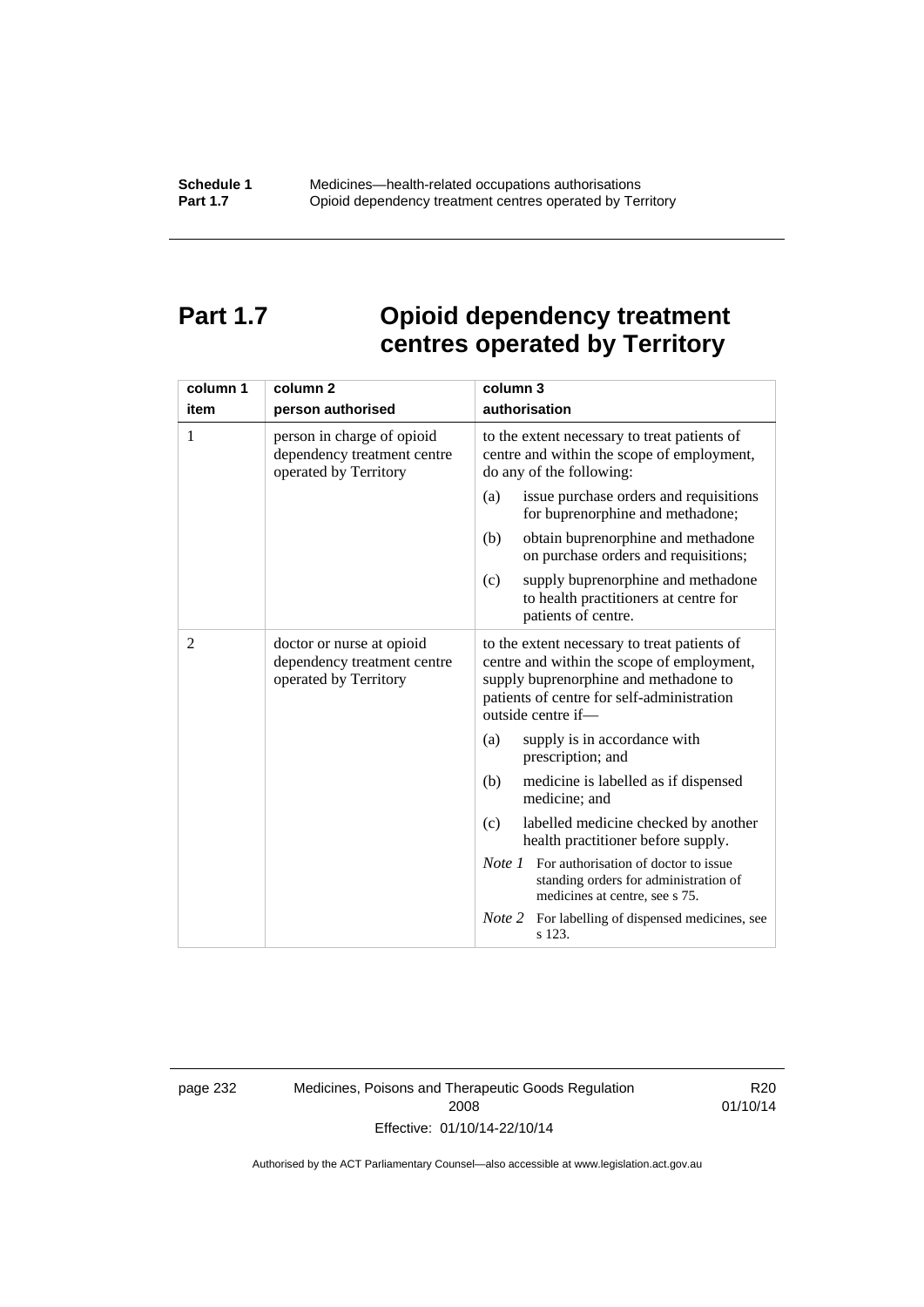# **Part 1.8 Optometrists**

| column 1 | column <sub>2</sub>                                                                                                          | column 3                                                                                                                                                                                                        |
|----------|------------------------------------------------------------------------------------------------------------------------------|-----------------------------------------------------------------------------------------------------------------------------------------------------------------------------------------------------------------|
| item     | person authorised                                                                                                            | authorisation                                                                                                                                                                                                   |
| 1        | optometrist                                                                                                                  | to the extent necessary to practise optometry<br>and, if employed, within the scope of<br>employment, to deal as follows with<br>medicines mentioned in the medicines and<br>poisons standard, schs 2, 3 and 4: |
|          | optometrist whose registration<br>is endorsed under the Health<br><b>Practitioner Regulation</b><br>National Law (ACT), s 94 | issue purchase orders for the<br>(a)<br>medicines;                                                                                                                                                              |
|          |                                                                                                                              | issue requisitions for the medicines;<br>(b)                                                                                                                                                                    |
| 2        |                                                                                                                              | obtain the medicines;<br>(c)                                                                                                                                                                                    |
|          |                                                                                                                              | possess the medicines;<br>(d)                                                                                                                                                                                   |
|          |                                                                                                                              | administer the medicines.<br>(e)                                                                                                                                                                                |
|          |                                                                                                                              | to deal with medicines as described in<br>(a)<br>item 1, col 3; and                                                                                                                                             |
|          |                                                                                                                              | prescribe medicines that are included<br>(b)<br>on the national list; and                                                                                                                                       |
|          |                                                                                                                              | (c)<br>supply medicines during consultations,<br>if the medicines are—                                                                                                                                          |
|          |                                                                                                                              | included on the national list;<br>(i)<br>and                                                                                                                                                                    |
|          |                                                                                                                              | labelled as required under s 161.<br>(ii)                                                                                                                                                                       |

*Note National list*—see the dictionary.

R20 01/10/14 Medicines, Poisons and Therapeutic Goods Regulation 2008 Effective: 01/10/14-22/10/14

page 233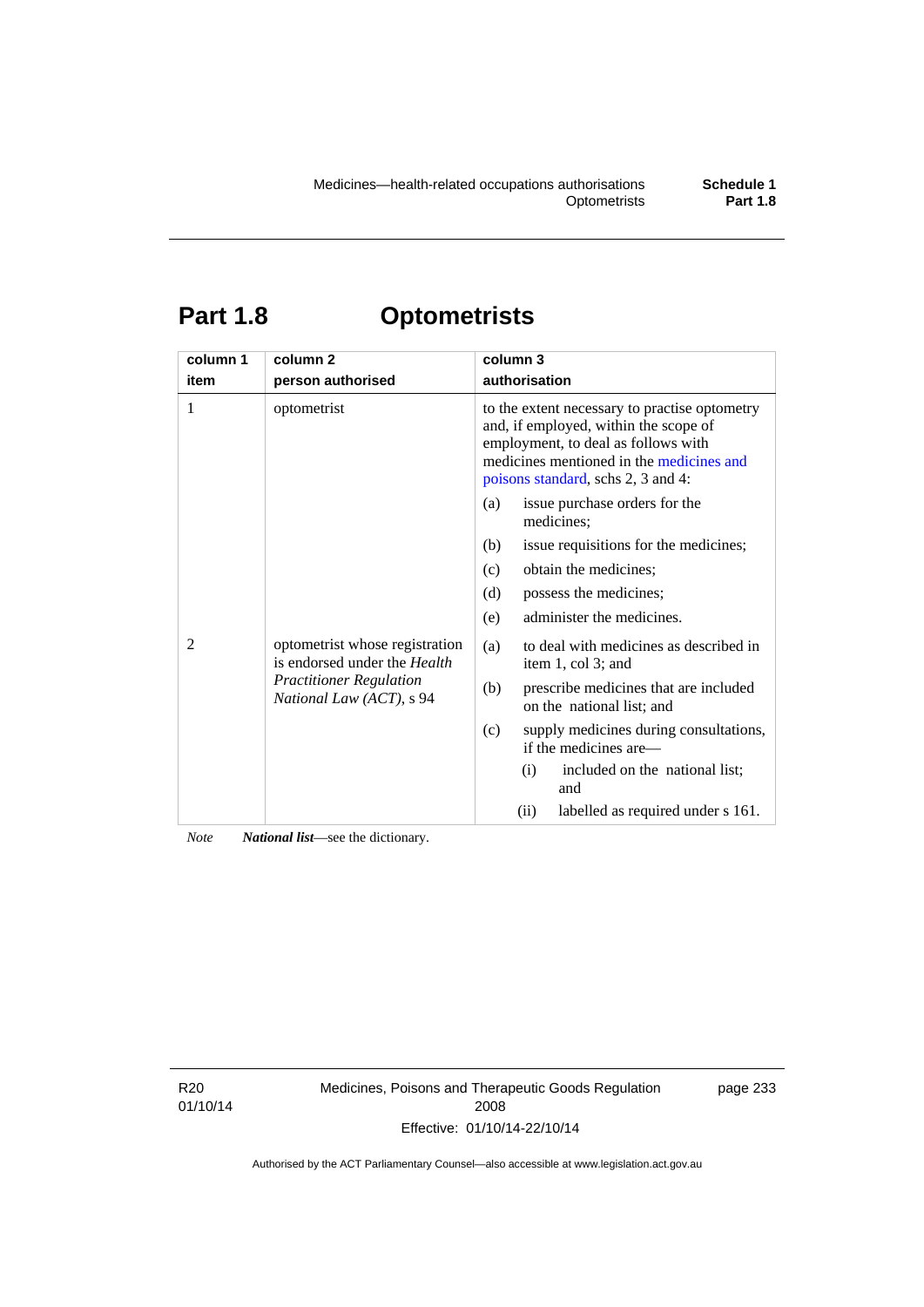# **Part 1.9 Pharmacists and employees**

| column 1<br>item | column <sub>2</sub><br>person authorised | column 3<br>authorisation                                                                                                                      |
|------------------|------------------------------------------|------------------------------------------------------------------------------------------------------------------------------------------------|
|                  |                                          |                                                                                                                                                |
| 1                | pharmacist                               | to the extent necessary to practise pharmacy<br>and, if employed, within the scope of<br>employment, do any of the following:                  |
|                  |                                          | issue purchase orders and requisitions<br>(a)<br>for medicines:                                                                                |
|                  |                                          | obtain medicines;<br>(b)                                                                                                                       |
|                  |                                          | (c)<br>possess medicines;                                                                                                                      |
|                  |                                          | (d)<br>dispense medicines;                                                                                                                     |
|                  |                                          | administer medicines;<br>(e)                                                                                                                   |
|                  |                                          | (f)<br>manufacture medicines to dispense or<br>supply them on requisition;                                                                     |
|                  |                                          | supply pharmacy medicines;<br>(g)                                                                                                              |
|                  |                                          | (h)<br>if pharmacist at institution—supply<br>pharmacist only medicines without<br>prescription;                                               |
|                  |                                          | if pharmacist at community<br>(i)<br>pharmacy—supply pharmacist only<br>medicines without prescription but in<br>accordance with the Act, s 7; |
|                  |                                          | supply medicines on purchase order,<br>(j)<br>requisition or standing order.                                                                   |

*Note 1 Manufacture*—see the [Act,](http://www.legislation.act.gov.au/a/2008-26/default.asp) dictionary.

*Note 2 Pharmacist* does not include an intern pharmacist (see dict).

page 234 Medicines, Poisons and Therapeutic Goods Regulation 2008 Effective: 01/10/14-22/10/14

R20 01/10/14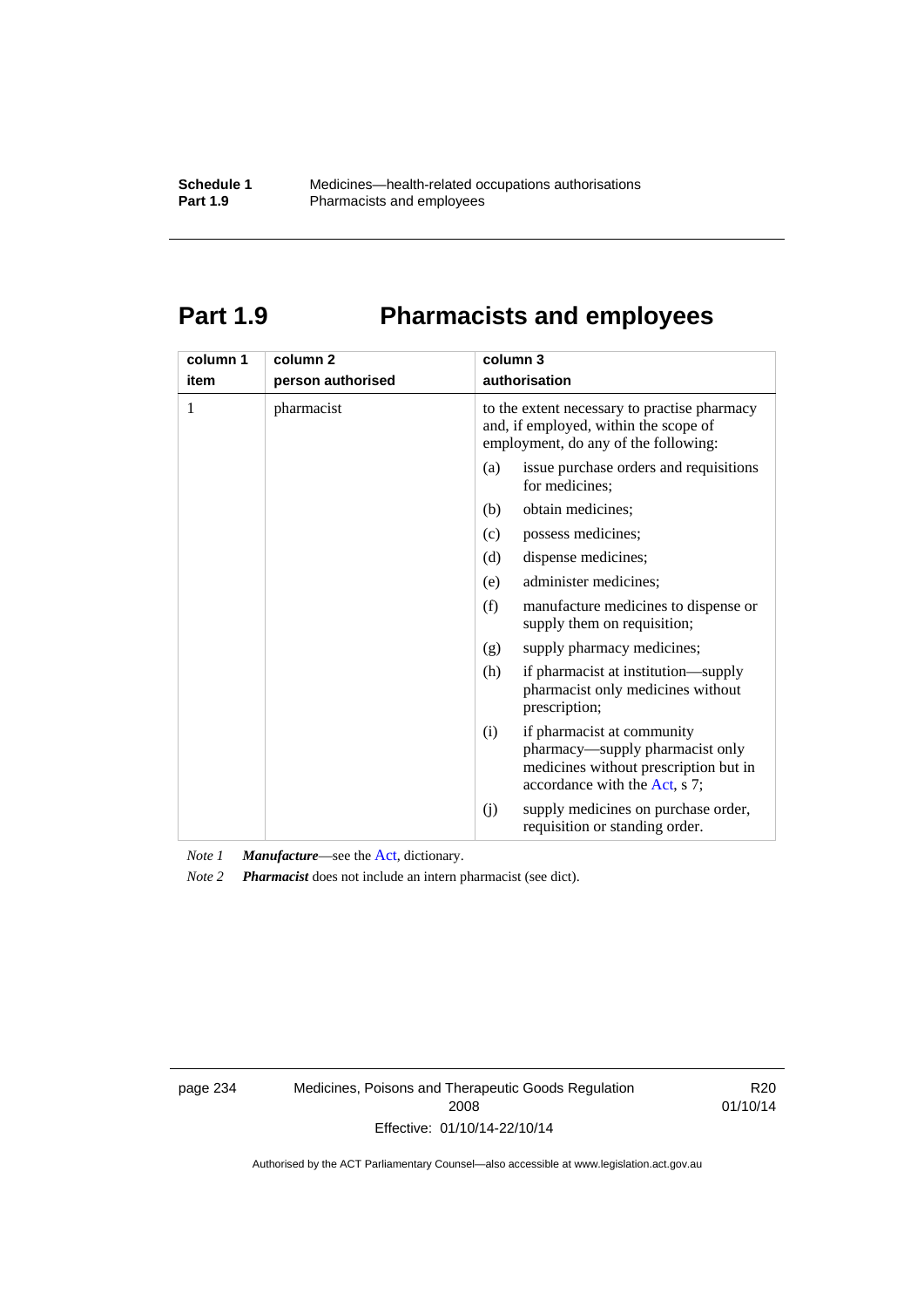| column 1<br>item | column <sub>2</sub><br>person authorised | column 3<br>authorisation                                                                                                                                  |
|------------------|------------------------------------------|------------------------------------------------------------------------------------------------------------------------------------------------------------|
| 2                | intern pharmacist                        | to the extent necessary to practise pharmacy<br>or undertake training or supervised practice,<br>do any of the following:                                  |
|                  |                                          | under direct supervision of pharmacist<br>(a)<br>do 1 or more of the following:                                                                            |
|                  |                                          | administer medicines;<br>(i)                                                                                                                               |
|                  |                                          | if intern pharmacist at<br>(ii)<br>institution—supply pharmacist<br>only medicines without<br>prescription;                                                |
|                  |                                          | if intern pharmacist at<br>(iii)<br>community pharmacy—supply<br>pharmacist only medicines<br>without prescription but in<br>accordance with the Act, s 7; |
|                  |                                          | to obtain, possess and supply<br>(iv)<br>medicines for the purpose of<br>assisting pharmacist to dispense<br>them;                                         |

(b) under supervision of pharmacist, do 1 or more of the following: (i) obtain medicines; (ii) possess medicines;

> (iii) supply pharmacy medicines; (iv) supply medicines on requisition.

R20 01/10/14 Medicines, Poisons and Therapeutic Goods Regulation 2008 Effective: 01/10/14-22/10/14

page 235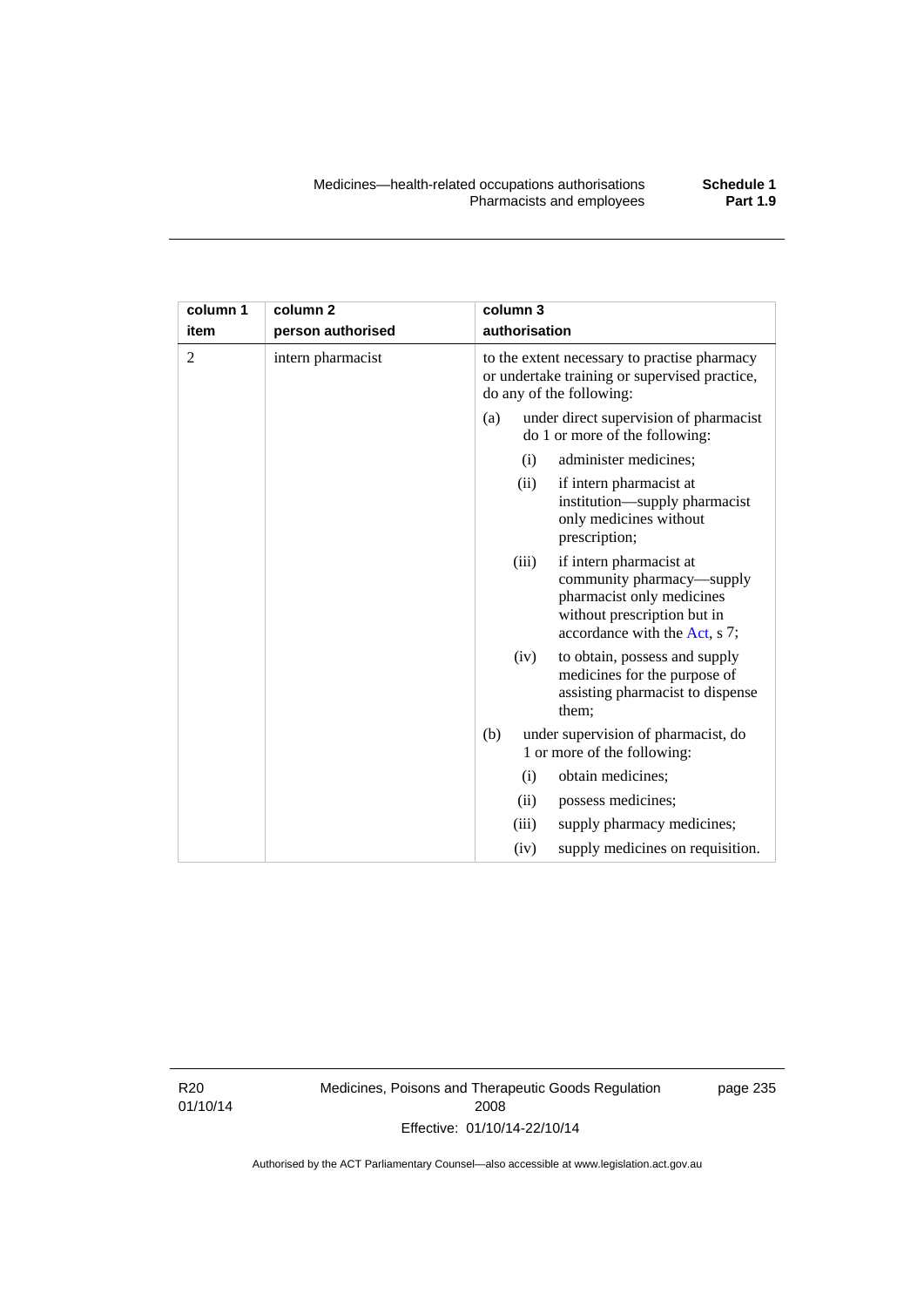### **Schedule 1** Medicines—health-related occupations authorisations<br>**Part 1.9** Pharmacists and employees **Pharmacists and employees**

| column 1 | column <sub>2</sub>                                   | column 3                                                                                                                                                         |
|----------|-------------------------------------------------------|------------------------------------------------------------------------------------------------------------------------------------------------------------------|
| item     | person authorised                                     | authorisation                                                                                                                                                    |
| 3        | employee assisting pharmacist<br>employed at hospital | within the scope of employment and under<br>direct supervision of pharmacist, do any of<br>the following:                                                        |
|          |                                                       | obtain medicines;<br>(a)                                                                                                                                         |
|          |                                                       | (b)<br>possess medicines;                                                                                                                                        |
|          |                                                       | (c)<br>to obtain, possess and supply<br>medicines for the purpose of assisting<br>pharmacist to dispense them;                                                   |
|          |                                                       | (d)<br>supply medicines on requisition.                                                                                                                          |
| 4        | employee at a community                               | within the scope of employment and-                                                                                                                              |
|          | pharmacy                                              | (a)<br>under supervision of pharmacist,<br>$supply$ —                                                                                                            |
|          |                                                       | (i)<br>pharmacy medicines; or                                                                                                                                    |
|          |                                                       | (ii)<br>pharmacist only medicines<br>supplied in person to customer<br>by pharmacist if supply is for<br>purpose of sale of medicine; or                         |
|          |                                                       | (iii)<br>medicines dispensed at the<br>pharmacy if the delivery or sale<br>is to the person for whom the<br>medicine is prescribed or the<br>person's agent; and |
|          |                                                       | (b)<br>under supervision of pharmacist,<br>obtain and possess medicines for<br>purpose of par (a); and                                                           |
|          |                                                       | (c)<br>under direct supervision of pharmacist,<br>do any of the following for purpose of<br>assisting pharmacist to dispense<br>medicines:                       |
|          |                                                       | obtain the medicines;<br>(i)                                                                                                                                     |
|          |                                                       | (ii)<br>possess the medicines.                                                                                                                                   |

page 236 Medicines, Poisons and Therapeutic Goods Regulation 2008 Effective: 01/10/14-22/10/14

R20 01/10/14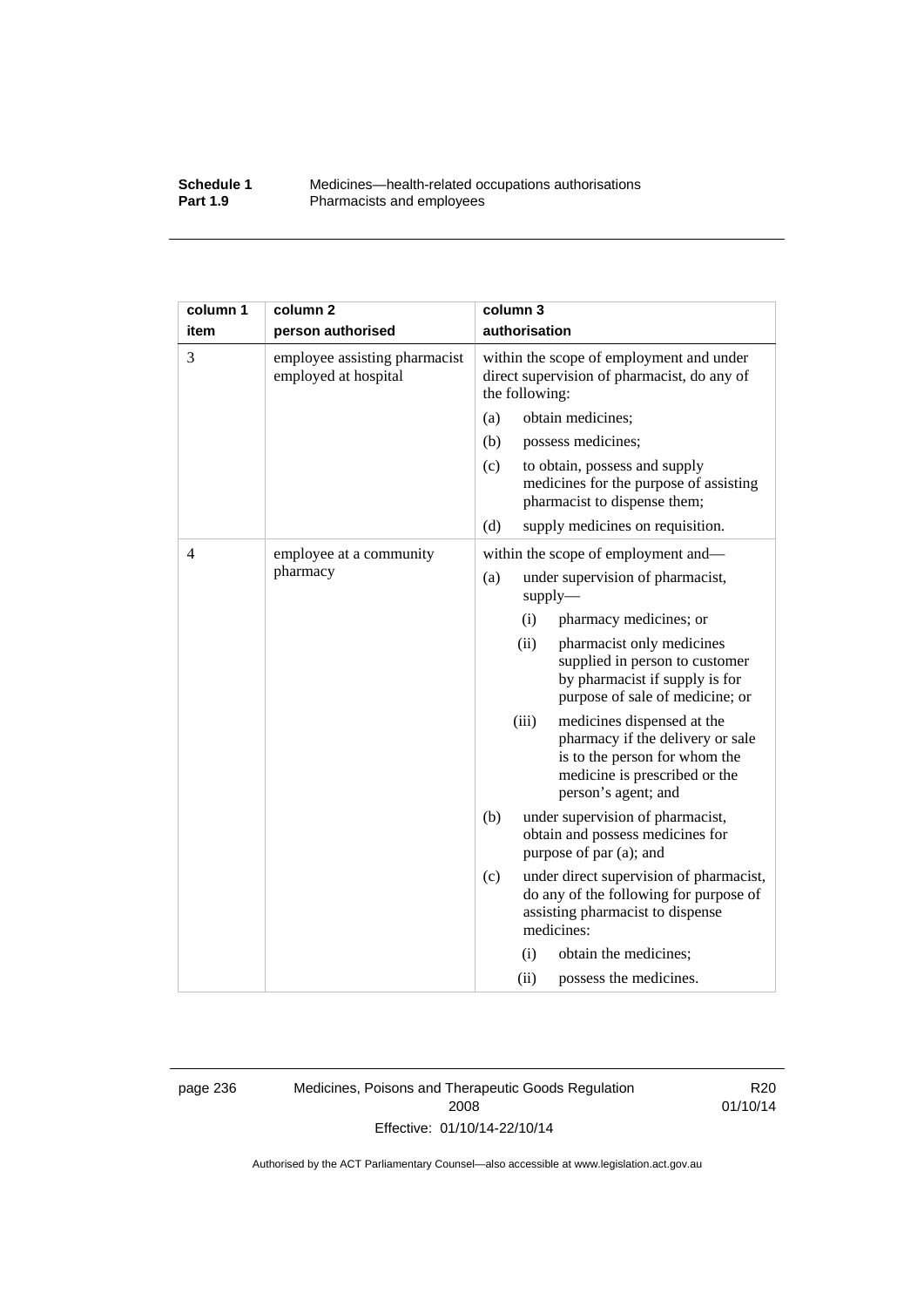# **Part 1.10 Podiatrists**

| column 1<br>item | column 2<br>person authorised | column 3<br>authorisation                                                                                                     |
|------------------|-------------------------------|-------------------------------------------------------------------------------------------------------------------------------|
| 1                | podiatrist                    | to the extent necessary to practise podiatry<br>and, if employed, within the scope of<br>employment, do any of the following: |
|                  |                               | issue purchase orders and requisitions<br>(a)<br>for adrenaline and local anaesthetics;                                       |
|                  |                               | obtain adrenaline and local<br>(b)<br>anaesthetics:                                                                           |
|                  |                               | possess adrenaline and local<br>(c)<br>anaesthetics;                                                                          |
|                  |                               | administer adrenaline and local<br>(d)<br>anaesthetics.                                                                       |

R20 01/10/14 Medicines, Poisons and Therapeutic Goods Regulation 2008 Effective: 01/10/14-22/10/14

page 237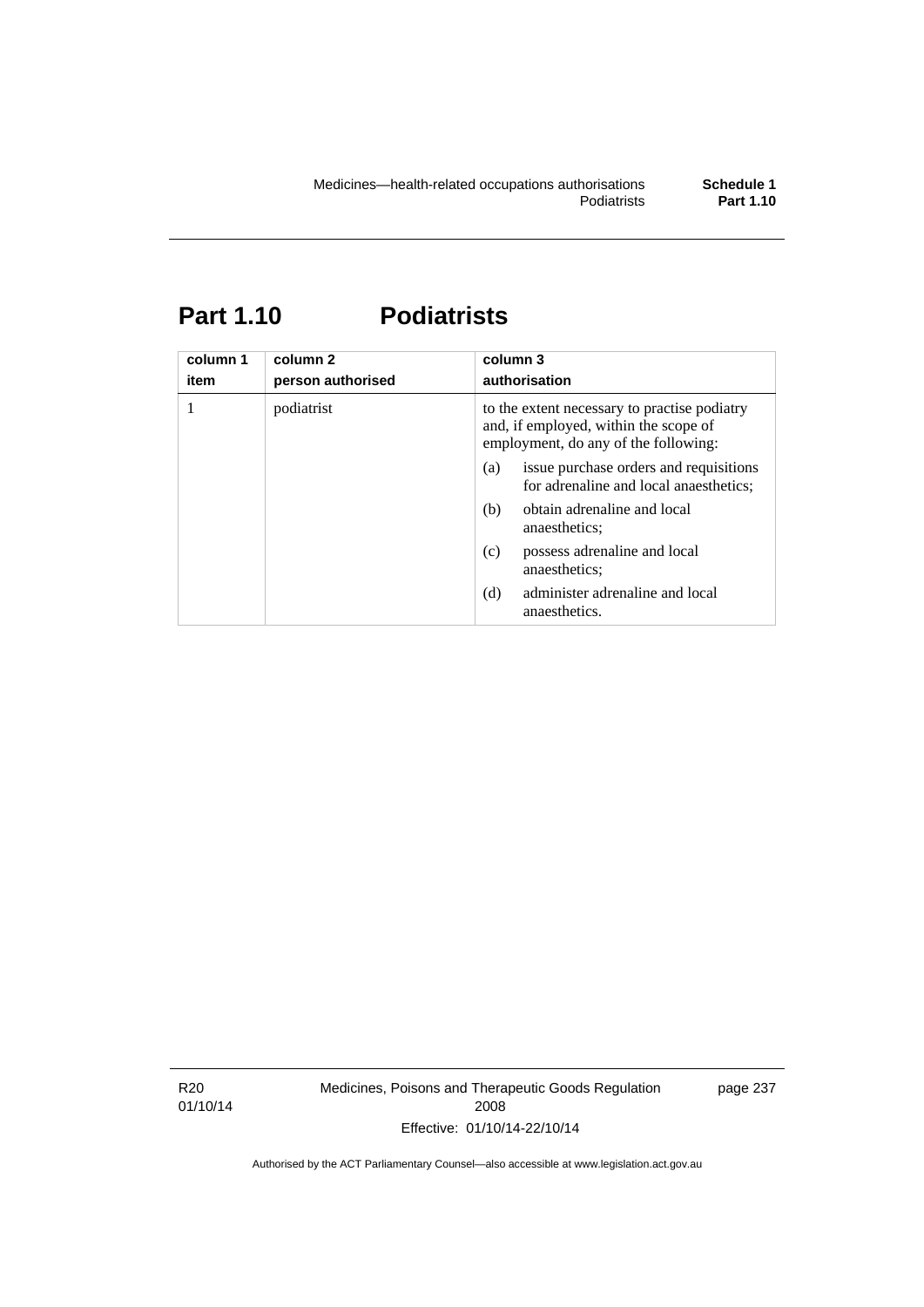## **Part 1.11 Residential care facilities**

| column 1<br>item                                                                                                                                                       | column <sub>2</sub><br>person authorised                                                                                                                                                                                                                                                                                                                   | column 3<br>authorisation                                                                                                   |
|------------------------------------------------------------------------------------------------------------------------------------------------------------------------|------------------------------------------------------------------------------------------------------------------------------------------------------------------------------------------------------------------------------------------------------------------------------------------------------------------------------------------------------------|-----------------------------------------------------------------------------------------------------------------------------|
| 1<br>director of nursing<br>for residential aged care<br>facility without pharmacy<br>medical superintendent<br>for residential aged care<br>facility without pharmacy | within the scope of employment, do any of<br>the following:<br>issue purchase orders for following<br>(a)<br>medicines for emergency<br>administration to residents at facility<br>under direction of prescriber:<br>pharmacy medicines, pharmacist<br>(i)<br>only medicines and prescription<br>only medicines;<br>not more than 5 ampoules, each<br>(ii) |                                                                                                                             |
|                                                                                                                                                                        |                                                                                                                                                                                                                                                                                                                                                            | of 1mL or less, of morphine<br>sulfate, at a concentration of<br>30mg or less of morphine sulfate<br>per mL;                |
|                                                                                                                                                                        |                                                                                                                                                                                                                                                                                                                                                            | obtain the medicines mentioned in<br>(b)<br>par(a);                                                                         |
|                                                                                                                                                                        |                                                                                                                                                                                                                                                                                                                                                            | possess the medicines mentioned in<br>(c)<br>par(a);                                                                        |
|                                                                                                                                                                        |                                                                                                                                                                                                                                                                                                                                                            | (d)<br>supply medicines mentioned in par (a)<br>to health practitioner at facility for<br>administration to residents.      |
|                                                                                                                                                                        | <i>Note 1</i> No authorisation is required for certain<br>dealings with residents' own medicines,<br>see s 371.                                                                                                                                                                                                                                            |                                                                                                                             |
|                                                                                                                                                                        |                                                                                                                                                                                                                                                                                                                                                            | <i>Note</i> 2 For the administration of medicines by<br>staff, see s 361.                                                   |
|                                                                                                                                                                        |                                                                                                                                                                                                                                                                                                                                                            | Note 3<br>For authorisation of doctor to issue<br>standing orders for administration of<br>medicines at facility, see s 75. |

page 238 Medicines, Poisons and Therapeutic Goods Regulation 2008 Effective: 01/10/14-22/10/14

R20 01/10/14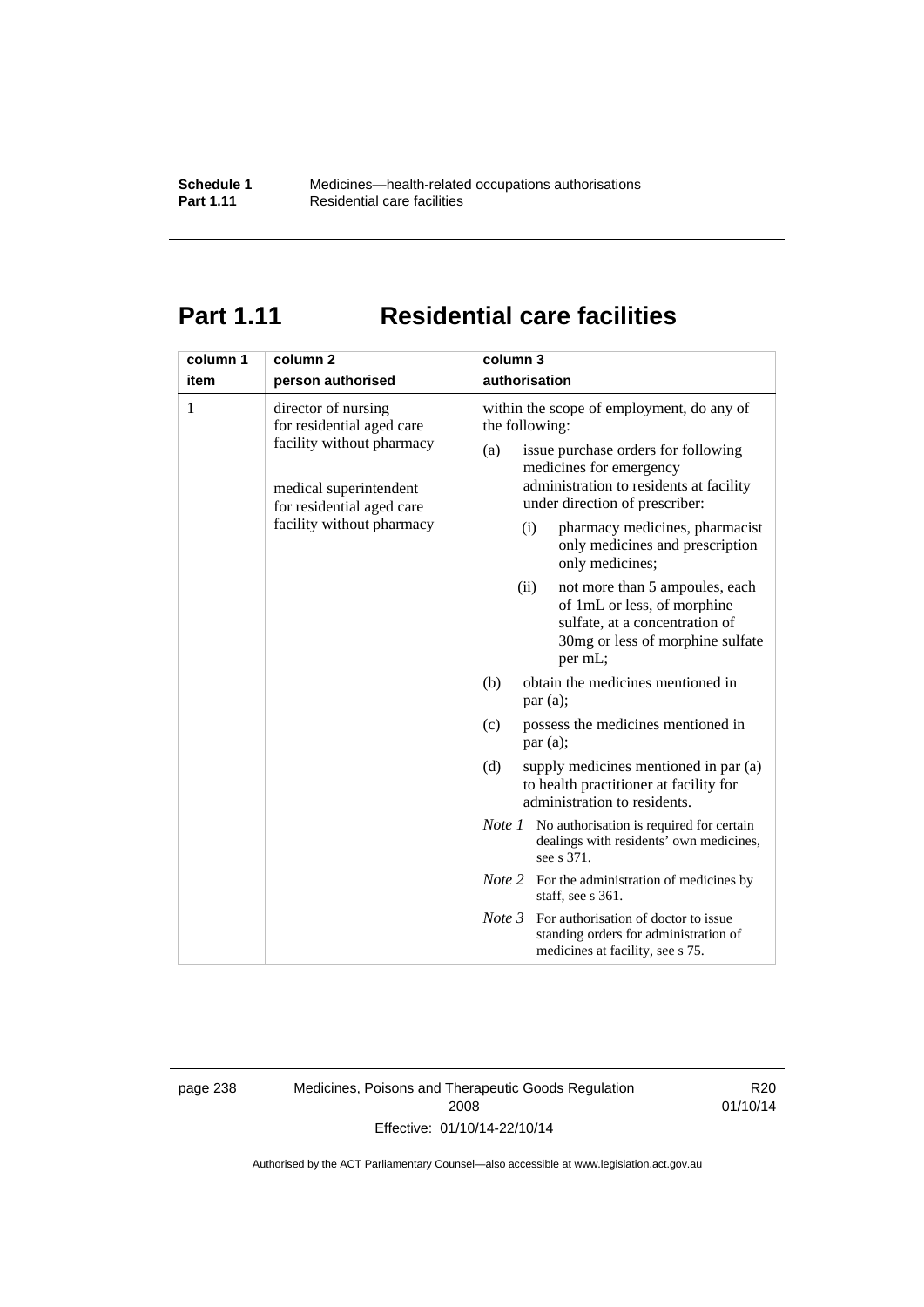| column 1       | column <sub>2</sub>                                                                                                                                                           | column 3                                                                                                                                                                                                                                                                                                                                                                                                                                                          |
|----------------|-------------------------------------------------------------------------------------------------------------------------------------------------------------------------------|-------------------------------------------------------------------------------------------------------------------------------------------------------------------------------------------------------------------------------------------------------------------------------------------------------------------------------------------------------------------------------------------------------------------------------------------------------------------|
| item           | person authorised                                                                                                                                                             | authorisation                                                                                                                                                                                                                                                                                                                                                                                                                                                     |
| $\mathfrak{D}$ | director of nursing<br>for residential disability care<br>facility without pharmacy<br>medical superintendent<br>for residential disability care<br>facility without pharmacy | within the scope of employment, do any of<br>the following:<br>issue purchase orders for medicines<br>(a)<br>(other than controlled medicines) for<br>emergency administration to residents<br>at facility under direction of<br>prescriber;<br>obtain the medicines;<br>(b)<br>(c)<br>possess the medicines;<br>(d)<br>supply the medicines to health<br>practitioner at facility for<br>administration to residents.<br><b>Note</b><br>See the notes to item 1. |

R20 01/10/14 Medicines, Poisons and Therapeutic Goods Regulation 2008 Effective: 01/10/14-22/10/14

page 239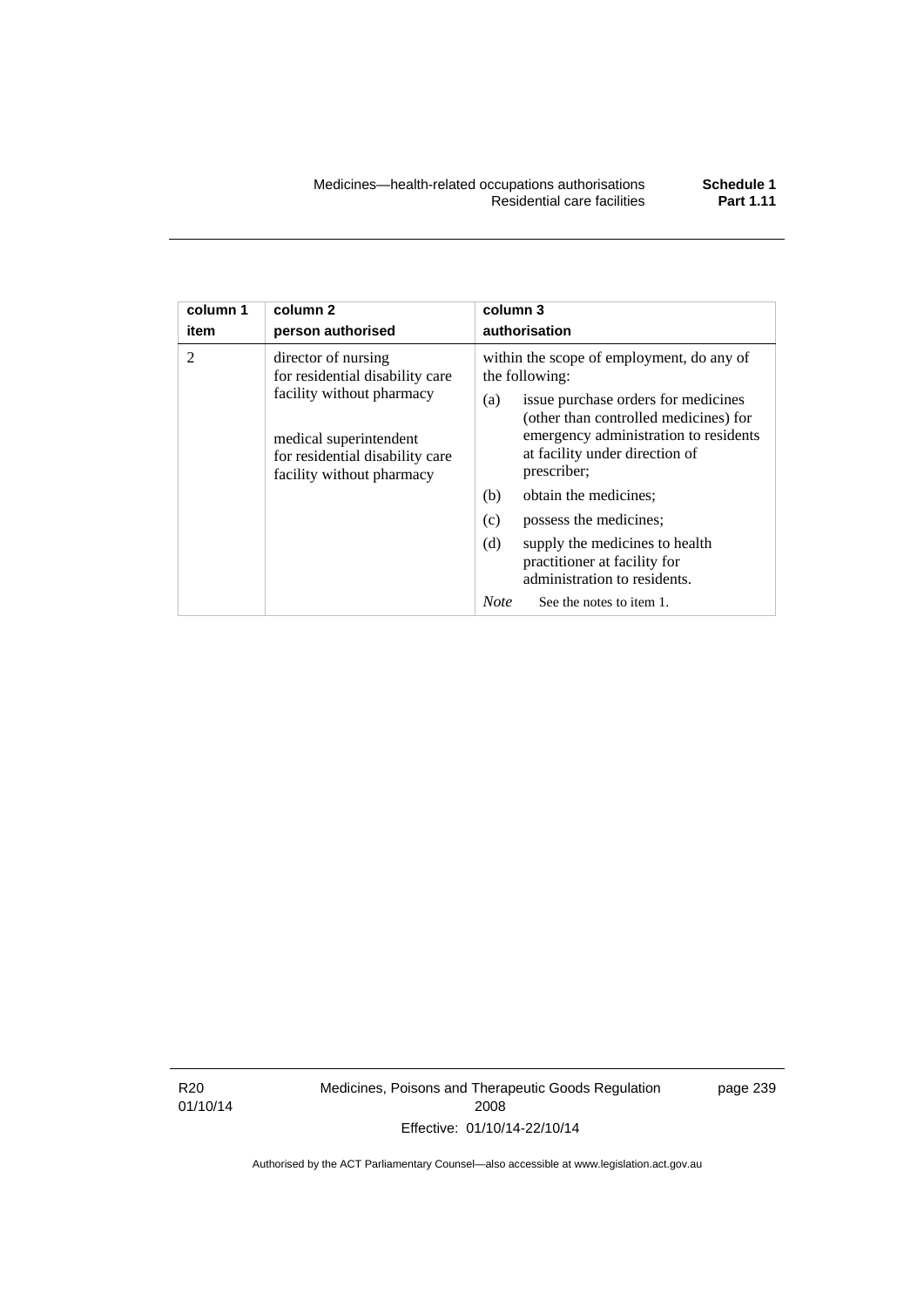## **Part 1.12 Sales representatives for medicines manufacturers and wholesalers**

| column 1 | column 2                                                                                                                                                                                                                                                                                                                                                      | column 3      |
|----------|---------------------------------------------------------------------------------------------------------------------------------------------------------------------------------------------------------------------------------------------------------------------------------------------------------------------------------------------------------------|---------------|
| item     | person authorised                                                                                                                                                                                                                                                                                                                                             | authorisation |
| 1        | representative of person<br>authorised (however described)<br>under corresponding law to<br>manufacture medicines<br>representative of medicines<br>wholesalers licence-holder<br>representative of person<br>authorised to supply medicines<br>under the Act, s $20(4)$ (which is<br>about wholesalers who do not<br>have a place of business in the<br>ACT) |               |

page 240 Medicines, Poisons and Therapeutic Goods Regulation 2008 Effective: 01/10/14-22/10/14

R20 01/10/14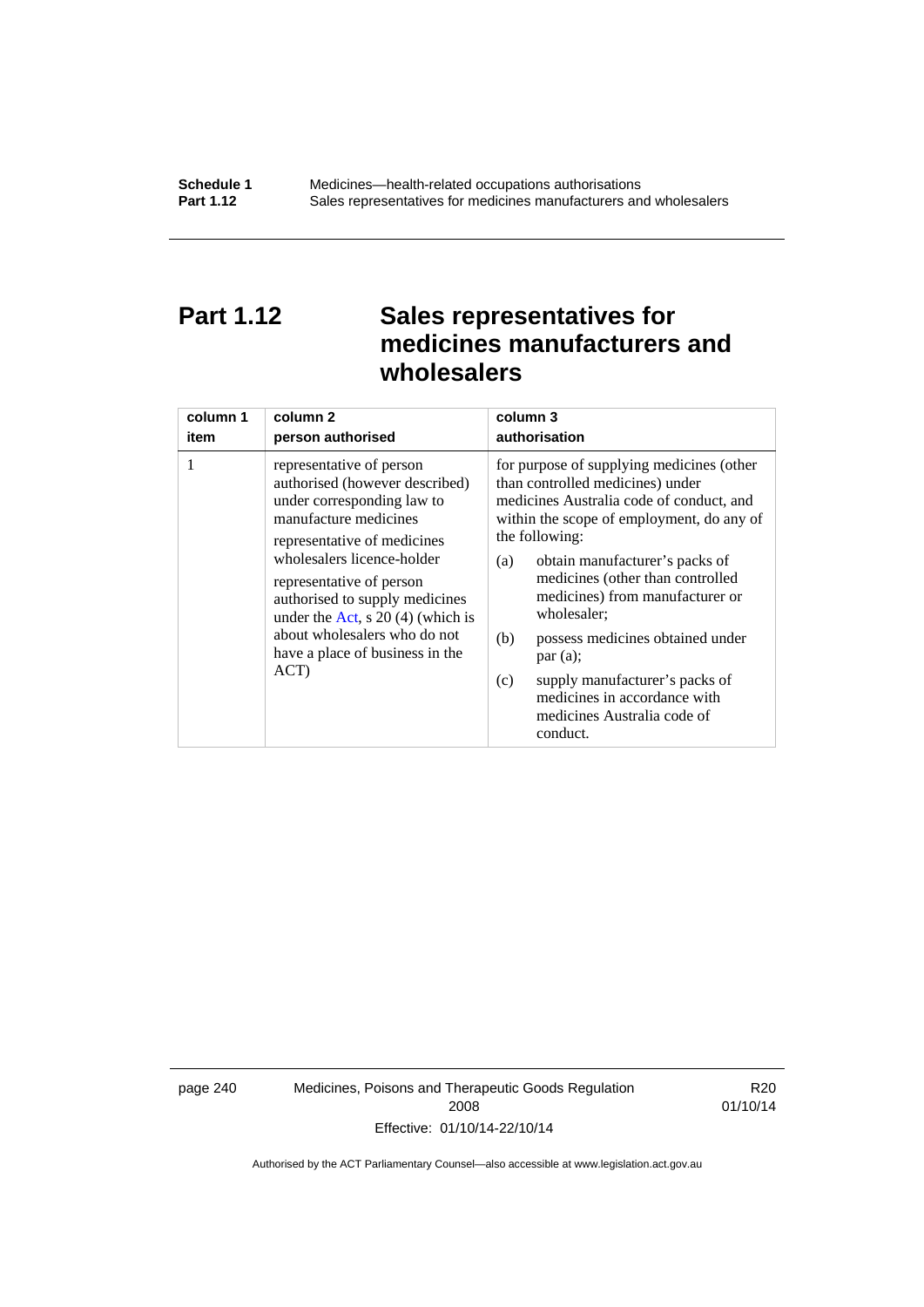# **Part 1.13 Veterinary surgeons and employees**

| column 1 | column <sub>2</sub> | column 3                                                                                                                                                                                          |  |  |
|----------|---------------------|---------------------------------------------------------------------------------------------------------------------------------------------------------------------------------------------------|--|--|
| item     | person authorised   | authorisation                                                                                                                                                                                     |  |  |
| 1        | veterinary surgeon  | to the extent necessary to practise<br>veterinary medicine and, if employed,<br>within the scope of employment, do any of<br>the following:                                                       |  |  |
|          |                     | issue purchase orders for medicines;<br>(a)                                                                                                                                                       |  |  |
|          |                     | (b)<br>obtain medicines;                                                                                                                                                                          |  |  |
|          |                     | possess medicines;<br>(c)                                                                                                                                                                         |  |  |
|          |                     | administer medicines;<br>(d)                                                                                                                                                                      |  |  |
|          |                     | prescribe medicines;<br>(e)                                                                                                                                                                       |  |  |
|          |                     | (f)<br>$supply$ —                                                                                                                                                                                 |  |  |
|          |                     | pharmacy medicines if labelled<br>(i)<br>with words to the effect of 'for<br>animal treatment only'; or                                                                                           |  |  |
|          |                     | pharmacist only medicines<br>(ii)<br>supplied in person by<br>veterinary surgeon, or trainee<br>veterinary surgeon, if labelled<br>with words to the effect of 'for<br>animal treatment only'; or |  |  |
|          |                     | medicines to custodians of<br>(iii)<br>animals during consultations if<br>labelled in accordance with<br>s 161.                                                                                   |  |  |

*Note 1 Veterinary surgeon* does not include a trainee veterinary surgeon (see dict). *Note 2 Custodian*, of an animal—see the dictionary.

R20 01/10/14 Medicines, Poisons and Therapeutic Goods Regulation 2008 Effective: 01/10/14-22/10/14

page 241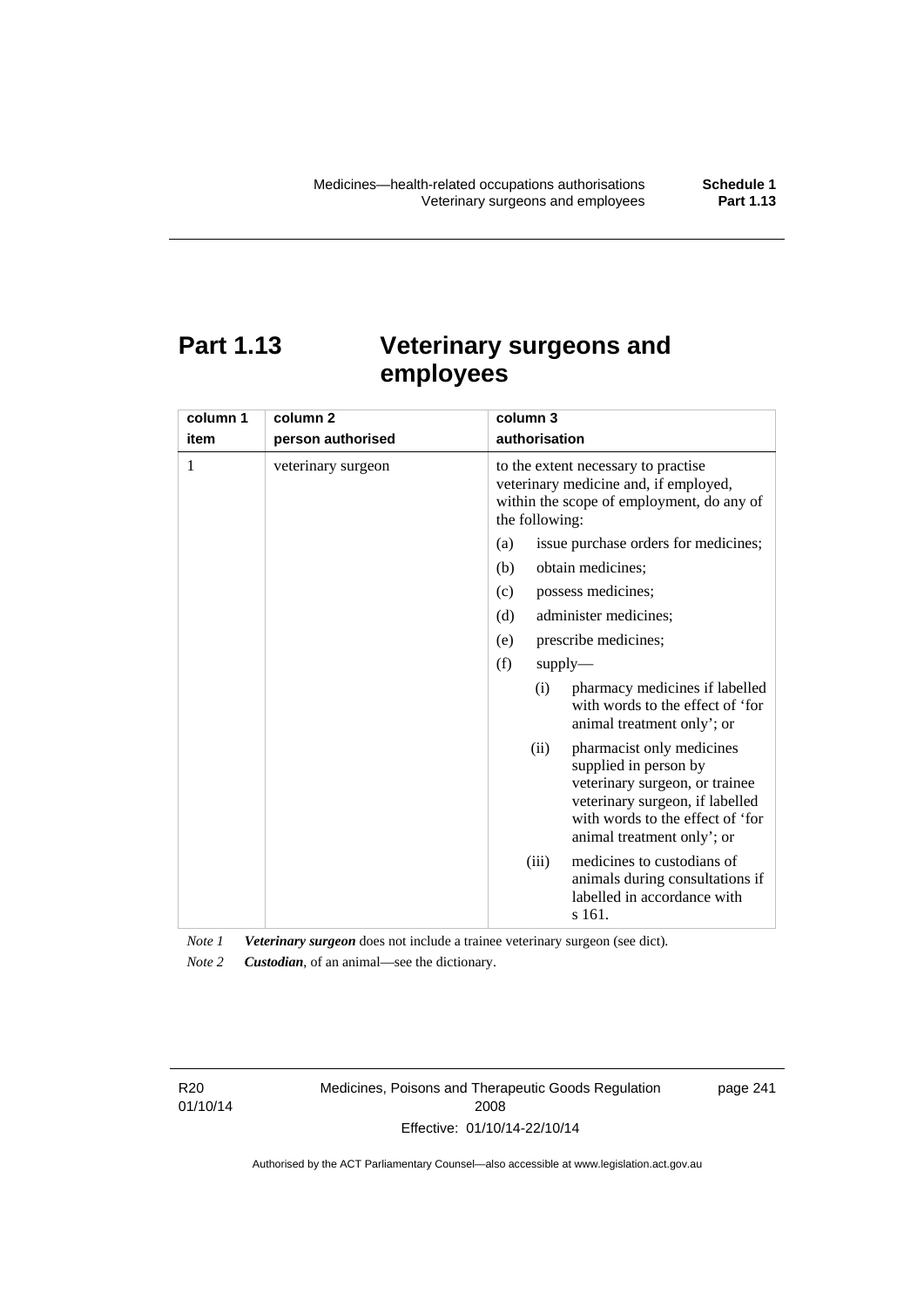### **Schedule 1** Medicines—health-related occupations authorisations<br>**Part 1.13** Veterinary surgeons and employees Veterinary surgeons and employees

| column 1       | column <sub>2</sub>        | column 3                                                                                                                                                                                          |  |
|----------------|----------------------------|---------------------------------------------------------------------------------------------------------------------------------------------------------------------------------------------------|--|
| item           | person authorised          | authorisation                                                                                                                                                                                     |  |
| $\overline{2}$ | trainee veterinary surgeon | to the extent necessary to practise<br>veterinary medicine or undertake training,<br>and under supervision of veterinary<br>surgeon, do any of the following:                                     |  |
|                |                            | obtain medicines;<br>(a)                                                                                                                                                                          |  |
|                |                            | (b)<br>possess medicines;                                                                                                                                                                         |  |
|                |                            | administer medicines in accordance<br>(c)<br>with prescription (whether or not<br>issued themself or by veterinary<br>surgeon);                                                                   |  |
|                |                            | (d)<br>$supply$ —                                                                                                                                                                                 |  |
|                |                            | pharmacy medicines if labelled<br>(i)<br>with words to the effect of 'for<br>animal treatment only'; or                                                                                           |  |
|                |                            | pharmacist only medicines<br>(ii)<br>supplied in person by<br>veterinary surgeon, or trainee<br>veterinary surgeon, if labelled<br>with words to the effect of 'for<br>animal treatment only'; or |  |
|                |                            | (iii)<br>medicines supplied in person<br>by a veterinary surgeon at the<br>surgery if labelled in<br>accordance with s 161;                                                                       |  |
|                |                            | prescribe medicines for<br>(e)<br>administration at veterinary surgery.                                                                                                                           |  |

page 242 Medicines, Poisons and Therapeutic Goods Regulation 2008 Effective: 01/10/14-22/10/14

R20 01/10/14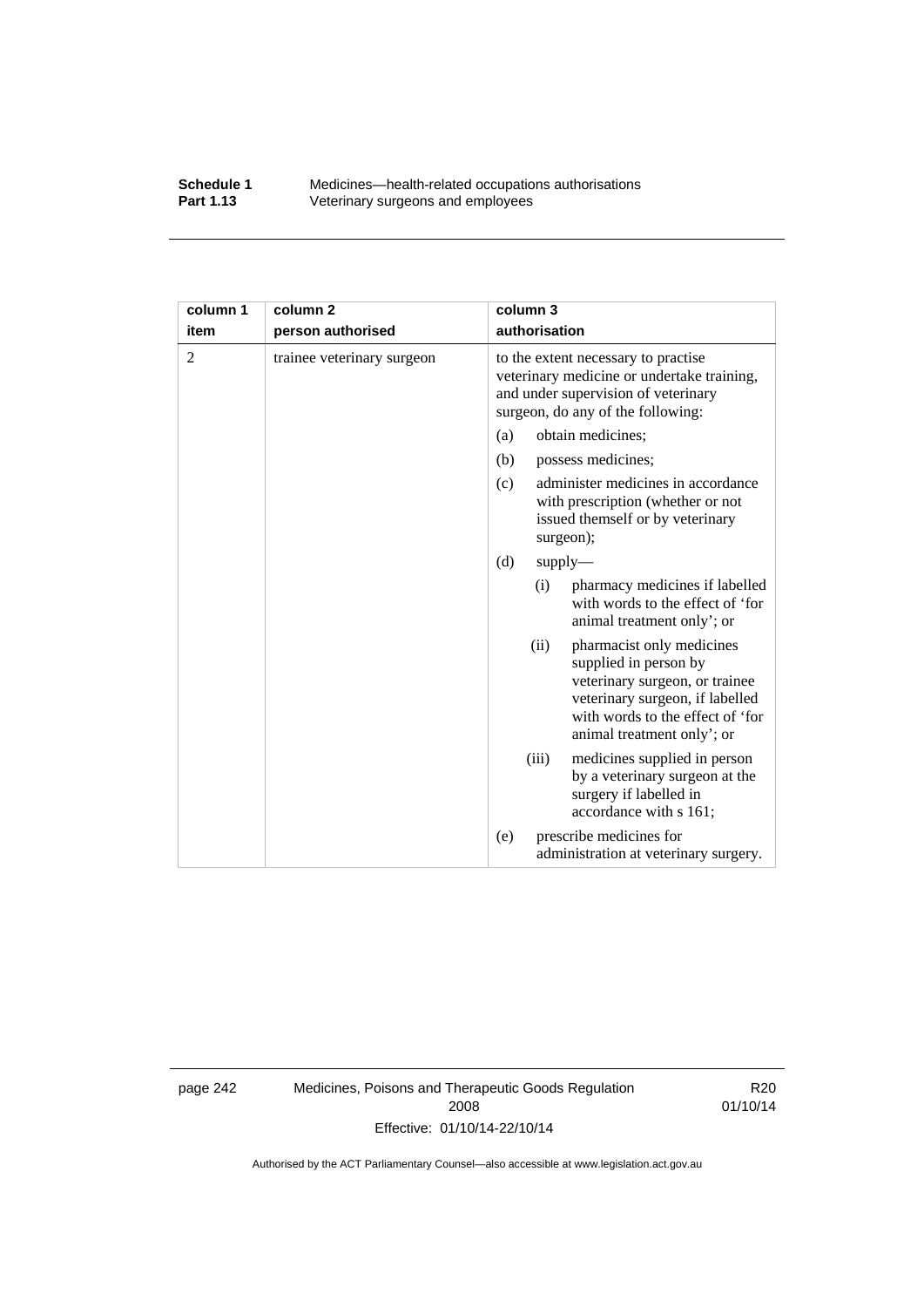| column 1 | column <sub>2</sub>                                                                            | column 3      |                                                                                                                                                                                 |
|----------|------------------------------------------------------------------------------------------------|---------------|---------------------------------------------------------------------------------------------------------------------------------------------------------------------------------|
| item     | person authorised                                                                              | authorisation |                                                                                                                                                                                 |
| 3        | veterinary surgeon's employee<br>public employee assisting<br>veterinary surgeon who is public |               | within the scope of employment and under<br>supervision of veterinary surgeon, do any<br>of the following:                                                                      |
|          | employee                                                                                       | (a)           | obtain medicines from veterinary<br>surgeon authorised to possess them;                                                                                                         |
|          |                                                                                                | (b)           | possess medicines mentioned in<br>par(a);                                                                                                                                       |
|          |                                                                                                | (c)           | administer medicines mentioned in<br>par (a) in accordance with veterinary<br>surgeon's prescription;                                                                           |
|          |                                                                                                | (d)           | supply pharmacy medicines if<br>labelled with words to the effect of<br>'for animal treatment only';                                                                            |
|          |                                                                                                | (e)           | supply pharmacist only medicines<br>supplied in person by veterinary<br>surgeon, or trainee veterinary<br>surgeon, if supply is for purpose of<br>sale or delivery of medicine; |
|          |                                                                                                | (f)           | supply medicines supplied in person<br>by a veterinary surgeon at the place<br>of employment if labelled in<br>accordance with s 161.                                           |

R20 01/10/14 Medicines, Poisons and Therapeutic Goods Regulation 2008 Effective: 01/10/14-22/10/14

page 243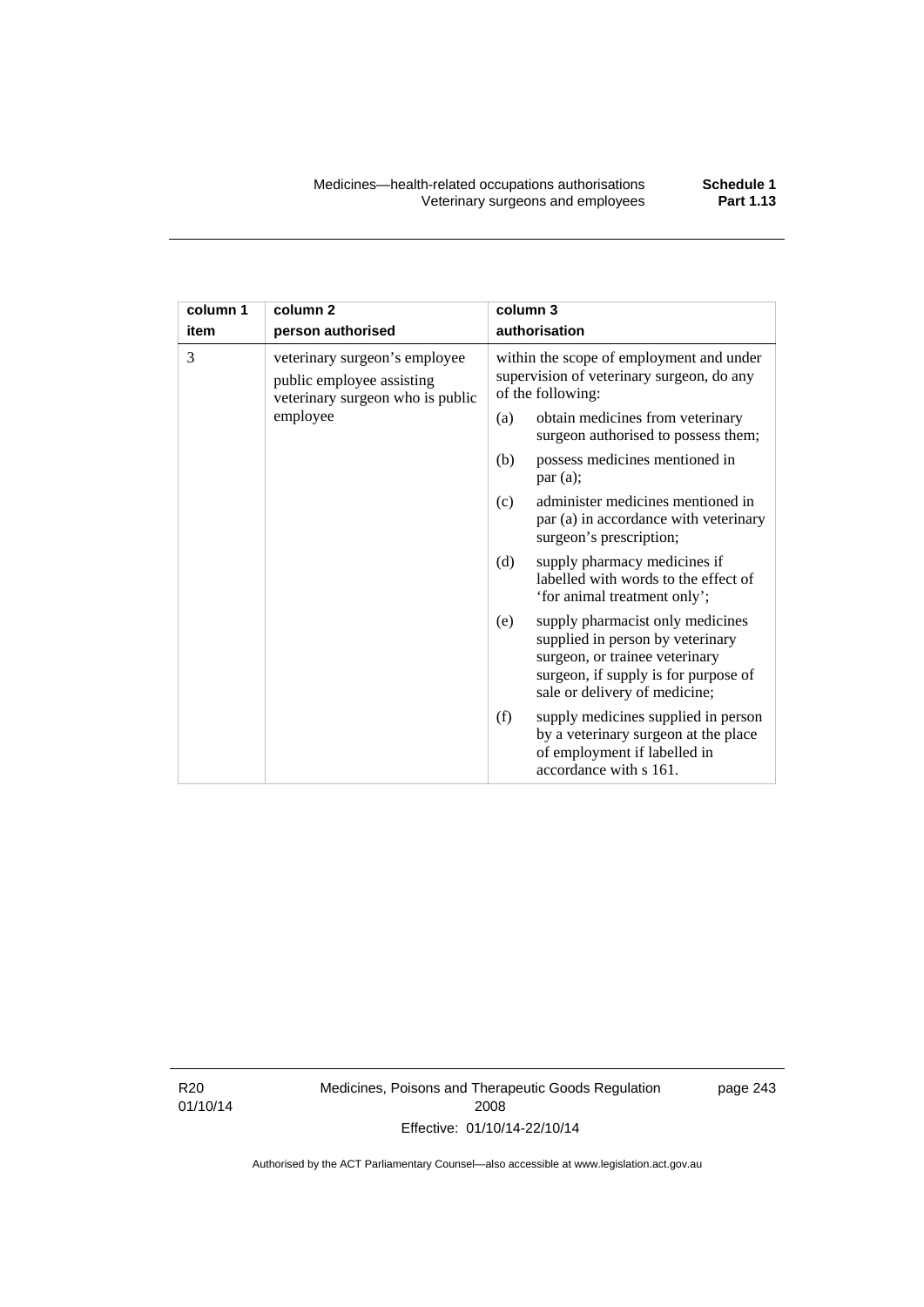# **Schedule 3 Designated appendix D medicines—standing approvals**

(see s 31, s 33, s 41, s 160, s 591, s 592 and s 593)

### **Part 3.1 Approval conditions**

### **3.1 Definitions—sch 3**

In this schedule:

*condition 1*, for a doctor prescribing or supplying a designated appendix D medicine to a woman of child-bearing age, means the doctor must ensure that the possibility of pregnancy by the woman has been excluded prior to commencement of treatment.

*condition 2*, for a doctor prescribing or supplying a designated appendix D medicine to a woman of child-bearing age, means the doctor must advise the woman to avoid becoming pregnant during, or for a period of 1 month after the completion of, treatment.

*condition 3*, for a doctor prescribing or supplying a designated appendix D medicine to a woman of child-bearing age, means the doctor must advise the woman to avoid becoming pregnant during, or for a period of 3 months after the completion of, treatment.

*condition 4*, for a doctor prescribing or supplying a designated appendix D medicine to a woman of child-bearing age, means the doctor must advise the woman to avoid becoming pregnant during, or for a period of 24 months after the completion of, treatment.

R<sub>20</sub> 01/10/14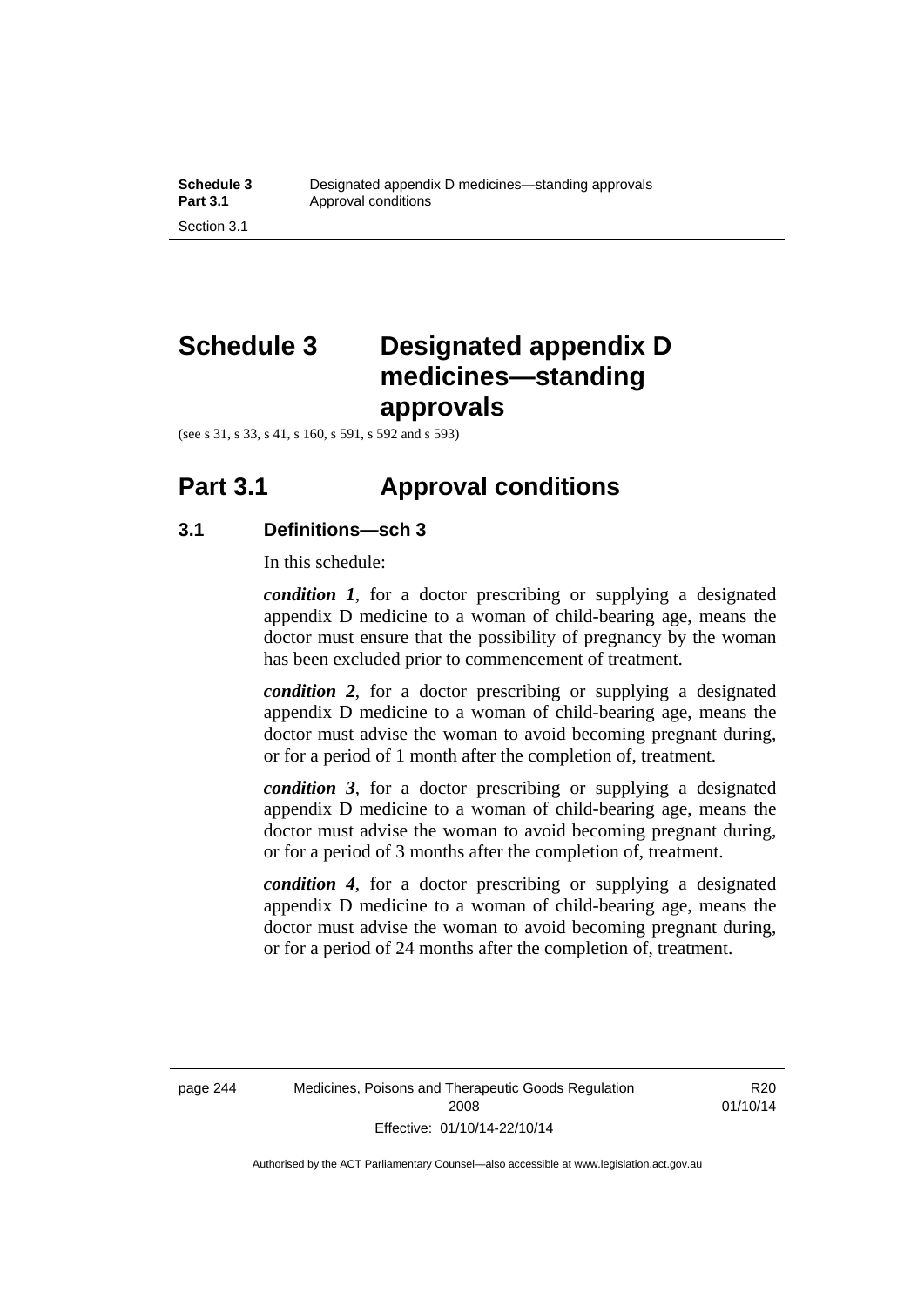## **Part 3.2 Standing approvals for designated appendix D medicines**

| column 1<br>item | column 2<br>doctor                                                                               | column 3<br>medicine                                                                                                                                                                                                                                                                                                                                                                                                                                   | column 4<br>conditions (if any)                                                                            |
|------------------|--------------------------------------------------------------------------------------------------|--------------------------------------------------------------------------------------------------------------------------------------------------------------------------------------------------------------------------------------------------------------------------------------------------------------------------------------------------------------------------------------------------------------------------------------------------------|------------------------------------------------------------------------------------------------------------|
| 1                | specialist practising<br>in specialist area of<br>dermatology                                    | acitretin for human use<br>alefacept for human use<br>bexarotene for human use<br>etretinate for human use<br>isotretinoin for human oral use<br>thalidomide for human use                                                                                                                                                                                                                                                                             | conditions 1 and 4<br>conditions 1 and 2<br>conditions 1 and 4<br>conditions 1 and 2<br>conditions 1 and 2 |
| 2                | specialist practising<br>in specialist area of<br>endocrinology,<br>gynaecology or<br>obstetrics | clomiphene for human use<br>corifollitropin alfa for human use<br>cyclofenil for human use<br>dinoprost for human use<br>dinoprostone for human use<br>follitropin alpha (recombinant human<br>follicle-stimulating hormone) for<br>human use<br>follitropin beta (recombinant human<br>follicle-stimulating hormone) for<br>human use<br>luteinising hormone for human use<br>urofollitropin (human<br>follicle-stimulating hormone) for<br>human use |                                                                                                            |

R20 01/10/14 Medicines, Poisons and Therapeutic Goods Regulation 2008 Effective: 01/10/14-22/10/14

page 245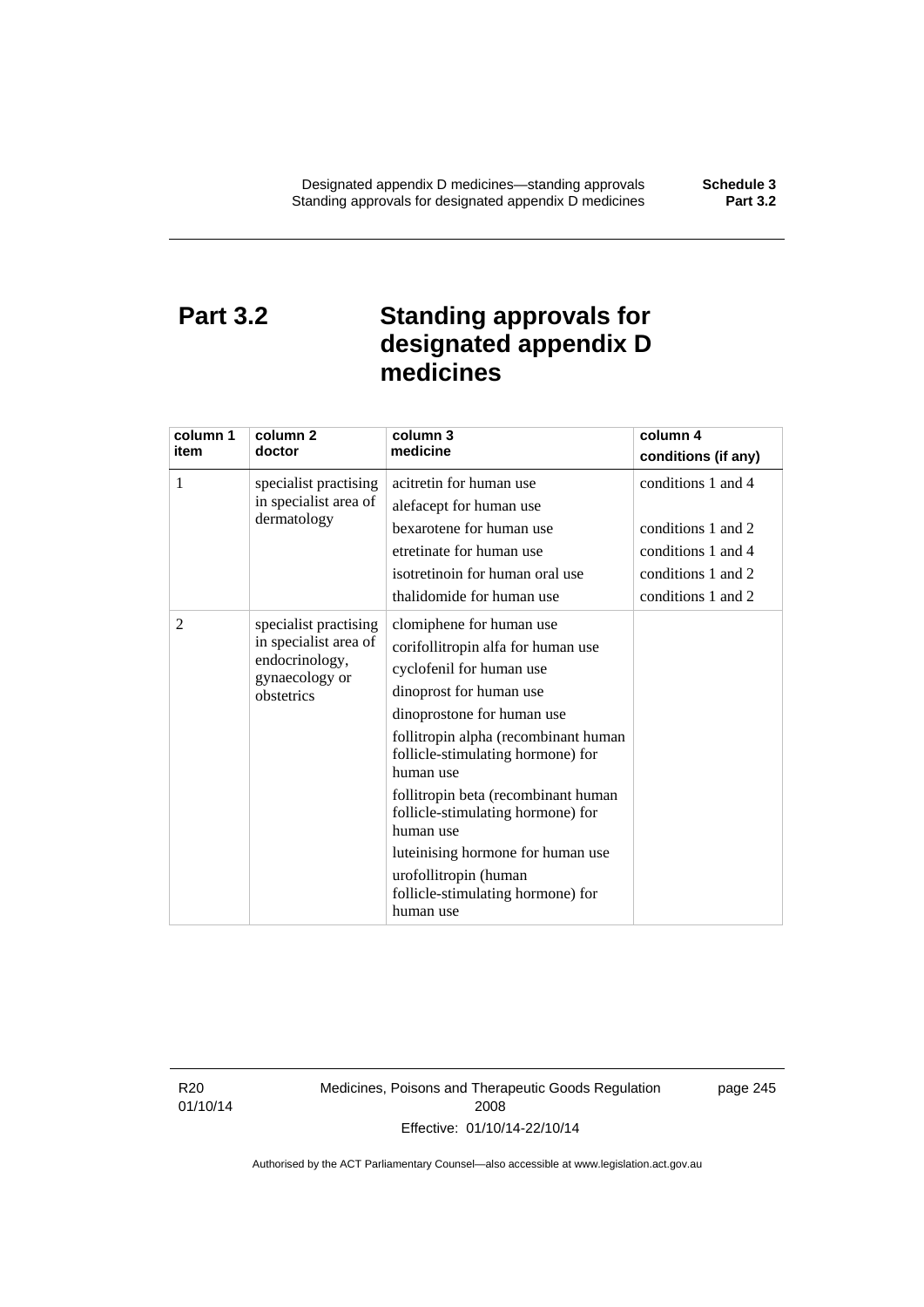#### **Schedule 3 Designated appendix D medicines—standing approvals Part 3.2** Standing approvals for designated appendix D medicine Standing approvals for designated appendix D medicines

| column 1<br>item | column <sub>2</sub><br>doctor                                                                                                                                                                                                     | column 3<br>medicine                                                                                                                                                                                                                                                                                                           | column 4<br>conditions (if any)                                                                                                                                                                                          |
|------------------|-----------------------------------------------------------------------------------------------------------------------------------------------------------------------------------------------------------------------------------|--------------------------------------------------------------------------------------------------------------------------------------------------------------------------------------------------------------------------------------------------------------------------------------------------------------------------------|--------------------------------------------------------------------------------------------------------------------------------------------------------------------------------------------------------------------------|
| 3                | specialist practising<br>in specialist area of<br>mental health<br>doctor employed by<br>Territory and<br>working under<br>supervision of chief<br>psychiatrist under<br><b>Mental Health</b><br>(Treatment and Care)<br>Act 1994 | clozapine for human use                                                                                                                                                                                                                                                                                                        |                                                                                                                                                                                                                          |
| 4                | specialist physician                                                                                                                                                                                                              | ambrisentan for human use<br>acitretin for human use<br>etretinate for human use<br>bexarotene for human use<br>bosentan for human use<br>isotretinoin for human oral use<br>lenalidomide for human use<br>sitaxentan for human use<br>teriparatide for human use<br>thalidomide for human use<br>tretinoin for human oral use | conditions 1 and 3<br>conditions 1 and 4<br>conditions 1 and 4<br>conditions 1 and 2<br>conditions 1 and 3<br>conditions 1 and 2<br>conditions 1 and 2<br>conditions 1 and 3<br>conditions 1 and 2<br>conditions 1 and 2 |
| 5                | specialist practising<br>in specialist area of<br>neurology or<br>rehabilitation                                                                                                                                                  | nabiximols for human use                                                                                                                                                                                                                                                                                                       |                                                                                                                                                                                                                          |
| 6                | specialist practising<br>in specialist area of<br>neurology,<br>paediatrics or sleep<br>medicine                                                                                                                                  | sodium oxybate for human use                                                                                                                                                                                                                                                                                                   |                                                                                                                                                                                                                          |

*Note Specialist* includes a doctor training in a specialist area—see the dictionary.

page 246 Medicines, Poisons and Therapeutic Goods Regulation 2008 Effective: 01/10/14-22/10/14

R20 01/10/14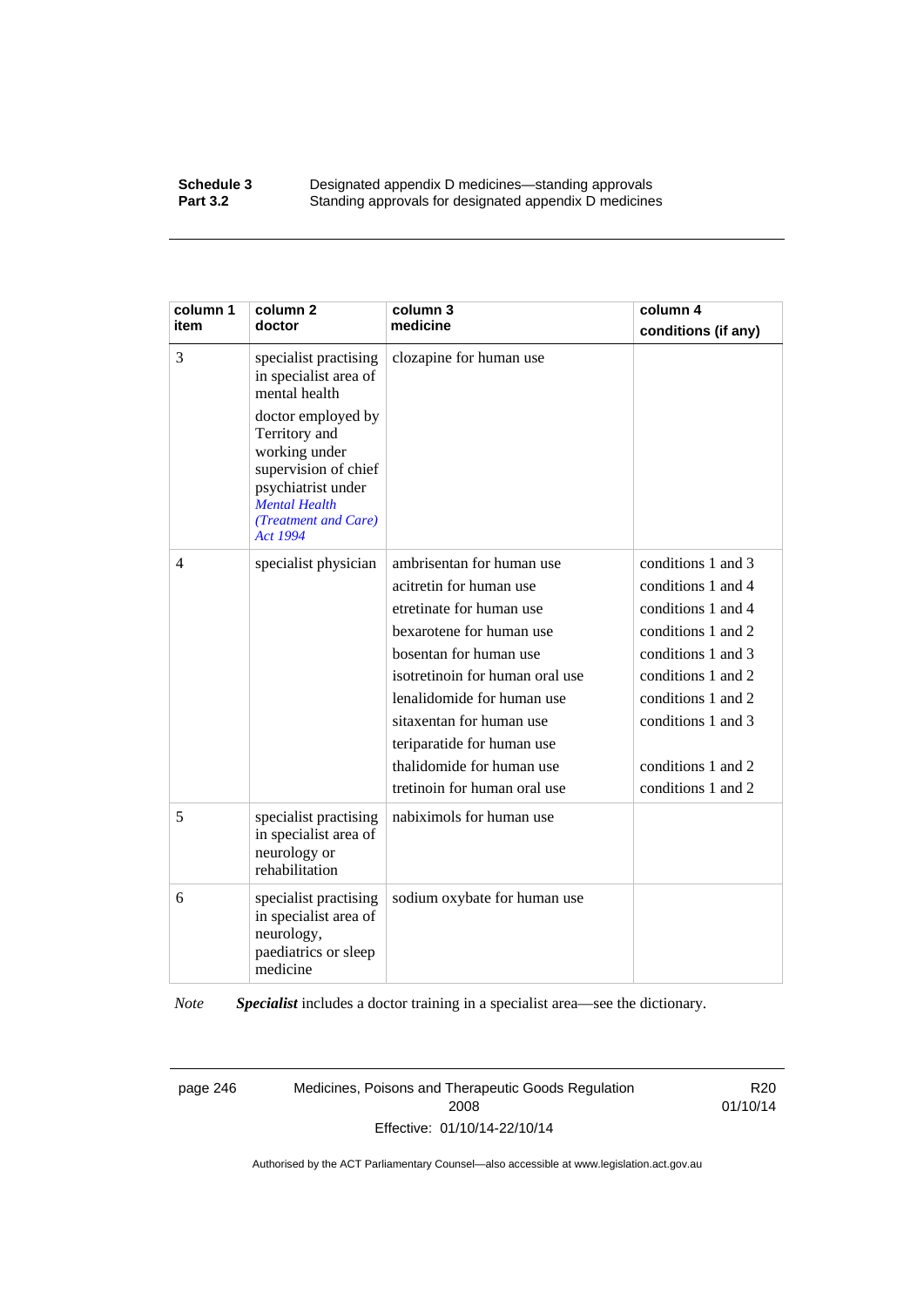## **Schedule 4 Dangerous poisons manufacturing etc authorisations**

(see s 690)

| column 1<br>item | column <sub>2</sub><br>people                                             | column 3<br>dangerous poison | column 4<br>prescribed purpose                                         |
|------------------|---------------------------------------------------------------------------|------------------------------|------------------------------------------------------------------------|
| 1                | manufacturers of glass                                                    | arsenic                      | manufacturing glass                                                    |
|                  | metallurgists                                                             |                              | manufacturing alloys                                                   |
| $\overline{2}$   | manufacturers of dyes or<br>pharmaceuticals                               | benzene                      | manufacturing dyes or<br>pharmaceuticals                               |
|                  | manufacturers of lacquers,<br>linoleum, protective cloths<br>or varnishes |                              | manufacturing lacquers,<br>linoleum, protective<br>cloths or varnishes |
| 3                | manufacturers of<br>chemicals or<br>pharmaceuticals                       | carbon tetrachloride         | manufacturing<br>chemicals or<br>pharmaceuticals                       |
|                  | manufacturers of lacquers,<br>paints or varnishes                         |                              | manufacturing lacquers,<br>paints or varnishes                         |
| $\overline{4}$   | managers of swimming<br>pools, other than domestic<br>swimming pools      | chlorine                     | purifying water in pools                                               |
|                  | manufacturers of<br>chemicals, plastics or<br>synthetic rubber            |                              | manufacturing<br>chemicals, plastics or<br>synthetic rubber            |
|                  | metallurgists                                                             |                              | cleaning metals                                                        |
|                  | people working at sewage<br>treatment centres                             |                              | treating sewage at<br>treatment centres                                |
|                  | people working at water<br>treatment centres                              |                              | purifying water at<br>treatment centres                                |
| 5                | electroplaters                                                            | cyanides                     | electroplating                                                         |

#### R20 01/10/14

Medicines, Poisons and Therapeutic Goods Regulation 2008 Effective: 01/10/14-22/10/14

page 247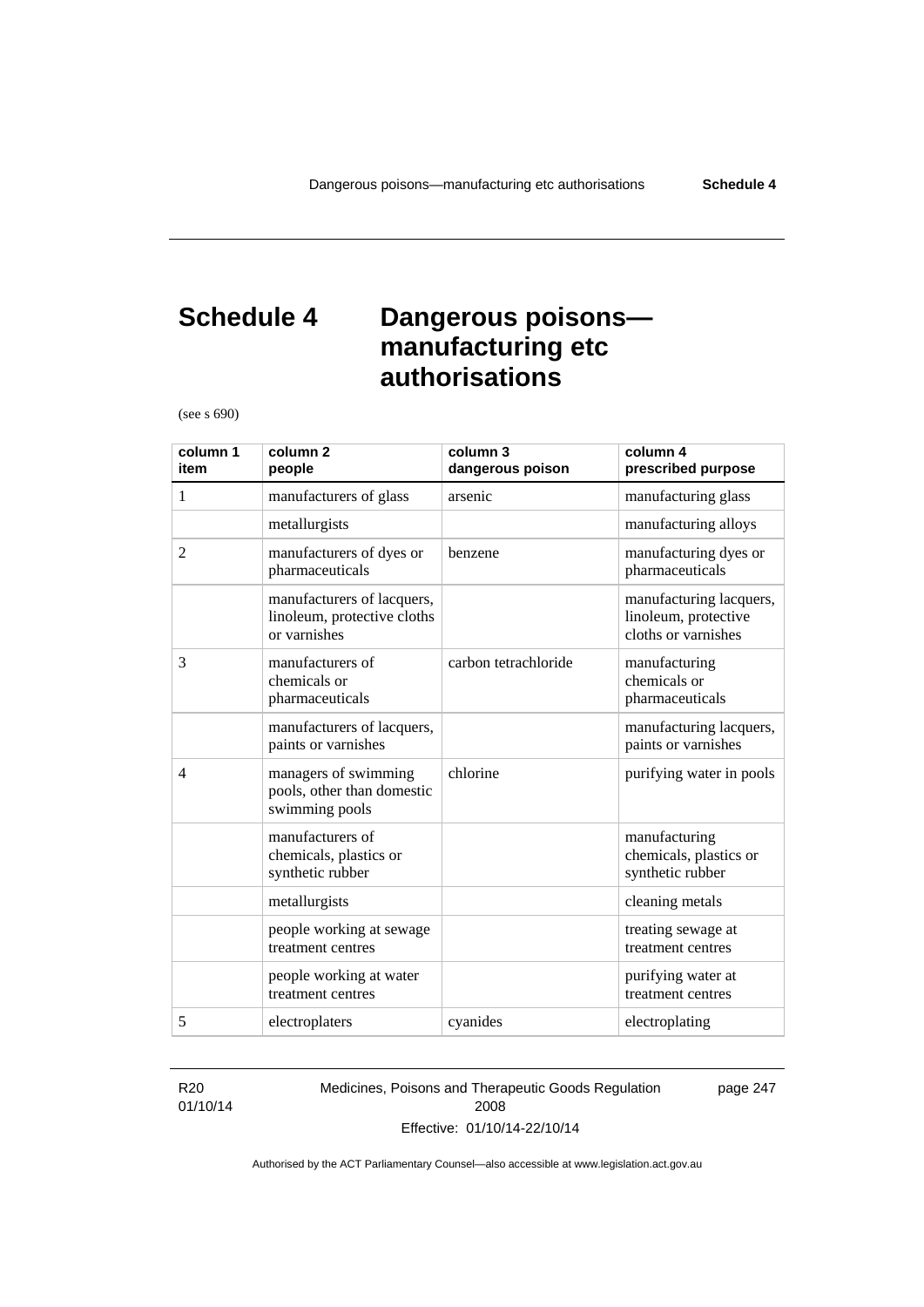| column 1<br>item | column <sub>2</sub><br>people                                   | column 3<br>dangerous poison                      | column 4<br>prescribed purpose                                  |
|------------------|-----------------------------------------------------------------|---------------------------------------------------|-----------------------------------------------------------------|
|                  | jewellers                                                       |                                                   | manufacturing gold<br>jewellery                                 |
|                  | miners                                                          |                                                   | extracting or processing<br>gold                                |
| 6                | manufacturers of lacquers,<br>paints or varnishes               | epichlorohydrin                                   | manufacturing lacquers,<br>paints or varnishes                  |
| 7                | manufacturers of<br>chemicals or detergents                     | ethylene oxide                                    | manufacturing<br>chemicals or detergents                        |
|                  | sterilising technologists                                       |                                                   | sterilising surgical<br>instruments                             |
| 8                | glass workers                                                   | hydrofluoric acid                                 | etching glass                                                   |
|                  | masons                                                          |                                                   | cleaning building<br>materials                                  |
|                  | metal workers                                                   |                                                   | cleaning or etching<br>metals                                   |
|                  | miners                                                          |                                                   | extracting or processing<br>gold                                |
|                  | potters                                                         |                                                   | cleaning ceramics                                               |
| 9                | manufacturers of lamps,<br>mirrors or scientific<br>instruments | mercury                                           | manufacturing of lamps,<br>mirrors or scientific<br>instruments |
|                  | manufacturers of mercury<br>salts or organic<br>compounds       |                                                   | manufacturing mercury<br>salts or organic<br>compounds          |
|                  | miners                                                          |                                                   | extracting metals from<br>ores                                  |
| 10               | manufacturers of plastics                                       | 4, 4'-methylenebis<br>[2-chloroaniline]<br>(MOCA) | manufacturing plastics                                          |

page 248 Medicines, Poisons and Therapeutic Goods Regulation 2008 Effective: 01/10/14-22/10/14

R20 01/10/14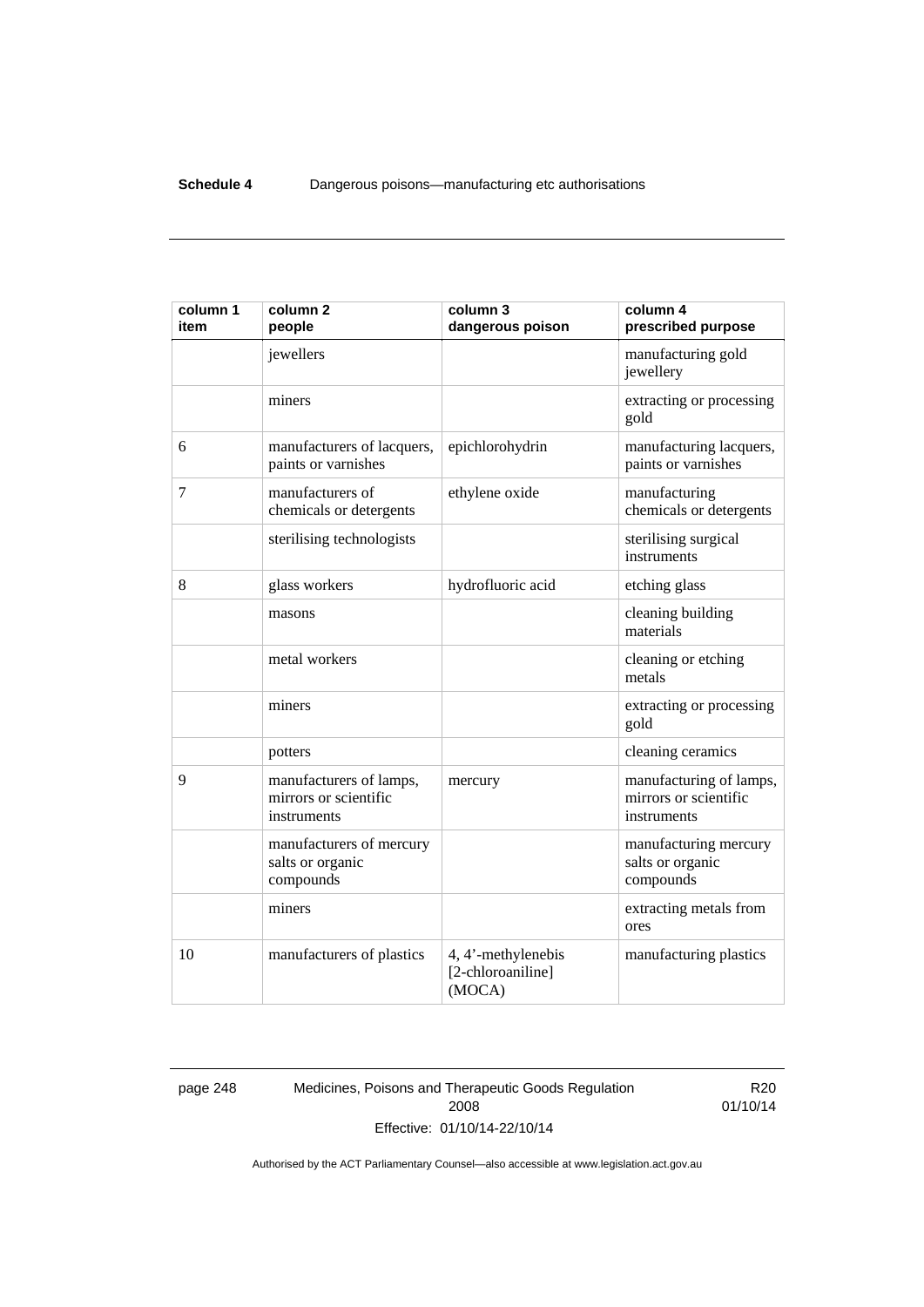| column 1<br>item | column 2<br>people                                                                   | column 3<br>dangerous poison | column 4<br>prescribed purpose                                                    |
|------------------|--------------------------------------------------------------------------------------|------------------------------|-----------------------------------------------------------------------------------|
| 11               | manufacturers of<br>detergents, lubricants or<br>organic compounds                   | propylene oxide              | manufacturing<br>detergents, lubricants or<br>organic compounds                   |
| 12               | manufacturers of organic<br>compounds, paints, rust<br>removers or varnishes         | tetrachloroethane            | manufacturing organic<br>compounds, paints, rust<br>removers or varnishes         |
| 13               | manufacturers of dyes                                                                | ortho-tolidine               | manufacturing dyes                                                                |
| 14               | manufacturers of<br>disinfectants, household<br>cleaners or industrial<br>deodorants | trichloroisocyanuric acid    | manufacturing<br>disinfectants, household<br>cleaners or industrial<br>deodorants |

R20 01/10/14 Medicines, Poisons and Therapeutic Goods Regulation 2008 Effective: 01/10/14-22/10/14

page 249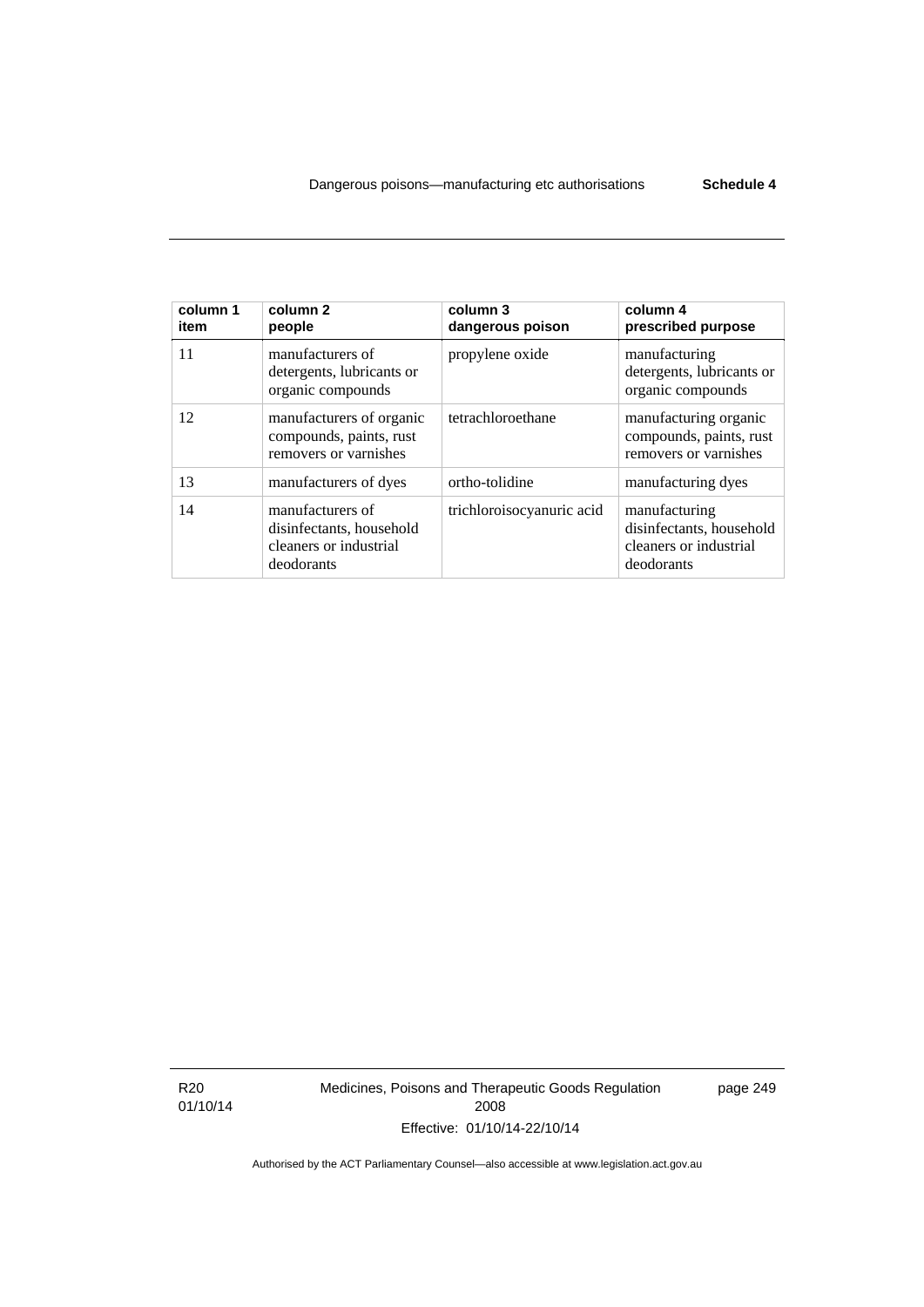# **Schedule 5 Requirements for storage receptacles**

(see s 531 and s 533)

Section 5.1

### **Part 5.1 Medicines cabinets**

### **5.1 Medicines cabinets—general requirements**

A medicines cabinet must be constructed to prevent ready access to the cabinet's contents by cutting, sawing or unbolting.

### **5.2 Medicines cabinets—body requirements**

- (1) The body of a medicines cabinet must be constructed of a single layer of black mild steel plate at least 10mm thick and with continuous welding of all joints.
- (2) The body must have, for installation—
	- (a) 4 suitably sized holes in the cabinet's back plate; or
	- (b) 2 suitably sized holes in the back plate and 2 suitably sized holes in the cabinet's base.

R20 01/10/14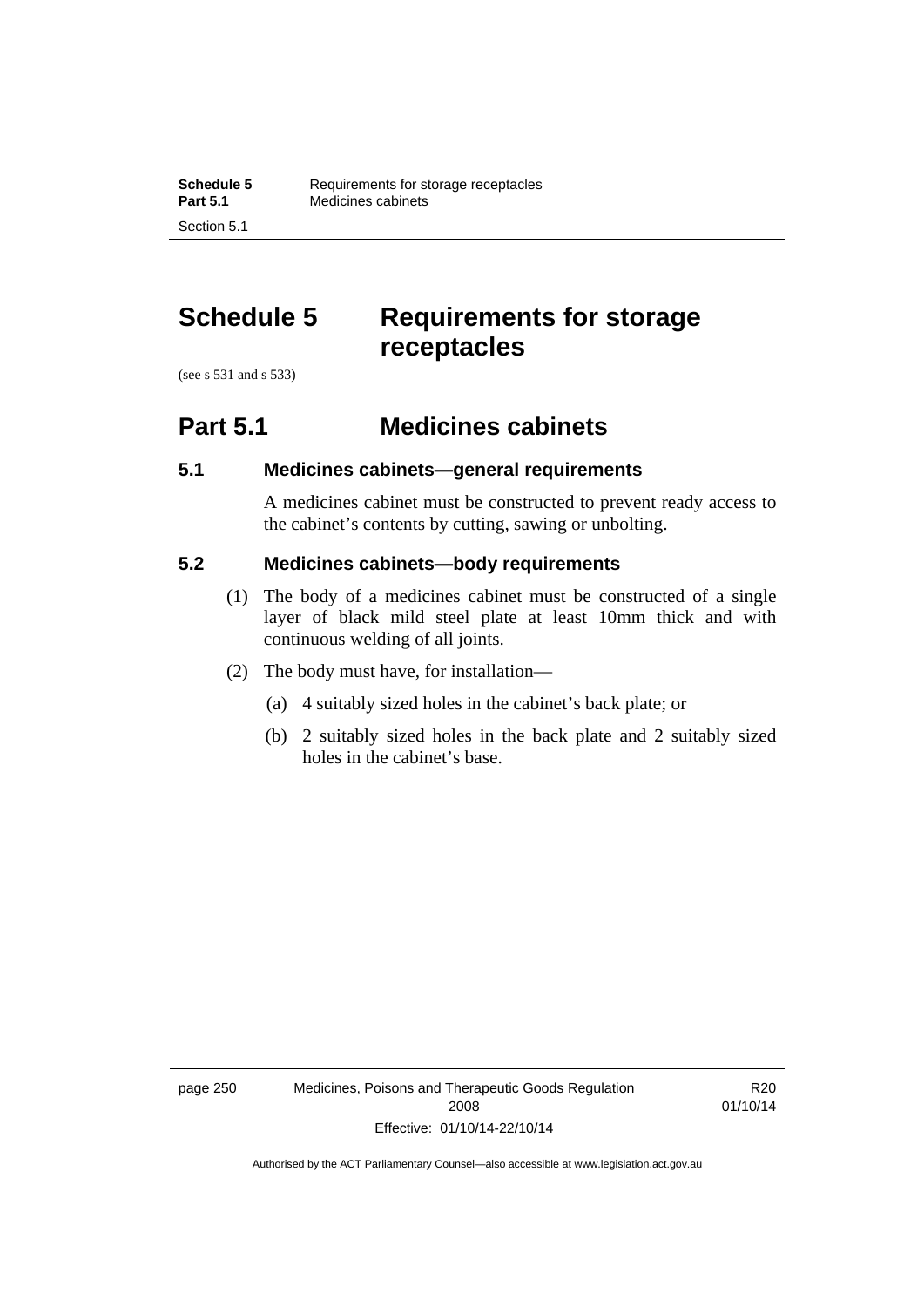### **5.3 Medicines cabinets—door requirements**

- (1) The door of a medicines cabinet must be constructed of black mild steel plate at least 10mm thick.
- (2) When the medicines cabinet door is closed, the door must—
	- (a) fit flush with the cabinet; and
	- (b) have a clearance around the door of not more than 1.5mm.
- (3) The door must be fitted with a fixed locking bar, welded to the inside face of the door near the hinge edge, that engages in a rebate in the cabinet when closed.
- (4) The hinges on the door must be—
	- (a) constructed of heavy duty steel; and
	- (b) continuous welded to the door and body of the cabinet.

### **5.4 Medicines cabinets—lock requirements**

- (1) A medicines cabinet lock must be—
	- (a) a 6-lever pick-proof lock; or
	- (b) a lock mechanism of a level of security equal to, or greater than, a 6-lever pick-proof lock.
- (2) The lock must be securely attached to the inside face of the door.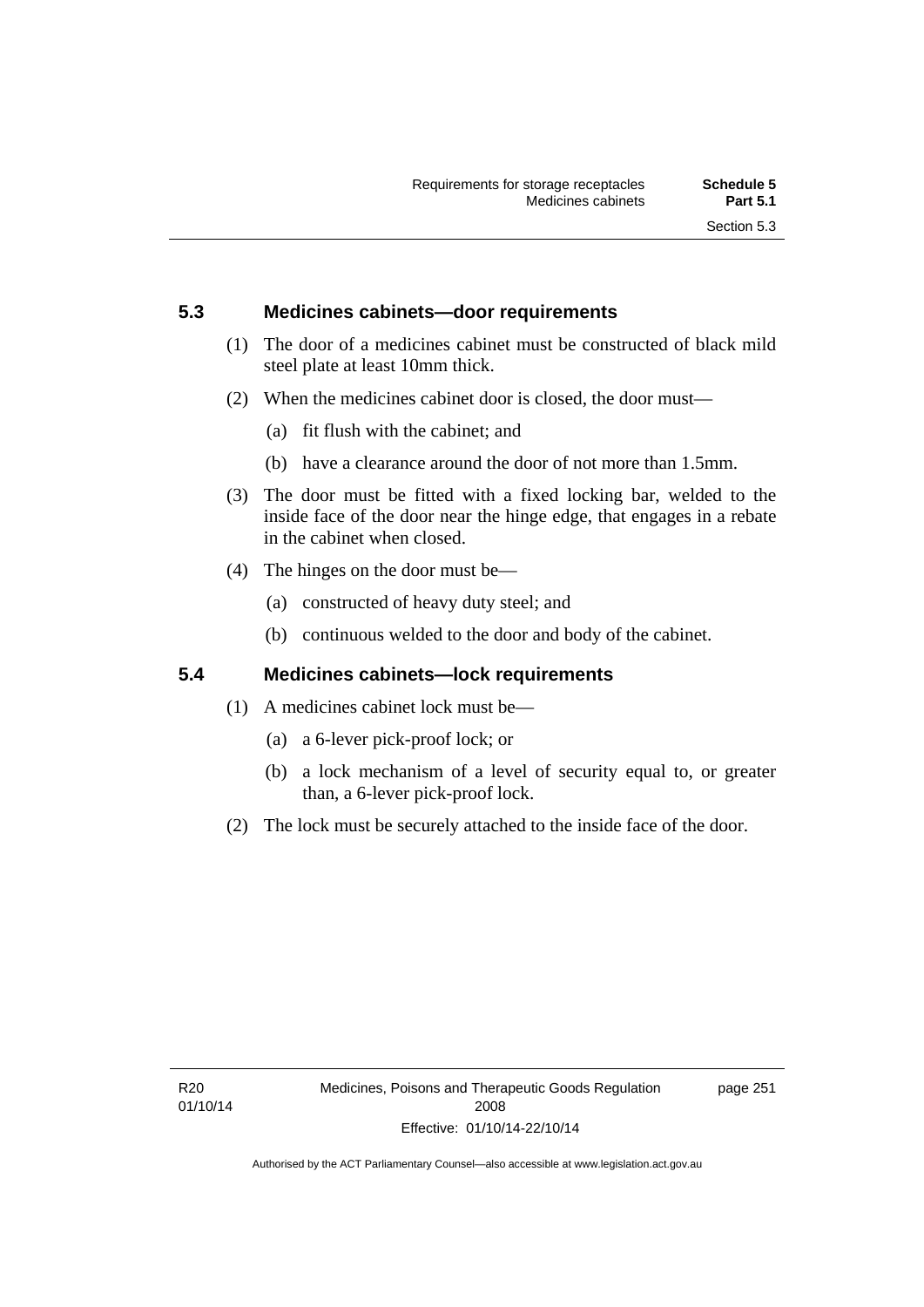### **5.5 Medicines cabinets—mounting requirements**

- (1) A medicines cabinet must be—
	- (a) embedded in a floor of reinforced concrete of at least 10mpa compressive strength; or
	- (b) securely fixed to a wall or floor (or both) in accordance with this section.
- (2) If the wall and floor are brick or concrete, the medicines cabinet must be fixed to the wall or floor (or both) by at least 4 expanding bolts.
- (3) If the wall is timber, but the floor is brick or concrete, the medicines cabinet must be fixed—
	- (a) to the floor by at least 4 expanding bolts; and
	- (b) to the wall by at least 2 coach screws into the studs as close to the top of the wall face as is possible.
- (4) If the wall and floor are timber, the medicines cabinet must be fixed to the timber frame of the wall or floor in a way that will ensure that the cabinet cannot be removed from the floor or wall within 30 minutes.
- (5) The bolts and coach screws must be at least 10mm in diameter.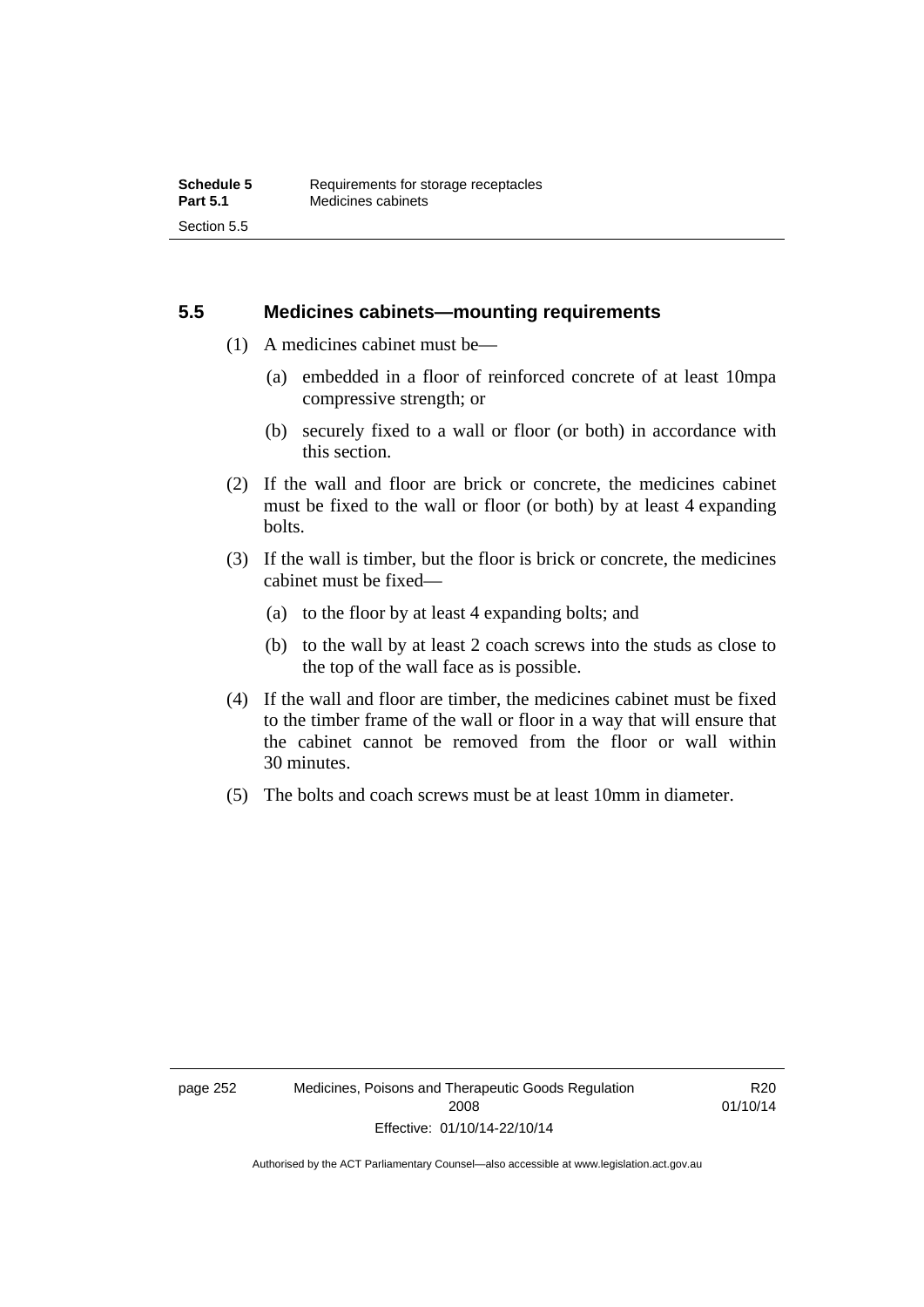### **Part 5.2 Safes, strong rooms and vaults**

### **5.6 Requirements for safes**

- (1) A safe must be constructed to prevent ready access to the safe's contents by cutting, sawing or unbolting.
- (2) When locked, a safe must reasonably be expected to resist attempts to gain entry by tools, torch or explosives for at least 30 minutes.
- $(3)$  A safe-
	- (a) may be freestanding if it weighs more than 350kg; or
	- (b) must be securely attached to, or embedded in, a concrete floor or a concrete or brick wall in a way that will ensure that the cabinet cannot be removed from the floor or wall within 30 minutes.

### **5.7 Requirements for strong rooms**

- (1) The walls, floor and ceiling of a strong room must be brick or concrete.
- (2) The strong room must be fitted with a door.
- (3) When locked, the strong room must reasonably be expected to resist attempts to gain entry by tools, torch or explosives for at least 1 hour.

### **5.8 Requirements for vaults**

- (1) The walls, floor and ceiling of a vault must be reinforced concrete.
- (2) The vault must be fitted with a door.
- (3) When locked, the vault must reasonably be expected to resist attempts to gain entry by tools, torch or explosives for at least 1 hour.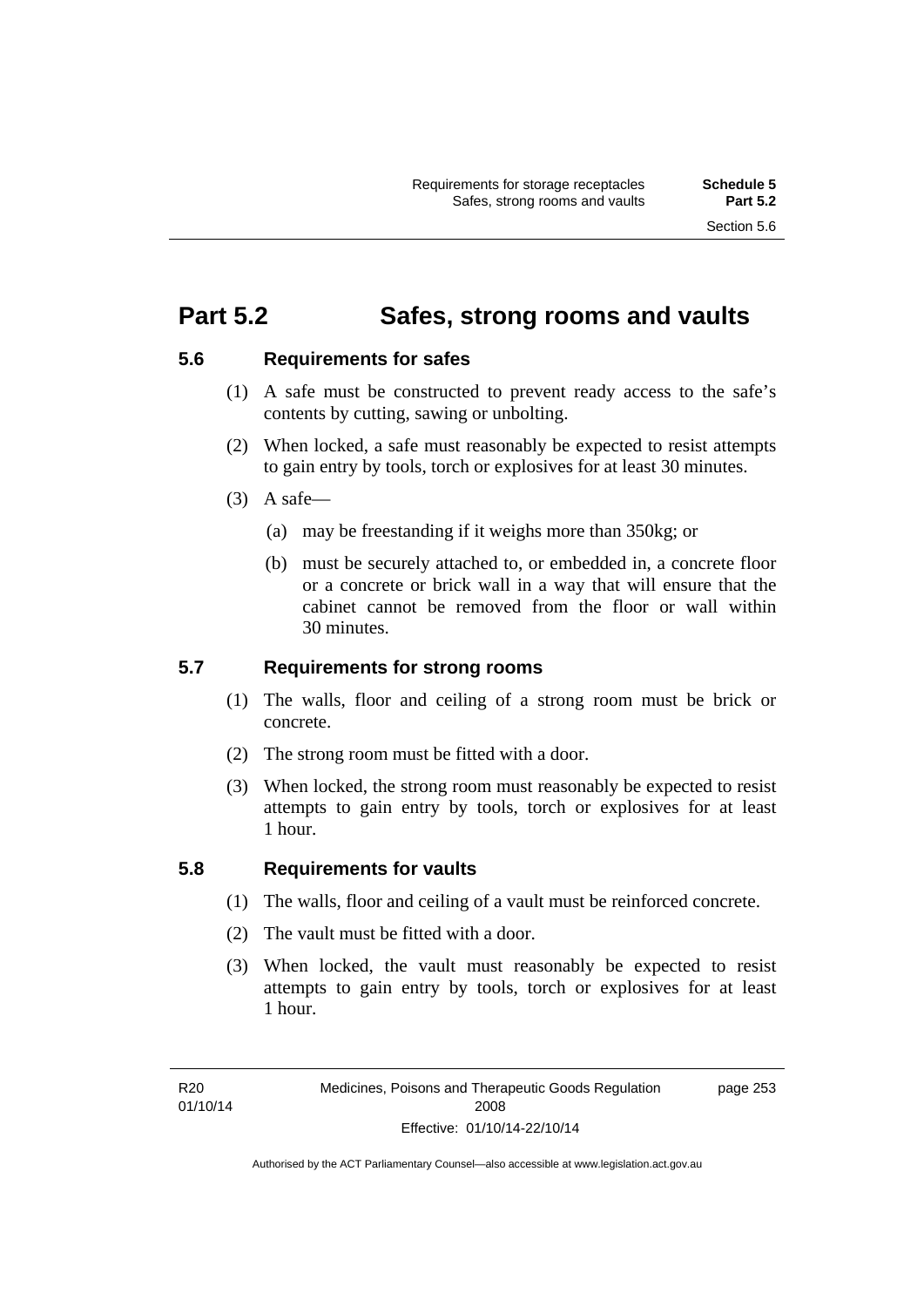# **Dictionary**

(see s 3)

- *Note 1* The [Legislation Act](http://www.legislation.act.gov.au/a/2001-14) contains definitions and other provisions relevant to this regulation.
- *Note 2* For example, the [Legislation Act,](http://www.legislation.act.gov.au/a/2001-14) dict, pt 1, defines the following terms:
	- AS/NZS (see s 164 (2))
	- child
	- correctional centre
	- doctor
	- enrolled nurse
	- home address
	- nurse
	- nurse practitioner
	- optometrist
	- public employee
	- reviewable decision notice.
- *Note 3* Terms used in this regulation have the same meaning that they have in the *[Medicines, Poisons and Therapeutic Goods Act 2008](http://www.legislation.act.gov.au/a/2008-26)* (see [Legislation Act,](http://www.legislation.act.gov.au/a/2001-14) s 148). For example, the following terms are defined in the *[Medicines, Poisons and Therapeutic Goods Act 2008](http://www.legislation.act.gov.au/a/2008-26)*, dictionary:
	- controlled medicine (see s 11)
	- dangerous poison (see s 12)
	- deals, with a regulated substance (see s 19)
	- deals, with a regulated therapeutic good (see s 21)
	- health practitioner
	- hospital
	- institution
	- medicines and poisons standard (see s 15)
	- prescription only medicine (see s 11)
	- prohibited substance (see s 13)
	- purchase order

#### page 254 Medicines, Poisons and Therapeutic Goods Regulation 2008 Effective: 01/10/14-22/10/14

R20 01/10/14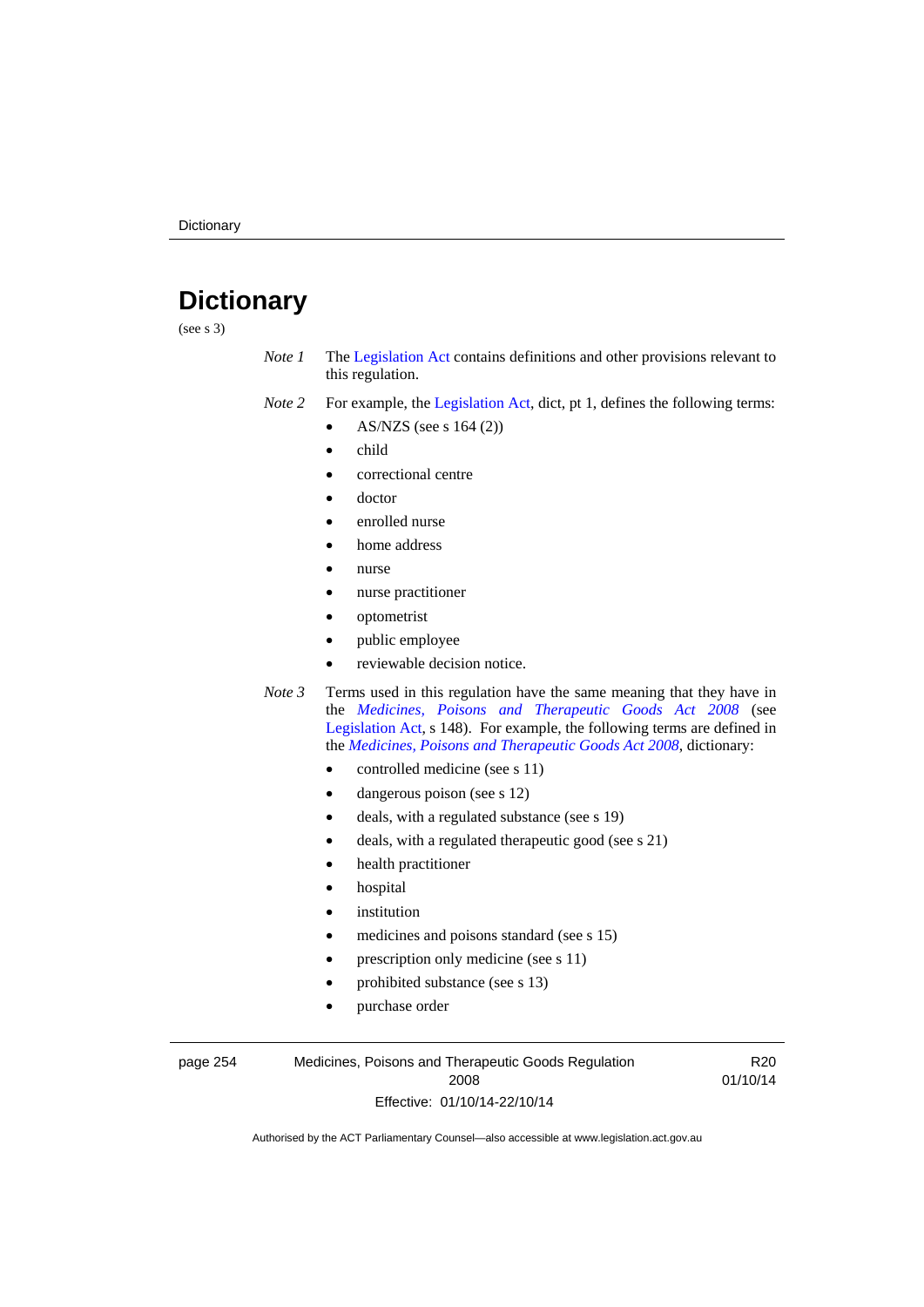page 255

- regulated substance (see s 10)
- residential aged care facility
- signs
- supply (see s 24)
- supply authority (see s 23)
- ward
- written.

*appendix D medicines approval*—see section 590.

#### *approved analyst* means—

- (a) an analyst appointed under the *[Public Health Act 1997](http://www.legislation.act.gov.au/a/1997-69)*, section 15 who is authorised under that Act to exercise a function under the Act; or
- (b) an analyst appointed or authorised under another territory law or a law of the Commonwealth, a State or another Territory.

*approved pharmacist*––see the *[National Health Act 1953](http://www.comlaw.gov.au/Series/C1953A00095)* (Cwlth), section 84 (1), as in force from time to time.

*Note* The *[National Health Act 1953](http://www.comlaw.gov.au/Series/C1953A00095)* (Cwlth) does not need to be notified under the [Legislation Act](http://www.legislation.act.gov.au/a/2001-14) because s 47 (6) does not apply (see s 863).

*Australian code of good wholesaling practice for medicines in schedules 2, 3, 4 and 8* means the *Australian Code of Good Wholesaling Practice for Medicines in Schedules 2, 3, 4 and 8* prepared by the National Coordinating Committee on Therapeutic Goods, as in force from time to time.

*Note* The Australian Code of Good Wholesaling Practice for Medicines in Schedules 2, 3, 4 and 8 is accessible at [www.tga.gov.au.](http://www.tga.gov.au/)

*authorised midwife*—see the *[National Health Act 1953](http://www.comlaw.gov.au/Series/C1953A00095)* (Cwlth), section 84 (1), definition of *authorised midwife***.**

*bioequivalent*—a form of a substance is the *bioequivalent* of another form of the substance if the forms are physiologically equivalent in their clinical effect.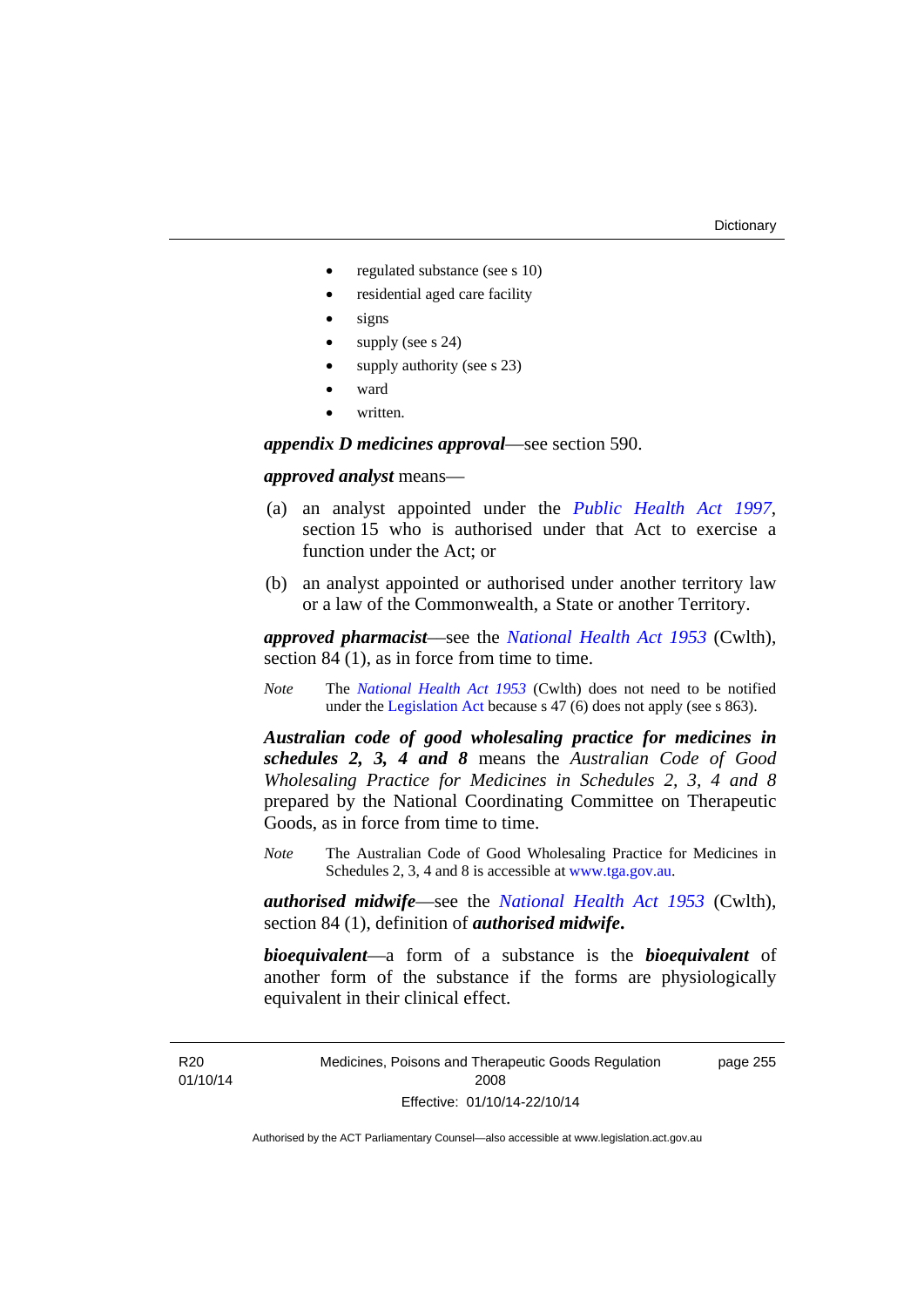*chief pharmacist*, for an institution with a pharmacy, means the pharmacist having the supervision of all other pharmacists employed at the institution.

*CHO* means chief health officer.

*community pharmacy* means a pharmacy at a place other than an institution.

*complying purchase order* means—

- (a) for a medicine—a purchase order that complies with section 62; or
- (b) for a dangerous poison—a purchase order that complies with section 721; or
- (c) for an appendix C substance or prohibited substance—see section 772.

*condition 1*, for a doctor prescribing or supplying a designated appendix D medicine to a woman of child-bearing age, for schedule 3 (Designated appendix D medicines—standing approvals)—see schedule 3, section 3.1.

*condition 2*, for a doctor prescribing or supplying a designated appendix D medicine to a woman of child-bearing age, for schedule 3—see schedule 3, section 3.1.

*condition 3*, for a doctor prescribing or supplying a designated appendix D medicine to a woman of child-bearing age, for schedule 3—see schedule 3, section 3.1.

*condition 4*, for a doctor prescribing or supplying a designated appendix D medicine to a woman of child-bearing age, for schedule 3—see schedule 3, section 3.1.

*continued dispensing determination* means a determination made by the Minister under the *[National Health Act 1953](http://www.comlaw.gov.au/Series/C1953A00095)* (Cwlth), section 89A (When pharmaceutical benefits may be supplied by approved pharmacists without prescription), as in force from time to

> R20 01/10/14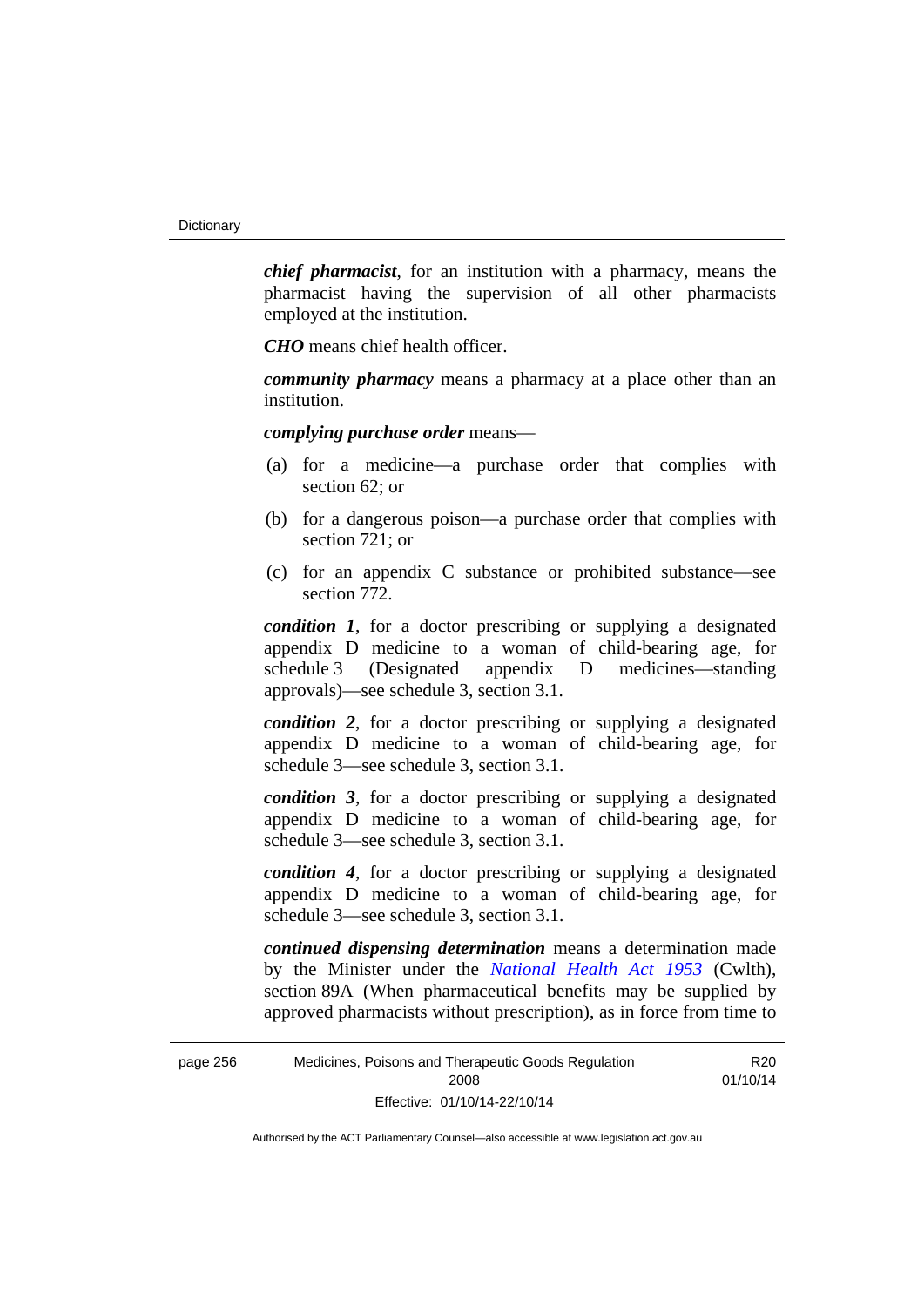time, about the supply of a pharmaceutical benefit to a person by an approved pharmacist without a prescription.

*Note* See the *National Health (Continued Dispensing) Determination 2012* (Cwlth). The determination does not need to be notified under the [Legislation Act](http://www.legislation.act.gov.au/a/2001-14) because s 47 (6) does not apply (see s 863).

*controlled medicines approval*—see section 550.

*controlled medicines register* means a register for controlled medicines.

*controlled medicines research and education program licence* see section 600.

*custodian*, of an animal, means—

- (a) an adult who has lawful custody of the animal; or
- (b) if the animal is owned by a child or a person with a guardian a parent or guardian of the child or person.

*CYP authorised person*—see the *[Children and Young People](http://www.legislation.act.gov.au/a/2008-19)  [Act 2008](http://www.legislation.act.gov.au/a/2008-19)*, dictionary, definition of *authorised person*.

*CYP detention place* means a detention place under the *[Children](http://www.legislation.act.gov.au/a/2008-19)  [and Young People Act 2008](http://www.legislation.act.gov.au/a/2008-19)*.

*dangerous poisons manufacturers licence*—see section 700.

*dangerous poisons register* means a register for dangerous poisons.

*dangerous poisons research and education program licence*—see section 700.

*dangerous poisons suppliers licence*—see section 700.

*day hospital* means a facility where a person is admitted for surgical or medical treatment and discharged on the same day.

*dentist* does not include a trainee dentist.

*Note* See the definition of *trainee*.

R20 01/10/14 Medicines, Poisons and Therapeutic Goods Regulation 2008 Effective: 01/10/14-22/10/14

page 257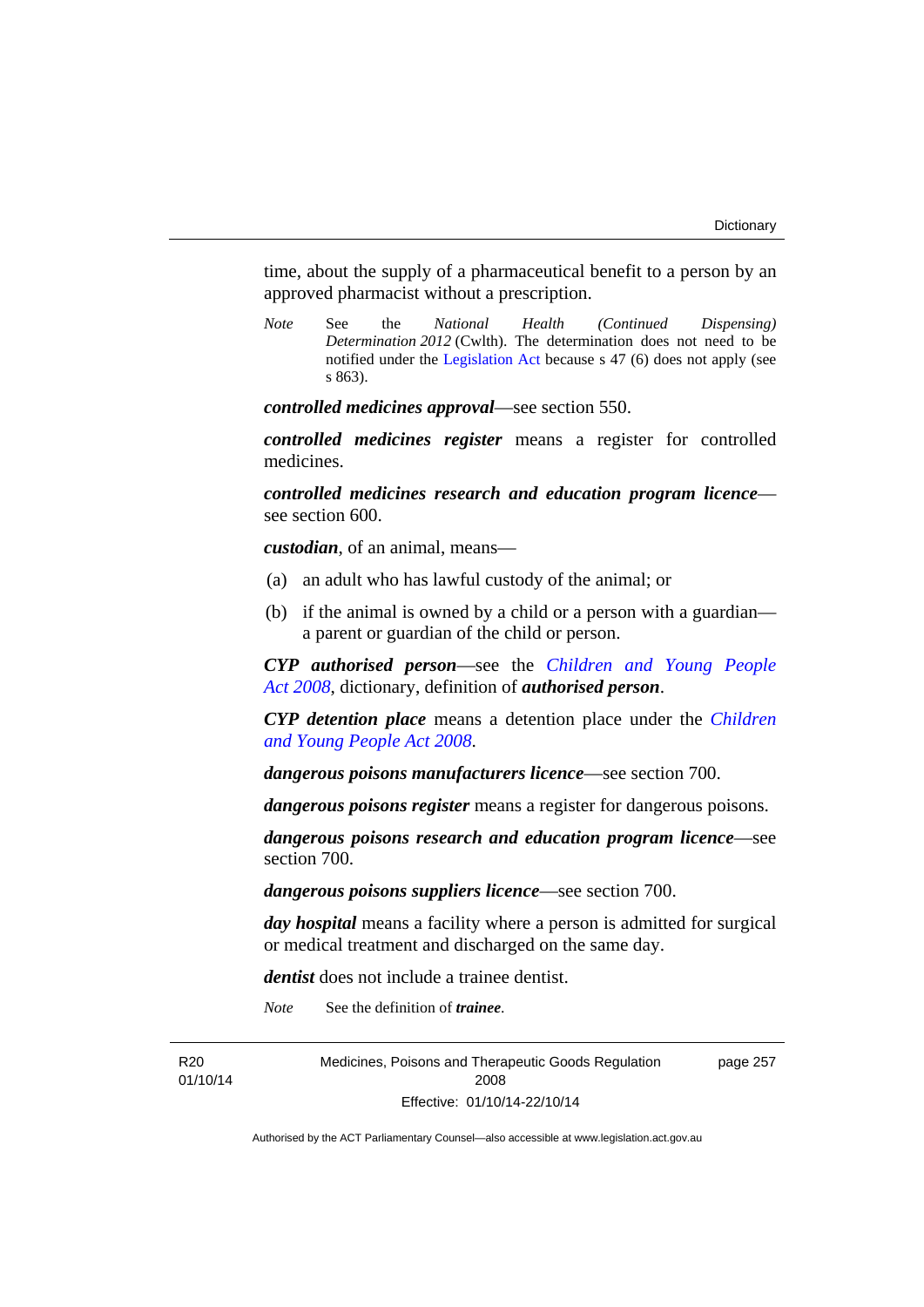*designated appendix D medicine* means a medicine listed in schedule 3, (Designated appendix D medicines—standing approvals), part 3.2, column 3.

*Note* The medicines are included in the [medicines and poisons standard,](http://www.comlaw.gov.au/Series/F2012L01200) appendix D.

*designated prescriber*, for part 13.1 (Controlled medicines approvals)—see section 551.

*designated prescription only medicine*, for part 4.3 (Authorisation to supply without prescription in emergencies)—see section 250.

*detainee*—see the *[Corrections Management Act 2007](http://www.legislation.act.gov.au/a/2007-15)*, section 6.

*disability care* means care that is provided to a person with a disability in a residential facility in which the person is also provided with accommodation that includes—

- (a) appropriate staff to meet the nursing and personal care needs of the person; and
- (b) meals and cleaning services; and
- (c) furnishings, furniture and equipment for the provision of the care and accommodation.

*doctor* does not include an intern doctor.

*Note* See the definition of *intern*.

*drug-dependent person*, in relation to a controlled medicine or prohibited substance, means a person with a condition—

- (a) who, as a result of the administration of the medicine or substance, demonstrates, in relation to the person's use of the medicine or substance—
	- (i) impaired control; or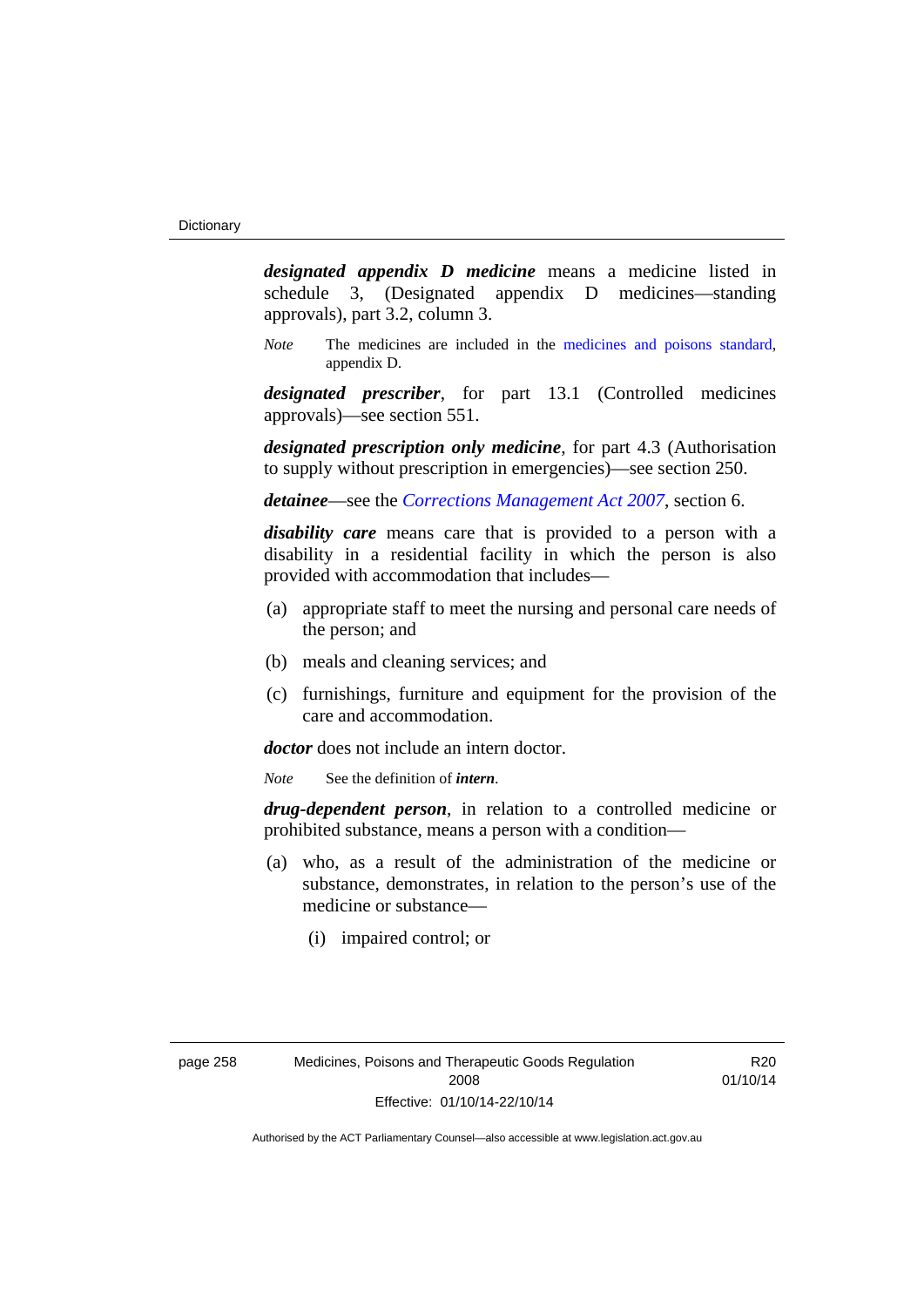- (ii) drug-seeking behaviour that suggests impaired control; and
- (b) who, as a result of the cessation of the administration of the medicine or substance, is likely to experience symptoms of mental or physical distress or disorder.

*eligible midwife*—see the *[National Health Act 1953](http://www.comlaw.gov.au/Series/C1953A00095)* (Cwlth), section 84AAE**.**

*endorsement*, for division 13.1.4 (Endorsements to treat drug-dependency)—see section 580.

*environmental authorisation* means—

- (a) an environmental authorisation under the *[Environment](http://www.legislation.act.gov.au/a/1997-92)  [Protection Act 1997](http://www.legislation.act.gov.au/a/1997-92)*; or
- (b) an authorisation (however described) under a Commonwealth or State law that corresponds to the environmental authorisation mentioned in paragraph (a).

*first-aid kit* includes a portable bag or container of medicines and other medical supplies kept by a person for health care or emergency treatment.

*first-aid kit licence*—see section 600.

*health profession* means—

- (a) a health profession under the *[Health Practitioner Regulation](http://www.legislation.act.gov.au/a/db_39269/default.asp)  [National Law \(ACT\)](http://www.legislation.act.gov.au/a/db_39269/default.asp)*, section 5 (Definitions); and
- (b) includes a health profession under the *[Health Professionals](http://www.legislation.act.gov.au/a/2004-38)  [Act 2004](http://www.legislation.act.gov.au/a/2004-38)*, dictionary.

*health professional* means a person who is registered under the *[Health Professionals Act 2004](http://www.legislation.act.gov.au/a/2004-38)*.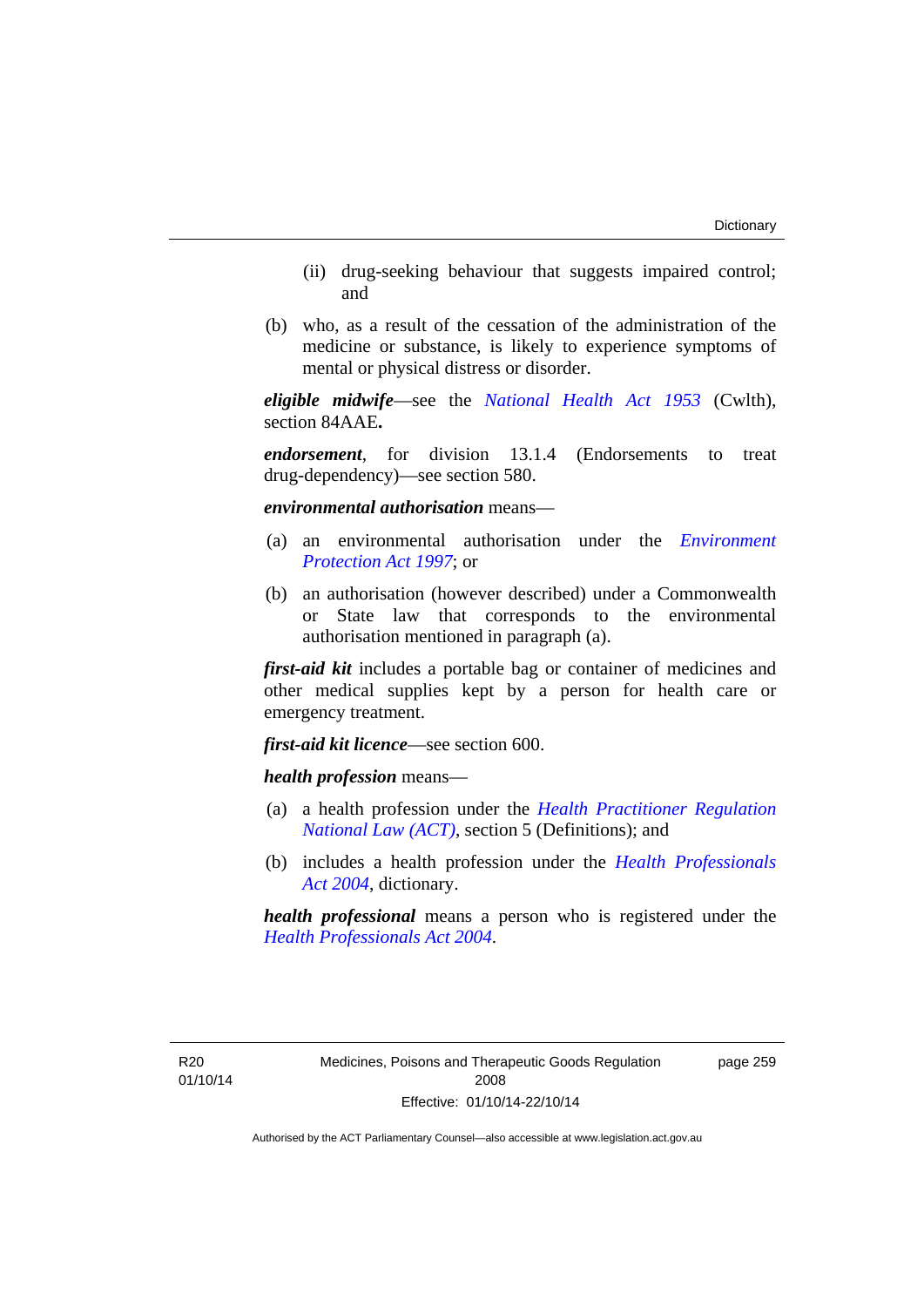*in-patient*, at an institution, includes—

- (a) a patient being treated at an emergency department of the institution; and
- (b) for a correctional centre—a detainee; and
- (c) for a CYP detention place—a young detainee.
- *Note* A correctional centre and a CYP detention place is an institution (see s 652).

*intern*, in relation to a doctor or pharmacist, means—

- (a) for a doctor—a person holding limited or provisional registration to practise in the medical profession under the *[Health Practitioner Regulation National Law \(ACT\)](http://www.legislation.act.gov.au/a/db_39269/default.asp)*, for the purpose of undertaking a period of supervised practice that the person has started; and
- (b) for a pharmacist—a person holding limited or provisional registration to practise in the pharmacy profession under the *[Health Practitioner Regulation National Law \(ACT\)](http://www.legislation.act.gov.au/a/db_39269/default.asp)*, for the purpose of undertaking a period of supervised practice or course of training, or both, to allow the person to be registered to practice without supervision.

*key*, for chapter 11 (Storage of medicines)—see section 511.

*manufacturer's pack* means a primary pack for a medicine that is supplied by a manufacturer.

*Note* See the definition of *primary pack*.

*medical records* includes—

- (a) for a person at an institution—the person's clinical records and a medication chart for the person at the institution; and
- (b) for a person who is not at an institution and is being treated by a prescriber—any record the prescriber keeps about the person.

page 260 Medicines, Poisons and Therapeutic Goods Regulation 2008 Effective: 01/10/14-22/10/14

R20 01/10/14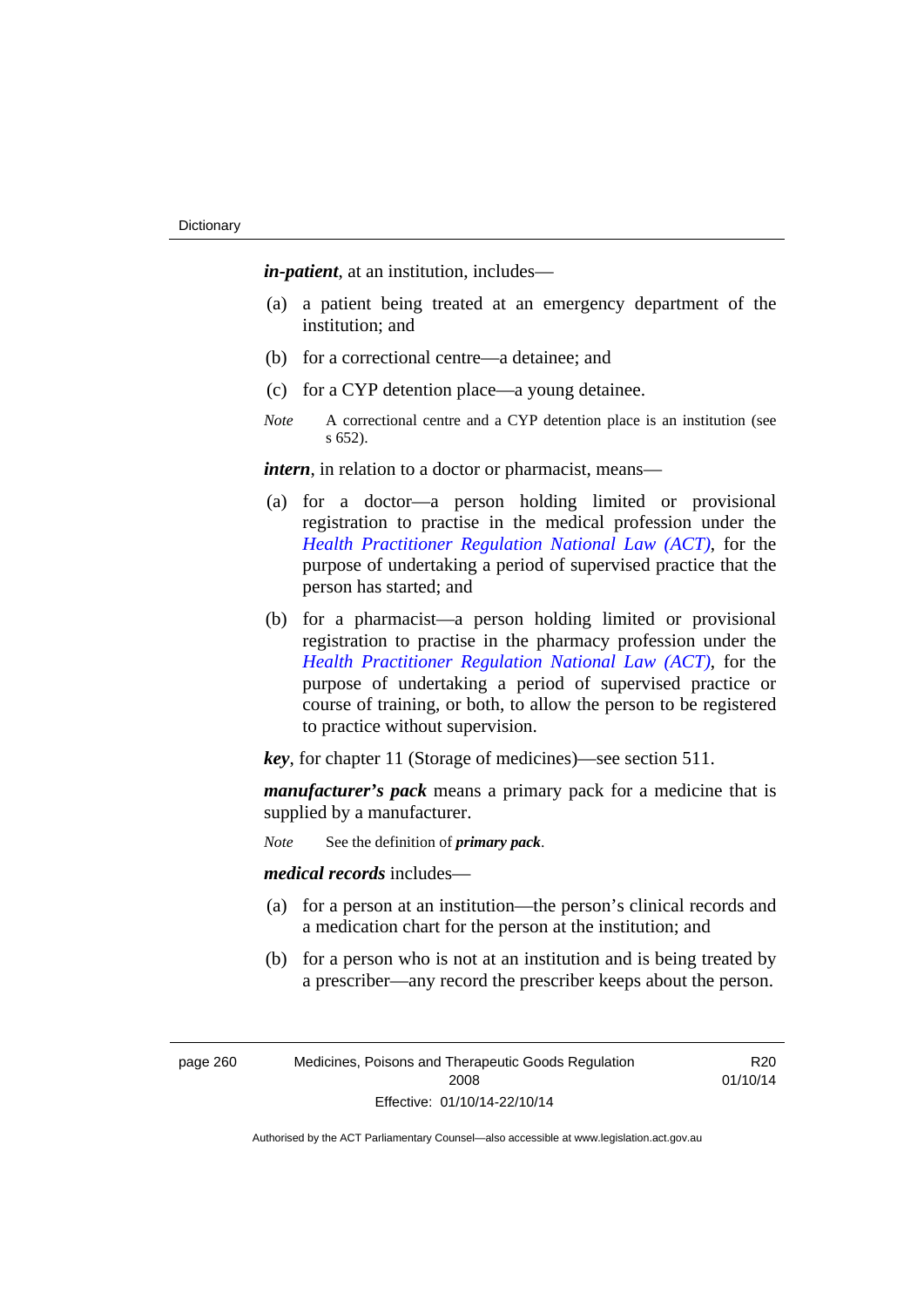*medicines Australia code of conduct* means the *Medicines Australia Code of Conduct*, authorised by the Australian Competition and Consumer Commission, as in force from time to time.

*Note* The Medicines Australia Code of Conduct is accessible at [www.medicinesaustralia.com.au](http://www.medicinesaustralia.com.au/).

*medicines wholesalers licence*—see section 600.

*national list* means the list in the Optometry Endorsement Scheduled Medicines Registration Standard, table 1.

*national residential medication chart prescription* means a medication chart prescription within the meaning of the *[National](http://www.comlaw.gov.au/Series/F1996B02844)  [Health \(Pharmaceutical Benefits\) Regulations 1960](http://www.comlaw.gov.au/Series/F1996B02844)* (Cwlth), section 19AA (Item in residential medication chart is prescription), as in force from time to time.

*Note* The *[National Health \(Pharmaceutical Benefits\) Regulations 1960](http://www.comlaw.gov.au/Series/F1996B02844)* (Cwlth) does not need to be notified under the [Legislation Act](http://www.legislation.act.gov.au/a/2001-14) because s 47 (6) does not apply (see s 863).

*nurse practitioner*, for chapter 11 and chapter 12, does not include a person holding limited or provisional registration to practise as a nurse practitioner.

*opioid dependency treatment guidelines* means the guidelines approved under section 630 (Guidelines for treatment of opioid dependency).

*opioid dependency treatment licence*—see section 600.

*optical device*, for chapter 22 (Therapeutic goods)—see section 800.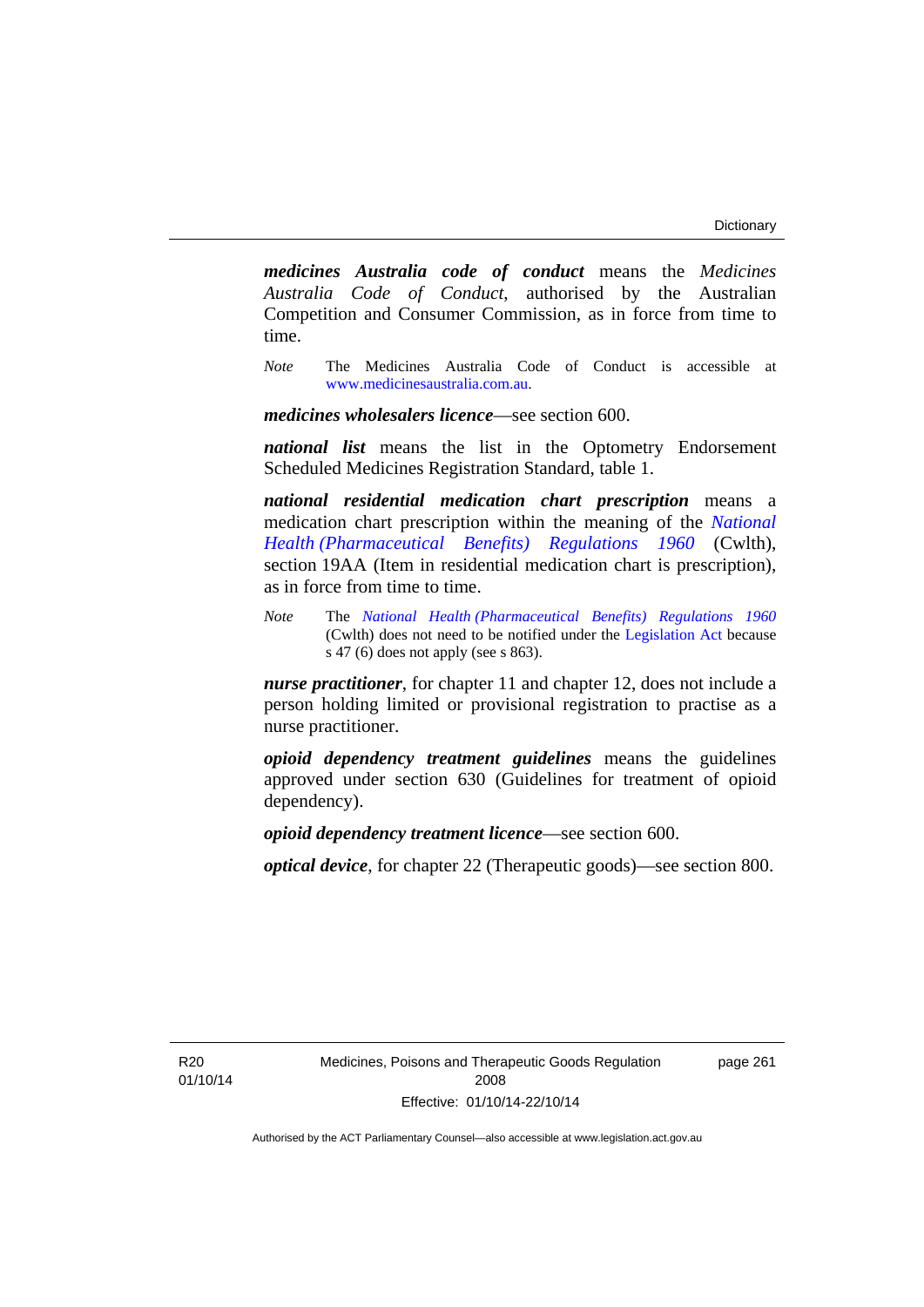*Optometry endorsement scheduled medicines registration standard* means the *Optometry Endorsement Scheduled Medicines Registration Standard* approved by the Ministerial Council under the *Health Practitioner Regulation National Law (ACT)*, section 12, as in force from time to time.

*Note* The Optometry Endorsement Scheduled Medicines Registration Standard is accessible at [www.optometryboard.gov.au](http://www.optometryboard.gov.au/).

*personal custody*, of a key by a person, for part 11.4 (Additional storage requirements for controlled medicines)—see section 530.

*pharmaceutical benefit*—see the *[National Health Act 1953](http://www.comlaw.gov.au/Series/C1953A00095)* (Cwlth), section 84 (1), as in force from time to time.

*Note* The *[National Health Act 1953](http://www.comlaw.gov.au/Series/C1953A00095)* (Cwlth) does not need to be notified under the [Legislation Act](http://www.legislation.act.gov.au/a/2001-14) because s 47 (6) does not apply (see s 863).

*pharmaceutical benefits scheme* means the scheme for the supply of pharmaceutical benefits established under the *[National Health](http://www.comlaw.gov.au/Series/C1953A00095)  [Act 1953](http://www.comlaw.gov.au/Series/C1953A00095)* (Cwlth), part 7.

*pharmacist* does not include an intern pharmacist.

*Note* See the definition of *intern*.

*pharmacy medicines rural communities licence*—see section 600.

*prescribed person*, for chapter 11 (Storage of medicines)—see section 510.

*prescriber*, in relation to a medicine, means a person in relation to whom prescribing the medicine is included in schedule 1, column 3 in relation to the person.

*prescription*, in relation to an optical device, for chapter 22 (Therapeutic Goods)—see section 800.

*Note Prescription*, in relation to a medicine—see the [Act](http://www.legislation.act.gov.au/a/2008-26/default.asp), dictionary.

page 262 Medicines, Poisons and Therapeutic Goods Regulation 2008 Effective: 01/10/14-22/10/14

R20 01/10/14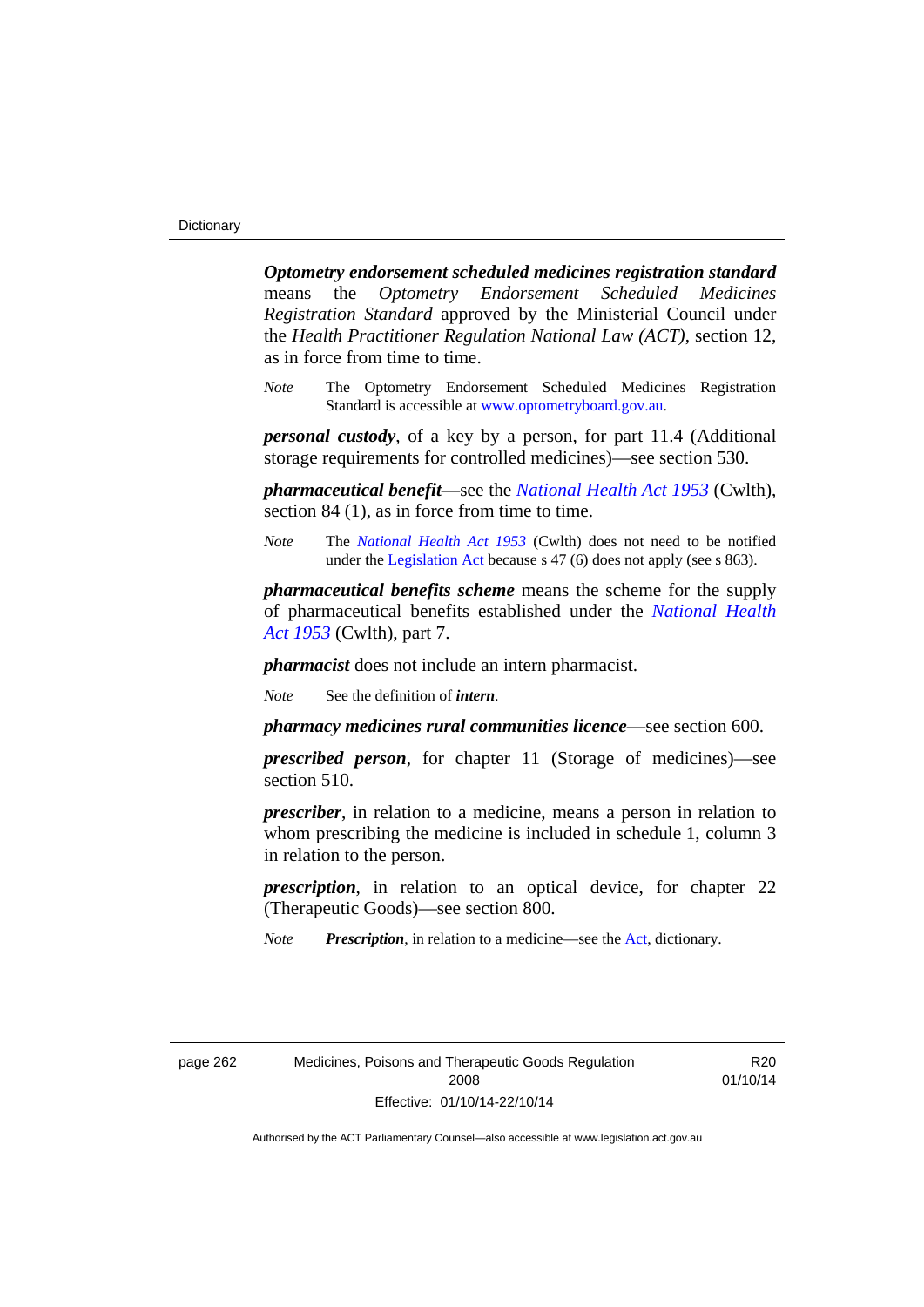page 263

*primary pack* means the pack in which a regulated substance and its immediate container or immediate wrapper or measure pack are presented for sale or supply.

*Note* This is the same as the definition in the [medicines and poisons standard,](http://www.comlaw.gov.au/Series/F2012L01200) par 1 (l), and is included because of its relationship to the meaning of *manufacturer's pack*. Other terms defined in the standard have the same meaning in this regulation, see the [Act](http://www.legislation.act.gov.au/a/2008-26/default.asp), s 16 (1).

*prohibited substance*, for chapter 21 (Prohibited and appendix C substances)—see section 760.

*prohibited substances register* means a register for prohibited substances.

*prohibited substances research and education program licence* see section 761.

*pseudoephedrine record*—see section 171 (c).

*recognised research institution*—see the [Act](http://www.legislation.act.gov.au/a/2008-26/default.asp), section 20 (5).

*relevant expiry date*, for a medicine, means—

- (a) if the medicine is from 1 batch—the expiry date for the batch; or
- (b) if the medicine is from more than 1 batch—the expiry date that is closest to the date of dispensing.

#### *relevant law*—

- (a) for chapter 16 (Low and moderate harm poisons)—see section 660; and
- (b) for part 19.3 (Packaging and labelling of dangerous poisons) see section 730.

*requisition* includes issue a requisition.

*reviewable decision*, for chapter 23 (Notification and review of decisions)—see section 850.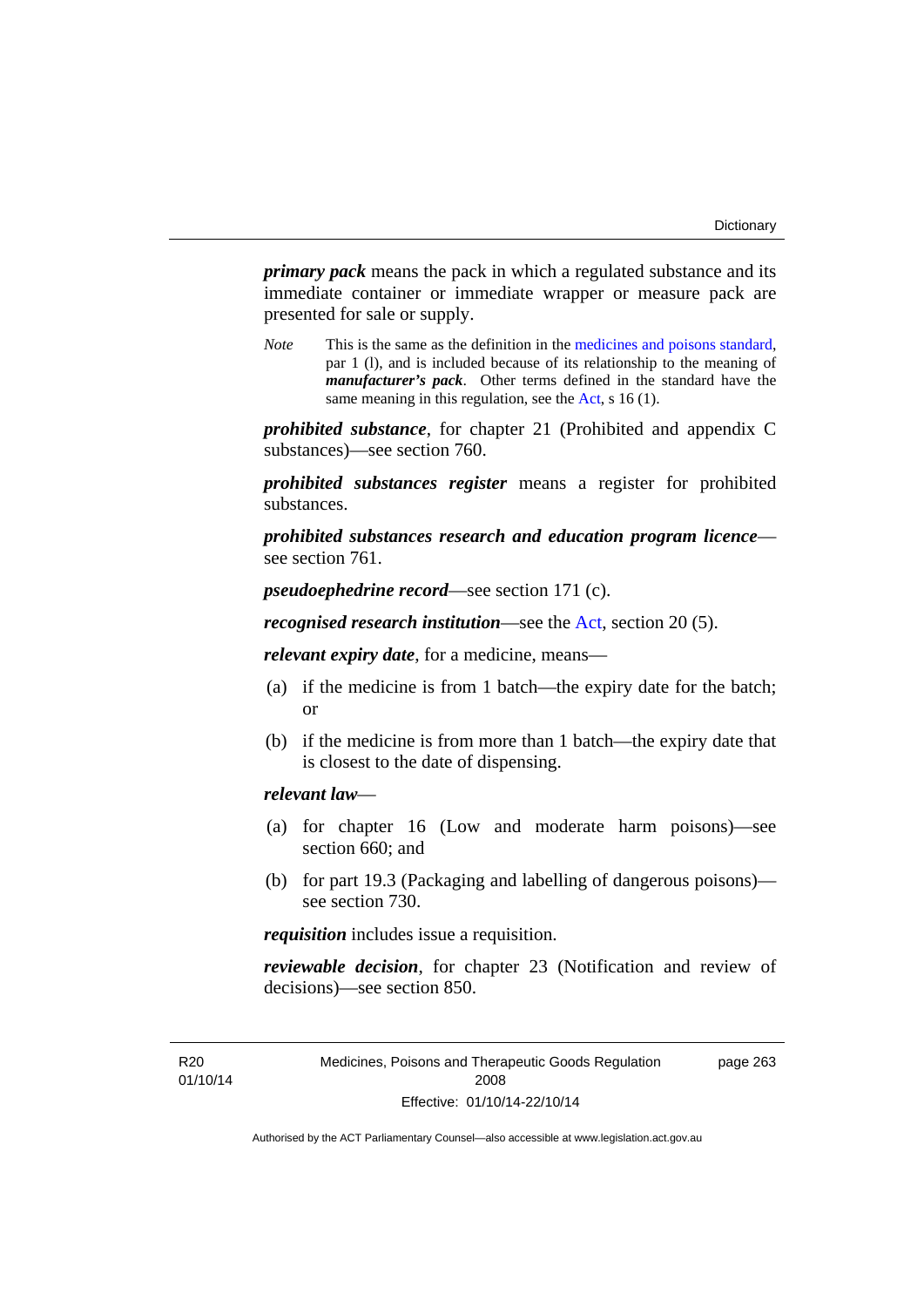*retail sale*, for division 4.2.7 (Selling pseudoephedrine by retail) see section 170.

*schedule 1*—a reference to *schedule 1* includes a reference to a provision of the schedule.

*scientifically qualified person* means—

- (a) a dentist, doctor, pharmacist, or veterinary surgeon; or
- (b) a person who has been awarded a doctorate for scientific studies by the person.
- *Note Dentist*, *doctor*, *pharmacist* and *veterinary surgeon* does not include an intern or trainee (see defs of these terms).

*scope of employment* includes scope of engagement as a contractor.

*specialist* means—

- (a) a person holding specialist registration to practise in the medical profession under the *[Health Practitioner Regulation](http://www.legislation.act.gov.au/a/db_39269/default.asp)  [National Law \(ACT\)](http://www.legislation.act.gov.au/a/db_39269/default.asp)*; or
- (b) a person holding limited or provisional registration to practise in the medical profession under the *[Health Practitioner](http://www.legislation.act.gov.au/a/db_39269/default.asp)  [Regulation National Law \(ACT\)](http://www.legislation.act.gov.au/a/db_39269/default.asp)*, for the purpose of undertaking a period of supervised practice under the supervision of a person mentioned in paragraph (a), the successful completion of which means that the person is eligible for specialist registration under that Law.

*specialist area*, for a health profession, means—

- (a) a recognised speciality under the *[Health Practitioner](http://www.legislation.act.gov.au/a/db_39269/default.asp)  [Regulation National Law \(ACT\)](http://www.legislation.act.gov.au/a/db_39269/default.asp)*; or
- (b) a specialist area under the *[Health Professionals](http://www.legislation.act.gov.au/sl/2004-41)  [Regulation 2004](http://www.legislation.act.gov.au/sl/2004-41)*.

R20 01/10/14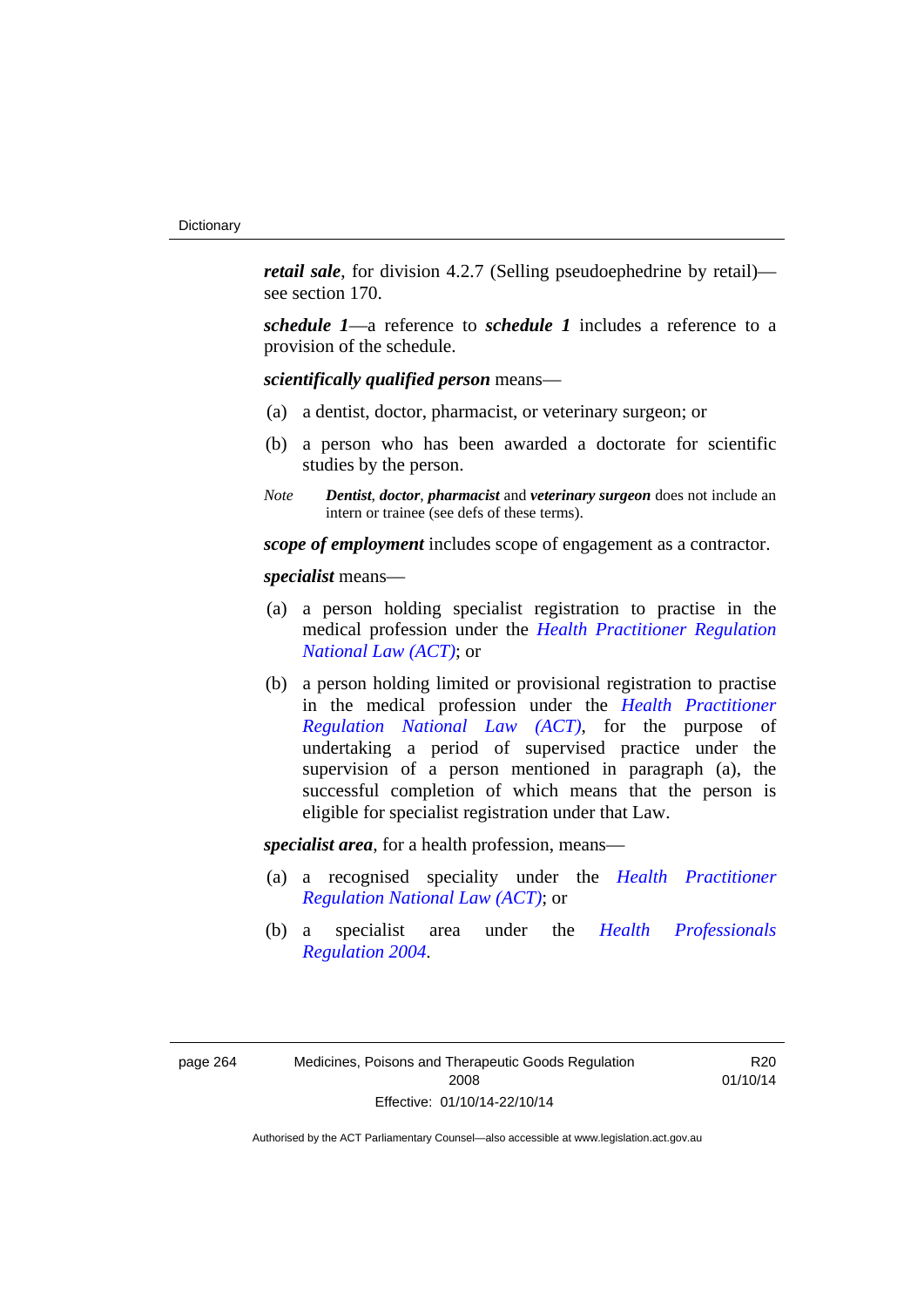*terminal illness*—a person has a *terminal illness* if a specialist diagnoses the person as having a terminal illness and estimates the person's life expectancy to be less than 1 year.

*Note Specialist* includes a doctor training in a specialist area (see def *specialist*).

*trainee*, in relation to a health practitioner (other than a doctor or pharmacist) means a person holding limited or provisional registration to practise in a health profession under the *[Health](http://www.legislation.act.gov.au/a/db_39269/default.asp)  [Practitioner Regulation National Law \(ACT\)](http://www.legislation.act.gov.au/a/db_39269/default.asp)* for the purpose of undertaking a period of supervised practice or course of training, or both, to allow the person to be registered to practice without supervision.

#### **Examples—references to trainee**

trainee dentist, trainee nurse and trainee veterinary surgeon

- *Note 1* For doctors and pharmacists, see the definition of *intern*.
- *Note 2* An example is part of the regulation, is not exhaustive and may extend, but does not limit, the meaning of the provision in which it appears (see [Legislation Act,](http://www.legislation.act.gov.au/a/2001-14) s 126 and s 132).

*veterinary surgeon* does not include a trainee veterinary surgeon.

*Note* See the definition of *trainee*.

*walk-in centre* means a non-residential facility operated by the Territory for the treatment and care for people with minor illness or injury.

*young detainee*—see the *[Children and Young People Act 2008](http://www.legislation.act.gov.au/a/2008-19)*, section 95.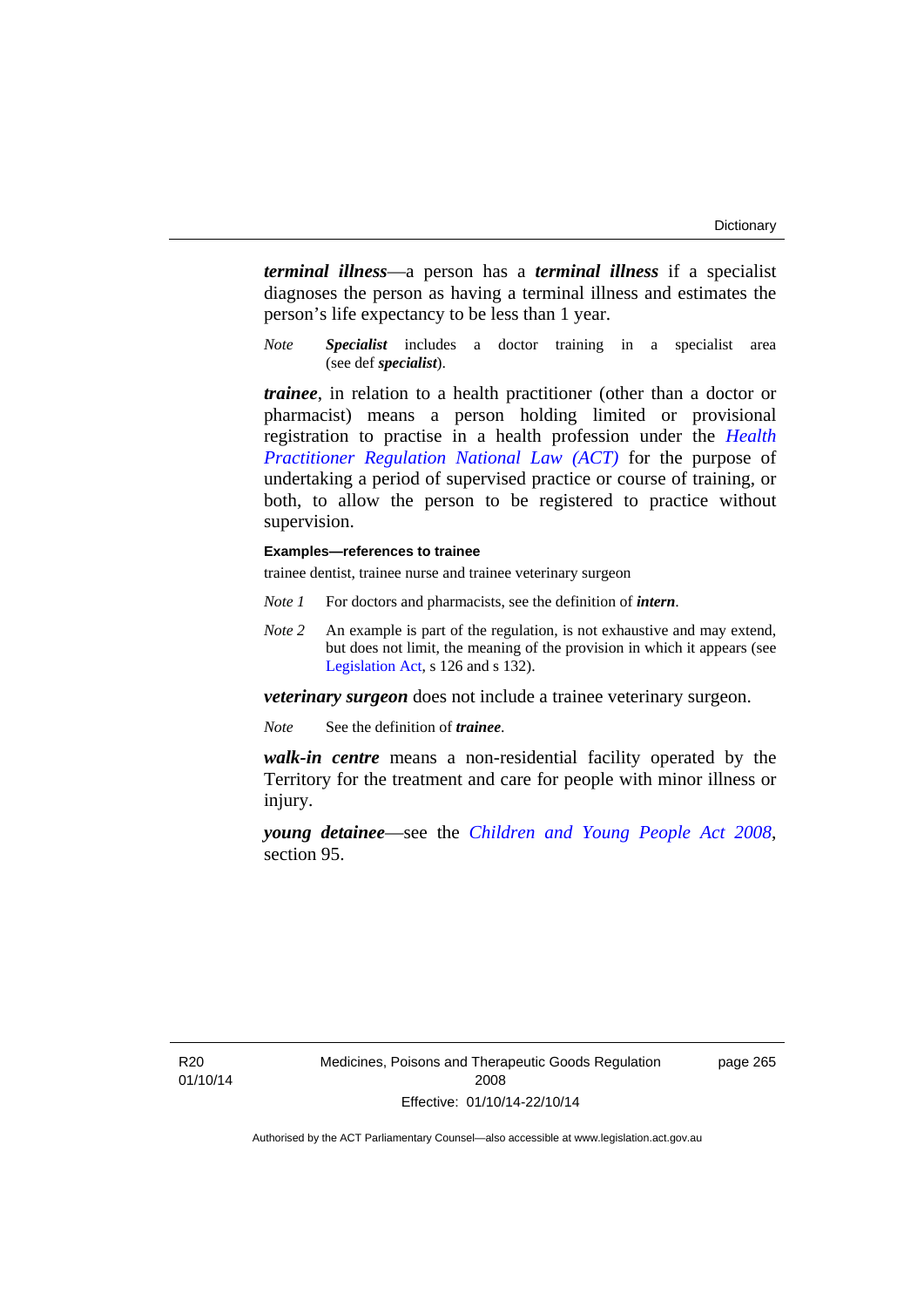1 About the endnotes

# **Endnotes**

# **1 About the endnotes**

Amending and modifying laws are annotated in the legislation history and the amendment history. Current modifications are not included in the republished law but are set out in the endnotes.

Not all editorial amendments made under the *[Legislation Act 2001](http://www.legislation.act.gov.au/a/2001-14)*, part 11.3 are annotated in the amendment history. Full details of any amendments can be obtained from the Parliamentary Counsel's Office.

Uncommenced amending laws are not included in the republished law. The details of these laws are underlined in the legislation history. Uncommenced expiries are underlined in the legislation history and amendment history.

If all the provisions of the law have been renumbered, a table of renumbered provisions gives details of previous and current numbering.

The endnotes also include a table of earlier republications.

| $A = Act$<br>$AF =$ Approved form<br>$am = amended$<br>$amdt = amendment$<br>$AR = Assembly resolution$<br>$ch = chapter$<br>$CN =$ Commencement notice<br>$def = definition$<br>$DI = Disallowable instrument$<br>$dict = dictionary$<br>disallowed = disallowed by the Legislative<br>Assembly<br>$div = division$<br>$exp = expires/expired$<br>$Gaz = gazette$<br>$hdg = heading$<br>$IA = Interpretation Act 1967$<br>$ins = inserted/added$<br>$LA =$ Legislation Act 2001<br>$LR =$ legislation register<br>$LRA =$ Legislation (Republication) Act 1996 | $NI =$ Notifiable instrument<br>$o = order$<br>$om = omitted/repealed$<br>$ord = ordinance$<br>$orig = original$<br>par = paragraph/subparagraph<br>$pres = present$<br>$prev = previous$<br>$(\text{prev}) = \text{previously}$<br>$pt = part$<br>$r = rule/subrule$<br>$reloc = relocated$<br>$renum = renumbered$<br>$R[X]$ = Republication No<br>$RI = reissue$<br>$s = section/subsection$<br>$sch = schedule$<br>$sdiv = subdivision$<br>$SL = Subordinate$ law<br>$sub =$ substituted<br>underlining = whole or part not commenced |
|-----------------------------------------------------------------------------------------------------------------------------------------------------------------------------------------------------------------------------------------------------------------------------------------------------------------------------------------------------------------------------------------------------------------------------------------------------------------------------------------------------------------------------------------------------------------|-------------------------------------------------------------------------------------------------------------------------------------------------------------------------------------------------------------------------------------------------------------------------------------------------------------------------------------------------------------------------------------------------------------------------------------------------------------------------------------------------------------------------------------------|
| $mod = modified/modification$                                                                                                                                                                                                                                                                                                                                                                                                                                                                                                                                   | or to be expired                                                                                                                                                                                                                                                                                                                                                                                                                                                                                                                          |
|                                                                                                                                                                                                                                                                                                                                                                                                                                                                                                                                                                 |                                                                                                                                                                                                                                                                                                                                                                                                                                                                                                                                           |

# **2 Abbreviation key**

page 266 Medicines, Poisons and Therapeutic Goods Regulation 2008 Effective: 01/10/14-22/10/14

R20 01/10/14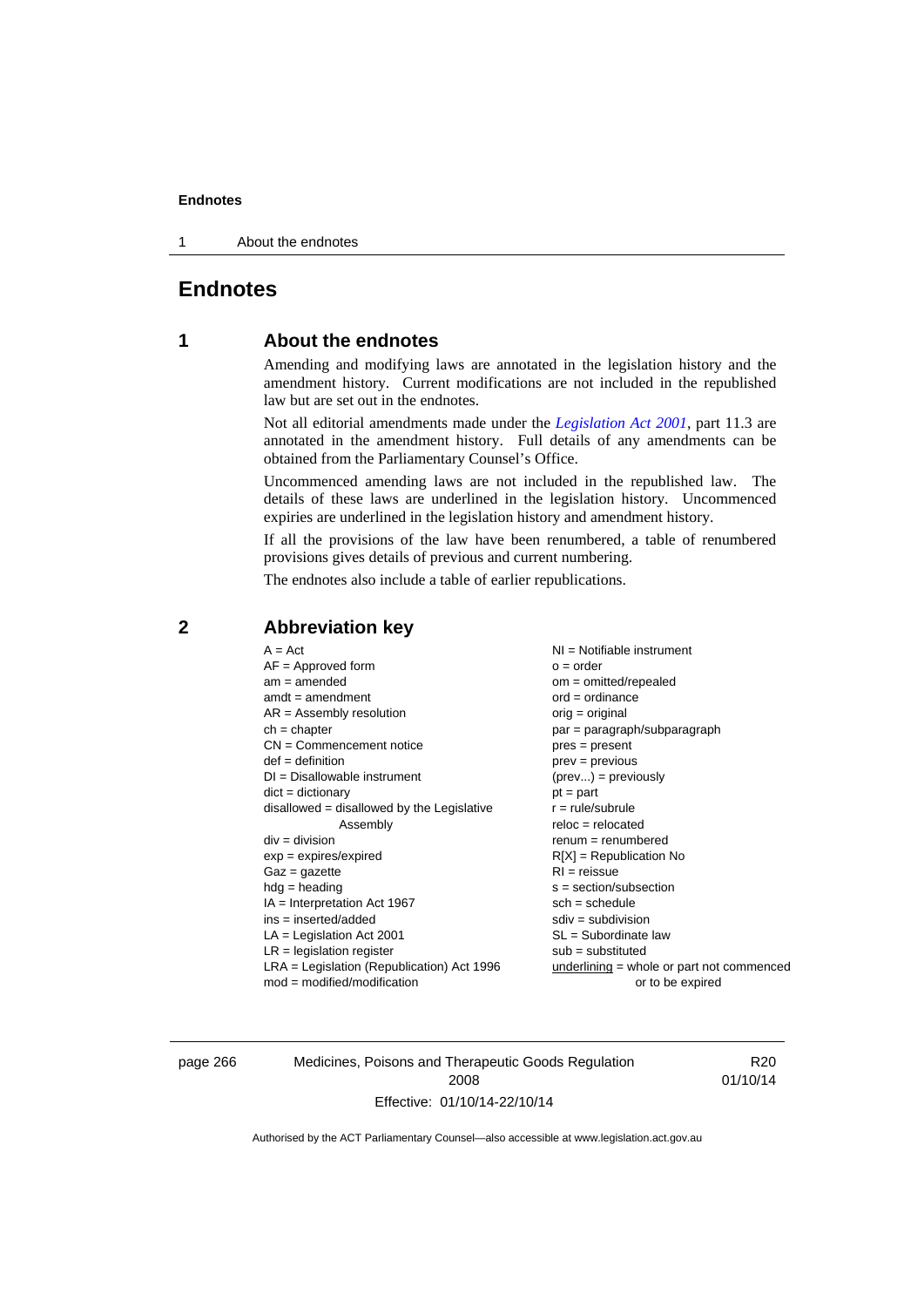#### **3 Legislation history**

#### **[Medicines, Poisons and Therapeutic Goods Regulation 2008](http://www.legislation.act.gov.au/sl/2008-42) SL2008-42**

notified LR 15 September 2008

s 1, s 2 commenced 15 September 2008 (LA s 75 (1)) remainder commenced 14 February 2009 (s 2 and see [Medicines,](http://www.legislation.act.gov.au/a/2008-26)  [Poisons and Therapeutic Goods Act 2008](http://www.legislation.act.gov.au/a/2008-26) A2008-26, s 2 and LA s 79)

as amended by

### **[Medicines, Poisons and Therapeutic Goods Amendment](http://www.legislation.act.gov.au/sl/2009-27)  [Regulation 2009 \(No 1\)](http://www.legislation.act.gov.au/sl/2009-27) SL2009-27**

notified LR 5 June 2009 s 1, s 2 commenced 5 June 2009 (LA s 75 (1)) remainder commenced 6 June 2009 (s 2)

#### **[Statute Law Amendment Act 2009 \(No 2\)](http://www.legislation.act.gov.au/a/2009-49) A2009-49 sch 3 pt 3.51**

notified LR 26 November 2009 s 1, s 2 commenced 26 November 2009 (LA s 75 (1)) sch 3 pt 3.51 commenced 17 December 2009 (s 2)

#### **[Medicines, Poisons and Therapeutic Goods Amendment](http://www.legislation.act.gov.au/sl/2010-1)  [Regulation 2010 \(No 1\)](http://www.legislation.act.gov.au/sl/2010-1) SL2010-1**

notified LR 21 January 2010 s 1, s 2 commenced 21 January 2010 (LA s 75 (1)) remainder commenced 22 January 2010 (s 2)

#### **[Medicines, Poisons and Therapeutic Goods Amendment](http://www.legislation.act.gov.au/sl/2010-2)  [Regulation 2010 \(No 2\)](http://www.legislation.act.gov.au/sl/2010-2) SL2010-2**

notified LR 21 January 2010 s 1, s 2 commenced 21 January 2010 (LA s 75 (1)) remainder commenced 22 January 2010 (s 2)

#### **[Health Practitioner Regulation National Law \(ACT\) Act 2010](http://www.legislation.act.gov.au/a/2010-10) A2010-10 sch 2 pt 2.15**

notified LR 31 March 2010 s 1, s 2 commenced 31 March 2010 (LA s 75 (1)) sch 2 pt 2.15 commenced 1 July 2010 (s 2 (1) (a))

R20 01/10/14 Medicines, Poisons and Therapeutic Goods Regulation 2008 Effective: 01/10/14-22/10/14

page 267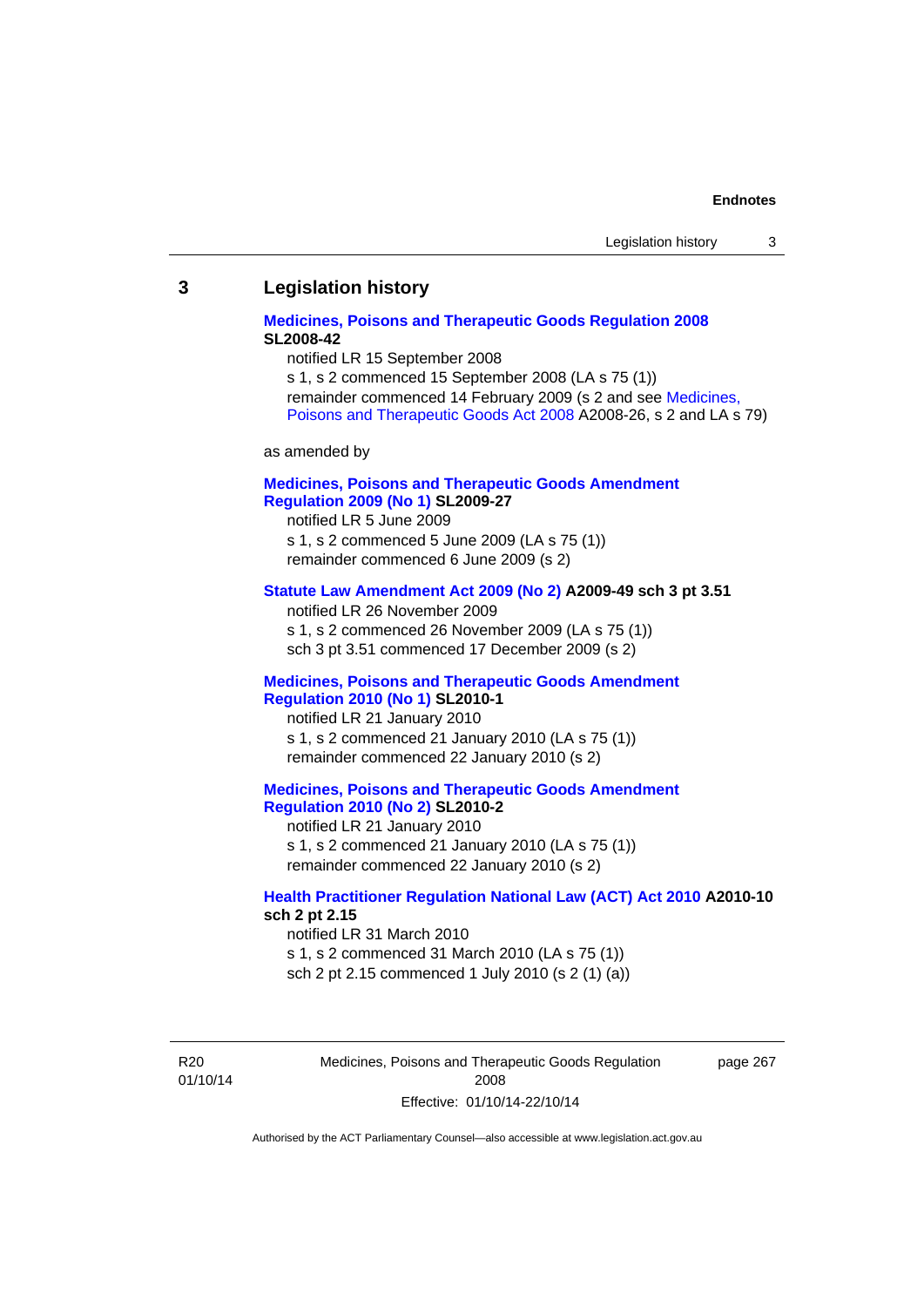| 3 | Legislation history |  |
|---|---------------------|--|
|---|---------------------|--|

# **[Medicines, Poisons and Therapeutic Goods Amendment](http://www.legislation.act.gov.au/sl/2010-16)  [Regulation 2010 \(No 3\)](http://www.legislation.act.gov.au/sl/2010-16) SL2010-16**

notified LR 10 May 2010

s 1, s 2 commenced 10 May 2010 (LA s 75 (1)) sch 1 commenced 1 July 2010 (s 2 (2) and see [Health Practitioner](http://www.legislation.act.gov.au/a/2010-10)  [Regulation National Law \(ACT\) Act 2010](http://www.legislation.act.gov.au/a/2010-10) A2010-10 s 2 (1) (a)) remainder commenced 11 May 2010 (s 2 (1))

#### **[Medicines, Poisons and Therapeutic Goods Amendment](http://www.legislation.act.gov.au/sl/2010-20)  [Regulation 2010 \(No 4\)](http://www.legislation.act.gov.au/sl/2010-20) SL2010-20**

notified LR 3 June 2010 s 1, s 2 commenced 3 June 2010 (LA s 75 (1)) remainder commenced 1 July 2010 (s 2 and see [Health Practitioner](http://www.legislation.act.gov.au/a/2010-10)  [Regulation National Law \(ACT\) Act 2010](http://www.legislation.act.gov.au/a/2010-10) A2010-10 s 2 (1) (a))

#### **[Liquor \(Consequential Amendments\) Act 2010](http://www.legislation.act.gov.au/a/2010-43) A2010-43 sch 1 pt 1.14**

notified LR 8 November 2010 s 1, s 2 commenced 8 November 2010 (LA s 75 (1)) sch 1 pt 1.14 commenced 1 December 2010 (s 2 (4) and see [Liquor Act 2010](http://www.legislation.act.gov.au/a/2010-35) A2010-35, s 2 (3) (as am by [A2010-43](http://www.legislation.act.gov.au/a/2010-43) amdt 1.19) and [CN2010-14](http://www.legislation.act.gov.au/cn/2010-14/default.asp))

#### **[Medicines, Poisons and Therapeutic Goods Amendment](http://www.legislation.act.gov.au/sl/2010-45)  [Regulation 2010 \(No 5\)](http://www.legislation.act.gov.au/sl/2010-45) SL2010-45**

notified LR 22 November 2010 s 1, s 2 commenced 22 November 2010 (LA s 75 (1)) remainder commenced 23 November 2010 (s 2)

#### **[Justice and Community Safety Legislation Amendment Act 2010](http://www.legislation.act.gov.au/a/2010-50)  [\(No 4\)](http://www.legislation.act.gov.au/a/2010-50) A2010-50 sch 1 pt 1.6**

notified LR 14 December 2010 s 1, s 2 commenced 14 December 2010 (LA s 75 (1)) sch 1 pt 1.6 commenced 21 December 2010 (s 2 (1))

#### **[Statute Law Amendment Act 2011 \(No 3\)](http://www.legislation.act.gov.au/a/2011-52) A2011-52 sch 1 pt 1.5**  notified LR 28 November 2011

s 1, s 2 commenced 28 November 2011 (LA s 75 (1)) sch 1 pt 1.5 commenced 12 December 2011 (s 2)

page 268 Medicines, Poisons and Therapeutic Goods Regulation 2008 Effective: 01/10/14-22/10/14

R20 01/10/14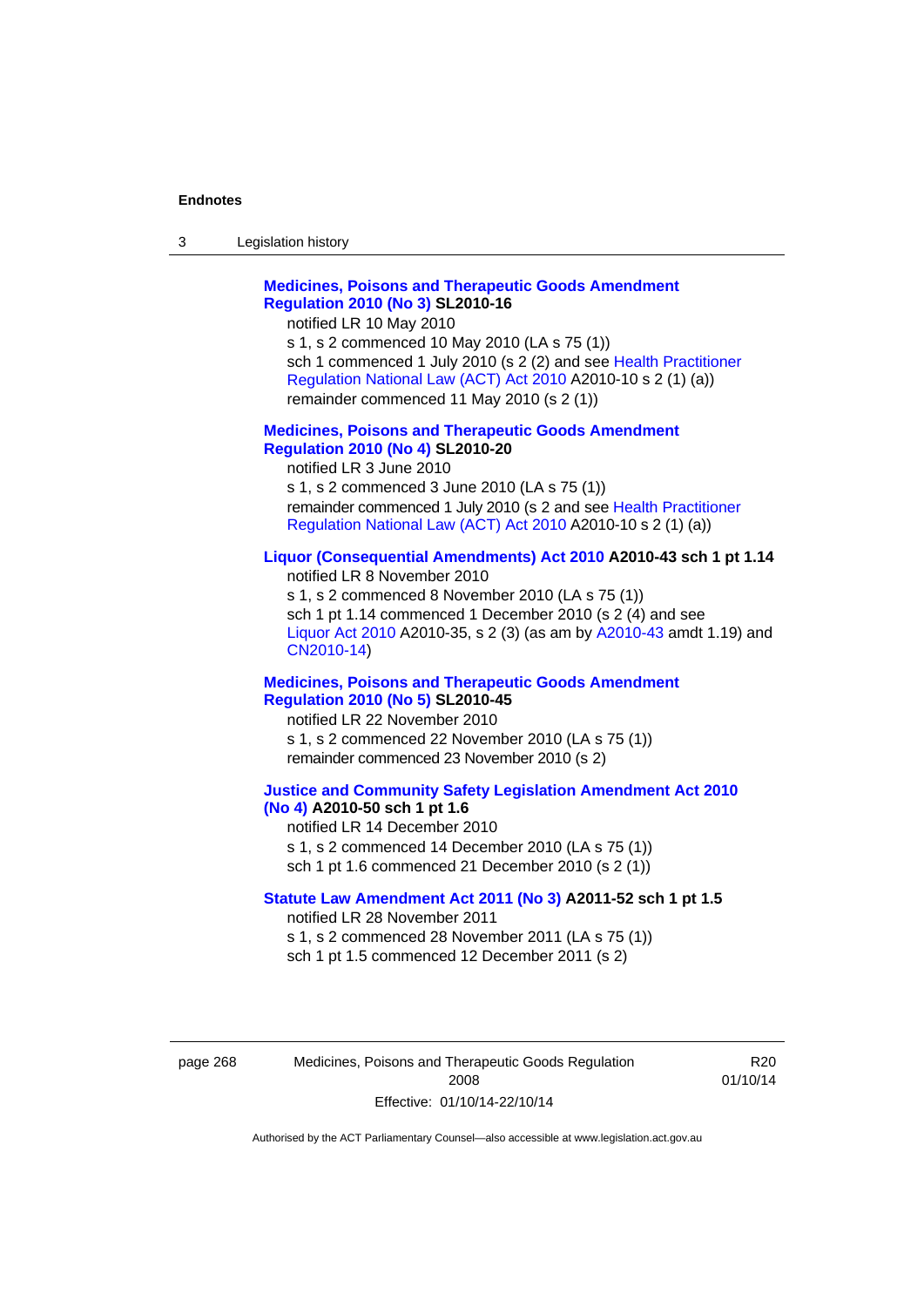| Legislation history |  |  |
|---------------------|--|--|
|---------------------|--|--|

# **[Medicines, Poisons and Therapeutic Goods Amendment](http://www.legislation.act.gov.au/sl/2012-5)  [Regulation 2012 \(No 1\)](http://www.legislation.act.gov.au/sl/2012-5) SL2012-5**  notified LR 9 February 2012 s 1, s 2 commenced 9 February 2012 (LA s 75 (1)) remainder commenced 10 February 2012 (s 2) **[Medicines, Poisons and Therapeutic Goods \(Prescribing](http://www.legislation.act.gov.au/sl/2012-34)  [Authorisation—Optometrists\) Amendment Regulation 2012 \(No 1\)](http://www.legislation.act.gov.au/sl/2012-34) SL2012-34**  notified LR 2 August 2012 s 1, s 2 commenced 2 August 2012 (LA s 75 (1)) remainder commenced 3 August 2012 (s 2) **[Medicines, Poisons and Therapeutic Goods \(Kava Exemption\)](http://www.legislation.act.gov.au/sl/2013-1/default.asp)  [Amendment Regulation 2013 \(No 1\)](http://www.legislation.act.gov.au/sl/2013-1/default.asp) SL2013-1**  notified LR 25 January 2013 s 1, s 2 commenced 25 January 2013 (LA s 75 (1)) remainder commenced 26 January 2013 (s 2) **[Medicines, Poisons and Therapeutic Goods Amendment](http://www.legislation.act.gov.au/sl/2013-24/default.asp)  [Regulation 2013 \(No 1\)](http://www.legislation.act.gov.au/sl/2013-24/default.asp) SL2013-24**  notified LR 29 August 2013 s 1, s 2 commenced 29 August 2013 (LA s 75 (1)) remainder commenced 1 September 2013 (s 2) **[Medicines, Poisons and Therapeutic Goods Amendment](http://www.legislation.act.gov.au/sl/2013-28)  [Regulation 2013 \(No 2\)](http://www.legislation.act.gov.au/sl/2013-28) SL2013-28**  notified LR 4 November 2013 s 1, s 2 commenced 4 November 2013 (LA s 75 (1)) remainder commenced 5 November 2013 (s 2) **[Statute Law Amendment Act 2013 \(No 2\)](http://www.legislation.act.gov.au/a/2013-44) A2013-44 sch 1 pt 1.3**  notified LR 11 November 2013 s 1, s 2 commenced 11 November 2013 (LA s 75 (1)) sch 1 pt 1.3 commenced 25 November 2013 (s 2)

Medicines, Poisons and Therapeutic Goods Regulation 2008 Effective: 01/10/14-22/10/14

page 269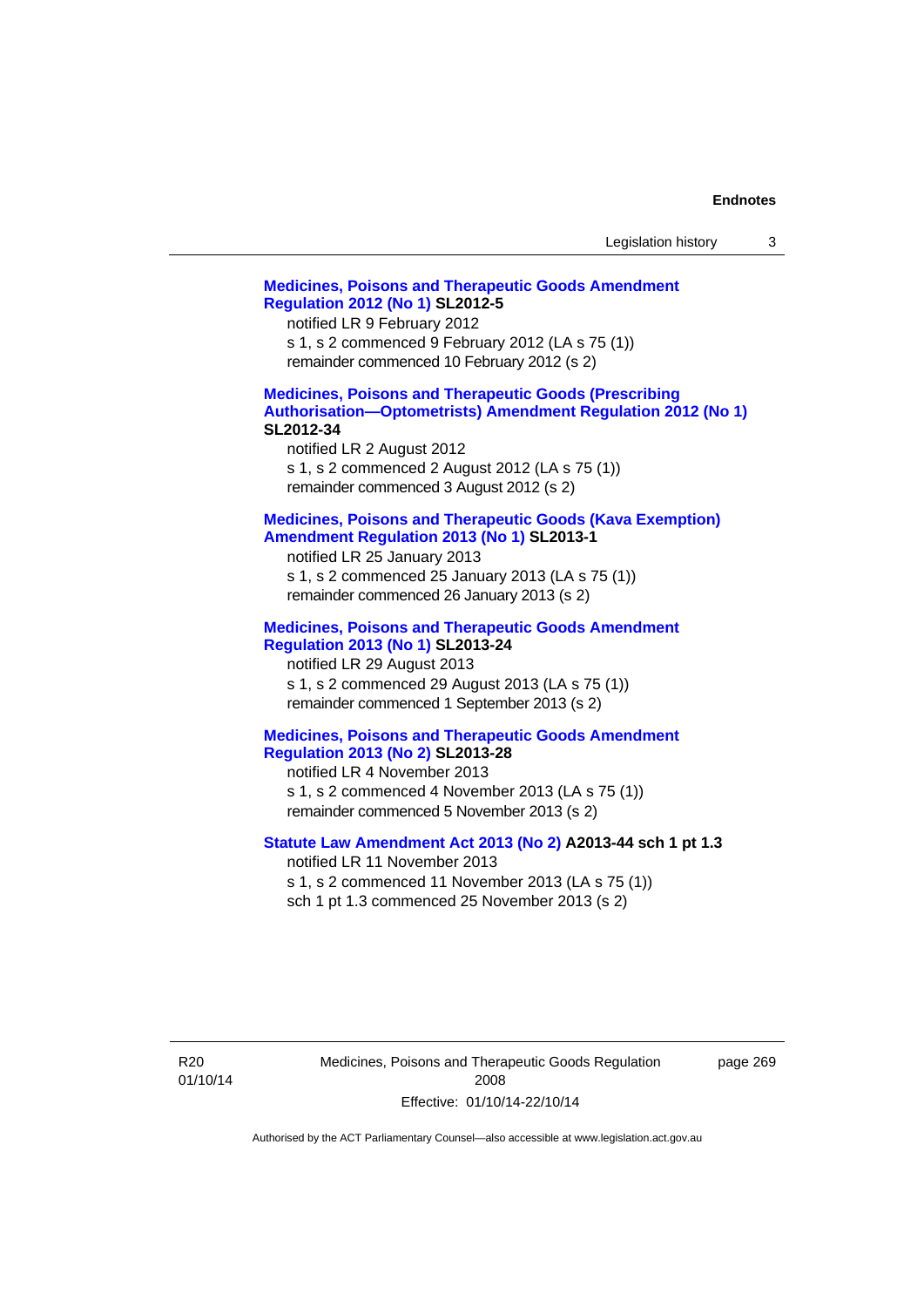3 Legislation history

# **[Medicines, Poisons and Therapeutic Goods Amendment](http://www.legislation.act.gov.au/sl/2014-23)  [Regulation 2014 \(No 1\)](http://www.legislation.act.gov.au/sl/2014-23) SL2014-23**

notified LR 25 September 2014

- s 1, s 2 commenced 25 September 2014 (LA s 75 (1))
- s 11 commenced 1 October 2014 (s 2 (2))
- remainder commenced 26 September 2014 (s 2 (1))

page 270 Medicines, Poisons and Therapeutic Goods Regulation 2008 Effective: 01/10/14-22/10/14

R20 01/10/14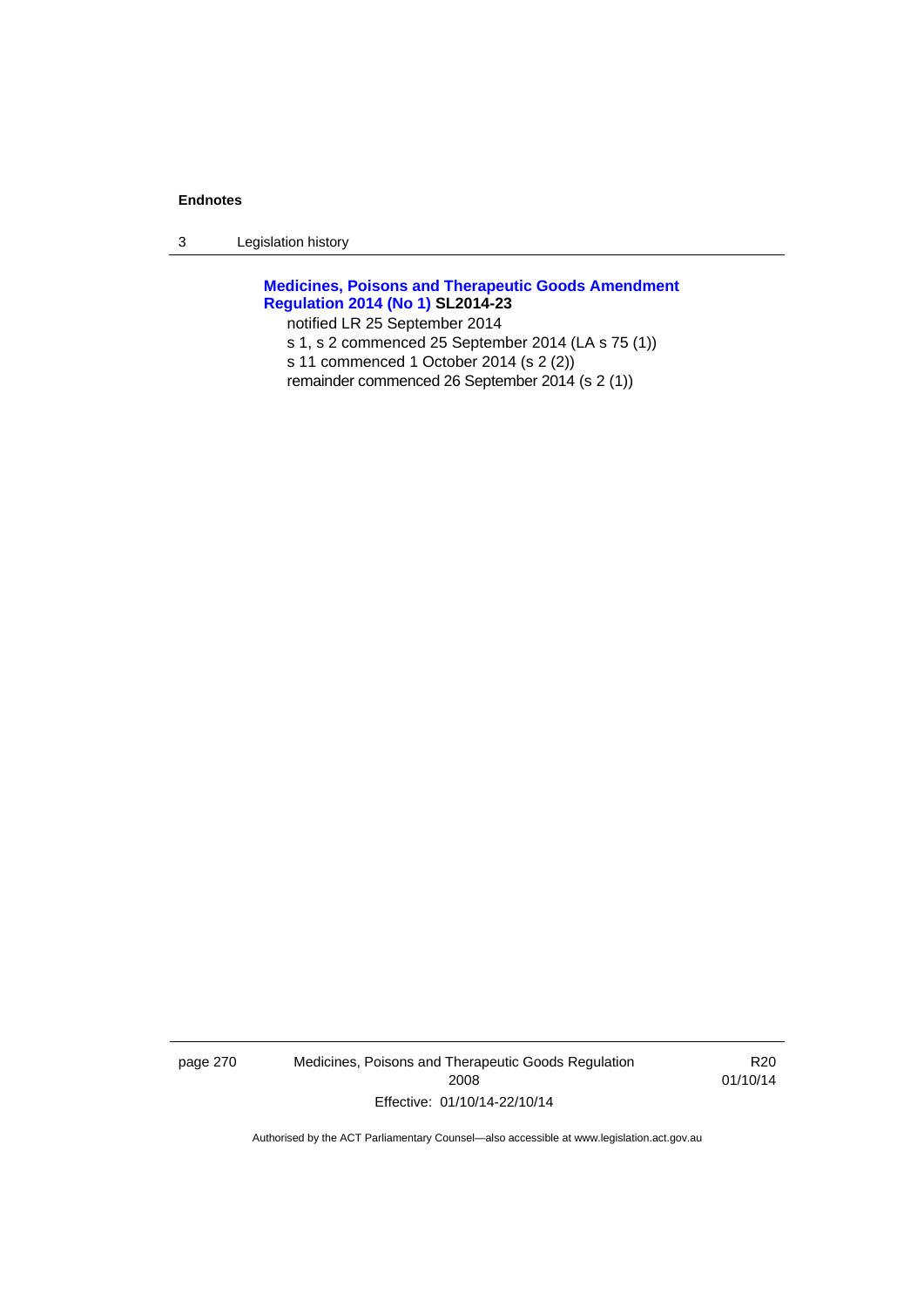# **4 Amendment history**

**Commencement**  s 2 om LA s 89 (4) **General overview of authorisations for medicines**  s 10 am [A2010-10](http://www.legislation.act.gov.au/a/2010-10) amdt 2.85 **Overview of medicines authorisations under this regulation**  s 11 am [SL2010-2](http://www.legislation.act.gov.au/sl/2010-2) s 4; pars renum R4 LA; [SL2013-28](http://www.legislation.act.gov.au/sl/2013-28) s 4; pars renum R17 LA; [SL2014-23](http://www.legislation.act.gov.au/sl/2014-23) s 11 **General overview of authorisation conditions for medicines**  s 12 am [SL2012-34](http://www.legislation.act.gov.au/sl/2012-34) s 4 **Relationship with registration laws**  pt 2.2 hdg sub [A2010-10](http://www.legislation.act.gov.au/a/2010-10) amdt 2.86 **Medicines authorisations subject to Health Practitioner Regulation National Law (ACT) restrictions**  sub [A2010-10](http://www.legislation.act.gov.au/a/2010-10) amdt 2.86 **Medicines authorisations subject to Health Professionals Act restrictions**  s 21 ins [A2010-10](http://www.legislation.act.gov.au/a/2010-10) amdt 2.86 **Authorisation under sch 1 to prescribe medicines—Act, s 40 (1) (b), (2) (b) and (3) (b)**  s 30 am [SL2010-45](http://www.legislation.act.gov.au/sl/2010-45) s 4 **Authorisation conditions for prescribing medicines—Act, s 44 (1) (b) and (2) (b)**  s 31 am [SL2013-28](http://www.legislation.act.gov.au/sl/2013-28) ss 5-7; pars renum R17 LA **Particulars for prescriptions**  s 41 **am [SL2010-1](http://www.legislation.act.gov.au/sl/2010-1) s 4; [SL2010-45](http://www.legislation.act.gov.au/sl/2010-45) s 5; pars renum R8 LA;** [SL2013–28](http://www.legislation.act.gov.au/sl/2013-28) s 8; ss renum R17 LA **Standing orders for walk-in centre**   $div 3.4.3$  hdg ins  $SL2010-2$  s 5 **Authorisation of CHO to issue standing orders for supply and administration of medicines at walk-in centre—Act, s 42 (b)**  s 77 ins [SL2010-2](http://www.legislation.act.gov.au/sl/2010-2) s 5 **Particulars for CHO standing orders for supply and administration of medicines at walk-in centre**  s 78 ins [SL2010-2](http://www.legislation.act.gov.au/sl/2010-2) s 5 **Overview of supply authorisations for medicines**  s 100 am [SL2013–28](http://www.legislation.act.gov.au/sl/2013-28) s 9; pars renum R17 LA

R20 01/10/14 Medicines, Poisons and Therapeutic Goods Regulation 2008 Effective: 01/10/14-22/10/14

page 271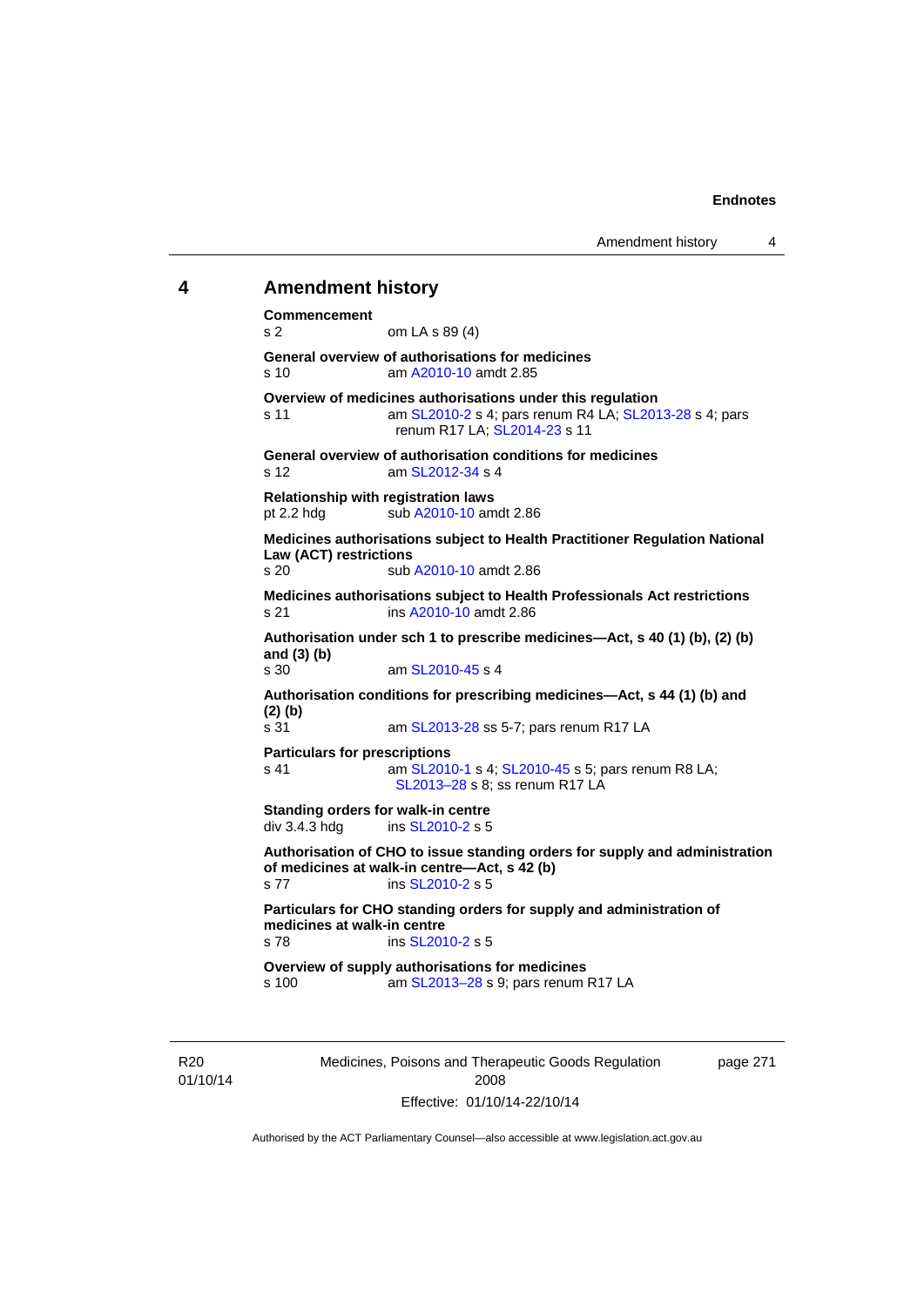4 Amendment history

**Authorisation under sch 1 to supply medicines—Act, s 26 (1) (b) and (2) (b)**  s 110 am [A2010-10](http://www.legislation.act.gov.au/a/2010-10) amdt 2.87; [A2013-44](http://www.legislation.act.gov.au/a/2013-44) amdt 1.31 **Authorisation conditions for dispensing medicines—Act, s 44 (1) (b) and (2) (b)**  s 120 am SL2013-28 s 10 **How medicines are dispensed**  s 121 am [A2010-10](http://www.legislation.act.gov.au/a/2010-10) amdt 2.88, amdt 2.89 **Labelling dispensed medicines—Act, s 60 (1) (c) (i) and (2) (c) (i)**  s 123 am [SL2010-45](http://www.legislation.act.gov.au/sl/2010-45) s 6; pars renum R8 LA **Marking dispensed prescriptions**  s 124 am [SL2013–28](http://www.legislation.act.gov.au/sl/2013-28) s 11, s 12 **Labelling medicines supplied during consultations**  s 161 **am [SL2010-45](http://www.legislation.act.gov.au/sl/2010-45) s 7; pars renum R8 LA Required information for pseudoephedrine sales records**  s 173 am [A2010-43](http://www.legislation.act.gov.au/a/2010-43) amdt 1.57 **Authorisation to supply certain medicines without prescription—continued dispensing**  ins [SL2013–28](http://www.legislation.act.gov.au/sl/2013-28) s 13 **Authorisation to supply certain medicines without prescription by approved pharmacist––Act, s 185 (1) (g)**  s 255 ins [SL2013–28](http://www.legislation.act.gov.au/sl/2013-28) s 13 **Labelling certain medicines supplied without prescription by approved pharmacist––Act, s 185 (1) (j)**  s 256 ins [SL2013–28](http://www.legislation.act.gov.au/sl/2013-28) s 13 **Conditions for wholesalers supplying medicines under corresponding laws—Act, s 20 (4) (c)**  s 270 am [SL2014-23](http://www.legislation.act.gov.au/sl/2014-23) s 4, s 5 **Authorisation for self-administration etc of medicines—Act, s 37 (2) (b) and (3) (b)**  s 360 am [SL2010-45](http://www.legislation.act.gov.au/sl/2010-45) s 8 **Authorisations to deliver medicines under supply authorities—Act, s 26 (1) (b), (2) (b), s 35 (1) (b), (2) (b) and s 36 (b)**<br>s 400 **am A2010-10 amdts 2.90-2.92** am [A2010-10](http://www.legislation.act.gov.au/a/2010-10) amdts 2.90-2.92 **Authorisation conditions for medicines wholesalers licences—Act, s 44 (1) (b) and (2) (b)**  s 461 **am [SL2014-23](http://www.legislation.act.gov.au/sl/2014-23) s 6, s 7** 

page 272 Medicines, Poisons and Therapeutic Goods Regulation 2008 Effective: 01/10/14-22/10/14

R20 01/10/14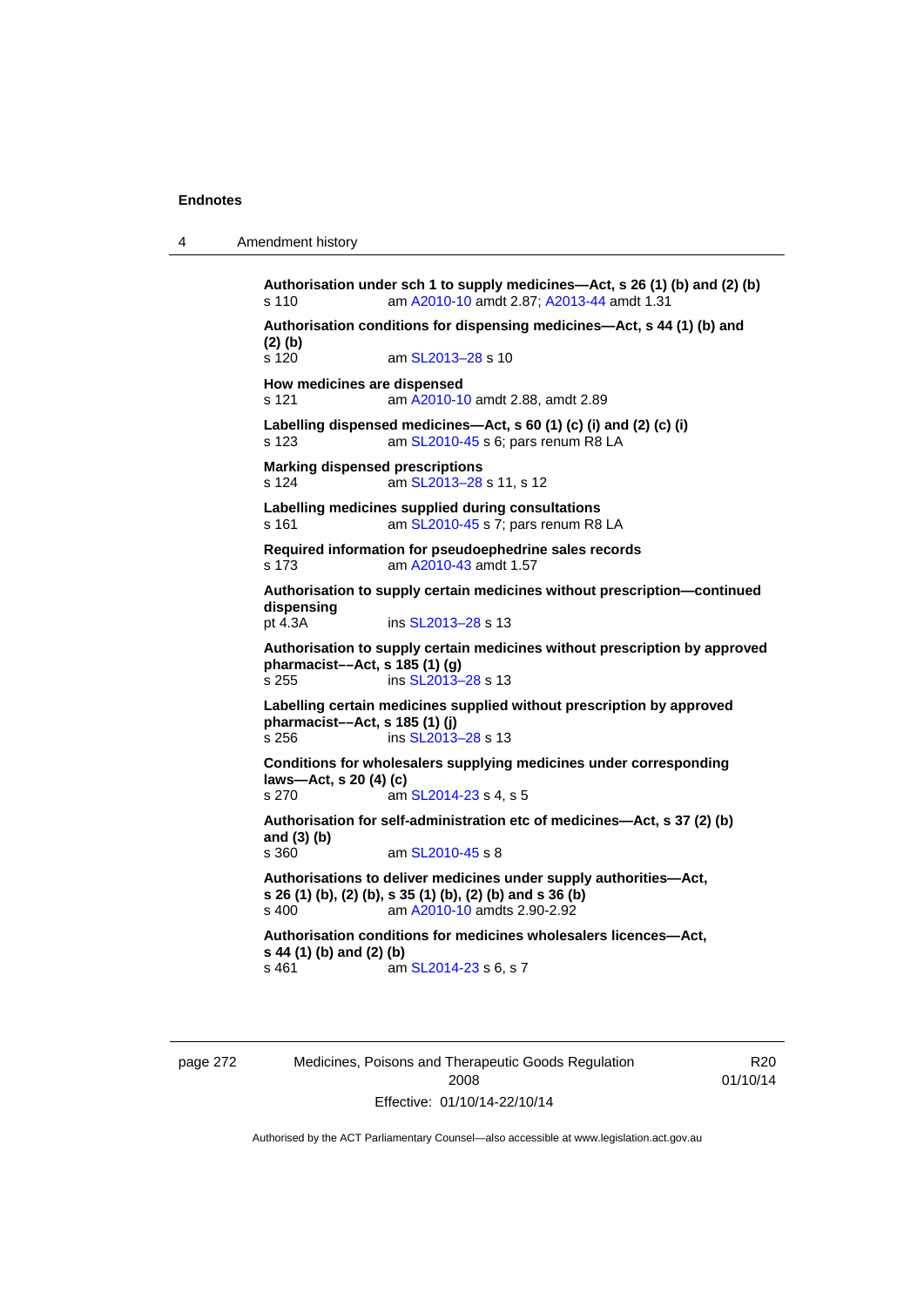```
Medicines, Poisons and Therapeutic Goods Regulation 
                                                              page 273 
When pharmacy medicines and pharmacist only medicines to be supplied in 
manufacturer's packs—Act, s 59 (1) (c) (i) and (2) (c) (i) 
s 500 am A2010-10 amdt 2.93
Meaning of prescribed person—ch 11 
s 510 am SL2010-16 s 4, s 5, amdt 1.1; SL2010-45 s 9 
Storage of controlled medicines for certain health-related occupations—Act, 
s 61 (b) and (c) 
s 532 am SL2010-16 s 6, s 7, amdt 1.1 
Storage of controlled medicines by certain other prescribed people—
Act, s 61 (b) and (c) 
s 533 am SL2010-16 s 8 
Keeping of controlled medicines registers by certain people—Act, s 48 (a) 
and s 50 (1) (b) and (2) (b) 
s 540 table 540 am SL2010-16 s 9 
Keeping of controlled medicines registers by first-aid kit holders—Act, 
s 48 (a) and s 50 (1) (b) and (2) (b) 
s 541 am SL2010-16 s 10, s 11, amdt 1.1 
Prescribed witnesses for administration of controlled medicines—Act, 
s 53 (a) and (b) 
s 544 am SL2010-20 s 4 
Standing interim approval to prescribe buprenorphine and methadone for 
patients of certain institutions 
                 SL2010-1 s 5
s 557 am SL2010-1 s 6; pars renum R4 LA 
Restrictions on CHO power to approve applications for approvals 
s 563 am SL2010-1 s 7 
First-aid kit licences 
pt 14.3 note am A2010-10 amdt 2.104
Additional information for first-aid kit licences—Act, s 88 (1) (k) 
s 612 am A2009-49 amdt 3.121
Medicines advisory committee—ending appointments 
s 644 am A2011-52 amdt 1.8
Advertising controlled medicines—Act, s 66 (3) (b) 
s 650 am SL2014-23 s 8 
Manufacture, supply and use of paints for toys—Act, s 72 (b) 
s 752 am SL2013–28 s 14, s 15 
Meaning of reviewable decision—ch 23 
s 850 am SL2009-27 s 4
```
R20 01/10/14

Effective: 01/10/14-22/10/14

2008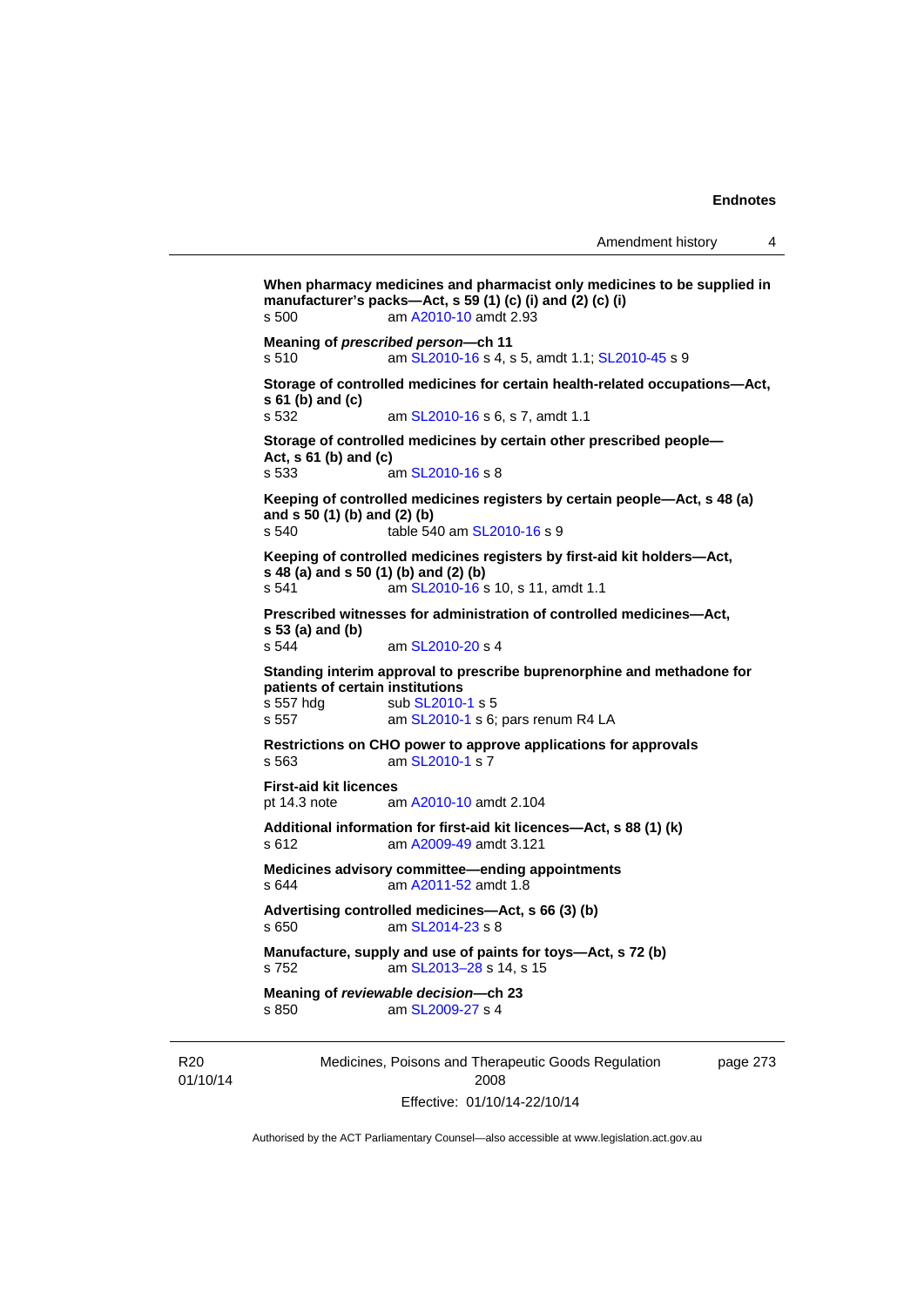4 Amendment history

```
page 274 Medicines, Poisons and Therapeutic Goods Regulation 
                                    2008 
                                                                            R20
                                                                        01/10/14 
           Reviewable decision notices 
           SL2009-27 s 5
           Applications for review 
           SL2009-27 s 5
           Other authorisations for public employees—Act, s 20 (1) (a), (2) (a) and 
           s 74 (1) (b) 
           s 861  SL2010-45 s 10
           Displacement of Legislation Act, s 47 (6) 
           s 863 am SL2012-34 s 5, s 6
                            sub SL2013–28 s 16 
                            am SL2014-23 s 9, s 10; pars renum R19 LA 
           Exemption of piper methysticum (kava)—Act, s 190 (1) (a) 
           s 864 om LA s 89 (3) 
                            ins SL2012-5 s 4
                           exp 12 February 2012 (s 864 (3)) 
                            ins SL2013-1 s 4
           Transitional 
           ch 30 hdg exp 31 March 2010 (s 1008) 
           Definitions—ch 30 
           s 1000 exp 31 March 2010 (s 1008) 
                            def DODA exp 31 March 2010 (s 1008) 
                            def PADA exp 31 March 2010 (s 1008) 
           DODA wholesaler's licences—Act, s 520 (2) 
           s 1001 exp 31 March 2010 (s 1008) 
           Poisons Act licences—Act, s 520 (2) 
           s 1002 exp 31 March 2010 (s 1008) 
           PADA licences—Act, s 520 (2) 
           s 1003 exp 31 March 2010 (s 1008) 
           DODA authorisations—Act, s 522 (2) 
           s 1004 exp 31 March 2010 (s 1008) 
           PADA authorisations—Act, s 522 (2) 
           s 1005 exp 31 March 2010 (s 1008) 
           Public Health (Prohibited Drugs) Act authorisations—Act, s 522 (2) 
           s 1006 exp 31 March 2010 (s 1008) 
           DODA approvals to prescribe drugs of dependence—Act, s 531 (2) 
                           exp 31 March 2010 (s 1008)
           Expiry—ch 30 
           s 1008 exp 31 March 2010 (s 1008)
```
Authorised by the ACT Parliamentary Counsel—also accessible at www.legislation.act.gov.au

Effective: 01/10/14-22/10/14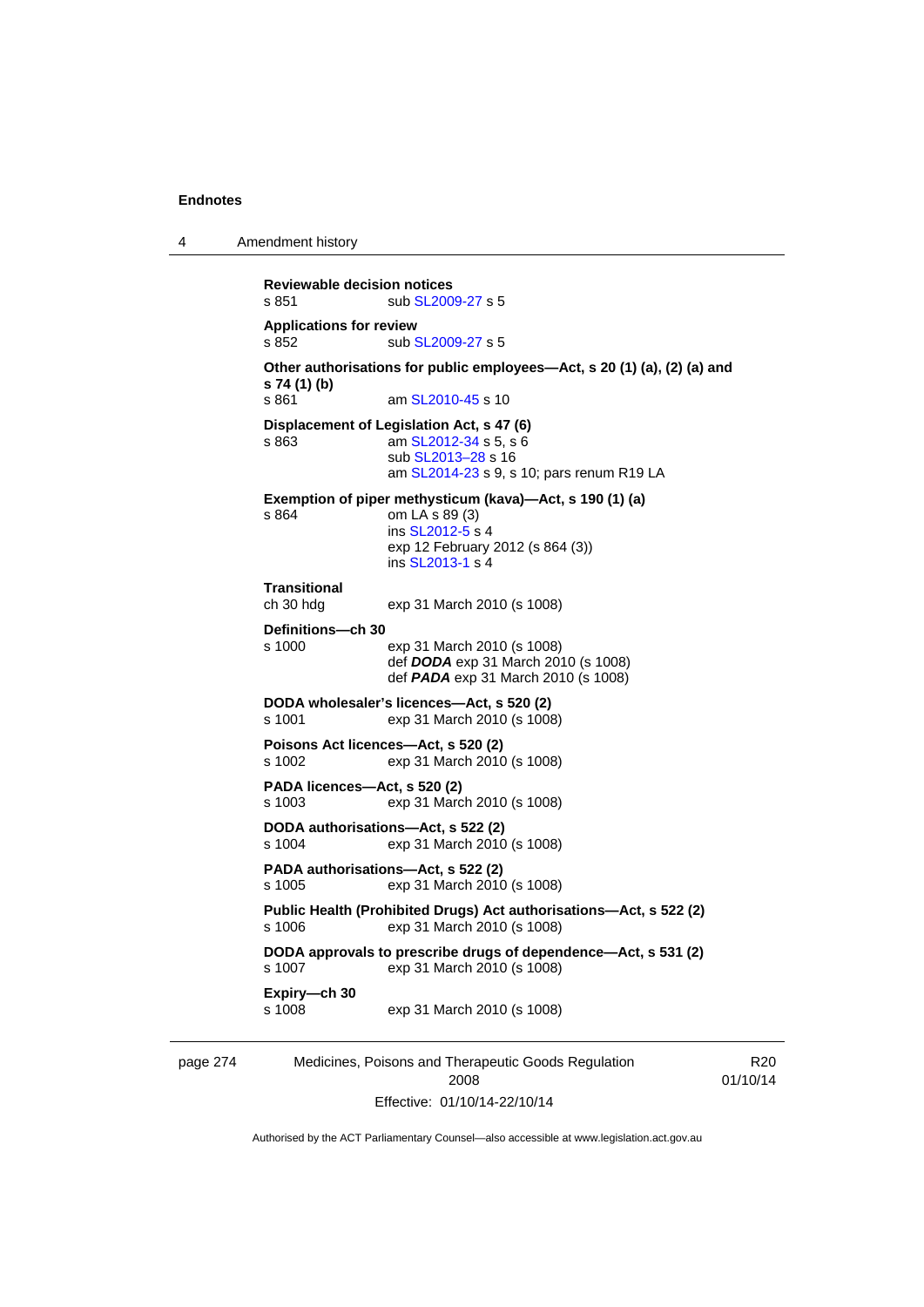| ch 31 hdg                                           | ins SL2009-27 s 6<br>om A2010-50 amdt 1.13                                                                  |
|-----------------------------------------------------|-------------------------------------------------------------------------------------------------------------|
| s 1100                                              | Modification of Act, ch 14-Act, s 501 (2)<br>ins SL2009-27 s 6<br>om A2010-50 amdt 1.13                     |
| Expiry-ch 31<br>s 1110                              | ins SL2009-27 s 6<br>om A2010-50 amdt 1.13                                                                  |
| sch 1 pt 1.2                                        | Dentists, dental hygienists and dental therapists<br>am A2010-10 amdt 2.104                                 |
| <b>Doctors</b><br>sch 1 pt 1.3                      | am A2010-10 amdt 2.104                                                                                      |
| sch 1 pt 1.4                                        | Health practitioners and health professionals at institutions<br>sub A2010-10 amdt 2.94                     |
| <b>Midwives</b><br>sch 1 pt 1.5                     | am A2010-10 amdt 2.104; SL2010-45 s 11                                                                      |
| <b>Nurses</b><br>sch 1 pt 1.6                       | am SL2010-16 s 12; A2010-10 amdt 2.104; SL2010-20 s 5;<br>items renum R7 LA                                 |
| sch 1 pt 1.7                                        | Opioid dependency treatment centres operated by Territory<br>am A2010-10 amdt 2.104                         |
| <b>Optometrists</b><br>sch 1 pt 1.8                 | am A2010-10 amdt 2.95; SL2012-34 s 7                                                                        |
| <b>Residential care facilities</b><br>sch 1 pt 1.11 | am A2010-10 amdt 2.104                                                                                      |
| <b>Optometry medicines</b><br>sch 2                 | am A2010-10 amdt 2.96<br>om SL2012-34 s 8                                                                   |
| sch 3                                               | Designated appendix D medicines-standing approvals<br>am SL2010-45 s 12; SL2013-24 s 4, s 5; SL2014-23 s 11 |
| sch 6                                               | <b>Health Professionals Regulation 2004</b><br>om LA s 89 (3)                                               |
| <b>Modification-Crimes Act 1900</b><br>sch 10       | ins SL2009-27 s 7<br>om A2010-50 amdt 1.14                                                                  |

R20 01/10/14 Medicines, Poisons and Therapeutic Goods Regulation 2008 Effective: 01/10/14-22/10/14

page 275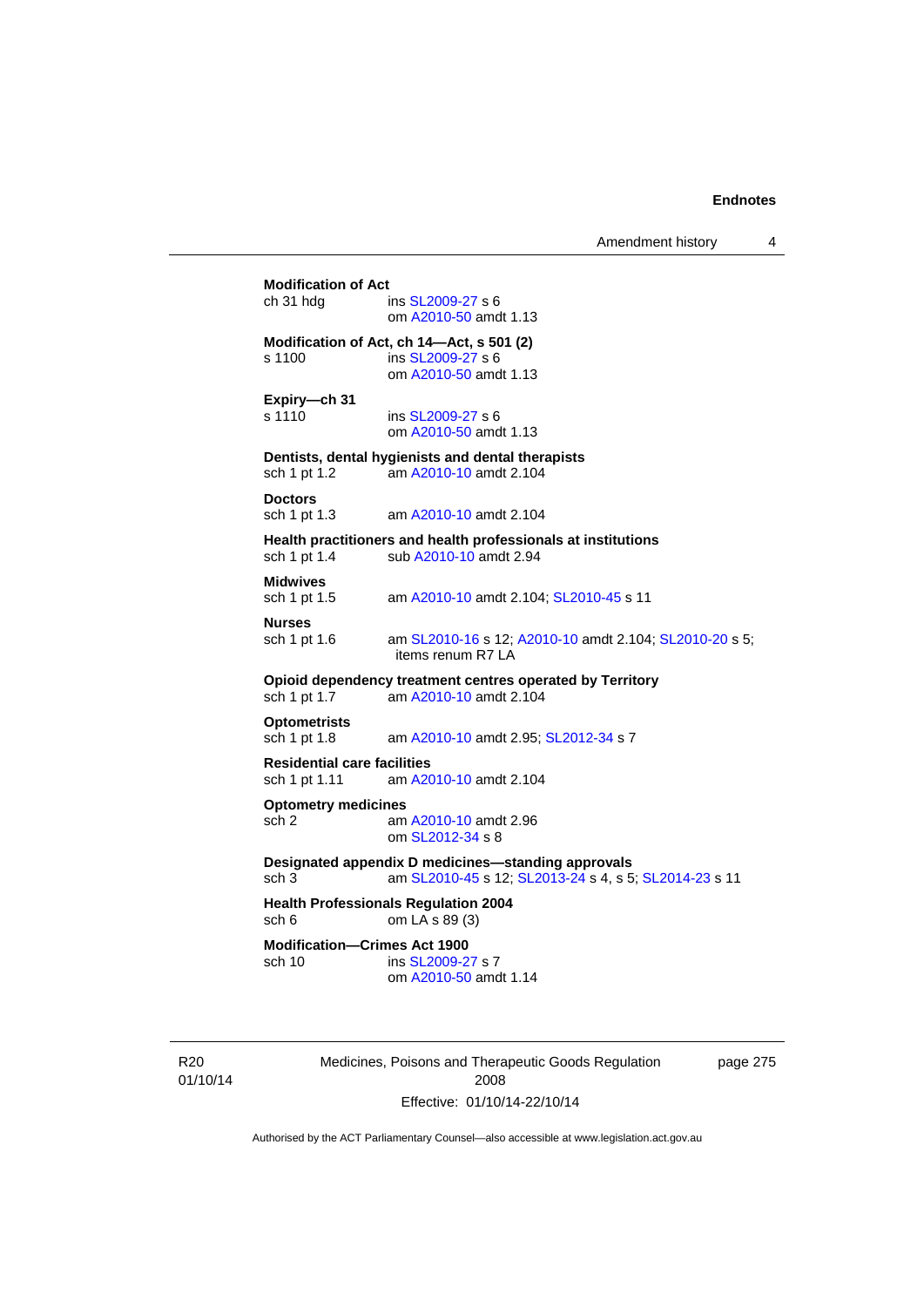4 Amendment history

| <b>Dictionary</b><br>dict | am SL2009-27 s 8; A2009-49 amdt 3.122; A2010-10                                                          |
|---------------------------|----------------------------------------------------------------------------------------------------------|
|                           | amdt 2.97, amdt 2.98; SL2013-28 s 17                                                                     |
|                           | def approved pharmacist ins SL2013-28 s 18                                                               |
|                           | def Australian code of good wholesaling practice for                                                     |
|                           | medicines in schedules 2, 3, 4 and 8 ins SL2014-23 s 12                                                  |
|                           | def Australian code of good wholesaling practice for                                                     |
|                           | therapeutic goods for human use om SL2014-23 s 13                                                        |
|                           | def <i>authorised midwife</i> ins SL2010-45 s 13                                                         |
|                           | def chief pharmacist reloc from Medicines, Poisons and                                                   |
|                           | Therapeutic Goods Act 2008 dict by A2013-44 amdt 3.110                                                   |
|                           | def continued dispensing determination ins SL2013-28                                                     |
|                           | s 18                                                                                                     |
|                           | def <i>drug-dependent person</i> reloc from <b>Medicines</b> , Poisons                                   |
|                           | and Therapeutic Goods Act 2008 dict by A2013-44                                                          |
|                           | amdt 3.112                                                                                               |
|                           | def eligible midwife ins SL2010-45 s 13                                                                  |
|                           | def enrolled nurse om SL2010-20 s 6                                                                      |
|                           | def enrolled nurse (medications) sub A2010-10 amdt 2.99                                                  |
|                           | om SL2010-20 s 7                                                                                         |
|                           | def health profession sub A2010-10 amdt 2.100                                                            |
|                           | def <i>intern</i> sub A2010-10 amdt 2.101                                                                |
|                           | def medicines Australia code of conduct am SL2014-23<br>s <sub>14</sub>                                  |
|                           | def <i>national list</i> ins SL2012-34 s 9                                                               |
|                           | def national residential medication chart prescription ins                                               |
|                           | SL2013-28 s 18                                                                                           |
|                           | def nurse practitioner ins SL2010-16 s 13<br>am SL2010-16 amdt 1.1                                       |
|                           | def Optometry endorsement scheduled medicines<br>registration standard ins SL2012-34 s 9; SL2014-23 s 15 |
|                           | def <i>pharmaceutical benefit</i> ins SL2013-28 s 18                                                     |
|                           | def <i>pharmaceutical benefits scheme</i> ins SL2010-45 s 13                                             |
|                           | def specialist sub A2010-10 amdt 2.102                                                                   |
|                           | def specialist area sub A2010-10 amdt 2.102                                                              |
|                           | def <i>trainee</i> am A2010-10 amdt 2.103                                                                |
|                           | def walk-in centre ins SL2010-2 s 6                                                                      |

page 276 Medicines, Poisons and Therapeutic Goods Regulation 2008 Effective: 01/10/14-22/10/14

R20 01/10/14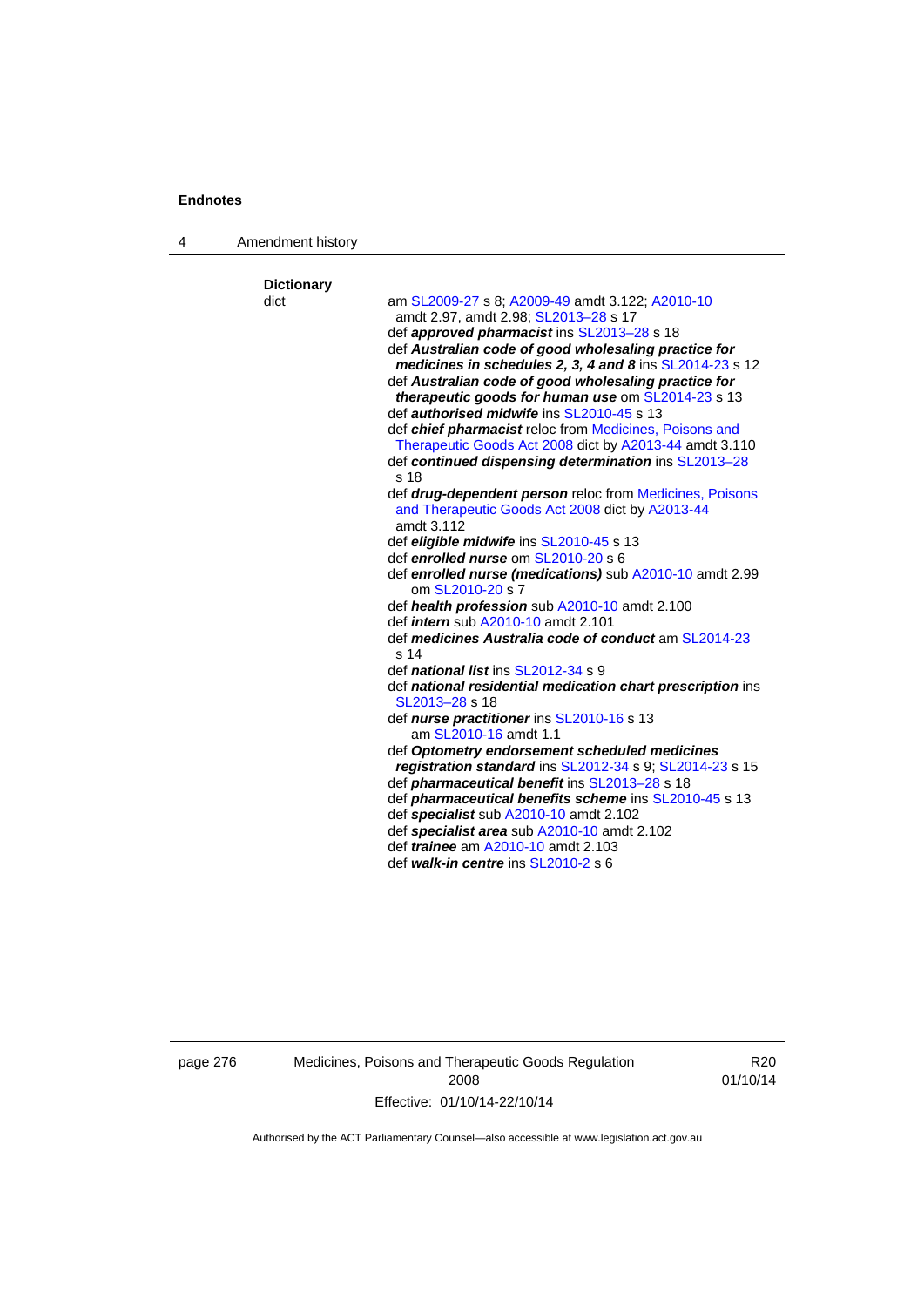# **5 Earlier republications**

Some earlier republications were not numbered. The number in column 1 refers to the publication order.

Since 12 September 2001 every authorised republication has been published in electronic pdf format on the ACT legislation register. A selection of authorised republications have also been published in printed format. These republications are marked with an asterisk (\*) in column 1. Electronic and printed versions of an authorised republication are identical.

| 14 Feb 2009-<br>R <sub>1</sub><br>not amended<br>new regulation<br>14 Feb 2009<br>5 June 2009<br>6 June 2009-<br>SL2009-27<br>R <sub>2</sub><br>amendments by<br>6 June 2009<br>16 Dec 2009<br>SL2009-27<br>17 Dec 2009-<br>amendments by<br>R <sub>3</sub><br>A2009-49<br>A2009-49<br>17 Dec 2009<br>21 Jan 2010<br>R4<br>22 Jan 2010-<br>SL2010-2<br>amendments by<br>SL2010-1 and<br>22 Jan 2010<br>31 Mar 2010<br>SL2010-2<br>R <sub>5</sub><br>1 Apr 2010-<br>A2010-10<br>commenced expiry<br>10 May 2010<br>1 Apr 2010<br>11 May 2010-<br>SL2010-16<br>R6<br>amendments by<br>30 June 2010<br>11 May 2010<br>SL2010-16<br>R7<br>SL2010-20<br>1 July 2010-<br>amendments by<br>22 Nov 2010<br>A2010-10,<br>1 July 2010<br>SL2010-16 and<br>SL2010-20<br>R <sub>8</sub><br>23 Nov 2010-<br>SL2010-45<br>amendments by<br>23 Nov 2010<br>30 Nov 2010<br>SL2010-45<br>R <sub>9</sub><br>1 Dec 2010-<br>SL2010-45<br>amendments by<br>1 Dec 2010<br>A2010-43<br>20 Dec 2010<br>R <sub>10</sub><br>21 Dec 2010-<br>A2010-50<br>amendments by<br>21 Dec 2010<br>A2010-50<br>11 Dec 2011<br>12 Dec 2011-<br>A2011-52<br>R <sub>11</sub><br>amendments by<br>12 Dec 2011<br>9 Feb 2012<br>A2011-52 | <b>Republication</b><br>No and date | <b>Effective</b> | Last<br>amendment<br>made by | <b>Republication</b><br>for |
|-------------------------------------------------------------------------------------------------------------------------------------------------------------------------------------------------------------------------------------------------------------------------------------------------------------------------------------------------------------------------------------------------------------------------------------------------------------------------------------------------------------------------------------------------------------------------------------------------------------------------------------------------------------------------------------------------------------------------------------------------------------------------------------------------------------------------------------------------------------------------------------------------------------------------------------------------------------------------------------------------------------------------------------------------------------------------------------------------------------------------------------------------------------------------------------------------|-------------------------------------|------------------|------------------------------|-----------------------------|
|                                                                                                                                                                                                                                                                                                                                                                                                                                                                                                                                                                                                                                                                                                                                                                                                                                                                                                                                                                                                                                                                                                                                                                                                 |                                     |                  |                              |                             |
|                                                                                                                                                                                                                                                                                                                                                                                                                                                                                                                                                                                                                                                                                                                                                                                                                                                                                                                                                                                                                                                                                                                                                                                                 |                                     |                  |                              |                             |
|                                                                                                                                                                                                                                                                                                                                                                                                                                                                                                                                                                                                                                                                                                                                                                                                                                                                                                                                                                                                                                                                                                                                                                                                 |                                     |                  |                              |                             |
|                                                                                                                                                                                                                                                                                                                                                                                                                                                                                                                                                                                                                                                                                                                                                                                                                                                                                                                                                                                                                                                                                                                                                                                                 |                                     |                  |                              |                             |
|                                                                                                                                                                                                                                                                                                                                                                                                                                                                                                                                                                                                                                                                                                                                                                                                                                                                                                                                                                                                                                                                                                                                                                                                 |                                     |                  |                              |                             |
|                                                                                                                                                                                                                                                                                                                                                                                                                                                                                                                                                                                                                                                                                                                                                                                                                                                                                                                                                                                                                                                                                                                                                                                                 |                                     |                  |                              |                             |
|                                                                                                                                                                                                                                                                                                                                                                                                                                                                                                                                                                                                                                                                                                                                                                                                                                                                                                                                                                                                                                                                                                                                                                                                 |                                     |                  |                              |                             |
|                                                                                                                                                                                                                                                                                                                                                                                                                                                                                                                                                                                                                                                                                                                                                                                                                                                                                                                                                                                                                                                                                                                                                                                                 |                                     |                  |                              |                             |
|                                                                                                                                                                                                                                                                                                                                                                                                                                                                                                                                                                                                                                                                                                                                                                                                                                                                                                                                                                                                                                                                                                                                                                                                 |                                     |                  |                              |                             |
|                                                                                                                                                                                                                                                                                                                                                                                                                                                                                                                                                                                                                                                                                                                                                                                                                                                                                                                                                                                                                                                                                                                                                                                                 |                                     |                  |                              |                             |
|                                                                                                                                                                                                                                                                                                                                                                                                                                                                                                                                                                                                                                                                                                                                                                                                                                                                                                                                                                                                                                                                                                                                                                                                 |                                     |                  |                              |                             |

R20 01/10/14 Medicines, Poisons and Therapeutic Goods Regulation 2008 Effective: 01/10/14-22/10/14

page 277